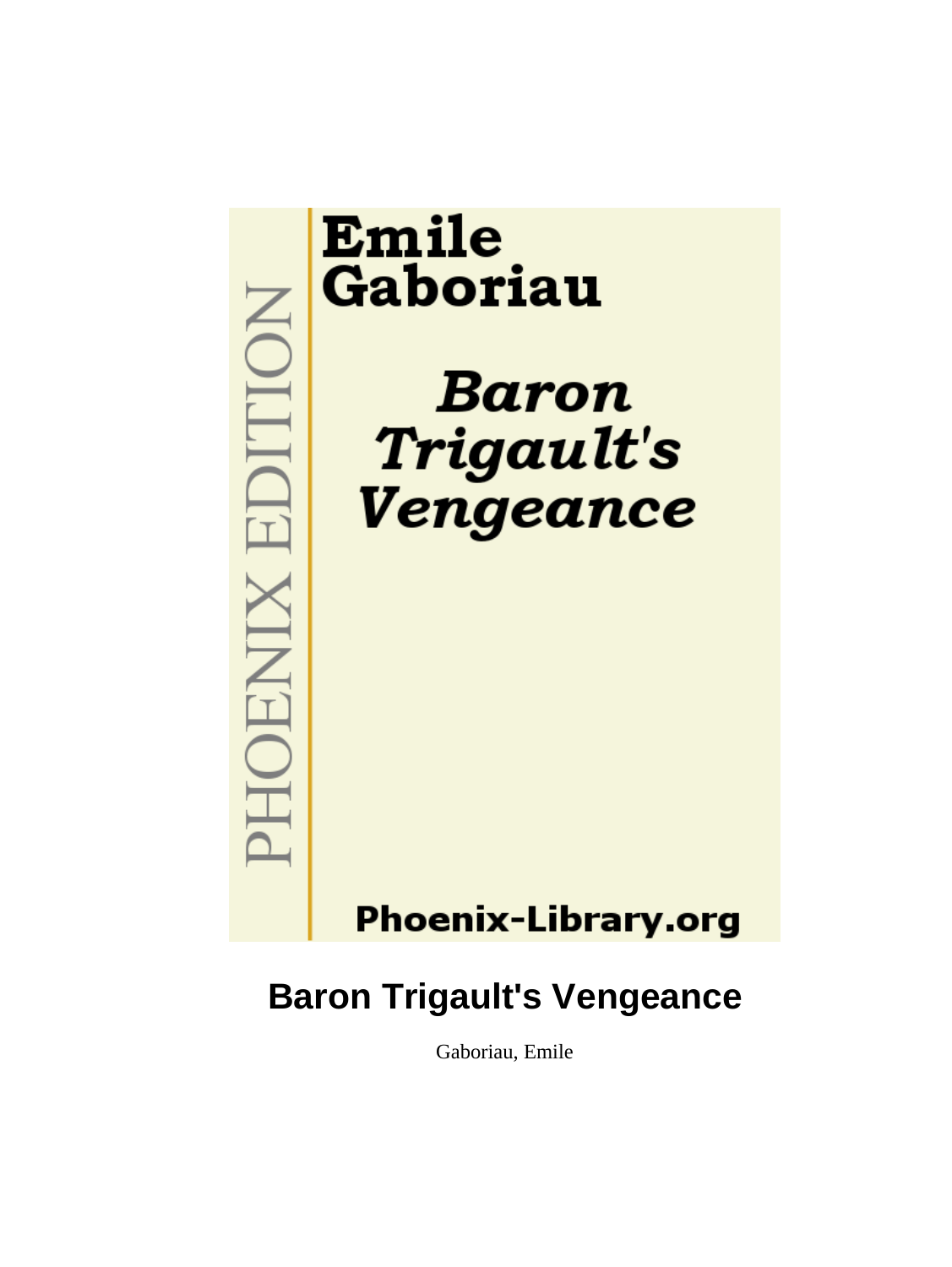# Baron Trigault's Vengeance

[Table Of Content](#page-256-0) [About Phoenix−Edition](#page-257-0) **[Copyright](#page-258-0)**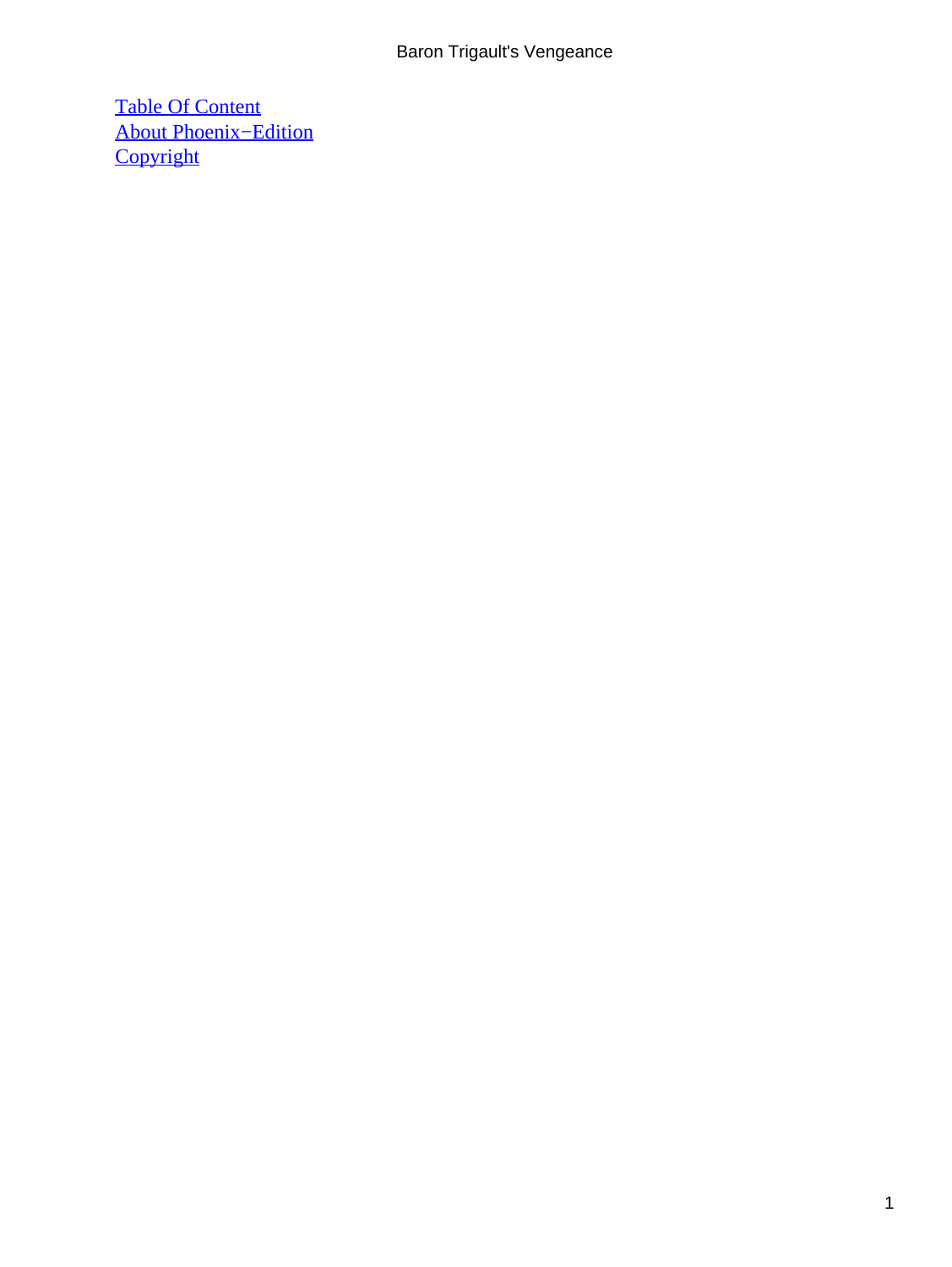*B*aron Trigault's Vengeance by Emile Gaboriau

A Sequel to «The Count's Millions» Translated from the French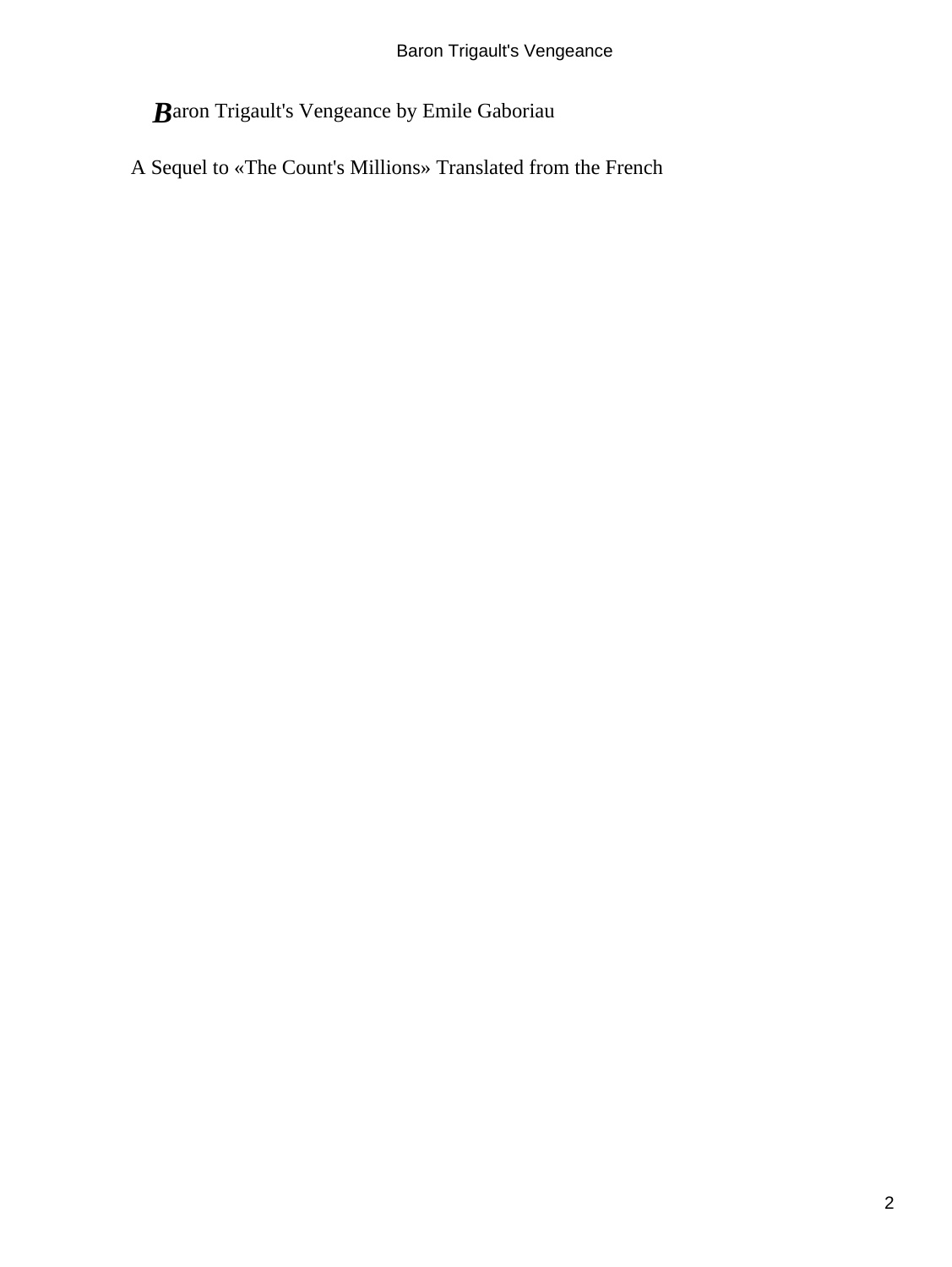# **[I](#page-256-0)**

**V**engeance! that is the first, the only thought, when a man finds himself victimized, when his honor and fortune, his present and future, are wrecked by a vile conspiracy! The torment he endures under such circumstances can only be alleviated by the prospect of inflicting them a hundredfold upon his persecutors. And nothing seems impossible at the first moment, when hatred surges in the brain, and the foam of anger rises to the lips; no obstacle seems insurmountable, or, rather, none are perceived. But later, when the faculties have regained their equilibrium, one can measure the distance which separates the dream from reality, the project from execution. And on setting to work, how many discouragements arise! The fever of revolt passes by, and the victim wavers. He still breathes bitter vengeance, but he does not act. He despairs, and asks himself what would be the good of it? And in this way the success of villainy is once more assured.

 Similar despondency attacked Pascal Ferailleur when he awoke for the first time in the abode where he had hidden himself under the name of Maumejan. A frightful slander had crushed him to the earth – he could kill his slanderer, but afterward – ? How was he to reach and stifle the slander itself? As well try to hold a handful of water; as well try to stay with extended arms the progress of the poisonous breeze which wafts an epidemic on its wings. So the hope that had momentarily lightened his heart faded away again. Since he had received that fatal letter from Madame Leon the evening before, he believed that Marguerite was lost to him forever, and in this case, it was useless to struggle against fate. What would be the use of victory even if he conquered? Marguerite lost to him – what did the rest matter? Ah! if he had been alone in the world. But he had his mother to think of:  $-$  he belonged to this brave−hearted woman, who had saved him from suicide already. «I will not yield, then; I will struggle on for her sake,» he muttered, like a man who foresees the futility of his efforts.

 He rose, and had nearly finished dressing, when he heard a rap at his chamber door. «It is I, my son,» said Madame Ferailleur outside.

 Pascal hastened to admit her. «I have come for you because the woman you spoke about last evening is already here, and before employing her, I want your advice.»

«Then the woman doesn't please you, mother?»

«I want you to see her.»

 On entering the little parlor with his mother, Pascal found himself in the presence of a portly, pale−faced woman, with thin lips and restless eyes, who bowed obsequiously. It was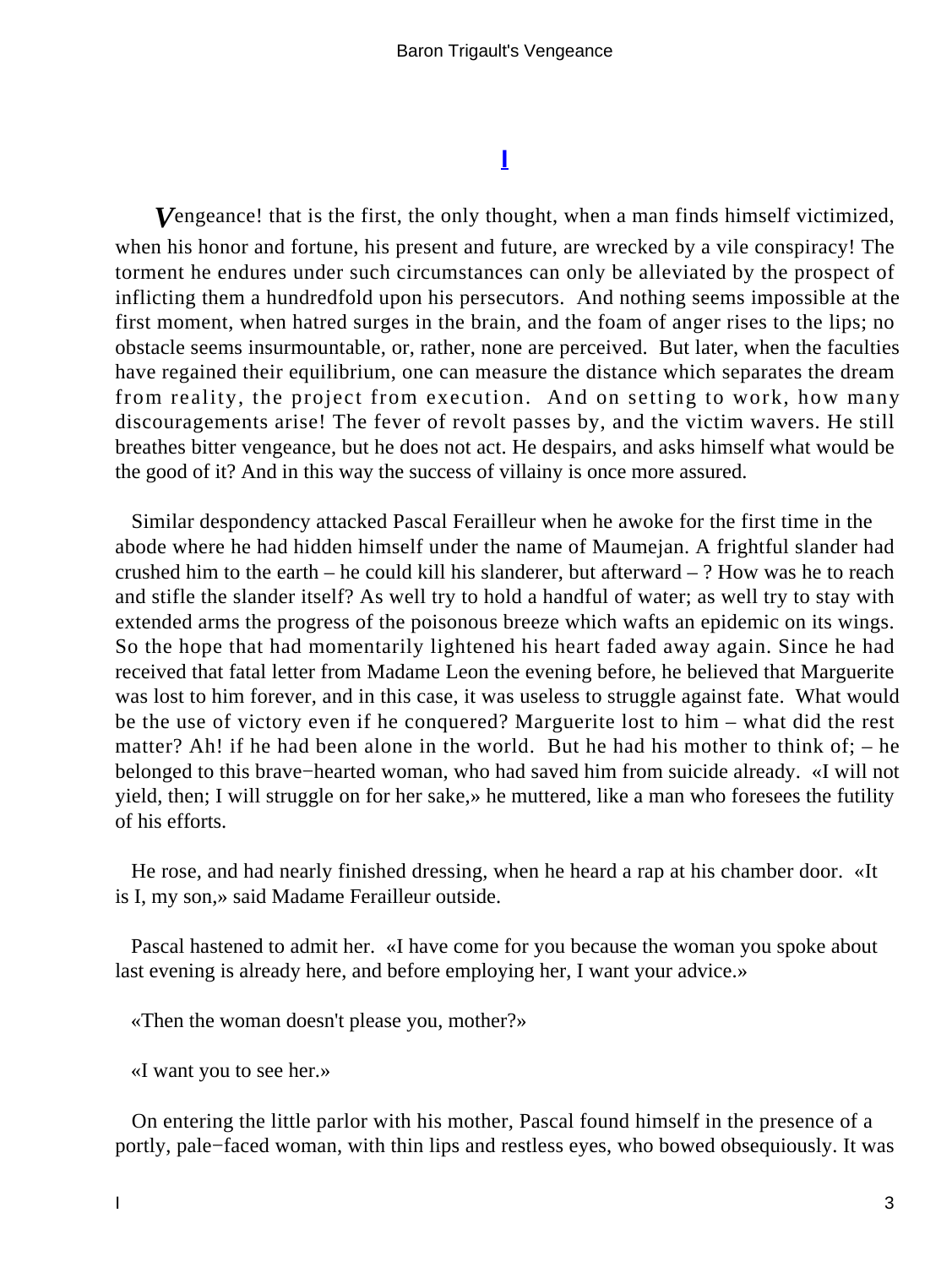indeed Madame Vantrasson, the landlady of the model lodging−house, who was seeking employment for the three or four hours which were at her disposal in the morning, she said. It certainly was not for pleasure that she had decided to go out to service again; her dignity suffered terribly by this fall – but then the stomach has to be cared for. Tenants were not numerous at the model lodging− house, in spite of its seductive title; and those who slept there occasionally, almost invariably succeeded in stealing something. Nor did the grocery store pay; the few half−pence which were left there occasionally in exchange for a glass of liquor were pocketed by Vantrasson, who spent them at some neighboring establishment; for it is a well−known fact that the wine a man drinks in his own shop is always bitter in flavor. So, having no credit at the butcher's or the baker's, Madame Vantrasson was sometimes reduced to living for days together upon the contents of the shop – mouldy figs or dry raisins – which she washed down with torrents of ratafia, her only consolation here below.

 But this was not a satisfying diet, as she was forced to confess; so she decided to find some work, that would furnish her with food and a little money, which she vowed she would never allow her worthy husband to see.

«What would you charge per month?» inquired Pascal.

 She seemed to reflect, and after a great deal of counting on her fingers, she finally declared that she would be content with breakfast and fifteen francs a month, on condition she was allowed to do the marketing. The first question of French cooks, on presenting themselves for a situation, is almost invariably, «Shall I do the marketing?» which of course means, «Shall I have any opportunities for stealing?» Everybody knows this, and nobody is astonished at it.

«I shall do the marketing myself,» declared Madame Ferailleur, boldly.

«Then I shall want thirty francs a month,» replied Madame Vantrasson, promptly.

 Pascal and his mother exchanged glances. They were both unfavorably impressed by this woman, and were equally determined to rid themselves of her, which it was easy enough to do. «Too dear!» said Madame Ferailleur; «I have never given over fifteen francs.»

 But Madame Vantrasson was not the woman to be easily discouraged, especially as she knew that if she failed to obtain this situation, she might have considerable difficulty in finding another one. She could only hope to obtain employment from strangers and newcomers, who were ignorant of the reputation of the model lodging−house. So in view of softening the hearts of Pascal and his mother, she began to relate the history of her life, skilfully mingling the false with the true, and representing herself as an unfortunate victim of circumstances, and the inhuman cruelty of relatives. For she belonged, like her husband, to a very respectable family, as the Maumejans might easily ascertain by inquiry. Vantrasson's sister was the wife of a man named Greloux, who had once been a bookbinder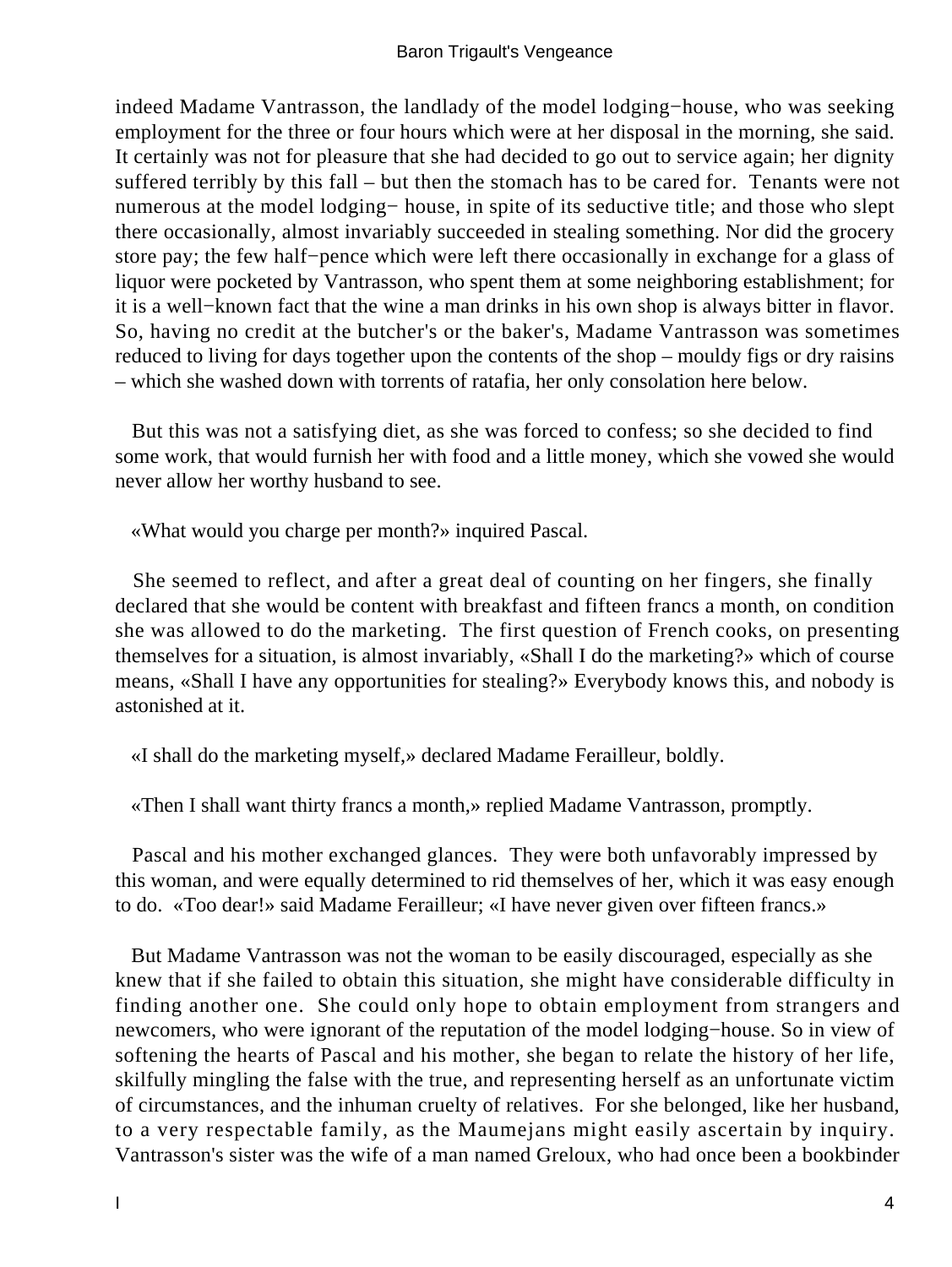in the Rue Saint−Denis, but who had now retired from business with a competency. «Why had this Greloux refused to save them from bankruptcy? Because one could never hope for a favor from relatives,» she groaned; «they are jealous if you succeed; and if you are unfortunate, they cast you off.»

 However, these doleful complaints, far from rendering Madame Vantrasson interesting, imparted a deceitful and most disagreeable expression to her countenance. «I told you that I could only give fifteen francs,» interrupted Madame Ferailleur – «take it or leave it.»

 Madame Vantrasson protested. She expressed her willingness to deduct five francs from the sum she had named, but more – it was impossible! Would they haggle over ten francs to secure such a treasure as herself, an honest, settled woman, who was entirely devoted to her employers?« Besides, I have been a grand cook in my time,» she added, «and I have not lost all my skill. Monsieur and madame would be delighted with my cooking, for I have seen more than one fine gentleman smack his lips over my sauces when was in the employment of the Count de Chalusse.»

 Pascal and his mother could not repress a start on hearing this name; but it was in a tone of well−assumed indifference that Madame Ferailleur repeated, «M. de Chalusse?»

 $\ll Y$ es, madame – a count – and so rich that he didn't know how much he was worth. If he were still alive I shouldn't be compelled to go out to service again. But he's dead and he's to be buried this very day.» And with an air of profound secrecy, she added: «On going yesterday to the Hotel de Chalusse to ask for a little help, I heard of the great misfortune. Vantrasson, my husband, accompanied me, and while we were talking with the concierge, a young woman passed through the hall, and he recognized her as a person who some time ago was – well – no better than she should be. Now, however, she's a young lady as lofty as the clouds, and the deceased count has been passing her off as his daughter. Ah! this is a strange world.»

 Pascal had become whiter than the ceiling. His eyes blazed; and Madame Ferailleur trembled. «Very well,» she said, «I will give you twenty−five francs – but on condition you come without complaining if I sometimes require your services of an evening. On these occasions I will give you your dinner.» And taking five francs from her pocket she placed them in Madame Vantrasson's hand, adding: ' Here is your earnest money."

 The other quickly pocketed the coin, not a little surprised by this sudden decision which she had scarcely hoped for, and which she by no means understood. Still she was so delighted with this denouement that she expressed her willingness to enter upon her duties at once; and to get rid of her Madame Ferailleur was obliged to send her out to purchase the necessary supplies for breakfast. Then, as soon as she was alone with her son, she turned to him and asked: «Well, Pascal?»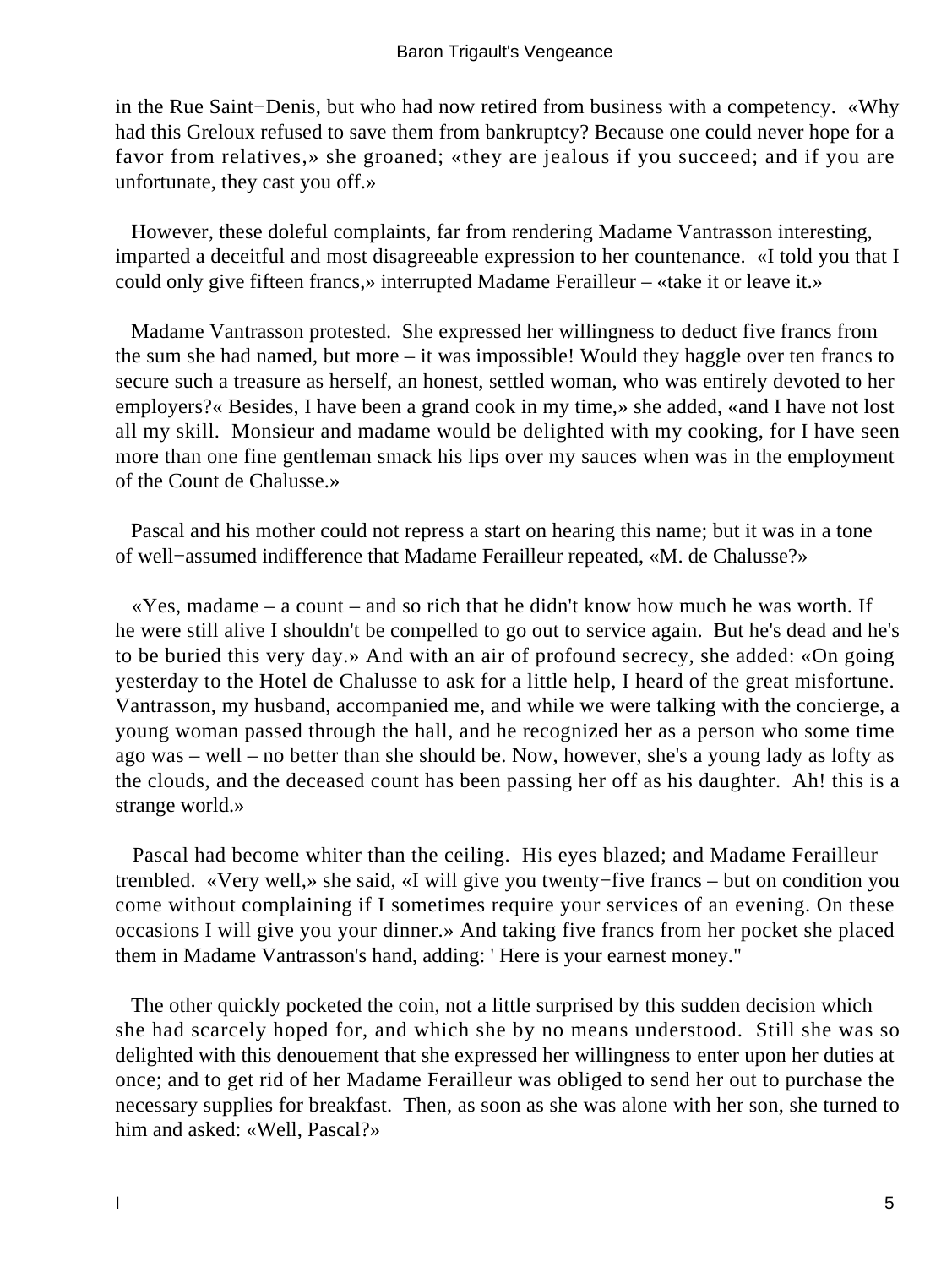But the wretched man seemed turned to stone, and seeing that he neither spoke nor moved, she continued in a severe tone: «Is this the way you keep your resolutions and your oaths! You express your intention of accomplishing a task which requires inexhaustible patience and dissimulation, and at the very first unforeseen circumstance your coolness deserts you, and you lose your head completely. If it had not been for me you would have betrayed yourself in that woman's presence. You must renounce your revenge, and tamely submit to be conquered by the Marquis de Valorsay if your face is to be an open book in which any one may read your secret plans and thoughts.»

Pascal shook his head dejectedly. «Didn't you hear, mother?» he faltered.

«Hear what?»

 «What that vile woman said? This young lady whom she spoke of, whom her husband recognized, can be none other than Marguerite.»

«I am sure of it.»

 He recoiled in horror. «You are sure of it!» he repeated; «and you can tell me this unmoved – coldly, as if it were a natural, a possible thing. Didn't you understand the shameful meaning of her insinuations? Didn't you see her hypocritical smile and the malice gleaming in her eyes?» He pressed his hands to his burning brow, and groaned «And I did not crush the infamous wretch! I did not fell her to the ground!»

 Ah! if she had obeyed the impulse of her heart. Madame Ferailleur would have thrown her arms round her son's neck, and have mingled her tears with his, but reason prevailed. The worthy woman's heart was pervaded with that lofty sentiment of duty which sustains the humble heroines of the fireside, and lends them even more courage than the reckless adventurers whose names are recorded by history could boast of. She felt that Pascal must not be consoled, but spurred on to fresh efforts; and so mustering all her courage, she said: «Are you acquainted with Mademoiselle Marguerite's past life? No. You only know that hers has been a life of great vicissitudes – and so it is not strange that she should be slandered.»

 «In that case, mother,» said Pascal, «you were wrong to interrupt Madame Vantrasson. She would probably have told us many things.»

 «I interrupted her, it is true, and sent her away – and you know why. But she is in our service now; and when you are calm, when you have regained your senses, nothing will prevent you from questioning her. It may be useful for you to know who this man Vantrasson is, and how and where he met Mademoiselle Marguerite.»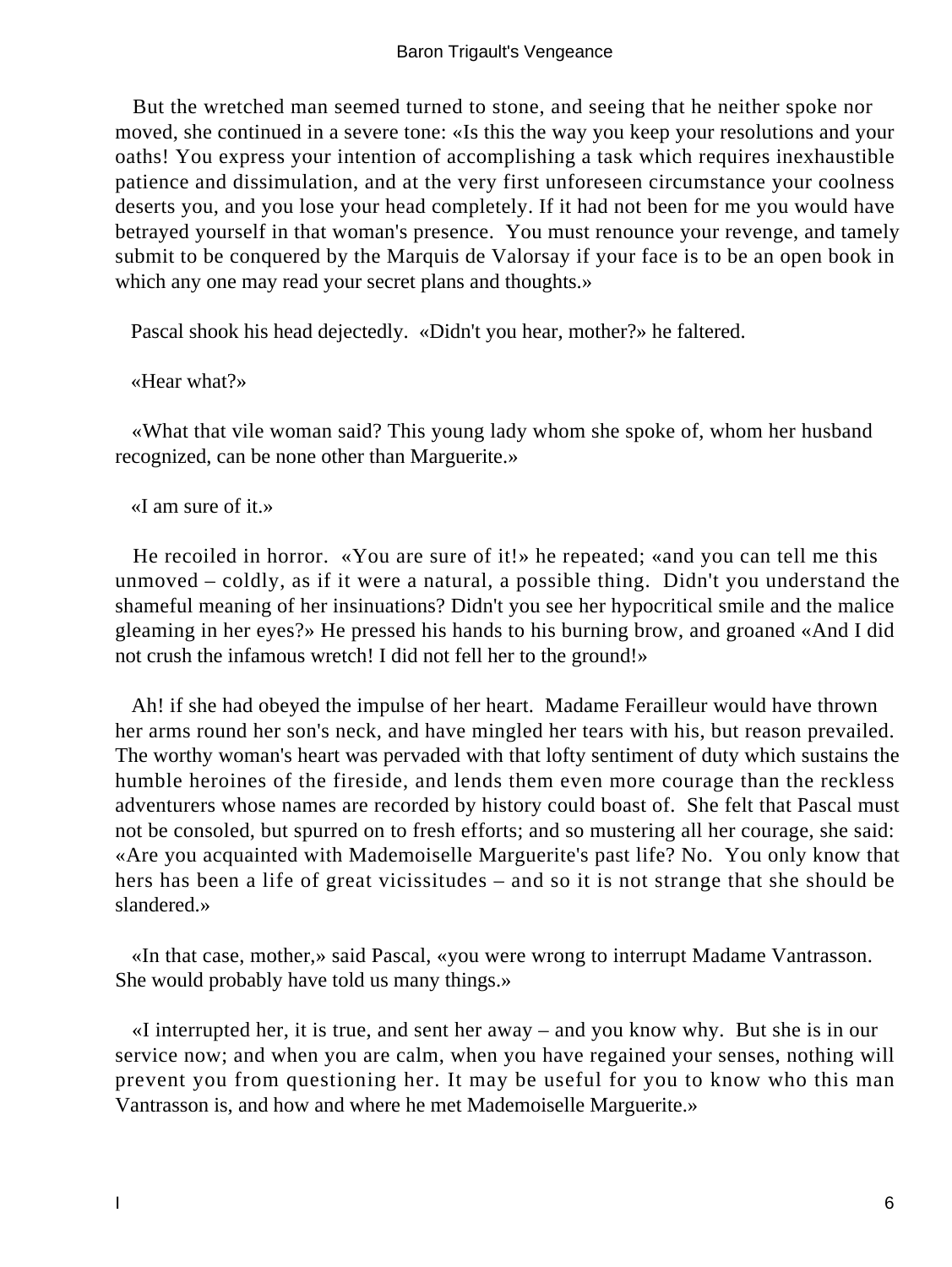#### Baron Trigault's Vengeance

 Shame, sorrow, and rage, brought tears to Pascal's eyes. «My God!» he exclaimed, «to be reduced to the unspeakable misery of hearing my mother doubt Marguerite!» He did not doubt her. HE could have listened to the most infamous accusations against her without feeling a single doubt. However, Madame Ferailleur had sufficient self−control to shrug her shoulders. «Ah, well! silence this slander,» she exclaimed. «I wish for nothing better; but don't forget that we have ourselves to rehabilitate. To crush your enemies will be far more profitable to Mademoiselle Marguerite than vain threats and weak lamentations. It seemed to me that you had sworn to act, not to complain.»

 This ironical thrust touched Pascal's sensitive mind to the quick; he rose at once to his feet, and coldly said, «That's true. I thank you for having recalled me to myself.»

 She made no rejoinder, but mentally thanked God. She had read her son's heart, and perceiving his hesitation and weakness she had supplied the stimulus he needed. Now she saw him as she wished to see him. Now he was ready to reproach himself for his lack of courage and his weakness in displaying his feelings. And as a test of his powers of endurance, he decided not to question Madame Vantrasson till four or five days had elapsed. If her suspicions had been aroused, this delay would suffice to dispel them.

 He said but little during breakfast; for he was now eager to commence the struggle. He longed to act, and yet he scarcely knew how to begin the campaign. First of all, he must study the enemy's position – gain some knowledge of the men he had to deal with, find out exactly who the Marquis de Valorsay and the Viscount de Coralth were. Where could he obtain information respecting these two men? Should he be compelled to follow them and to gather up here and there such scraps of intelligence as came in his way? This method of proceeding would be slow and inconvenient in the extreme. He was revolving the subject in his mind when he suddenly remembered the man who, on the morning that followed the scene at Madame d'Argeles's house, had come to him in the Rue d'Ulm to give him a proof of his confidence. He remembered that this strange man had said: «If you ever need a helping hand, come to me.» And at the recollection he made up his mind. «I am going to Baron Trigault's,» he remarked to his mother; «if my presentiments don't deceive me, he will be of service to us.»

 In less than half an hour he was on his way. He had dressed himself in the oldest clothes he possessed; and this, with the change he had made by cutting off his hair and beard, had so altered his appearance that it was necessary to look at him several times, and most attentively, to recognize him. The visiting cards which he carried in his pocket bore the inscription: «P. Maumejan, Business Agent, Route de la Revolte.» His knowledge of Parisian life had induced him to choose the same profession as M. Fortunat followed – a profession which opens almost every door. «I will enter the nearest cafe and ask for a directory,» he said to himself. «I shall certainly find Baron Trigault's address in it.»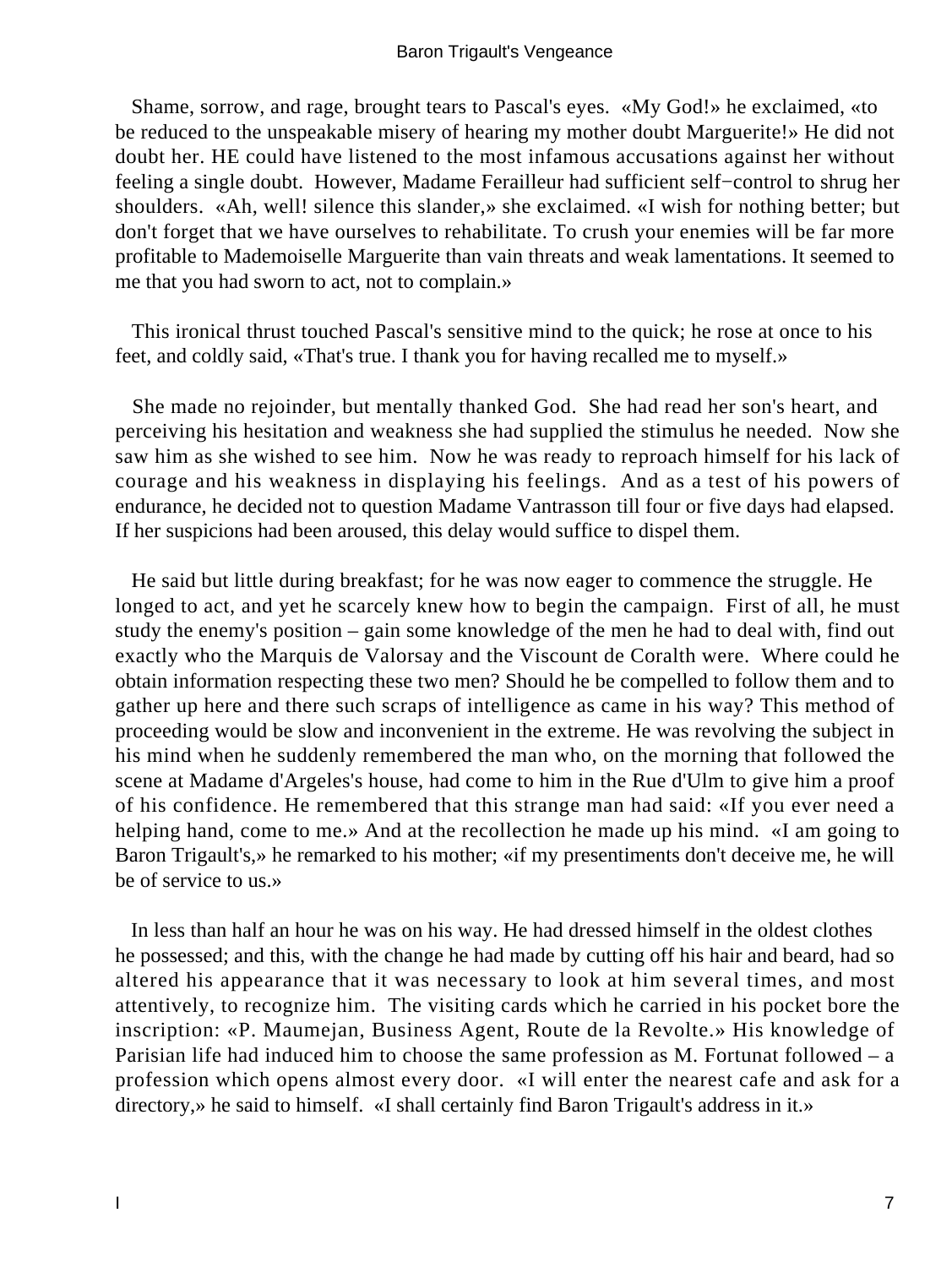### Baron Trigault's Vengeance

 The baron lived in the Rue de la Ville−l'Eveque. His mansion was one of the largest and most magnificent in the opulent district of the Madeleine, and its aspect was perfectly in keeping with its owner's character as an expert financier, and a shrewd manufacturer, the possessor of valuable mines. The marvellous luxury so surprised Pascal, that he asked himself how the owner of this princely abode could find any pleasure at the gaming table of the Hotel d'Argeles. Five or six footmen were lounging about the courtyard when he entered it. He walked straight up to one of them, and with his hat in his hand, asked: «Baron Trigault, if you please?»

 If he had asked for the Grand Turk the valet would not have looked at him with greater astonishment. His surprise, indeed, seemed so profound that Pascal feared he had made some mistake and added: «Doesn't he live here?»

 The servant laughed heartily. «This is certainly his house,» he replied, «and strange to say, by some fortunate chance, he's here.»

«I wish to speak with him on business.»

The servant called one of his colleagues. «Eh! Florestan – is the baron receiving?»

«The baroness hasn't forbidden it.»

 This seemed to satisfy the footman; for, turning to Pascal he said: «In that case, you can follow me.»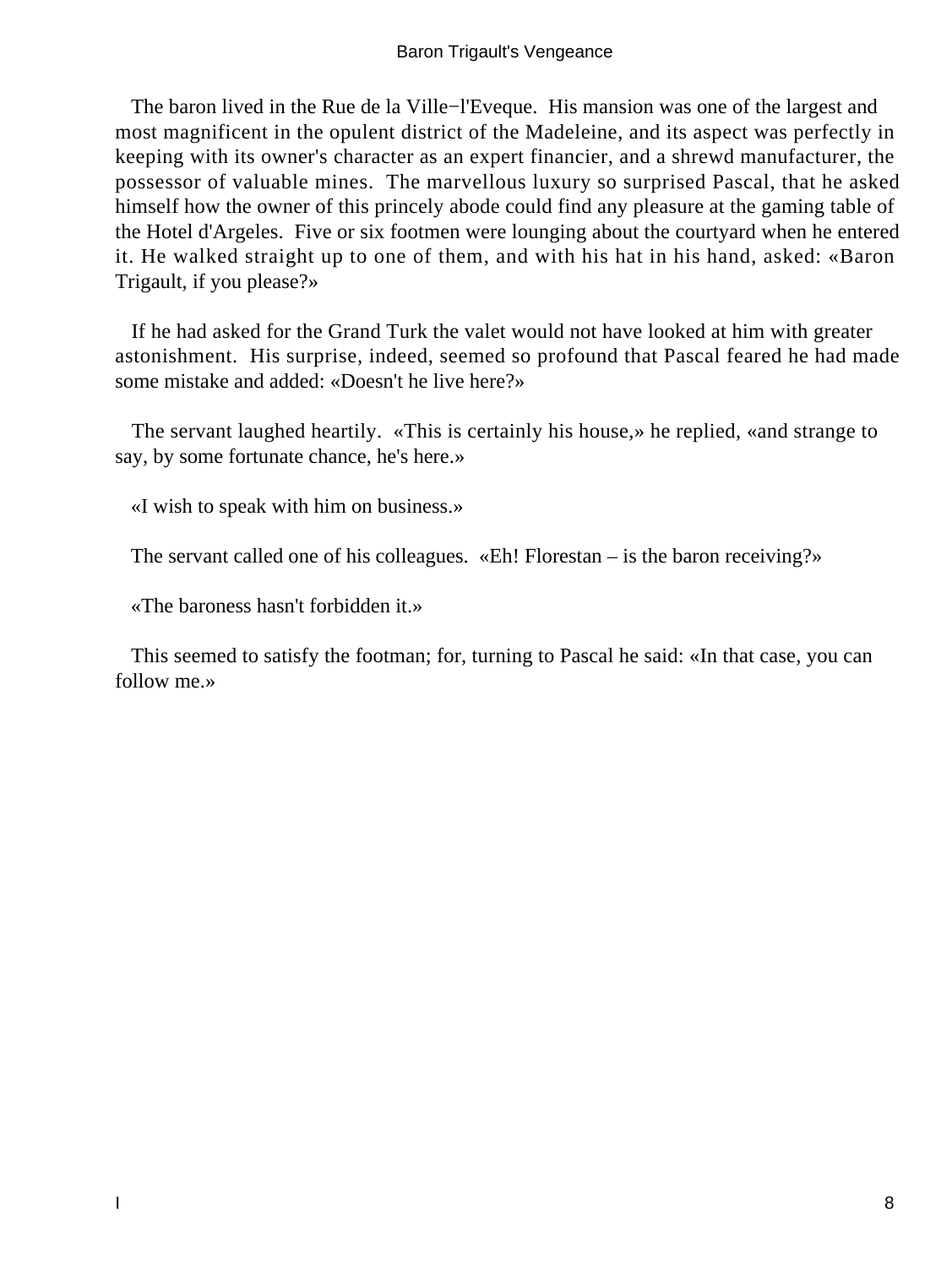# **[II.](#page-256-0)**

*T*he sumptuous interior of the Trigault mansion was on a par with its external magnificence. Even the entrance bespoke the lavish millionaire, eager to conquer difficulties, jealous of achieving the impossible, and never haggling when his fancies were concerned. The spacious hall, paved with costly mosaics, had been transformed into a conservatory full of flowers, which were renewed every morning. Rare plants climbed the walls up gilded trellis work, or hung from the ceiling in vases of rare old china, while from among the depths of verdure peered forth exquisite statues, the work of sculptors of renown. On a rustic bench sat a couple of tall footmen, as bright in their gorgeous liveries as gold coins fresh from the mint; still, despite their splendor, they were stretching and yawning to such a degree, that it seemed as if they would ultimately dislocate their jaws and arms.

 «Tell me,» inquired the servant who was escorting Pascal, «can any one speak to the baron?»

## «Why?»

«This gentleman has something to say to him.»

 The two valets eyed the unknown visitor, plainly considering him to be one of those persons who have no existence for the menials of fashionable establishments, and finally burst into a hearty laugh. «Upon my word!» exclaimed the eldest, «he's just in time. Announce him, and madame will be greatly obliged to you. She and monsieur have been quarrelling for a good half–hour. And, heavenly powers, isn't he tantalizing!»

 The most intense curiosity gleamed in the eyes of Pascal's conductor, and with an airy of secrecy, he asked: «What is the cause of the rumpus? That Fernand, no doubt – or some one else?»

«No; this morning it's about M. Van Klopen.»

«Madame's dressmaker?»

 «The same. Monsieur and madame were breakfasting together – a most unusual thing – when M. Van Klopen made his appearance. I thought to myself, when I admitted him: 'Look out for storms!' I scented one in the air, and in fact the dressmaker hadn't been in the room five minutes before we heard the baron's voice rising higher and higher. I said to myself: 'Whew! the mantua−maker is presenting his bill!' Madame cried and went on like mad; but, pshaw! when the master really begins, there's no one like him. There isn't a cab− driver in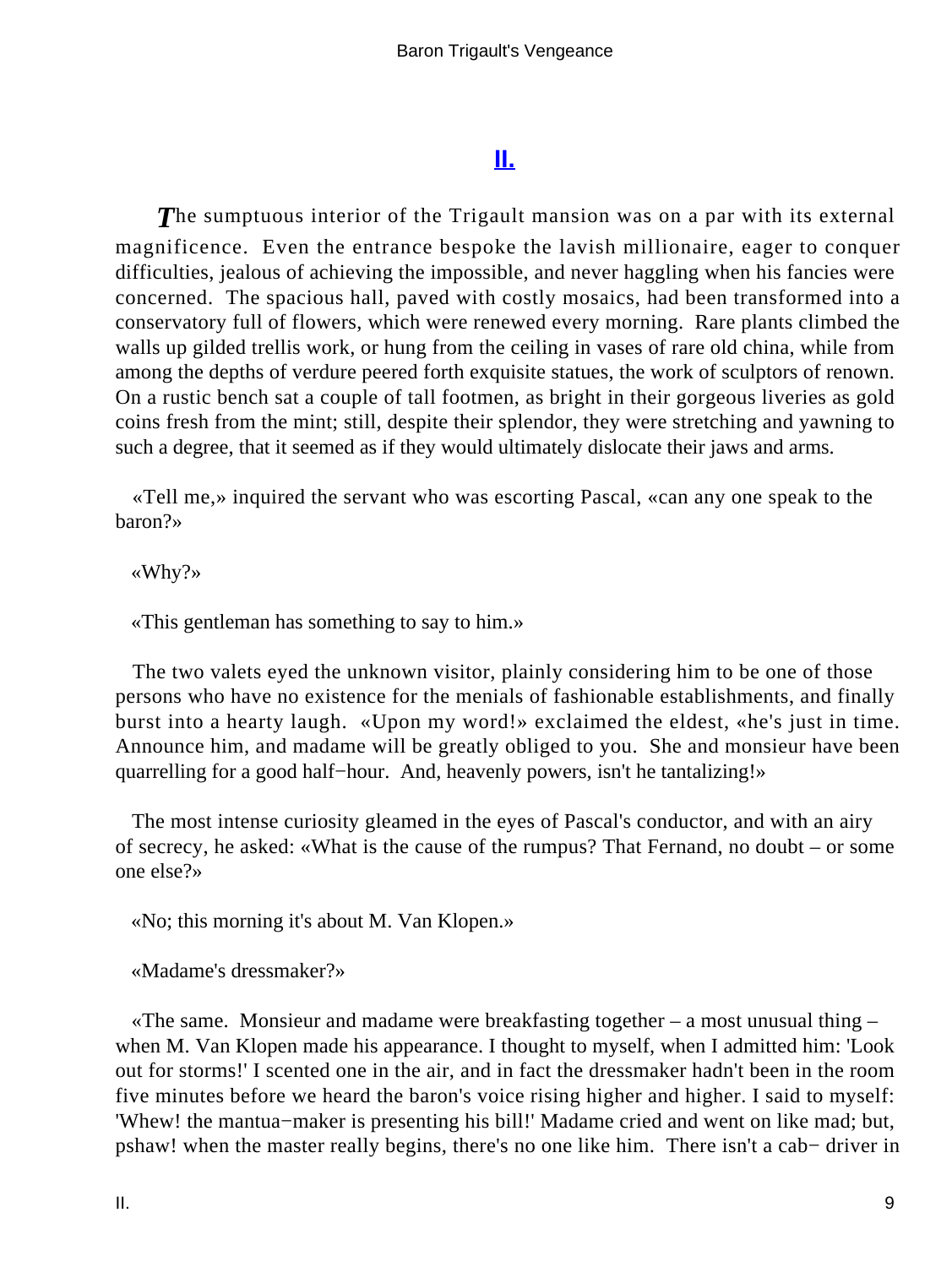Paris who's his equal for swearing.»

«And M. Van Klopen?»

 «Oh, he's used to such scenes! When gentlemen abuse him he does the same as dogs do when they come up out of the water; he just shakes his head and troubles himself no more about it. He has decidedly the best of the row. He has furnished the goods, and he'll have to be paid sooner or later  $- - \infty$ 

«What! hasn't he been paid then?»

«I don't know; he's still here.»

 A terrible crash of breaking china interrupted this edifying conversation. «There!» exclaimed one of the footmen, «that's monsieur; he has smashed two or three hundred francs' worth of dishes. He MUST be rich to pay such a price for his angry fits.»

 «Well,» observed the other, «if I were in monsieur's place I should be angry too. Would you let your wife have her dresses fitted on by a man? I says that it's indecent. I'm only a servant, but  $-$  – »

«Nonsense, it's the fashion. Besides, monsieur does not care about that. A man who  $-$ »

 He stopped short; in fact, the others had motioned him to be silent. The baron was surrounded by exceptional servants, and the presence of a stranger acted as a restraint upon them. For this reason, one of them, after asking Pascal for his card, opened a door and ushered him into a small room, saying: «I will go and inform the baron. Please wait here.»

 «Here,» as he called it, was a sort of smoking−room hung with cashmere of fantastic design and gorgeous hues, and encircled by a low, cushioned divan, covered with the same material. A profusion of rare and costly objects was to be seen on all sides, armor, statuary, pictures, and richly ornamented weapons. But Pascal, already amazed by the conversation of the servants, did not think of examining these objects of virtu. Through a partially open doorway, directly opposite the one he had entered by, came the sound of loud voices in excited conversation. Baron Trigault, the baroness, and the famous Van Klopen were evidently in the adjoining room. It was a woman, the baroness, who was speaking, and the quivering of her clear and somewhat shrill voice betrayed a violent irritation, which was only restrained with the greatest difficulty. «It is hard for the wife of one of the richest men in Paris to see a bill for absolute necessities disputed in this style,» she was saying.

 A man's voice, with a strong Teutonic accent, the voice of Van Klopen, the Hollander, caught up the refrain. «Yes, strict necessities, one can swear to that. And if, before flying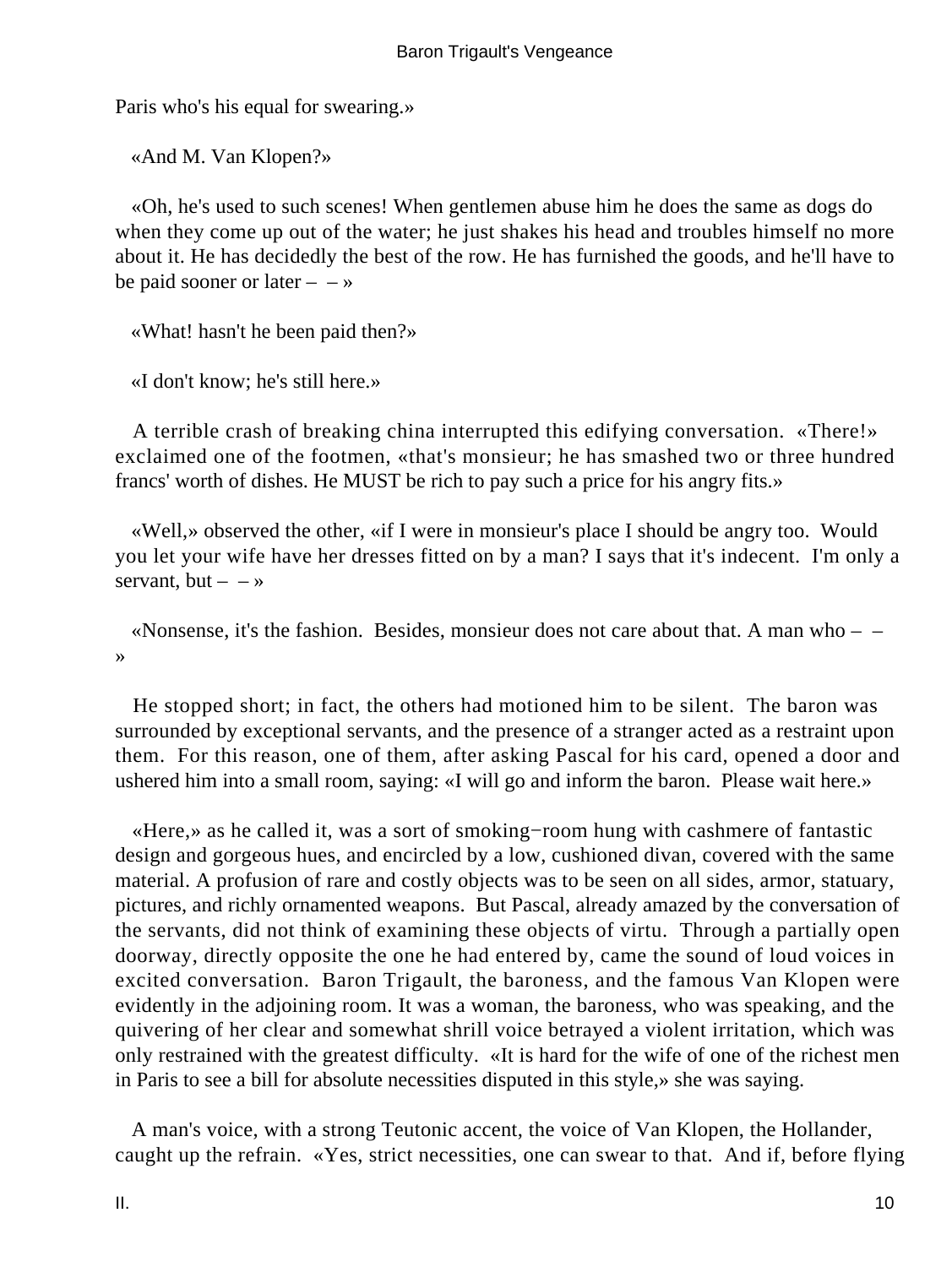into a passion, Monsieur le Baron had taken the trouble to glance over my little bill, he would have seen  $- - \infty$ 

 «No more! You bore me to death. Besides I haven't time to listen to your nonsense; they are waiting for me to play a game of whist at the club.»

 This time it was the master of the house, Baron Trigault, who spoke, and Pascal recognized his voice instantly.

 «If monsieur would only allow me to read the items. It will take but a moment,» rejoined Van Klopen. And as if he had construed the oath that answered him as an exclamation of assent, he began: «In June, a Hungarian costume with jacket and sash, two train dresses with upper skirts and trimmings of lace, a Medicis polonaise, a jockey costume, a walking costume, a riding−habit, two morning−dresses, a Velleda costume, an evening dress.»

 «I was obliged to attend the races very frequently during the month of June,» remarked the baroness.

 But the illustrious adorner of female loveliness had already resumed his reading. «In July we have: two morning−jackets, one promenade costume, one sailor suit, one Watteau shepherdess costume, one ordinary bathing−suit, with material for parasol and shoes to match, one Pompadour bathing−suit, one dressing−gown, one close−fitting Medicis mantle, two opera cloaks  $- - \infty$ 

 «And I was certainly not the most elegantly attired of the ladies at Trouville, where I spent the month of July,» interrupted the baroness.

 «There are but few entries in the month of August,» continued Van Klopen. «We have: a morning−dress, a travelling−dress, with trimmings – – » And he went on and on, gasping for breath, rattling off the ridiculous names which he gave to his «creations,» and interrupted every now and then by the blow of a clinched fist on the table, or by a savage oath.

 Pascal stood in the smoking−room, motionless with astonishment. He did not know what surprised him the most, Van Klopen's impudence in daring to read such a bill, the foolishness of the woman who had ordered all these things, or the patience of the husband who was undoubtedly going to pay for them. At last, after what seemed an interminable enumeration, Van Klopen exclaimed: «And that's all!»

«Yes, that's all,» repeated the baroness, like an echo.

 «That's all!» exclaimed the baron – «that's all! That is to say, in four months, at least seven hundred yards of silk, velvet, satin, and muslin, have been put on this woman's back!»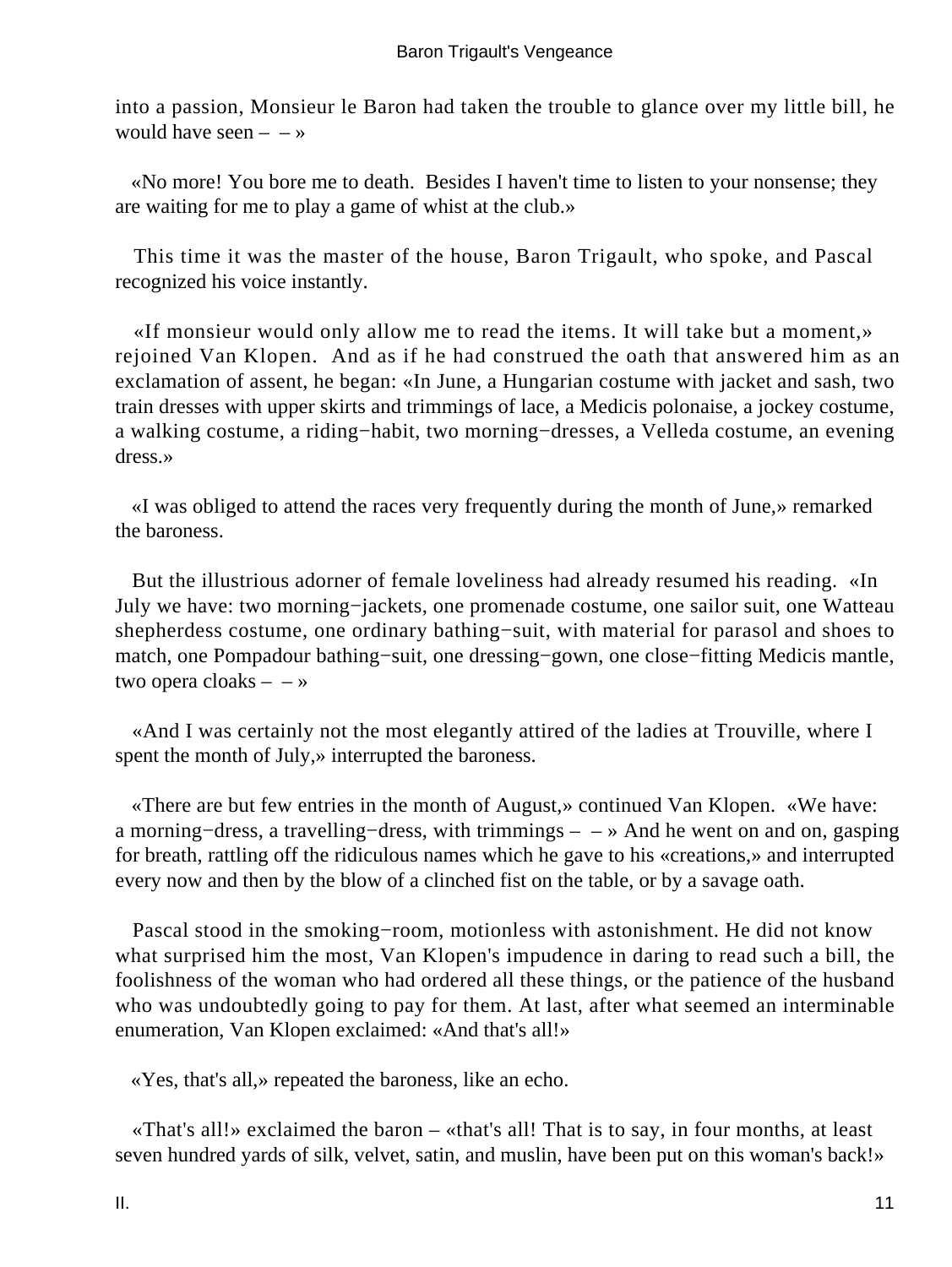«The dresses of the present day require a great deal of material. Monsieur le Baron will understand that flounces, puffs, and ruches  $- \rightarrow \infty$ 

«Naturally! Total, twenty−seven thousand francs!»

 «Excuse me! Twenty−seven thousand nine hundred and thirty−three francs, ninety centimes.»

 «Call it twenty−eight thousand francs then. Ah, well, M. Van Klopen, if you are ever paid for this rubbish it won't be by me.»

 If Van Klopen was expecting this denouement, Pascal wasn't; in fact, he was so startled, that an exclamation escaped him which would have betrayed his presence under almost any other circumstances. What amazed him most was the baron's perfect calmness, following, as it did, such a fit of furious passion, violent enough even to be heard in the vestibule. «Either he has extraordinary control over himself or this scene conceals some mystery,» thought Pascal.

 Meanwhile, the man−milliner continued to urge his claims – but the baron, instead of replying, only whistled; and wounded by this breach of good manners, Van Klopen at last exclaimed: «I have had dealings with all the distinguished men in Europe, and never before did one of them refuse to pay me for his wife's toilettes.»

 «Very well – I don't pay for them – there's the difference. Do you suppose that I, Baron Trigault, that I've worked like a negro for twenty years merely for the purpose of aiding your charming and useful branch of industry? Gather up your papers, Mr. Ladies' Tailor. There may be husbands who believe themselves responsible for their wives' follies – it's quite possible there are – but I'm not made of that kind of stuff. I allow Madame Trigault eight thousand francs a month for her toilette – that is sufficient – and it is a matter for you and her to arrange together. What did I tell you last year when I paid a bill of forty thousand francs? That I would not be responsible for any more of my wife's debts. And I not only said it, I formally notified you through my private secretary.»

«I remember, indeed  $-$  – »

 «Then why do you come to me with your bill? It is with my wife that you have opened an account. Apply to her, and leave me in peace.»

«Madame promised me  $- - \infty$ 

«Teach her to keep her promises.»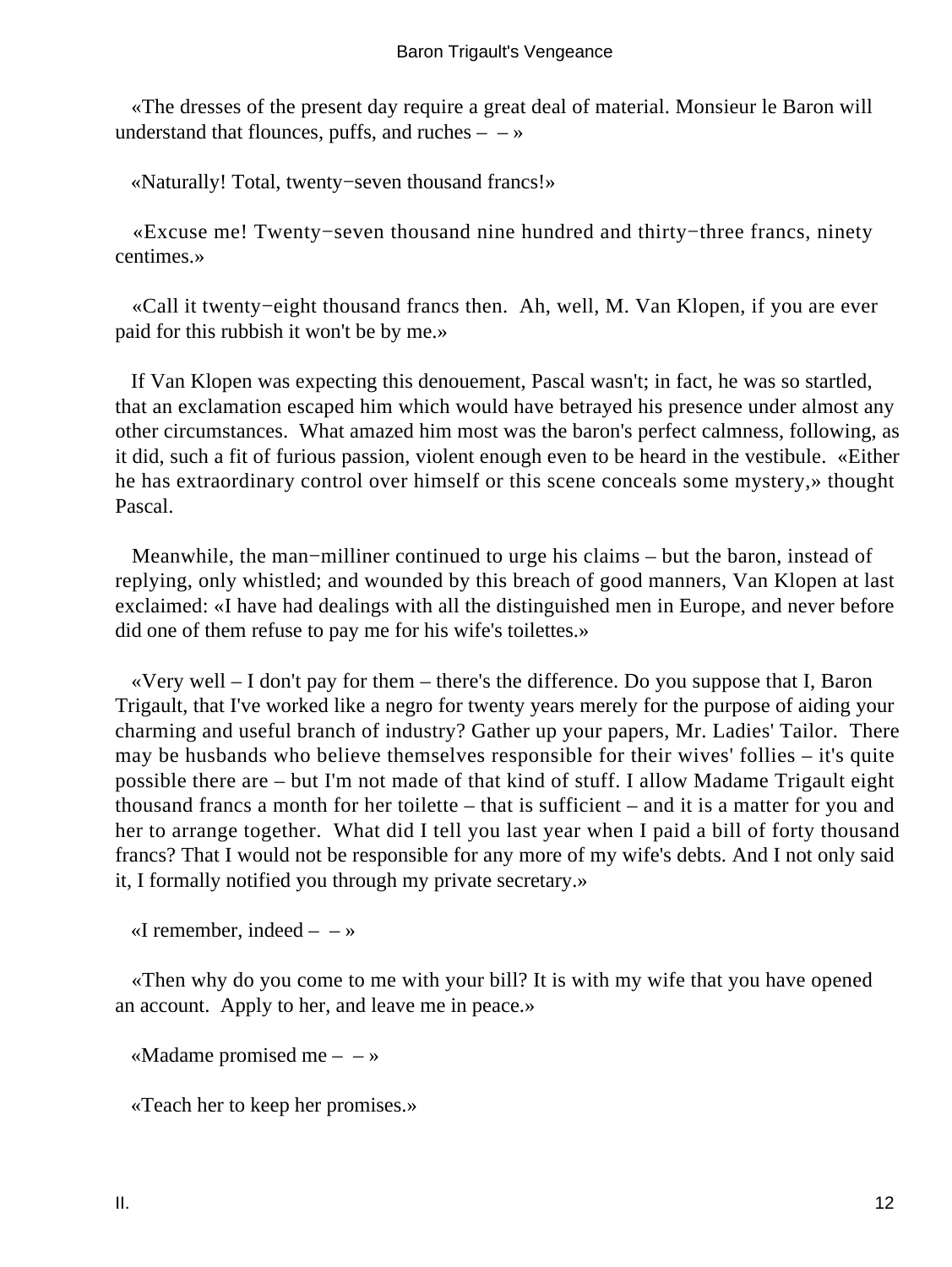## Baron Trigault's Vengeance

 «It costs a great deal to retain one's position as a leader of fashion; and many of the most distinguished ladies are obliged to run into debt,» urged Van Klopen.

 «That's their business. But my wife is not a fine lady. She is simply Madame Trigault, a baroness, thanks to her husband's gold and the condescension of a worthy German prince, who was in want of money. SHE is not a person of consequence – she has no rank to keep up.»

 The baroness must have attached immense importance to the satisfying of Van Klopen's demands, for concealing the anger this humiliating scene undoubtedly caused her, she condescended to try and explain, and even to entreat. «I have been a little extravagant, perhaps,» she said; «but I will be more prudent in future. Pay, monsieur – pay just once more.»

«No!»

«If not for my sake, for your own.»

«Not a farthing.»

 By the baron's tone, Pascal realized that his wife would never shake his fixed determination. Such must also have been the opinion of the illustrious ruler of fashion, for he returned to the charge with an argument he had held in reserve. «If this is the case, I shall, to my great regret, be obliged to fail in the respect I owe to Monsieur le Baron, and to place this bill in the hands of a solicitor.»

«Send him along – send him along.»

«I cannot believe that monsieur wishes a law−suit.»

 «In that you are greatly mistaken. Nothing would please me better. It would at last give me an opportunity to say what I think about your dealings. Do you think that wives are to turn their husbands into machines for supplying money? You draw the bow−string too tightly, my dear fellow – it will break. I'll proclaim on the house−top what others dare not say, and we'll see if I don't succeed in organizing a little crusade against you.» And animated by the sound of his own words, his anger came back to him, and in a louder and ever louder voice he continued: «Ah! you prate of the scandal that would be created by my resistance to your demands. That's your system; but, with me, it won't succeed. You threaten me with a law−suit; very good. I'll take it upon myself to enlighten Paris, for I know your secrets, Mr. Dressmaker. I know the goings on in your establishment. It isn't always to talk about dress that ladies stop at your place on returning from the Bois. You sell silks and satins no doubt; but you sell Madeira, and excellent cigarettes as well, and there are some who don't walk very straight on leaving your establishment, but smell suspiciously of tobacco and absinthe.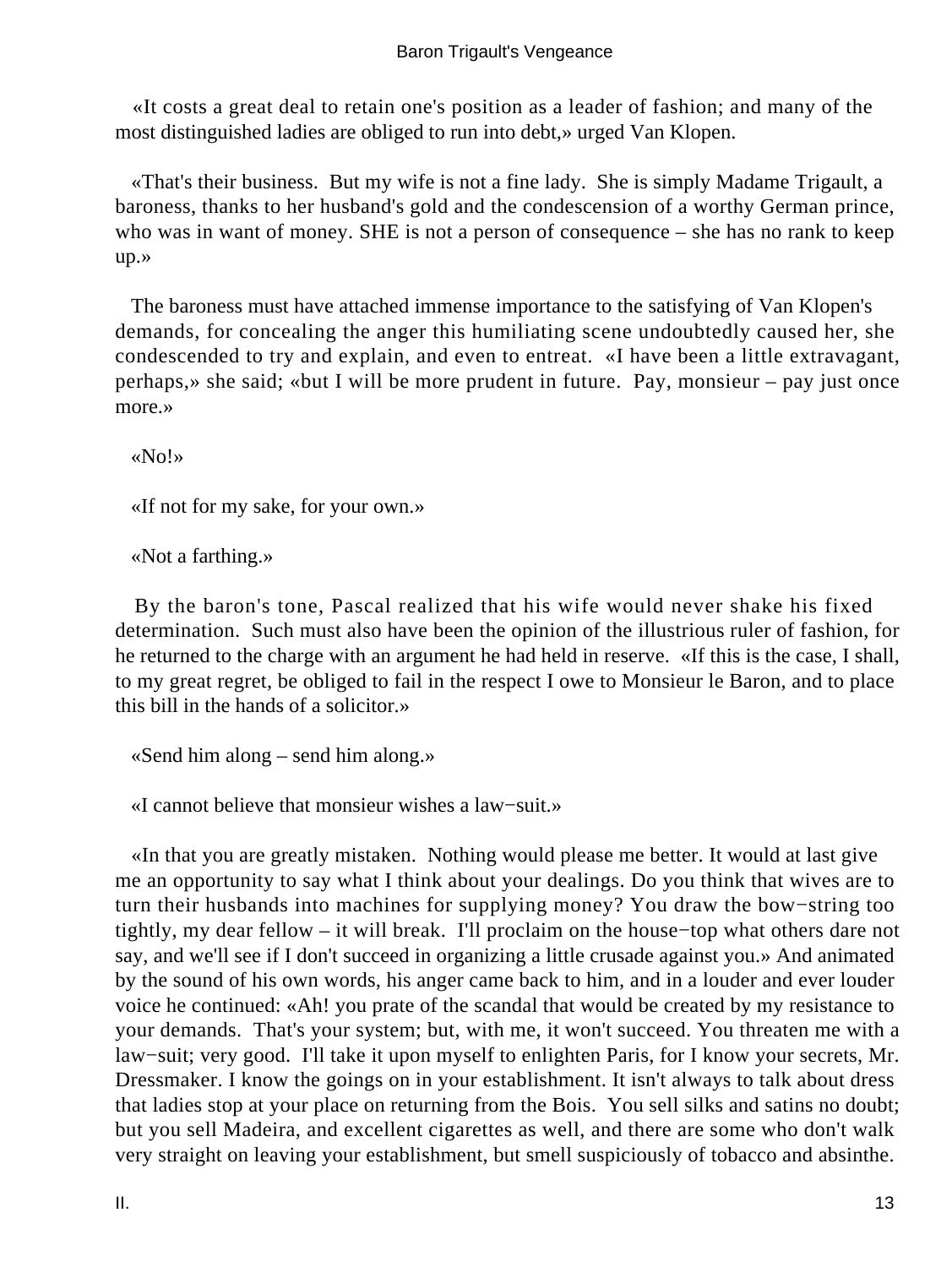Oh, yes, let us go to law, by all means! I shall have an advocate who will know how to explain the parts your customers pay, and who will reveal how, with your assistance, they obtain money from other sources than their husband's cash−box.»

When M. Van Klopen was addressed in this style, he was not at all pleased. «And I!» he exclaimed, «I will tell people that Baron Trigault, after losing all his money at play, repays his creditors with curses.»

 The noise of an overturned chair told Pascal that the baron had sprung up in a furious passion «You may say what you like, you rascally fool! but not in my house,» he shouted. «Leave – leave, or I will ring –  $-\infty$ 

«Monsieur –  $-\infty$ 

«Leave, leave, I tell you, or I sha'n't have the patience to wait for a servant!»

 He must have joined action to word, and have seized Van Klopen by the collar to thrust him into the hall, for Pascal heard a sound of scuffling, a series of oaths worthy of a coal−heaver, two or three frightened cries from the baroness, and several guttural exclamations in German. Then a door closed with such violence that the whole house shook, and a magnificent clock, fixed to the wall of the smoking−room, fell on to the floor.

 If Pascal had not heard this scene, he would have deemed it incredible. How could one suppose that a creditor would leave this princely mansion with his bill unpaid? But more and more clearly he understood that there must be some greater cause of difference between husband and wife than this bill of twenty−eight thousand francs. For what was this amount to a confirmed gambler who, without as much as a frown, gained or lost a fortune every evening of his life. Evidently there was some skeleton in this household – one of those terrible secrets which make a man and his wife enemies, and all the more bitter enemies as they are bound together by a chain which it is impossible to break. And undoubtedly, a good many of the insults which the baron had heaped upon Van Klopen must have been intended for the baroness. These thoughts darted through Pascal's mind with the rapidity of lightning, and showed him the horrible position in which he was placed. The baron, who had been so favorably disposed toward him, and from whom he was expecting a great service, would undoubtedly hate him, undoubtedly become his enemy, when he learned that he had been a listener, although an involuntary one, to this conversation with Van Klopen. How did it happen that he had been placed in this dangerous position? What had become of the footman who had taken his card? These were questions which he was unable to answer. And what was he to do? If he could have retired noiselessly, if he could have reached the courtyard and have made his escape without being observed he would not have hesitated. But was this plan practicable? And would not his card betray him? Would it not be discovered sooner or later that he had been in the smoking−room while M. Van Klopen was in the dining−room? In any case, delicacy of feeling as well as his own interest forbade him to remain any longer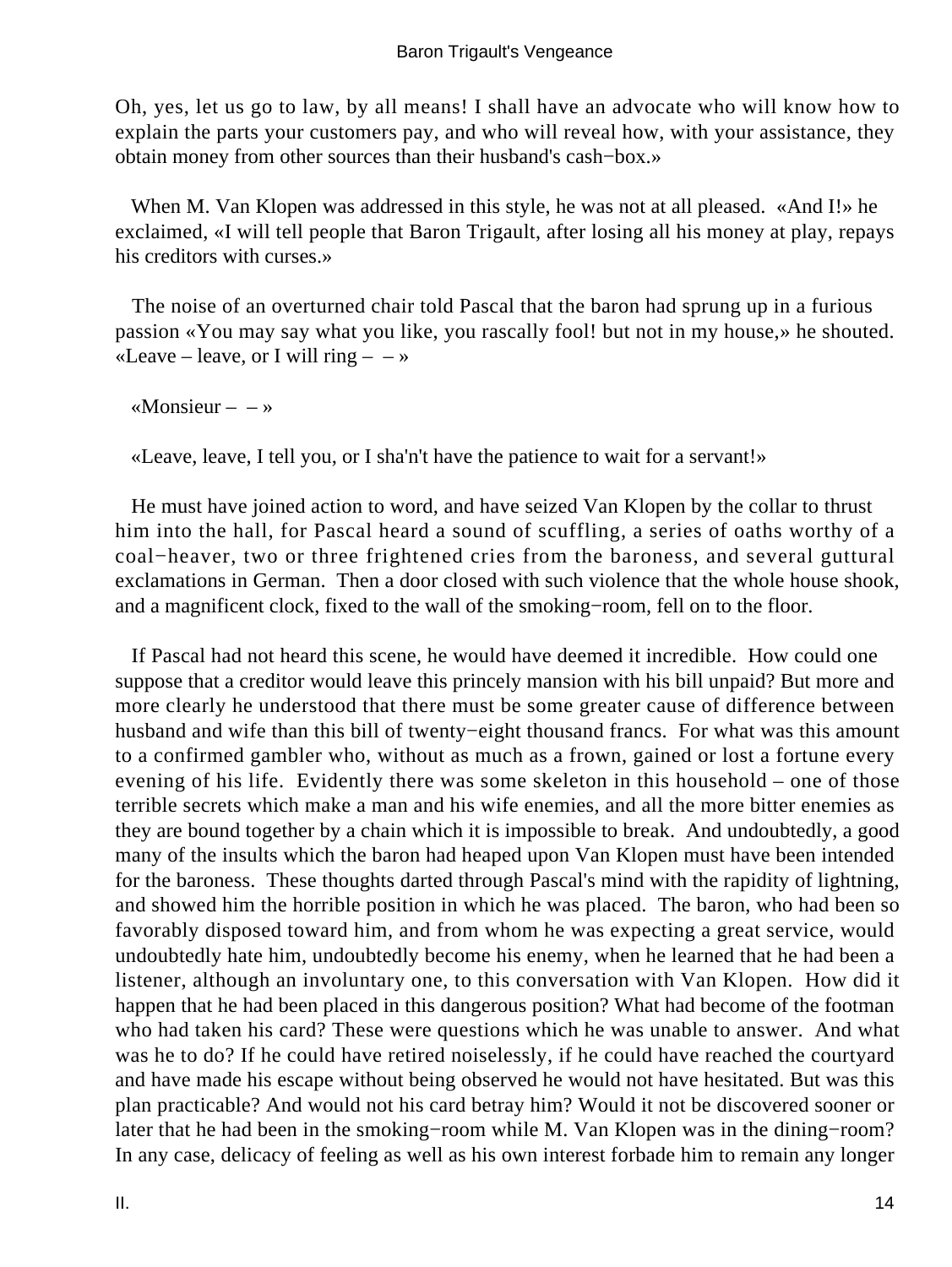a listener to the private conversation of the baron and his wife.

 He therefore noisily moved a chair, and coughed in that affected style which means in every country: «Take care – I'm here!» But he did not succeed in attracting attention. And yet the silence was profound; he could distinctly hear the creaking of the baron's boots, as he paced to and fro, and the sound of fingers nervously beating a tattoo on the table. If he desired to avoid hearing the confidential conversation, which would no doubt ensue between the baron and his wife, there was but one course for him to pursue, and that was to reveal his presence at once. He was about to do so, when some one opened a door which must have led from the hall into the dining−room. He listened attentively, but only heard a few confused words, to which the baron replied: «Very well. That's sufficient. I will see him in a moment.»

 Pascal breathed freely once more. «They have just given him my card,» he thought. «I can remain now; he will come here in a moment.»

 The baron must really have started to leave the room, for his wife exclaimed: «One word more: have you quite decided?»

«Oh, fully!»

«You are resolved to leave me exposed to the persecutions of my dressmaker?»

«Van Klopen is too charming and polite to cause you the least worry.»

«You will brave the disgrace of a law−suit?»

 «Nonsense! You know very well that he won't bring any action against me – unfortunately. And, besides, pray tell me where the disgrace would be? I have a foolish wife – is that my fault? I oppose her absurd extravagance – haven't I a right to do so? If all husbands were as courageous, we should soon close the establishments of these artful men, who minister to your vanity, and use you ladies as puppets, or living advertisements, to display the absurd fashions which enrich them.»

 The baron took two or three more steps forward, as if about to leave the room, but his wife interposed: «The Baroness Trigault, whose husband has an income of seven or eight hundred thousand francs a year, can't go about clad like a simple woman of the middle classes.»

«I should see nothing so very improper in that.»

 «Oh, I know. Only your ideas don't coincide with mine. I shall never consent to make myself ridiculous among the ladies of my set – among my friends.»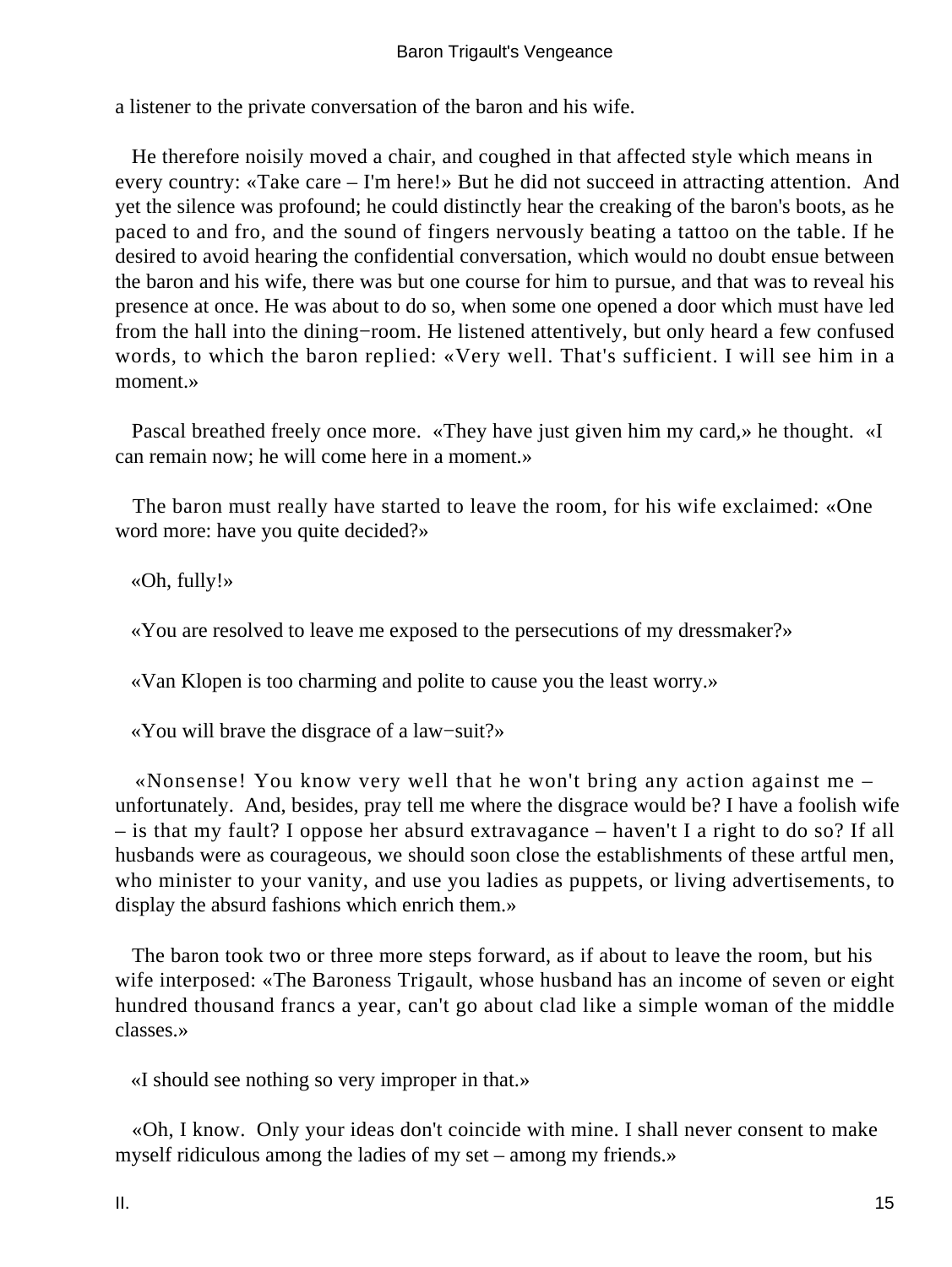«It would indeed be a pity to arouse the disapproval of your friends.»

 This sneering remark certainly irritated the baroness, for it was with the greatest vehemence that she replied: «All my friends are ladies of the highest rank in society – noble ladies!»

 The baron no doubt shrugged his shoulders, for in a tone of crushing irony and scorn, he exclaimed: «Noble ladies! whom do you call noble ladies, pray? The brainless fools who only think of displaying themselves and making themselves notorious? – the senseless idiots who pique themselves on surpassing lewd women in audacity, extravagance, and effrontery, who fleece their husbands as cleverly as courtesans fleece their lovers? Noble ladies! who drink, and smoke, and carouse, who attend masked balls, and talk slang! Noble ladies! the idiots who long for the applause of the crowd, and consider notoriety to be desirable and flattering. A woman is only noble by her virtues – and the chief of all virtues, modesty, is entirely wanting in your illustrious friends  $- - \infty$ 

 «Monsieur,» interrupted the baroness, in a voice husky with anger, «you forget yourself  $-$  you  $\rightarrow$ 

 But the baron was well under way. «If it is scandal that crowns one a great lady, you ARE one – and one of the greatest; for you are notorious – almost as notorious as Jenny Fancy. Can't I learn from the newspapers all your sayings and gestures, your amusements, your occupations, and the toilettes you wear? It is impossible to read of a first performance at a theatre, or of a horse−race, without finding your name coupled with that of Jenny Fancy, or Cora Pearl, or Ninette Simplon. I should be a very strange husband indeed, if I wasn't proud and delighted. Ah! you are a treasure to the reporters. On the day before yesterday the Baroness Trigault skated in the Bois. Yesterday she was driving in her pony−carriage. To−day she distinguished herself by her skill at pigeon−shooting. To−morrow she will display herself half nude in some tableaux vivants. On the day after to−morrow she will inaugurate a new style of hair−dressing, and take part in a comedy. It is always the Baroness Trigault who is the observed of all observers at Vincennes. The Baroness Trigault has lost five hundred louis in betting. The Baroness Trigault uses her lorgnette with charming impertinence. It is she who has declared it proper form to take a 'drop' on returning from the Bois. No one is so famed for 'form,' as the baroness – and silk merchants have bestowed her name upon a color. People rave of the Trigault blue – what glory! There are also costumes Trigault, for the witty, elegant baroness has a host of admirers who follow her everywhere, and loudly sing her praises. This is what I, a plain, honest man, read every day in the newspapers. The whole world not only knows how my wife dresses, but how she looks en dishabille, and how she is formed; folks are aware that she has an exquisite foot, a divinely−shaped leg, and a perfect hand. No one is ignorant of the fact that my wife's shoulders are of dazzling whiteness, and that high on the left shoulder there is a most enticing little mole. I had the satisfaction of reading this particular last evening. It is charming, upon my word! and I am truly a fortunate man!»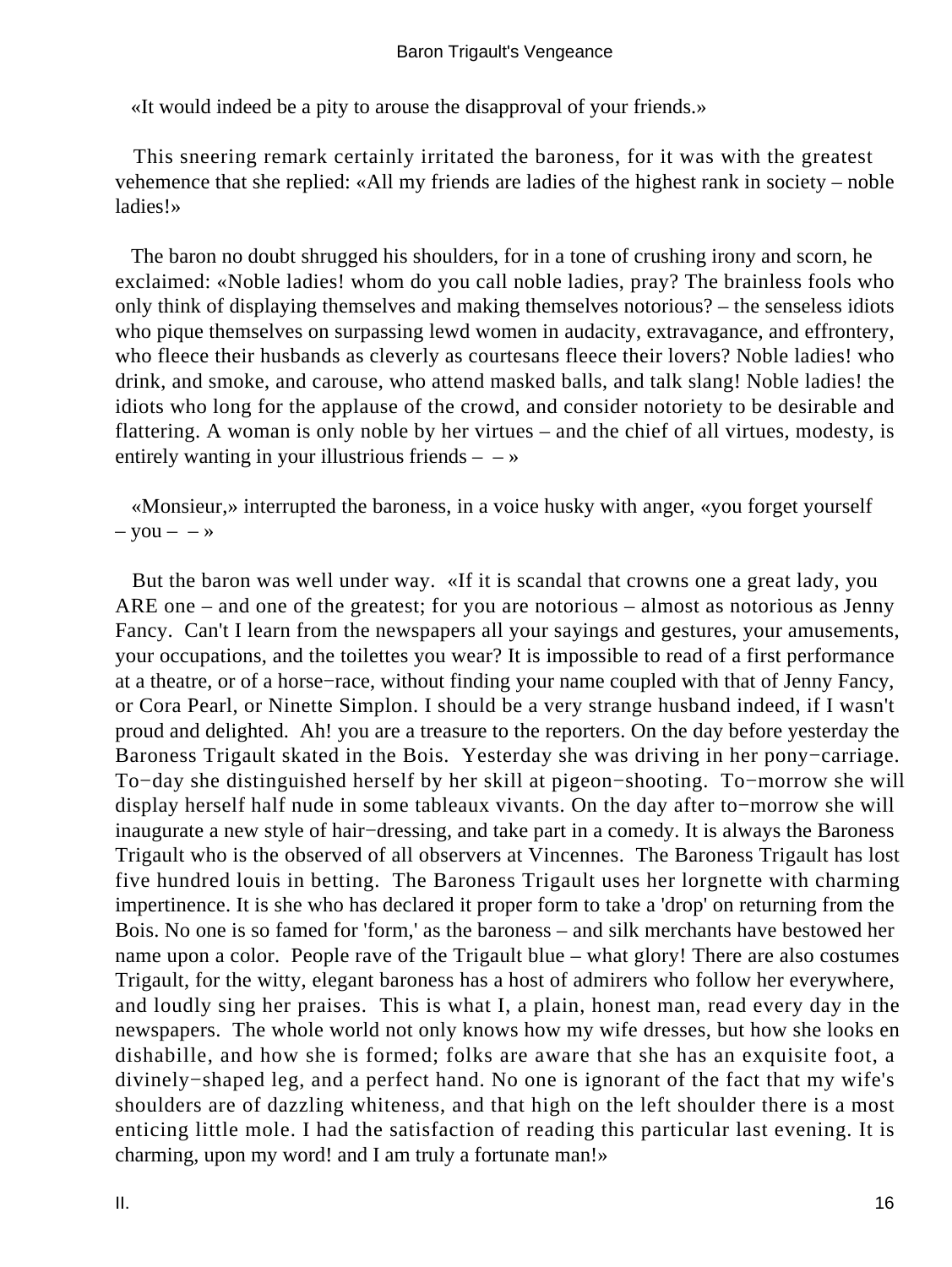In the smoking−room, Pascal could hear the baroness angrily stamp her foot, as she exclaimed: «It is an outrageous insult – your journalists are most impertinent.»

«Why? Do they ever trouble honest women?»

 «They wouldn't trouble me if I had a husband who knew how to make them treat me with respect!»

 The baron laughed a strident, nervous laugh, which it was not pleasant to hear, and which revealed the fact that intense suffering was hidden beneath all this banter. «Would you like me to fight a duel then? After twenty years has the idea of ridding yourself of me occurred to you again? I can scarcely believe it. You know too well that you would receive none of my money, that I have guarded against that. Besides, you would be inconsolable if the newspapers ceased talking about you for a single day. Respect yourself, and you will be respected. The publicity you complain of is the last anchor which prevents society from drifting one knows not where. Those who would not listen to the warning voice of honor and conscience are restrained by the fear of a little paragraph which might disclose their shame. Now that a woman no longer has a conscience, the newspapers act in place of it. And I think it quite right, for it is our only hope of salvation.»

 By the stir in the adjoining room, Pascal felt sure that the baroness had stationed herself before the door to prevent her husband from leaving her. «Ah! well, monsieur,» she exclaimed, «I declare to you that I must have Van Klopen's twenty−eight thousand francs before this evening. I will have them, too; I am resolved to have them, and you will give them to me.»

«Oh!» thundered the baron, «you **WILL** have them – you will –  $\rightarrow$  He paused, and then, after a moment's reflection, he said: «Very well. So be it! I will give you this amount, but not just now. Still if, as you say, it is absolutely necessary that you should have it to−day, there is a means of procuring it. Pawn your diamonds for thirty thousand francs – I authorize you to do so; and I give you my word of honor that I will redeem them within a week. Say, will you do this?» And, as the baroness made no reply, he continued: «You don't answer! shall I tell you why? It is because your diamonds were long since sold and replaced by imitation ones; it is because you are head over heels in debt; it is because you have stooped so low as to borrow your maid's savings; it is because you already owe three thousand francs to one of my coachmen; it is because our steward lends you money at the rate of thirty or forty per cent.»

«It is false!»

The baron sneered. «You certainly must think me a much greater fool than I really am!» he replied. «I'm not often at home, it's true – the sight of you exasperates me; but I know what's going on. You believe me your dupe, but you are altogether mistaken. It is not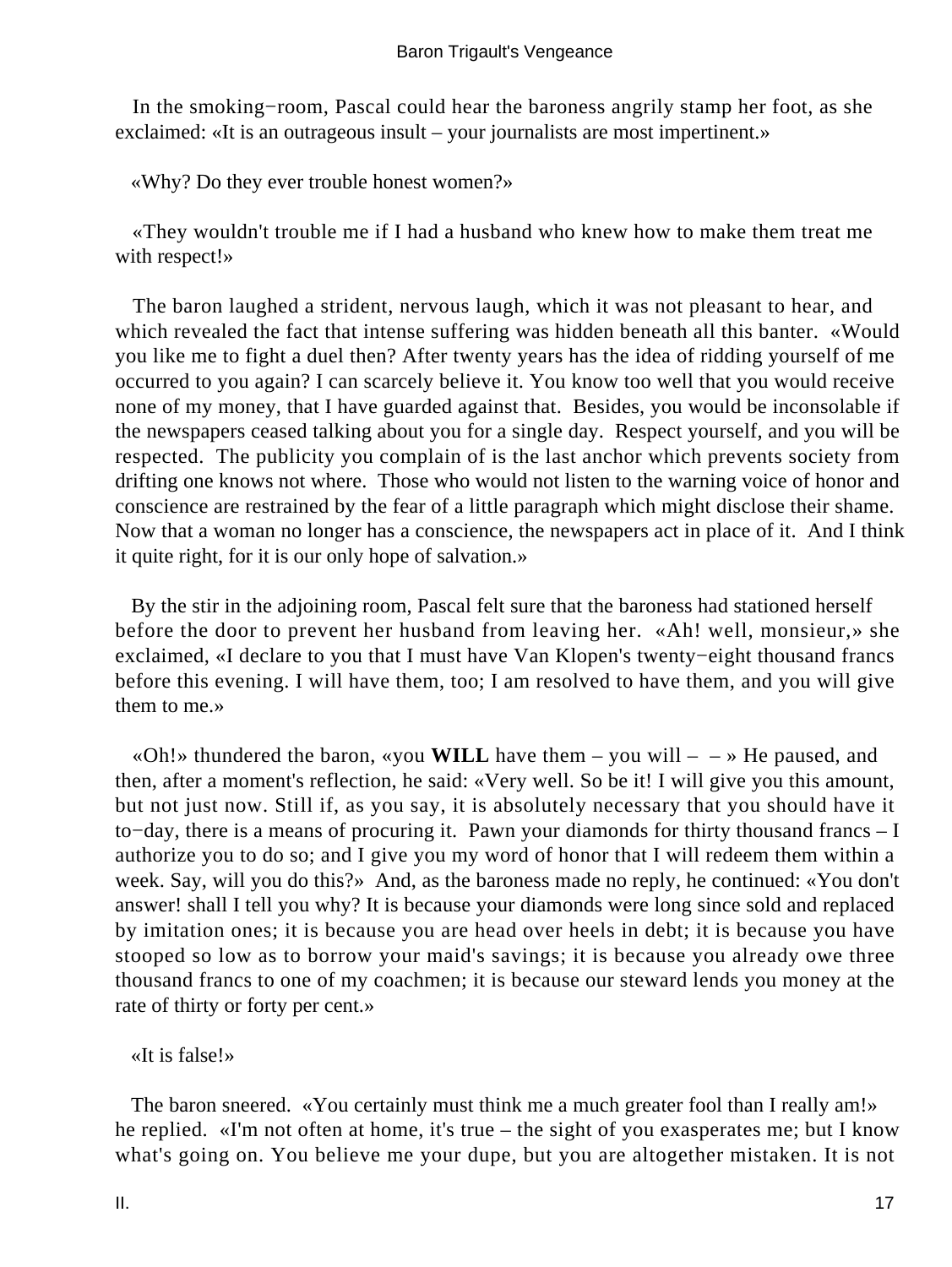twenty−seven thousand francs you owe Van Klopen, but fifty or sixty thousand. However, he is careful not to demand payment. If he brought me a bill this morning, it was only because you had begged him to do so, and because it had been agreed he should give you the money back if I paid him. In short, if you require twenty−eight thousand francs before to−night, it is because M. Fernand de Coralth has demanded that sum, and because you have promised to give it to him!»

 Leaning against the wall of the smoking−room, speechless and motionless, holding his breath, with his hands pressed upon his heart, as if to stop its throbbings, Pascal Ferailleur listened. He no longer thought of flying; he no longer thought of reproaching himself for his enforced indiscretion. He had lost all consciousness of his position. The name of the Viscount de Coralth, thus mentioned in the course of this frightful scene, came as a revelation to him. He now understood the meaning of the baron's conduct. His visit to the Rue d'Ulm, and his promises of help were all explained. «My mother was right,» he thought; «the baron hates that miserable viscount mortally. He will do all in his power to assist me.»

 Meanwhile, the baroness energetically denied her husband's charges. She swore that she did not know what he meant. What had M. de Coralth to do with all this? She commanded her husband to speak more plainly – to explain his odious insinuations.

 He allowed her to speak for a moment, and then suddenly, in a harsh, sarcastic voice, he interrupted her by saying: «Oh! enough! No more hypocrisy! Why do you try to defend yourself? What matters one crime more? I know only too well that what I say is true; and if you desire proofs, they shall be in your hands in less than half an hour. It is a long time since I was blind – full twenty years! Nothing concerning you has escaped my knowledge and observation since the cursed day when I discovered the depths of your disgrace and infamy – since the terrible evening when I heard you plan to murder me in cold blood. You had grown accustomed to freedom of action; while I, who had gone off with the first gold− seekers, was braving a thousand dangers in California, so as to win wealth and luxury for you more quickly. Fool that I was! No task seemed too hard or too distasteful when I thought of you – and I was always thinking of you. My mind was at peace – I had perfect faith in you. We had a daughter; and if a fear or a doubt entered my mind, I told myself that the sight of her cradle would drive all evil thoughts from your heart. The adultery of a childless wife may be forgiven or explained; but that of a mother, never! Fool! idiot! that I was! With what joyous pride, on my return after an absence of eighteen months, I showed you the treasures I had brought back with me! I had two hundred thousand francs! I said to you as I embraced you: 'It is yours, my well−beloved, the source of all my happiness!' But you did not care for me – I wearied you! You loved another! And while you were deceiving me with your caresses, you were, with fiendish skill, preparing a conspiracy which, if it had succeeded, would have resulted in my death! I should consider myself amply revenged if I could make you suffer for a single day all the torments that I endured for long months. For this was not all! You had not even the excuse, if excuse it be, of a powerful, all−absorbing passion. Convinced of your treachery, I resolved to ascertain everything, and I discovered that in my absence you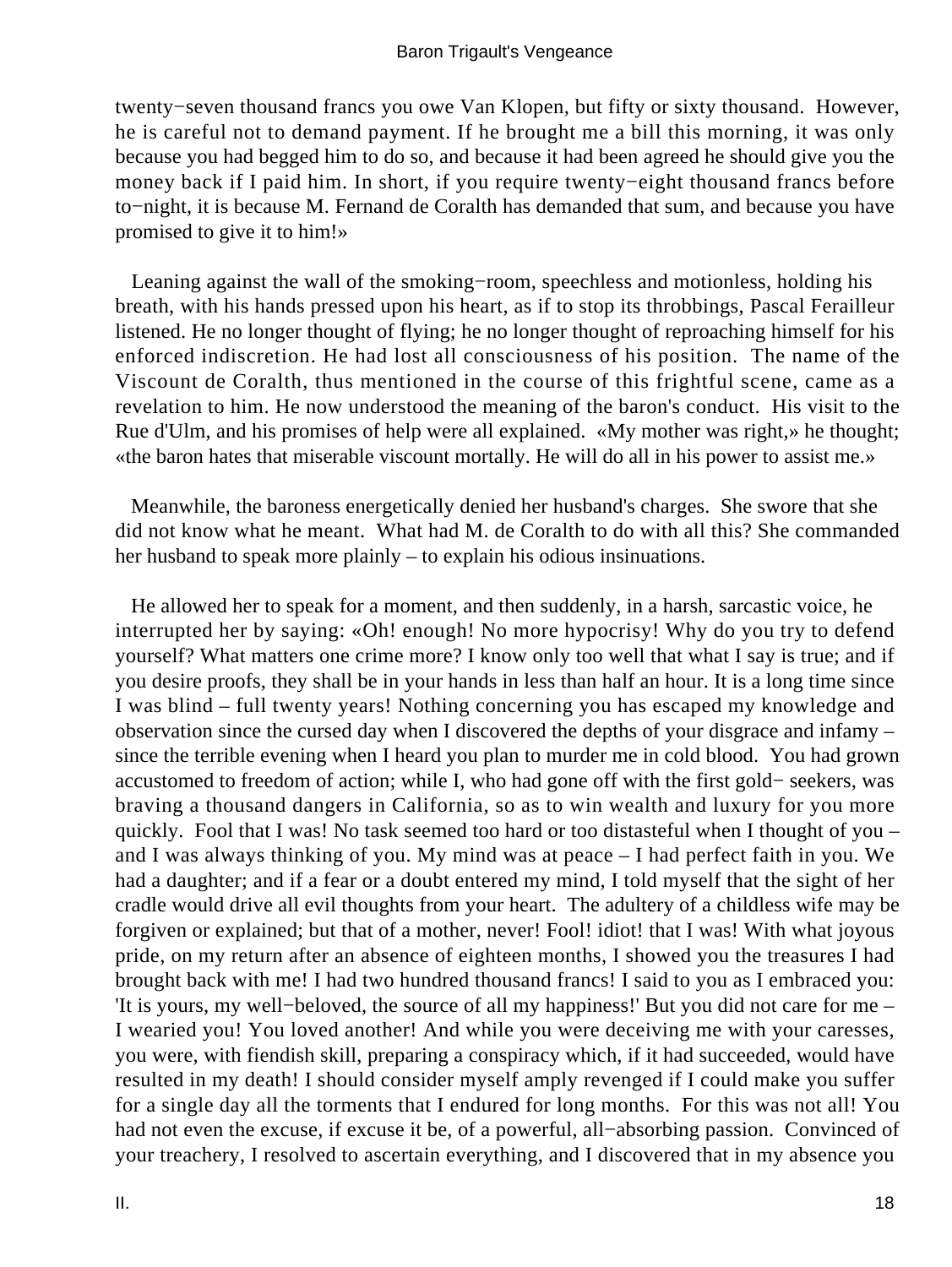had become a mother. Why didn't I kill you? How did I have the courage to remain silent and conceal what I knew? Ah! it was because, by watching you, I hoped to discover the cursed bastard and your accomplice. It was because I dreamed of a vengeance as terrible as the offence. I said to myself that the day would come when, at any risk, you would try to see your child again, to embrace her, and provide for her future. Fool! fool that I was! You had already forgotten her! When you received news of my intended return, she was sent to some foundling asylum, or left to die upon some door−step. Have you ever thought of her? Have you ever asked what has become of her? ever asked yourself if she had needed bread while you have been living in almost regal luxury? ever asked yourself into what depths of vice she may have fallen?»

«Always the same ridiculous accusation!» exclaimed the baroness.

«Yes, always!»

 «You must know, however, that this story of a child is only a vile slander. I told you so when you spoke of it to me a dozen years afterward. I have repeated it a thousand times since.»

 The baron uttered a sigh that was very like a sob, and without paying any heed to his wife's words, he continued: «If I consented to allow you to remain under my roof, it was only for the sake of our daughter. I trembled lest the scandal of a separation should fall upon her. But it was useless suffering on my part. She was as surely lost as you yourself were; and it was your work, too!»

«What! you blame me for that?»

 «Whom ought I to blame, then? Who took her to balls, and theatres and races – to every place where a young girl ought NOT to be taken? Who initiated her into what you call high life? and who used her as a discreet and easy chaperon? Who married her to a wretch who is a disgrace to the title he bears, and who has completed the work of demoralization you began? And what is your daughter to−day? Her extravagance has made her notorious even among the shameless women who pretend to be leaders of society. She is scarcely twenty−two, and there is not a single prejudice left for her to brave! Her husband is the companion of actresses and courtesans; her own companions are no better – and in less than two years the million of francs which I bestowed on her as a dowry has been squandered, recklessly squandered – for there isn't a penny of it left. And, at this very hour, my daughter and my son− in−law are plotting to extort money from me. On the day before yesterday – listen carefully to this – my son−in−law came to ask me for a hundred thousand francs, and when I refused them, he threatened if I did not give them to him that he would publish some letters written by my daughter – by his wife – to some low scoundrel. I was horrified and gave him what he asked. But that same evening I learned that the husband and wife, my daughter and my son−in−law, had concocted this vile conspiracy together. Yes, I have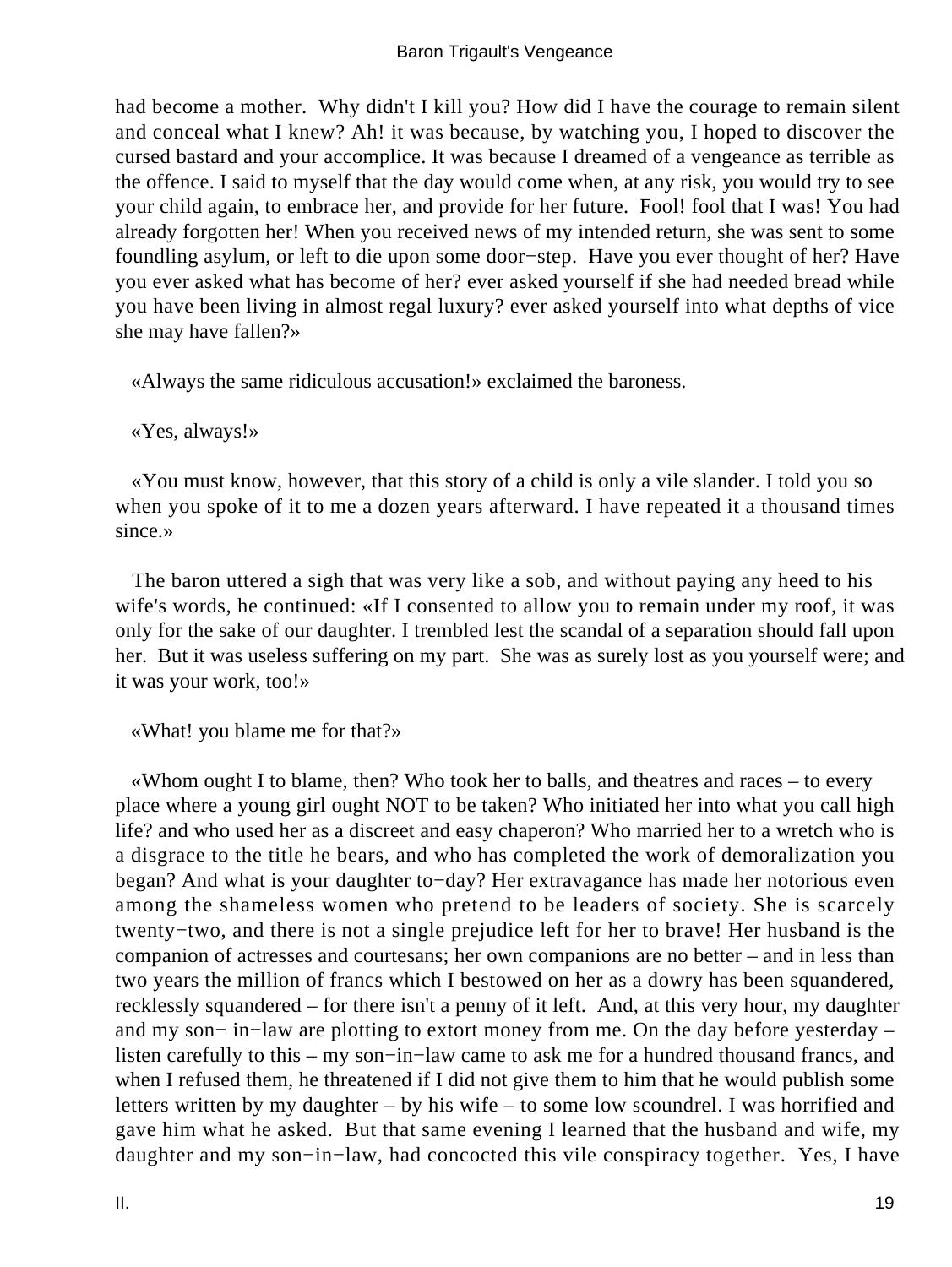positive proofs of it. Leaving here, and not wishing to return home that day, he telegraphed the good news to his wife. But in his delight he made a mistake in the address, and the telegram was brought here. I opened it, and read: 'Papa has fallen into the trap, my darling. I beat my drum, and he surrendered at once.' Yes, that is what he dared to write, and sign with his own name, and then send to his wife – my daughter!»

 Pascal was absolutely terrified. He wondered if he were not the victim of some absurd nightmare – if his senses were not playing him false. He had little conception of the terrible dramas which are constantly enacted in these superb mansions, so admired and envied by the passing crowd. He thought that the baroness would be crushed – that she would fall on her knees before her husband. What a mistake! The tone of her voice told him that, instead of yielding, she was only bent on retaliation.

 «Does your son−in−law do anything worse than you?» she exclaimed. «How dare you censure him – you who drag your name through all the gambling dens of Europe?»

 «Wretch!» interrupted the baron, «wretch!» But quickly mastering himself, he remarked: «Yes, it's true that I gamble. People say, 'That great Baron Trigault is never without cards in his hands!' But you know very well that I really hold gambling in horror – that I loathe it. But when I play, I sometimes forget – for I must forget. I tried drink, but it wouldn't drown thought, so I had recourse to cards; and when the stakes are large, and my fortune is imperilled, I sometimes lose consciousness of my misery!»

 The baroness gave vent to a cold, sneering laugh, and, in a tone of mocking commiseration, she said: «Poor baron! It is no doubt in the hope of forgetting your sorrows that you spend all your time – when you are not gambling – with a woman named Lia d'Argeles. She's rather pretty. I have seen her several times in the Bois  $- \rightarrow \infty$ 

 «Be silent!» exclaimed the baron, «be silent! Don't insult an unfortunate woman who is a thousand times better than yourself.» And, feeling that he could endure no more – that he could no longer restrain his passion, he cried: «Out of my sight! Go! or I sha'n't be responsible for my acts!»

 Pascal heard a chair move, the floor creak, and a moment afterward a lady passed quickly through the smoking−room. How was it that she did not perceive him? No doubt, because she was greatly agitated, in spite of her bravado. And, besides, he was standing a little back in the shade. But he saw her, and his brain reeled. «Good Lord! what a likeness!» he murmured.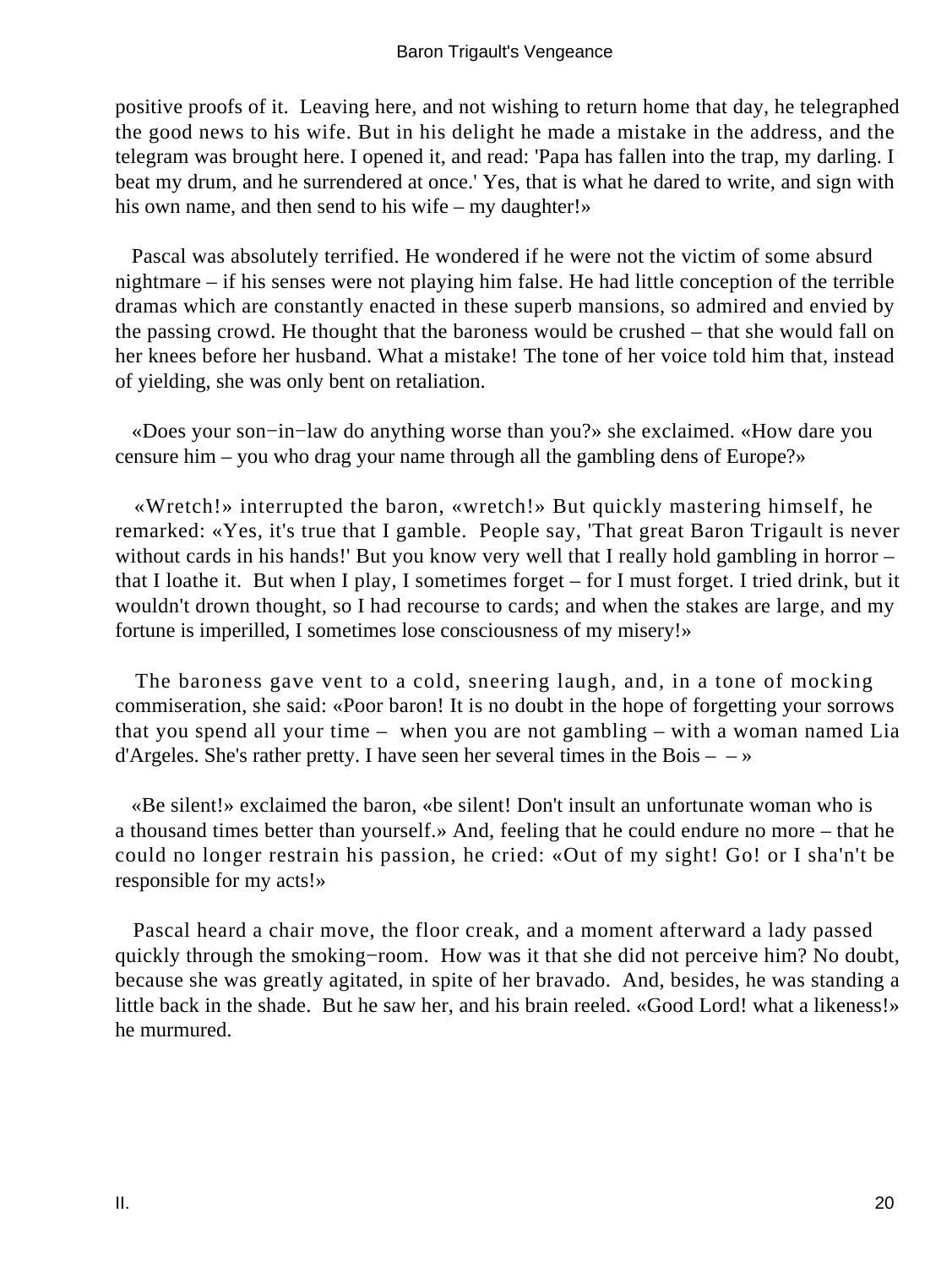# **[III.](#page-256-0)**

*I*t was as if he had seen an apparition, and he was vainly striving to drive away a terrible, mysterious fear, when a heavy footfall made the floor of the dining−room creak anew. The noise restored him to consciousness of his position. «It is the baron!» he thought; «he is coming this way! If he finds me here I am lost; he will never consent to help me. A man would never forgive another man for hearing what I have just heard.»

 Why should he not try to make his escape? The card, bearing the name of Maumejan, would be no proof of his visit. He could see the baron somewhere else some other day – elsewhere than at his own house, so that he need not fear the recognition of the servants. These thoughts flashed through his mind, and he was about to fly, when a harsh cry held him spell−bound. Baron Trigault was standing on the threshold. His emotion, as is almost always the case with corpulent people, was evinced by a frightful distortion of his features. His face was transformed, his lips had become perfectly white, and his eyes seemed to be starting from their sockets. «How came you here?» he asked, in a husky voice.

«Your servants ushered me into this room.»

«Who are you?»

 «What! monsieur, don't you recognize me?» rejoined Pascal, who in his agitation forgot that the baron had seen him only twice before. He forgot the absence of his beard, his almost ragged clothing, and all the precautions he had taken to render recognition impossible.

«I have never met any person named Maumejan,» said the baron.

 «Ah! monsieur, that's not my name. Have you forgotten the innocent man who was caught in that infamous snare set for him by the Viscount de Coralth?»

 «Yes, yes,» replied the baron, «I remember you now.» And then recollecting the terrible scene that had just taken place in the adjoining room: «How long have you been here?» he asked.

 Should Pascal tell a falsehood, or confess the truth? He hesitated, but his hesitation lasted scarcely the tenth part of a second. «I have been here about half an hour,» he replied.

 The baron's livid cheeks suddenly became purple, his eyes glittered, and it seemed by his threatening gesture as if he were strongly tempted to murder this man, who had discovered the terrible, disgraceful secrets of his domestic life. But it was a mere flash of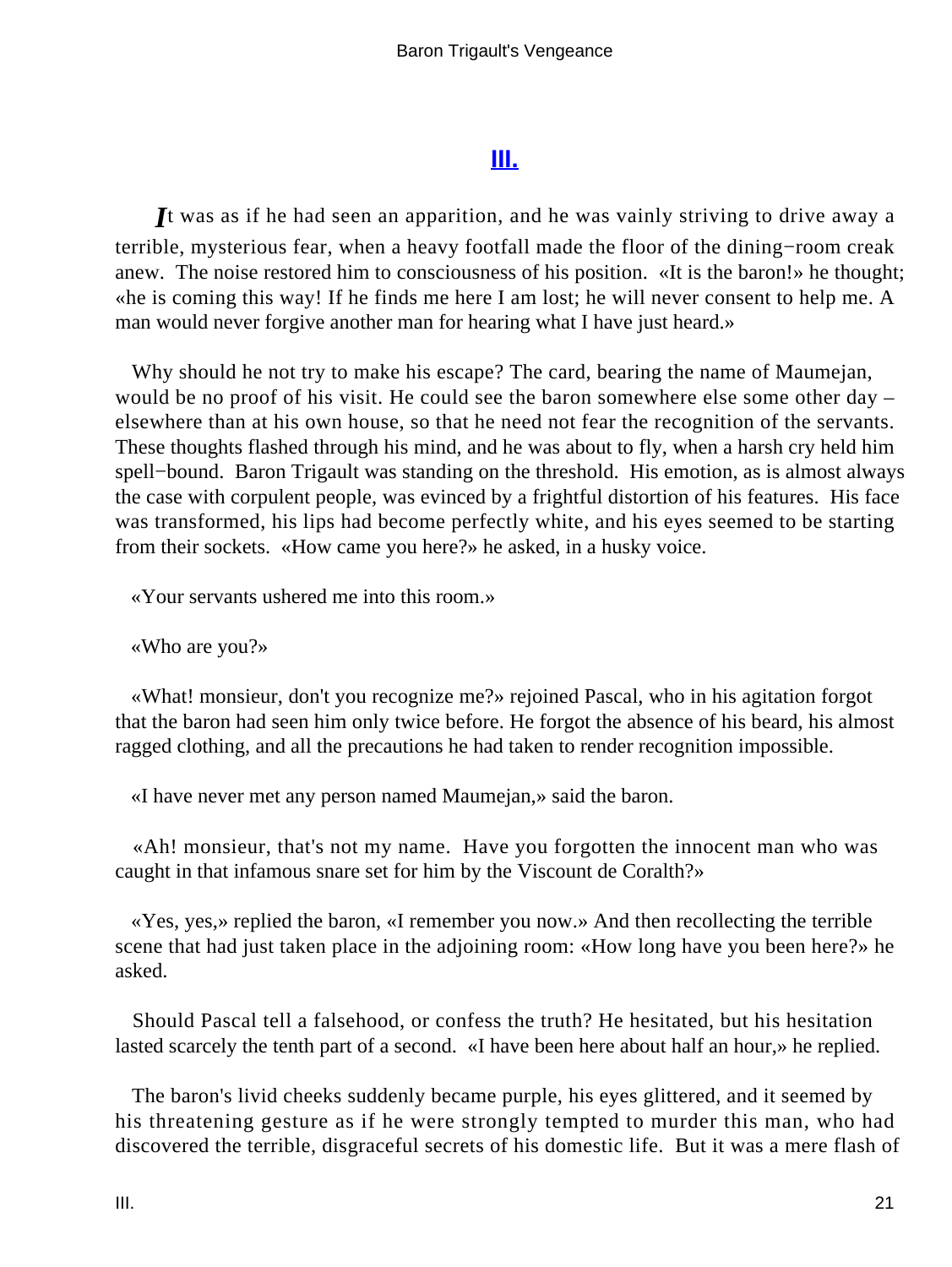energy. The terrible ordeal which he had just passed through had exhausted him mentally and physically, and it was in a faltering voice that he resumed: «Then you have not lost a word – a word of what was said in the other room?»

«Not a word.»

 The baron sank on to the divan. «So the knowledge of my disgrace is no longer confined to myself!» he exclaimed. «A stranger's eye has penetrated the depths of misery I have fallen into! The secret of my wretchedness and shame is mine no longer!»

 «Oh, monsieur, monsieur!» interrupted Pascal. «Before I recross the threshold of your home, all shall have been forgotten. I swear it by all that is most sacred!»

 He had raised his hand as if to take a solemn oath, when the baron caught hold of it, and, pressing it with sorrowful gratitude, exclaimed: «I believe you! You are a man of honor – I only needed to see your home to be convinced of that. You will not laugh at my misfortunes or my misery!» He must have been suffering frightfully, for big tears rolled slowly down his cheeks. «What have I done, my God! that I should be so cruelly punished?» he continued. «I have always been generous and charitable, and ready to help all who applied to me. I am utterly alone! I have a wife and a daughter – but they hate me. They long for my death, which would give them possession of my wealth. What torture! For months together I dared not eat a morsel of food, either in my own house, or in the house of my son−in−law. I feared poison; and I never partook of a dish until I had seen my daughter or my wife do so. To prevent a crime, I was obliged to resort to the strangest expedients. I made a will, and left my property in such a way that if I die, my family will not receive one penny. So, they now have an interest in prolonging my life.» As he spoke he sprang up with an almost frenzied air, and, seizing Pascal by the arm, again continued. «Nor is this all! This woman – my wife – you know – you have heard the extent of her shame and degradation. Ah, well!  $I -$  love her!»

Pascal recoiled with an exclamation of mingled horror and consternation.

 «This amazes you, eh?» rejoined the baron. «It is indeed incomprehensible, monstrous – but it is the truth. It is to gratify her desire for luxury that I have toiled to amass millions. If I purchased a title, which is absurd and ridiculous, it was only because I wished to satisfy her vanity. Do what she may, I can only see in her the chaste and beautiful wife of our early married life. It is cowardly, absurd, ridiculous – I realize it; but my love is stronger than my reason or my will. I love her madly, passionately; I cannot tear her from my heart!»

 So speaking, he sank sobbing on to the divan again. Was this, indeed, the frivolous and jovial Baron Trigault whom Pascal had seen at Madame d'Argeles's house – the man of self−satisfied mien and superb assurance, the good−natured cynic, the frequenter of gambling−dens? Alas, yes! But the baron whom the world knew was only a comedian; this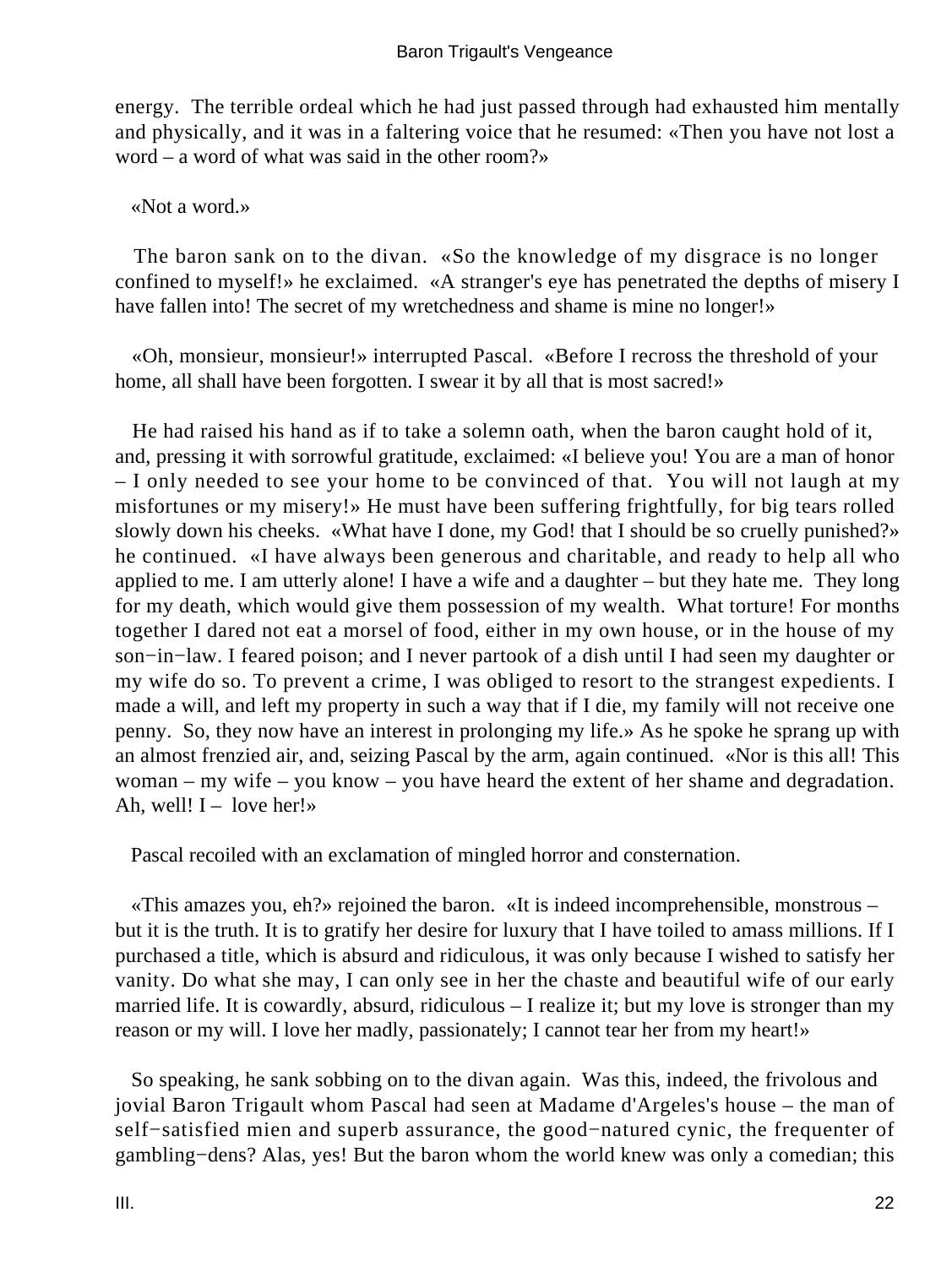was the real man.

 After a little while he succeeded in controlling his emotion, and in a comparatively calm voice he exclaimed: «But it is useless to distract one's mind with an incurable evil. Let us speak of yourself, M. Ferailleur. To what do I owe the honor of this visit?»

 «To your own kind offer, monsieur, and the hope that you will help me in refuting this slander, and wreaking vengeance upon those who have ruined me.»

 «Oh! yes, I will help you in that to the full extent of my power,» exclaimed the baron. But experience reminded him that confidential disclosures ought not to be made with the doors open, so he rose, shut them, and returning to Pascal, said: «Explain in what way I can be of service to you, monsieur.»

 It was not without many misgivings that Pascal had presented himself at the baron's house, but after what he had heard he felt no further hesitation; he could speak with perfect freedom. «It is quite unnecessary for me to tell you, Monsieur le Baron,» he began, «that the cards which made me win were inserted in the pack by M. de Coralth – that is proven beyond question, and whatever the consequences may be, I shall have my revenge. But before striking him, I wish to reach the man whose instrument he was.»

«What! you suppose  $- - \infty$ 

 «I don't suppose – I am sure that M. de Coralth acted in obedience to the instructions of some other scoundrel whose courage does not equal his meanness.»

 «Perhaps so! I think he would shrink from nothing in the way of rascality. But who could have employed him in this vile work of dishonoring an honest man?»

«The Marquis de Valorsay.»

 On hearing this name, the baron bounded to his feet. «Impossible!» he exclaimed; «absolutely impossible! M. de Valorsay is incapable of the villainy you ascribe to him. What do I say? – he is even above suspicion. I have known him for years, and I have never met a more loyal, more honorable, or more courageous man. He is one of my few trusted friends; we see each other almost every day. I am expecting a visit from him even now.»

«Still it was he who incited M. de Coralth to do the deed.»

«But why? What could have been his object?»

 «To win a young girl whom I love. She – loved me, and he saw that I was an obstacle. He put me out of the way more surely than if he had murdered me. If I died, she might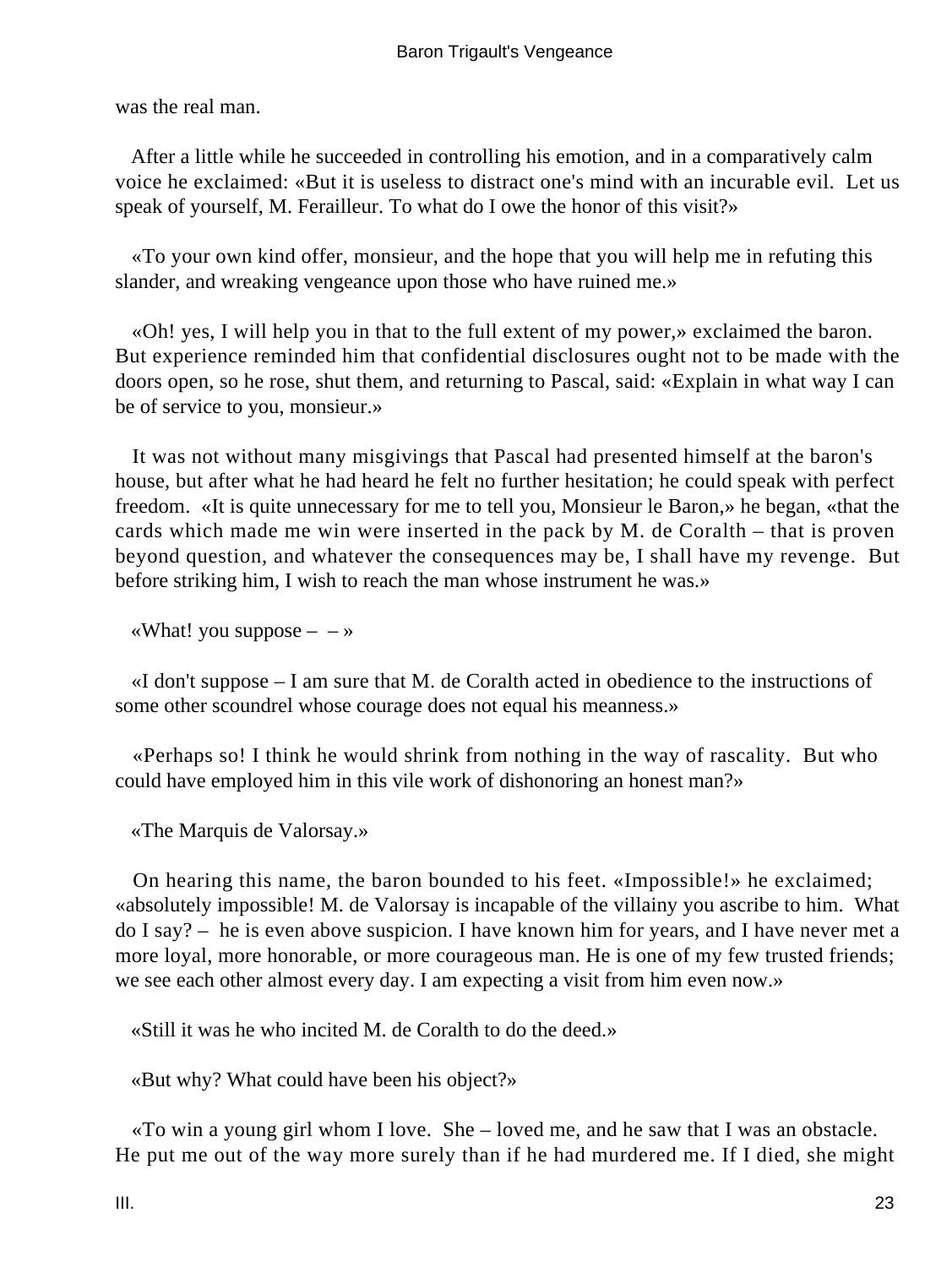mourn for me – dishonored, she would spurn me –  $-\infty$ 

«Is Valorsay so madly in love with the girl, then?»

«I think he cares but very little for her.»

«Then why  $- - \infty$ 

«She is the heiress of several millions.»

 It was evident that this explanation did not shake Baron Trigault's faith in his friend. «But the marquis has an income of a hundred and fifty or two hundred thousand francs,» said he; «that is an all−sufficient justification. With his fortune and his name, he is in a position to choose his wife from among all the heiresses of France. Why should he address his attentions in particular to the woman you love? Ah! if he were poor – if his fortune were impaired – if he felt the need of regilding his escutcheon, like my son−in−law – – »

 He paused; there was a rap at the door. The baron called out: «Come in,» and a valet appeared, and informed his master that the Marquis de Valorsay wished to speak with him.

 It was the enemy! Pascal's features were distorted with rage; but he did not stir – he did not utter a word. «Ask the marquis into the next room,» said the baron. «I will join him there at once.» Then as the servant retired, the baron turned to Pascal and said: «Well, M. Ferailleur, do you divine my intentions?»

 «I think so, monsieur. You probably intend me to hear the conversation you are going to have with M. de Valorsay.»

«Exactly. I shall leave the door open, and you can listen.»

 This word, «listen,» was uttered without bitterness, or even reproach; and yet Pascal could not help blushing and hanging his head. «I wish to prove to you that your suspicions are without foundation,» pursued the baron. «Rest assured that I shall prove this conclusively. I will conduct the conversation in the form of a cross−examination, and after the marquis's departure, you will be obliged to confess that you were wrong.»

«Or you, that I am right?»

«So be it. Any one is liable to be mistaken, and I am not obstinate.»

 He was about to leave the room, when Pascal detained him. «I scarcely know how to testify my gratitude even now, monsieur, and yet – if I dared – if I did not fear to abuse your kindness, I should ask one more favor.»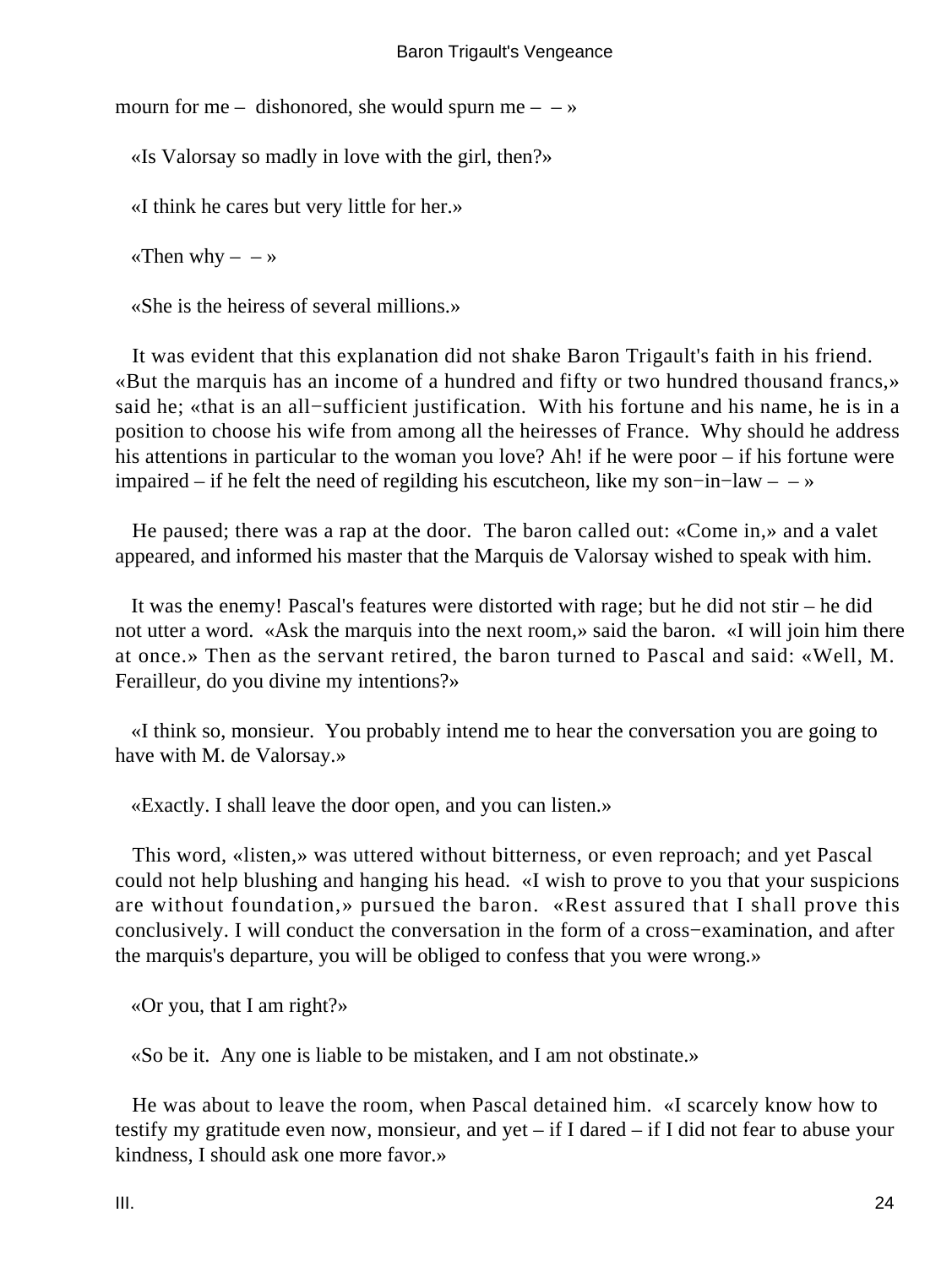«Speak, Monsieur Ferailleur.»

 «It is this, I do not know the Marquis de Valorsay; and if, instead of leaving the door wide open, you would partially close it, I should hear as distinctly, and I could also see him.»

 «Agreed,» replied the baron. And, opening the door, he passed into the dining−room, with his right hand cordially extended, and saying, in his most genial tones: «Excuse me, my dear friend, for keeping you waiting. I received your letter this morning, and I was expecting you, but some unexpected business required my attention just now. Are you quite well?»

 As the baron entered the room, the marquis had stepped quickly forward to meet him. Either he was inspired with fresh hope, or else he had wonderful powers of self−control, for never had he looked more calm – never had his face evinced haughtier indifference, more complete satisfaction with himself, and greater contempt for others. He was dressed with even more than usual care, and in perfect taste as well; moreover, his valet had surpassed himself in dressing his hair – for one would have sworn that his locks were still luxuriant. If he experienced any secret anxiety, it only showed itself in a slightly increased stiffness of his right leg – the limb broken in hunting. «I ought rather to inquire concerning your own health,» he remarked. «You seem greatly disturbed; your cravat is untied.» And, pointing to the broken china scattered about the floor, he added: «On seeing this, I asked myself if an accident had not happened.»

 «The baroness was taken suddenly ill at the breakfast table. Her fainting fit startled me a little. But it was a mere trifle. She has quite recovered already, and you may rely upon her applauding your victory at Vincennes to−day. She has I don't know how many hundred louis staked upon your horses.»

 The marquis's countenance assumed an expression of cordial regret. «I am very sorry, upon my word!» he exclaimed. «But I sha'n't take part in the races at Vincennes. I have withdrawn my horses. And, in future, I shall have nothing to do with racing.»

## «Nonsense!»

 «It is the truth, however. I have been led to this determination by the infamous slander which has been circulated respecting me.»

 This answer was a mere trifle, but it somewhat shook Baron Trigault's confidence. «You have been slandered!» he muttered.

 «Abominably. Last Sunday the best horse in my stables, Domingo, came in third. He was the favorite in the ring. You can understand the rest. I have been accused of manoeuvering to have my own horse beaten. People have declared that it was my interest he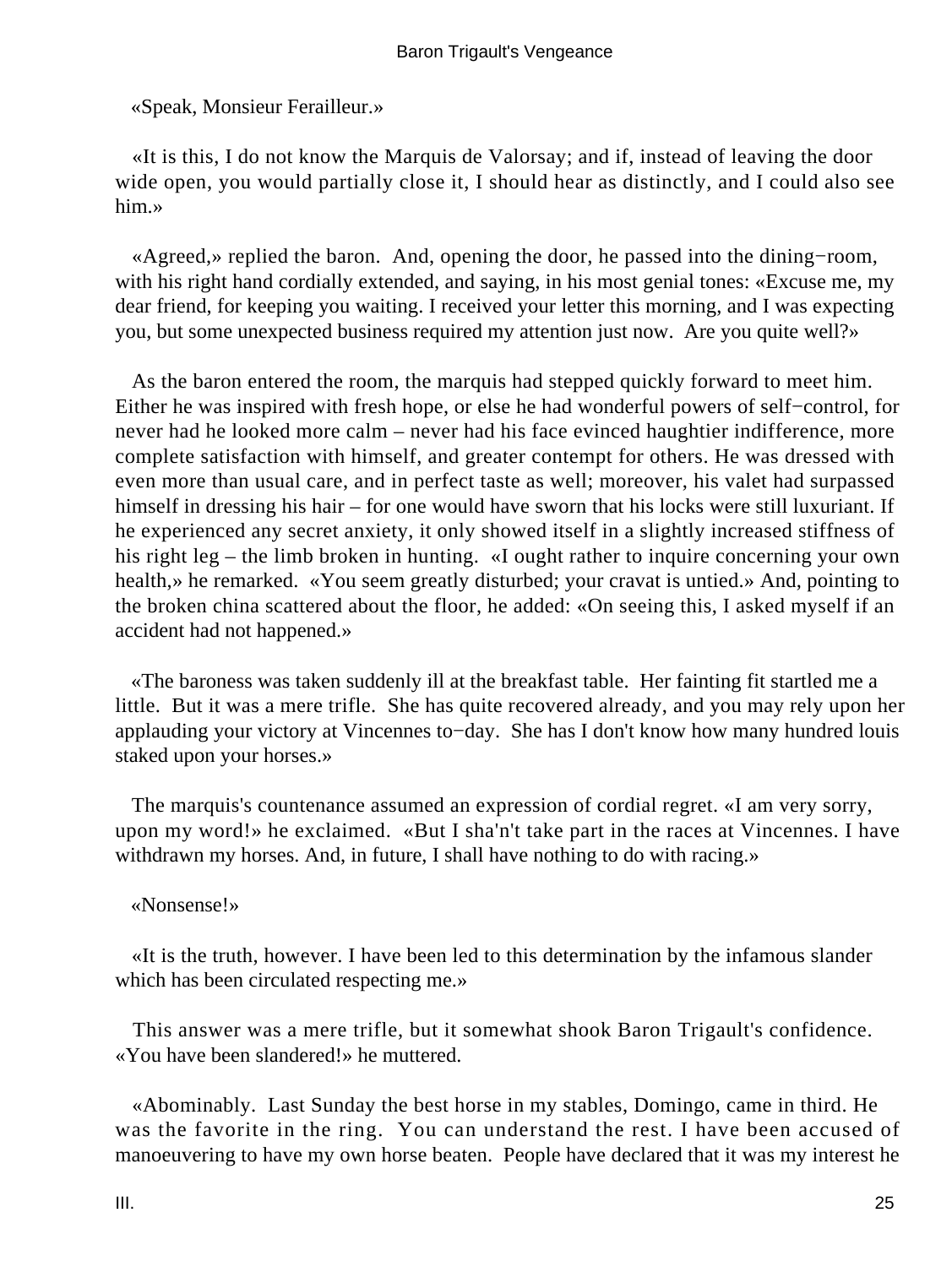should be beaten, and that I had an understanding with my jockey to that effect. This is an every−day occurrence, I know very well; but, as regards myself, it is none the less an infamous lie!»

«Who has dared to circulate such a report?»

 «Oh, how can I tell? It is a fact, however, that the story has been circulated everywhere, but in such a cautious manner that there is no way of calling the authors to account. They have even gone so far as to say that this piece of knavery brought me in an enormous sum, and that I used Rochecotte's, Kervaulieu's, and Coralth's names in betting against my own horse.»

 The baron's agitation was so great that M. de Valorsay observed it, though he did not understand the cause. Living in the same society with the Baroness Trigault, and knowing her story, he thought that Coralth's name might, perhaps, have irritated the baron. «And so,» he quickly continued, «don't be surprised if, during the coming week, you see the sale of my horses announced.»

«What! you are going to sell  $-$  – »

 «All my horses – yes, baron. I have nineteen; and it will be very strange if I don't get eight or ten thousand louis for the lot. Domingo alone is worth more than forty thousand francs.»

 To talk of selling – of realizing something you possess – rings ominously in people's ears. The person who talks of selling proclaims his need of money – and often his approaching ruin. «It will save you at least a hundred and fifty or sixty thousand francs a year,» observed the baron.

 «Double it and you won't come up to the mark. Ah! my dear baron, you have yet to learn that there is nothing so ruinous as a racing stable. It's worse than gambling; and women, in comparison, are a real economy. Ninette costs me less than Domingo, with his jockey, his trainer, and his grooms. My manager declares that the twenty−three thousand francs I won last year, cost me at least fifty thousand.»

 Was he boasting, or was he speaking the truth? The baron was engaged in a rapid calculation. «What does Valorsay spend a year?» he was saying to himself. «Let us say two hundred and fifty thousand francs for his stable; forty thousand francs for Ninette Simplon; eighty thousand for his household expenses, and at least thirty thousand for personal matters, travelling, and play. All this amounts to something like four hundred and thirty thousand francs a year. Does his income equal that sum? Certainly not. Then he must have been living on the principal – he is ruined.»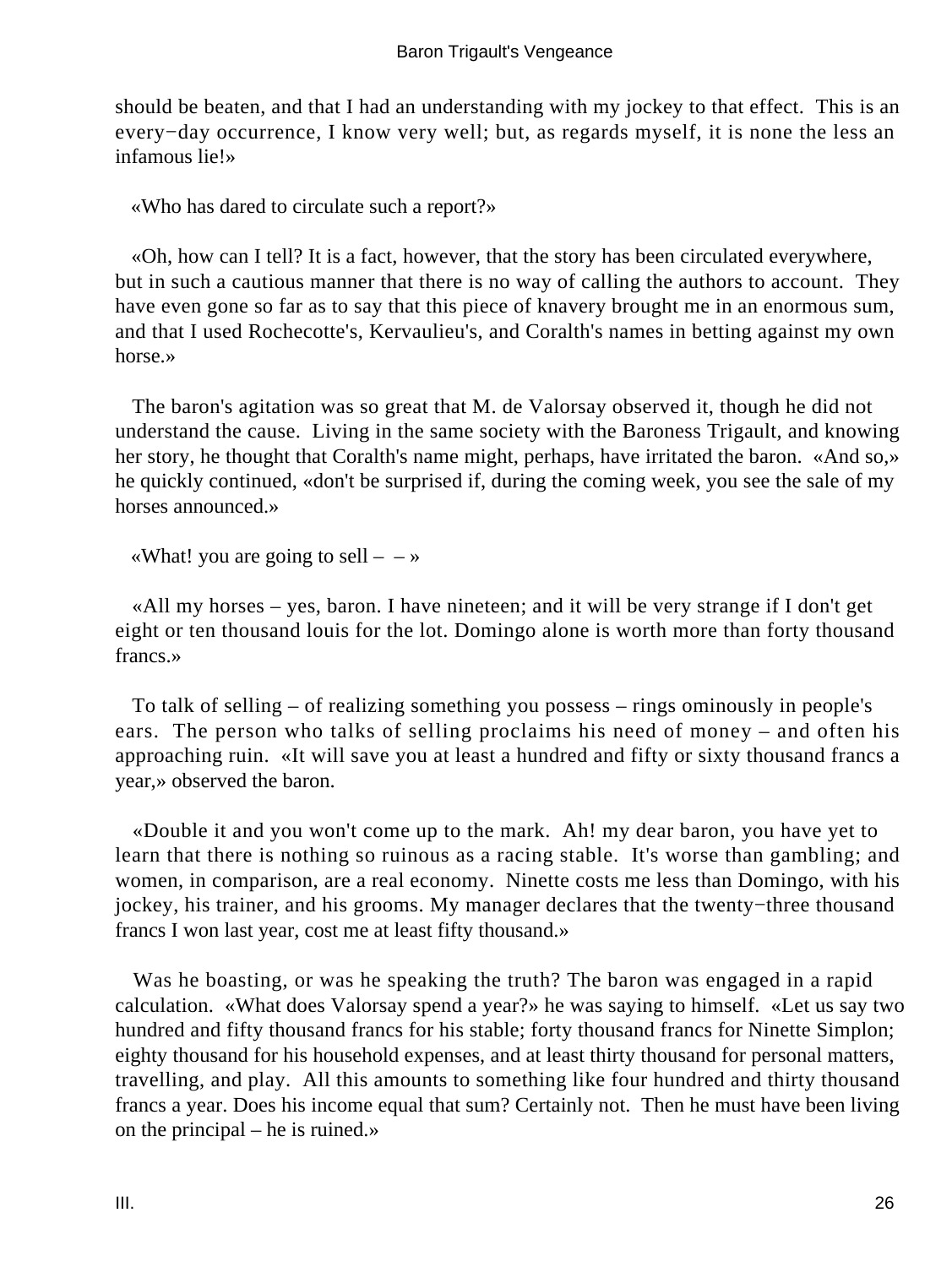## Baron Trigault's Vengeance

 Meanwhile the marquis gayly continued: «You see, I'm going to make a change in my mode of life. Ah! it surprises you! But one must make an end of it, sooner or later. I begin to find a bachelor life not so very pleasant after all; there is rheumatism in prospect, and my digestion is becoming impaired – in short, I feel that it is time for marriage, baron; and – I am about to marry.»

«You!»

 «Yes, I. What, haven't you heard of it, yet? It has been talked of at the club for three days or more.»

 «No, this is the first intimation I have received of it. It is true, however, that I have not been to the club for three days. I have made a wager with Kami−Bey, you know – that rich Turk – and as our sittings are eight or ten hours long, we play in his apartments at the Grand Hotel. And so you are to be married,» the baron continued, after a slight pause. «Ah, well! I know one person who won't be pleased.»

«Who, pray?»

«Ninette Simplon.»

 M. de Valorsay laughed heartily. «As if that would make any difference to me!» he exclaimed. And then in a most confidential manner he resumed: «She will soon be consoled. Ninette Simplon is a shrewd girl – a girl whom I have always suspected of having an account book in place of a heart. I know she has at least three hundred thousand francs safely invested; her furniture and diamonds are worth as much more. Why should she regret me? Add to this that I have promised her fifty thousand francs to dry her tears with on my wedding−day, and you will understand that she really longs to see me married.»

 «I understand,» replied the baron; «Ninette Simplon won't trouble you. But I can't understand why you should talk of economy on the eve of a marriage which will no doubt double your fortune; for I'm sure you won't surrender your liberty without good and substantial reasons.»

«You are mistaken.»

«How mistaken?»

 «Well, I won't hesitate to confess to you, my dear baron, that the girl I am about to marry hasn't a penny of her own. My future wife has no dowry save her black eyes – but they are certainly superb ones.»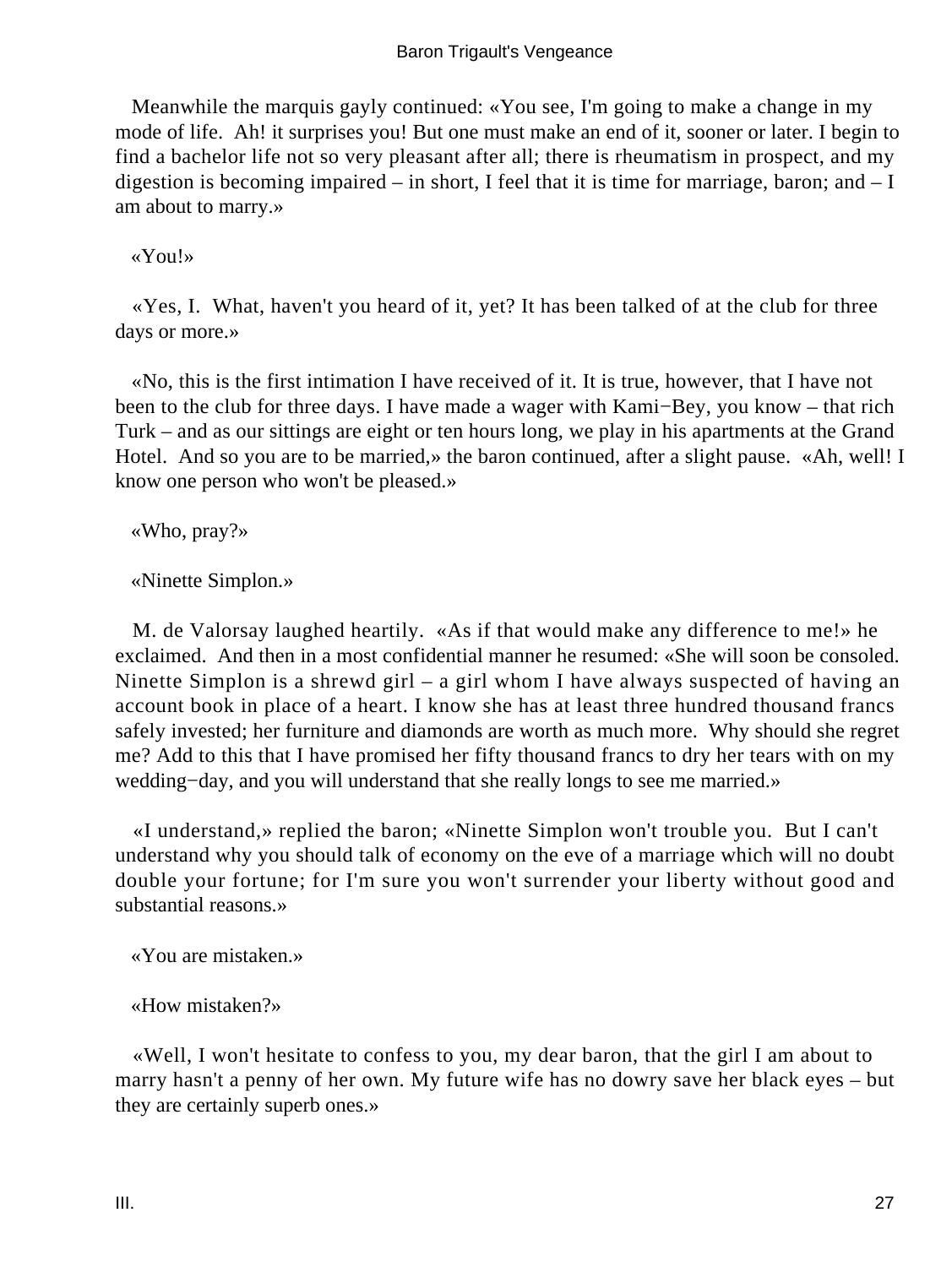This assertion seemed to disprove Pascal's statements. «Can it really be you who are talking in this strain?» cried the baron. «You, a practical, worldly man, give way to such a burst of sentiment?»

«Well, yes.»

The baron opened his eyes in astonishment. «Ah! then you adore your future bride!»

«Adore only feebly expresses my feelings.»

«I must be dreaming.»

 Valorsay shrugged his shoulders with the air of a man who has made up his mind to accept the banter of his friends; and in a tone of mingled sentimentality and irony, he said: «I know that it's absurd, and that I shall be the laughing−stock of my acquaintances. Still it doesn't matter; I have never been coward enough to hide my feelings. I'm in love, my dear baron, as madly in love as a young collegian – sufficiently in love to watch my lady's house at night even when I have no possible hope of seeing her. I thought myself blase, I boasted of being invulnerable. Well, one fine morning I woke up with the heart of a youth of twenty beating in my breast – a heart which trembled at the slightest glance from the girl I love, and sent purple flushes to my face. Naturally I tried to reason with myself. I was ashamed of my weakness; but the more clearly I showed myself my folly, the more obstinate my heart became. And perhaps my folly is not such a great one after all. Such perfect beauty united with such modesty, grace, and nobility of soul, such passion, candor and talent, cannot be met twice in a lifetime. I intend to leave Paris. We shall first of all go to Italy, my wife and I. After a while we shall return and install ourselves at Valorsay, like two turtle−doves. Upon my word, my imagination paints a charming picture of the calm and happy life we shall lead there! I don't deserve such good fortune. I must have been born under a lucky star!»

 Had he been less engrossed in his narrative, he would have heard the sound of a stifled oath in the adjoining room; and had he been less absorbed in the part he was playing, he would have observed a cloud on his companion's brow. The baron was a keen observer, and he had detected a false ring in this apparently vehement outburst of passion. «I understand it now, my dear marquis,» said he; «you have met the descendant of some illustrious but impoverished family.»

 «You are wrong. My future bride has no other name than her Christian name of Marguerite.»

«It is a regular romance then!»

 «You are quite right; it is a romance. Were you acquainted with the Count de Chalusse, who died a few days ago?»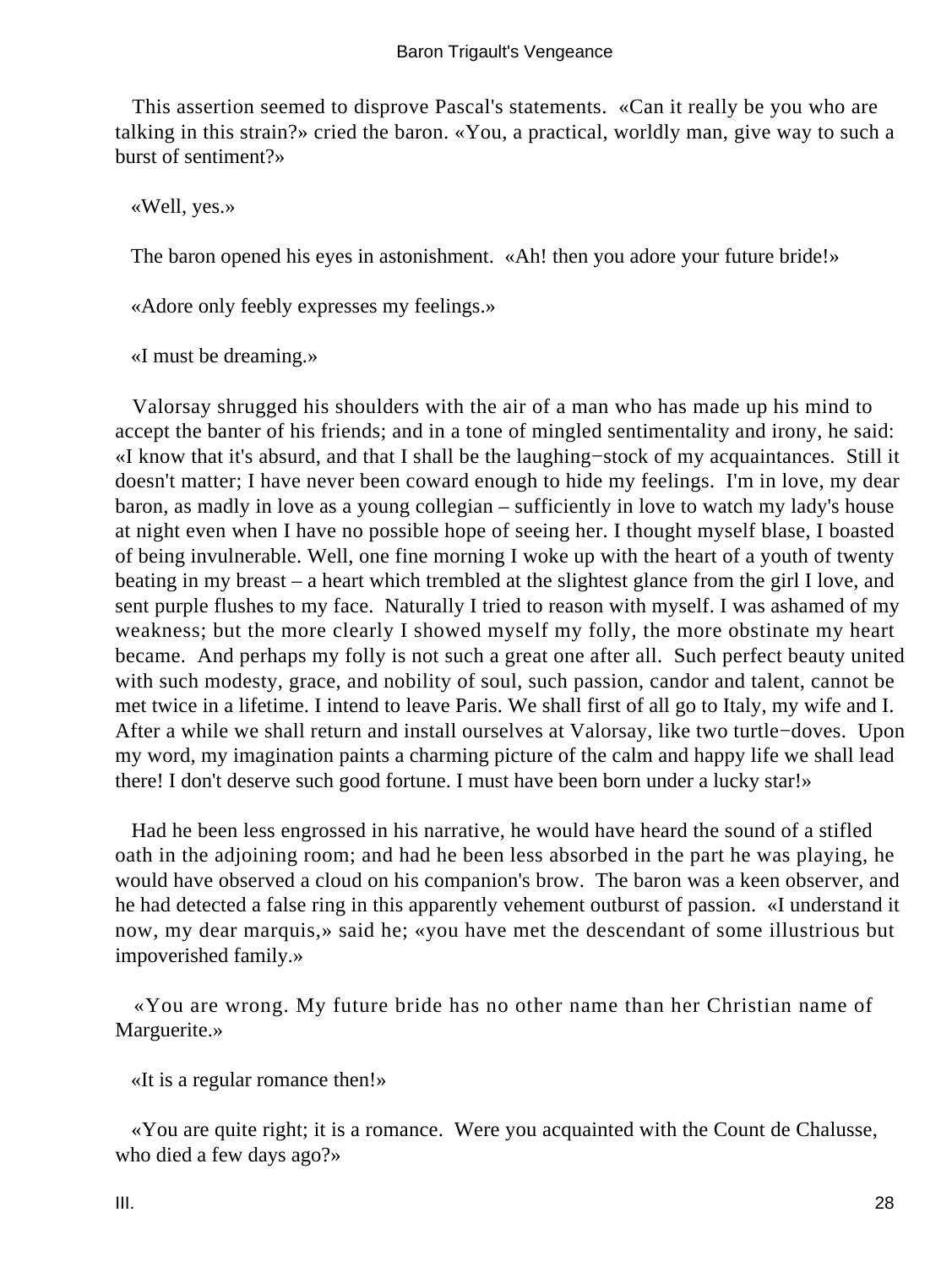«No; but I have often heard him spoken of.»

«Well, it is his daughter whom I am about to marry – his illegitimate daughter.»

 The baron started. «Excuse me,» said he; «M. de Chalusse was immensely rich, and he was a bachelor. How does it happen then that his daughter, even though she be his illegitimate child, should find herself penniless?»

 «A mere chance – a fatality. M. de Chalusse died very suddenly; he had no time to make a will or to acknowledge his daughter.»

«But why had he not taken some precautions?»

 «A formal recognition of his daughter was attended by too many difficulties, and even dangers. Mademoiselle Marguerite had been abandoned by her mother when only five or six months old; it is only a few years since M. de Chalusse, after a thousand vain attempts, at last succeeded in finding her.»

 It was no longer on Pascal's account, but on his own, that Baron Trigault listened with breathless attention. «How very strange,» he exclaimed, in default of something better to say. «How very strange!»

«Isn't it? It is as good as a novel.»

«Would it be – indiscreet –  $-\infty$ 

 «To inquire? Certainly not. The count told me the whole story, without entering into particulars – you understand. When he was quite young, M. de Chalusse became enamoured of a charming young lady, whose husband had gone to tempt fortune in America. Being an honest woman, she resisted the count's advances for awhile – a very little while; but in less than a year after her husband's departure, she gave birth to a pretty little daughter, Mademoiselle Marguerite. But then why had the husband gone to America?»

«Yes,» faltered the baron; «why – why, indeed?»

 «Everything was progressing finely, when M. de Chalusse was in his turn obliged to start for Germany, having been informed that a sister of his, who had fled from the paternal roof with nobody knows who, had been seen there. He had been absent some four months or so, when one morning the post brought him a letter from his pretty mistress, who wrote: 'We are lost! My husband is at Marseilles: he will be here to−morrow. Never attempt to see me again. Fear everything from him. Farewell.' On receiving this letter, M. de Chalusse flung himself into a postchaise, and returned to Paris. He was determined, absolutely determined, to have his daughter. But he arrived too late. On hearing of her husband's return, the young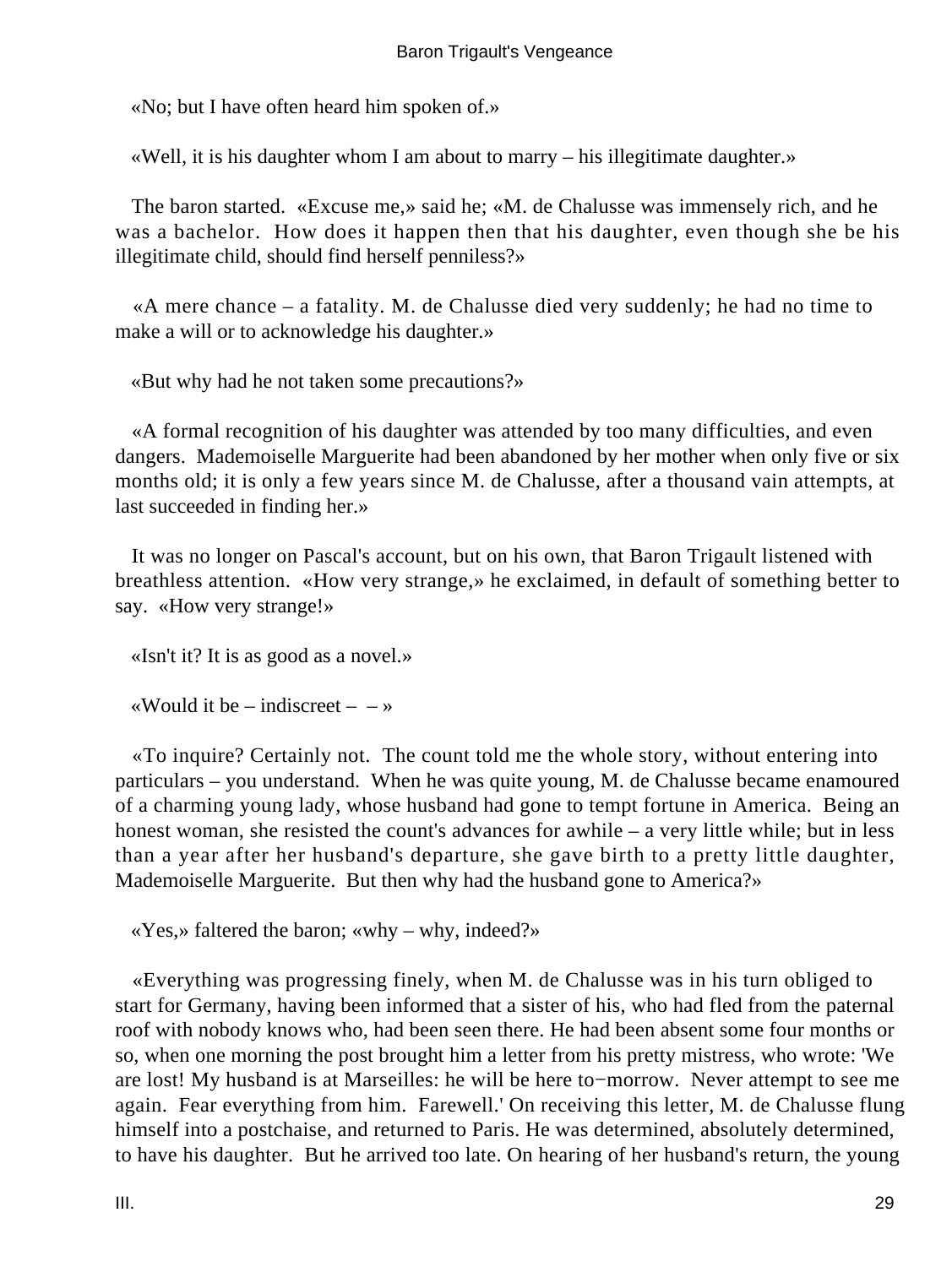wife had lost her head. She had but one thought – to conceal her fault, at any cost; and one night, being completely disguised, she left her child on a doorstep in the vicinity of the central markets  $- - \infty$ 

 The marquis suddenly paused in his story to exclaim: «Why, what is the matter with you, my dear baron? What is the matter? Are you ill? Shall I ring?»

 The baron was as pale as if the last drop of blood had been drawn from his veins, and there were dark purple circles about his eyes. Still, on being questioned, he managed to answer in a choked voice, but not without a terrible effort: «Nothing! It is nothing. A mere trifle! It will be over in a moment. It IS over!» Still his limbs trembled so much that he could not stand, and he sank on to a chair, murmuring: «I entreat you, marquis – continue. It is very interesting – very interesting indeed.»

 M. de Valorsay resumed his narrative. «The husband was incontestably an artless fellow: but he was also, it appears, a man of remarkable energy and determination. Having somehow ascertained that his wife had given birth to a child in his absence, he moved heaven and earth not only to discover the child, but its father also. He had sworn to kill them both; and he was a man to keep his vow unmoved by a thought of the guillotine. And if you require a proof of his strength of character, here it is: He said nothing to his wife on the subject, he did not utter a single reproach; he treated her exactly as he had done before his absence. But he watched her, or employed others to watch her, both and night, convinced that she would finally commit some act of imprudence which would give him the clue he wanted. Fortunately, she was very shrewd. She soon discovered that her husband knew everything, and she warned M. de Chalusse, thus saving his life.»

 It is not at all remarkable that the Marquis de Valorsay should have failed to see any connection between his narrative and the baron's agitation. What possible connection could there be between opulent Baron Trigault and the poor devil who went to seek his fortune in America? What imaginable connection could there be between the confirmed gambler, who was Kami−Bey's companion, Lia d'Argeles's friend, and the husband who for ten long years had pursued the man who, by seducing his wife, had robbed him of all the happiness of life? Another point that would have dispelled any suspicions on the marquis's part was that he had found the baron greatly agitated on arriving, and that he now seemed to be gradually regaining his composure. So he continued his story in his customary light, mocking tone. It is the perfection of good taste and high breeding – «proper form,» indeed, not to be astonished or moved by anything, in fact to sneer at everything, and hold one's self quite above the emotions which disturb the minds of plebeians.

 Thus the marquis continued: «I am necessarily compelled to omit many particulars, my dear baron. The count was not very explicit when he reached this part of his story; but, in spite of his reticence, I learned that he had been tricked in his turn, that certain papers had been stolen from him, and that he had been defrauded in many ways by his inamorata. I also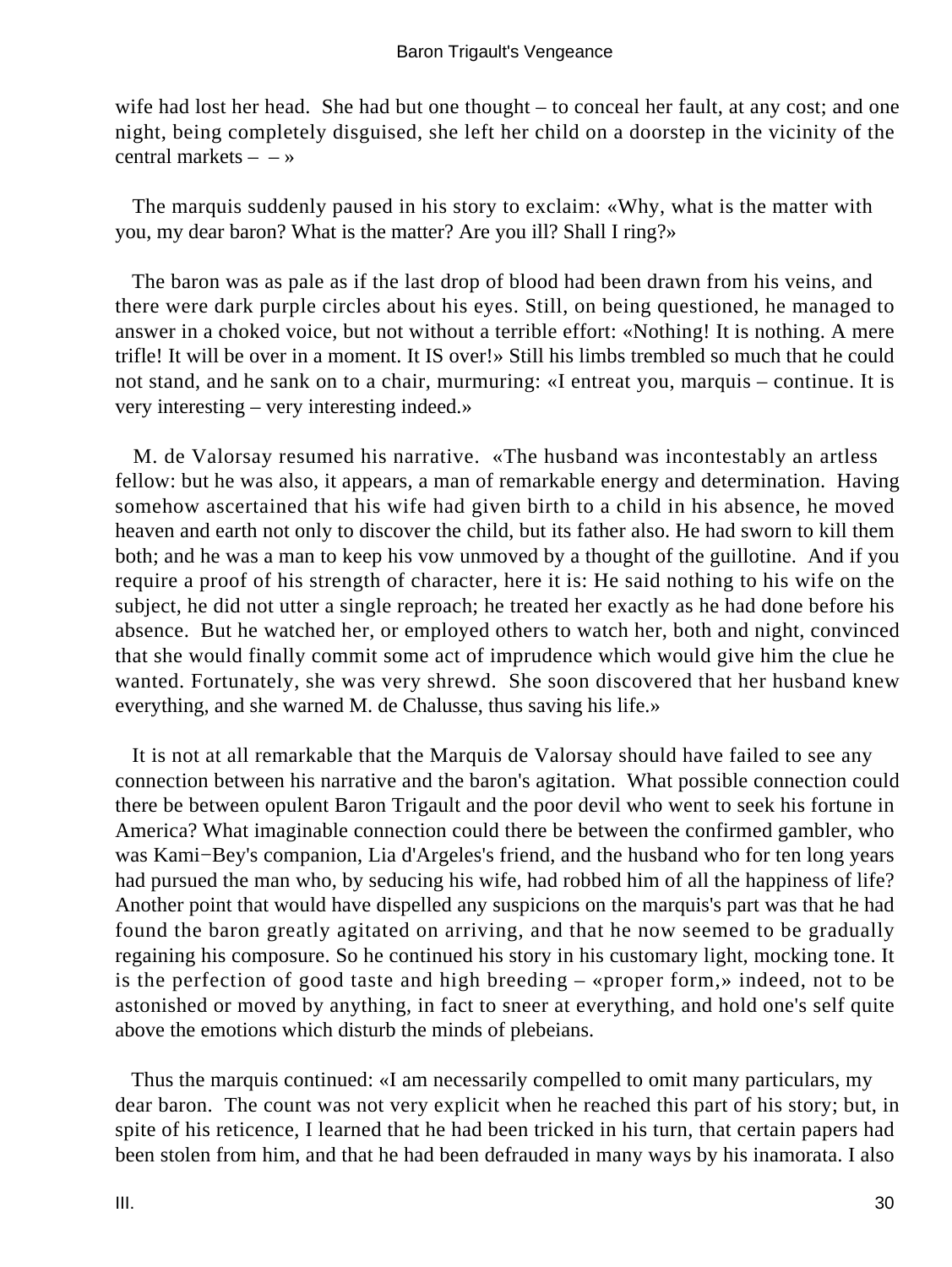know that M. de Chalusse's whole life was haunted by the thought of the husband he had wronged. He felt a presentiment that he would die by this man's hand. He saw danger on every side. If he went out alone in the evening, which was an exceedingly rare occurrence, he turned the street corners with infinite caution; it seemed to him that he could always see the gleam of a poniard or a pistol in the shade. I should never have believed in this constant terror on the part of a really brave man, if he had not confessed it to me with his own lips. Ten or twelve years passed before he dared to make the slightest attempt to find his daughter, so much did he fear to arouse his enemy's attention. It was not until he had discovered that the husband had become discouraged and had discontinued his search, that the count began his. It was a long and arduous one, but at last it succeeded, thanks to the assistance of a clever scoundrel named Fortunat.»

 The baron with difficulty repressed a movement of eager curiosity, and remarked: «What a peculiar name!»

 «And his first name is Isidore. Ah! he's a smooth−tongued scoundrel, a rascal of the most dangerous kind, who richly deserves to be in jail. How it is that he is allowed to prosecute his dishonorable calling I can't understand; but it is none the less true that he does follow it, and without the slightest attempt at concealment, at an office he has on the Place de la Bourse.»

This name and address were engraved upon the baron's memory, never to be effaced.

 «However,» resumed M. de Valorsay, «the poor count was fated to have no peace. The husband had scarcely ceased to torment him, he had scarcely begun to breathe freely, when the wife attacked him in her turn. She must have been one of those vile and despicable women who make a man hate the entire sex. Pretending that the count had turned her from the path of duty, and destroyed her life and happiness, she lost no opportunity of tormenting him. She would not allow M. de Chalusse to keep the child with him, nor would she consent to his adopting the girl. She declared it an act of imprudence, which would surely set her husband upon the track, sooner or later. And when the count announced his intention of legally adopting the child, in spite of her protests, she declared that, rather than allow it, she would confess everything to her husband.»

«The count was a patient man,» sneered the baron.

 «Not so patient as you may suppose. His submission was due to some secret cause which he never confided to me. There must have been some great crime under all this. In any case, the poor count found it impossible to escape this terrible woman. He took refuge at Cannes; but she followed him. He travelled through Italy, for I don't know how many months under an assumed name, but all in vain. He was at last compelled to conceal his daughter in some provincial convent. During the last few months of his life he obtained peace – that is to say, he bought it. This lady's husband must either be very poor or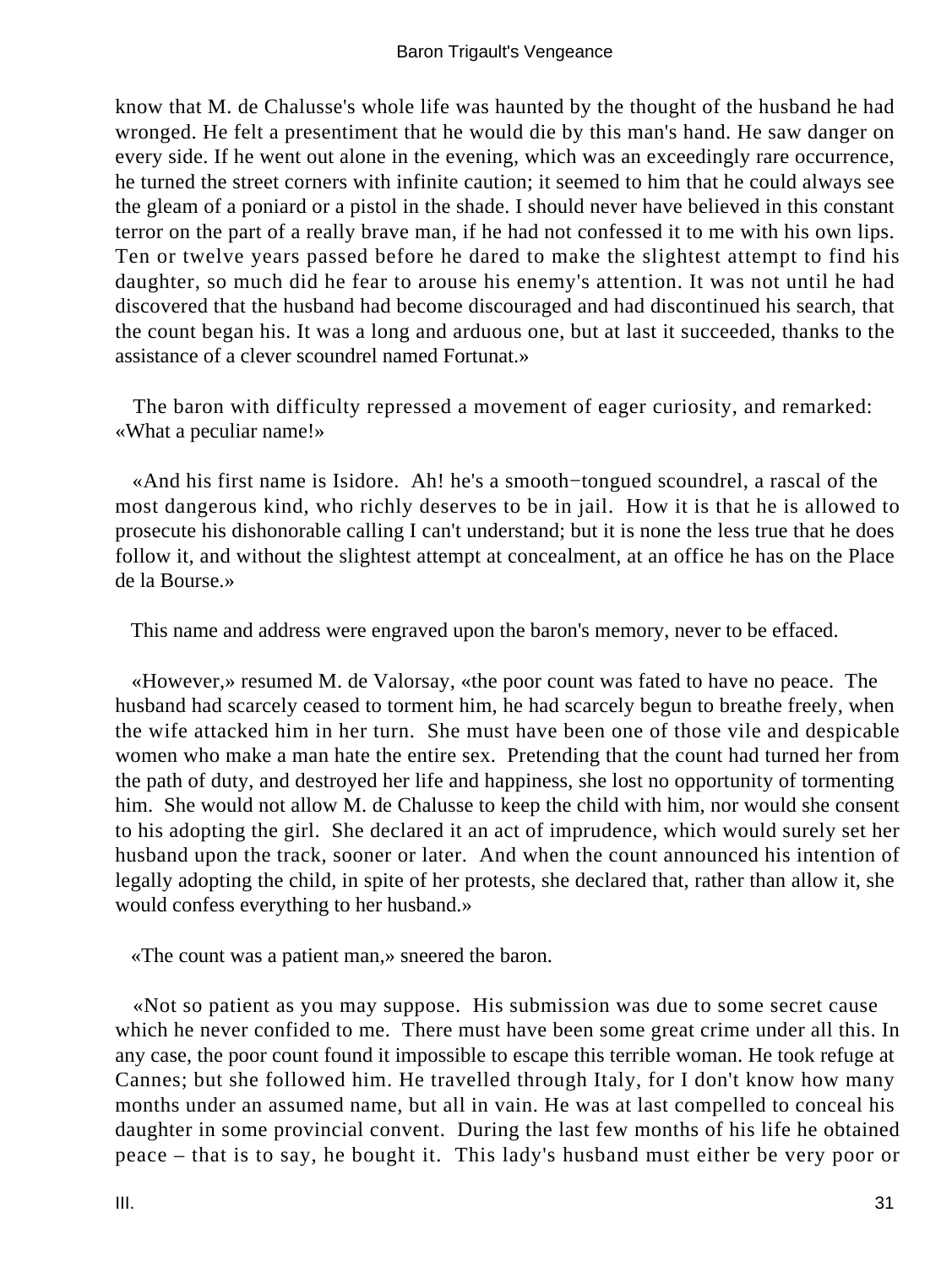exceedingly stingy; and as she was exceedingly fond of luxury, M. de Chalusse effected a compromise by giving her a large sum monthly, and also by paying her dress− maker's bills.»

The baron sprang to his feet with a passionate exclamation. «The vile wretch!» he said.

 But he quickly reseated himself, and the exclamation astonished M. de Valorsay so little that he quietly concluded by saying: «And this is the reason, baron, why my beloved Marguerite, the future Marquise de Valorsay, has no dowry.»

 The baron cast a look of positive anguish at the door of the smoking−room. He had heard a slight movement there; and he trembled with fear lest Pascal, maddened with anger and jealousy, should rush in and throw himself upon the marquis. Plainly enough, this perilous situation could not last much longer. The baron's own powers of self−control and dissimulation were almost exhausted, and so postponing until another time the many questions he still wished to ask M. de Valorsay, he made haste to check these confidential disclosures. «Upon my word,» he exclaimed, with a forced laugh, «I was expecting something quite different. This affair begins like a genuine romance, and ends, as everything ends nowadays, in money!»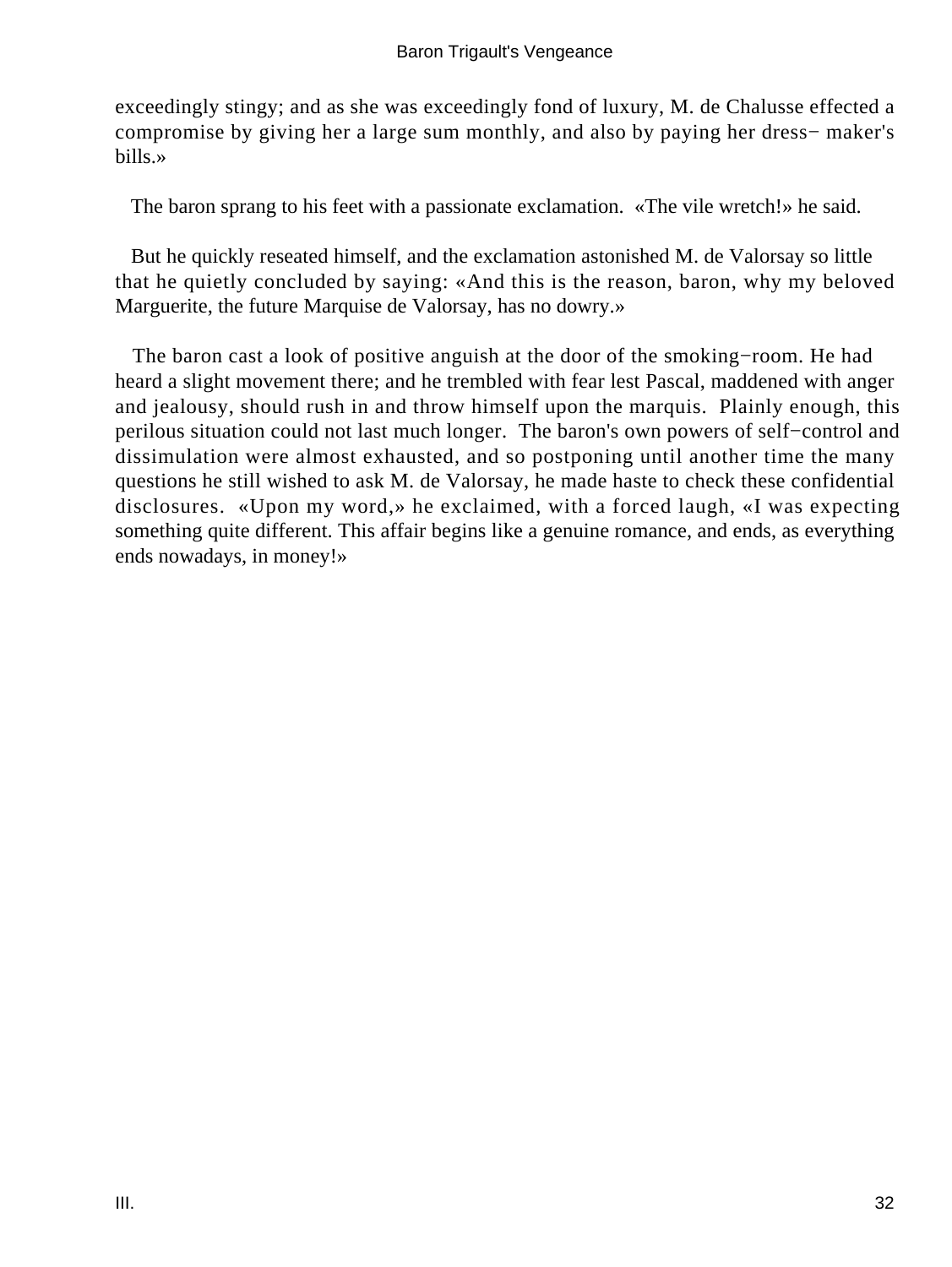# **[IV.](#page-256-0)**

*A*s a millionaire and a gambler, Baron Trigault enjoyed all sorts of privileges. He assumed the right to be brutal, ill−bred, cynical and bold; to be one of those persons who declare that folks must take them as they find them. But his rudeness now was so thoroughly offensive that under any other circumstances the marquis would have resented it. However, he had special reasons for preserving his temper, so he decided to laugh.

 «Yes, these stories always end in the same way, baron,» said he. «You haven't touched a card this morning, and I know your hands are itching. Excuse me for making you waste precious time, as you say; but what you have just heard was only a necessary preface.»

«Only a preface?»

«Yes; but don't be discouraged. I have arrived at the object of my visit now.»

 As Baron Trigault was supposed to enjoy an income of at least eight hundred thousand francs a year, he received in the course of a twelvemonth at least a million applications for money or help, and for this reason he had not an equal for detecting a coming appeal. «Good heavens!» he thought, «Valorsay is going to ask me for money.» In fact, he felt certain that the marquis's pretended carelessness concealed real embarrassment, and that it was difficult for him to find the words he wanted.

 «So I am about to marry,» M. de Valorsay resumed – «I wish to break off my former life, to turn over a new leaf. And now the wedding gifts, the two fetes that I propose giving, the repairs at Valorsay, and the honeymoon with my wife – all these things will cost a nice little sum.»

«A nice little sum, indeed!»

 «Ah, well! as I'm not going to wed an heiress, I fear I shall run a trifle short. The matter was worrying me a little, when I thought of you. I said to myself: 'The baron, who always has money at his disposal, will no doubt let me have the use of five thousand louis for a year.'»

 The baron's eyes were fixed upon his companion's face. «Zounds!» he exclaimed in a half−grieved, half−petulant tone; «I haven't the amount!»

 It was not disappointment that showed itself on the marquis's face; it was absolute despair, quickly concealed.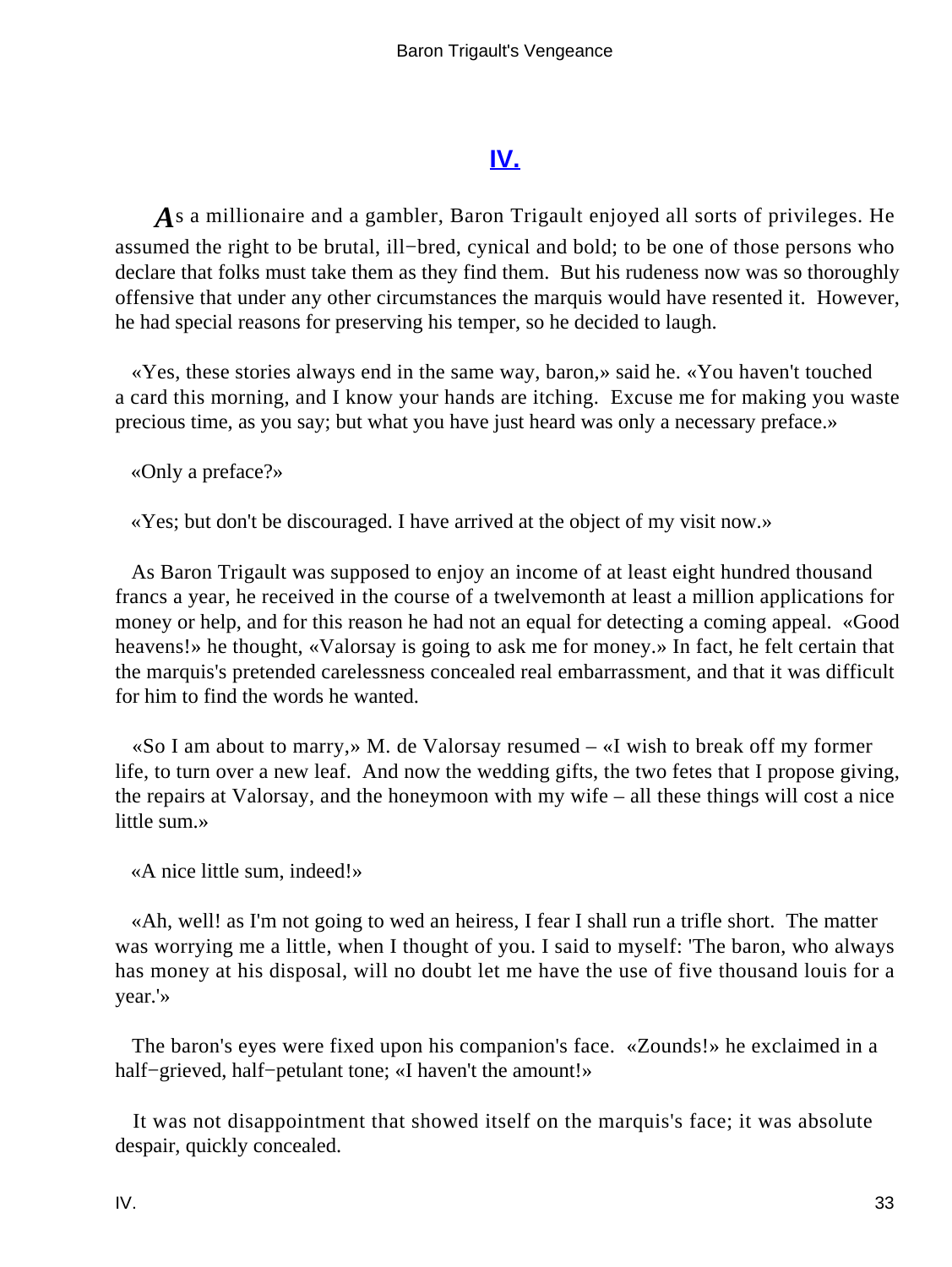But the baron had detected it; and he realized his applicant's urgent need. He felt certain that M. de Valorsay was financially ruined – and yet, as it did not suit his plans to refuse, he hastily added: «When I say I haven't that amount, I mean that I haven't got it on hand just at this moment. But I shall have it within forty−eight hours; and if you are at home at this time on the day after to−morrow, I will send you one of my agents, who will arrange the matter with you.»

 A moment before, the marquis had allowed his consternation to show itself; but this time he knew how to conceal the joy that filled his soul. So it was in the most indifferent manner, as if the affair were one of trivial importance, that he thanked the baron for being so obliging. Plainly enough, he now longed to make his escape, and indeed, after rattling off a few commonplace remarks. he rose to his feet and took his leave, exclaiming: «Till the day after to−morrow, then!»

 The baron sank into an arm−chair, completely overcome. A martyr to a passion that was stronger than reason itself, the victim of a fatal love which he had not been able to drive from his heart, Baron Trigault had passed many terrible hours, but never had he been so completely crushed as at this moment when chance revealed the secret which he had vainly pursued for years. The old wounds in his heart opened afresh, and his sufferings were poignant beyond description. All his efforts to save this woman whom he at once loved and hated from the depths of degradation, had proved unavailing. «And she has extorted money from the Count de Chalusse,» he thought; «she sold him the right to adopt their own daughter.» And so strange are the workings of the human heart, that this circumstance, trivial in comparison with many others, drove the unfortunate baron almost frantic with rage. What did it avail him that he had become one of the richest men in Paris? He allowed his wife eight thousand francs a month, almost one hundred thousand francs a year, merely for her dresses and fancies. Not a quarter−day passed, but what he paid her debts to a large amount, and in spite of all this, she had sunk so low as to extort money from a man who had once loved her. «What can she do with it all?» muttered the baron, overcome with sorrow and indignation. «How can she succeed in spending the income of several millions?»

 A name, the name of Ferdinand de Coralth, rose to his lips; but he did not pronounce it. He saw Pascal emerging from the smoking– room; and though he had forgotten the young advocate's very existence, his appearance now restored him to a consciousness of reality. «Ah, well! M. Ferailleur?» he said, like a man suddenly aroused from some terrible nightmare. Pascal tried to make some reply, but he was unable to do so – such a flood of incoherent thoughts was seething and foaming in his brain. «Did you hear, M. de Valorsay?» continued the baron. «Now we know, beyond the possibility of doubt, who Mademoiselle Marguerite's mother is. What is to be done? What would you do in my place?»

«Ah, monsieur! how can I tell?»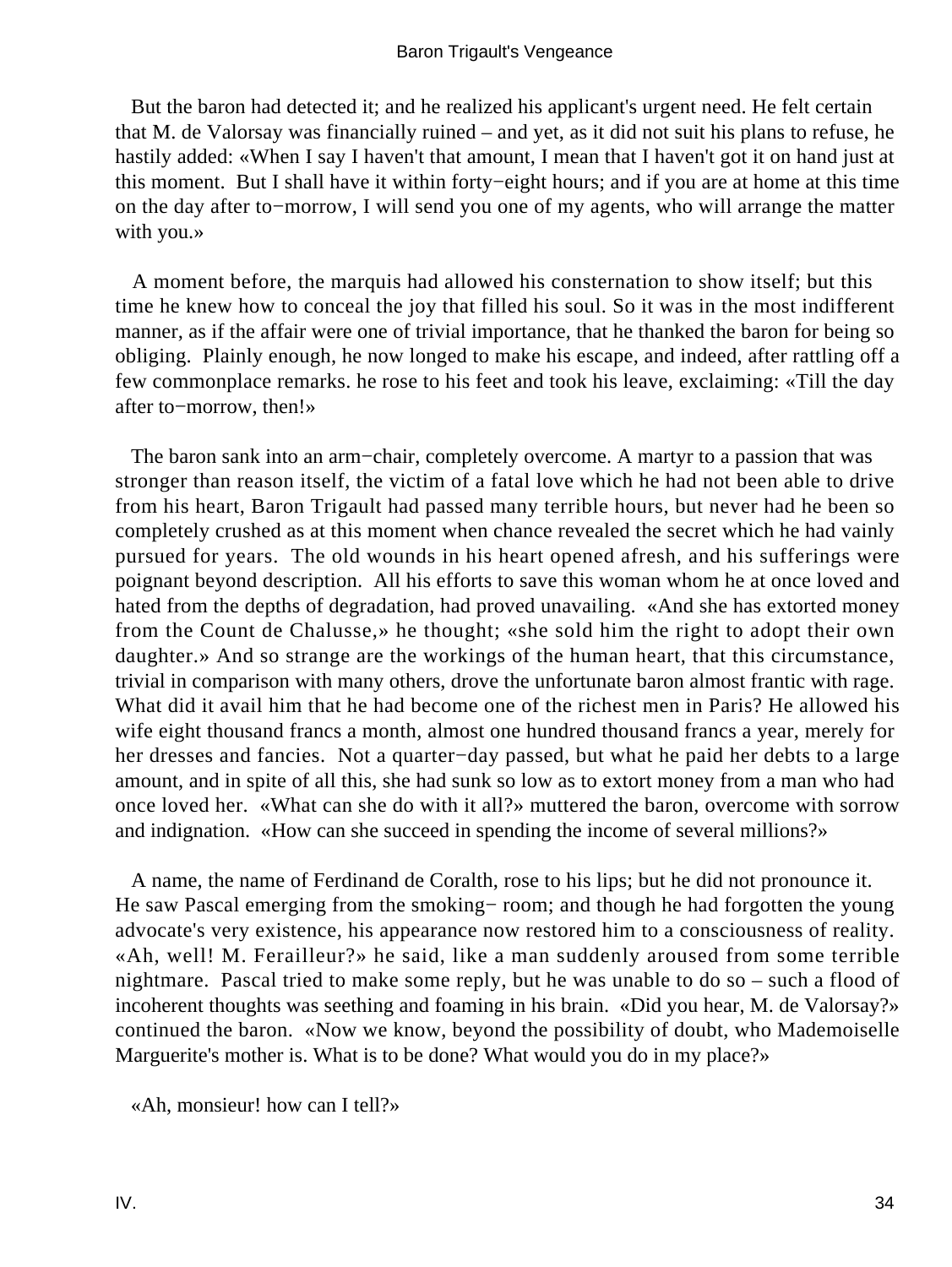«Wouldn't your first thought be of vengeance! It is mine. But upon whom can I wreak my vengeance? Upon the Count de Chalusse? He is dead. Upon my wife? Yes, I might do so; but I lack the courage – Mademoiselle Marguerite remains.»

«But she is innocent, monsieur; she has never wronged you.»

 The baron did not seem to hear this exclamation. «And to make Mademoiselle Marguerite's life one long misery,» said he, «I need only favor her marriage with the marquis. Ah, he would make her cruelly expiate the crime of her birth.»

 «But you won't do so!» cried Pascal, in a transport, «it would be shameful; I won't allow it. Never, I swear before high Heaven! never, while I live, shall Valorsay marry Marguerite. He may perhaps vanquish me in the coming struggle; he may lead her to the threshold of the church, but there he will find me – armed – and I will have justice – human justice in default of legal satisfaction. And, afterward, the law may take its course!»

 The baron looked at him with deep emotion. «Ah, you know what it is to love!» he exclaimed; and in a hollow voice, he added: «and thus it was that I loved Marguerite's mother.»

 The breakfast−table had not been cleared, and a large decanter of water was still standing on it. The baron poured out two large glasses, which he drained with feverish avidity, and then he began to walk aimlessly about the room.

 Pascal held his peace. It seemed to him that his own destiny was being decided in this man's mind, that his whole future depended upon the determination he arrived at. A prisoner awaiting the verdict of the jury could not have suffered more intense anxiety. At last, when a minute, which seemed a century, had elapsed, the baron paused. «Now as before, M. Ferailleur,» he said, roughly, «I'm for you and with you. Give me your hand – that's right. Honest people ought to protect and assist one another when scoundrels assail them. We will reinstate you in public esteem, monsieur. We will unmask Coralth, and we will crush Valorsay if we find that he is really the instigator of the infamous plot that ruined you.»

«What, monsieur! Can you doubt it after your conversation with him?»

 The baron shook his head. «I've no doubt but what Valorsay is ruined financially,» said he. «I am certain that my hundred thousand francs will be lost forever if I lend them to him. I would be willing to swear that he bet against his own horse and prevented the animal from winning, as he is accused of doing.»

«You must see, then  $-\infty$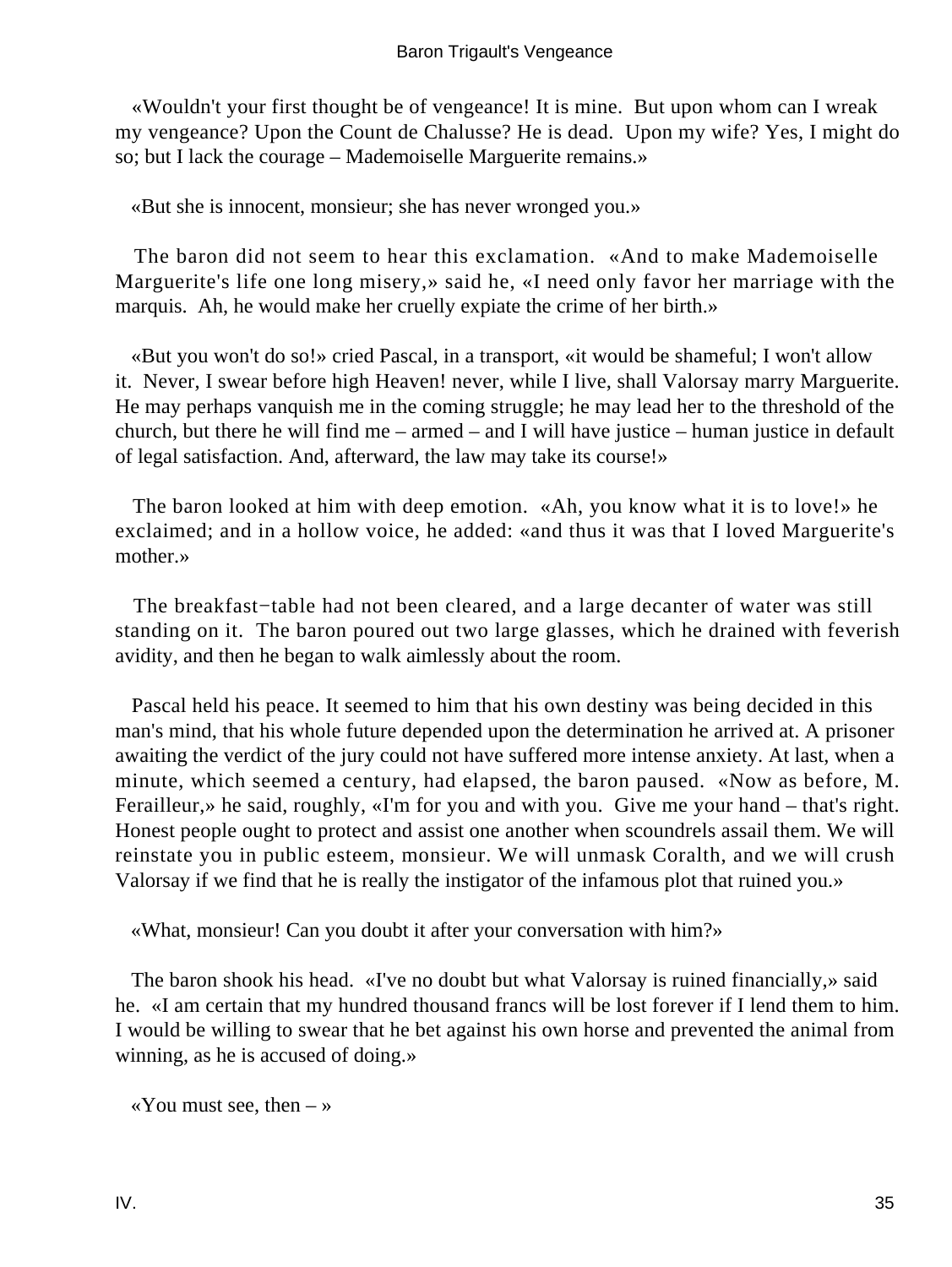«Excuse me – all this does NOT explain the great discrepancy between your allegations and his story. You assure me that he cares nothing whatever for Mademoiselle Marguerite; he pretends that he adores her.»

 «Yes, monsieur, yes – the scoundrel dared to say so. Ah! if I had not been deterred by a fear of losing my revenge!»

 «I understand; but allow me to conclude. According to you, Mademoiselle Marguerite possesses several millions. According to him, she hasn't a penny of her own. Which is right? I believe he is. His desire to borrow a hundred thousand francs of me proves it; and, besides, he wouldn't have come this morning to tell me a falsehood, which would be discovered to−morrow. Still, if he is telling the truth, it is impossible to explain the foul conspiracy you have suffered by.»

 This objection had previously presented itself to Pascal's mind, and he had found an explanation which seemed to him a plausible one. «M. de Chalusse was not dead,» said he, «when M. de Coralth and M. de Valorsay decided on this plan of ridding themselves of me. Consequently, Mademoiselle Marguerite was still an heiress.»

 «That's true; but the very day after the commission of the crime, the accomplices must have discovered that it could do them no good; so, why have they still persisted in their scheme?»

Pascal tried to find a satisfactory answer, but failed.

 «There must be some iniquitous mystery in this affair, which neither you nor I suspect,» remarked the baron.

«That is exactly what my mother told me.»

 «Ah! that's Madame Ferailleur's opinion? Then it is a good one. Come, let us reason a little. Mademoiselle Marguerite loved you, you say?»

«Yes.»

«And she has suddenly broken off the engagement?»

 «She wrote to me that the Count de Chalusse extorted from her a promise on his death−bed, that she would marry the Marquis de Valorsay.»

 The baron sprang to his feet. «Stop,» he cried – «stop! We now have a clue to the truth, perhaps. Ah! so Mademoiselle Marguerite has written to you that M. de Chalusse commanded her to marry the marquis! Then the count must have been fully restored to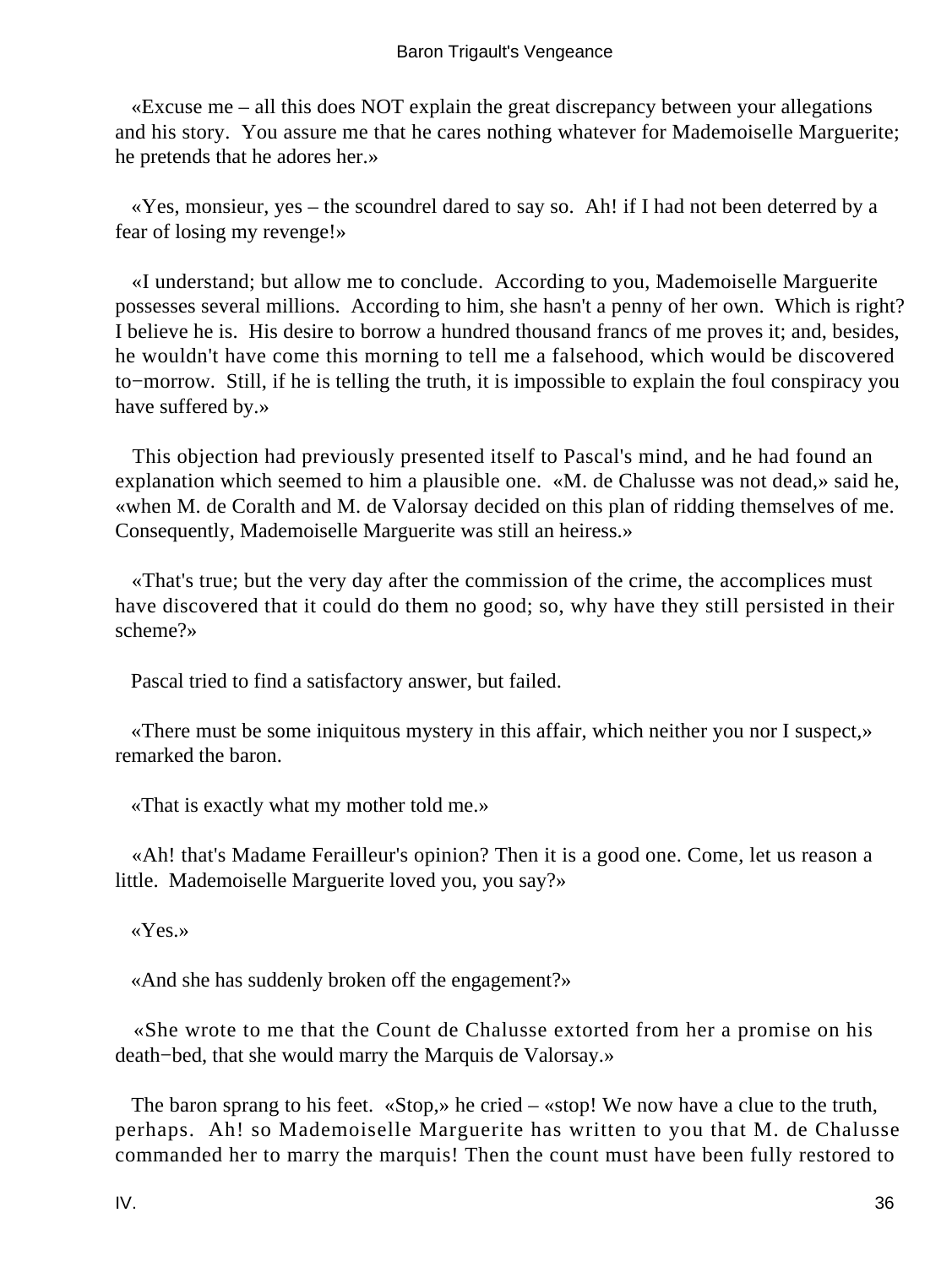consciousness before he breathed his last. On the other hand, Valorsay pretends that Mademoiselle Marguerite is left without resources, simply because the count died too suddenly to be able to write or to sign a couple of lines. Can you reconcile these two versions of the affair, M. Ferailleur? Certainly not. Then which version is false? We must ascertain that point. When shall you see Mademoiselle Marguerite again?»

«She has requested me **NEVER** to try to see her again.»

 «Very well! She must be disobeyed. You must discover some way of seeing her without anyone's knowledge. She is undoubtedly watched, so don't write on any account.» He reflected for a moment, and then added: «We shall, perhaps, become morally certain of Valorsay's and Coralth's guilt, but there's a wide difference between this and the establishment of their guilt by material proofs. Two scoundrels who league to ruin an honest man don't sign a contract to that effect before a notary. Proofs! Ah! where shall we find them? We must gain an intimate knowledge of Valorsay's private life. The best plan would be to find some man devoted to our interests who would watch him, and insinuate himself into his confidence.»

 Pascal interrupted the baron with an eager gesture. Hope glittered in his eyes. «Yes!» he exclaimed, «yes; it is necessary that M. de Valorsay should be watched by a man of quick perception – a man clever enough to make himself useful to the marquis, and capable of rendering him an important service in case of need. I will be the man, monsieur, if you will allow me. The thought occurred to me just now while I was listening to you. You promised to send some one to Valorsay's house with money. I entreat you to allow me to take the place of the man you intended to send. The marquis doesn't know me, and I am sufficiently sure of myself to promise you that I will not betray my identity. I will present myself as your agent; he will give me his confidence. I shall take him money or fair promises, I shall be well received, and I have a plan  $- - \infty$ 

 He was interrupted by a rap at the door. The next moment a footman entered, and informed his master that a messenger wished to speak to him on urgent business. «Let him come in,» said the baron.

 It was Job, Madame Lia d'Argeles's confidential servant, who entered the room. He bowed respectfully, and, with an air of profound mystery exclaimed: «I have been looking for the baron everywhere. I was ordered by madame not to return without him.»

«Very well,» said M. Trigault. «I will go with you at once.»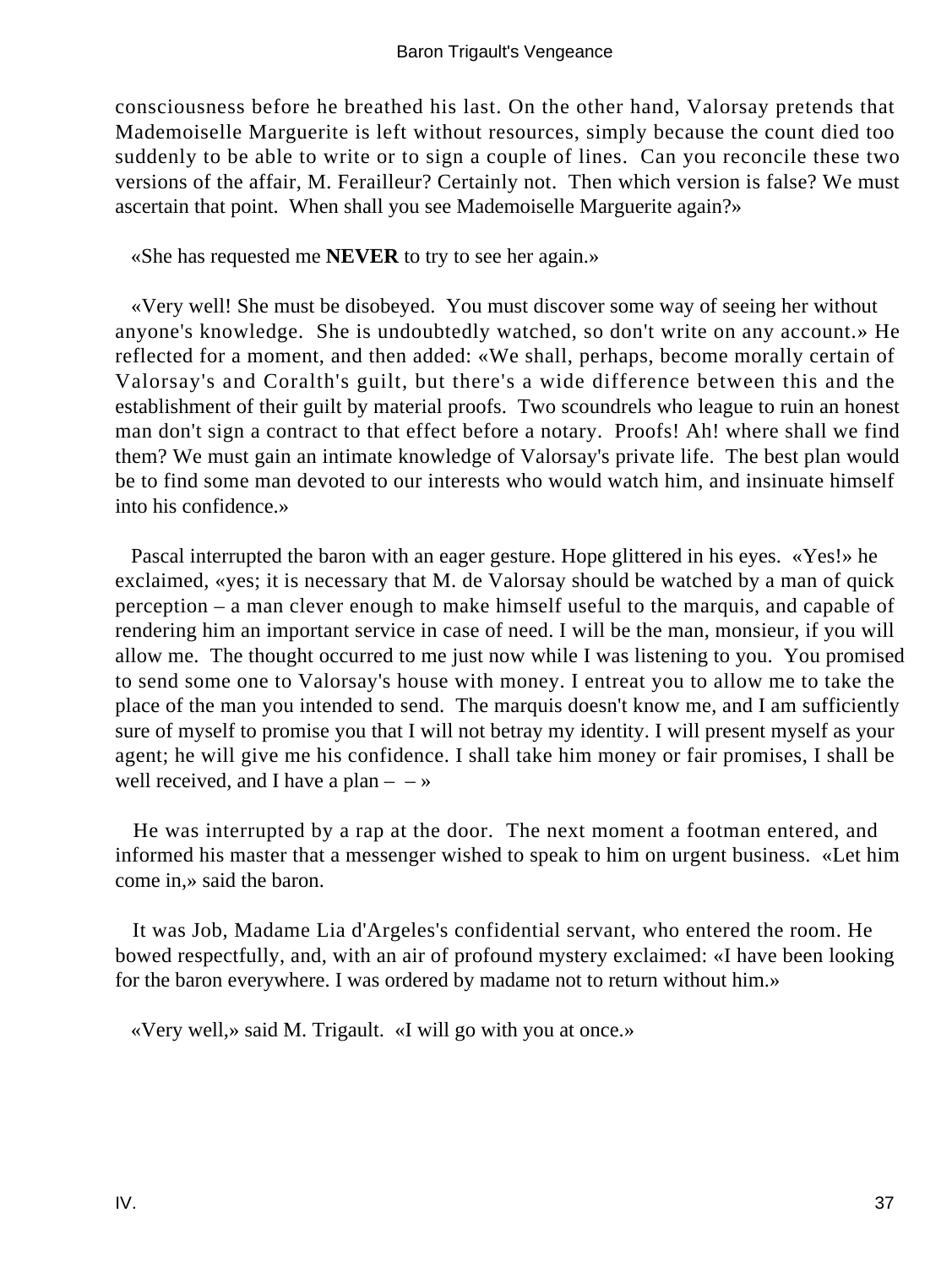# **[V.](#page-256-0)**

*H*ow was it that a clever man like M. Fortunat made such a blunder as to choose a Sunday, and a racing Sunday too, to call on M. Wilkie. His anxiety might explain the mistake, but it did not justify it. He felt certain, that under any other circumstances he would not have been dismissed so cavalierly. He would at least have been allowed to develop his proposals, and then who knows what might have happened?

 But the races had interfered with his plans. M. Wilkie had been compelled to attend to Pompier de Nanterre, that famous steeplechaser, of which he owned one−third part, and he had, moreover, to give orders to the jockey, whose lord and master he was to an equal extent. These were sacred duties, since Wilkie's share in a race−horse constituted his only claim to a footing in fashionable society. But it was a strong claim – a claim that justified the display of whips and spurs that decorated his apartments in the Rue du Helder, and allowed him to aspire to the character of a sporting man. Wilkie really imagined that folks were waiting for him at Vincennes; and that the fete would not be complete without his presence.

 Still, when he presented himself inside the enclosure, a cigar in his mouth, and his racing card dangling from his button−hole, he was obliged to confess that his entrance did not create much of a sensation. An astonishing bit of news had imparted unusual excitement to the ring. People were eagerly discussing the Marquis de Valorsay's sudden determination to pay forfeit and withdraw his horses from the contest; and the best informed declared that in the betting−rooms the evening before he had openly announced his intention of selling his racing stable. If the marquis had hoped that by adopting this course he would silence the suspicions which had been aroused, he was doomed to grievous disappointment. The rumor that he had secretly bet against his own horse, Domingo, on the previous Sunday, and that he had given orders not to let the animal win the race, was steadily gaining credence.

 Large sums had been staked on Domingo's success. He had been the favorite in the betting ring and the losers were by no means pleased. Some declared that they had seen the jockey hold Domingo back; and they insisted that it was necessary to make an example, and disqualify both the marquis and his jockey. Still one weighty circumstance pleaded in M. de Valorsay's favor – his fortune, or, at least, the fortune he was supposed to possess. «Why should such a rich man stoop to cheat?» asked his defenders. «To put money into one's pocket in this way is even worse than to cheat at cards! Besides, it's impossible! Valorsay is above such contemptible charges. He is a perfect gentleman.»

 «Perhaps so,» replied the skeptical bystanders. «But people said exactly the same of Croisenois, of the Duc de H., and Baron P., who were finally convicted of the same rascality that Valorsay is accused of.»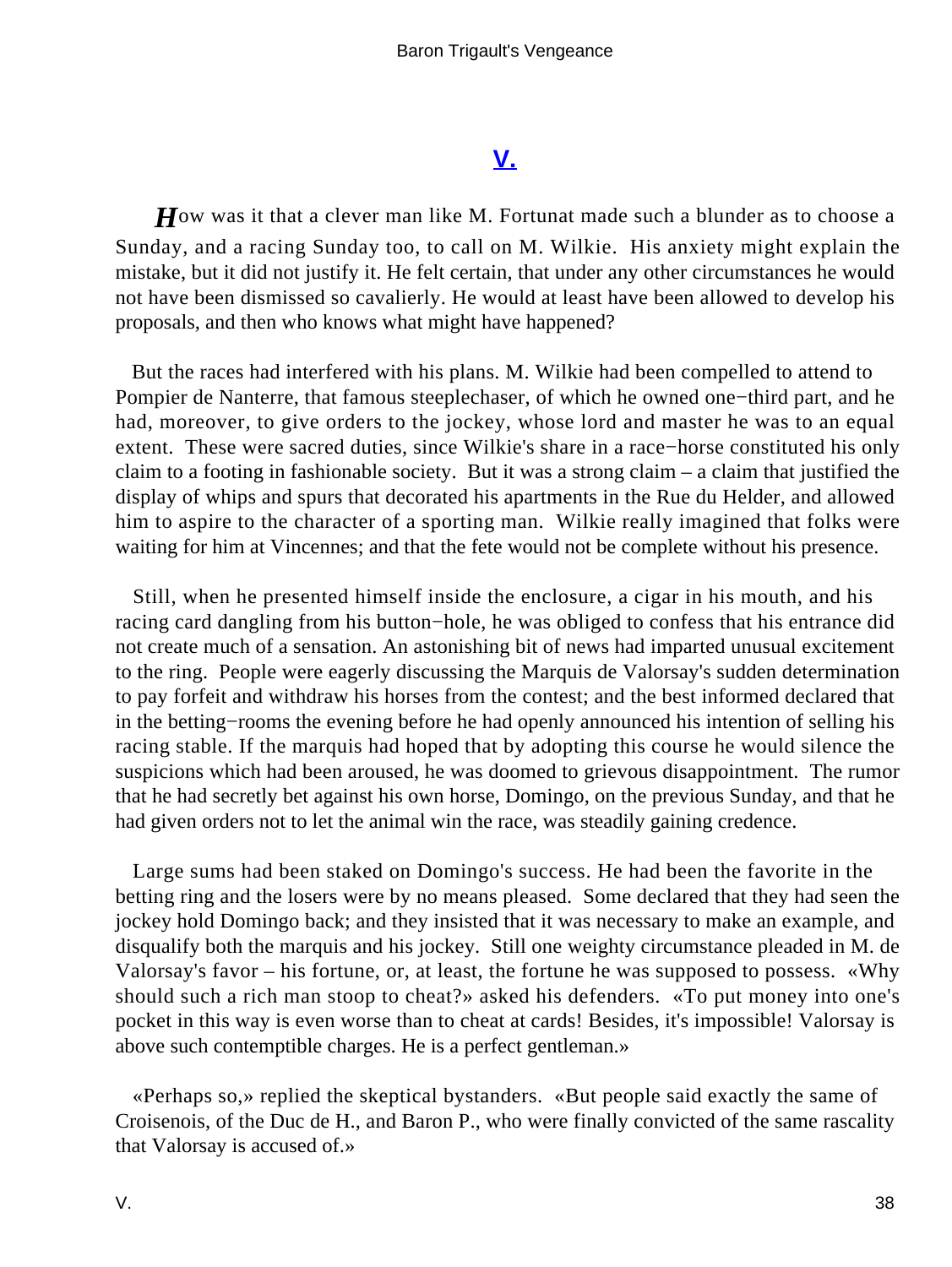«It's an infamous slander! If he had been inclined to cheat, he could have easily diverted suspicion. He would have let Domingo come in second, not third!»

 «If he were not guilty, and afraid of detection, he wouldn't pay forfeit to−day nor sell his horses.»

«He only retires from the turf because he's going to marry  $-\rightarrow \infty$ 

«Nonsense! That's no reason whatever.»

 Like all gamblers, the frequenters of the turf are distrustful and inclined to be quarrelsome. No one is above their suspicions when they lose nor above their wrath when they are duped. And this Domingo affair united all the losers against Valorsay; they formed a little battalion of enemies who were no doubt powerless for the time being, but who were ready to take a startling revenge whenever a good opportunity presented itself. Naturally enough, M. Wilkie sided with the marquis, whom he had heard his friend, M. de Coralth, speak of on several occasions. «Accuse the dear marquis!» he exclaimed. «It's contemptible, outrageous. Why, only last evening he said to me, 'My good friend, Domingo's defeat cost me two thousand louis!'» M. de Valorsay had said nothing of the kind, for the very good reason that he did not even know Wilkie by sight; still, no one paid much heed to the assertion, whereat Wilkie felt vexed, and resolved to turn his attention to his jockey.

 The latter was a lazy, worthless fellow, who had been dismissed from every stable he had previously served in, and who swindled and robbed the young gentlemen who employed him without either limit or shame. Although he made them pay him a very high salary – something like eight thousand francs a year – on the plea that it was most repugnant to his feelings to act as a groom, trainer, and jockey at the same time, he regularly every month presented them with fabulous bills from the grain merchant, the veterinary surgeon, and the harness−maker. In addition, he regularly sold Pompier's oats in order to obtain liquor, and in fact the poor animal was so nearly starved that he could scarcely stand on his legs. The jockey ascribed the horse's extreme thinness to a system of rigorous training; and the owners did not question the statement in the least. He had made them believe, and they in turn had made many others believe, that Pompier de Nanterre would certainly win such and such a race; and, trusting in this fallacious promise, they risked their money on the poor animal – and lost it.

 In point of fact, this jockey would have been the happiest mortal in the world if such things as steeple−chases had never existed. In the first place, he judged, with no little reason, that it was dangerous to leap hurdles on such an animal as Pompier; and, secondly, nothing irritated him so much as to be obliged to promenade with his three employers in turn. But how could he refuse, since he knew that if these young men hired him, it was chiefly, or only in view of, displaying themselves in his company. It afforded them untold satisfaction to walk to and fro along the course in front of the grand stand, with their jockey in his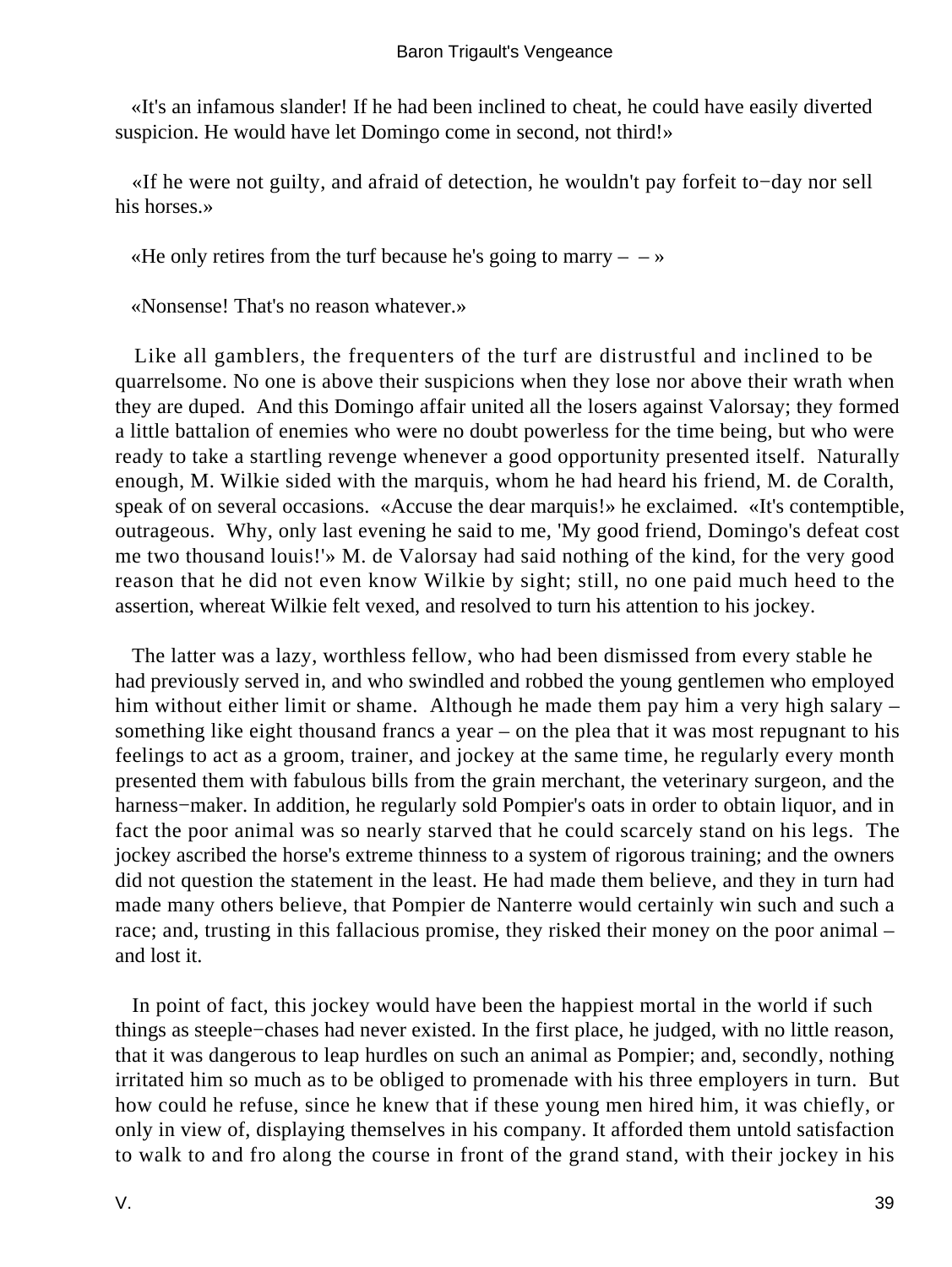orange jacket with green sleeves. They were firmly convinced that he reflected enormous credit upon them, and their hearts swelled with joy at the thought of the envy they no doubt inspired. This conviction gave rise indeed to terrible quarrels, in which each of the three owners was wont to accuse the others of monopolizing the jockey.

 On this occasion, M. Wilkie – being fortunate enough to arrive the first – immediately repaired to Pompier de Nanterre's stall. Never had circumstances been more favorable for a display of the animal's speed. The day was magnificent; the stands were crowded, and thousands of eager spectators were pushing and jostling one another beyond the ropes which limited the course. M. Wilkie seemed to be everywhere; he showed himself in a dozen different places at once, always followed by his jockey, whom he ordered about in a loud voice, with many excited gesticulations. And how great his delight was when, as he passed through the crowd, he heard people exclaim: «That gentleman has a racing stable. His horses are going to compete!» What bliss thrilled his heart when he overheard the admiring exclamation of some worthy shopkeeper who was greatly impressed by the gay silk jacket and the top− boots!

 But, unfortunately, this happiness could not last forever. His partners arrived, and claimed the jockey in their turn. So M. Wilkie left the course and strolled about among the carriages, until at last he found an equipage which was occupied by the young ladies who had accepted his invitation to supper the evening before, and who were now making a profuse display of the very yellowest hair they possessed. This afforded him another opportunity of attracting public attention, and to giving proofs of his «form,» for he had not filled the box of his carriage with champagne for nothing. At last the decisive moment came, and he made himself conspicuous by shouting. «Now! Now! Here he is! Look! Bravo, Pompier! One hundred on Pompier!»

 But, alas! poor Pompier de Nanterre fell exhausted before half the distance was accomplished; and that evening Wilkie described his defeat, with a profusion of technical terms that inspired the uninitiated with the deepest awe. «What a disaster, my friends,» he exclaimed. «Pompier de Nanterre, an incomparable steeplechaser, to break down in such a fashion! And beaten by whom? My Mustapha, an outsider, without any record whatever! The ring was intensely excited – and I was simply crazed.»

 However, his defeat did not affect him very deeply. It was forgotten at thought of the inheritance which his friend Coralth had spoken to him about. And to−morrow M. de Coralth would tell him the secret. He had only twenty hours longer to wait!« To− morrow! to−morrow!» he said to himself again and again, with a thrill of mingled joy and impatience. And what bright visions of future glory haunted him! He saw himself the possessor of a magnificent stud, of sufficient wealth to gratify every fancy; he would splash mud upon all the passers−by, and especially upon his former acquaintances, as he dashed past them in his superb equipage; the best tailor should invent astonishing garments for him; he would make himself conspicuous at all the first performances in a stage−box, with the most notorious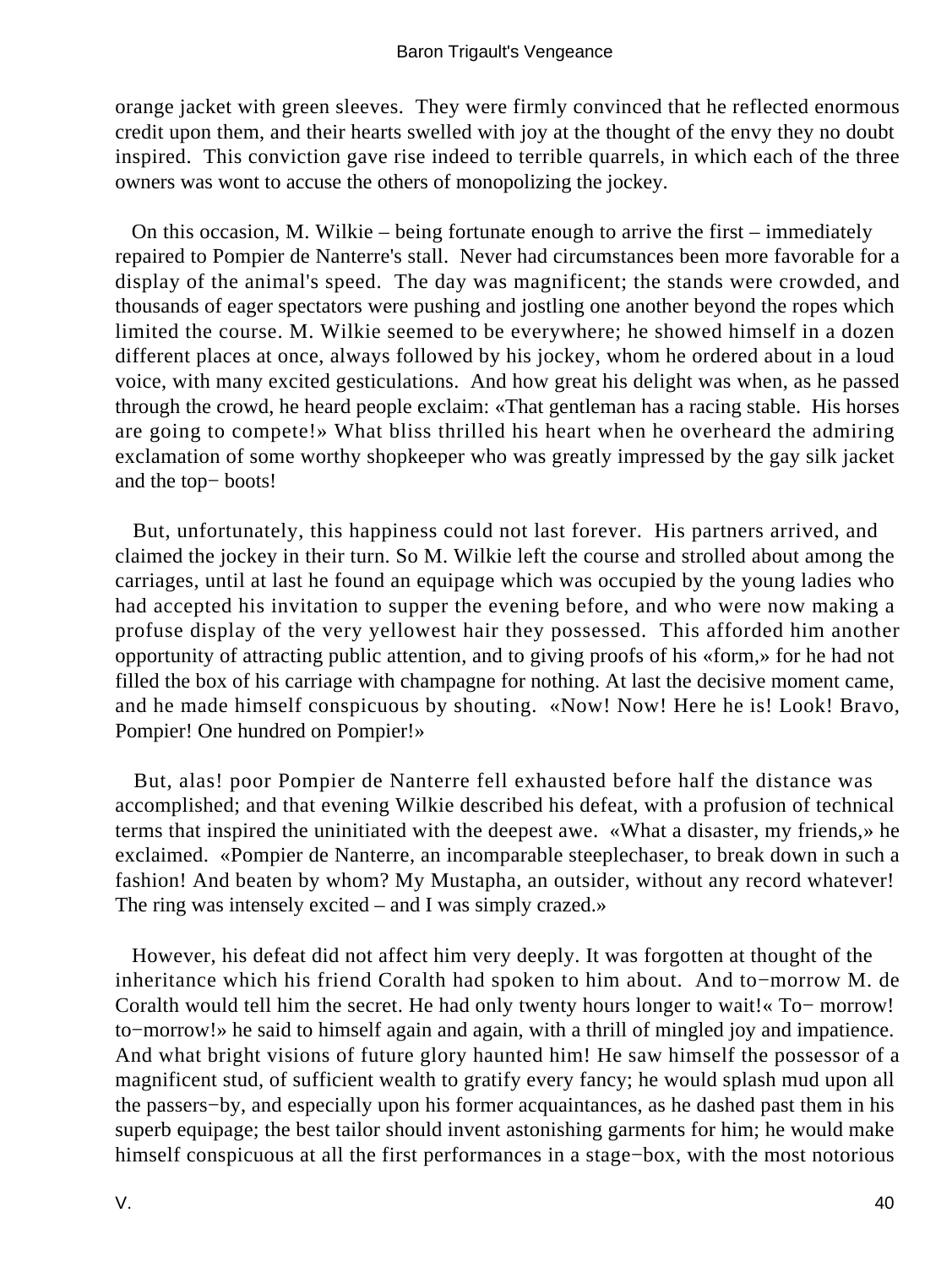women in Paris; his fetes would be described in the papers; he would be the continual subject of comment; he would be credited with splendid, perfect «form.»

 It is true that M. de Coralth had promised him all this, without a word of explanation; but what did that matter? Should he doubt his friend's word? Never! The viscount was not merely his model, but his oracle as well. By the way in which he spoke of him, it might have been supposed that they had been friends from their childhood, or, at least, that they had known each other for years. Such was not the case, however. Their acquaintance dated only seven or eight months back, and their first meeting had apparently been the result of chance; though it is needless to say, perhaps, that this chance had been carefully prepared by M. de Coralth. Having discovered Madame Lia d'Argeles's secret, the viscount watched Wilkie, ascertained where he spent his evenings, contrived a way of introducing himself into his society, and on their third meeting was skilful enough to render him a service – in other words, to lend him some money. From that moment the conquest was assured; for M. de Coralth possessed in an eminent degree all the attributes that were likely to dazzle and charm the gifted owner of Pompier de Nanterre. First of all, there was his title, then his impudent assurance and his apparent wealth, and last, but by no means least, his numerous and fashionable acquaintances. He was not long in discovering his advantage, and in profiting by it. And without giving M. Wilkie an inkling of the truth, he succeeded in obtaining from him as accurate a knowledge of his past career as the young fellow himself possessed.

 M. Wilkie did not know much concerning his origin or his early life; and his history, so far as he was acquainted with it, could be told in a few words. His earliest recollection was of the ocean. He was sure, perfectly sure, that he had made a very long sea voyage when only a little child, and he looked upon America as his birthplace. The French language was certainly not the first he had learned, for he still remembered a limited number of English phrases. The English word «father» was among those that lingered in his memory; and now, after a lapse of twenty years, he pronounced it without the least foreign accent. But while he remembered the word perfectly well, no recollection remained to him of the person he had called by that name. His first sensations were those of hunger, weariness, and cold. He recollected, and very distinctly too, how on one long winter night, a woman had dragged him after her through the streets of Paris, in an icy rain. He could still see himself as he wandered on, crying with weariness, and begging for something to eat. And then the poor woman who held him by the hand lifted him in her arms and carried him on – on, until her own strength failed, and she was obliged to set him on the ground again. A vague portrait of this woman, who was most probably his mother, still lingered in his memory. According to his description, she was extremely handsome, tall, and very fair. He had been particularly impressed with the pale tint and profusion of her beautiful hair.

 Their poverty had not lasted long. He remembered being installed with his mother in a very handsome suite of rooms. A man, who was still young, and whom he called «Monsieur Jacques,» came every day, and brought him sweetmeats and playthings. He thought he must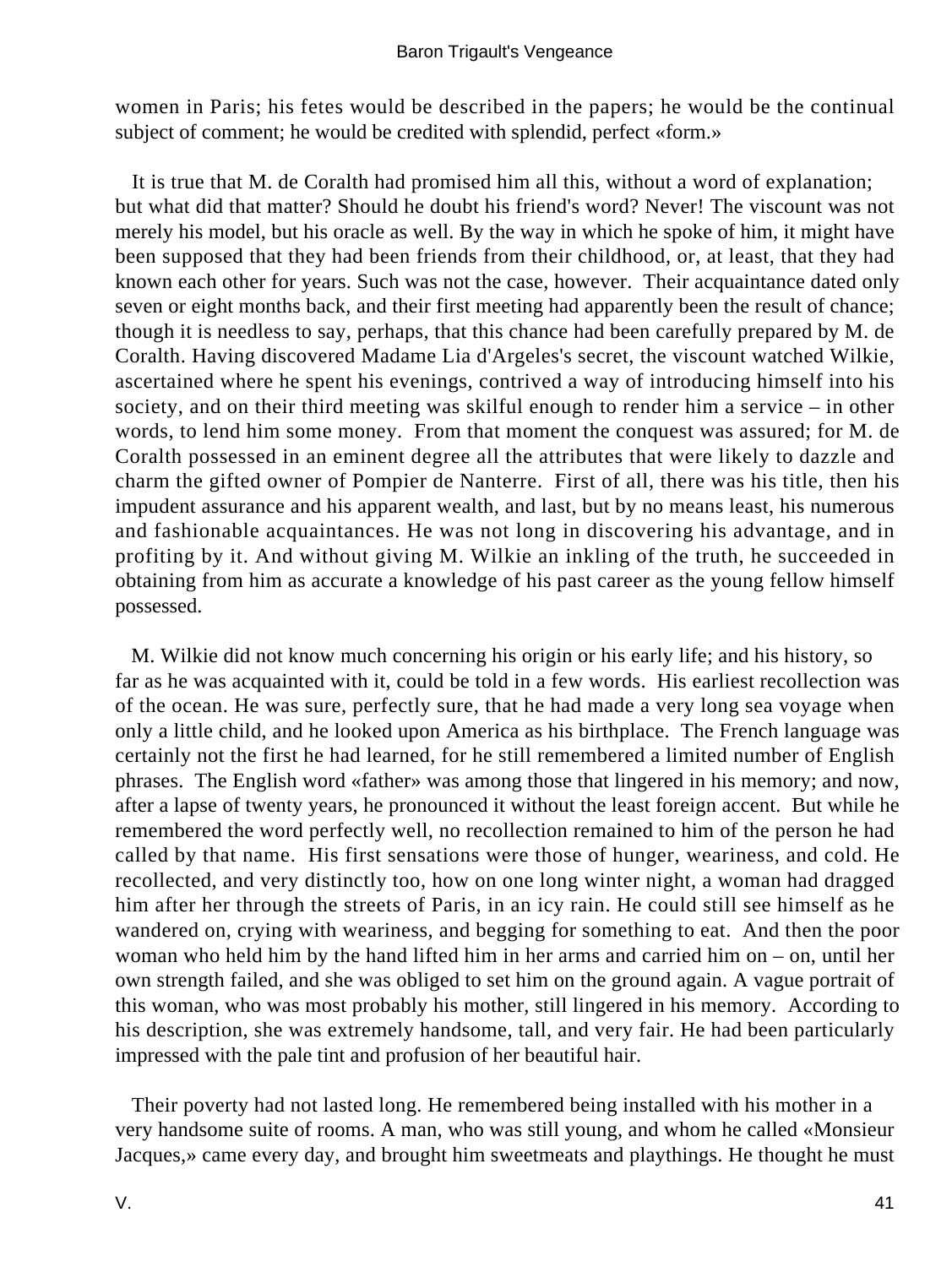have been about four years old at that time. However, he had enjoyed this comfortable state of things scarcely a month, when one morning a stranger presented himself. The visitor held a long conference with his mother, or, at least, with the person whom he called by that name. He did not understand what they were talking about, but he was none the less very uneasy. The result of the interview must have justified his instinctive fear, for his mother took him on her lap, and embraced him with convulsive tenderness. She sobbed violently, and repeated again and again in a faltering voice: «Poor child! my beloved Wilkie! I shall never kiss you again – never, never! 'Alas! It must be so! Give me courage, my God!»

 Those were the exact words; Wilkie was sure on that point. It seemed to him he could still hear that despairing farewell. For it was indeed a farewell. The stranger took him in his arms and carried him away, in spite of his cries and struggles to escape. This person to whose care he was confined was the master of a small boarding−school, and his wife was the kindest and most patient of women. However, this did not prevent Wilkie from crying and begging for his mother at first; but gradually he forgot her. He was not unhappy, for he was petted and indulged more than any of the other pupils, and he spent most of his time playing on the terrace or wandering about the garden. But this charming life could not last for ever. According to his calculation, he was just ten years old when, one Sunday, toward the end of October, a grave−looking, red−whiskered gentleman, clad in solemn black with a white necktie, presented himself at the school, and declared that he had been instructed by Wilkie's relatives to place him in a college to continue his education.

 Young Wilkie's lamentations were long and loud; but they did not prevent M. Patterson – for that was the gentleman's name – from taking him to the college of Louis−the−Great, where he was entered as a boarder. As he did not study, and as he was only endowed with a small amount of intelligence, he learned scarcely anything during the years he remained there. Every Sunday and every fete day, M. Patterson made his appearance at ten o'clock precisely, took Wilkie for a walk in Paris or the environs, gave him his breakfast and dinner at some of the best restaurants, bought everything he expressed a desire to have, and at nine o'clock precisely took him back to the college again. During the holidays M. Patterson kept the boy with him, refusing him nothing in the way of pleasure, granting all his wishes, but never losing sight of him for a moment. And if Wilkie complained of this constant watchfulness, M. Patterson always replied, «I must obey orders;» and this answer invariably put an end to the discussion.

 So things went on until it became time for Wilkie to take his degree. He presented himself for examination; and, of course, he failed. Fortunately, however, M. Patterson was not at a loss for an expedient. He placed his charge in a private school; and the following year, at a cost of five thousand francs, he beguiled a poor devil into running the risk of three years' imprisonment, by assuming M. Wilkie's name, and passing the examination in his place. In possession of the precious diploma which opens the door of every career, M. Wilkie now hoped that his pockets would be filled, and that he would then be set at liberty. But the hope was vain! M. Patterson placed him in the hands of an old tutor who had been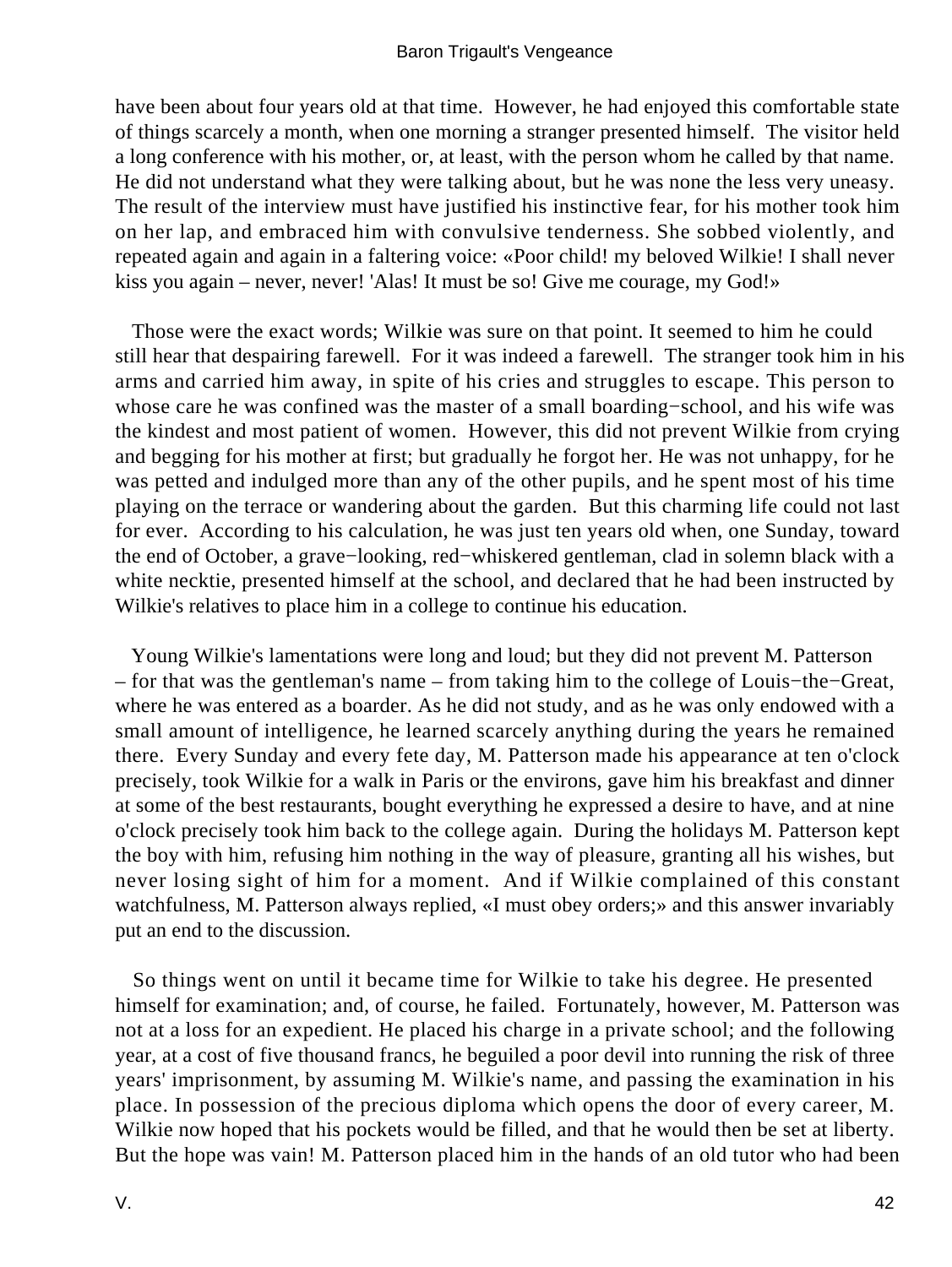engaged to travel with him through Europe; and as this tutor held the purse−strings, Wilkie was obliged to follow him through Germany, England, and Italy.

 When he returned to Paris he was just twenty years old, and the very next day M. Patterson conducted him to the suite of rooms which he still occupied in the Rue du Helder. «You are now in your own home, M. Wilkie,» said M. Patterson in his most impressive manner. «You are now old enough to be responsible for your own actions, and I hope you will conduct yourself like an honest man. From this moment you are your own master. Those who gave you your education desire you to study law. If I were in your place, I should obey them. If you wish to be somebody, and to acquire a fortune, work, for you have no property, nor anything to expect from any one. The allowance which is granted you, a far too liberal one in my opinion, may be cut off at any moment. I don't think it right to conceal this fact from you. But at all events until then. I am instructed to pay you five thousand francs quarterly. Here is the amount for the first quarter, and in three months' time I shall send you a similar amount. I say 'shall SEND,' because my business compels me to return to England, and take up my abode there. Here is my London address; and if any serious trouble befalls you, write to me. Now, my duty being fulfilled, farewell.»

 «Go to the devil, you old preacher!» growled Wilkie, as he saw the door close on the retreating figure of M. Patterson, who had acted as his guardian for ten years. None of M. Patterson's wise advice lingered in the young fellow's mind. To use a familiar expression, «It went in through one ear and came out through the other.» Only two facts had made an impression upon him: that he was to be his own master henceforth, and that he had a fortune at his command. There it lay upon the table, five thousand francs in glittering gold.

 If M. Wilkie had taken the trouble to attentively examine the rooms which had suddenly become his own, he would perhaps have recognized the fact that a loving hand had prepared them for his reception. Countless details revealed the delicate taste of a woman, and the thoughtful tenderness of a mother. None of those little superfluities which delight a young man had been forgotten. There was a box of choice cigars upon the table, and a jar of tobacco on the mantel−shelf. But Wilkie did not take time to discover this. He hastily slipped five hundred francs into his pocket, locked the rest of his money in a drawer, and went out with as lofty an air as if all Paris belonged to him, or as if he had enough money to purchase it.

 He had resolved to give a fete in honor of his deliverance, and so he hurried off in search of some of his old college chums. He found two of them; and, although it was very wounding to his self− love, M. Wilkie was obliged to confess to them that this was his first taste of liberty, and that he scarcely knew what to do with himself. Of course his friends assured him that they could quickly make him acquainted with the only life that it was worth while living; and, to prove it, they accepted the invitation to dinner which he immediately offered them. It was a remarkable repast. Other acquaintances dropped in, the wine flowed in rivers; and after dinner they danced. And at day−break, having served his apprenticeship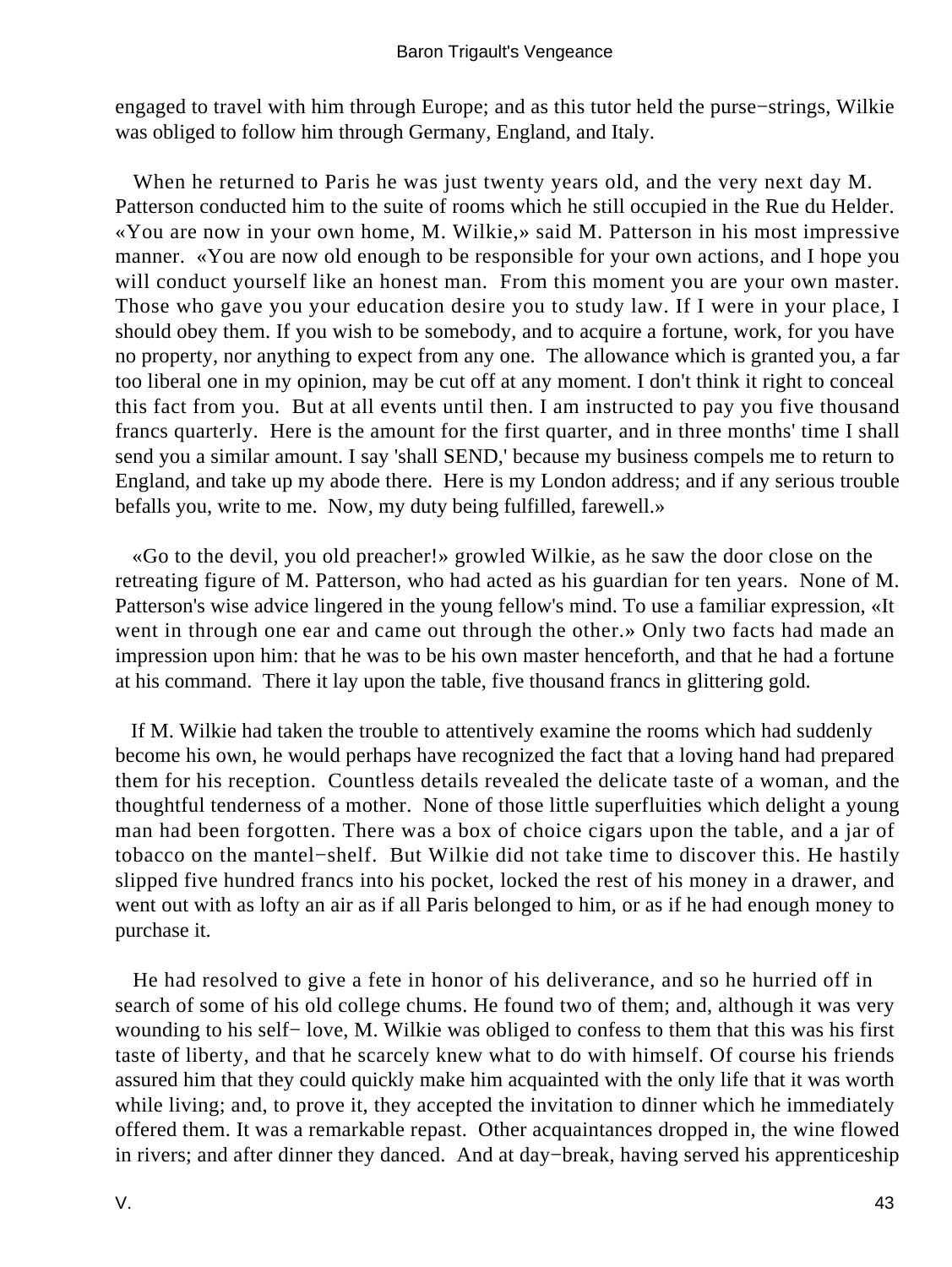at baccarat, M. Wilkie found himself without a penny in his pocket, and face to face with a bill of four hundred francs, for which amount he was obliged to go to his rooms, under the escort of one of the waiters. This first experiment ought to have disgusted him, or at least have made him reflect. But no. He felt quite in his element in the society of dissipated young men and enamelled women. He swore that he would win a place in their midst, and an influential place too. But it was easier to form this plan than to carry it into execution, as he discovered when, at the end of the month, he counted his money to see what remained of the five thousand francs that had been given him for his quarterly allowance. He had just three hundred francs left.

 Twenty thousand francs a year is what one chooses to make it – wealth or poverty. Twenty thousand francs a year represents about sixty francs a day; but what are sixty francs to a high liver, who breakfasts and dines at the best restaurants, whose clothes are designed by an illustrious tailor, who declines to make a pair of trousers for less than a hundred francs? What are three louis a day to a man who hires a box for first performances at the opera, to a man who gambles and gives expensive suppers, to a man who drives out with yellow−haired demoiselles, and who owns a race− horse? Measuring his purse and his ambition, M. Wilkie discovered that he should never succeed in making both ends meet. «How do other people manage?» he wondered. A puzzling question! Every evening a thousand gorgeously apparelled gentlemen, with a cigar in their mouth and a flower in their button−hole, may be seen promenading between the Chaussee d'Antin and the Faubourg Montmartre. Everybody knows them, and they know everybody, but how they exist is a problem which it is impossible to solve. How do they live, and what do they live on? Everybody knows that they have no property; they do nothing, and yet they are reckless in their expenditures, and rail at work and jeer at economy. What source do they derive their money from? What vile business are they engaged in?

 However, M. Wilkie did not devote much time to solving this question. «My relatives must wish me to starve,» he said to himself. «Not I – I'm not that sort of a person, as I'll soon let them know.» And thereupon he wrote to M. Patterson. By return of post that gentleman sent him a cheque for one thousand francs – a mere drop in the bucket. M. Wilkie felt indignant and so he wrote again. This time he was obliged to wait for a reply. Still at last it came. M. Patterson sent him two thousand francs, and an interminable epistle full of reproaches. The interesting young man threw the letter into the fire, and went out to hire a carriage by the month and a servant.

 From that day forward, his life was spent in demanding money and waiting for it. He employed in quick succession every pretext that could soften the hearts of obdurate relatives, or find the way to the most closely guarded cash−box. He was ill – he had contracted a debt of honor – he had imprudently lent money to an unscrupulous friend – he was about to be arrested for debt. And in accordance with the favorable or unfavorable character of the replies his manner became humble or impertinent, so that his friends soon learned to judge very accurately of the condition of his purse by the way he wore his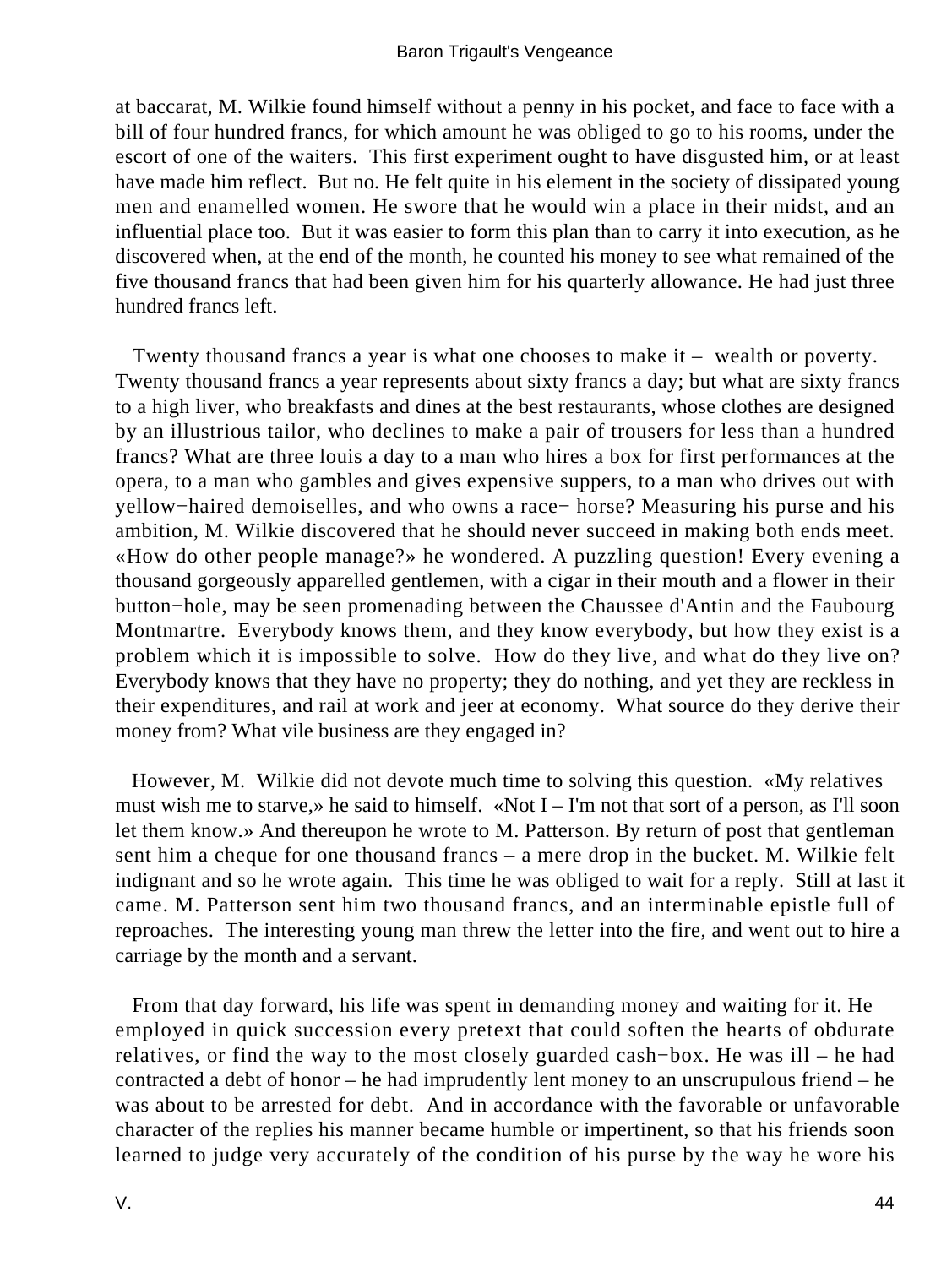mustaches. He became wise with experience, however; and on adding all the sums he had received together, he decided that his family must be very rich to allow him so much money. And this thought made him anxious to fathom the mystery of his birth and his infancy. He finally persuaded himself that he was the son of a great English nobleman – a member of the House of Lords, who was twenty times a millionaire. And he more than half believed it when he told his creditors that his lordship, his father, would some day or other come to Paris and pay all his debts. Unfortunately it was not M. Wilkie's noble father that arrived, but a letter from M. Patterson, which was couched as follows:

 «MY **DEAR SIR,** a considerable sum was placed in my hands to meet your unexpected requirements; and in compliance with your repeated appeals, I have remitted the entire amount to you. Not a penny remains in my possession – so that my instructions have been fulfilled. Spare yourself the trouble of making any fresh demands; they will meet with no reply. In future you will not receive a penny above your allowance, which in my opinion is already too large a one for a young man of your age.»

 This letter proved a terrible blow to Wilkie. What should he do? He felt that M. Patterson would not revoke his decision; and indeed he wrote him several imploring letters, in vain. Yet never had his need of money been so urgent. His creditors were becoming uneasy; bills actually rained in upon his concierge; his next quarterly allowance was not due for some time to come, and it was only through the pawnbroker that he could obtain money for his more pressing requirements. He had begun to consider himself ruined. He saw himself reduced to dismissing his carriage, to selling his third share of Pompier de Nanterre and losing the esteem of all his witty friends.

 He was in the depths of despair, when one morning his servant woke him up with the announcement that the Viscount de Coralth was in the sitting−room and wished to speak with him on very important business. It was not usually an easy task to entice M. Wilkie from his bed, but the name his servant mentioned seemed to have a prodigious effect upon him. He bounded on to the floor, and as he hastily dressed himself, he muttered: «The viscount here, at this hour! It's astonishing! What if he's going to fight a duel and wishes me to be his second? That would be a piece of grand good luck and no mistake. It would assure my position at once. Certainly something must have happened!»

 This last remark was by no means a proof of any remarkable perspicuity on M. Wilkie's part. As M. de Coralth never went to bed until two or three o'clock in the morning, he was by no means an early riser, and only some very powerful reason could explain the presence of his blue−lined brougham in the street before nine o'clock A.M. And the influence that had made him rise betimes in the present case had indeed been extremely powerful. Although the brilliant viscount had discovered Madame d'Argeles's secret, several months previously, he had so far disclosed it to no one. It was certainly not from any delicacy of feeling that he had held his peace; but only because it had not been for his interest to speak. Now, however, the sudden death of the Count de Chalusse changed the situation. He heard of the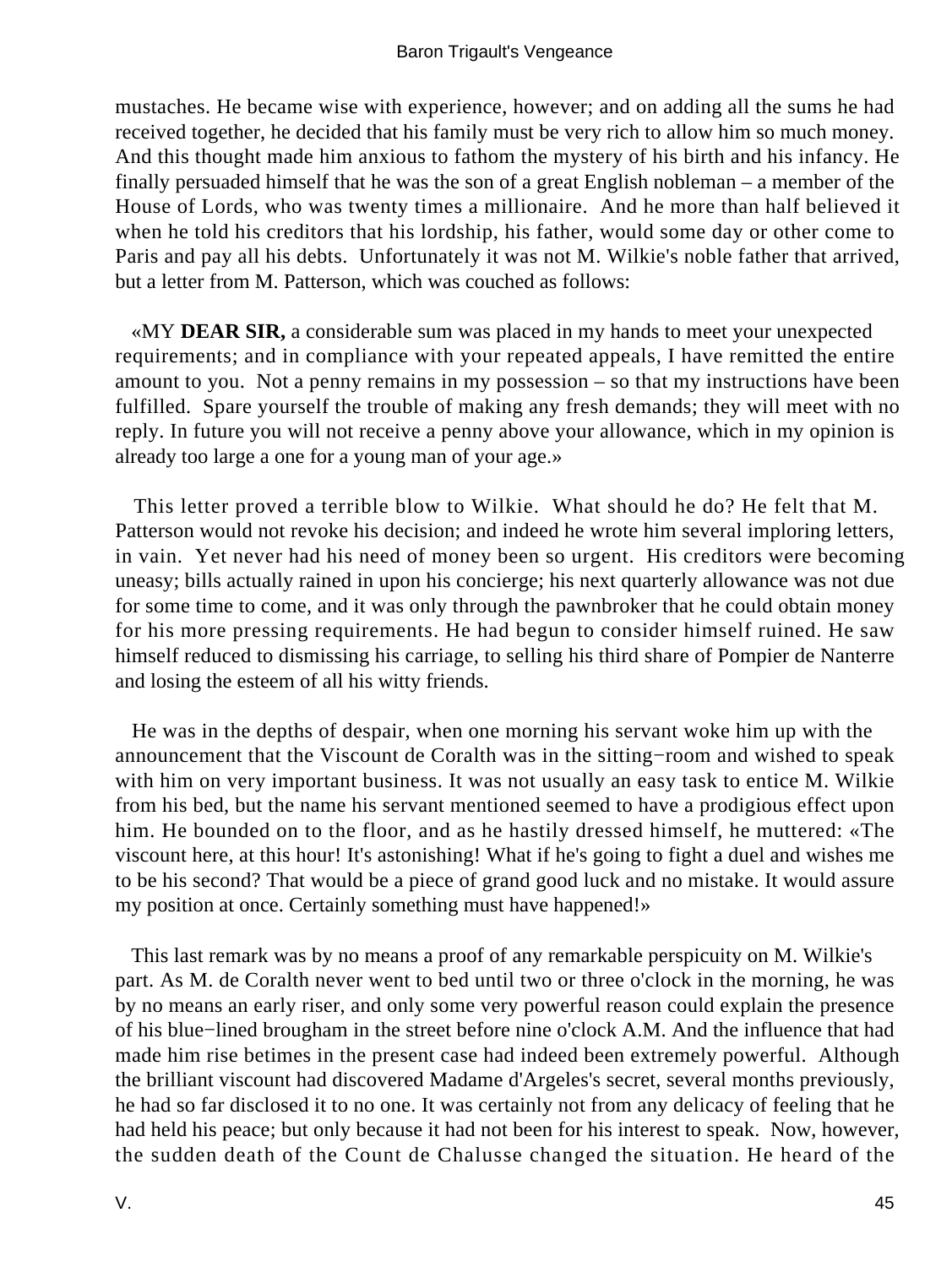catastrophe at his club on the evening after the count's death, and his emotion was so great that he actually declined to take part in a game of baccarat that was just beginning. «The devil!» he exclaimed. «Let me think a moment. Madame d'Argeles is the heiress of all these millions – will she come forward and claim them? From what I know of her, I am inclined to think that she won't. Will she ever go to Wilkie and confess that she, Lia d'Argeles, is a Chalusse, and that he is her illegitimate son? Never! She would rather relinquish her millions, both for herself and for him, than take such a step. She is so ridiculously antiquated in her notions.» And then he began to study what advantages he might derive from his knowledge of the situation.

 M. de Coralth, like all persons whose present is more or less uncertain, had great misgivings concerning his future. Just now he was cunning enough to find a means of procuring the thirty or forty thousand francs a year that were indispensable to his comfort; but he had not a farthing laid by, and the vein of silver he was now working might fail him at any moment. The slightest indiscretion, the least blunder, might hurl him from his splendor into the mire. The perspiration started out on his forehead when he thought of his peril. He passionately longed for a more assured position – for a little capital that would insure him his bread until the end of his days, and rid him of the grim phantom of poverty forever. And it was this desire which inspired him with the same plan that M. Fortunat had formed. «Why shouldn't I inform Wilkie?» he said to himself. «If I present him with a fortune, the simpleton ought certainly to give me some reward.» But to carry this plan into execution it would be necessary to brave Madame d'Argeles's anger; and that was attended by no little danger. If he knew something about her, she on her side knew everything connected with his past life. She had only to speak to ruin him forever. Still, after weighing all the advantages and all the dangers, he decided to act, convinced that Madame d'Argeles might be kept ignorant of his treason, providing he only played his cards skilfully. And his matutinal visit to M. Wilkie was caused by a fear that he might not be the only person knowing the truth, and that some one else might forestall him.

 «You here, at sunrise, my friend!» exclaimed Wilkie, as he entered the room where the viscount was seated. «What has happened?»

 «To me? – nothing,» replied the viscount. «It was solely on your account that I deviated from my usual habits.»

«What is it? You frighten me.»

 «Oh! don't be alarmed. I have only some good news to communicate,» and in a careless tone which cleverly concealed his anxiety, the viscount added: «I have come, my dear Wilkie, to ask you what you would be willing to give the man who put you in possession of a fortune of several millions?»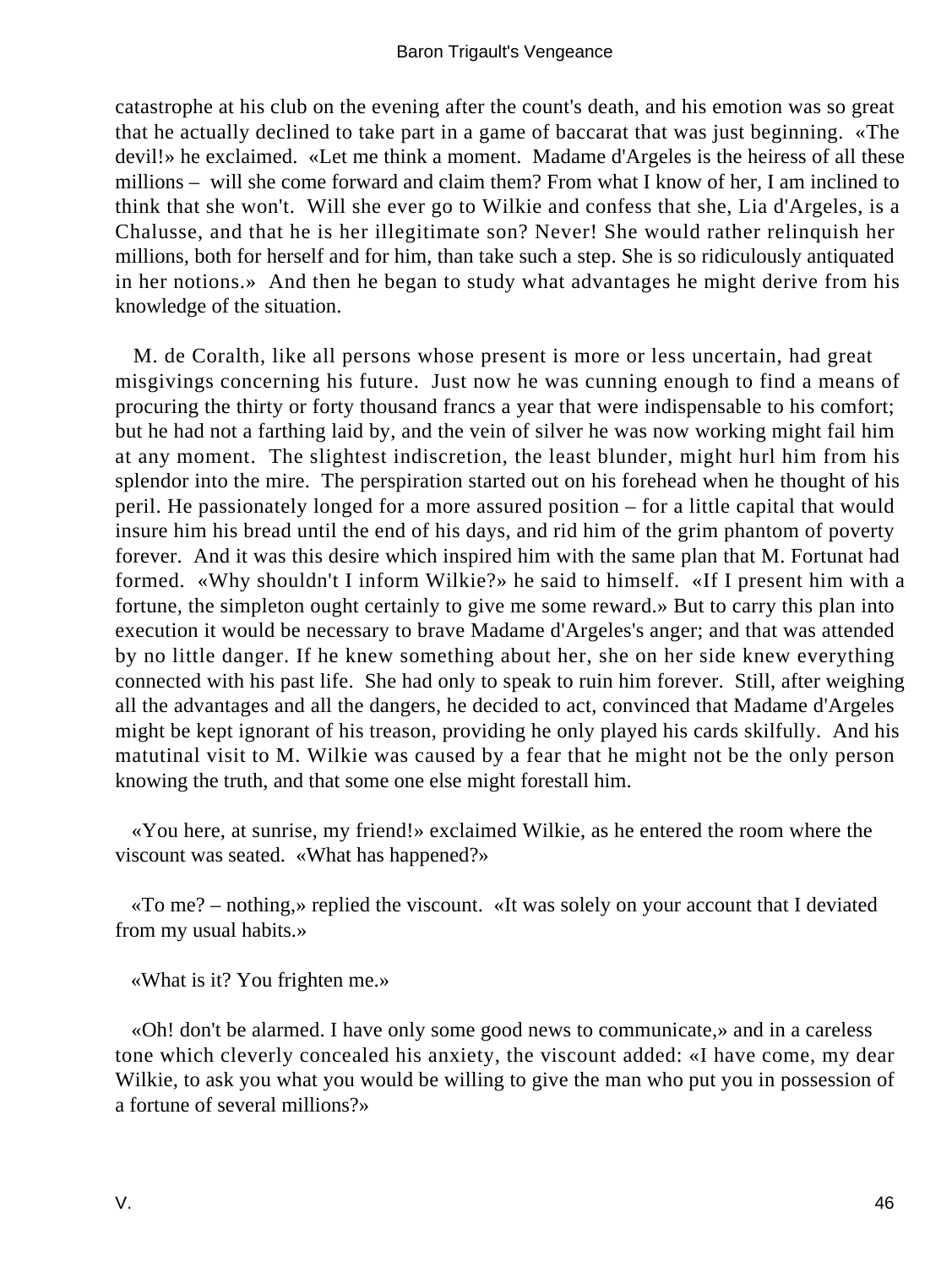M. Wilkie's face turned from white to purple at least three times in ten seconds; and it was in a strangely altered voice that he replied: «Ah! that's good – very good – excellent!» He tried his best to laugh, but he was completely overcome; and, in fact, he had cherished so many extravagant hopes that nothing seemed impossible to him.

«Never in all my life have I spoken more seriously,» insisted the viscount.

 His companion at first made no reply. It was easy to divine the conflict that was raging in his mind, between the hope that the news was true and the fear of being made the victim of a practical joke. «Come, my friend,» he said at last, «do you want to poke fun at me? That wouldn't be polite. A debtor is always sacred, and I owe you twenty−five louis. This is scarcely the time to talk of millions. My relatives have cut off my supplies; and my creditors are overwhelming me with their bills  $- - \infty$ 

 But M. de Coralth checked him, saying gravely: «Upon my honor, I am not jesting. What would you give a man who  $-\infty$ 

«I would give him half of the fortune he gave me.»

«That's too much!»

«No, no!»

 He was in earnest, certainly. What wouldn't a man promise in all sincerity of soul to a fellow mortal who gave him money when he had none – when he needed it urgently and must have it to save himself from ruin?

 At such a moment no commission, however large, seems exorbitant. It is afterward, when the day of settlement comes, that people begin to find fault with the rate of interest.

 «If I tell you that one−half is too much, it is because such is really the case. And I am the best judge of the matter, since I am the man who can put you in possession of this enormous fortune.»

M. Wilkie started back in speechless amazement.

 «This astonishes you!» said the viscount; «and why, pray? Is it because I ask for a commission?»

«Oh! not at all!»

 «It is not perhaps a very gentlemanly proceeding, but it is a sensible one. Business is business. In the afternoon, when I am in a restaurant, at the club, or in a lady's boudoir, I am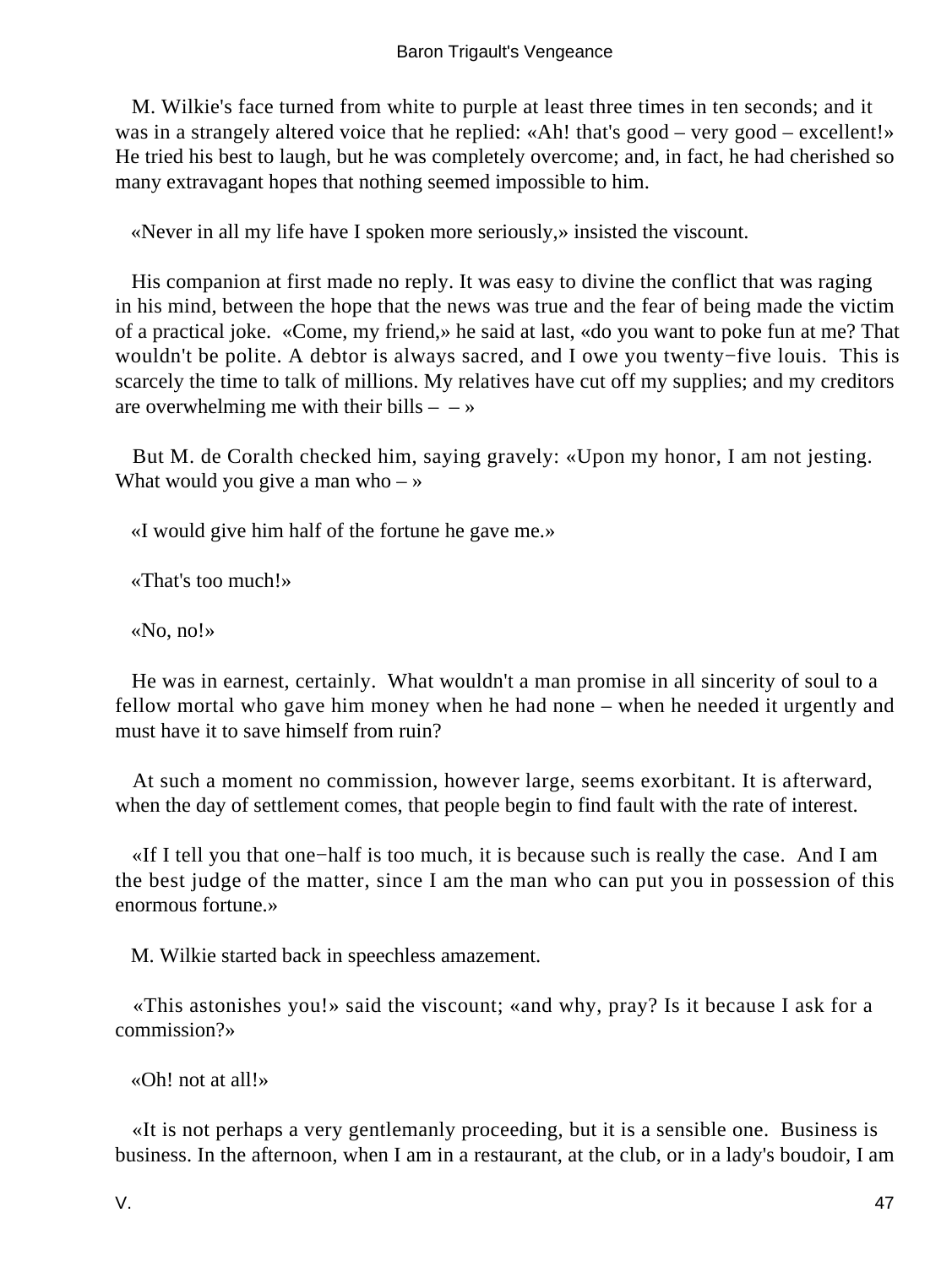merely the viscount and the grand seigneur. All money questions sicken me. I am careless, liberal, and obliging to a fault. But in the morning I am simply Coralth, a man of the middle classes who doesn't pay his bills without examining them, and who watches his money, because he doesn't wish to be ruined and end his brilliant career as a common soldier in some foreign legion.»

 M. Wilkie did not allow him to continue. He believed, and his joy was wild – delirious. «Enough, enough!» he interrupted. «A difficulty between us! Never! I am yours without reserve! Do you understand me? How much must you have? Do you wish for it all?»

 But the viscount was unmoved. «It is not fitting that I should fix upon the indemnity which is due to me. I will consult a man of business; and I will decide upon this point on the day after to−morrow, when I shall explain everything to you.»

«On the day after to−morrow! You won't leave me in suspense for forty−eight hours?»

 «It is unavoidable. I have still some important information to procure. I lost no time in coming to you, so that I might put you on your guard. If any scoundrel comes to you with proposals, be extremely careful. Some agents, when they obtain a hold on an estate, leave nothing for the rightful owner. So don't treat with any one.»

«Oh, no! You may rest assured I won't.»

«I should be quieter in mind if I had your promise in writing.»

 Without a word, Wilkie darted to a table, and wrote a short contract by which he bound himself to give M. Ferdinand de Coralth one−half of the inheritance which the aforesaid Coralth might prove him to be entitled to. The viscount read the document, placed it in his pocket, and then said, as he took up his hat:

«Very well. I will see you again on Monday.»

 But M. Wilkie's doubts were beginning to return. «Monday, so be it!» said he; «but swear that you are not deceiving me.»

«What, do you still doubt me?»

 M. Wilkie reflected for a moment; and suddenly a brilliant inspiration darted through his brain. «If you are speaking the truth, I shall soon be rich,» said he. «But, in the meantime, life is hard. I haven't a penny, and it isn't a pleasant situation. I have a horse entered for the race to−morrow, Pompier de Nanterre. You know the animal very well. The chances are enormously in his favor. So, if it wouldn't inconvenience you to lend me fifty louis »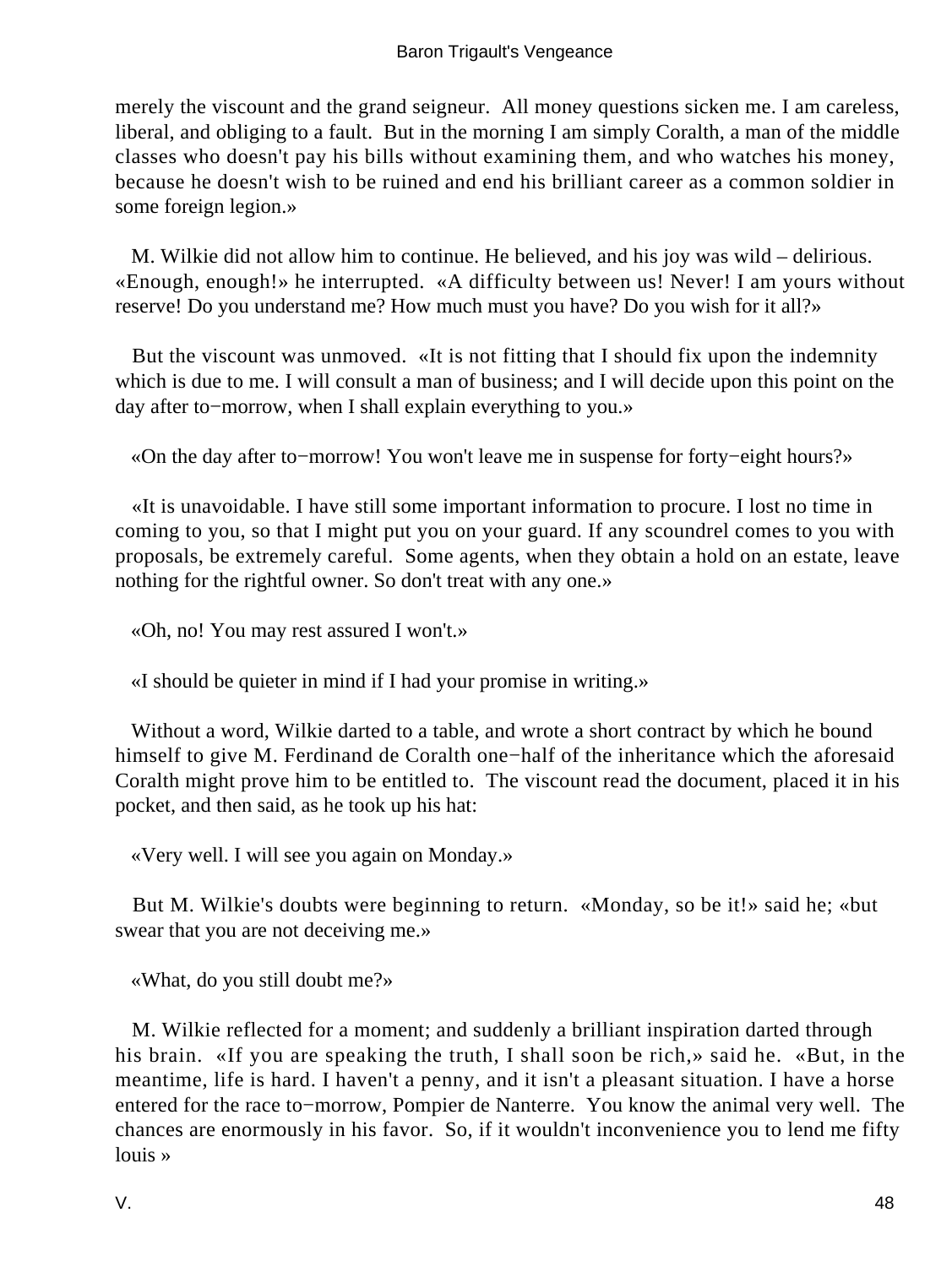«Certainly,» interrupted the viscount, cordially. «Certainly; with the greatest pleasure.»

 And drawing a beautiful little notebook from his pocket he took from it not one, but two bank−notes of a thousand francs, and handed them to M. Wilkie, saying: «Monsieur believes me now, does he not?»

 As will be readily believed, it was not for his own pleasure that M. de Coralth postponed his confidential disclosures for a couple of days. He knew Wilkie perfectly well, and felt that it was dangerous to let him roam about Paris with half of an important secret. Postponement generally furnishes fate with weapons against oneself. But it was impossible for the viscount to act otherwise. He had not seen the Marquis de Valorsay since the Count de Chalusse's death and he dared not conclude the contract with Wilkie before he had conferred with him, for he was completely in the marquis's power. At the least suspicion of treason, M. de Valorsay would close his hand, and he, Coralth, would be crushed like an egg−shell. It was to the house of his formidable associate that he repaired on leaving M. Wilkie; and in a single breath he told the marquis all that he knew, and the plans that he had formed.

 M. de Valorsay's astonishment must have been intense when he heard that Lia d'Argeles was a Chalusse, but he knew how to maintain his composure. He listened quietly, and when the viscount had completed his story, he asked: «Why did you wait so long before telling me all this?»

«I didn't see how it could interest you in the least.»

 The marquis looked at him keenly, and then calmly said: «In other words, you were waiting to see whether it would be most advantageous to you to be with me or against me.»

«How can you think  $- \rightarrow \infty$ 

 «I don't think, I'm sure of it. As long as I was strong support for you, you were devoted to me. But now I am tottering, and you are ready to betray me.»

«Excuse me! The step I am about to take  $- \rightarrow \infty$ 

 «What, haven't you taken it already?» interrupted the marquis, quickly. And shrugging his shoulders, he added: «Observe that I don't reproach you in the least. Only remember this: we survive or we perish together.»

 By the angry gleam in M. de Coralth's eyes, the marquis must have realized that his companion was disposed to rebel; still this knowledge did not seem to disquiet him, for it was in the same icy tone that he continued: «Besides, your plans, far from conflicting with mine, will be of service to me. Yes, Madame d'Argeles must lay claim to the count's estate.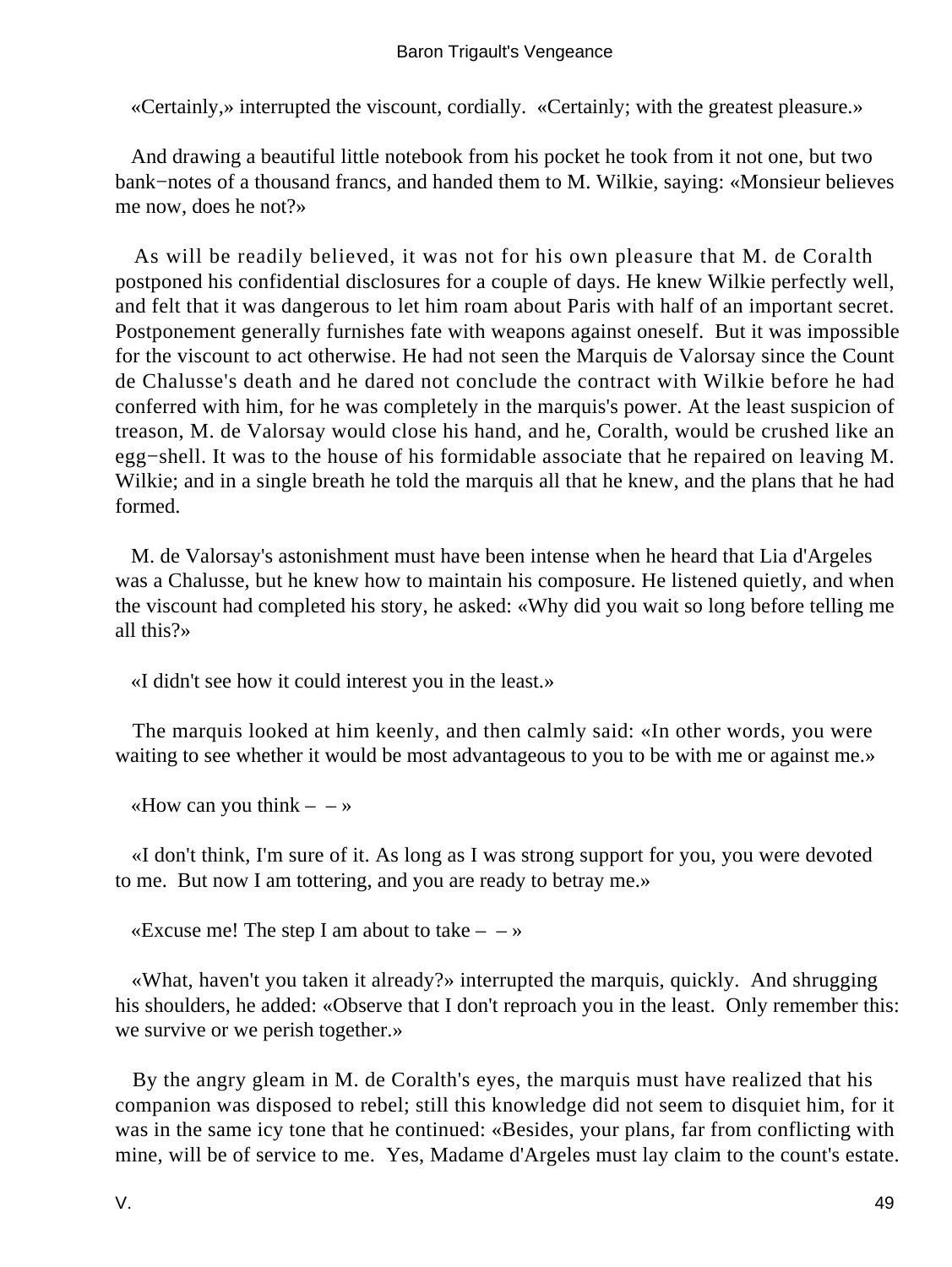If she hesitates, her son will compel her to urge her claims, will he not?»

«Oh, you may rest assured of that.»

«And when he becomes rich, will you be able to retain your influence over him?»

«Rich or poor, I can mould him like wax.»

 «Very good. Marguerite was escaping me, but I shall soon have her in my power. I have a plan. The Fondeges think they can outwit me, but we shall soon see about that.» The viscount was watching his companion stealthily; as the latter perceived, and so in a tone of brusque cordiality, he resumed: «Excuse me for not keeping you to breakfast, but I must go out immediately – Baron Trigault is waiting for me at his house. Let us part friends – au revoir – and, above all, keep me well posted about matters in general.»

 M. de Coralth's temper was already somewhat ruffled when he entered Valorsay's house; and he was in a furious passion when he left it. «So we are to survive or perish together,» he growled. «Thanks for the preference you display for my society. Is it my fault that the fool has squandered his fortune? I fancy I've had enough of his threats and airs.»

 Still his wrath was not so violent as to make him forget his own interests. He at once went to inquire if the agreement which M. Wilkie had just signed would be binding. The lawyer whom he consulted replied that, at all events, a reasonable compensation would most probably be granted by the courts, in case of any difficulty; and he suggested a little plan which was a chef d'oeuvre in its way, at the same time advising his client to strike the iron while it was hot.

 It was not yet noon, and the viscount determined to act upon the suggestion at once; he now bitterly regretted the delay he had specified. «I must find Wilkie at once,» he said to himself. But he did not succeed in meeting him until the evening, when he found him at the Cafe Riche – and in what a condition too! The two bottles of wine which the young fool had drank at dinner had gone to his head, and he was enumerating, in a loud voice, the desires he meant to gratify as soon as he came into possession of his millions. «What a brute!» thought the enraged viscount. «If I leave him to himself, no one knows what foolish thing he may do or say. I must remain with him until he becomes sober again.»

 So he followed him to the theatre, and thence to Brebant's, where he was sitting feeling terribly bored, when M. Wilkie conceived the unfortunate idea of inviting Victor Chupin to come up and take some refreshment. The scene which followed greatly alarmed the viscount. Who could this young man be? He did not remember having ever seen him before, and yet the young scamp was evidently well acquainted with his past life, for he had cast the name of Paul in his face, as a deadly insult. Surely this was enough to make the viscount shudder! How did it happen that this young man had been just on the spot ready to pick up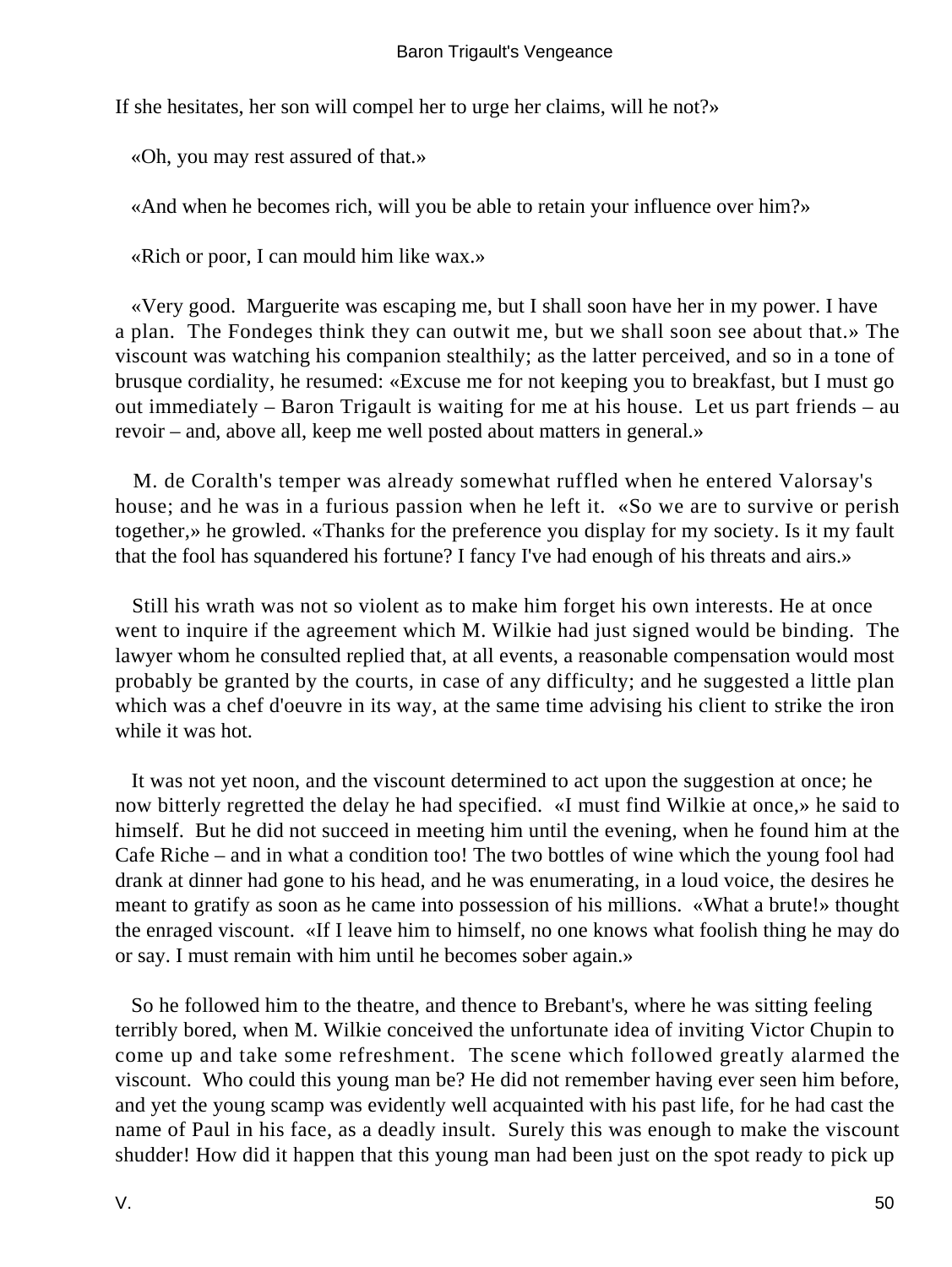Wilkie's hat? Was it mere chance? Certainly not. He could not believe it. Then why was the fellow there? Evidently to watch somebody. And whom? Why, him – Coralth – undoubtedly.

 In going through life as he had done, a man makes enemies at every step; and he had an imposing number of foes, whom he only held in check by his unbounded impudence and his renown as a duellist. Thus it was not strange if some one had set a snare for him; it was rather a miracle that he had not fallen into one before. The dangers that threatened him were so formidable that he was almost tempted to relinquish his attack on Madame d'Argeles. Was it prudent to incur the risk of making this woman an enemy? All Sunday he hesitated. It would be very easy to get out of the scrape. He could concoct some story for Wilkie's benefit, and that would be the end of it. But on the other hand, there was the prospect of netting at least five hundred thousand francs – a fortune – a competency, and the idea was too tempting to be relinquished.

 So on Monday morning, at about ten o'clock, he presented himself at Wilkie's house, looking pale with anxiety, and far more solemn in manner than usual. «Let us say but little, and that to the point,» he remarked on entering. «The secret I am about to reveal to you will make you rich; but it might ruin me if it were known that you obtained this information through me. You will therefore swear, upon your honor as a gentleman, never to betray me, under any circumstances, or for any reason.»

M. Wilkie extended his hand and solemnly exclaimed: «I swear!»

 «Very well, then. Now my mind is at rest. It is scarcely necessary for me to add that if you break your faith you are a dead man. You know me. You know how I handle a sword; and don't forget it.» His manner was so threatening that Wilkie shuddered. «You will certainly be questioned,» continued M. de Coralth; «but you must reply that you received the information through one of Mr. Patterson's friends. Now let us sign our formal contract in lieu of the temporary one you gave me the other day.»

 It is needless to say that Wilkie signed it eagerly. Not so the viscount; he read the document through carefully, before appending his signature, and then exclaimed: «The estate that belongs to you is that of the Count de Chalusse, your uncle. He leaves, I am informed, at least eight or ten millions of property.»

 By M. Wilkie's excited gestures, by the glitter in his eyes, it might have been supposed that this wonderful good fortune was too much for him, and that he was going mad. «I knew that I belonged to a noble family,» he began. «The Count de Chalusse my uncle! I shall have a coronet on the corner of my visiting cards.»

 But with a gesture M. de Coralth silenced him. «Wait a little before you rejoice,» said he. «Yes, your mother is the sister of the Count de Chalusse, and it is through her that you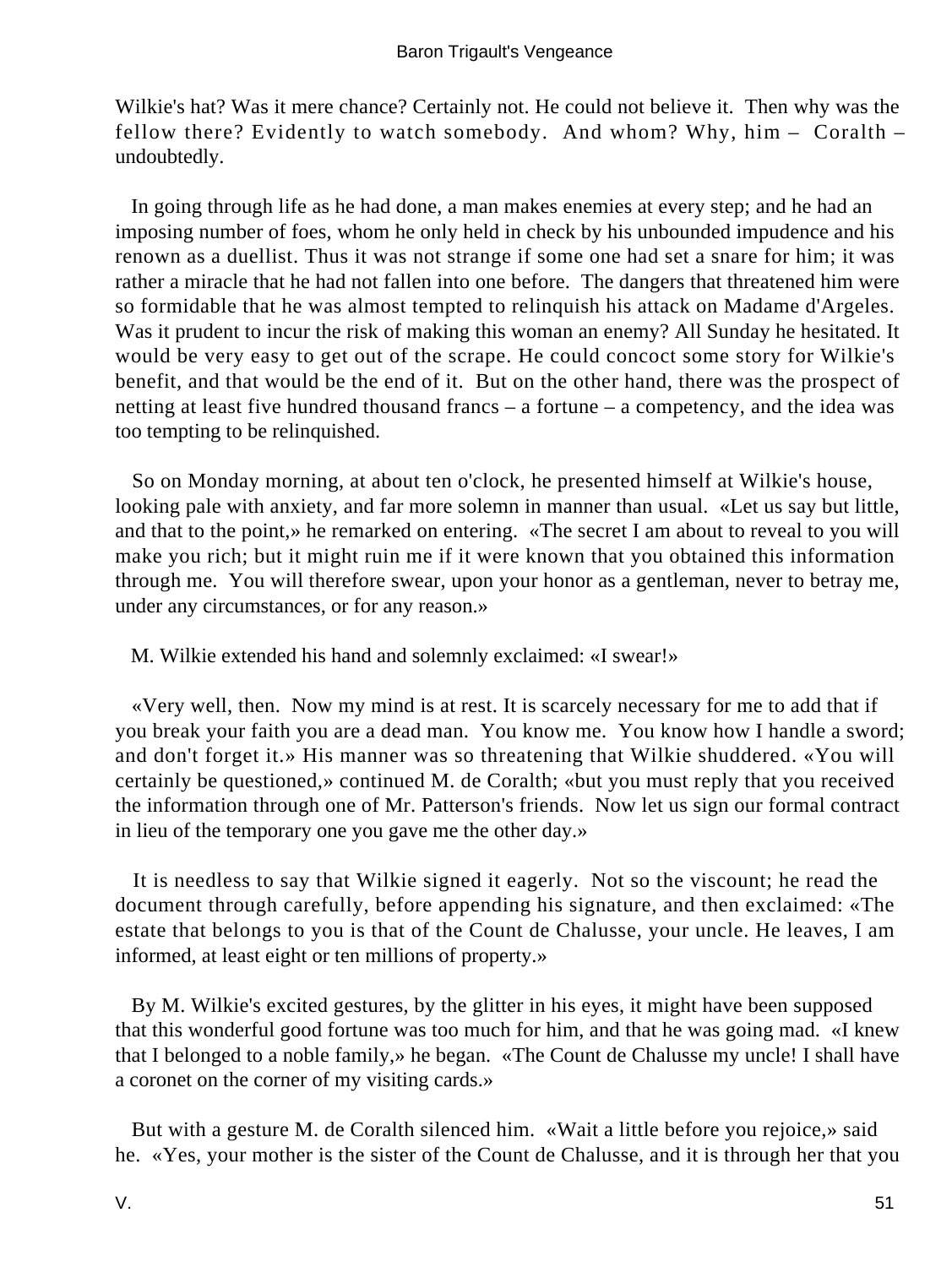are an heir to the estate. But – don't grieve too much – there are similar misfortunes in many of our most distinguished families – circumstances – the obstinacy of parents – a love more powerful than reason  $\infty$  The viscount paused, certainly he had no prejudices; but at the moment of telling this interesting young man who his mother really was, he hesitated.

«Go on,» insisted M. Wilkie.

 «Well – when your mother was a young girl, about twenty, she fled from her paternal home with a man she loved. Forsaken afterward, she found herself in the depths of poverty. She was obliged to live. You were starving. So she changed her name, and now she is known as Lia d'Argeles.»

 M. Wilkie sprang to his feet. «Lia d'Argeles!» he exclaimed. Then, with a burst of laughter, he added: «Nevertheless, I think it a piece of grand good luck!»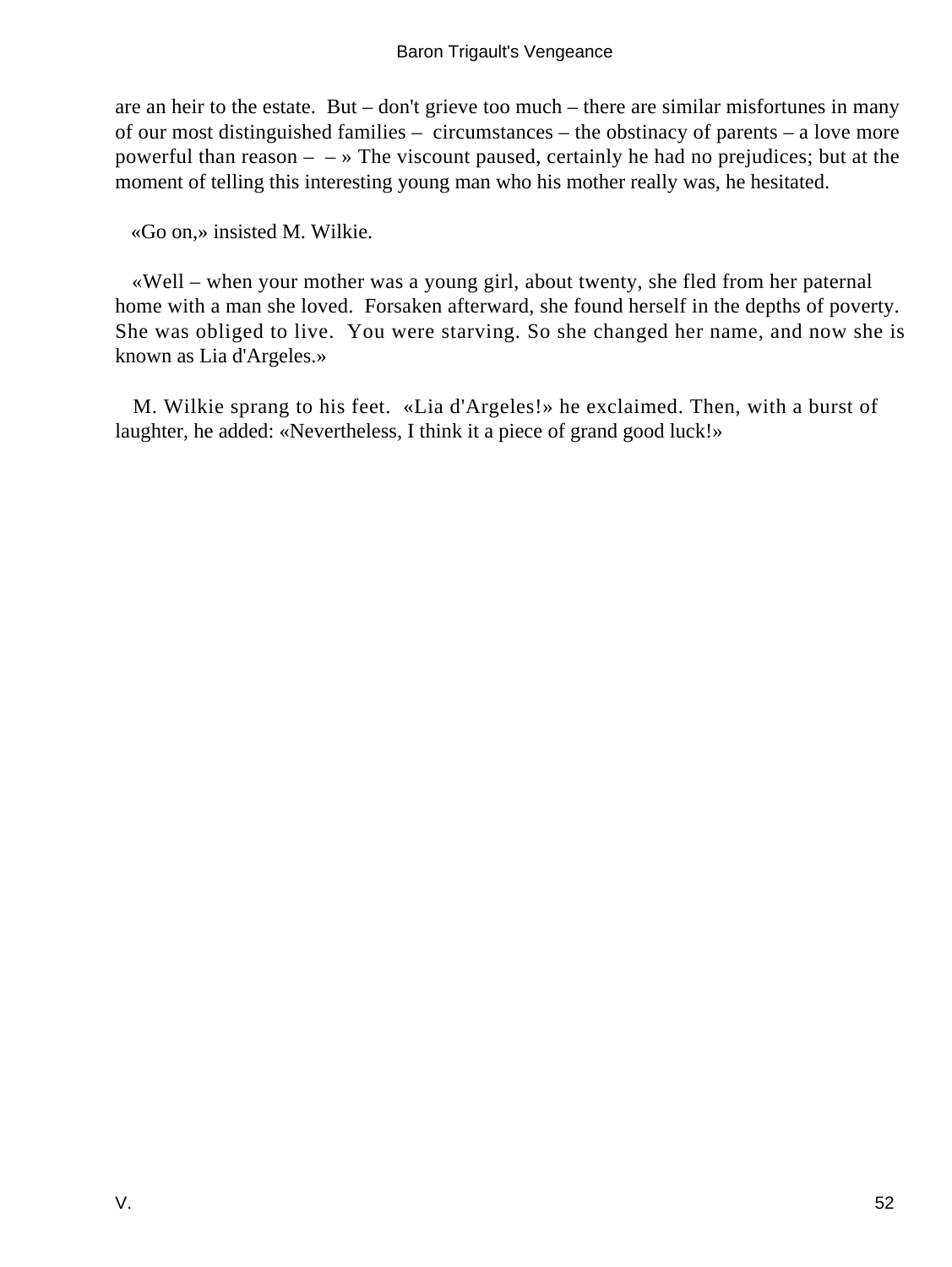## **[VI.](#page-256-0)**

*«T*his man carries away your secret; you are lost.» A sinister voice whispered these words in Madame Lia d'Argeles's heart when M. Isidore Fortunat, after being rudely dismissed, closed the door of her drawing−room behind him. This man had addressed her by the ancient and illustrious name of Chalusse which she had not heard for twenty years, and which she had forbidden her own lips to pronounce. This man knew that she, Lia d'Argeles, was really a Durtal de Chalusse.

 This frightful certainty overwhelmed her. It is true this man Fortunat had declared that his visit was entirely disinterested. He had pretended that his regard for the Chalusse family, and the compassion aroused in his heart by the unfortunate plight of Mademoiselle Marguerite, were the only motives that has influenced him in taking this step. However, Madame d'Argeles's experience in life had left her but limited faith in apparent or pretended disinterestedness. This is a practical age; chivalrous sentiments are expensive – as she had learned conclusively. «If the man came here,» she murmured, «it was only because he thought he might derive some benefit from the prosecution of my claim to my poor brother's estate. In refusing to listen to his entreaties, I have deprived him of this expected profit and so I have made him my enemy. Ah! I was foolish to send him away like that! I ought to have pretended to listen – I ought to have bound him by all sorts of promises.»

 She suddenly paused. It occurred to her that M. Fortunat could not have gone very far; so that, if she sent for him to come back, she might perhaps be able to repair her blunder. Without losing a second, she rushed downstairs, and ordered her concierge and a servant to run after the gentleman who had just left the house, and ask him to return; to tell him that she had reflected, and wished to speak to him again. They rushed out in pursuit, and she remained in the courtyard, her heart heavy with anxiety. Too late! About a quarter of an hour afterward her emissaries returned. They had made all possible haste in contrary directions, but they had seen no one in the street who at all resembled the person they were looking for. They had questioned the shopkeepers, but no one had seen him pass. «It doesn't matter,» faltered Madame d'Argeles, in a tone that belied her words. And, anxious to escape the evident curiosity of her servants, she hastened back to the little boudoir where she usually spent her mornings.

 M. Fortunat had left his card – that is to say, his address – and it would have been an easy matter to send a servant to his house. She was strongly tempted to do so; but she ultimately decided that it would be better to wait – that an hour more or less would make but little difference. She had sent her trusty servant, Job, for Baron Trigault; he would probably return with the baron at any moment; and the baron would advise her. He would know at once what was the best course for her to pursue. And so she waited for his coming in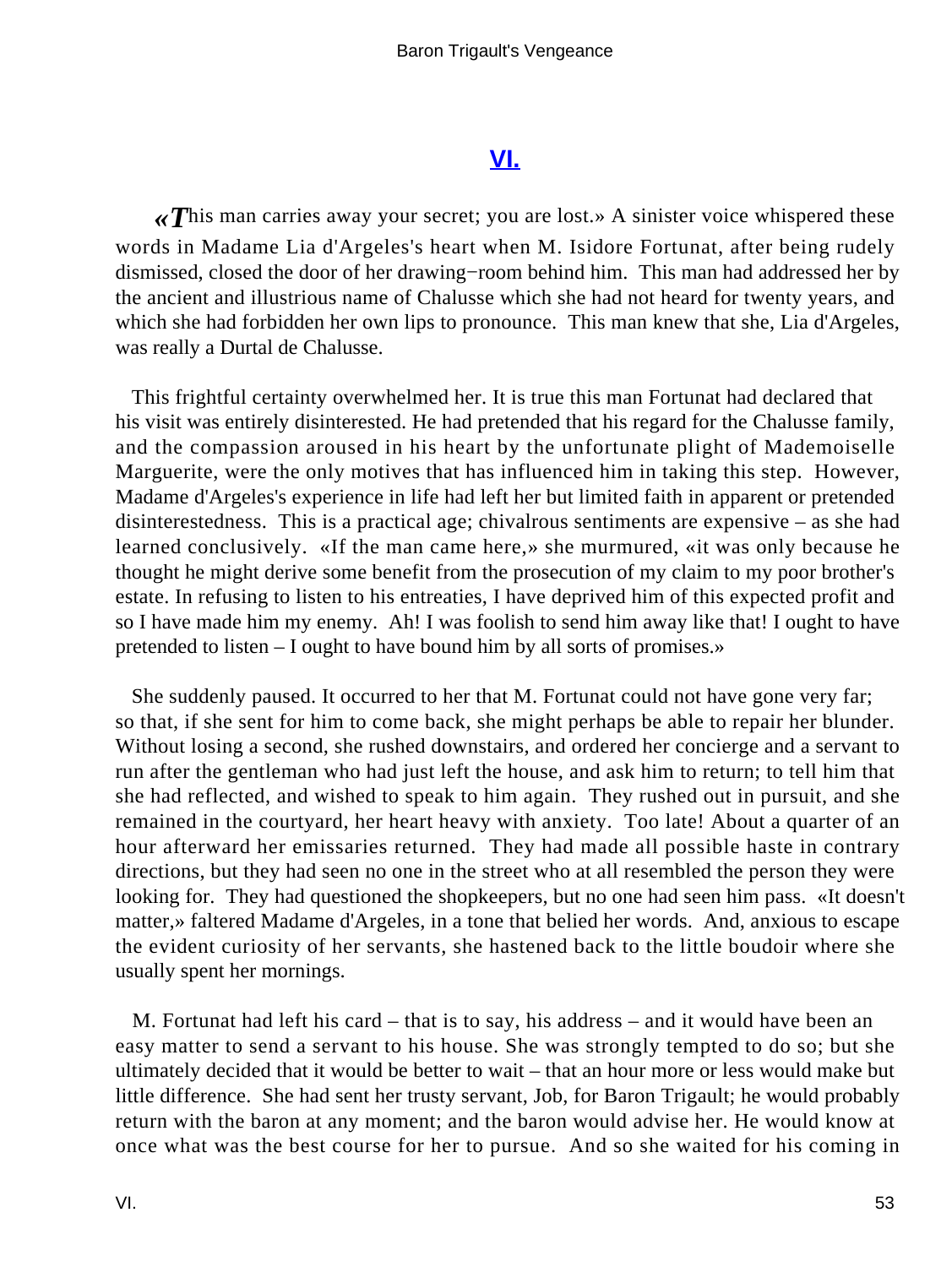breathless anxiety; and the more she reflected, the more imminent her peril seemed, for she realized that M. Fortunat must be a very dangerous and cunning man. He had set a trap for her, and she had allowed herself to be caught. Perhaps he had only suspected the truth when he presented himself at the house. He had suddenly announced the death of the Count de Chalusse; she had betrayed herself; and any doubts he might have entertained were dispelled. «If I had only had sufficient presence of mind to deny it,» she murmured. «If I had only been courageous enough to reply that I knew absolutely nothing about the person he spoke of. Ah! then he would have gone away convinced that he was mistaken.»

 But would the smooth−spoken visitor have declared that he knew everything, if he had not really penetrated the mystery of her life? It was scarcely probable. He had implored her to accept the property, if not for her own sake at least for the sake of another. And when she asked him whom he meant he had answered, «Mademoiselle Marguerite,» but he was undoubtedly thinking of Wilkie. So this man, this Isidore Fortunat, knew that she had a son. Perhaps he was even acquainted with him personally. In his anger he would very likely hasten to Wilkie's rooms and tell him everything. This thought filled the wretched woman's heart with despair. What! Had she not yet expiated her fault? Must she suffer again?

 For the first time a terrible doubt came over her. What she had formerly regarded as a most sublime effort of maternal love, was, perhaps, even a greater crime than the first she had committed. She had given her honor as the price of her son's happiness and prosperity. Had she a right to do so? Did not the money she had lavished upon him contain every germ of corruption, misfortune, and shame? How terrible Wilkie's grief and rage would be if he chanced to hear the truth!

 Alas! he would certainly pay no heed to the extenuating circumstances; he would close his ears to all attempts at justification. He would be pitiless. He would have naught but hatred and scorn to bestow upon a mother who had fallen from the highest rank in society down to everlasting infamy. She fancied she heard him saying in an indignant voice, «It would have been better to have allowed me to die of starvation than to have given me bread purchased at such a price! Why have you dishonored me by your ill−gotten wealth? Fallen, you might have raised yourself by honest toil. You ought to have made me a laborer, and not a spoiled idler, incapable of earning an honest livelihood. As the son of a poor, betrayed, and deserted woman, with whom I could have shared my scanty earnings, I might have looked the world proudly in the face. But where can the son of Lia d'Argeles hide his disgrace after playing the gentleman for twenty years with Lia d'Argeles's money?» Yes, Wilkie would certainly say this if he ever learned the truth; and he would learn it – she felt sure of it. How could she hope to keep a secret which was known to Baron Trigault, M. Patterson, the Viscount de Coralth, and M. Fortunat – four persons! She had confidence in the first two; she believed she had a hold on the third, but the fourth – Fortunat!

 The hours went by; and still Job did not return. What was the meaning of this delay? Had he failed to find the baron? At last the sound of carriage−wheels in the courtyard made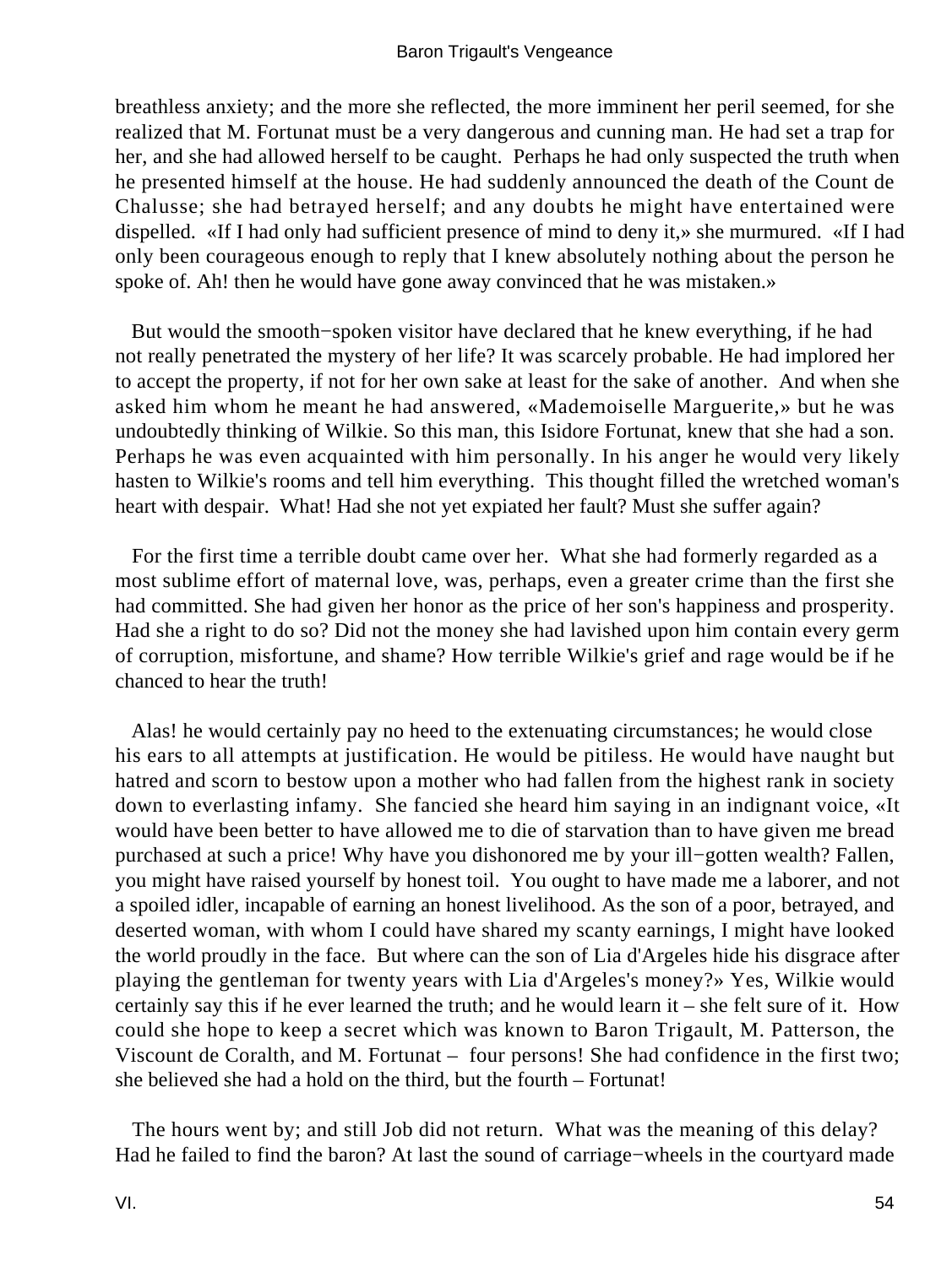her start. «That's Job!» she said to herself. «He brings the baron.»

 Alas! no. Job returned alone. And yet the honest fellow had spared neither pains nor horseflesh. He had visited every place where there was the least probability of finding the baron, and he was everywhere told that Baron Trigault had not been seen for several days. «In that case, you ought to have gone to his house. Perhaps he is there,» remarked Madame d'Argeles.

«Madame knows that the baron is never at home. I did go there, however, but in vain.»

 This chanced to be one of three consecutive days which Baron Trigault had spent with Kami−Bey, the Turkish ambassador. It had been agreed between them that they should play until one or the other had lost five hundred thousand francs; and, in order to prevent any waste of «precious time,» as the baron was wont to remark, they neither of them stirred from the Grand Hotel, where Kami−Bey had a suite of rooms. They ate and slept there. By some strange chance, Madame d'Argeles had not heard of this duel with bank−notes, although nothing else was talked of at the clubs; indeed, the Figaro had already published a minute description of the apartment where the contest was going on; and every evening it gave the results. According to the latest accounts, the baron had the advantage; he had won about two hundred and eighty thousand francs.

 «I only returned to inform madame that I had so far been unsuccessful,» said Job. «But I will recommence the search at once.»

 «That is unnecessary,» replied Madame d'Argeles. «The baron will undoubtedly drop in this evening, after dinner, as usual.»

 She said this, and tried her best to believe it; but in her secret heart she felt that she could no longer depend upon the baron's assistance. «I wounded him this morning,» she thought. «He went away more angry than I had ever seen him before. He is incensed with me; and who knows how long it will be before he comes again?»

 Still she waited, with feverish anxiety, listening breathlessly to every sound in the street, and trembling each time she heard or fancied she heard a carriage stop at the door. However, at two o'clock in the morning the baron had not made his appearance. «It is too late – he won't come!» she murmured.

 But now her sufferings were less intolerable, for excess of wretchedness had deadened her sensibility. Utter prostration paralyzed her energies and benumbed her mind. Ruin seemed so inevitable that she no longer thought of avoiding it; she awaited it with that blind resignation displayed by Spanish women, who, when they hear the roll of thunder, fall upon their knees, convinced that lightning is about to strike their defenceless heads. She tottered to her room, flung herself on the bed, and instantly fell asleep. Yes, she slept the heavy,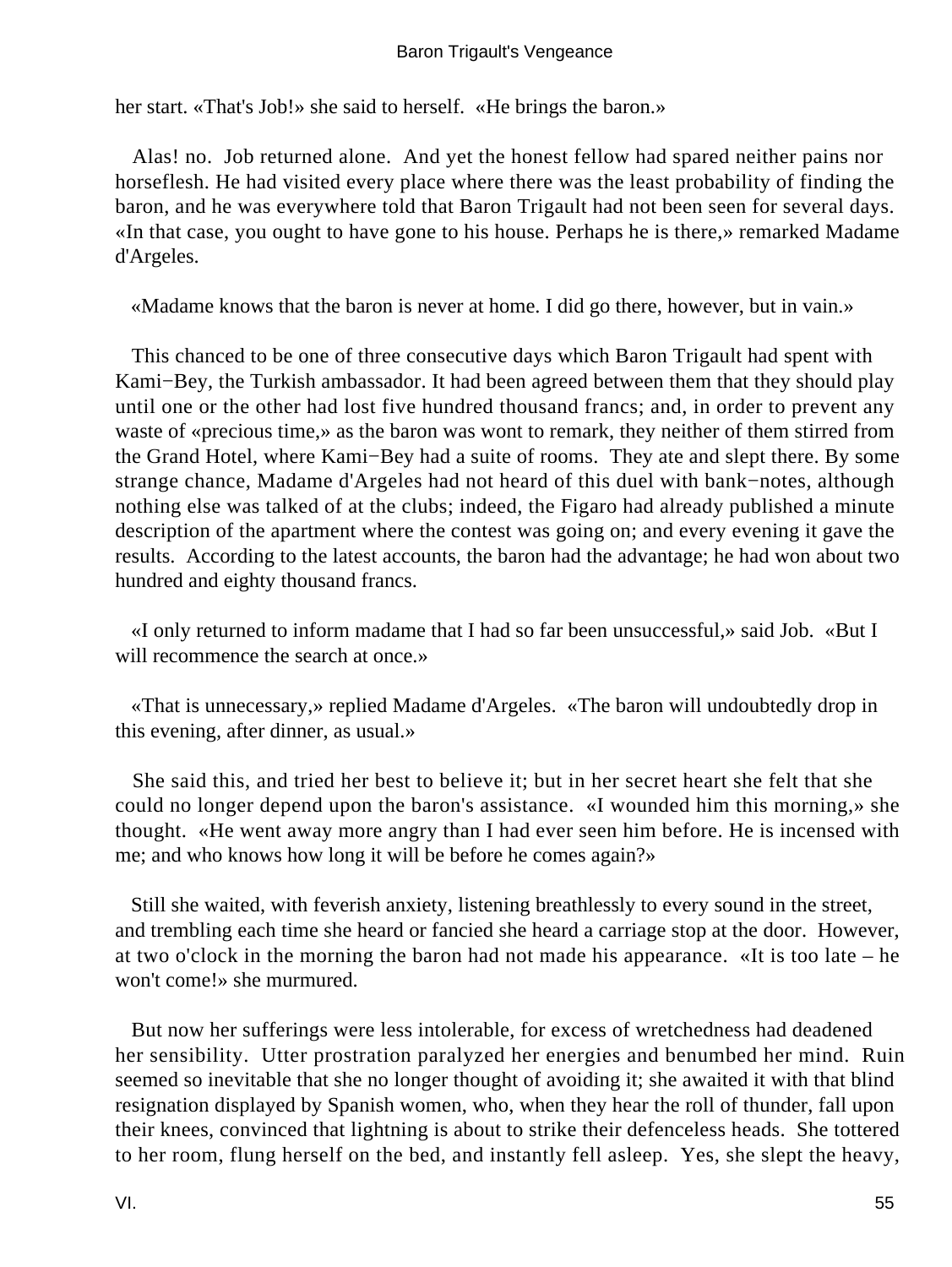leaden slumber which always follows a great mental crisis, and which falls like God's blessing upon a tortured mind. On waking up, her first act was to ring for her maid, in order to send a message to Job, to go out again in search of the baron. But the faithful servant had divined his mistress's wishes, and had already started off of his own accord. It was past mid−day when he returned, but his face was radiant; and it was in a triumphant voice that he announced: «Monsieur le Baron Trigault.»

 Madame d'Argeles sprang up, and greeted the baron with a joyful exclamation. «Ah! how kind of you to come!» she exclaimed. «You are most welcome. If you knew how anxiously I have been waiting for you!» He made no reply. «If you knew,» continued Madame d'Argeles, «if you only knew »

 But she paused, for in spite of her own agitation, she was suddenly struck by the peculiar expression on her visitor's face. He was standing silent and motionless in the centre of the room, and his eyes were fixed upon her with a strange, persistent stare in which she could read all the contradictory feelings which were battling for mastery in his mind – anger, hatred, pity, and forgiveness. Madame d'Argeles shuddered. So her cup of sorrow was not yet full. A new misfortune was about to fall upon her. She had hoped that the baron would be able to alleviate her wretchedness, but it seemed as if he were fated to increase it. «Why do you look at me like that?» she asked, anxiously. «What have I done?»

«You, my poor Lia – nothing!»

«Then – what is it? Oh, my God! you frighten me.»

 «What is it? Well, I am going to tell you,» he said, as he stepped forward and took her hand in his own. «You know that I have been infamously duped and deceived, that the happiness of my life has been destroyed by a scoundrel who tempted the wife I so fondly loved to forget her duty, and trample her honor under foot. You have heard my vows of vengeance if I ever succeeded in discovering him. Ah, well, Lia, I have discovered him. The man who stole my share of earthly happiness was the Count de Chalusse, your brother.»

 With a sudden gesture Madame d'Argeles freed her hand from the baron's grasp, and recoiled as terrified as if she had seen a spectre rise up before her. Then with her hands extended as if to ward off the horrible apparition, she exclaimed: «O, my God!»

 A bitter smile curved the baron's lips. «What do you fear?» he asked. «Isn't your brother dead? He has defrauded me alike of happiness and vengeance!»

 If her son's life had depended on a single word, Madame d'Argeles could not have uttered it. She knew what mental agony had urged the baron to a sort of moral suicide, and led him to contract the vice in which he wasted his life and squandered, or, at least risk, his millions.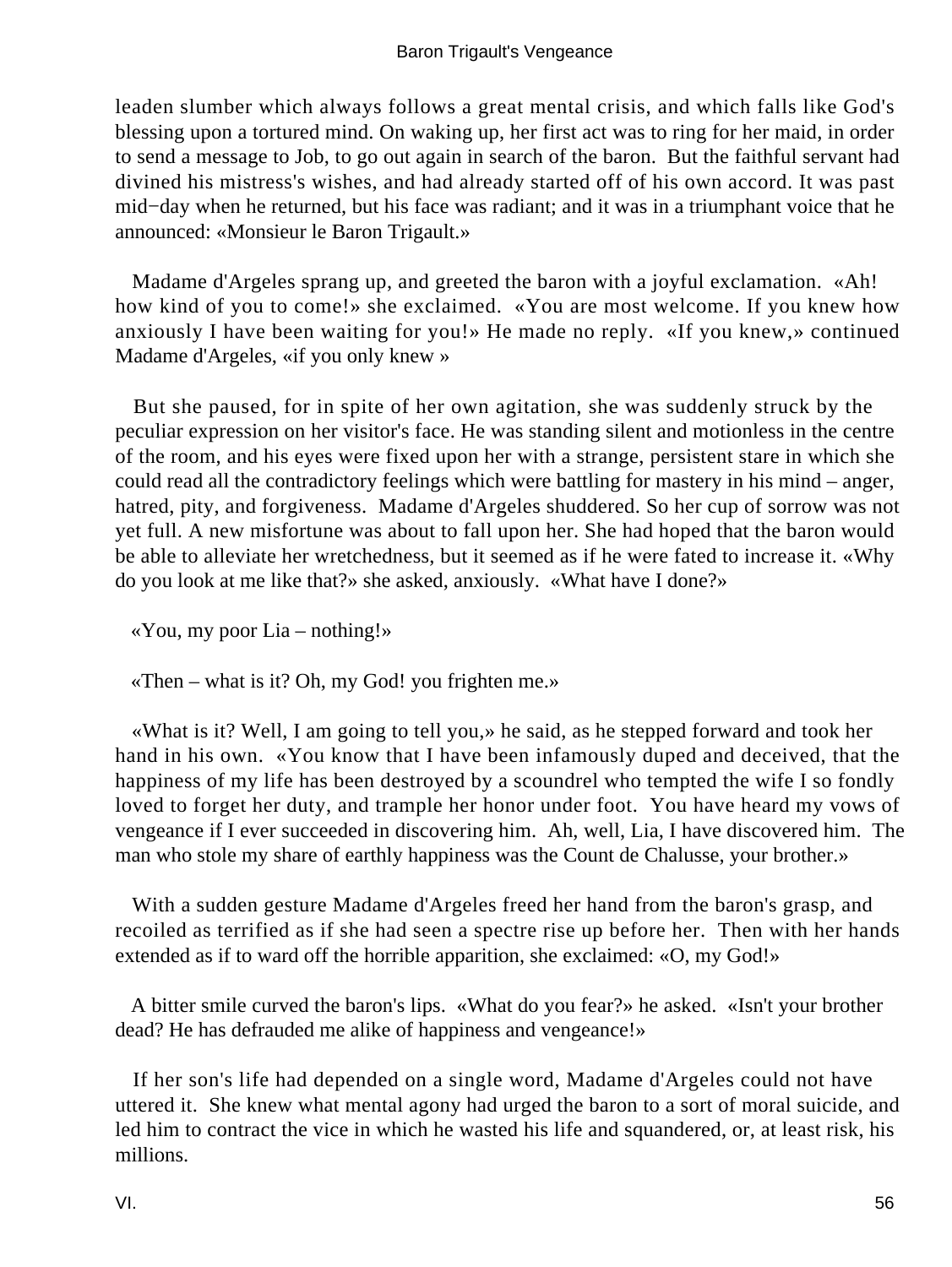«Nor is this all,» he continued. «Listen. As I have often told you, I was sure that my wife became a mother in my absence. I sought the child for years, hoping that through the offspring I might discover the father. Ah, well! I've found what I sought, at last. The child is now a beautiful young girl. She lives at the Hotel de Chalusse as your brother's daughter. She is known as Mademoiselle Marguerite.»

 Madame d'Argeles listened, leaning against the wall for support, and trembling like a leaf. Her reason was shaken by so many repeated blows, and her son, her brother, Marguerite, Pascal Ferailleur, Coralth, Valorsay – all those whom she loved or feared, or hated – rose like spectres before her troubled brain. The horror of the truth exceeded her most frightful apprehensions. The strangeness of the reality surpassed every flight of fancy. And, moreover, the baron's calmness increased her stupor. She so often had heard him give vent to his rage and despair in terrible threats, that she could not believe he would be thus resigned. But was his calmness real? Was it not a mask, would not his fury suddenly break forth?

 However, he continued, «It is thus that destiny makes us its sport – it is thus that it laughs at our plans. Do you remember, Lia, the day when I met you wandering through the streets of Paris – with your child in your arms – pale and half dead with fatigue, faint for want of food, homeless and penniless? You saw no refuge but in death, as you have since told me. How could I imagine when I rescued you that I was saving my greatest enemy's sister from suicide – the sister of the man whom I was vainly pursuing? And yet this might not be the end, if I chose to have it otherwise. The count is dead, but I can still return him disgrace for disgrace. He dishonored me. What prevents me from casting ineffaceable opprobrium upon the great name of Chalusse, of which he was so proud? He seduced my wife. To−day I can tell all Paris what his sister has been and what she is to−day.»

 Ah! it was this – yes, it was this that Madame d'Argeles had dreaded. She fell upon her knees, and, with clasped hands she entreated: «Pity! – oh! have pity – forgive me! Have mercy! Have I not always been a faithful and devoted friend to you? Think of the past you have just invoked! Who helped you then to bear your intolerable sufferings? Don't you remember the day when you, yourself, had determined to die by your own hand? There was a woman who persuaded you to abandon the thought of suicide. It was I!»

 He looked at her for a moment with a softer expression, tears came to his eyes, and rolled down his cheeks. Then suddenly he raised her, and placed her in an arm−chair, exclaiming: «Ah! you know very well that I shall not do what I said. Don't you know me better than that? Are you not sure of my affection, are you not aware that you are sacred in my eyes?» He was evidently striving hard to master his emotion. «Besides,» he added, «I had already pardoned before coming here. It was foolish on my part, perhaps, and for nothing in the world would I confess it to my acquaintances, but it is none the less true. I shall have my revenge in a certain fashion, however. I need only hold my peace, and the daughter of M. de Chalusse and Madame Trigault would become a lost woman. Is this not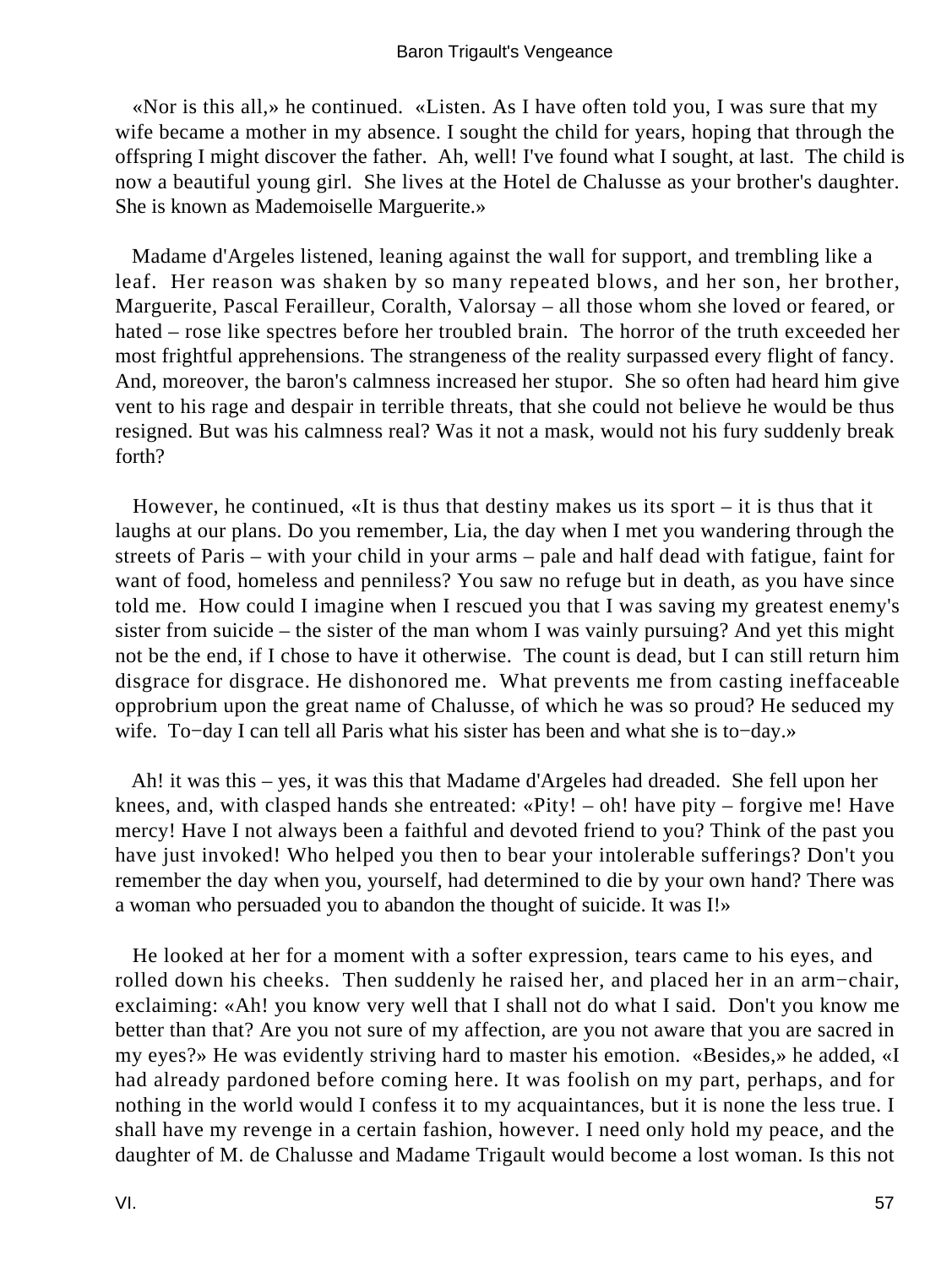so? Very well, I shall offer her my assistance. It may, or may not, be another absurd and ridiculous fancy added to the many I have been guilty of. But no matter. I have promised. And why, indeed, should this poor girl be held responsible for the sins of her parents?  $I - I$ declare myself on her side against the world!»

 Madame d'Argeles rose, her face radiant with joy and hope. «Then perhaps we are saved!» she exclaimed. «Ah! I knew when I sent for you that I should not appeal to your heart in vain!»

 She took hold of his hand as if to raise it to her lips; but he gently withdrew it, and inquired, with an air of astonishment: «What do you mean?»

 «That I have been cruelly punished for not wishing you to assist that unfortunate man who was dishonored here the other evening.»

«Pascal Ferailleur?»

 «Yes, he is innocent. The Viscount de Coralth is a scoundrel. It was he who slipped the cards which made M. Ferailleur win, into the pack, and he did it at the Marquis de Valorsay's instigation.»

 The baron looked at Madame d'Argeles with pro−found amazement. «What!» said he; «you knew this and you allowed it? You were cruel enough to remain silent when that innocent man entreated you to testify on his behalf! You allowed this atrocious crime to be executed under your own roof, and under your very eyes?»

 «I was then ignorant of Mademoiselle Marguerite's existence. I did not know that the young man was beloved by my brother's daughter – I did not know – »

 The baron interrupted her, and exclaimed, indignantly: «Ah! what does that matter? It was none the less an abominable action.»

 She hung her head, and in a scarcely audible voice replied: «I was not free. I submitted to a will that was stronger than my own. If you had heard M. de Coralth's threats you would not censure me so severely. He has discovered my secret; he knows Wilkie – I am in his power. Don't frown – I make no attempt to excuse myself – I am only explaining the position in which I was placed. My peril is imminent; I have only confidence in you – you alone can aid me; listen!»

 Thereupon she hastily explained M. de Coralth's position respecting herself, what she had been able to ascertain concerning the Marquis de Valorsay's plans, the alarming visit she had received from M. Fortunat, his advice and insinuations, the dangers she apprehended, and her firm determination to deliver Mademoiselle Marguerite from the machinations of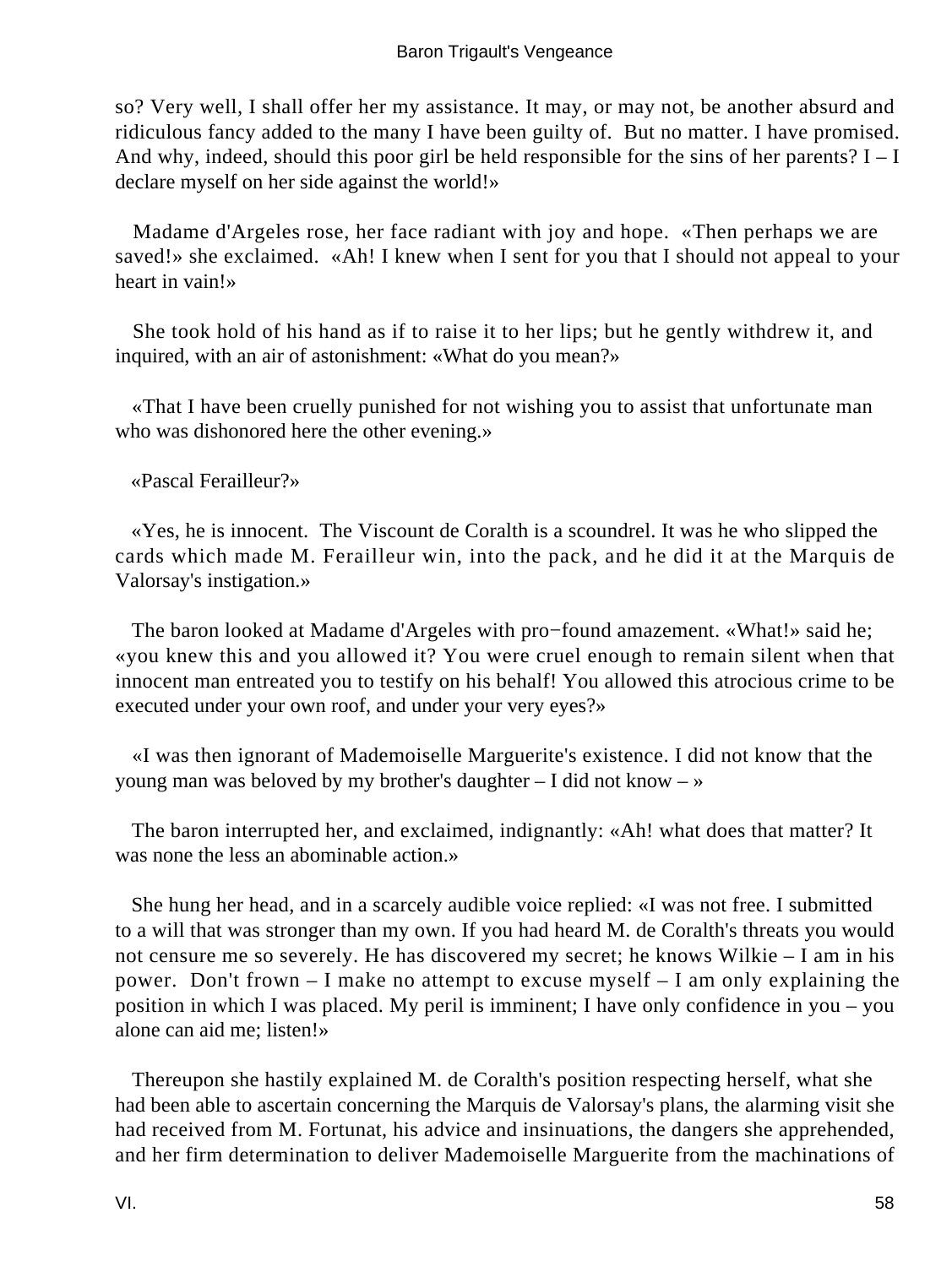her enemies. Madame d'Argeles's disclosures formed, as it were, a sequel to the confidential revelations of Pascal Ferailleur, and the involuntary confession of the Marquis de Valorsay; and the baron could no longer doubt the existence of the shameful intrigue which had been planned in view of obtaining possession of the count's millions. And if he did not, at first, understand the motives, he at least began to discern what means had been employed. He now understood why Valorsay persisted in his plan of marrying Mademoiselle Marguerite, even without a fortune. «The wretch knows through Coralth that Madame d'Argeles is a Chalusse,» he said to himself; «and when Mademoiselle Marguerite has become his wife, he intends to oblige Madame d'Argeles to accept her brother's estate and share it with him.»

 At that same moment Madame d'Argeles finished her narrative. «And now, what shall I do?» she added.

 The baron was stroking his chin, as was his usual habit when his mind was deeply exercised. «The first thing to be done,» he replied, «is to show Coralth in his real colors, and prove M. Ferailleur's innocence. It will probably cost me a hundred thousand francs to do so, but I shall not grudge the money. I should probably spend as much or even more in play next summer; and the amount had better be spent in a good cause than in swelling the dividends of my friend Blanc, at Baden.»

 «But M. de Coralth will speak out as soon as he finds that I have revealed his shameful past.»

«Let him speak.»

 Madame d'Argeles shuddered. «Then the name of Chalusse will be disgraced,» said she; «and Wilkie will know who his mother is.»

«No.»

«But –  $-\infty$ 

 «Ah! allow me to finish, my dear friend. I have my plan, and it is as plain as daylight. This evening you will write to your London correspondent. Request M. Patterson to summon your son to England, under any pretext whatever; let him pretend that he wishes to give him some money, for instance. He will go there, of course, and then we will keep him there. Coralth certainly won't run after him, and we shall have nothing more to fear on that score.»

 «Great heavens!» murmured Madame d'Argeles, «why did this idea never occur to me?»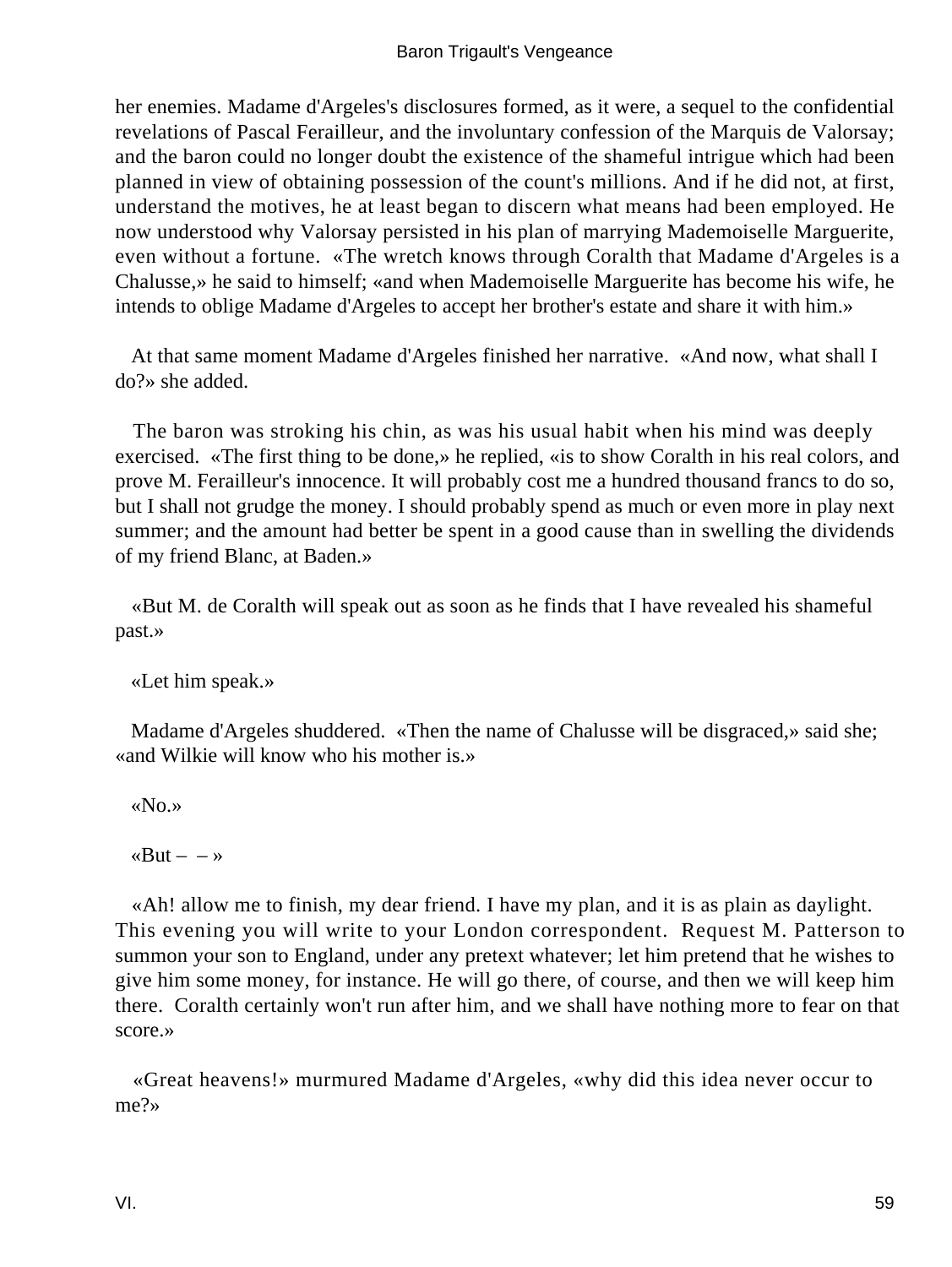The baron had now completely recovered his composure. «As regards yourself,» said he, «the plan you ought to adopt is still more simple. What is your furniture worth? About a hundred thousand francs, isn't it? Very well, then. You will sign me notes, dated some time back, to the amount of a hundred thousand francs. On the day these notes fall due, on Monday, for instance, they will be presented for payment. You will refuse to pay them. A writ will be served, and an attachment placed upon your furniture; but you will offer no resistance. I don't know if I explain my meaning very clearly.»

«Oh, very clearly!»

 «So your property is seized. You make no opposition, and next week we shall have flaming posters on all the walls, telling Paris that the furniture, wardrobe, cashmeres, laces, and diamonds of Madame Lia d'Argeles will be sold without reserve, at public auction, in the Rue Drouot, with the view of satisfying the claims of her creditors. You can imagine the sensation this announcement will create. I can see your friends and the frequenters of your drawing−room meeting one another in the street, and saying: 'Ah, well! what's this about poor d'Argeles?' 'Pshaw! – no doubt it's a voluntary sale.' 'Not at all; she's really ruined. Everything is mortgaged above its value.' 'Indeed, I'm very sorry to hear it. She was a good creature.' 'Oh, excellent; a deal of amusement could be found at her house, – only between you and me – – ' 'Well?' 'Well, she was no longer young.' 'That's true. However, I shall attend the sale, and I think I shall bid.' And, in fact, your acquaintances won't fail to repair to the Hotel Drouot, and maybe your most intimate friends will yield to their generous impulses sufficiently to offer twenty sous for one of the dainty trifles on your etageres.»

 Overcome with shame, Madame d'Argeles hung her head. She had never before so keenly felt the disgrace of her situation. She had never so clearly realized what a deep abyss she had fallen into. And this crushing humiliation came from whom? From the only friend she possessed – from the man who was her only hope, Baron Trigault.

 And what made it all the more frightful was, that he did not seem to be in the least degree conscious of the cruelty of his words. Indeed, he continued, in a tone of bitter irony: «Of course, you will have an exhibition before the sale, and you will see all the dolls that hairdressers, milliners and fools call great ladies, come running to the show. They will come to see how a notorious woman lives, and to ascertain if there are any good bargains to be had. This is the right form. These great ladies would be delighted to display diamonds purchased at the sale of a woman of the demi monde. Oh! don't fear – your exhibition will be visited by my wife and daughter, by the Viscountess de Bois d'Ardon, by Madame de Rochecote, her five daughters, and a great many more. Then the papers will take up the refrain; they will give an account of your financial difficulties, and tell the public what you paid for your pictures.»

 It was with a sort of terror−stricken curiosity that Madame d'Argeles watched the baron. It had been many years since she had seen him in such a frame of mind – since she had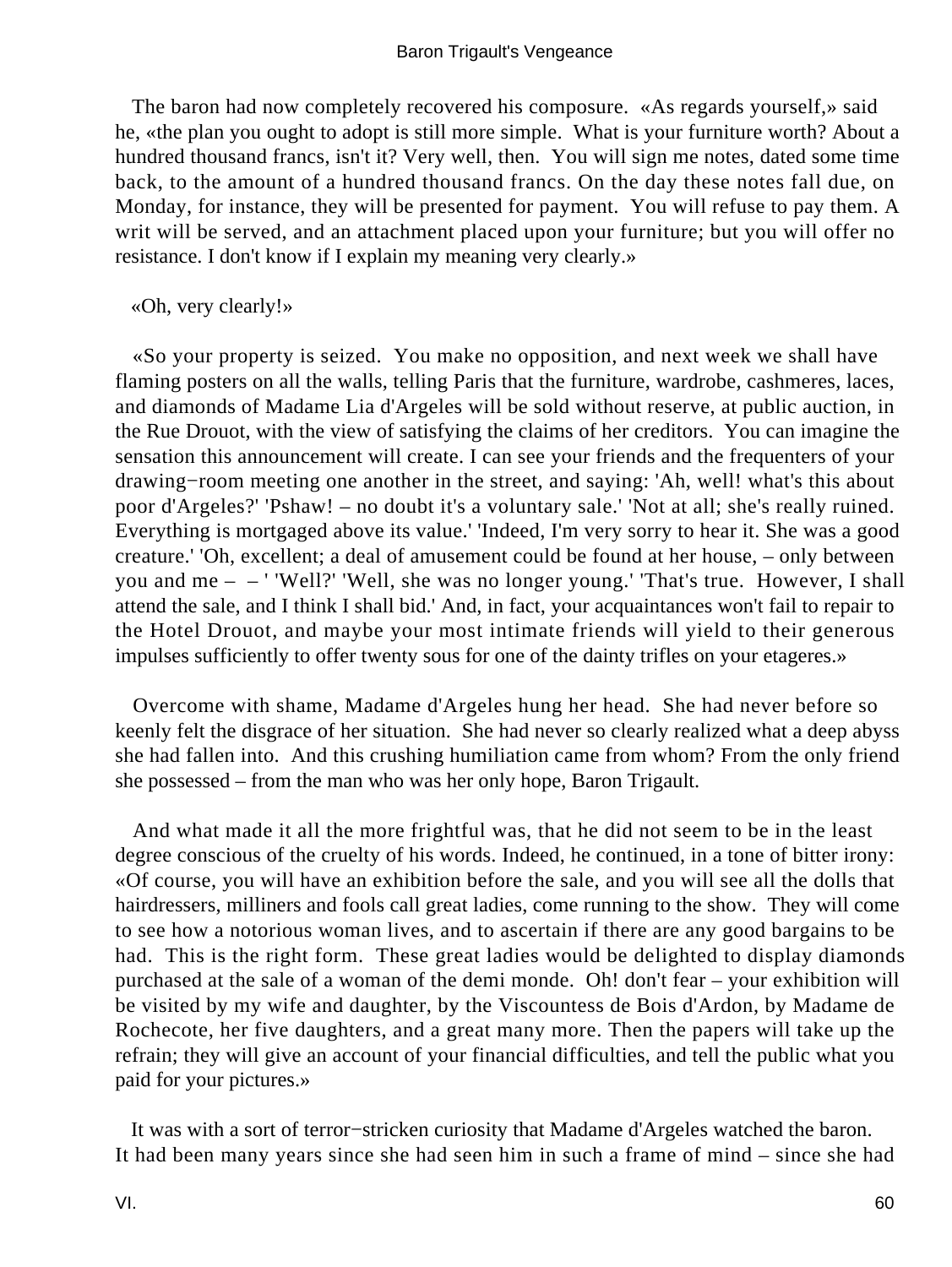heard him talk in such a cynical fashion. «I am ready to follow your advice,» said she, «but afterward?»

 «What, don't you understand the object I have in view? Afterward you will disappear. I know five or six journalists; and it would be very strange if I could not convince one of them that you had died upon an hospital pallet. It will furnish the subject of a touching, and what is better, a moral article. The papers will say, 'Another star has disappeared. This is the miserable end of all the poor wretches whose passing luxury scandalizes honest women.'»

«And what will become of me?»

 «A respected woman, Lia. You will go to England, install yourself in some pretty cottage near London, and create a new identity for yourself. The proceeds of your sale will supply your wants and Wilkie's for more than a year. Before that time has elapsed you will have succeeded in accumulating the necessary proofs of your identity, and then you can assert your claims and take possession of your brother's estate.»

Madame d'Argeles sprang to her feet. «Never never!» she exclaimed, vehemently.

 The baron evidently thought he must have misunderstood her. «What!» he stammered; «you will relinquish the millions that are legally yours, to the government?»

« $Yes - I$  am resolved – it must be so.»

«Will you sacrifice your son's future in this style?»

«No, it isn't in my power to do that; but Wilkie will do so, later, on, I'm sure of it.»

«But this is simply folly.»

 A feverish agitation had now succeeded Madame d'Argeles's torpor; there was an expression of scorn and anger on her rigid features, and her eyes, usually so dull and lifeless, fairly blazed. «It is not folly,» she exclaimed, «but vengeance!» And as the astonished baron opened his lips to question her: «Let me finish,» she said imperiously, «and then you shall judge me. I have told you with perfect frankness everything concerning my past life, save this – this – that I am married, Monsieur le Baron, legally married. I am bound by a chain that nothing can break, and my husband is a scoundrel. You would be frightened if you knew half the extent of his villainy. Oh! do not shake your head. I ought not to be suspected of exaggeration when I speak in this style of a man whom I once loved so devotedly. For I loved him, alas! – even to madness – loved him so much that I forgot self, family, honor, and all the most sacred duties. I loved him so madly that I was willing to follow him, while his hands were still wet with my brother's blood. Ah! chastisement could not fail to come, and it was terrible, like the sin. This man for whom I had abandoned everything – whom I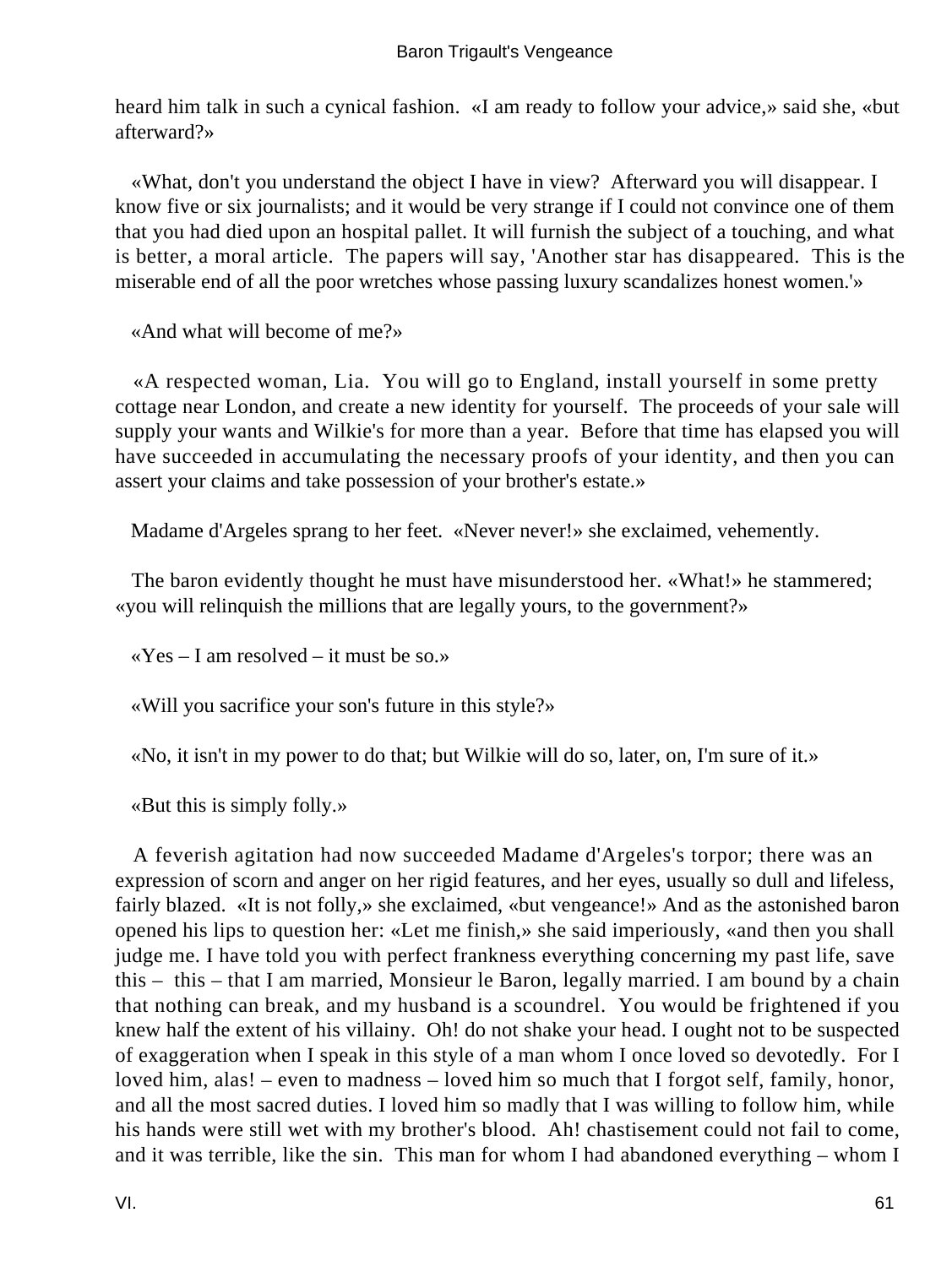had made my idol – do you know what he said to me the third day after my flight from home? 'You must be more stupid than an owl to have forgotten to take your jewels.' Yes, those were the very words he said to me, with a furious air. And then I could measure the depths of the abyss into which I had plunged. This man, with whom I had been so infatuated, did not love me at all, he had never loved me. It had only been cold calculation on his part. He had devoted months to the task of winning my heart, just as he would have devoted them to some business transaction. He only saw in me the fortune that I was to inherit. Oh! he didn't conceal it from me. 'If your parents are not monsters,' he was always saying, 'they will finally become reconciled to our marriage. They will give you a handsome fortune and we will divide it. I will give you back your liberty, and then we can each of us be happy in our own way.' It was for this reason that he wished to marry me. I consented on account of my unborn child. My father and mother had died, and he hoped to prevail upon me to claim my share of the paternal fortune. As for claiming it himself, he dared not. He was a coward, and he was afraid of my brother. But I took a solemn oath that he should never have a farthing of the wealth he coveted, and neither threats nor **BLOWS** could compel me to assert my claim. God only knows how much I had suffered from his brutality when I at last succeeded in making my escape with Wilkie. He has sought us everywhere for fifteen years, but he has not yet succeeded in finding a trace of us. Still he has not ceased to watch my brother. I am sure of that, my presentiments never deceive me. So, if I followed your advice – if I claimed possession of my brother's fortune – my husband would instantly appear with our marriage contract in his hands, and demand everything. Shall I enrich him? No, never, never! I would rather die of want! I would rather see Wilkie die of starvation before my very eyes!»

 Madame d'Argeles spoke in that tone of concentrated rage which betrays years of repressed passion and unflinching resolution. One could scarcely hope to modify her views even by the wisest and most practical advice. The baron did not even think of attempting to do so. He had known Madame d'Argeles for years; he had seen so many proofs of her invincible energy and determination. She possessed the distinguishing characteristic of her family in a remarkable degree – that proverbial Chalusse obstinacy which Madame Vantrasson had alluded to in her conversation with M. Fortunat.

 She was silent for a moment, and then, in a firm tone she said: «Still, I will follow your advice in part, baron. This evening I will write to M. Patterson and request him to send for Wilkie. In less than a fortnight I shall have sold my furniture and disappeared. I shall remain poor. My fortune is not so large as people suppose. No matter. My son is a man; he must learn to earn his own living.»

«My banking account is always at your disposal, Lia.»

 «Thanks, my friend, thanks a thousand times; but it will not be necessary for me to accept your kind offer. When Wilkie was a child I did not refuse. But now I would dig the ground with my own hands, rather than give him a louis that came from you. You think me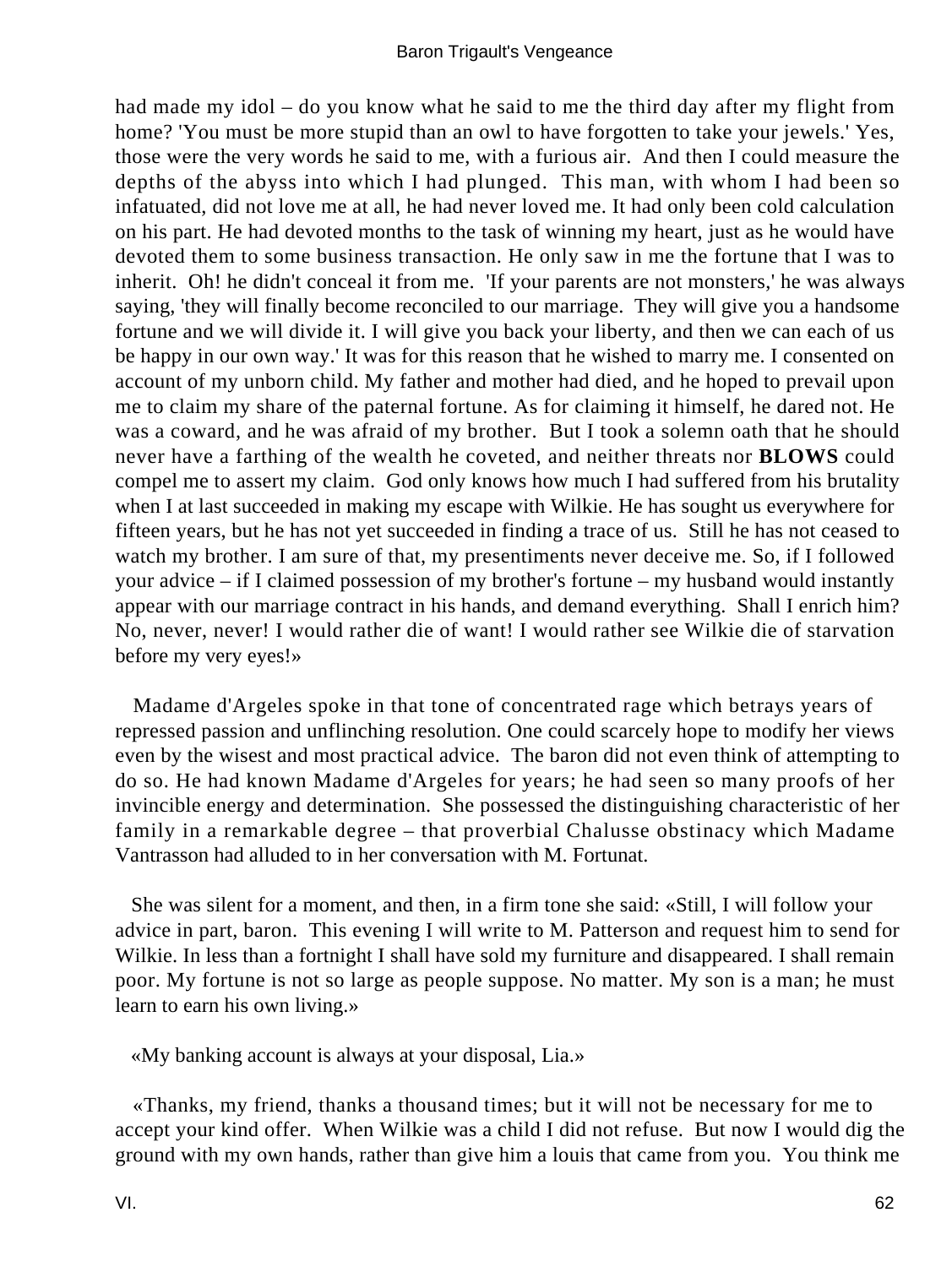full of contradictions! Perhaps I am. It is certain that I am no longer what I was yesterday. This trouble has torn away the bandage that covered my eyes. I can see my conduct clearly now, and I condemn it. I sinned for my son's sake, more than for my own. But I might have rehabilitated myself through him, and now he will perhaps be dishonored through me.» Her breathing came short and hard, and it was in a choked voice that she continued: «Wilkie shall work for me and for himself. If he is strong, he will save us. If he is weak – ah, well! we shall perish. But there has been cowardice and shame enough! It shall never be said that I sacrificed the honor of a noble name and the happiness of my brother's child to my son. I see what my duty is, and I shall do it.»

 The baron nodded approvingly. «That's no doubt right,» said he. «Only allow me to tell you that all is not lost yet. The code has a weapon for every just cause. Perhaps there will be a way for you to obtain and hold your fortune independent of your husband.»

 «Alas! I made inquiries on the subject years ago, and I was told that it would be impossible. Still, you might investigate the matter. I have confidence in you. I know that you would not advise me rashly; – but don't delay. The worst misfortune would be less intolerable than this suspense.»

«I will lose no time. M. Ferailleur is a very clever lawyer, I am told. I will consult him.»

«And what shall I do about this man Fortunat, who called upon me?»

 The baron reflected for a moment. «The safest thing would be to take no action whatever at present,» he replied. «If he has any evil designs, a visit or a letter from you would only hasten them.»

 By the way Madame d'Argeles shook her head, it was easy to see that she had very little hope. «All this will end badly,» she murmured.

 The baron shared her opinion, but he did not think it wise or kind to discourage her. «Nonsense!» he said lightly, «luck is going to change; it is always changing.»

 Then as he heard the clock strike, he sprang from his arm−chair in dismay. «Two o'clock,» he exclaimed, «and Kami−Bey is waiting for me. I certainly haven't been wasting time here, but I ought to have been at the Grand Hotel at noon. Kami is quite capable of suspecting a man of any knavery. These Turks are strange creatures. It's true that I am now a winner to the tune of two hundred and eighty thousand francs.» He settled his hat firmly on his head, and opening the door, he added: «Good−by, my dear madame, I will soon see you again, and in the meantime don't deviate in the least from your usual habits. Our success depends, in a great measure, upon the fancied security of our enemies!»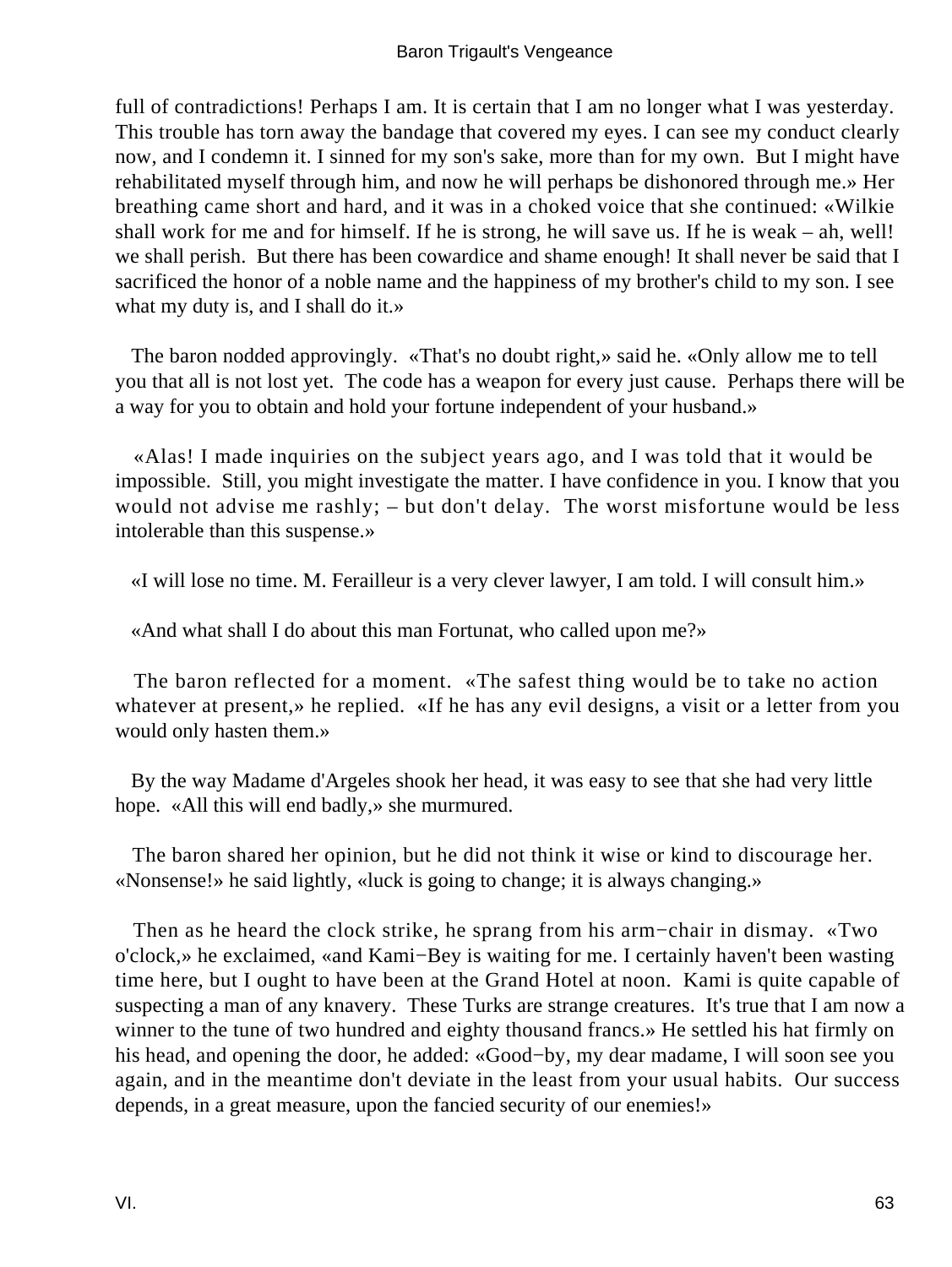Madame d'Argeles considered this advice so sensible that half an hour later she went out for her daily drive in the Bois, little suspecting that M. Fortunat's spy, Victor Chupin, was dogging her carriage. It was most imprudent on her part to have gone to Wilkie's house on her return. She incurred such a risk of awakening suspicion by wandering about near her son's home that she seldom allowed herself that pleasure, but sometimes her anxiety overpowered her reason. So, on this occasion, she ordered the coachman to stop near the Rue du Helder, and she reached the street just in time to betray her secret to Victor Chupin, and receive a foul insult from M. Wilkie. The latter's cruel words stabbed her to the heart, and yet she tried to construe them as mere proofs of her son's honesty of feeling – as proof of his scorn for the depraved creatures who haunt the boulevards each evening. But though her energy was indomitable, her physical strength was not equal to her will. On returning home, she felt so ill that she was obliged to go to bed. She shivered with cold, and yet the blood that flowed in her veins seemed to her like molten lead. The physician who was summoned declared that her illness was a mere trifle, but prescribed rest and quiet. And as he was a very discerning man, he added, not without a malicious smile, that any excess is injurious – excess of pleasure as well as any other. As it was Sunday, Madame d'Argeles was able to obey the physician, and so she closed her doors against every one, the baron excepted. Still, fearing that this seclusion might seem a little strange, she ordered her concierge to tell any visitors that she had gone into the country, and would not return until her usual reception− day. She would then be compelled to open her doors as usual. For what would the habitues of the house, who had played there every Monday for years, say if they found the doors closed? She was less her own mistress than an actress – she had no right to weep or suffer in solitude.

 So, at about seven o'clock on Monday evening, although still grievously suffering both in mind and body, she arranged herself to receive her guests. From among all her dresses, she chose the same dark robe she had worn on the night when Pascal Ferailleur was ruined at her house; and as she was even paler than usual, she tried to conceal the fact by a prodigal use of rouge. At ten o'clock, when the first arrivals entered the brilliantly lighted rooms, they found her seated as usual on the sofa, near the fire, with the same eternal, unchangeable smile upon her lips. There were at least forty persons in the room, and the gambling had become quite animated when the baron entered. Madame d'Argeles read in his eyes that he was the bearer of good news. «Everything is going on well,» he whispered, as he shook hands with her. «I have seen M. Ferailleur – I wouldn't give ten sous for Valorsay's and Coralth's chances.»

 This intelligence revived Madame d'Argeles's drooping spirits, and she received M. de Coralth with perfect composure when he came to pay his respects to her soon afterward. For he had the impudence to come, in order to dispel any suspicions that might have been aroused anent his complicity in the card−cheating affair. The hostess's calmness amazed him. Was she still ignorant of her brother's death and the complications arising from it, or was she only acting a part? He was so anxious and undecided, that instead of mingling with the groups of talkers, he at once took a seat at the card−table, whence he could watch the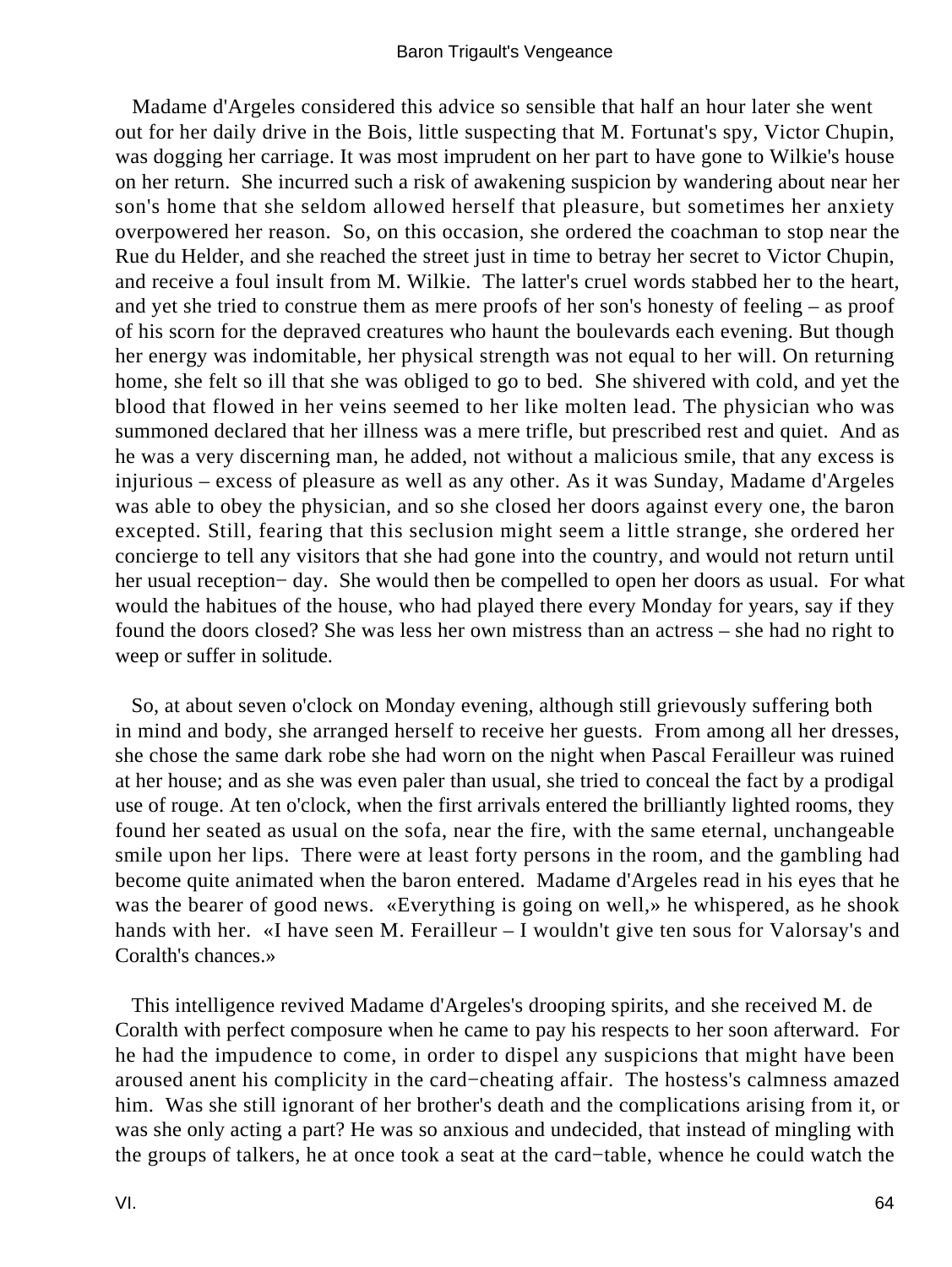poor woman's every movement.

 Both rooms were full, and almost everybody was engaged in play, when, shortly after midnight, a servant entered the room, whispered a few words in his mistress's ear, and handed her a card. She took it, glanced at it, and uttered so harsh, so terrible, so heart–broken a cry, that several of the guests sprang to their feet. «What is it? What is it?» they asked. She tried to reply, but could not. Her lips parted, she opened her mouth, but no sound came forth. She turned ghastly white under her rouge, and a wild, unnatural light gleamed in her eyes. One curious guest, without a thought of harm, tried to take the card, which she still held in her clinched hand; but she repulsed him with such an imperious gesture that he recoiled in terror. «What is it? What is the matter with her?» was the astonished query on every side.

 At last, with a terrible effort, she managed to reply, «Nothing.» And then, after clinging for a moment to the mantel−shelf, in order to steady herself, she tottered out of the room.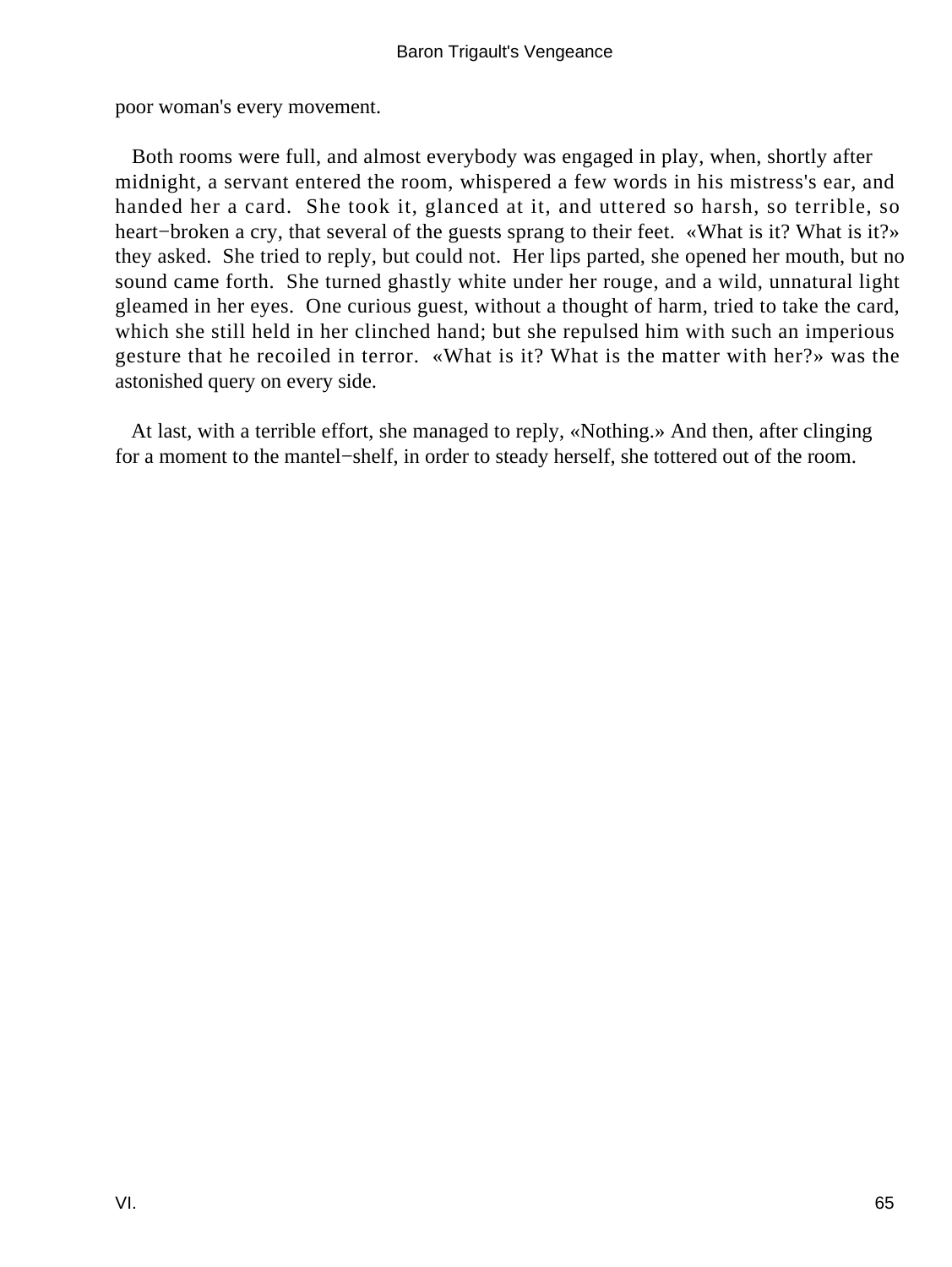## **[VII.](#page-256-0)**

*I*t was not enough to tell M. Wilkie the secret of his birth. He must be taught how to utilize the knowledge. The Viscount de Coralth devoted himself to this task, and burdened Wilkie with such a host of injunctions, that it was quite evident he had but a poor opinion of his pupil's sagacity. «That woman d'Argeles,» he thought, «is as sharp as steel. She will deceive this young idiot completely, if I don't warn him.»

 So he did warn him; and Wilkie was instructed exactly what to do and say, how to answer any questions, and what position to take up according to circumstances. Moreover, he was especially enjoined to distrust tears, and not to let himself be put out of countenance by haughty airs. The Viscount spent at least an hour in giving explanations and advice, to the great disgust of M. Wilkie, who, feeling that he was being treated like a child, somewhat testily declared that he was no fool, and that he knew how to take care of himself as well as any one else. Still, this did not prevent M. de Coralth from persisting in his instructions until he was persuaded that he had prepared his pupil for all possible emergencies. He then rose to depart. «That's all, I think,» he remarked, with a shade of uneasiness. «I've traced the plan – you must execute it, and keep cool, or the game's lost.»

 His companion rose proudly. «If it fails, it won't be from any fault of mine,» he answered with unmistakable petulance.

«Lose no time.»

«There's no danger of that.»

«And understand, that whatever happens, my name is not to be mentioned.»

«Yes, yes.»

«If there should be any new revelations, I will inform you.»

«At the club?»

«Yes, but don't be uneasy; the affair is as good as concluded.»

«I hope so, indeed.»

 Wilkie gave a sigh of relief as he saw his visitor depart. He wished to be alone, so as to brood over the delights that the future had in store for him. He was no longer to be limited to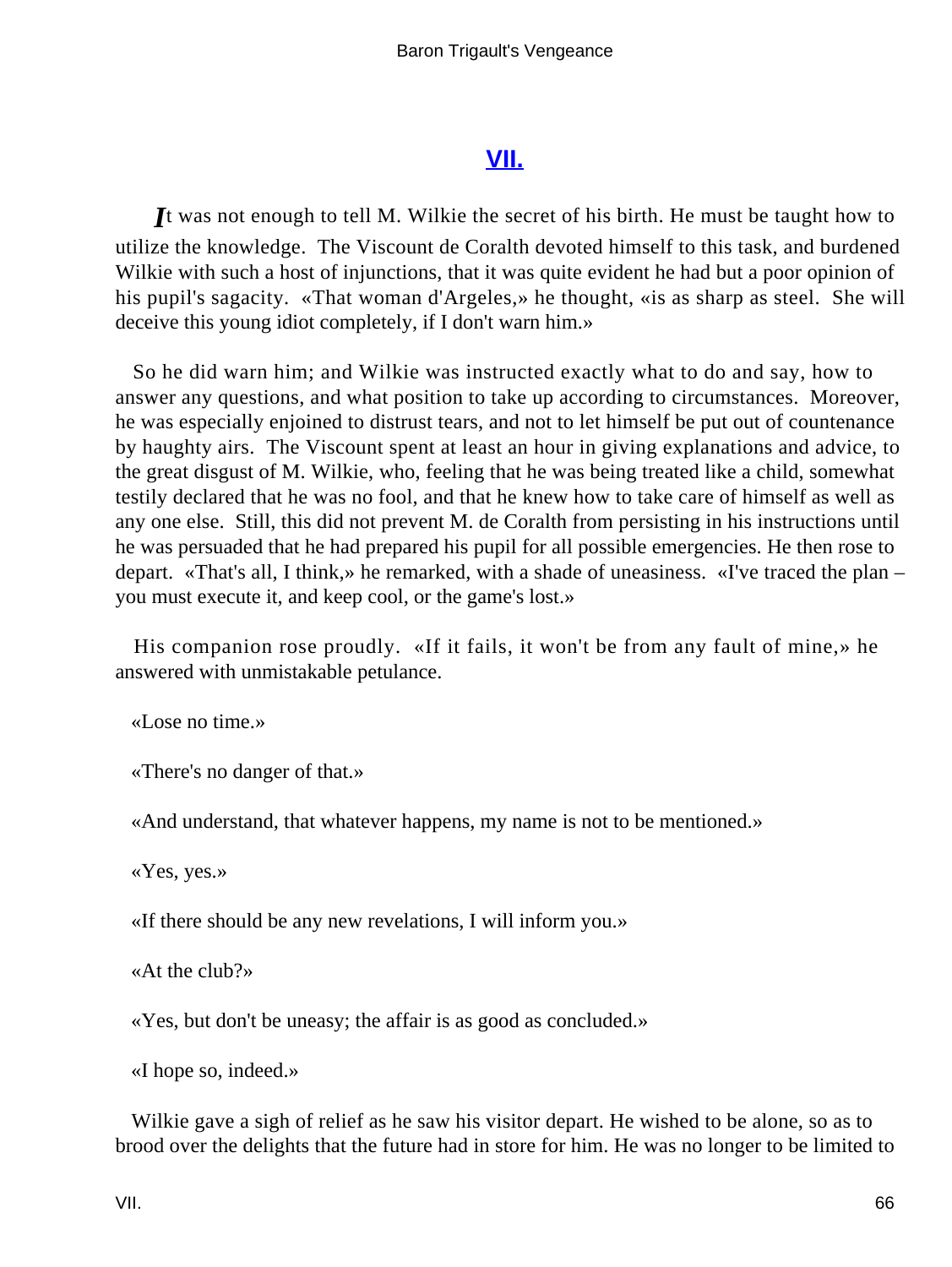a paltry allowance of twenty thousand francs! No more debts, no more ungratified longings. He would have millions at his disposal! He seemed to see them, to hold them, to feel them gliding in golden waves between his fingers! What horses he would have! what carriages! what mistresses! And a gleam of envy that he had detected in M. de Coralth's eyes put the finishing touch to his bliss. To be envied by this brilliant viscount, his model and his ideal, what happiness it was!

 The reputation that Madame d'Argeles bore had at first cast a shadow over his joy; but this shadow had soon vanished. He was troubled by no foolish prejudices, and personally he cared little or nothing for his mother's reputation. The prejudices of society must, of course, be considered. But nonsense! society has no prejudices nowadays when millionaires are concerned, and asks no questions respecting their parents. Society only requires passports of the indigent. Besides, no matter what Madame d'Argeles might have done, she was none the less a Chalusse, the descendant of one of the most aristocratic families in France.

 Such were Wilkie's meditations while he was engaged in dressing himself with more than usual care. He had been quite shocked by the suggestion that Madame d'Argeles might try to deny him, and he wished to appear before her in the most advantageous light. His toilette was consequently a lengthy operation. However, shortly after twelve o'clock he was ready. He cast a last admiring glance at himself in the mirror, twirled his mustaches, and departed on his mission. He even went on foot, which was a concession to what he considered M. de Coralth's absurd ideas. The aspect of the Hotel d'Argeles, in the Rue de Berry, impressed him favorably, but, at the same time, it somewhat disturbed his superb assurance. «Everything is very stylish here,» he muttered.

 A couple of servants – the concierge and Job – were standing at the door engaged in conversation. M. Wilkie approached them, and in his most imposing manner, but not without a slight tremble in his voice, requested to see Madame d'Argeles. «Madame is in the country,» replied the concierge; «she will not return before this evening. If monsieur will leave his card »

«Oh! that's quite unnecessary. I shall be passing again.»

 This, too, was in obedience to the instructions of M. de Coralth, who had advised him not to send in his name, but to gain admission into Madame d'Argeles's presence as speedily as possible, without giving her time to prepare herself for the interview; and Wilkie had ultimately decided that these precautions might not prove as superfluous as he had at first supposed. But this first mishap annoyed him extremely. What should he do? how should he kill time till the evening? A cab was passing. He hired it for a drive to the Bois, whence he returned to the boulevards, played a game of billiards with one of the co−proprietors of Pompier de Nanterre, and finally dined at the Cafe Riche, devoting as much time as possible to the operation. He was finishing his coffee when the clock struck eight. He caught up his hat, drew on his gloves, and hastened to the Hotel d'Argeles again.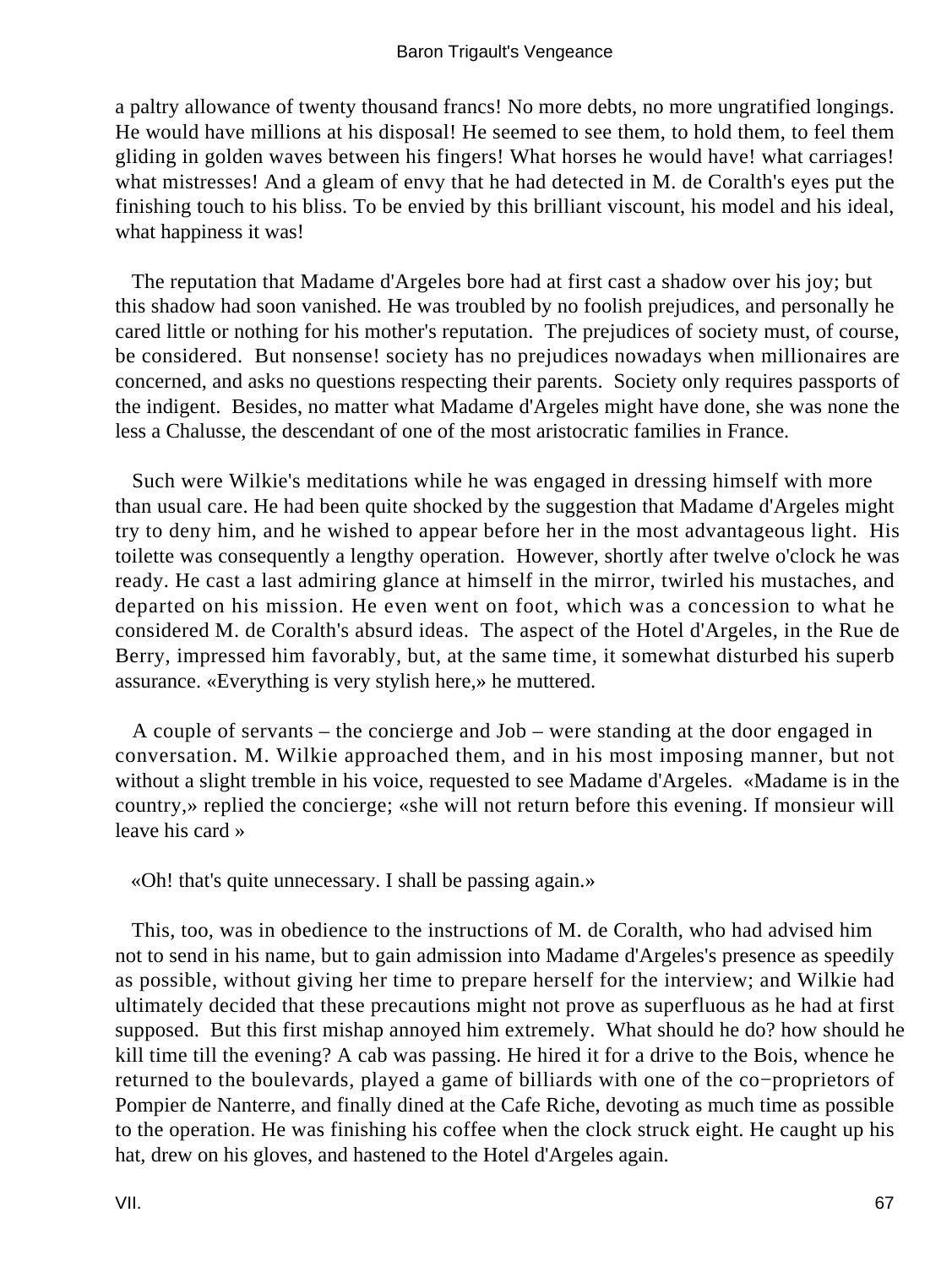«Madame has not yet returned,» said the concierge, who knew that his mistress had only just risen from her bed, «but I don't think it will be long. And if monsieur wishes  $-\infty$ 

 «No,» replied M. Wilkie brusquely, and he was going off in a furious passion, when, on crossing the street, he chanced to turn his head and notice that the reception rooms were brilliantly lighted up. «Ah! I think that a very shabby trick!» grumbled the intelligent youth. «They won't succeed in playing that game on me again. Why, she's there now!»

 It occurred to him that Madame d'Argeles had perhaps described him to her servants, and had given them strict orders not to admit him. «I'll find out if that is the case, even if I have to wait here until to−morrow morning,» he thought, angrily. However, he had not been on guard very long, when he saw a brougham stop in front of the mansion, whereupon the gate opened, as if by enchantment. The vehicle entered the courtyard, deposited its occupants, and drove away. A second carriage soon appeared, then a third, and then five or six in quick succession. «And does she think I'll wear out my shoe−leather here, while everybody else is allowed to enter?» he grumbled. «Never! – I've an idea.» And, without giving himself time for further deliberation, he returned to his rooms, arrayed himself in evening−dress, and sent for his carriage. «You will drive to No. – in the Rue de Berry,» he said. «There is a soiree there, and you can drive directly into the courtyard.» The coachman obeyed, and M. Wilkie realized that his idea was really an excellent one.

 As soon as he alighted, the doors were thrown open, and he ascended a handsome staircase, heavily carpeted, and adorned with flowers. Two liveried footmen were standing at the door of the drawing−room, and one of them advanced to relieve Wilkie of his overcoat, but his services were declined. «I don't wish to go in,» said the young man roughly. «I wish to speak with Madame d'Argeles in private. She is expecting me – inform her. Here is my card.»

 The servant was hesitating, when Job, suspecting some mystery perhaps, approached. «Take in the gentleman's card,» he said, with an air of authority; and, opening the door of a small room on the left–hand side of the staircase, he invited Wilkie to enter, saying, «If monsieur will be kind enough to take a seat, I will summon madame at once.»

 M. Wilkie sank into an arm−chair, considerably overcome. The air of luxury that pervaded the entire establishment, the liveried servants, the lights and flowers, all impressed him much more deeply than he would have been willing to confess. And in spite of his affected arrogance, he felt that the superb assurance which was the dominant trait in his character was deserting him. In his breast, moreover, in the place where physiologists locate the heart, he felt certain extraordinary movements which strongly resembled palpitations. For the first time it occurred to him that this woman, whose peace he had come to destroy, was not only the heiress of the Count de Chalusse's millions, but also his mother, that is to say, the good fairy whose protection had followed him everywhere since he entered the world. The thought that he was about to commit an atrocious act entered his mind, but he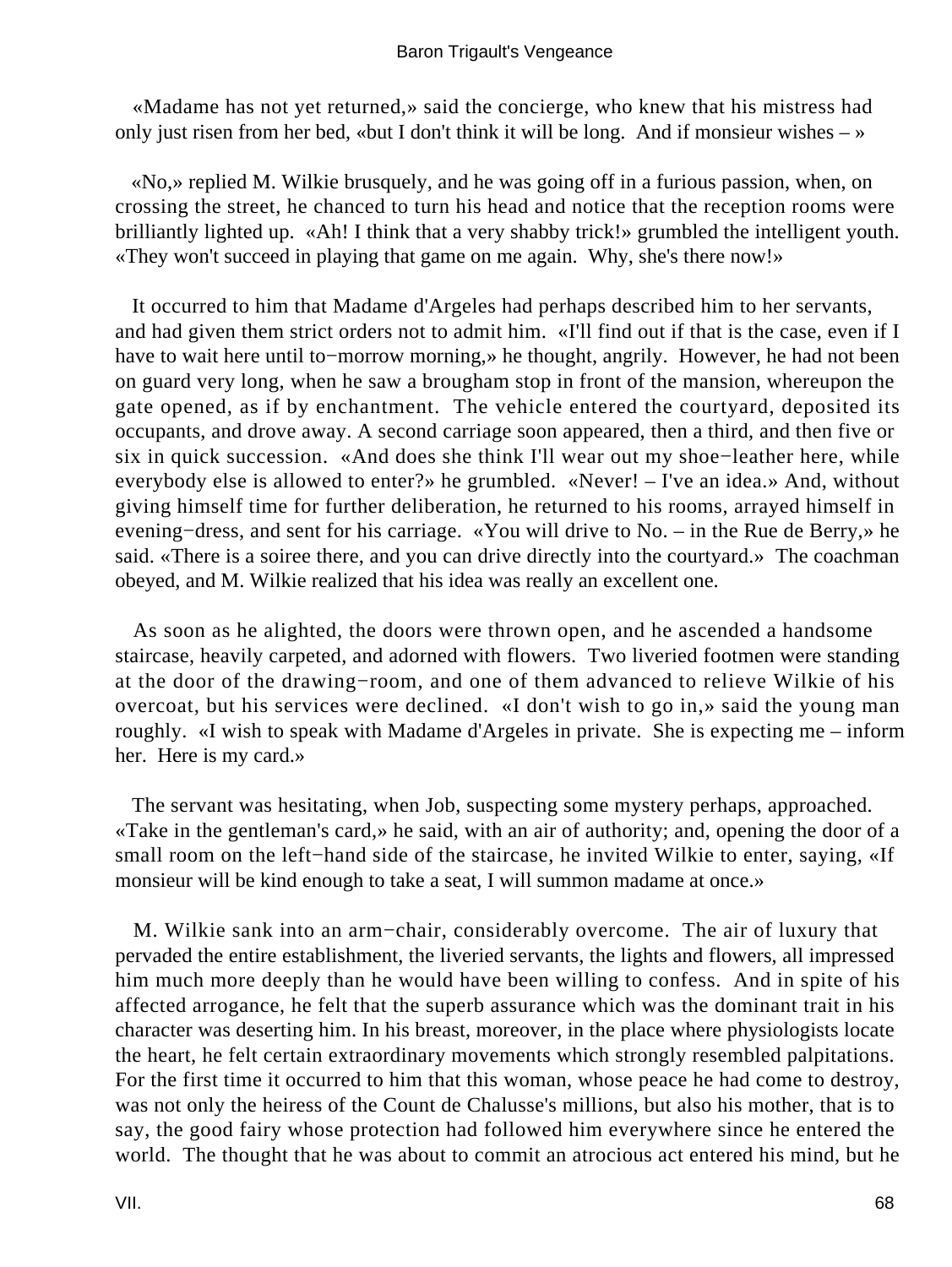drove it away. It was too late now to draw back, or even to reflect.

 Suddenly a door opposite the one by which he had entered opened, and Madame d'Argeles appeared on the threshold. She was no longer the woman whose anguish and terror had alarmed her guests. During the brief moment of respite which fate had granted her, she had summoned all her energy and courage, and had mastered her despair. She felt that her salvation depended upon her calmness, and she had succeeded in appearing calm, haughty, and disdainful – as impassive as if she had been a statue. «Was it you, sir, who sent me this card?» she inquired.

 Greatly disconcerted, M. Wilkie could only bow and stammer out an almost unintelligible answer. «Excuse me! I am much grieved, upon my word! I disturb you, perhaps  $- - \infty$ 

 «You are Monsieur Wilkie!» interrupted Madame d'Argeles, in a tone of mingled irony and disdain.

«Yes,» he replied, drawling out the name affectedly, «I am M. Wilkie.»

«Did you desire to speak with me?» inquired Madame d'Argeles, dryly.

«In fact – yes. I should like –  $-\infty$ 

 «Very well. I will listen to you, although your visit is most inopportune, for I have eighty guests or more in my drawing−room. Still, speak!»

 It was very easy to say «speak,» but unfortunately for M. Wilkie he could not articulate a syllable. His tongue was as stiff, and as dry, as if it had been paralyzed. He nervously passed and repassed his fingers between his neck and his collar, but although this gave full play to his cravat, his words did not leave his throat any more readily. For he had imagined that Madame d'Argeles would be like other women he had known, but not at all. He found her to be an extremely proud and awe−inspiring creature, who, to use his own vocabulary, **SQUELCHED** him completely. «I wished to say to you,» he repeated, «I wished to say to you –  $\rightarrow$  But the words he was seeking would not come; and, so at last, angry with himself, he exclaimed: «Ah! you know as well as I, why I have come. Do you dare to pretend that you don't know?»

 She looked at him with admirably feigned astonishment, glanced despairingly at the ceiling, shrugged her shoulders, and replied: «Most certainly I don't know – unless indeed it be a wager.»

 «A wager!» M. Wilkie wondered if he were not the victim of some practical joke, and if there were not a crowd of listeners hidden somewhere, who, after enjoying his discomfiture,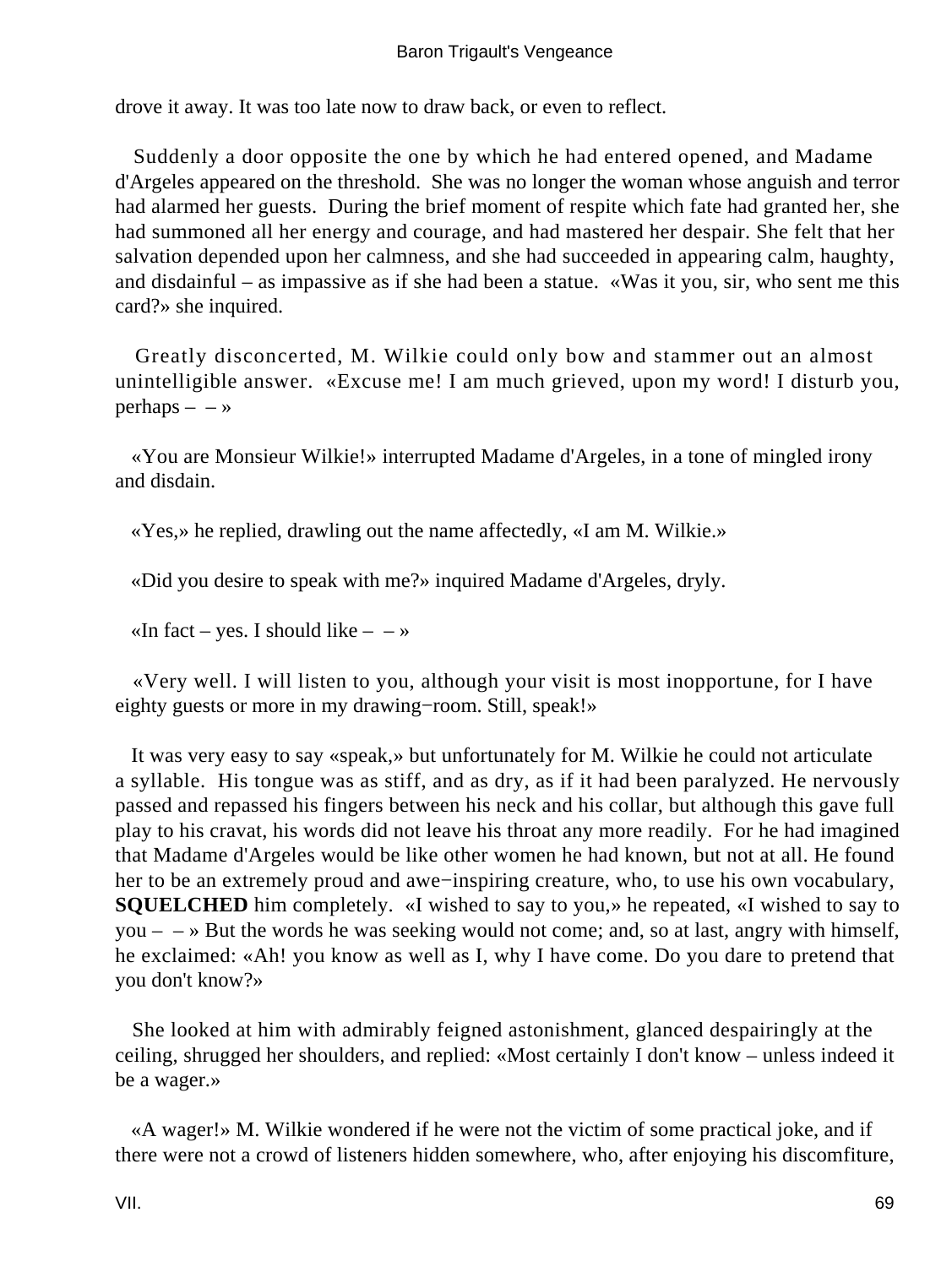would suddenly make their appearance, holding their sides. This fear restored his presence of mind. «Well, then,» he replied, huskily, «this is my reason. I know nothing respecting my parents. This morning, a man with whom you are well acquainted, assured me that I was – your son. I was completely stunned at first, but after a while I recovered sufficiently to call here, and found that you had gone out.»

 He was interrupted by a nervous laugh from Madame d'Argeles. For she was heroic enough to laugh, although death was in her heart, and although the nails of her clinched hands were embedded deep in her quivering flesh. «And you believed him, monsieur?» she exclaimed. «Really, this is too absurd! I – your mother! Why, look at me –  $-\infty$ 

 He was doing nothing else, he was watching her with all the powers of penetration he possessed. Madame d'Argeles's laugh had an unnatural ring that awakened his suspicions. All Coralth's recommendations buzzed confusedly in his ears, and he judged that the moment had come «to do the sentimental,» as he would have expressed it. So he lowered his head, and in an aggrieved tone, exclaimed: «Ah! you think it very amusing, I don't. Do you realize how wretched it makes one to live as utterly alone as a leper, without a soul to love or care for you? Other young men have a mother, sisters, relatives. I have no one! Ah! if  $-$ But I only have friends while my money lasts.» He wiped his eyes, dry as they were, with his handkerchief, and in a still more pathetic tone, resumed: «Not that I want for anything; I receive a very handsome allowance. But when my relatives have given me the wherewithal to keep me from starving, they imagine their duty is fulfilled. I think this very hard. I didn't come into the world at my own request, did I? I didn't ask to be born. If I was such an annoyance to them when I came into existence, why didn't they throw me into the river? Then they would have been well rid of me, and I should be out of my misery!»

 He stopped short, struck dumb with amazement, for Madame d'Argeles had thrown herself on her knees at his feet. «Have mercy!» she faltered; «Wilkie; my son, forgive me!» Alas! the unfortunate woman had failed in playing a part which was too difficult for a mother's heart. «You have suffered cruelly, my son,» she continued; «but  $I - I - Ah!$  you can't conceive the frightful agony it costs a mother to separate from her child! But you were not deserted, Wilkie; don't say that. Have you not felt my love in the air around you? YOU forgotten? Know, then, that for years and years I have seen you every day, and that all my thoughts and all my hopes are centered in you alone! Wilkie!»

 She dragged herself toward him with her hands clasped in an agony of supplication, while he recoiled, frightened by this outburst of passion, and utterly amazed by his easily won victory. The poor woman misunderstood this movement. «Great God!» she exclaimed, «he spurns me; he loathes me. Ah! I knew it would be so. Oh! why did you come? What infamous wretch sent you here? Name him, Wilkie! Do you understand, now, why I concealed myself from you? I dreaded the day when I should blush before you, before my own son. And yet it was for your sake. Death would have been a rest, a welcome release for me. But your breath was ebbing away, your poor little arms no longer had strength to clasp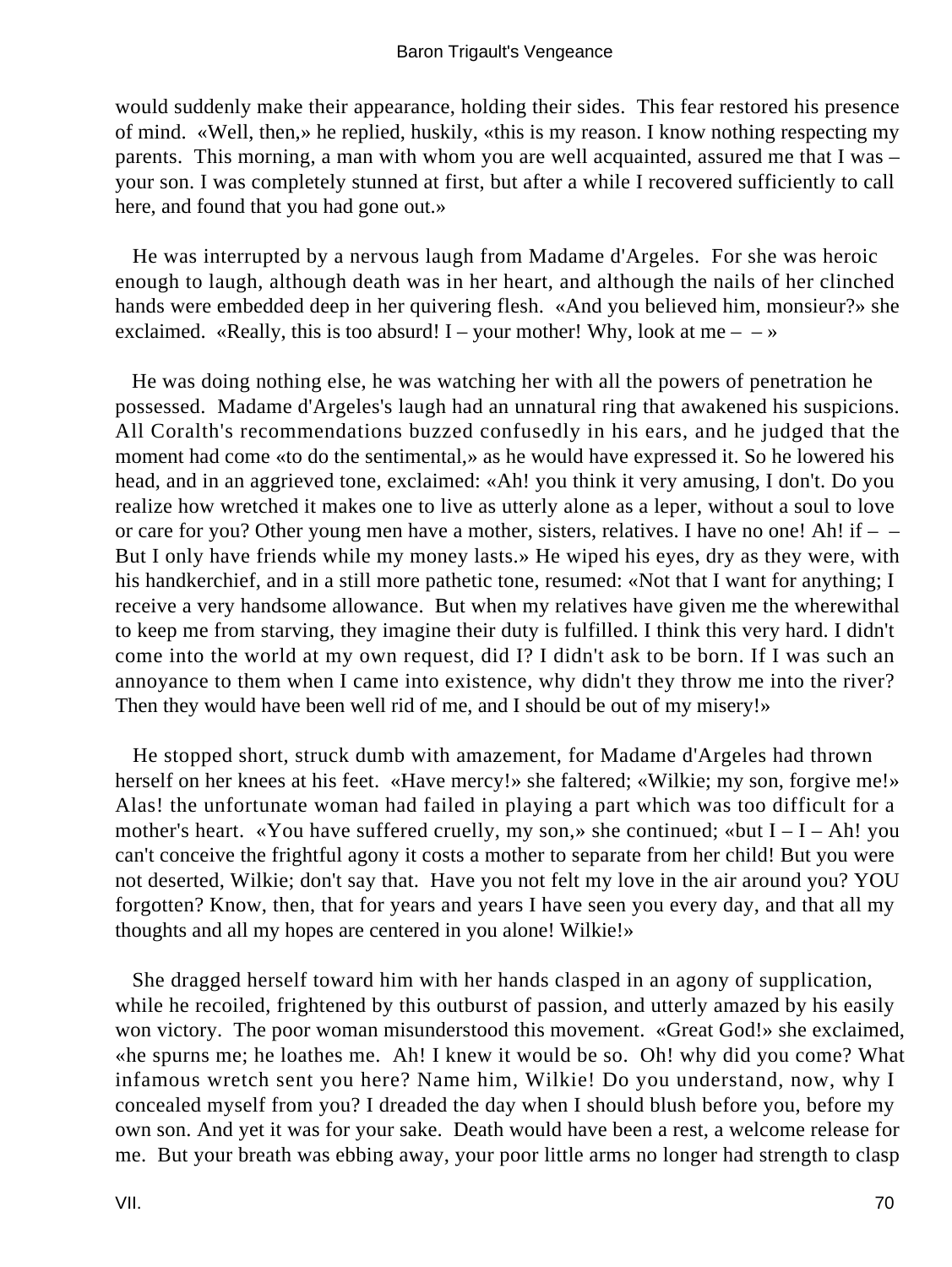me round the neck. And then I cried: 'Perish my soul and body, if only my child can be saved!' I believed such a sacrifice permissible in a mother. I am punished for it as if it were a crime. I thought you would be happy, my Wilkie. I said to myself that you, my pride and joy, would move freely and proudly far above me and my shame. I accepted ignominy, so that your honor might be preserved intact. I knew the horrors of abject poverty, and I wished to save my son from it. I would have licked up the very mire in your pathway to save you from a stain. I renounced all hope for myself, and I consecrated all that was noble and generous in my nature to you. Oh! I will discover the vile coward who sent you here, who betrayed my secret. I will discover him and I will have my revenge! You were never to know this, Wilkie. In parting from you, I took a solemn oath never to see you again, and to die without the supreme consolation of feeling your lips upon my forehead.»

 She could not continue; sobs choked her utterance. And for more than a minute the silence was so profound that one could hear the sound of low conversation in the hall outside, the exclamations of the players as they greeted each unexpected turn of luck, and occasionally a cry of «Banco!» or «I stake one hundred louis!» Standing silent and motionless near the window, Wilkie gazed with consternation at Madame d'Argeles, his mother, who was crouching in the middle of the room with her face hidden in her hands, and sobbing as if her heart would break. He would willingly have given his third share in Pompier de Nanterre to have made his escape. The strangeness of the scene appalled him. It was not emotion that he felt, but an instinctive fear mingled with commiseration. And he was not only ill at ease, but he was angry with himself for what he secretly styled his weakness. «Women are incomprehensible,» he thought. «It would be so easy to explain things quietly and properly, but they must always cry and have a sort of melodrama.»

 Suddenly the sound of footsteps near the door roused him from his stupor. He shuddered at the thought that some one might come in. He hated the very idea of ridicule. So summoning all his courage he went toward Madame d'Argeles, and, raising her from the floor, he exclaimed: «Don't cry so. You grieve me, upon my word! Pray get up. Some one is coming. Do you hear me? Some one is coming.» Thereupon, as she offered no resistance, he half led, half carried her to an arm−chair, into which she sank heavily. «Now she is going to faint!» thought Wilkie, in despair. What should he do? Call for help? He dared not. However, necessity inspired him. He knelt at Madame d'Argeles's feet, and gently said: «Come, come, be reasonable! Why do you give way like this? I don't reproach you!»

 Slowly, with an air of humility which was indescribably touching, she took her hands from her face, and for the first time raised her tear−stained eyes to her son's. «Wilkie,» she murmured.

### «Madame!»

She heaved a deep sigh, and in a half−stifled voice: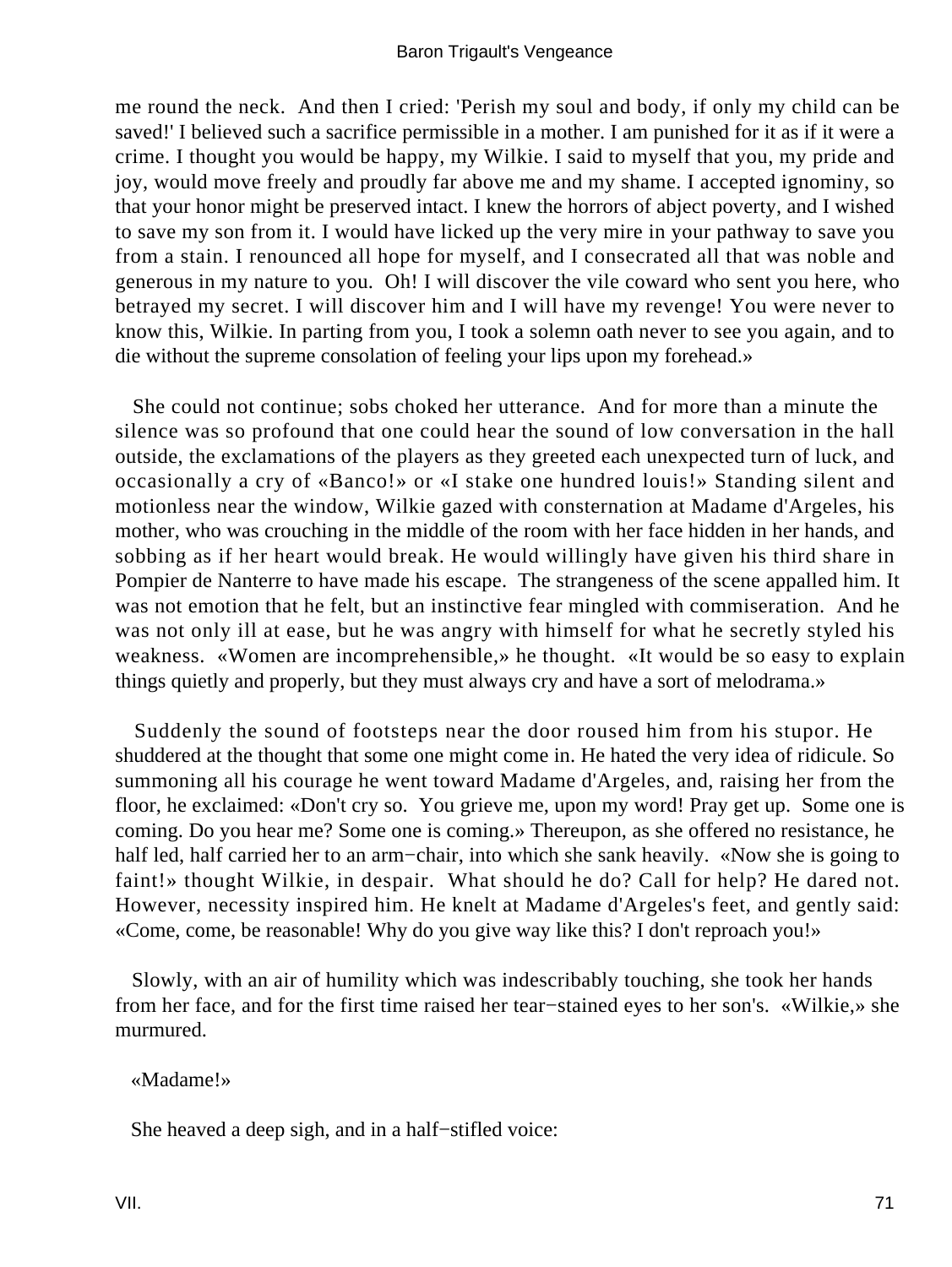## Baron Trigault's Vengeance

«MADAME!» she repeated. «Will you not call me mother?»

 «Yes, of course – certainly. But – only you know it will take me some time to acquire the habit. I shall do so, of course; but I shall have to get used to it, you know.»

 «True, very true! – but tell me it is not mere pity that leads you to make this promise? If you should hate me – if you should curse me – how should I bear it! Ah! when a woman reaches the years of understanding one should never cease repeating to her: 'Take care! Your son will be twenty some day, and you will have to meet his searching gaze. You will have to render an account of your honor to him!' My God! If women thought of this, they would never sin. To be reduced to such a state of abject misery that one dares not lift one's head before one's own son! Alas! Wilkie, I know only too well that you cannot help despising me.»

«No, indeed. Not at all! What an idea!»

«Tell me that you forgive me!»

«I do, upon my word I do.»

 Poor woman, her face brightened. She so longed to believe him! And her son was beside her, so near that she felt his breath upon her cheek. It was he indeed. Had they ever been separated? She almost doubted it, she had lived so near him in thought. It was with a sort of ecstasy that she looked at him. There was a world of entreaty in her eyes; they seemed to be begging a caress; she raised her quivering lips to his, but he did not observe it. For a long time she hesitated, fearing he might spurn her; but at last, yielding to a supreme impulse, she threw her arms around his neck, drew him toward her, and pressed him to her heart in a close embrace. «My son! my son!» she repeated; «to have you with me again, after all these years!»

 Unfortunately, no whirlwind of passion was capable of carrying M. Wilkie beyond himself. His emotion was now spent and his mind had regained its usual indifference. He flattered himself that he was a man of mettle – and he remained as cold as ice beneath his mother's kisses. Indeed, he barely tolerated them; and if he did allow her to embrace him, it was only because he did not know how to refuse. «Will she never have done?» he thought. «This is a pretty state of things! I must be very attractive. How Costard and Serpillon would laugh if they saw me now.» Costard and Serpillon were his intimate friends, the co−proprietors of the famous steeplechaser.

 In her rapture, however, Madame d'Argeles did not observe the peculiar expression on her son's face. She had compelled him to take a chair opposite her, and, with nervous volubility, she continued: «If I don't deny myself the happiness of embracing you again, it is because I have not broken the vow I took never to make myself known to you. When I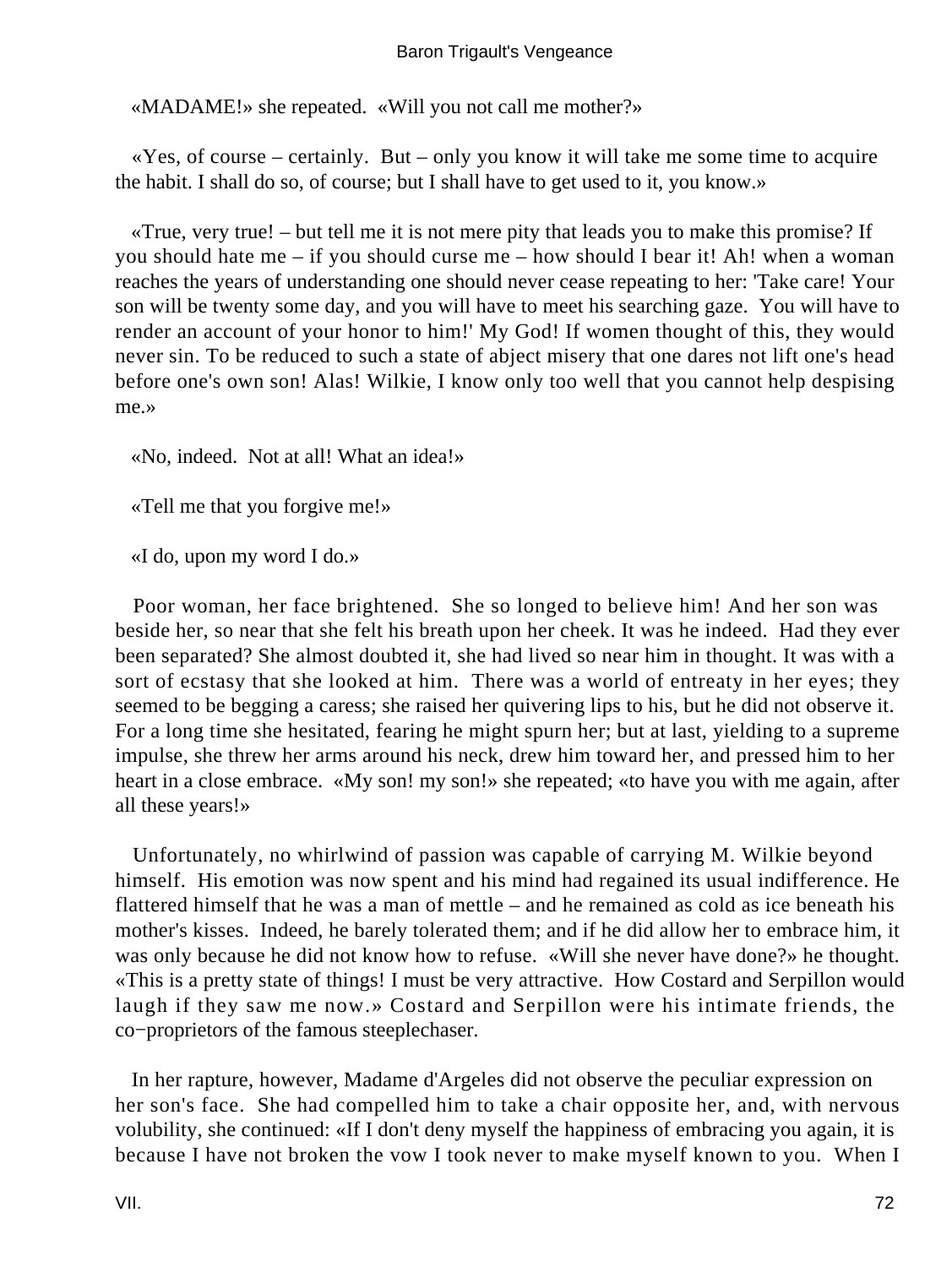entered this room, I was firmly resolved to convince you, no matter how, that you had been deceived. God knows that it was not my fault if I did not succeed. There are some sacrifices that are above human strength.»

 M. Wilkie deigned to smile. «Oh! yes, I saw your little game,» he said, with a knowing air. «But I had been well posted, and besides, it is not very easy to fool me.»

 Madame d'Argeles did not even hear him. «Perhaps destiny is weary of afflicting us,» she continued; «perhaps a new life is about to begin. Through you, Wilkie. I can again be happy. I, who for years have lived without even hope. But will you have courage to forget?»

«What?»

She hung her head, and in an almost inaudible voice replied, «The past, Wilkie.»

 But with an air of the greatest indifference, he snapped his fingers, and exclaimed: «Nonsense! What is past is past. Such things are soon forgotten. Paris has known many such cases. You are my mother; I care very little for public opinion. I begin by pleasing myself, and I consult other people afterward; and when they are dissatisfied, I tell them to mind their own business.»

 The poor woman listened to these words with a joy bordering on rapture. One might have supposed that the strangeness of her son's expressions would have surprised her – have enlightened her in regard to his true character – but no. She only saw and understood one thing – that he had no intention of casting her off, but was indeed ready to devote himself to her. «My God!» she faltered, «is this really true? Will you allow me to remain with you? Oh, don't reply rashly! Consider well, before you promise to make such a sacrifice. Think how much sorrow and pain it will cost you.»

«I have considered. It is decided – mother.»

 She sprang up, wild with hope and enthusiasm. «Then we are saved!» she cried. «Blessed be he who betrayed my secret! And I doubted your courage, my Wilkie! At last I can escape from this hell! This very night we will fly from this house, without one backward glance. I will never set foot in these rooms again – the detested gamblers who are sitting here shall never see me again. From this moment Lia d'Argeles is dead.»

 M. Wilkie positively felt like a man who had just fallen from the clouds. «What, fly?» he stammered. «Where shall we go, then?»

 «To a country where we are unknown, Wilkie – to a land where you will not have to blush for your mother.»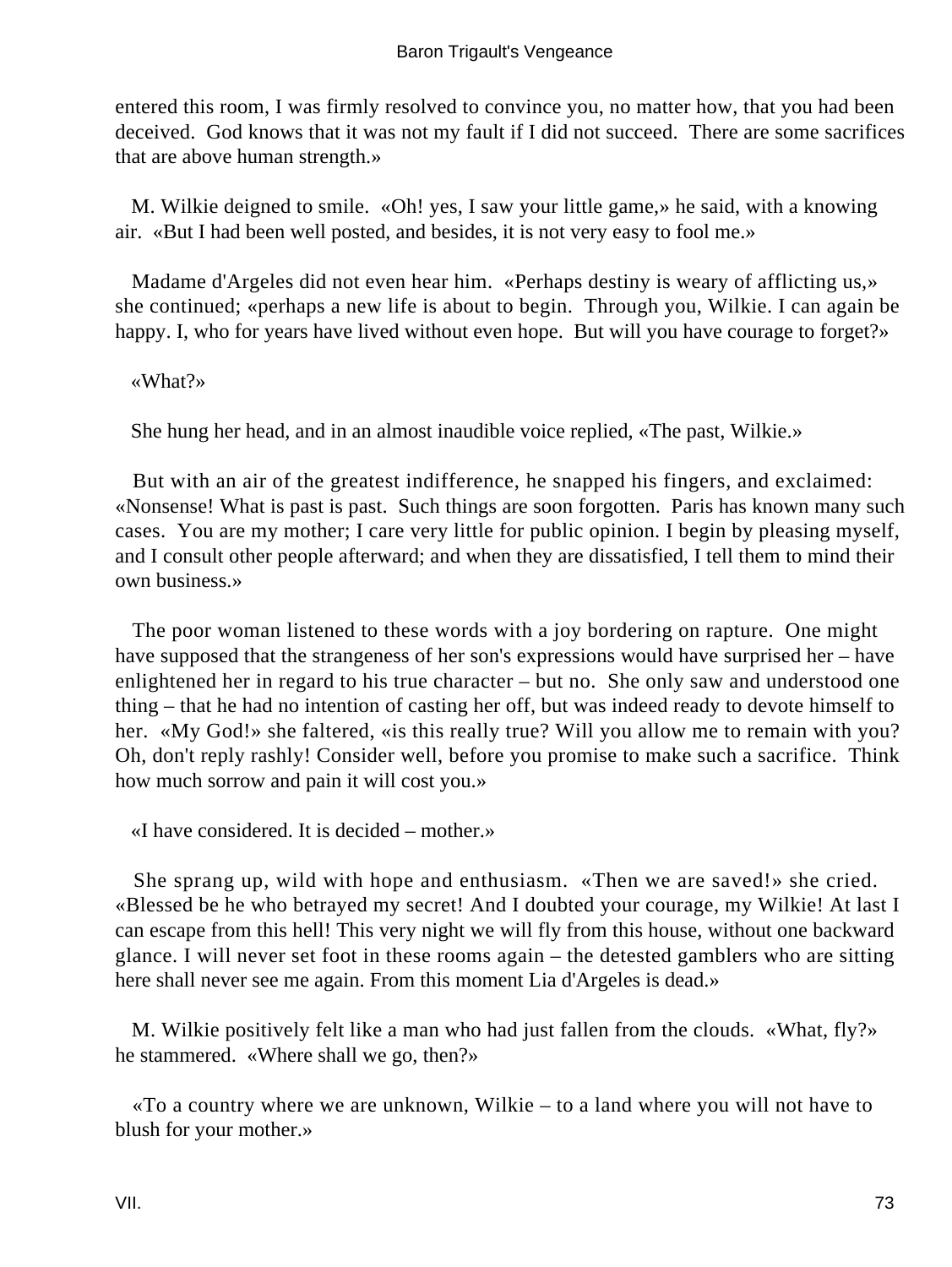$\triangleleft$ But – »

 «Trust yourself to me, my son. I know a pleasant village near London where we can find a refuge. My connections in England are such that you need not fear the obstacles one generally meets with among foreigners. M. Patterson, who manages a large manufacturing establishment, will, I know, be happy to be of service to us – but we shall not be indebted to any one for long, now that you have resolved to work.»

 On hearing these words, M. Wilkie sprang up in dismay. «Excuse me,» he said, «I don't understand you. You propose to set me to work in M. Patterson's factory? Well, to tell the truth, that doesn't suit me at all.»

 It was impossible to mistake M. Wilkie's manner, his tone, or gesture. They revealed him in his true character. Madame d'Argeles saw her terrible mistake at once. The bandage fell from her eyes. She had taken her dreams for realities, and the desires of her own heart for those of her son. She rose, trembling with sorrow and with indignation. «Wilkie!» she exclaimed, «Wilkie, wretched boy! what did you dare to hope?»

 And, without giving him time to reply, she continued: «Then it was only idle curiosity that brought you here. You wished to know the source of the money which you spend like water. Very well, you may see for yourself. This is a gambling house; one of those establishments frequented by distinguished personages, which the police ignore, or which they cannot suppress. The hubbub you hear is made by the players. Men are ruined here. Some poor wretches have blown their brains out on leaving the house; others have parted with the last vestige of honor here. And the business pays me well. One louis out of every hundred that change hands falls to my share. This is the source of your wealth, my son.»

 This anger, which succeeded such deep grief – this outburst of disdain, following such abject humility – considerably astonished M. Wilkie. «Allow me to ask –  $-$  » he began.

 But he was not allowed a hearing. «Fool!» continued Madame d'Argeles, «did nothing warn you that in coming here you would deprive yourself forever of the income you received? Did no inward voice tell you that all would be changed when you compelled me, Lia d'Argeles, to say, 'Well, yes, it is true; you are my son? ' So long as you did not know who and what I was, I had a mother's right to watch over you. I could help you without disgracing you, without despising you. But now that you know me, and know what I am, I can do nothing more for you – nothing! I would rather let you starve than succor you, for I would rather see you dead than dishonored by my money.»

«But  $-$  »

 «What! would you still consent to receive the allowance I have made you, even if I consented to continue it?»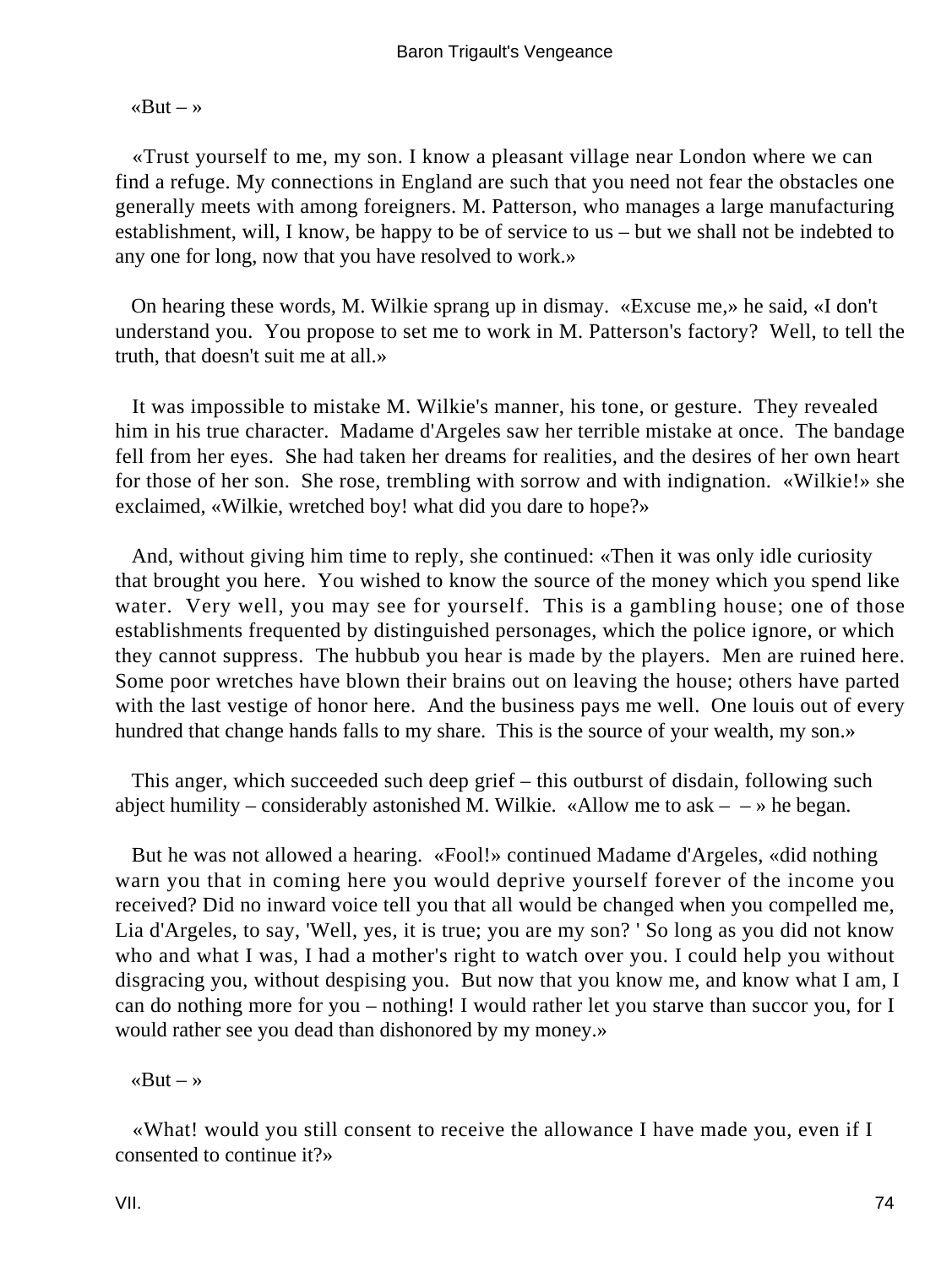Had a viper raised its head in M. Wilkie's path he would not have recoiled more quickly. «Never!» he exclaimed. «Ah, no! What do you take me for?»

 This repugnance was sincere; there could be no doubt of that, and it seemed to give Madame d'Argeles a ray of hope. «I have misjudged him,» she thought. «Poor Wilkie! Evil advice has led him astray; but he is not bad at heart. In that case, my poor child,» she said aloud, «you must see that a new life is about to commence for you. What do you intend to do? How will you gain a livelihood? People must have food, and clothes, and a roof to shelter them. These things cost money. And where will you obtain  $it - you$  who rebel at the very word work? Ah! if I had only listened to M. Patterson. He was not blind like myself. He was always telling me that I was spoiling you, and ruining your future by giving you so much money. Do you know that you have spent more than fifty thousand francs during the past two years? How have you squandered them? Have you been to the law−school a dozen times? No. But you can be seen at the races, at the opera, in the fashionable restaurants, and at every place of amusement where a young man can squander money. And who are your associates? Dissipated and heartless idlers, grooms, gamblers, and abandoned women.»

 A sneer from M. Wilkie interrupted her. To think that any one should dare to attack his friends, his tastes, and his pleasures. Such a thing was not to be tolerated. «This is astonishing – astonishing, upon my word!» said he. «You moralizing! that's really too good! I should like a few minutes to laugh; it is too ridiculous!»

 Was he really conscious of the cruelty of his ironical words? The blow was so terrible that Madame d'Argeles staggered beneath it. She was prepared for anything and everything except this insult from her son. Still, she accepted it without rebellion, although it was in a tone of heart−broken anguish that she replied: «Perhaps I have no right to tell you the truth. I hope the future will prove that I am wrong. However, you are without resources, and you have no profession. Pray Heaven that you may never know what it is to be hungry and to have no bread.»

 For some time already the ingenious young man had shown unmistakable signs of impatience. This gloomy prediction irritated him beyond endurance.

 «All this is empty talk,» he interrupted. «I don't mean to work, for it's not at all in my line. Still, I don't expect to want for anything! That's plain enough, I hope.»

 Madame d'Argeles did not wince. «What do you mean to do then?» she asked, coldly. «I don't understand you.»

 He shrugged his shoulders impatiently. «Are we to keep up this farce for ever?» he petulantly exclaimed. «It doesn't take with me. You know what I mean as well as I do. Why do you talk to me about dying of starvation? What about the fortune?»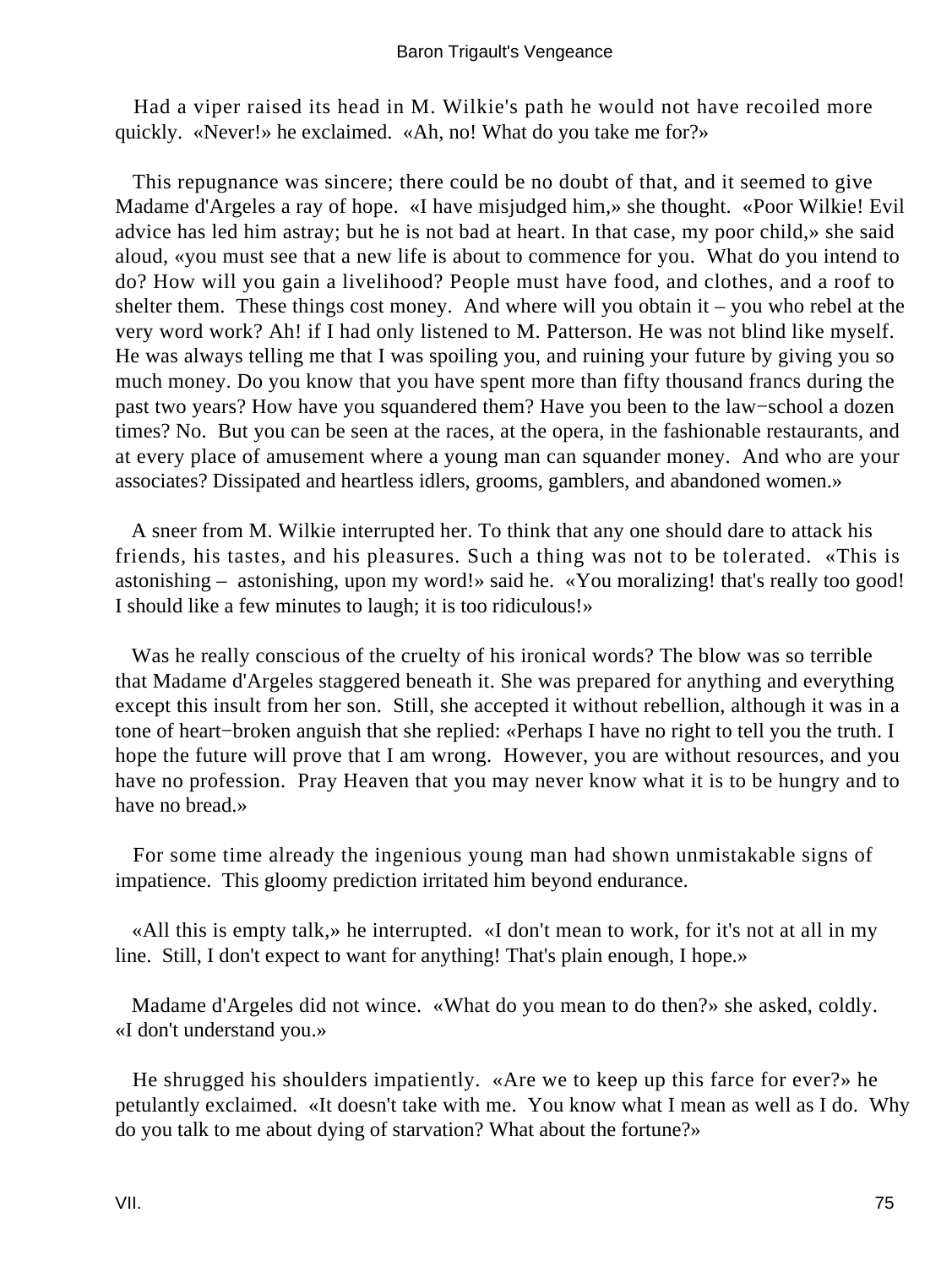«What fortune?»

«Eh? why, my uncle's, of course! Your brother's, the Count de Chalusse.»

 Now M. Wilkie's visit, manner, assurance, wheedling, and contradictions were all explained. That maternal confidence which is so strong in the hearts of mothers vanished from Madame d'Argeles's for ever. The depths of selfishness and cunning she discerned in Wilkie's mind appalled her. She now understood why he had declared himself ready to brave public opinion – why he had proved willing to accept his share of the past ignominy. It was not his mother's, but the Count de Chalusse's estate that he claimed. «Ah! so you've heard of that,» she said, in a tone of bitter irony. And then, remembering M. Isidore Fortunat, she asked: «Some one has sold you this valuable secret. How much have you promised to pay him in case of success?»

 Although Wilkie prided himself on being very clever, he did not pretend to be a diplomatist, and, indeed, he was greatly disconcerted by this question; still, recovering himself, he replied: «It doesn't matter how I obtained the information – whether I paid for it, or whether it cost me nothing – but I know that you are a Chalusse, and that you are the heiress of the count's property, which is valued at eight or ten millions of francs. Do you deny it?»

 Madame d'Argeles sadly shook her head. «I deny nothing,» she replied, «but I am about to tell you something which will destroy all your plans and extinguish your hopes. I am resolved, understand, and my resolution is irrevocable, never to assert my rights. To receive this fortune, I should be obliged to confess that Lia d'Argeles is a Chalusse – and that is a confession which no consideration whatever will wring from me.»

 She imagined that this declaration would silence and discomfit Wilkie, but she was mistaken. If he had been obliged to depend upon himself he would perhaps have been conquered by it; but he was armed with weapons which had been furnished by the cunning viscount. So he shrugged his shoulders, and coolly replied: «In that case we should remain poor, and the government would take possession of our millions. One moment. I have something to say in this matter. You may renounce your claim, but I shall not renounce mine. I am your son, and I shall claim the property.»

«Even if I entreated you on my knees not to do so?»

«Yes.»

 Madame d'Argeles's eyes flashed. «Very well. I will show you that this estate can never be yours. By what right will you lay claim to it? Because you are my son? But I will deny that you are. I will declare upon oath that you are nothing to me, and that I don't even know you.»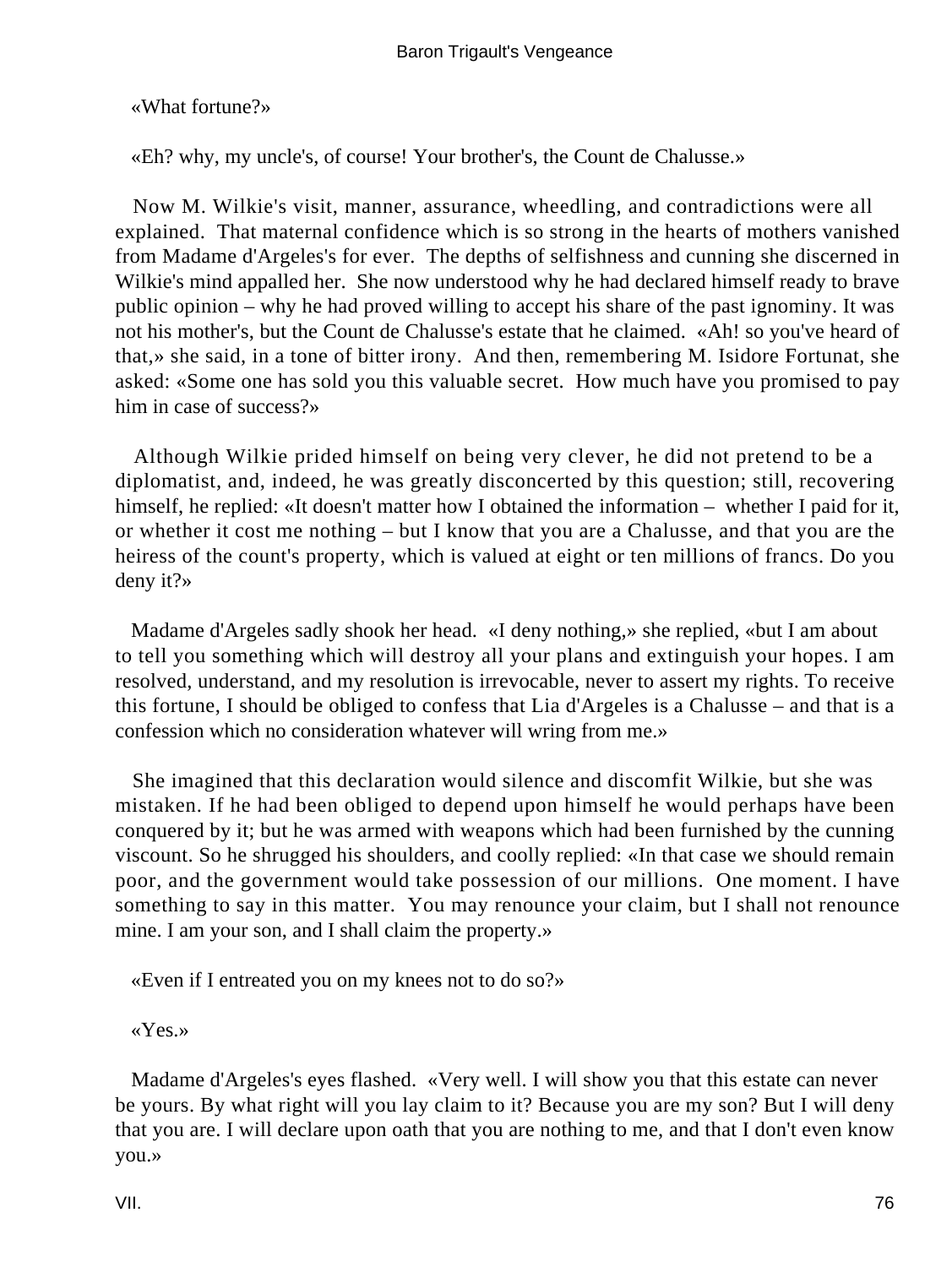But even this did not daunt Wilkie. He drew from his pocket a scrap of paper, and flourishing it triumphantly, he exclaimed: «It would be extremely cruel on your part to deny me, but I foresaw such a contingency, and here is my answer, copied from the civil code: 'Article 341. Inquiry as to maternity allowed, etc., etc.'»

 What the exact bearing of Wilkie's threat might be Madame d'Argeles did not know. But she felt that this Article 341 would no doubt destroy her last hope; for the person who had chosen this weapon from the code to place it in Wilkie's hand must have chosen it carefully. She understood the situation perfectly. With her experience of life, she could not fail to understand the despicable part Wilkie was playing. And though it was not her son who had conceived this odious plot, it was more than enough to know that he had consented to carry it into execution. Should she try to persuade Wilkie to abandon this shameful scheme? She might have done so if she had not been so horrified by the utter want of principle which she had discovered in his character. But, under the circumstances, she realized that any effort in this direction would prove unavailing. So it was purely from a sense of duty and to prevent her conscience from reproaching her that she exclaimed: «So you will apply to the courts in order to constrain me to acknowledge you as my son?»

«If you are not reasonable  $- - \infty$ 

 «That is to say, you care nothing for the scandal that will be created by such a course. In order to prove yourself a member of the Chalusse family you will begin by disgracing the name and dragging it through the mire.»

 Wilkie had no wish to prolong this discussion. So much talk about an affair, which, in his opinion, at least, was an extremely simple one, seemed to him utterly ridiculous, and irritated him beyond endurance. «It strikes me this is much ado about nothing,» he remarked. «One would suppose, to hear you talk, that you were the greatest criminal in the world. Goodness is all very well in its way, but there is such a thing as having too much of it! Break loose from this life to−morrow, assume your rightful name, install yourself at the Hotel de Chalusse, and in a week from now no one will remember that you were once known as Lia d'Argeles. I wager one hundred louis on it. Why, if people attempted to rake up the past life of their acquaintances, they should have far too much to do. Folks do not trouble themselves as to whether a person has done this or that; the essential thing is to have plenty of money. And if any fool speaks slightingly of you, you can reply: 'I have an income of five hundred thousand francs,' and he'll say no more.»

 Madame d'Argeles listened, speechless with horror and disgust. Was it really her son who was speaking in this style, and to her of all people in the world? M. Wilkie misunderstood her silence. He had an excellent opinion of himself, but he was rather surprised at the effect of his eloquence. «Besides, I'm tired of vegetating, and having only one name,» he continued. «I want to be on the move. Even with the small allowance I've had, I have gained a very good position in society; and if I had plenty of money I should be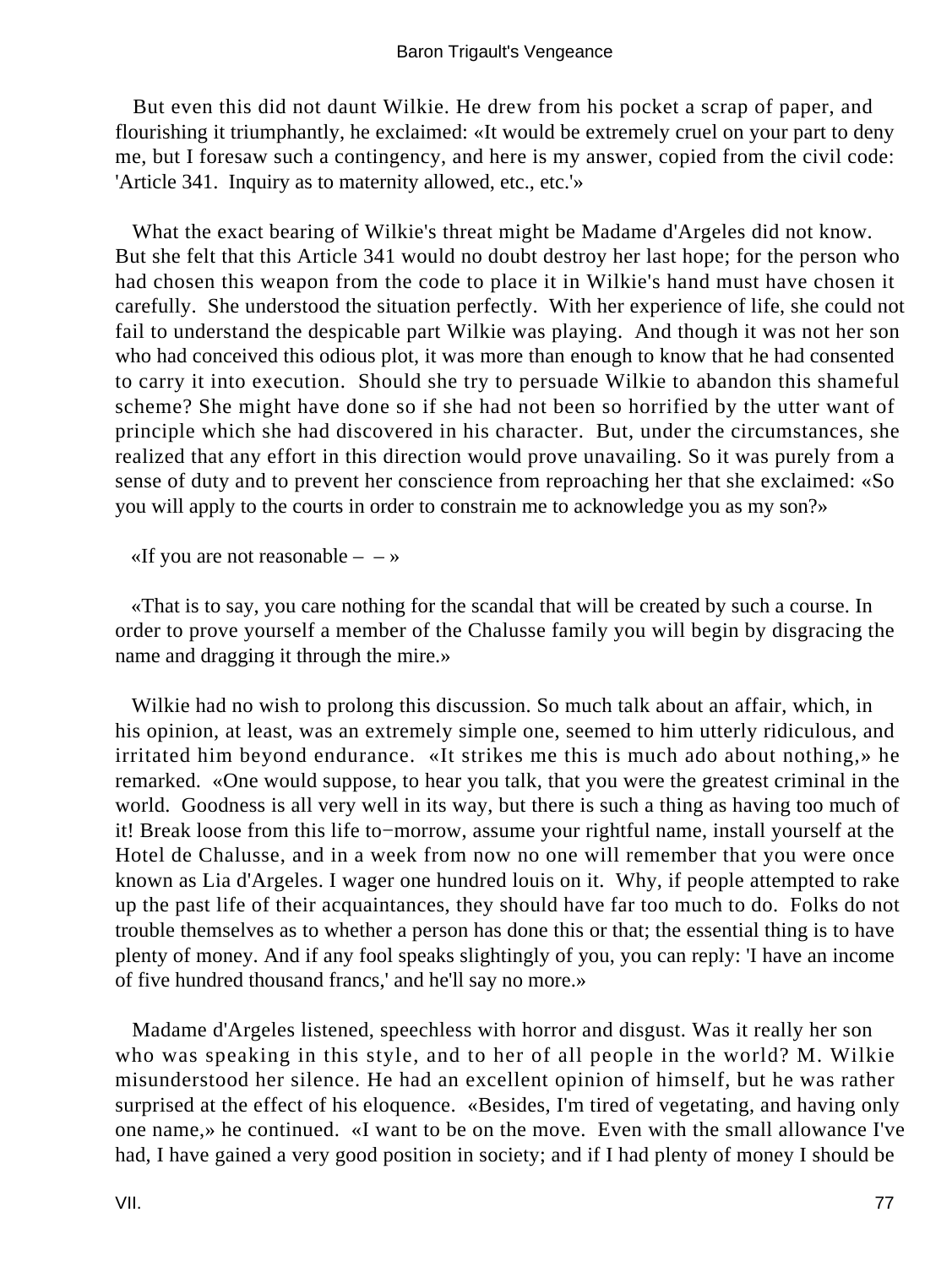the most stylish man in Paris. The count's estate belongs to me, and so I must have it – in fact, I will have it. So believe me when I tell you that it will be much better for you if you acknowledge me without any fuss! Now, will you do so? No? Once, twice, three times? Is it still no? Very well then; to− morrow, then, you may expect an official notice. I wish you good− evening.»

 He bowed; he was really going, for his hand was already on the door−knob. But Madame d'Argeles detained him with a gesture. «One word more,» she said, in a voice hoarse with emotion.

 He scarcely deigned to come back, and he made no attempt to conceal his impatience. «Well, what is it?» he asked, hastily.

 «I wish to give you a bit of parting advice. The court will undoubtedly decide in your favor; I shall be placed in possession of my brother's estate; but neither you nor I will have the disposal of these millions.»

«Why?»

«Because, though this fortune belongs to me, the control of it belongs to your father.»

M. Wilkie was thunderstruck. «To my father?» he exclaimed. «Impossible!»

 «It is so, however; and you would not have been ignorant of the fact, if your greed for money had not made you forget to question me. You believe yourself an illegitimate child. Wilkie, you are mistaken. You are my legitimate child. I am a married woman –  $-\infty$ 

«Bah!»

 «And my husband – your father – is not dead. If he is not here now, threatening our safety, it is because I have succeeded in eluding him. He lost all trace of us eighteen years ago. Since then he has been constantly striving to discover us, but in vain. He is still watching, you may be sure of that; and as soon as there is any talk of a law−suit respecting the Chalusse property, you will see him appear, armed with his rights. He is the head of the family – your master and mine. Ah! this seems to disturb you. You will find him full of insatiable greed for wealth, a greed which has been whetted by twenty years' waiting. You may yet see the day when you will regret the paltry twenty thousand francs a year formerly given you by your poor mother.»

Wilkie's face was whiter than his shirt. «You are deceiving me,» he stammered.

«To−morrow I will show you my marriage certificate.»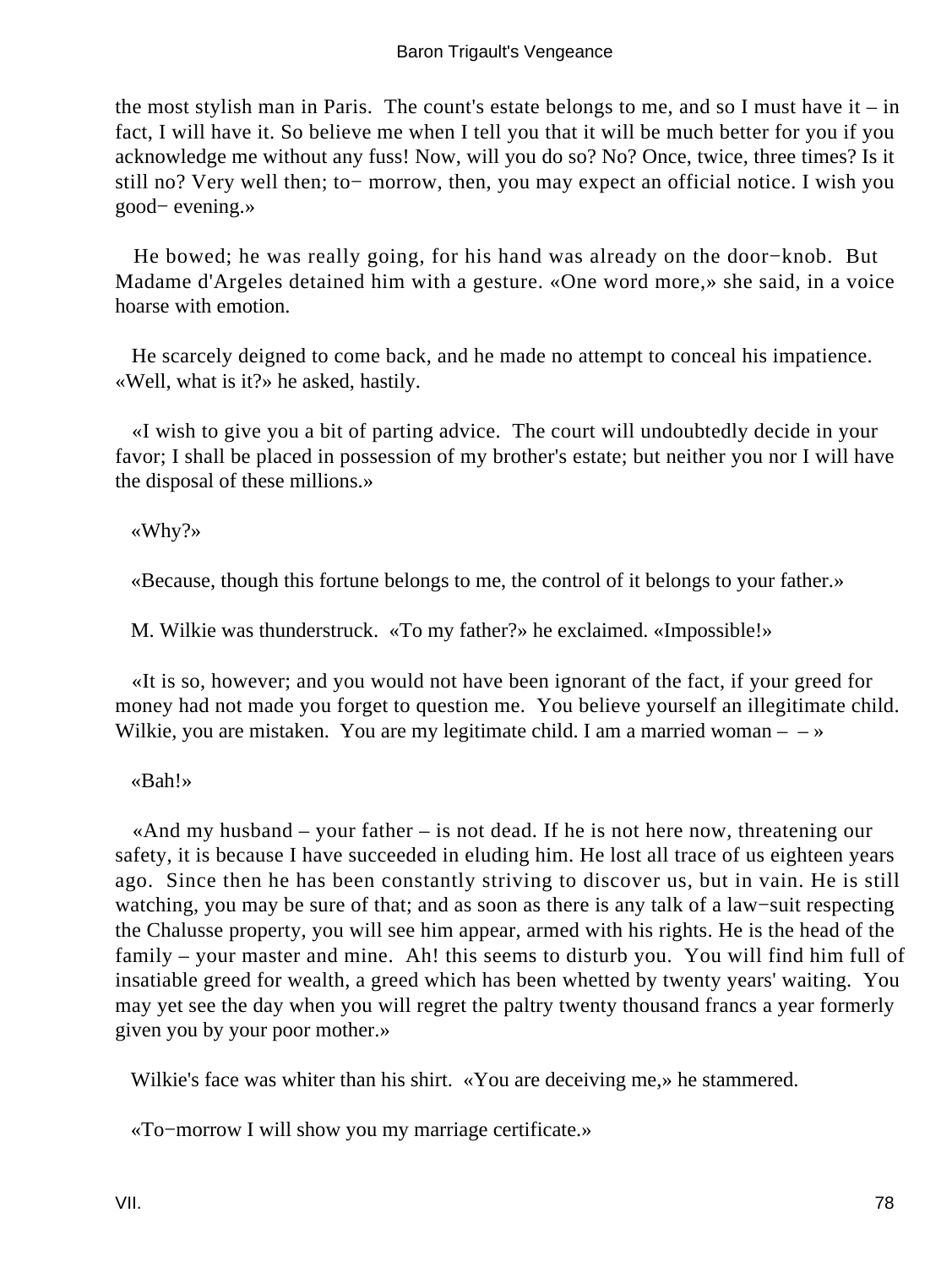«Why not this evening?»

«Because it is locked up in a room which is now full of people.»

«And what was my father's name?»

«Arthur Gordon – he is an American.»

«Then my name is Wilkie Gordon?»

«Yes.»

«And – −is my father rich?» he inquired.

«No.»

«What does he do?»

«Everything that a man can do when he has a taste for luxury and a horror for work.»

 This reply was so explicit in its brevity, and implied so many terrible accusations, that Wilkie was dismayed. «The devil!» he exclaimed, «and where does he live!»

«He lives at Baden or Homburg in the summer; in Paris or at Monaco in the winter.»

 «Oh! oh! oh!» ejaculated Wilkie, in three different tones. He knew what he had to expect from such a father as that. Anger now followed stupor – one of those terrible, white rages which stir the bile and not the blood. He saw his hopes and his cherished visions fade. Luxury and notoriety, high−stepping horses, yellow− haired mistresses, all vanished. He pictured himself reduced to a mere pittance, and held in check and domineered over by a brutal father. «Ah! I understand your game,» he hissed through his set teeth. «If you would only quietly assert your rights, everything could be arranged privately, and I should have time to put the property out of my father's reach before he could claim it. Instead of doing that – as you hate me – you compel me to make the affair public, so that my father will hear of it and defraud me of everything. But you won't play this trick on me. You are going to write at once, and make known your claim to your brother's estate.»

«No.»

«Ah! you won't? You refuse  $- \rightarrow$  He approached threateningly, and caught hold of her arm. «Take care!» he vociferated; «take care! Do not infuriate me beyond endurance  $-\rightarrow$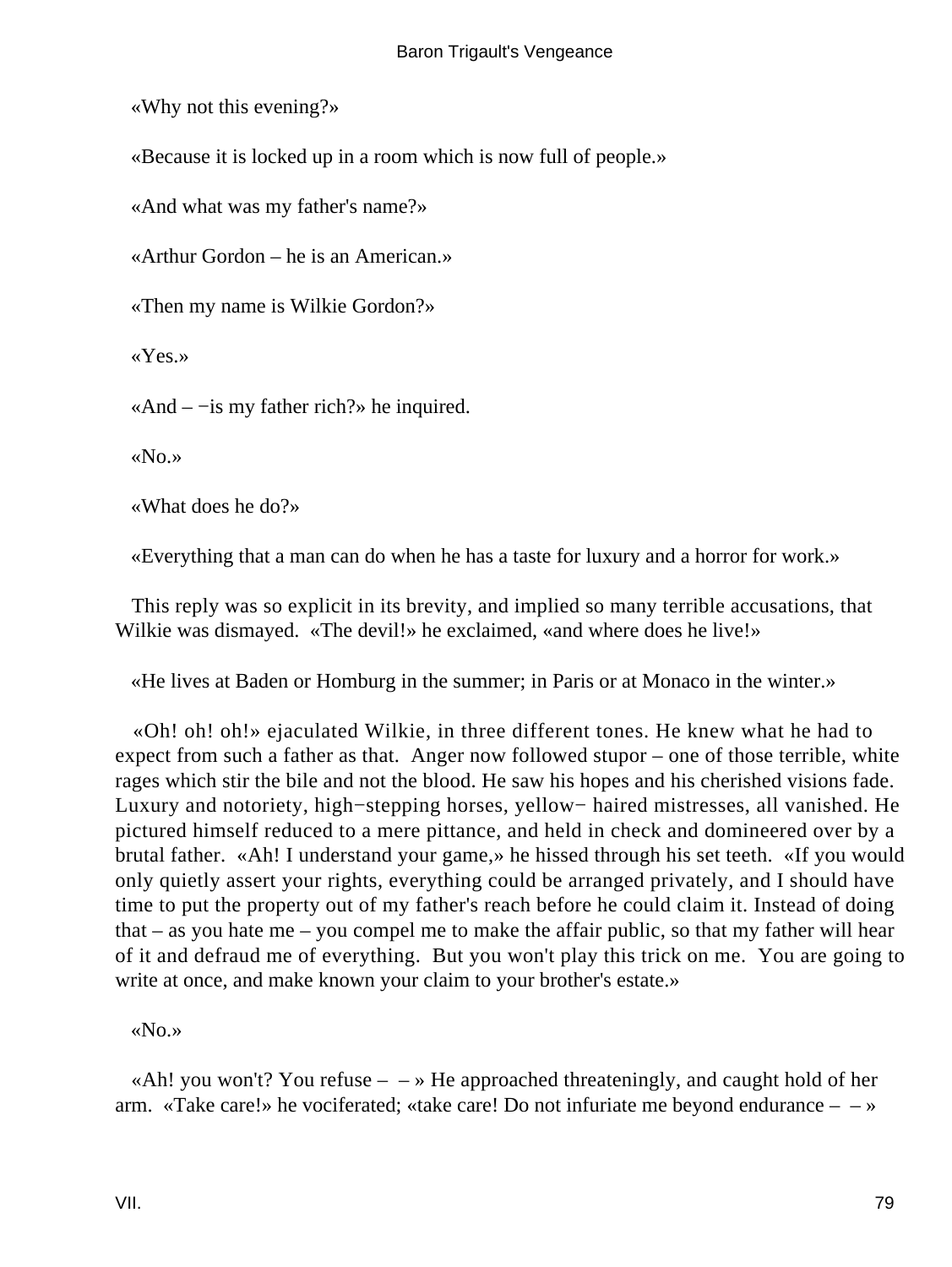As cold and rigid as marble, Madame d'Argeles faced him with the undaunted glance of a martyr whose spirit no violence can subdue. «You will obtain nothing from me,» she said, firmly; «nothing, nothing, nothing!»

 Maddened with rage and disappointment, M. Wilkie dared to lift his hand as if about to strike her. But at this moment the door was flung open, and a man sprang upon him. It was Baron Trigault.

 Like the other guests, the baron had seen the terrible effect produced upon Madame d'Argeles by a simple visiting card. But he had this advantage over the others: he thought he could divine and explain the reason of this sudden, seemingly incomprehensible terror. «The poor woman has been betrayed,» he thought; «her son is here!» Still, while the other players crowded around their hostess, he did not leave the card−table. He was sitting opposite M. de Coralth, and he had seen the dashing viscount start and change color. His suspicions were instantly aroused, and he wished to verify them. He therefore pretended to be more than ever absorbed in the cards, and swore lustily at the deserters who had broken up the game. «Come back, gentleman, come back,» he cried, angrily. «We are wasting precious time. While you have been trifling there, I might have gained – or lost – a hundred louis.»

 He was nevertheless greatly alarmed, and the prolonged absence of Madame d'Argeles increased his fears each moment. At the end of an hour he could restrain himself no longer. So taking advantage of a heavy loss, he rose from the table, swearing that the beastly turmoil of a few moments before had changed the luck. Then passing into the adjoining drawing−room, he managed to make his escape unobserved. «Where is madame?» he inquired of the first servant he met.

«In the little sitting−room.»

«Alone?»

«No; a young gentleman is with her.»

 The baron no longer doubted the correctness of his conjectures, and his disquietude increased. Quickly, and as if he had been in his own house, he hastened to the door of the little sitting−room and listened. At that moment rage was imparting a truly frightful intonation to M. Wilkie's voice. The baron really felt alarmed. He stooped, applied his eye to the keyhole, and seeing M. Wilkie with his hand uplifted, he burst open the door and went in. He arrived only just in time to fell Wilkie to the floor, and save Madame d'Argeles from that most terrible of humiliations: the degradation of being struck by her own son. «Ah, you rascal!» cried the worthy baron, transported with indignation, «you beggarly rascal! you brigand! Is this the way you treat an unfortunate woman who has sacrificed herself for you – your mother? You try to strike your mother, when you ought to kiss her very footprints!»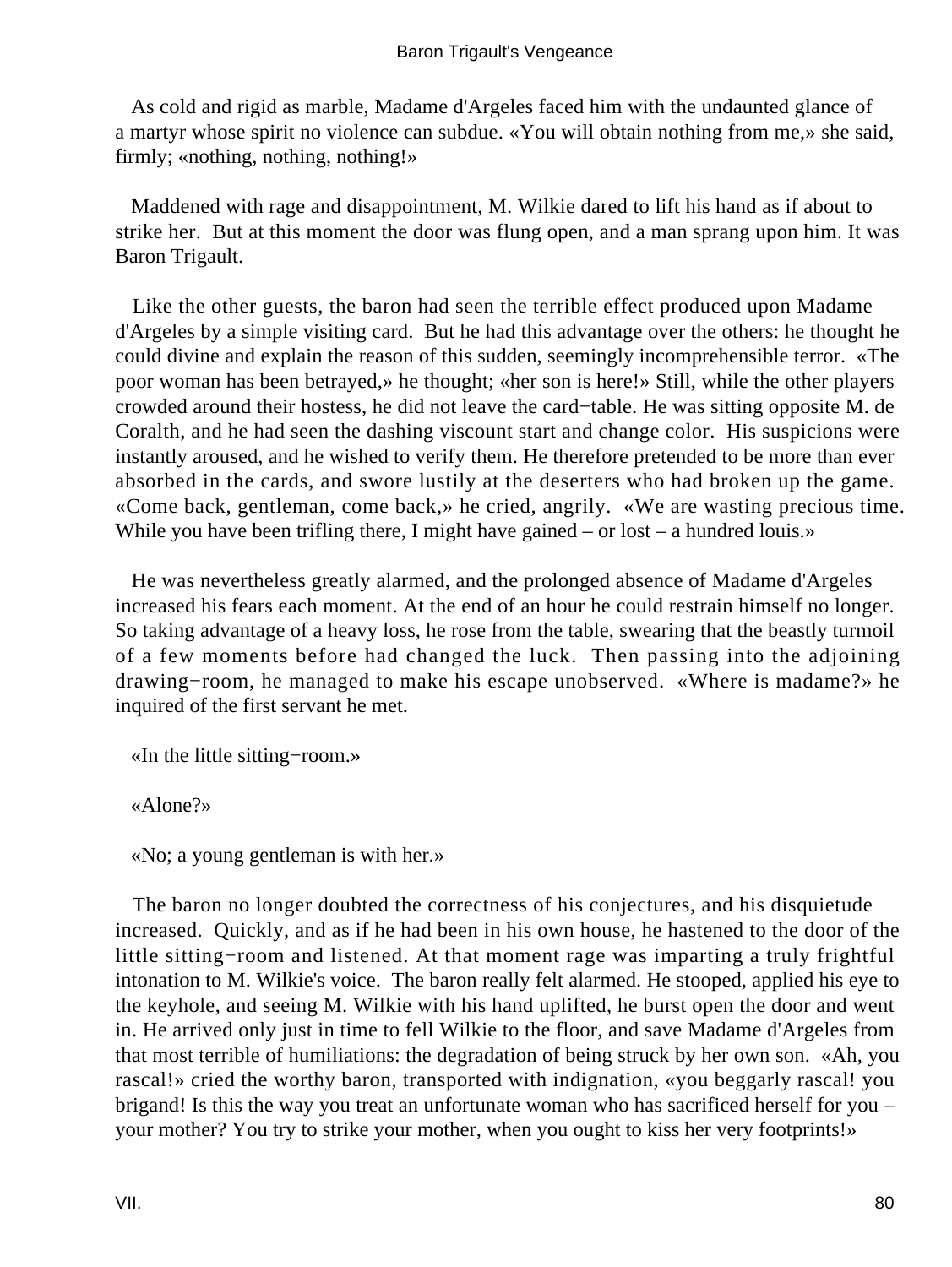As livid as if his blood had been suddenly turned to gall – with quivering lips and eyes starting from their sockets – M. Wilkie rose, with difficulty, to his feet, at the same time rubbing his left elbow which had struck against the corner of a piece of furniture, in his fall. «Scoundrel! You brutal scoundrel!» he growled, ferociously. And then, retreating a step: «Who gave you permission to come in here?» he added. «Who are you? By what right do you meddle with my affairs?»

«By the right that every honest man possesses to chastise a cowardly rascal.»

 M. Wilkie shook his fist at the baron. «You are a coward yourself,» he retorted. «You had better learn who you are talking to! You must mend your manners a little, you old – – »

 The word he uttered was so vile that no man could fail to resent it, much less the baron, who was already frantic with passion. His faced turned as purple as if he were stricken with apoplexy, and such furious rage gleamed in his eyes that Madame d'Argeles was frightened. She feared she should see her son butchered before her very eyes, and she extended her arms as if to protect him. «Jacques,» she said beseechingly, «Jacques!»

 This was the name which was indelibly impressed upon Wilkie's memory – the name he had heard when he was but a child. Jacques – that was the name of the man who had brought him cakes and toys in the comfortable rooms where he had remained only a few days. He understood, or at least he thought he understood, everything. «Ah, ha!» he exclaimed, with a laugh that was at once both ferocious and idiotic. «This is very fine – monsieur is the lover. He has the say here – he –  $\ast$ 

 He did not have time to finish his sentence, for quick as thought the baron caught him by the collar, lifted him from the ground with irresistible strength, and flung him on his knees at Madame d'Argeles's feet, exclaiming: «Ask her pardon, you vile wretch! Ask her pardon, or – – » «Or» meant the baron's clinched fist descending like a sledge−hammer on M. Wilkie's head.

 The worthy youth was frightened – so terribly frightened that his teeth chattered. «Pardon!» he faltered.

«Louder – speak up better than that. Your mother must answer you!»

 Alas! the poor woman could no longer hear. She had endured so much during the past hour that her strength was exhausted, and she had fallen back in her arm−chair in a deep swoon. The baron waited for a moment, and seeing that her eyes remained obstinately closed, he exclaimed: «This is your work, wretch!»

 And lifting him again, as easily as if he had been a child, he set him on his feet, saying in a calmer tone, but in one that admitted of no reply: «Arrange your clothes and go.»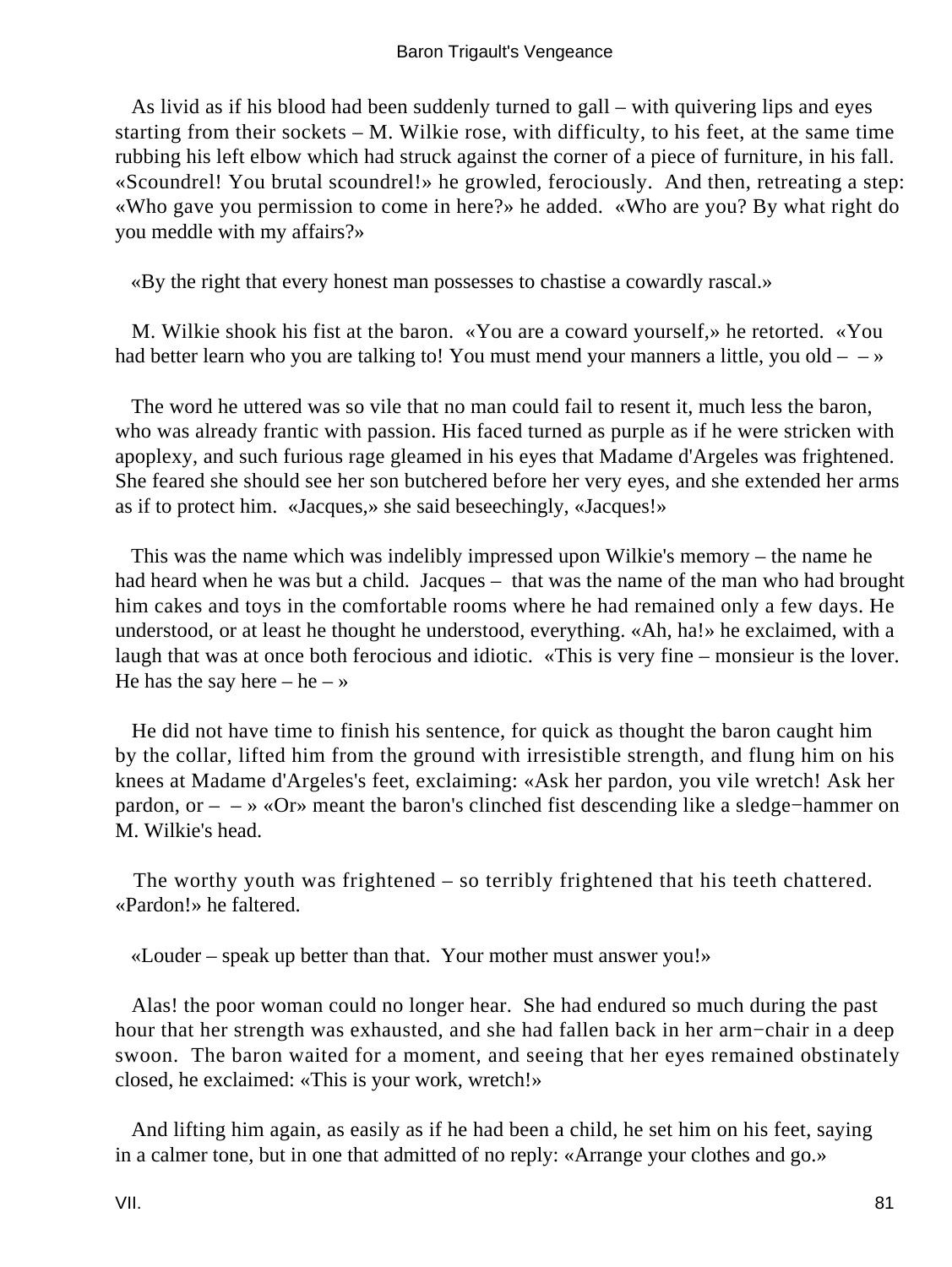This advice was not unnecessary. Baron Trigault had a powerful hand; and M. Wilkie's attire was decidedly the worse for the encounter. He had lost his cravat, his shirt−front was crumpled and torn, and his waistcoat – one of those that open to the waist and are fastened by a single button – hung down in the most dejected manner. He obeyed the baron's order without a word, but not without considerable difficulty, for his hands trembled like a leaf. When he had finished, the baron exclaimed: «Now be off; and never set foot here again – understand me – never set foot here again, never!»

 M. Wilkie made no reply until he reached the door leading into the hall. But when he had opened it, he suddenly regained his powers of speech. «I'm not afraid of you,» he cried, with frantic violence. «You have taken advantage of your superior strength – you are a coward. But this shall not end here. No! – you shall answer for it. I shall find your address, and to−morrow you will receive a visit from my friends M. Costard and M. Serpillon. I am the insulted party – and I choose swords!»

 A frightful oath from the baron somewhat hastened M. Wilkie's exit. He went out into the hall, and holding the door open, in a way that would enable him to close it at the shortest notice, he shouted back, so as to be heard by all the servants: «Yes; I will have satisfaction. I will not stand such treatment. Is it any fault of mine that Madame d'Argeles is a Chalusse, and that she wishes to defraud me of my fortune. To−morrow, I call you all to witness, there will be a lawyer here. You don't frighten me. Here is my card!» And actually, before he closed the door, he threw one of his cards into the middle of the room.

 The baron did not trouble himself to pick it up; his attention was devoted to Madame d'Argeles. She was lying back in her arm−chair, white, motionless and rigid, to all appearance dead. What should the baron do? He did not wish to call the servants; they had heard too much already – but he had almost decided to do so, when his eyes fell upon a tiny aquarium, in a corner of the room. He dipped his handkerchief in it; and alternately bathed Madame d'Argeles's temples and chafed her hands. It was not long before the cold water revived her. She trembled, a convulsive shudder shook her from head to foot, and at last she opened her eyes, murmuring: «Wilkie!»

«I have sent him away,» replied the baron.

 Poor woman! with returning life came the consciousness of the terrible reality. «He is my son!» she moaned, «my son, my Wilkie!» Then with a despairing gesture she pressed her hands to her forehead as if to calm its throbbings. «And I believed that my sin was expiated,» she pursued. «I thought I had been sufficiently punished. Fool that I was! This is my chastisement, Jacques. Ah! women like me have no right to be mothers!»

 A burning tear coursed down the baron's cheek; but he concealed his emotion as well as he could, and said, in a tone of assumed gayety: «Nonsense! Wilkie is young – he will mend his ways! We were all ridiculous when we were twenty. We have all caused our mothers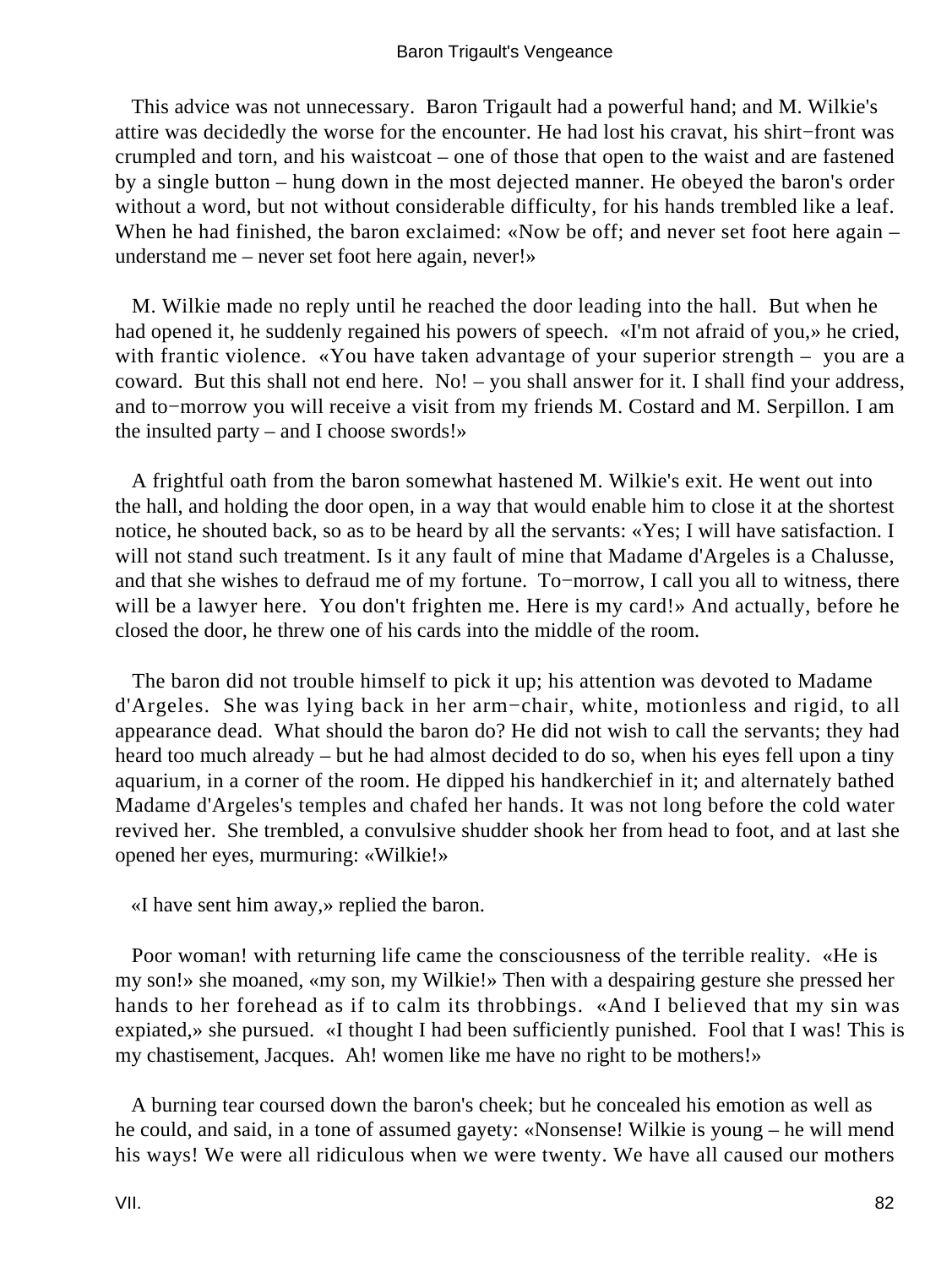many anxious nights. Time will set everything to rights, and put some ballast in this young madcap's brains. Besides, your friend Patterson doesn't seem to me quite free from blame. In knowledge of books, he may have been unequalled; but as a guardian for youth, he must have been the worst of fools. After keeping your son on a short allowance for years, he suddenly gorges him with oats – or I should say, money – lets him loose; and then seems surprised because the boy is guilty of acts of folly. It would be a miracle if he were not. So take courage, and hope for the best, my dear Lia.»

 She shook her head despondingly. «Do you suppose that my heart hasn't pleaded for him?» she said. «I am his mother; I can never cease to love him, whatever he may do. Even now I am ready to give a drop of blood for each tear I can save him. But I am not blind; I have read his nature. Wilkie has no heart.»

 «Ah! my dear friend, how do you know what shameful advice he may have received before coming to you?»

 Madame d'Argeles half rose, and said, in an agitated voice: «What! you try to make me believe that? 'Advice!' Then he must have found a man who said to him: 'Go to the house of this unfortunate woman who gave you birth, and order her to publish her dishonor and yours. If she refuses, insult and beat her! 'You know, even better than I, baron, that this is impossible. In the vilest natures, and when every other honorable feeling has been lost, love for one's mother survives. Even convicts deprive themselves of their wine, and sell their rations, in order to send a trifle now and then to their mothers – while he –  $-\infty$ 

 She paused, not because she shrunk from what she was about to say, but because she was exhausted and out of breath. She rested for a moment, and then resumed in a calmer tone: «Besides, the person who sent him here had counselled coolness and prudence. I discovered this at once. It was only toward the close of the interview, and after an unexpected revelation from me, that he lost all control over himself. The thought that he would lose my brother's millions crazed him. Oh! that fatal and accursed money! Wilkie's adviser wished him to employ legal means to obtain an acknowledgment of his parentage; and he had copied from the Code a clause which is applicable to this case. By this one circumstance I am convinced that his adviser is a man of experience in such matters – in other words, the business agent  $- \rightarrow \infty$ 

«What business agent?» inquired the baron.

 «The person who called here the other day, M. Isidore Fortunat. Ah! why didn't I not bribe him to hold his peace?»

 The baron had entirely forgotten the existence of Victor Chupin's honorable employer. «You are mistaken, Lia,» he replied. «M. Fortunat has had no hand in this.»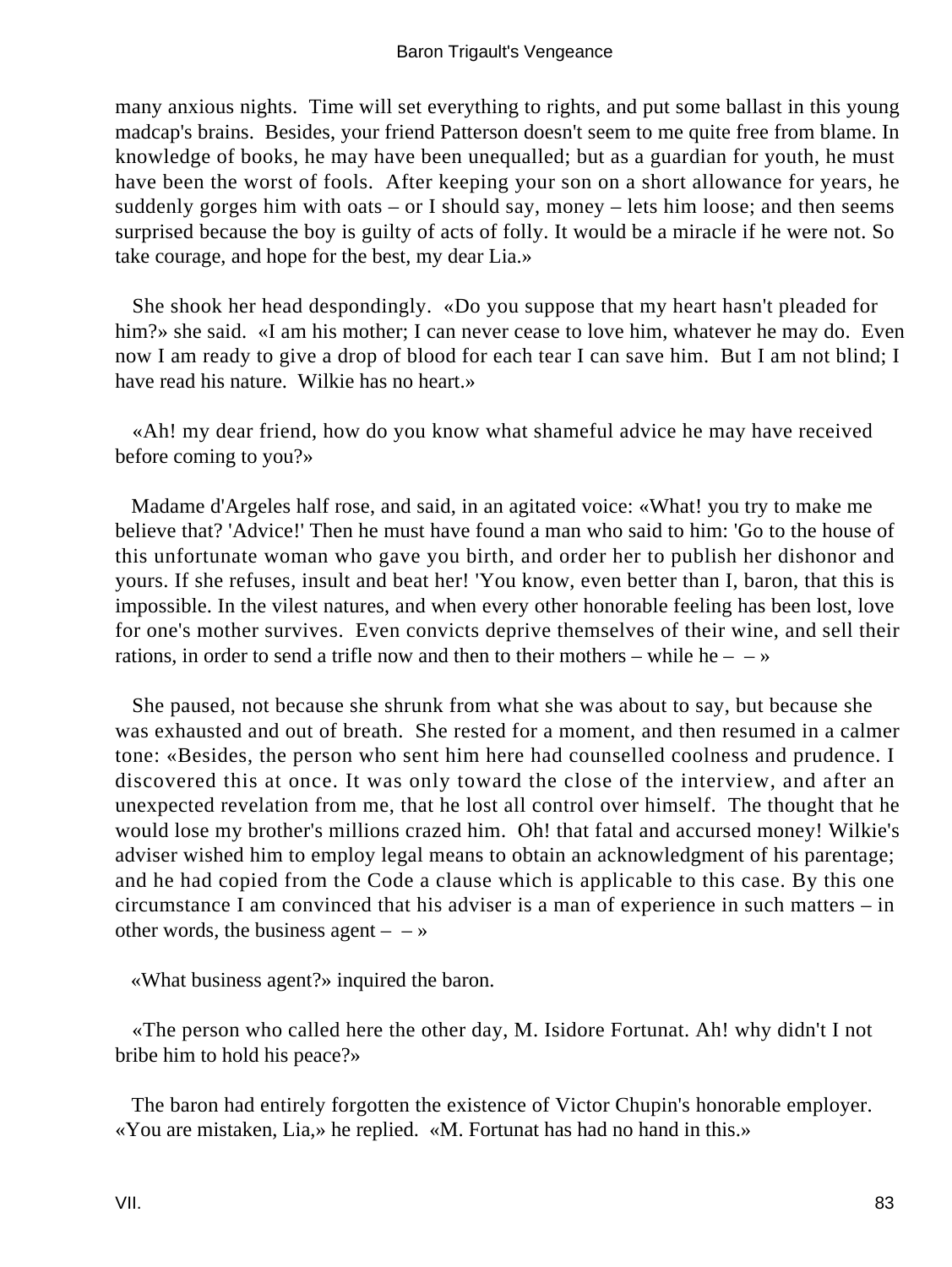«Then who could have betrayed my secret?»

 «Why, your former ally, the rascal for whose sake you allowed Pascal Ferailleur to be sacrificed – the Viscount de Coralth!»

 The bare supposition of such treachery on the viscount's part brought a flush of indignant anger to Madame d'Argeles's cheek. «Ah! if I thought that!» she exclaimed. And then, remembering what reasons the baron had for hating M. de Coralth, she murmured: «No! Your animosity misleads you – he wouldn't dare!»

 The baron read her thoughts. «So you are persuaded that it is personal vengeance that I am pursuing?» said he. «You think that fear of ridicule and public odium prevents me from striking M. de Coralth in my own name, and that I am endeavoring to find some other excuse to crush him. This might have been so once; but it is not the case now. When I promised M. Ferailleur to do all in my power to save the young girl he loves, Mademoiselle Marguerite, my wife's daughter, I renounced all thought of self, all my former plans. And why should you doubt Coralth's treachery? You, yourself, promised me to unmask HIM. If he has betrayed YOU, my poor Lia, he has only been a little in advance of you.»

She hung her head and made no reply. She had forgotten this.

 «Besides,» continued the baron, «you ought to know that when I make such a statement I have some better foundation for it than mere conjecture. It was to some purpose that I watched M. de Coralth during your absence. When the servant handed you that card he turned extremely pale. Why? Because he knew whose card it was. After you left the room his hands trembled like leaves, and his mind was no longer occupied with the game. He – who is usually such a cautious player – risked his money recklessly. When the cards came to him he did still worse; and though luck favored him, he made the strangest blunders, and lost. His agitation and preoccupation were so marked as to attract attention; and one acquaintance laughingly inquired if he were ill, while another jestingly remarked that he had dined and wined a little too much. The traitor was evidently on coals of fire. I could see the perspiration on his forehead, and each time the door opened or shut, he changed color, as if he expected to see you and Wilkie enter. A dozen times I surprised him listening eagerly, as if by dint of attention, or by the magnetic force of his will, he hoped to hear what you and your son were saying. With a single word I could have wrung a confession from him.»

 This explanation was so plausible that Madame d'Argeles felt half convinced. «Ah! if you had only spoken that word!» she murmured. The baron smiled a crafty and malicious smile, which would have chilled M. de Coralth's very blood if he had chanced to see it. «I am not so stupid!» he replied. «We mustn't frighten the fish till we are quite ready. Our net is the Chalusse estate, and Coralth and Valorsay will enter it of their own accord. It is not my plan, but M. Ferailleur's. There's a man for you! and if Mademoiselle Marguerite is worthy of him they will make a noble pair. Without suspecting it, your son has perhaps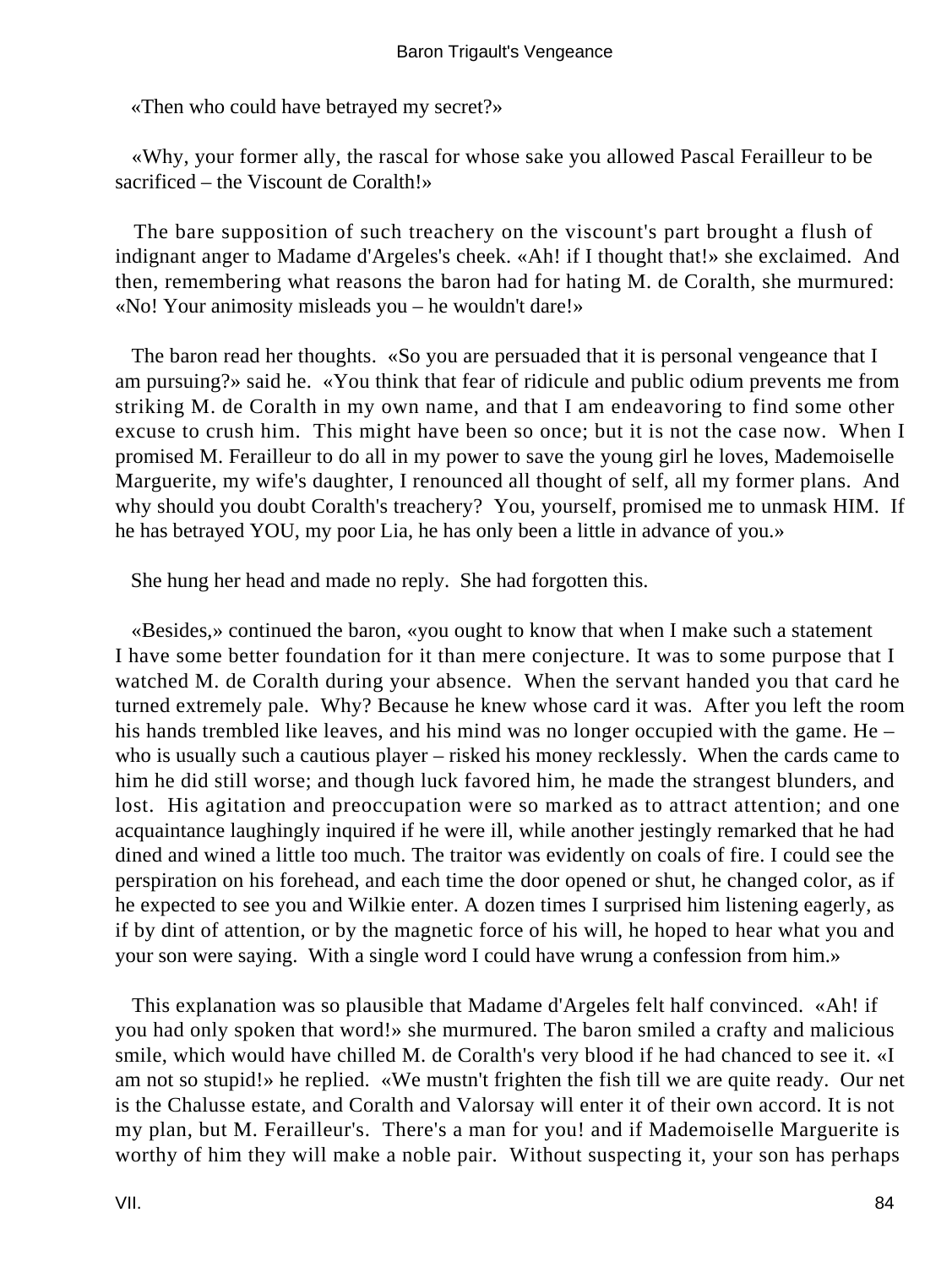rendered us an important service this evening  $-\infty$ 

 «Alas!» faltered Madame d'Argeles, «I am none the less ruined – the name of Chalusse is none the less dishonored!»

 She wanted to return to the drawing−room; but she was compelled to relinquish this idea. The expression of her face betrayed too plainly the terrible ordeal she had passed through. The servants had heard M. Wilkie's parting words; and news of this sort flies about with the rapidity of lightning. That very night, indeed, it was currently reported at the clubs that there would be no more card−playing at the d'Argeles establishment, as that lady was a Chalusse, and consequently the aunt of the beautiful young girl whom M. and Madame de Fondege had taken under their protection.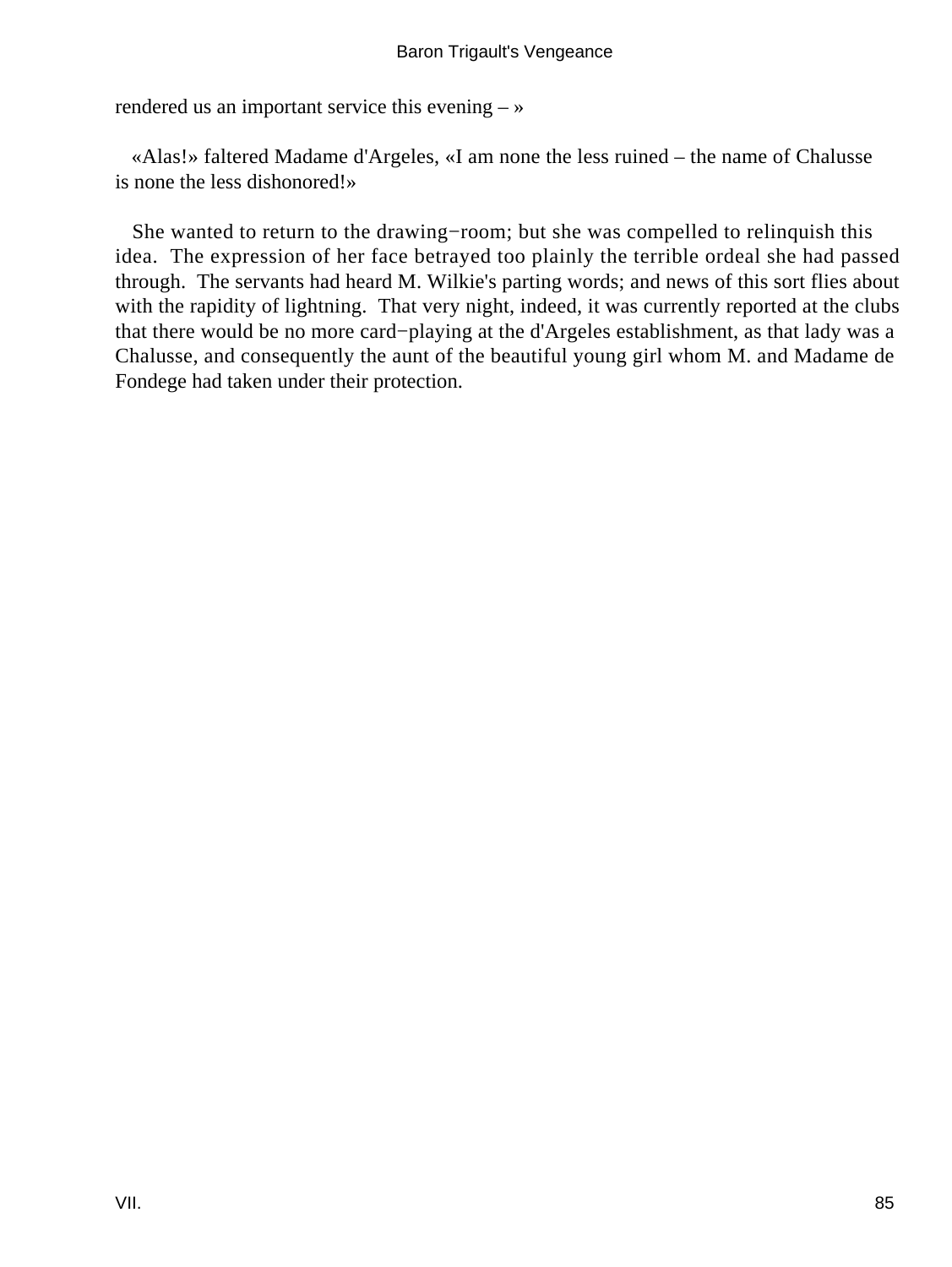## **[VIII.](#page-256-0)**

*U*nusual strength of character, unbounded confidence in one's own energy, with thorough contempt of danger, and an invincible determination to triumph or perish, are all required of the person who, like Mademoiselle Marguerite, intrusts herself to the care of strangers – worse yet, to the care of actual enemies. It is no small matter to place yourself in the power of smooth−tongued hypocrites and impostors, who are anxious for your ruin, and whom you know to be capable of anything. And the task is a mighty one – to brave unknown dangers, perilous seductions, perfidious counsels, and perhaps even violence, at the same time retaining a calm eye and smiling lips. Yet such was the heroism that Marguerite, although scarcely twenty, displayed when she left the Hotel de Chalusse to accept the hospitality of the Fondege family. And, to crown all, she took Madame Leon with her – Madame Leon, whom she knew to be the Marquis de Valorsay's spy.

 But, brave as she was, when the moment of departure came her heart almost failed her. There was despair in the parting glance she cast upon the princely mansion and the familiar faces of the servants. And there was no one to encourage or sustain her. Ah, yes! standing at a window on the second floor, with his forehead pressed close against the pane of glass, she saw the only friend she had in the world – the old magistrate who had defended, encouraged, and sustained her – the man who had promised her his assistance and advice, and prophesied ultimate success.

 «Shall I be a coward?» she thought; «shall I be unworthy of Pascal?» And she resolutely entered the carriage, mentally exclaiming: «The die is cast!»

 The General insisted that she should take a place beside Madame de Fondege on the back seat; while he found a place next to Madame Leon on the seat facing them. The drive was a silent and tedious one. The night was coming on; it was a time when all Paris was on the move, and the carriage was delayed at each street corner by a crowd of passing vehicles. The conversation was solely kept alive by the exertions of Madame de Fondege, whose shrill voice rose above the rumble of the wheels, as she chronicled the virtues of the late Count de Chalusse, and congratulated Mademoiselle Marguerite on the wisdom of her decision. Her remarks were of a commonplace description, and yet each word she uttered evinced intense satisfaction, almost delight, as if she had won some unexpected victory. Occasionally, the General leaned from the carriage window to see if the vehicle laden with Mademoiselle Marguerite's trunks was following them, but he said nothing.

 At last they reached his residence in the Rue Pigalle. He alighted first, offered his hand successively to his wife, Mademoiselle Marguerite, and Madame Leon, and motioned the coachman to drive away.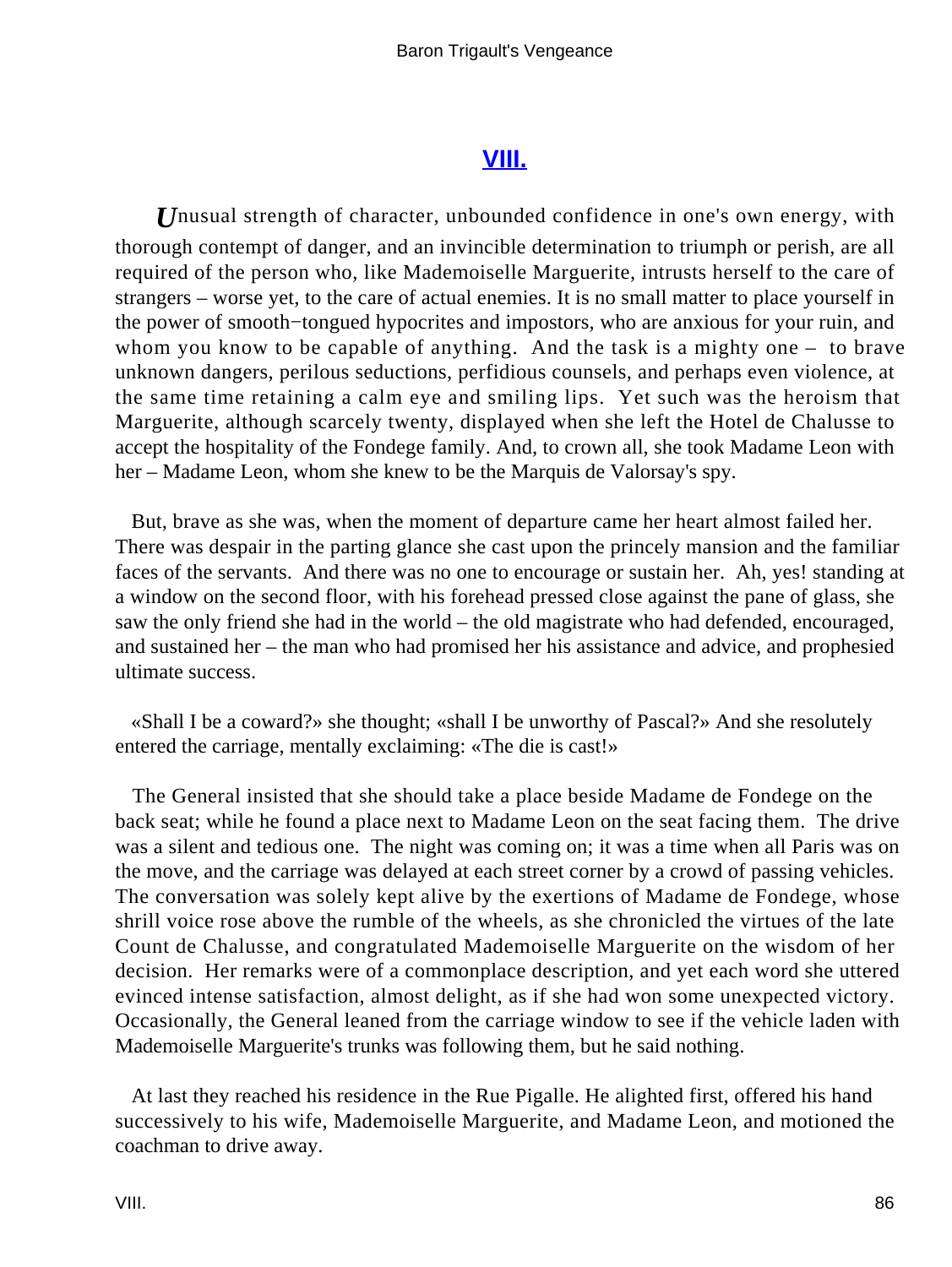But the man did not stir. «Pardon – excuse me, monsieur,» he said, «but my employers bade – requested me –  $-\infty$ 

«What?»

 «To ask you – you know, for the fare – thirty−five francs – not counting the little gratuity.»

«Very well! – I will pay you to−morrow.»

 «Excuse me, monsieur; but if it is all the same to you, would you do so this evening? My employer said that the bill had been standing a long time already.»

«What, scoundrel!»

 But Madame de Fondege, who was on the point of entering the house, suddenly stepped back, and drawing out her pocketbook, exclaimed: «That's enough! Here are thirty−five francs.»

 The man went to his carriage lamp to count the money, and seeing that he had the exact amount – «And my gratuity?» he asked.

«I give none to insolent people,» replied the General.

 «You should take a cab if you haven't money enough to pay for coaches,» replied the driver with an oath. «I'll be even with you yet.»

 Marguerite heard no more, for Madame de Fondege caught her by the arm and hurried her up the staircase, saying: «Quick! we must make haste. Your baggage is here already, and we must see if the rooms I intended for you – for you and your companion – suit you.»

 When Marguerite reached the second floor, Madame de Fondege hunted in her pocket for her latch−key. Not finding it, she rang. A tall man−servant of impudent appearance and arrayed in a glaring livery opened the door, carrying an old battered iron candlestick, in which a tiny scrap of candle was glaring and flickering. «What!» exclaimed Madame de Fondege, «the reception−room not lighted yet? This is scandalous! What have you been doing in my absence? Come, make haste. Light the lamp. Tell the cook that I have some guests to dine with me. Call my maid. See that M. Gustave's room is in order. Go down and see if the General doesn't need your assistance about the baggage.»

 Finding it difficult to choose between so many contradictory orders, the servant did not choose at all. He placed his rusty candlestick on one of the side−tables in the reception−room, and gravely, without saying a single word, went out into the passage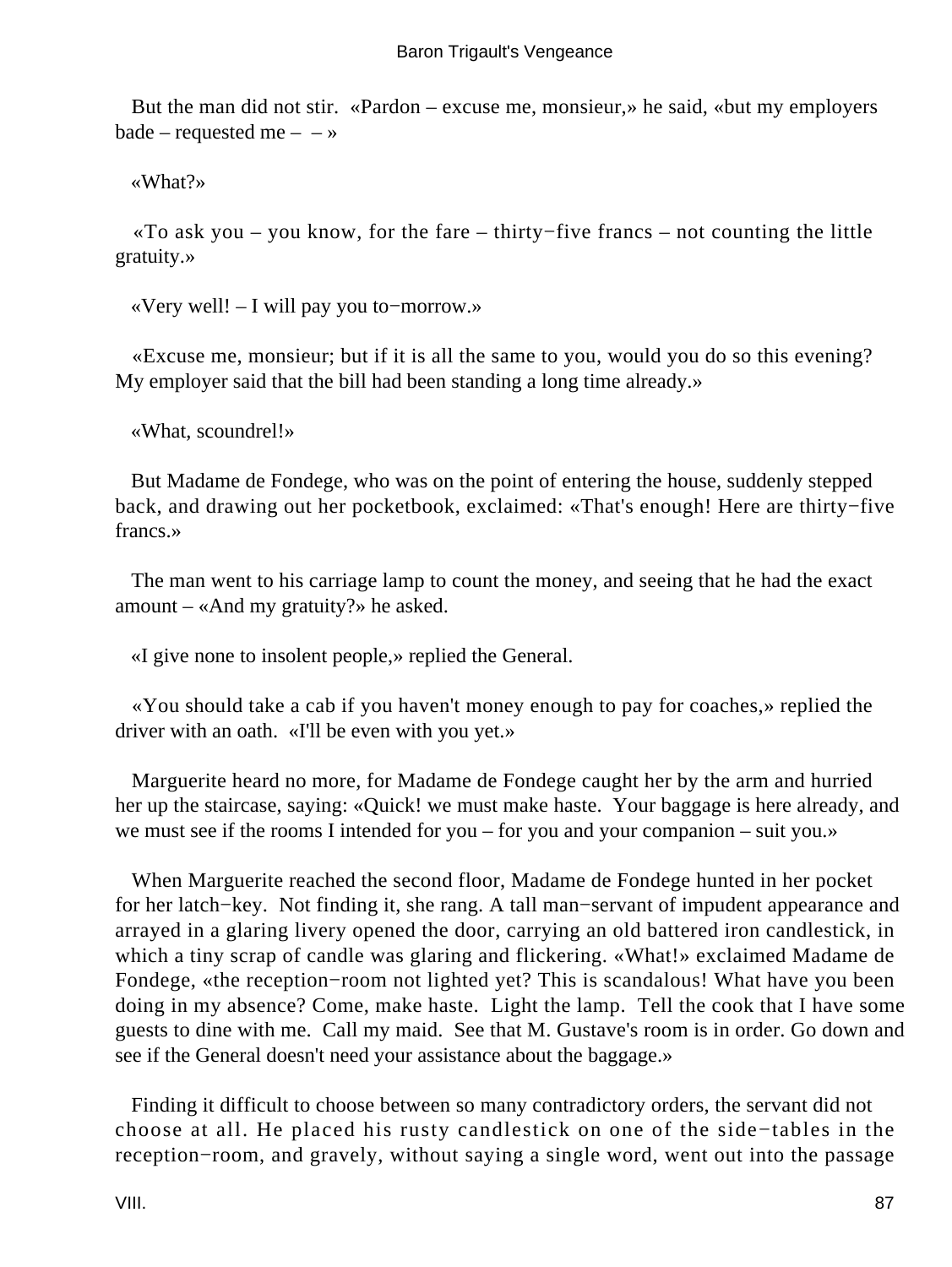leading to the kitchen. «Evariste!» cried Madame de Fondege, crimson with anger, «Evariste, you insolent fellow!»

 As he deigned no reply, she rushed out in pursuit of him. And soon the sound of a violent altercation arose; the servant lavishing insults upon his mistress, and she unable to find any response, save, «I dismiss you; you are an insolent scamp – I dismiss you.»

 Madame Leon, who was standing near Mademoiselle Marguerite in the reception−room, seemed greatly amused. «This is a strange household,» said she. «A fine beginning, upon my word.»

 But the worthy housekeeper was the last person on earth to whom Mademoiselle Marguerite wished to reveal her thoughts. «Hush, Leon,» she replied. «We are the cause of all this disturbance, and I am very sorry for it.»

 The retort that rose to the housekeeper's lips was checked by the return of Madame de Fondege, followed by a servant−girl with a turn−up nose, a pert manner, and who carried a lighted candle in her hand.

 «How can I apologize, madame,» began Mademoiselle Marguerite, «for all the trouble I am giving you?»

 «Ah! my dear child, I've never been so happy. Come, come, and see your room.» And while they crossed several scantily−furnished apartments, Madame de Fondege continued: «It is I who ought to apologize to you. I fear you will pine for the splendors of the Hotel de Chalusse. We are not millionaires like your poor father. We have only a modest competence, no more. But here we are!»

 The maid had opened a door, and Mademoiselle Marguerite entered a good−sized room lighted by two windows, hung with soiled wall paper, and adorned with chintz curtains, from which the sun had extracted most of the coloring. Everything was in disorder here, and in fact, the whole room was extremely dirty. The bed was not made, the washstand was dirty, some woollen stockings were hanging over the side of the rumpled bed, and on the mantel−shelf stood an ancient clock, an empty beer bottle, and some glasses. On the floor, on the furniture, in the corners, everywhere in fact, stumps of cigars were scattered in profusion, as if they had positively rained down.

«What!» gasped Madame de Fondege, «you haven't put this room in order, Justine?»

«Indeed, madame, I haven't had time.»

«But it's more than a month since M. Gustave slept here?»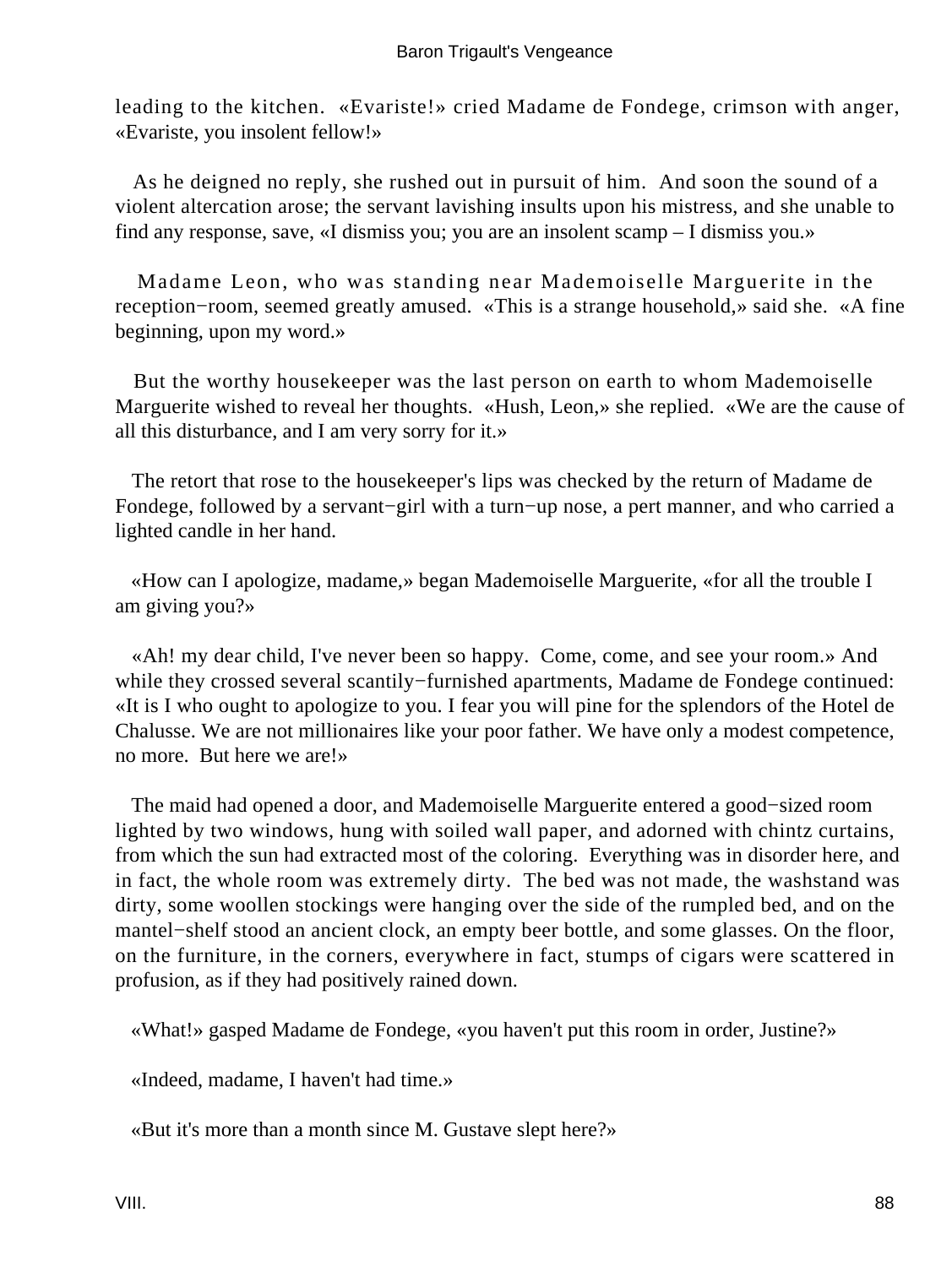«I know it; but madame must remember that I have been very much hurried this last month, having to do all the washing and ironing since the laundress  $-\rightarrow$ 

 «That's sufficient,» interrupted Madame de Fondege. And turning to Marguerite, she said: «You will, I am sure, excuse this disorder, my dear child. By this time to−morrow the room shall be transformed into one of those dainty nests of muslin and flowers which young girls delight in.»

 Connected with this apartment, which was known to the household as the lieutenant's room, there was a much smaller chamber lighted only by a single window, and originally intended for a dressing− room. It had two doors, one of them communicating with Marguerite's room, and the other with the passage; and it was now offered to Madame Leon, who on comparing these quarters with the spacious suite of rooms she had occupied at the Hotel de Chalusse, had considerable difficulty in repressing a grimace. Still she did not hesitate nor even murmur. M. de Valorsay's orders bound her to Marguerite, and she deemed it fortunate that she was allowed to follow her. And whether the marquis succeeded or not, he had promised her a sufficiently liberal reward to compensate for all personal discomfort. So, in the sweetest of voices, and with a feigned humility of manner, she declared this little room to be even much too good for a poor widow whose misfortunes had compelled her to abdicate her position in society.

 The attentions which M. and Madame de Fondege showed her contributed not a little to her resignation. Without knowing exactly what the General and his wife expected from Mademoiselle Marguerite, she was shrewd enough to divine that they hoped to gain some important advantage. Now her «dear child» had declared her to be a trusted friend, who was indispensable to her existence and comfort. «So these people will pay assiduous court to me,» she thought. And being quite ready to play a double part as the spy of the Marquis de Valorsay, and the Fondege family, and quite willing to espouse the latter's cause should that prove to be the more remunerative course, she saw a long series of polite attentions and gifts before her.

 That very evening her prophecies were realized; and she received a proof of consideration which positively delighted her. It was decided that she should take her meals at the family table, a thing which had never happened at the Hotel de Chalusse. Mademoiselle Marguerite raised a few objections, which Madame Leon answered with a venomous look, but Madame de Fondege insisted upon the arrangement, not understanding, she said, graciously, why they need deprive themselves of the society of such an agreeable and distinguished person. Madame Leon in no wise doubted but this favor was due to her merit alone, but Mademoiselle Marguerite, who was more discerning, saw that their hostess was really furious at the idea, but was compelled to submit to it by the imperious necessity of preventing Madame Leon from coming in contact with the servants, who might make some decidedly compromising disclosures. For there were evidently many little mysteries and make−shifts to be concealed in this household. For instance, while the servants were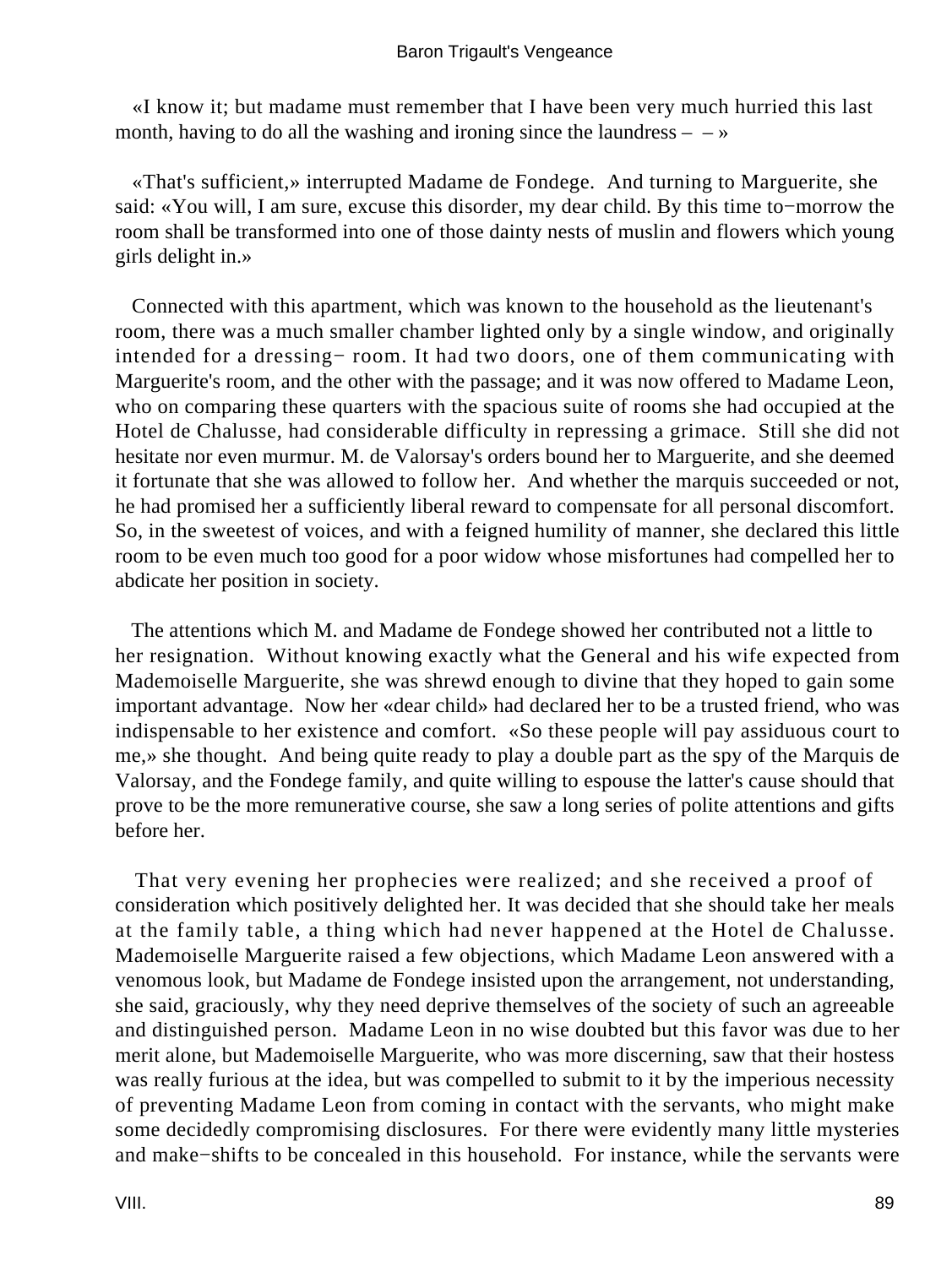carrying the luggage upstairs, Marguerite discovered Madame de Fondege and her maid in close consultation, whispering with that volubility which betrays an unexpected and pressing perplexity. What were they talking about? She listened without any compunctions of conscience, and the words «a pair of sheets,» repeated again and again, furnished her with abundant food for reflection. «Is it possible,» she thought, «that they have no sheets to give us?»

 It did not take her long to discover the maid's opinion of the establishment in which she served; for while she brandished her broom and duster, this girl, exasperated undoubtedly by the increase of work she saw in store for her, growled and cursed the old barrack where one was worked to death, where one never had enough to eat, and where the wages were always in arrears. Mademoiselle Marguerite was doing her best to aid the maid, who was greatly surprised to find this handsome, queenly young lady so obliging, when Evariste, the same who had received warning an hour before, made his appearance, and announced in an insolent tone that «Madame la Comtesse was served.»

 For Madame de Fondege exacted this title. She had improvised it, as her husband had improvised his title of General, and without much more difficulty. By a search in the family archives she had discovered – so she declared to her intimate friends – that she was the descendant of a noble family, and that one of her ancestors had held a most important position at the court of Francis I. or of Louis XII. Indeed, she sometimes confounded them. However, people who had not known her father, the wood merchant, saw nothing impossible in the statements.

 Evariste was dressed as a butler should be dressed when he announces dinner to a person of rank. In the daytime when he discharged the duties of footman, he was gorgeous in gold lace; but in the evening, he arrayed himself in severe black, such as is appropriate to the butler of an aristocratic household. Immediately after his announcement everybody repaired to the sumptuous dining−room which, with its huge side−boards, loaded with silver and rare china, looked not unlike a museum. Such was the display, indeed, that when Mademoiselle Marguerite took a seat at the table, between the General and his wife, and opposite Madame Leon, she asked herself if she had not been the victim of that dangerous optical delusion known as prejudice. She noticed that the supply of knives and forks was rather scanty; but many economical housewives keep most of their silver under lock and key; besides the china was very handsome and marked with the General's monogram, surmounted by his wife's coronet.

 However, the dinner was badly cooked and poorly served. One might have supposed it to be a scullery maid's first attempt. Still the General devoured it with delight. He partook ravenously of every dish, a flush rose to his cheeks, and an expression of profound satisfaction was visible upon his countenance. «From this,» thought Mademoiselle Marguerite, «I must infer that he usually goes hungry, and that this seems a positive feast to him.» In fact, he seemed bubbling over with contentment. He twirled his mustaches a la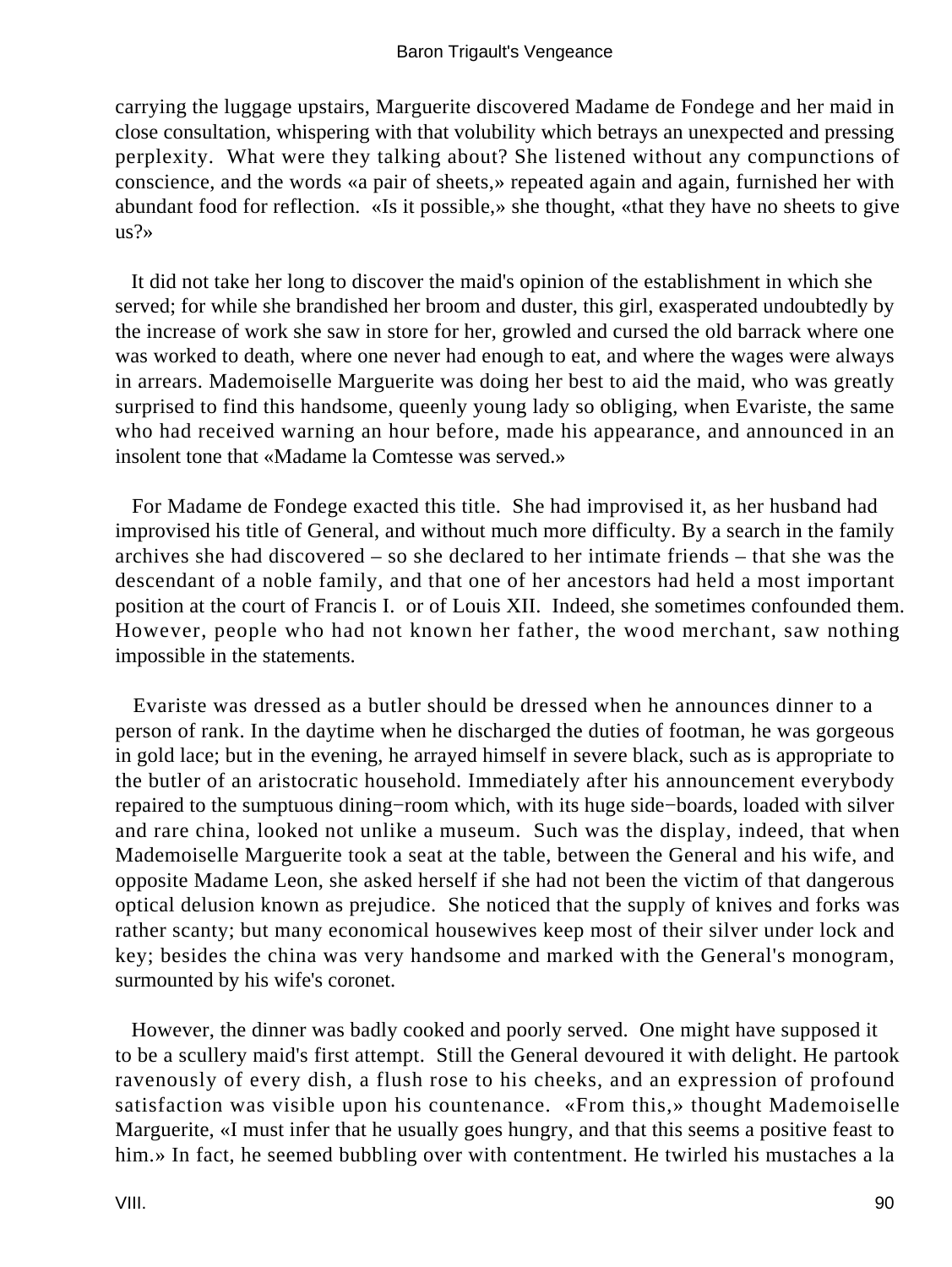Victor Emmanuel, and rolled his «r,» as he said, «Sacr−r−r−r−r−e bleu!» even more ferociously than usual. It was only by a powerful effort that he restrained himself from indulging in various witticisms which would have been most unseemly in the presence of a poor girl who had just lost her father and all her hopes of fortune. But he did forget himself so much as to say that the drive to the cemetery had whetted his appetite, and to address his wife as Madame Range−a−bord, a title which had been bestowed upon her by a sailor brother.

 Crimson with anger to the very roots of her coarse, sandy hair – amazed to see her husband deport himself in this style, and almost suffocated by the necessity of restraining her wrath, Madame de Fondege was heroic enough to smile, though her eyes flashed ominously. But the General was not at all dismayed. On the contrary, he cared so little for his wife's displeasure that, when the dessert was served, he turned to the servant, and, with a wink that Mademoiselle Marguerite noticed, «Evariste,» he ordered, «go to the wine−cellar, and bring me a bottle of old Bordeaux.»

 The valet, who had just received a week's notice, was only too glad of an opportunity for revenge. So with a malicious smile, and in a drawling tone, he replied: «Then monsieur must give me the money. Monsieur knows very well that neither the grocer nor the wine−merchant will trust him any longer.»

 M. de Fondege rose from the table, looking very pale; but before he had time to utter a word, his wife came to the rescue. «You know, my dear, that I don't trust the key of my cellar to this lad. Evariste, call Justine.»

 The pert−looking chambermaid appeared, and her mistress told her where she would find the key of the famous cellar. About a quarter of an hour afterward, one of those bottles which grocers and wine−merchants prepare for the benefit of credulous customers was brought in – a bottle duly covered with dust and mould to give it a venerable appearance, and festooned with cobwebs, such as the urchins of Paris collect and sell at from fifteen sous to two francs a pound, according to quality. But the Bordeaux did not restore the General's equanimity. He was silent and subdued; and his relief was evident when, after the coffee had been served, his wife exclaimed: «We won't keep you from your club, my dear. I want a chat with our dear child.»

 Since she dismissed the General so unceremoniously, Madame de Fondege evidently wished for a tete−a−tete with Mademoiselle Marguerite. At least Madame Leon thought so, or feigned to think so, and addressing the young girl, she said: «I shall be obliged to leave you for a couple of hours, my dear young lady. My relatives would never forgive me if I did not inform them of my change of residence.»

 This was the first time since she had been engaged by the Count de Chalusse, that the estimable «companion» had ever made any direct allusion to her relatives, and what is more,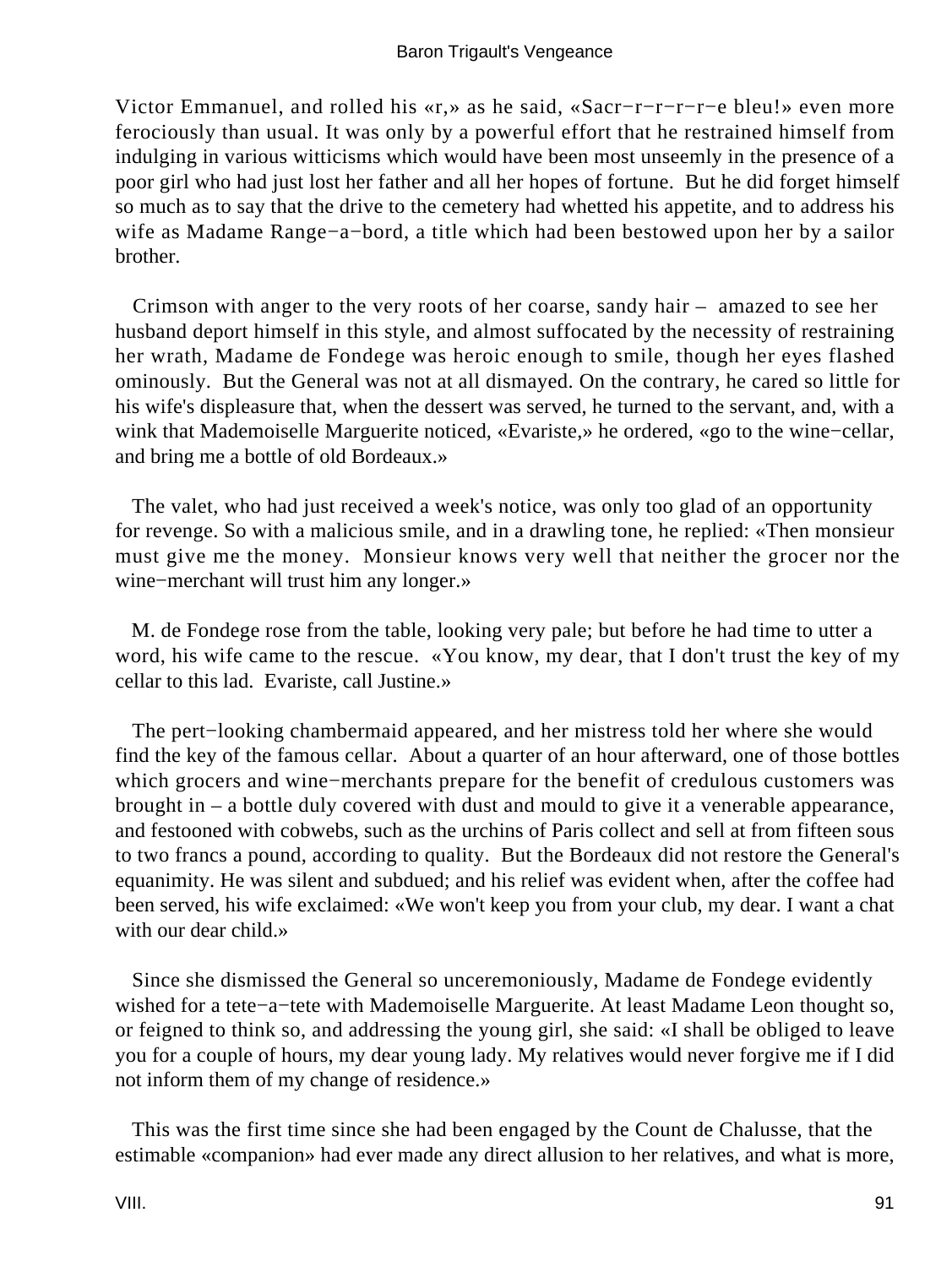to relatives residing in Paris. She had previously only spoken of them in general terms, giving people to understand that her relatives had not been unfortunate like herself – that they still retained their exalted rank, though she had fallen, and that she found it difficult to decline the favors they longed to heap upon her.

 However, Mademoiselle Marguerite evinced no surprise. «Go at once and inform your relatives, my dear Leon,» she said, without a shade of sarcasm in her manner. «I hope they won't be offended by your devotion to me.» But in her secret heart, she thought: «This hypocrite is going to report to the Marquis de Valorsay, and these relatives of hers will furnish her with excuses for future visits to him.»

 The General went off, the servants began to clear the table, and Mademoiselle Marguerite followed her hostess to the drawing−room. It was a lofty and spacious apartment, lighted by three windows, and even more sumptuous in its appointments than the dining−room. Furniture, carpets, and hangings, were all in rather poor taste, perhaps, but costly, very costly. As the evening was a cold one, Madame de Fondege ordered the fire to be lighted. She seated herself on a sofa near the mantelpiece, and when Mademoiselle Marguerite had taken a chair opposite her, she began, «Now, my dear child, let us have a quiet talk.»

 Mademoiselle Marguerite expected some important communication, so that she was not a little surprised when Madame de Fondege resumed: «Have you thought about your mourning?»

«About my mourning, madame?»

 «Yes. I mean, have you decided what dresses you will purchase? It is an important matter, my dear – more important than you suppose. They are making costumes entirely of crepe now, puffed and plaited, and extremely stylish. I saw one that would suit you well. You may think that a costume for deep mourning made with puffs would be a trifle **LOUD,** but that depends upon tastes. The Duchess de Veljo wore one only eleven days after her husband's death; and she allowed some of her hair, which is superb, to fall over her shoulders, a la pleureuse, and the effect was extremely touching.» Was Madame de Fondege speaking sincerely? There could be no doubt of it. Her features, which had been distorted with anger when the General took it into his head to order the bottle of Bordeaux, had regained their usual placidity of expression, and had even brightened a little. «I am entirely at your service, my dear, if you wish any shopping done,» she continued. «And if you are not quite pleased with your dressmaker, I will take you to mine, who works like an angel. But how absurd I am. You will of course employ Van Klopen. I go to him occasionally myself, but only on great occasions. Between you and me, I think him a trifle too high in his charges.»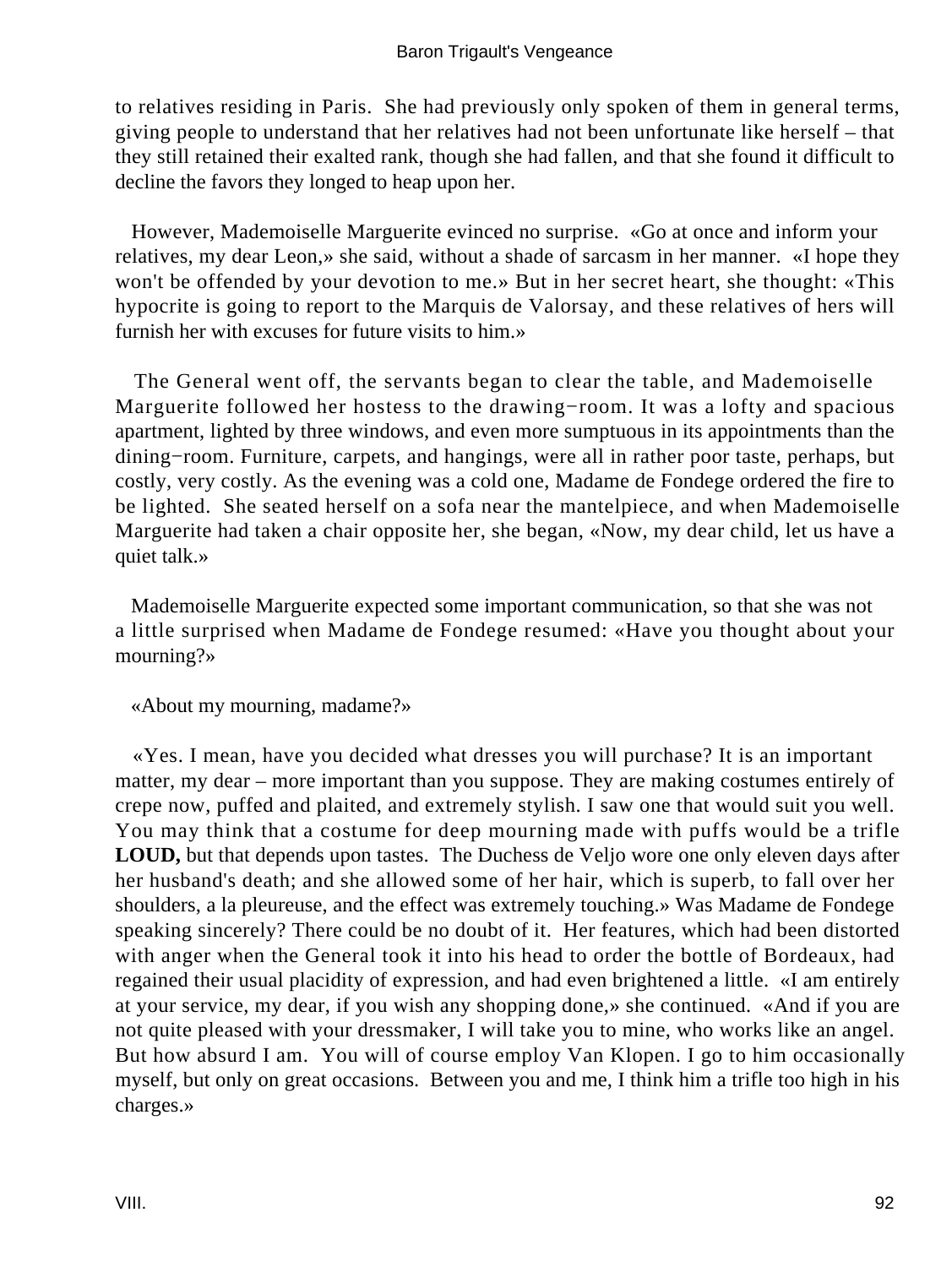Mademoiselle Marguerite could scarcely repress a smile. «I must confess, madame, that from my infancy I have been in the habit of making almost all my dresses myself.»

 The General's wife raised her eyes to Heaven in real or feigned astonishment. «Yourself!» she repeated four or five times, as if to make sure that she had heard aright. «Yourself! That is incomprehensible! You, the daughter of a man who possessed an income of five or six hundred thousand francs a year! Still I know that poor M. de Chalusse, though unquestionably a very worthy and excellent man, was peculiar in some of his ideas.»

«Excuse me, madame. What I did, I did for my own pleasure.»

 But this assertion exceeded Madame de Fondege's powers of comprehension. «Impossible!» she murmured, «impossible! But, my poor child, what did you do for fashions – for patterns?»

 The immense importance she attached to the matter was so manifest that Marguerite could not refrain from smiling. «I was probably not a very close follower of the fashions,» she replied. «The dress that I am wearing now  $- -$ .»

 «Is very pretty, my child, and it becomes you extremely; that's the truth. Only, to be frank, I must confess that this style is no longer worn – no – not at all. You must have your new dresses made in quite a different way.»

«But I already have more dresses than I need, madame.»

«What! black dresses?»

«I seldom wear anything but black.»

 Evidently her hostess had never heard anything like this before. «Oh! all right,» said she, «these dresses will doubtless do very well for your first months of mourning – but afterward? Do you suppose, my poor dear, that I'm going to allow you to shut yourself up as you did at the Hotel de Chalusse? Good heavens! how dull it must have been for you, alone in that big house, without society or friends.»

 A tear fell from Marguerite's long lashes. «I was very happy there, madame,» she murmured.

 «You think so; but you will change your mind. When one has never tasted real pleasure, one cannot realize how gloomy one's life really is. No doubt, you were very unhappy alone with M. de Chalusse.»

«Oh! madame  $- - \infty$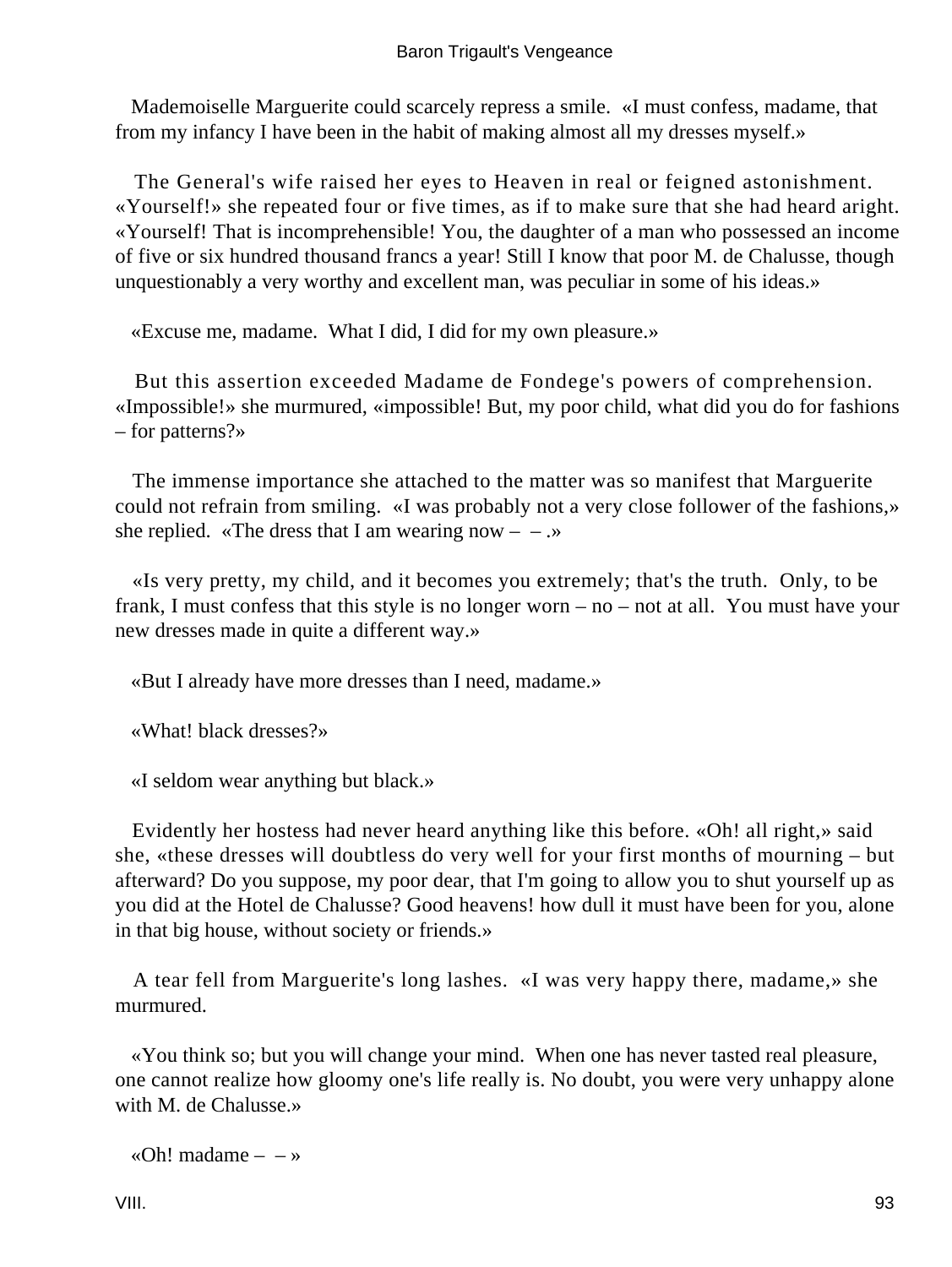## Baron Trigault's Vengeance

 «Tut! tut! my dear, I know what I am talking about. Wait until you have been introduced into society before you boast of the charms of solitude. Poor dear! I doubt if you have ever attended a ball in your whole life. No! I was sure of it, and you are twenty! Fortunately, I am here. I will take your mother's place, and we will make up for lost time! Beautiful as you are, my child – for you are divinely beautiful – you will reign as a queen wherever you appear. Doesn't that thought make that cold little heart of yours throb more quickly? Ah! fetes and music, wonderful toilettes and the flashing of diamonds, the admiration of gentlemen, the envy of rivals, the consciousness of one's own beauty, are these delights not enough to fill any woman's life? It is intoxication, perhaps, but an intoxication which is happiness.»

 Was she sincere, or did she hope to dazzle this lonely girl, and then rule her through the tastes she might succeed in giving her? As is not unfrequently the case with callous natures, Madame de Fondege was a compound of frankness and cunning. What she was saying now she really meant; and as it was to her interest to say it, she urged her opinions boldly and even eloquently. Twenty− four hours earlier, proud and truthful Marguerite would have silenced her at once. She would have told her that such pleasures could never have any charm for her, and that she felt only scorn and disgust for such worthless aims and sordid desires. But having resolved to appear a dupe, she concealed her real feelings under an air of surprise, and was astonished and even ashamed to find that she could dissemble so well.

 «Besides,» continued Madame de Fondege, «a marriageable young girl should never shut herself up like a nun. She will never find a husband if she remains at home – and she must marry. Indeed, marriage is a sensible woman's only object in life, since it is her emancipation.»

 Was Madame de Fondege going to plead her son's cause? Mademoiselle Marguerite almost believed it – but the lady was too shrewd for that. She took good care not to mention as much as Lieutenant Gustave's name.

 «The season will certainly be unusually brilliant,» she said, «and it will begin very early. On the fifth of November, the Countess de Commarin will give a superb fete; all Paris will be there. On the seventh, there will be a ball at the house of the Viscountess de Bois d'Ardon. On the eleventh, there will be a concert, followed by a ball, at the superb mansion of the Baroness Trigault – you know – the wife of that strange man who spends all his time in playing cards.»

«This is the first time I ever heard the name mentioned.»

 «Really! and you have been living in Paris for years. It seems incomprehensible. You must know then, my dear little ignoramus, that the Baroness Trigault is one of the most distinguished ladies in Paris, and certainly the best dressed. I am sure her bill at Van Klopen's is not less than a hundred thousand francs a year – and that is saying enough, is it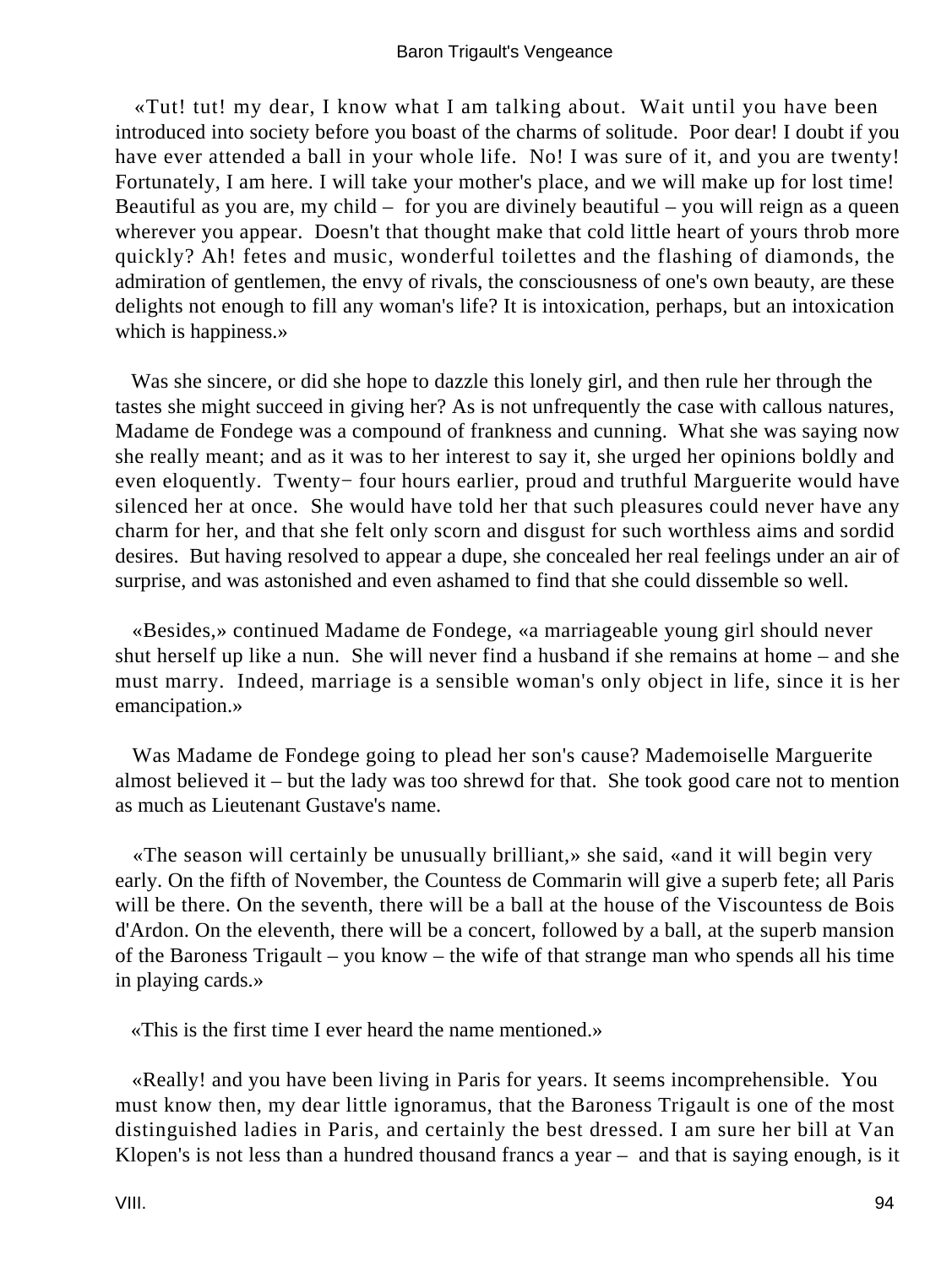not?» And with genuine pride, she added: «The baroness is my friend. I will introduce you to her.»

 Having once started on this theme, Madame de Fondege was not easily silenced. It was evidently her ambition to be considered a woman of the world, and to be acquainted with all the leaders of fashionable society; and, in fact, if one listened to her conversation for an hour one could learn all the gossip of the day. Though she was unable to interest herself in this tittle− tattle, Marguerite was pretending to listen to it with profound attention when the drawing−room door suddenly opened and Evariste appeared with an impudent smile on his face. «Madame Landoire, the milliner, is here, and desires to speak with Madame la Comtesse,» he said.

 On hearing this name, Madame de Fondege started as if she had been stung by a viper. «Let her wait,» she said quickly. «I will see her in a moment.»

 The order was useless, for the visitor was already on the threshold. She was a tall, dark−haired, ill−mannered woman. «Ah! I've found you at last,» she said, rudely, «and I'm not sorry. This is the fourth time I've come here with my bill.»

 Madame de Fondege pointed to Mademoiselle Marguerite, and exclaimed: «Wait, at least, until I am alone before you speak to me on business.»

 Madame Landoire shrugged her shoulders. «As if you were ever alone,» she growled. «I wish to put an end to this.»

«Step into my room then, and we will put an end to it, and at once.»

 This opportunity to escape from Madame de Fondege must not be allowed to pass; so Marguerite asked permission to withdraw, declaring, what was really the truth, that she felt completely tired out. After receiving a maternal kiss from her hostess, accompanied by a «sleep well, my dear child,» she retired to her own room. Thanks to Madame Leon's absence, she found herself alone, and, drawing a blotting−pad from one of her trunks, she hastily wrote a note to M. Isidore Fortunat, telling him that she would call upon him on the following Tuesday. «I must be very awkward,» she thought, «if to−morrow, on going to mass, I can't find an opportunity to throw this note into a letter−box without being observed.»

 It was fortunate that she had lost no time, for her writing−case was scarcely in its place again before Madame Leon entered, evidently out of sorts. «Well,» asked Marguerite, «did you see your friends?»

 «Don't speak of it, my dear young lady; they were all of them away from home – they had gone to the play.»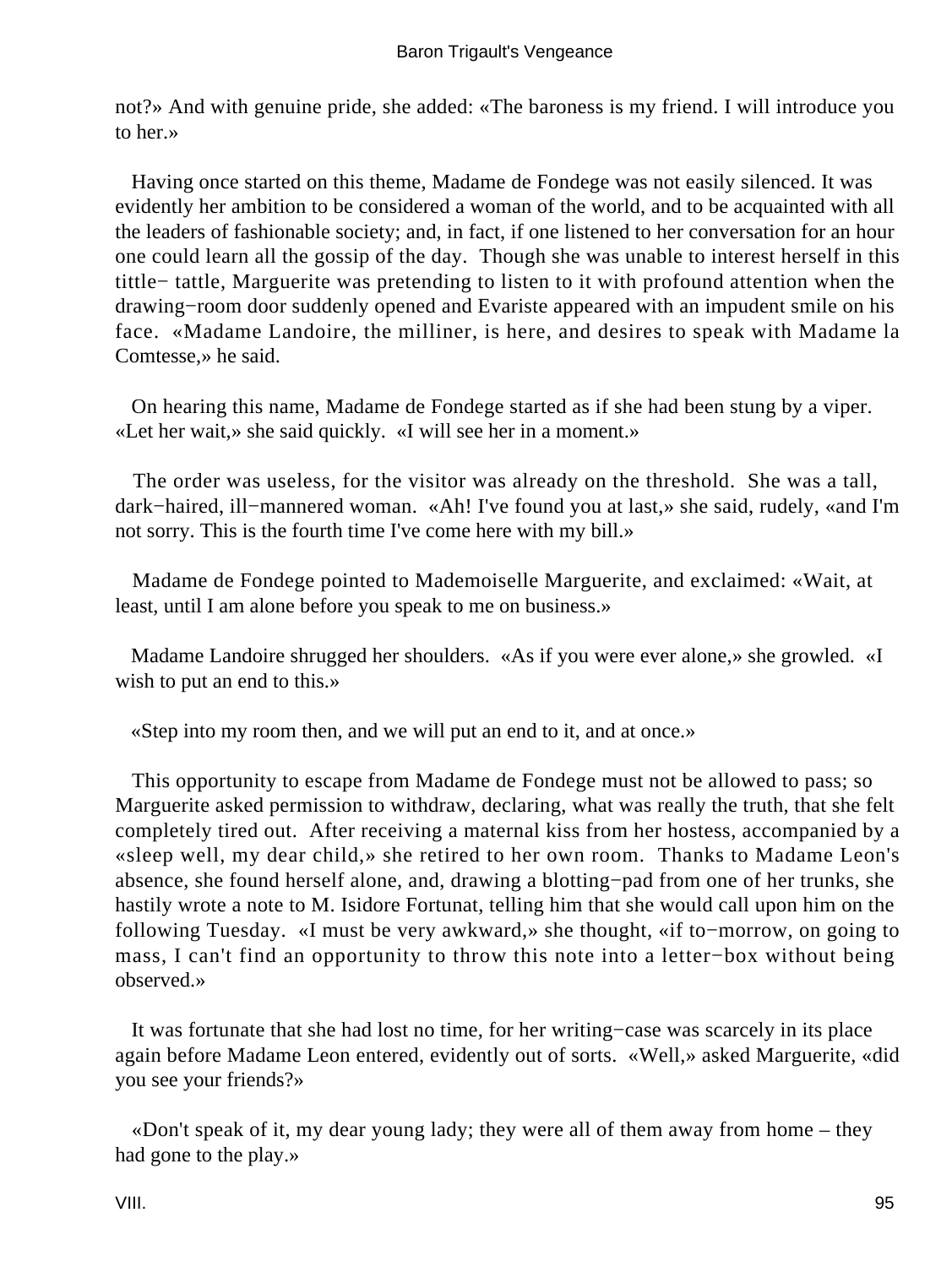«Ah?»

«So I shall go again early to−morrow morning; you must realize how important it is.»

«Yes, I understand.»

 But Madame Leon, who was usually so loquacious, did not seem to be in a talkative mood that evening, and, after kissing her dear young lady, she went into her own room.

 «She did not succeed in finding the Marquis de Valorsay,» thought Marguerite, «and being in doubt as to the part she is to play, she feels furious.»

 The young girl tried to sum up the impressions of the evening, and to decide upon a plan of conduct, but she felt sad and very weary. She said to herself that rest would be more beneficial than anything else, and that her mind would be clearer on the morrow; so after a fervent prayer in which Pascal Ferailleur's name was mentioned several times, she prepared for bed. But before she fell asleep she was able to collect another bit of evidence. The sheets on her bed were new.

 If Marguerite had been born in the Hotel de Chalusse, if she had known a father's and a mother's tender care from her infancy, if she had always been protected by a large fortune from the stern realities of life, there would have been no hope for her now that she was left poor and alone – for how can a girl avoid dangers she is ignorant of? But from her earliest childhood Marguerite had studied the difficult science of real life under the best of teachers – misfortune. Cast upon her own resources at the age of thirteen, she had learned to look upon everybody and everything with distrust; and by relying only on herself, she had become strangely cautious and clear−sighted. She knew how to watch and how to listen, how to deliberate and how to act. Two men, the Marquis de Valorsay and M. de Fondege's son, coveted her hand; and one of the two, the marquis, so she believed, was capable of any crime. Still she felt no fears. She had been in danger once before when she was little more than a child, when the brother of her employer insulted her with his attentions, but she had escaped unharmed.

 Deceit was certainly most repugnant to her truth−loving nature; but it was the only weapon of defence she possessed. And so on the following day she carefully studied the abode of her entertainers. And certainly the study was instructive. The General's household was truly Parisian in character; or, at least, it was what a Parisian household inevitably becomes when its inmates fall a prey to the constantly increasing passion for luxury and display, to the furore for aping the habits and expenditure of millionaires, and to the noble and elevated desire of humiliating and outshining their neighbors. Ease, health, and comfort had been unscrupulously sacrificed to show. The dining− room was magnificent, the drawing−room superb; but these were the only comfortably furnished apartments in the establishment. The other rooms were bare and desolate. It is true that Madame de Fondege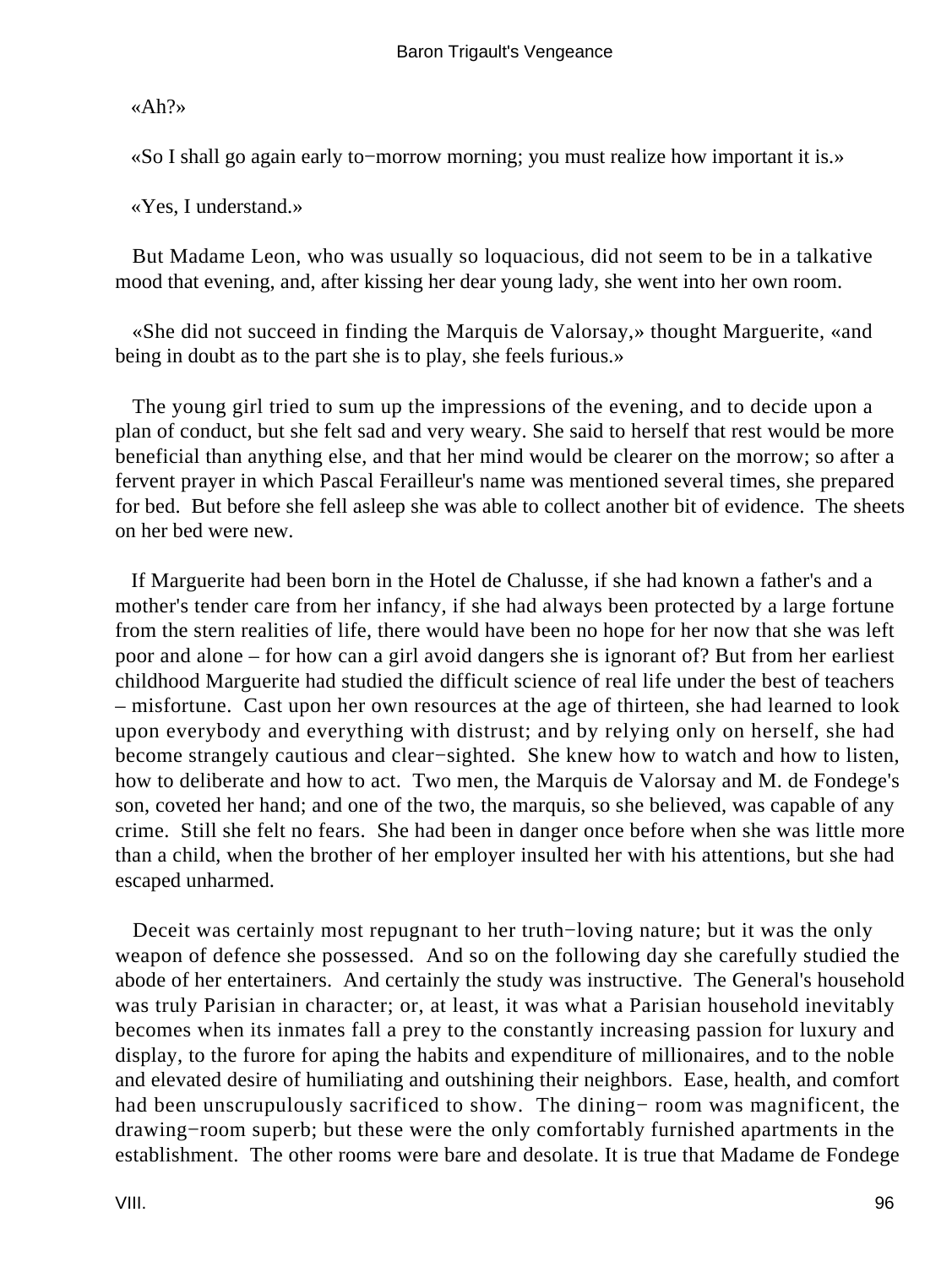had a handsome wardrobe with glass doors in her own room, but this was an article which the friend of the fashionable Baroness Trigault could not possibly dispense with. On the other hand, her bed had no curtains.

 The aspect of the place fittingly explained the habits and manners of the inmates. What sinister fears must have haunted them! for how could this extreme destitution in one part of the establishment be reconciled with the luxury noticeable in the other, except by the fact that a desperate struggle to keep up appearances was constantly going on? And this constant anxiety made out−door noise, excitement, and gayety a necessity of their existence, and caused them to welcome anything that took them from the home where they had barely sufficient to deceive society, and not enough to impose upon their creditors. «And they keep three servants,» thought Mademoiselle Marguerite – «three enemies who spend their time in ridiculing them, and torturing their vanity.»

 Thus, on the very first day after her arrival, she realized the real situation of the General and his wife. They were certainly on the verge of ruin when Mademoiselle Marguerite accepted their hospitality. Everything went to prove this: the coachman's insolent demand, the servants' impudence, the grocer's refusal to furnish a single bottle of wine on credit, the milliner's persistence, and, lastly, the new sheets on the visitors' beds. «Yes,» thought Mademoiselle Marguerite to herself, «the Fondeges were ruined when I came here. They would never have sunk so low if they had not been utterly destitute of resources. So, if they rise again, if money and credit come back again, then the old magistrate is right – they have obtained possession of the Chalusse millions!»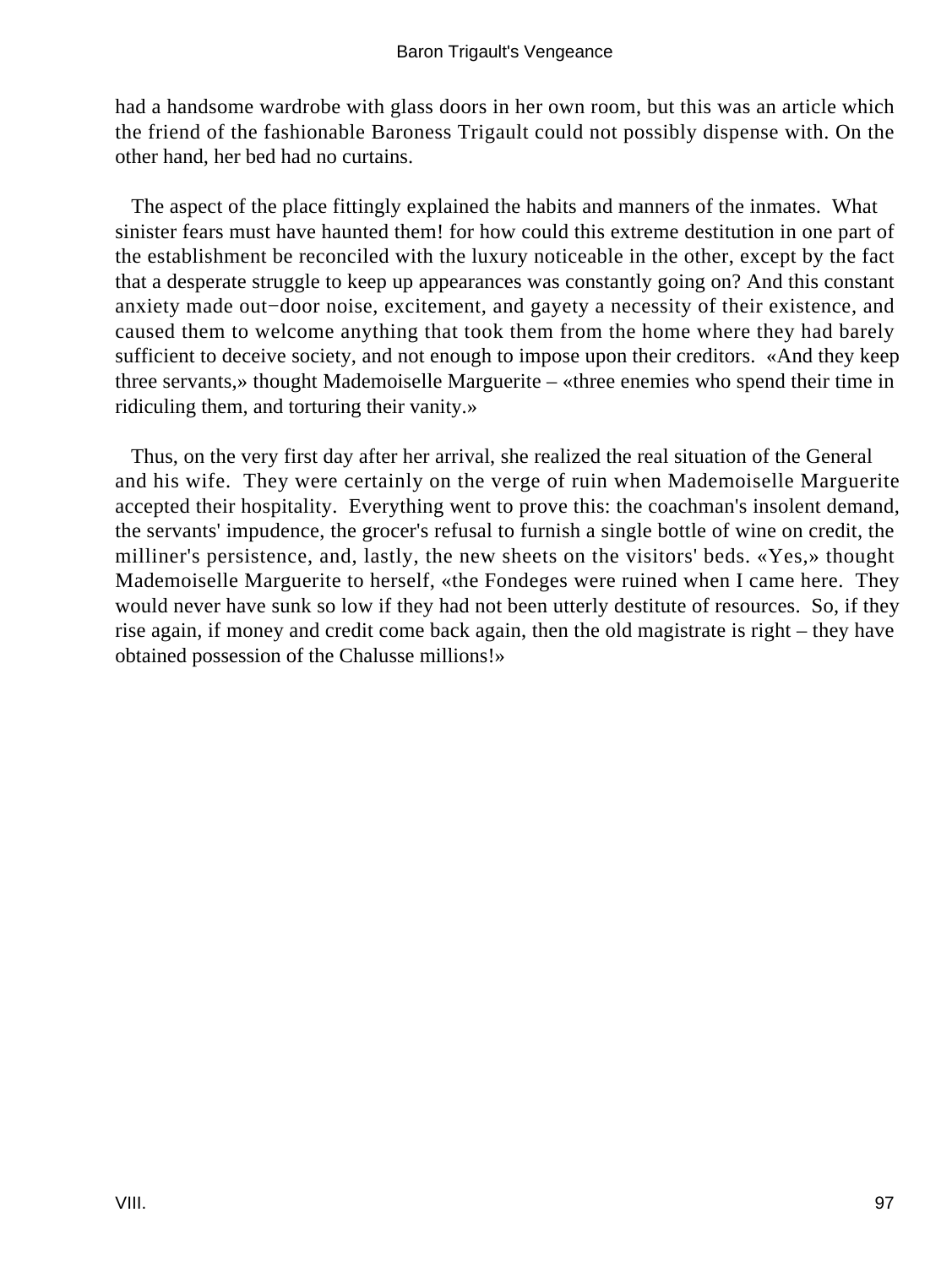## **[IX](#page-256-0)**

*O*n this side, at least, Mademoiselle Marguerite had no very wide field of investigation to explore. Her common sense told her that her task would merely consist in carefully watching the behavior of the General and his wife, in noting their expenditure, and so on. It was a matter of close attention, and of infinitesimal trifles. Nor was she much encouraged by her first success. It was, perhaps, important; and yet it might be nothing. For she felt that the real difficulties would not begin until she became morally certain that the General had stolen the millions that were missing from the count's escritoire. Even then it would remain for her to discover how he had obtained possession of this money. And when she had succeeded in doing this, would her task be ended? Certainly not. She must obtain sufficient evidence to give her the right of accusing the General openly, and in the face of every one. She must have material and indisputable proofs before she could say: «A robbery has been committed. I was accused of it. I was innocent. Here is the culprit!»

What a long journey must be made before this goal was reached! No matter! Now that she had a positive and fixed point of departure, she felt that she possessed enough energy to sustain her in her endeavors for years, if need be. What troubled her most was that she could not logically explain the conduct of her enemies from the time M. de Fondege had asked her hand for his son up to the present moment. And first, why had they been so audacious or so imprudent as to bring her to their own home if they had really stolen one of those immense amounts that are sure to betray their possessors?« They are mad,» she thought, «or else they must deem me blind, deaf, and more stupid than mortal ever was!» Secondly, why should they be so anxious to marry her to their son, Lieutenant Gustave? This also was a puzzling question. However, she was fully decided on one point: the suspicions of the Fondege family must not be aroused. If they were on their guard, it would be the easiest thing in the world for them to pay their debts quietly, and increase their expenditure so imperceptibly that she would not be able to prove a sudden acquisition of wealth.

 But the events of the next few days dispelled these apprehensions. That very afternoon, although it was Sunday, it became evident that a shower of gold had fallen on the General's abode. The door−bell rang incessantly for several hours, and an interminable procession of tradesmen entered. It looked very much as if M. de Fondege had called a meeting of his creditors. They came in haughty and arrogant, with their hats upon their heads, and surly of speech, like people who have made up their minds to accept their loss, but who intend to pay themselves in rudeness. They were ushered into the drawing−room where the General was holding his levee; they remained there from five to ten minutes, and then, bowing low with hat in hand, they retired with radiant countenances, and an obsequious smile on their lips. So they had been paid. And as if to prove to Mademoiselle Marguerite that her suspicions were correct, she chanced to be present when the livery stable−keeper presented his bill.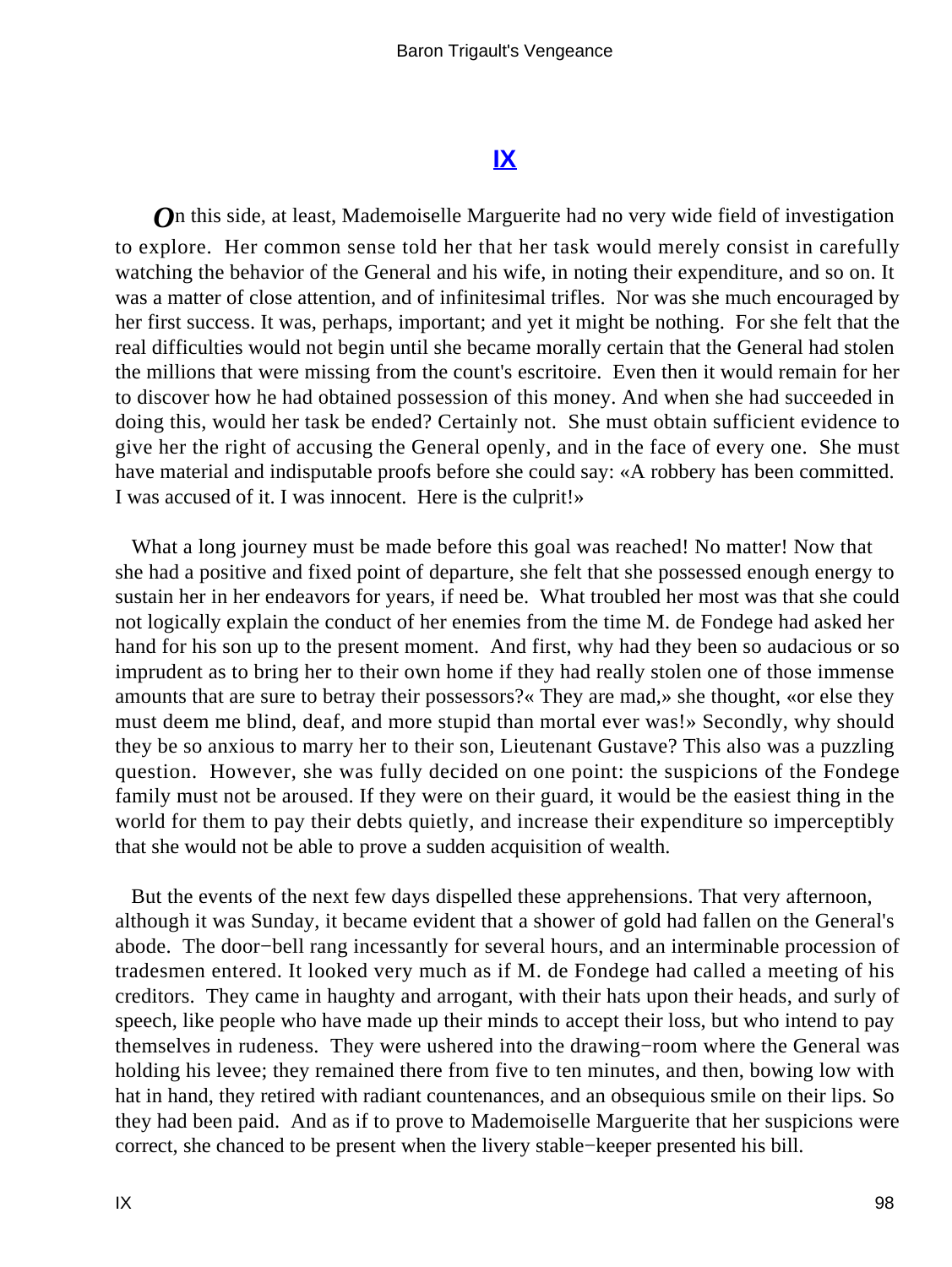Madame de Fondege received him very haughtily. «Ah! here you are!» she exclaimed, rudely, as soon as he appeared. «So you are the man who teaches his drivers to insult his customers? That is an excellent way to gain patronage. What! I hire a one−horse carriage from you by the month, and because I happen to wish for a two−horse vehicle for a single day, you make me pay the difference. You should demand payment in advance if you are so suspicious.»

 The stable−keeper, who had a bill for nearly four thousand francs in his pocket, stood listening with the air of a man who is meditating some crushing reply; but she did not give him time to deliver it. «When I have cause to complain of the people I employ, I dismiss them and replace them by others. Insolence is one of those things that I never forgive. Give me your bill.»

 The man, in whose face doubt, fear, and hope had succeeded each other in swift succession, thereupon drew an interminable bill from his pocket. And when he saw the bank−notes, when he saw the bill paid without dispute or even examination, he was seized with a wondering respect, and his voice became sweeter than honey. They say the payment of a bad debt delights a merchant a thousand times more than the settlement of fifty good ones. The truth of this assertion became apparent in the present case. Mademoiselle Marguerite thought the man was going to beg «Madame la Comtesse to do him the favor to withhold a portion of the small amount.» For the Parisian tradesman is so constituted that very frequently it is not necessary to pay him money, but only to show it.

 However, this creditor's abnegation did not extend so far; still he did entreat Madame la Comtesse not to leave him on account of a blunder – for it was a blunder – he swore it on his children's heads. His coachman was only a fool and a drunkard, who had misunderstood him entirely, and whom he should ignominiously dismiss on returning to his establishment. But «Madame la Comtesse» was inflexible. She sent the man about his business, saying, «I never place myself in a position to be treated with disrespect a second time.»

 This probably accounted for the fact that Evariste, the footman, who had been so wanting in respect the previous evening, had been sent away that very morning. Mademoiselle Marguerite did not see him again. Dinner was served by a new servant, who had been sent by an Employment Office, and engaged without a question, no doubt because Evariste's livery fitted him like a glove. Had the cook also been replaced? Mademoiselle Marguerite thought so, though she had no means of convincing herself on this point. It was certain, however, that the Sunday dinner was utterly unlike that of the evening before. Quality had replaced quantity, and care, profusion. It was not necessary to send to the cellar for a bottle of Chateau−Laroze; it made its appearance at the proper moment, warmed to the precise degree of temperature, and seemed quite to the taste of excellent Madame Leon.

 In twenty−four hours the Fondege family had been raised to such affluence that they must have asked themselves if it were possible they had ever known the agonies of that life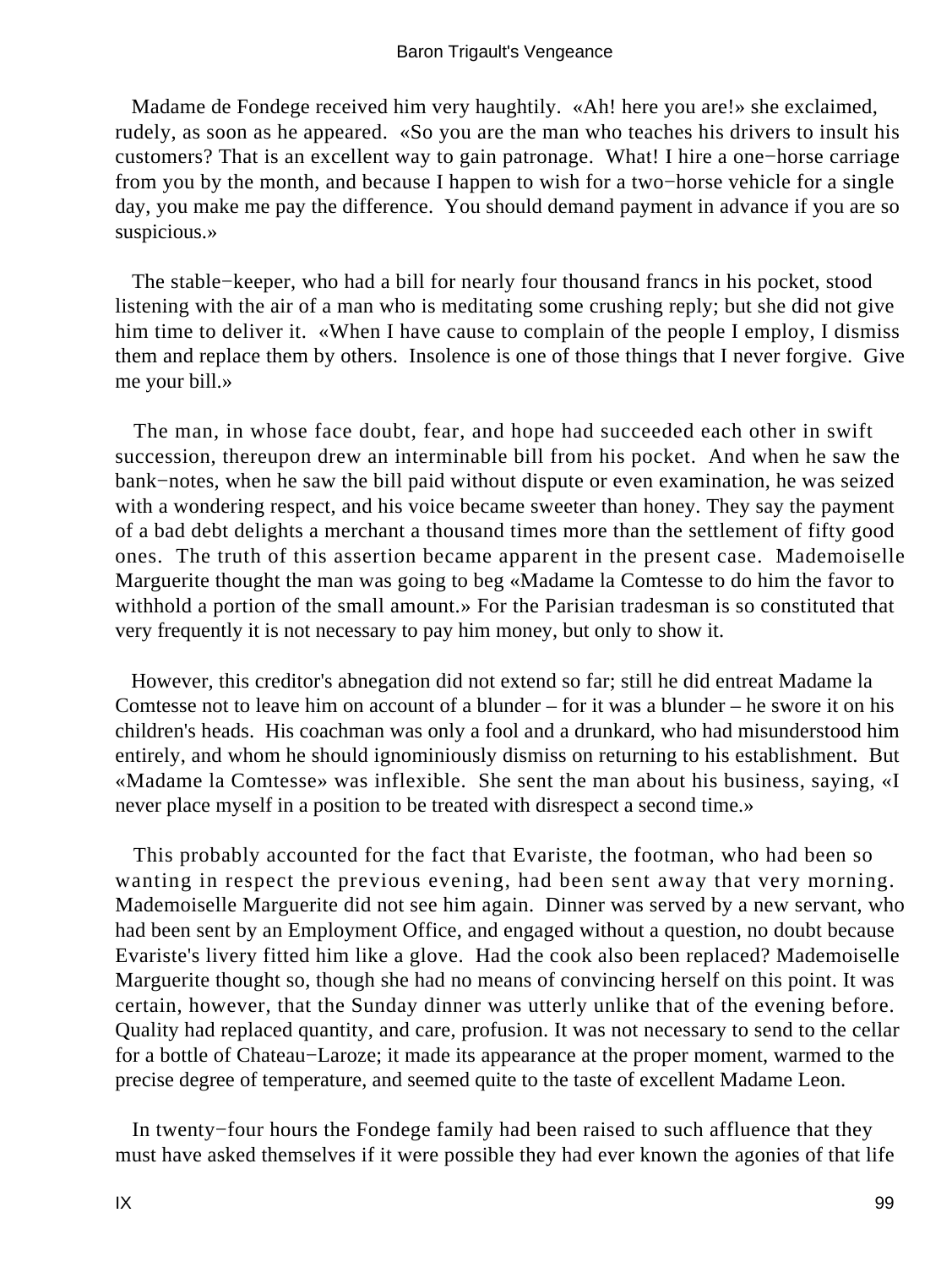of false appearances and sham luxury which is a thousand times worse than an existence of abject poverty. «Is it possible that I am deceived?» Marguerite said to herself, on retiring to her room that evening. For it surprised her that a keen−sighted person like Madame Leon should not have remarked this revolution; but the worthy companion merely declared the General and his wife to be charming people, and did not cease to congratulate her dear young lady upon having accepted their hospitality. «I feel quite at home here,» said she; «and though my room is a trifle small, I shall have nothing to wish for when it has been refurnished.»

 Mademoiselle Marguerite spent a restless and uncomfortable night. In spite of her reason, in spite of the convincing proofs she had seen, the most disturbing doubts returned. Might she not have judged the situation with a prejudiced mind? Had the Fondeges really been as reduced in circumstances as she supposed? Like every one who has been unfortunate, she feared illusions, and was extremely distrustful of everything that seemed to favor her hopes and wishes. The only thing that really encouraged her was the thought that she could consult the old magistrate, and that M. de Chalusse's former agent might succeed in finding Pascal Ferailleur. M. Fortunat must have received her letter by this time: he would undoubtedly expect her on Tuesday, and it only remained for her to invent some excuse which would give her a couple of hours' liberty without awakening suspicion.

 She rose early the next morning, and had almost completed her toilette, when she heard some one in the passage outside rapping at the door of Madame Leon's room. «Who's there?» inquired that worthy lady.

 It was Justine, Madame de Fondege's maid, who answered in a pert voice, «Here is a letter, madame, which has just been sent up by the concierge. It is addressed to Madame Leon. That is your name, is it not?»

 Marguerite staggered as if she had received a heavy blow. «My God! a letter from the Marquis de Valorsay!» she thought.

 It was evident that the estimable lady was expecting this missive by the eagerness with which she sprang out of bed and opened the door. And Marguerite heard her say to the servant in her sweetest voice: «A thousand thanks, my child! Ah! this is a great relief, I have heard from my brother−in−law at last. I recognize his hand− writing.» And then the door closed again.

 Standing silent and motionless in the middle of her room, Marguerite listened with that feverish anxiety that excites the perceptive faculties to the utmost degree. An inward voice, stronger than reason, told her that this letter threatened her happiness, her future, perhaps her life! But how could she convince herself of the truth of this presentiment? If she had followed her first impulse, she would have rushed into Madame Leon's room and have snatched the letter from her hands. But if she did this, she would betray herself, and prove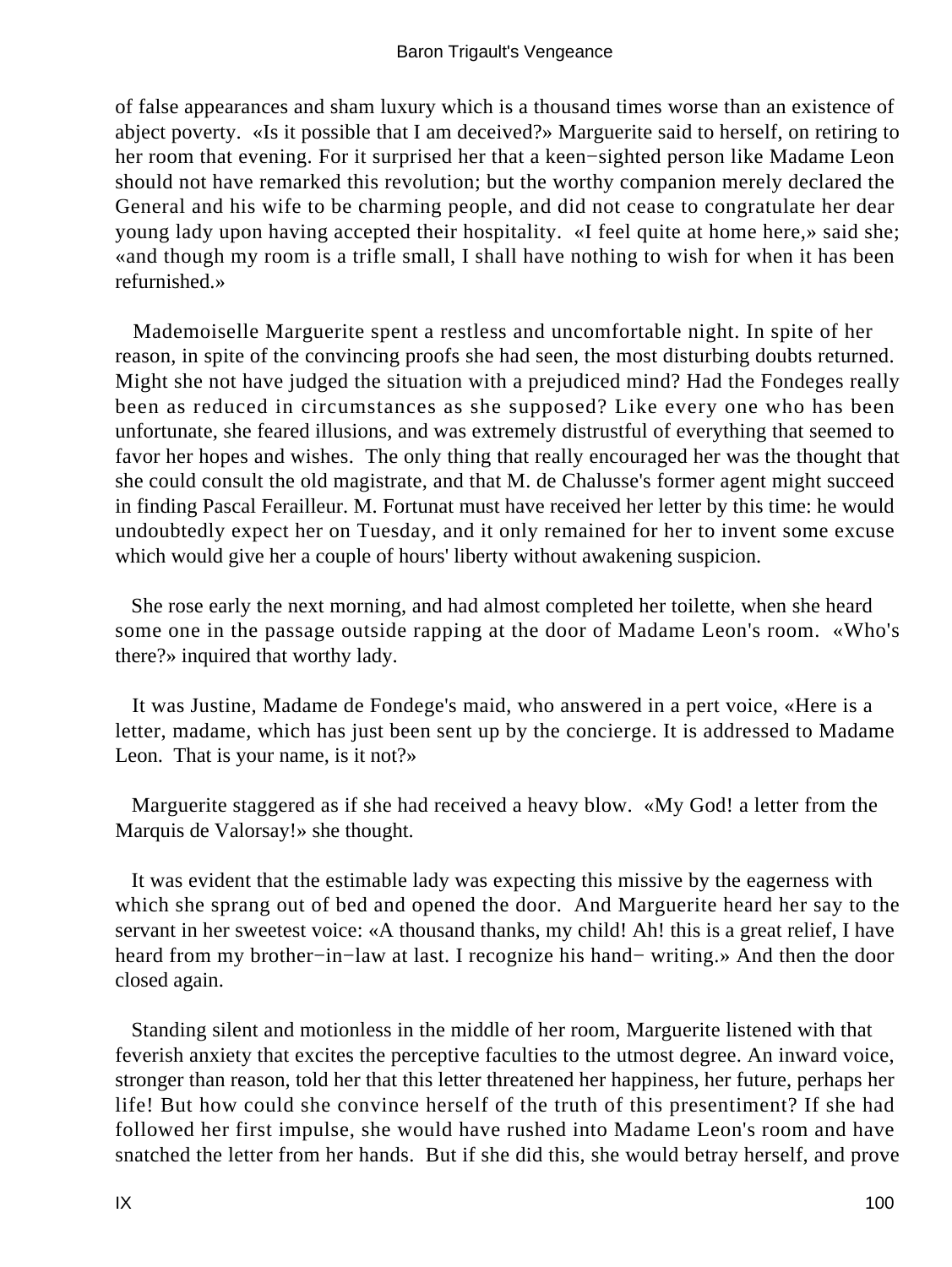that she was not the dupe they supposed her to be, and this supposition on the part of her enemies constituted her only chance of salvation.

 If she could only watch Madame Leon as she read the letter, and gain some information from the expression of her face; but this seemed impossible, for the keyhole was blocked up by the key, which had been left in the lock on the other side. Suddenly a crack in the partition attracted her attention, and finding that it extended through the wall, she realized she might watch what was passing in the adjoining room. So she approached the spot on tiptoe, and, with bated breath, stooped and looked in.

 In her impatience to learn the contents of her letter, Madame Leon had not gone back to bed. She had broken the seal, and was reading the missive, standing barefooted in her night−dress, directly opposite the little crevice. She read line after line, and word after word, and her knitted brows and compressed lips suggested deep concentration of thought mingled with discontent. At last she shrugged her shoulders, muttered a few inaudible words, and laid the open letter upon the rickety chest of drawers, which, with two chairs and a bed, constituted the entire furniture of her apartment.

«My God!» exclaimed Marguerite, with bated breath, «if she would only forget it!»

 But she did not forget it. She began to dress, and when she had finished she read the letter again, and then placed it carefully in one of the drawers, which she locked, putting the key in her pocket.

 «I shall never know, then,» thought Marguerite; «no, I shall never know. But I must know – and I will!» she added vehemently.

 From that moment a firm determination to obtain that letter took possession of her mind; and so deeply was she occupied in seeking for some means to surmount the difficulties which stood in her way that she did not say a dozen words during breakfast. «I must be a fool if I can't find some way of gaining possession of that letter,» she said to herself again and again. «I'm sure I could find in it the explanation of the abominable intrigue which Pascal and I are the victims of.»

 Happily, her preoccupation was not remarked. Each person present was too deeply engrossed in his or her own concerns to notice the behavior of the others. Madame Leon's mind was occupied with the news she had just received; and, besides, her attention was considerably attracted by some partridges garnished with truffles, and a bottle of Chateau−Laroze. For she was rather fond of good living, the dear lady, as she confessed herself, adding that no one is perfect. The General talked of nothing but a certain pair of horses which he was to look at that afternoon, and which he thought of buying – being quite disgusted with job−masters, so he declared. Besides, he expected to get the animals at a bargain, as they were the property of a young gentleman who had been led to commit certain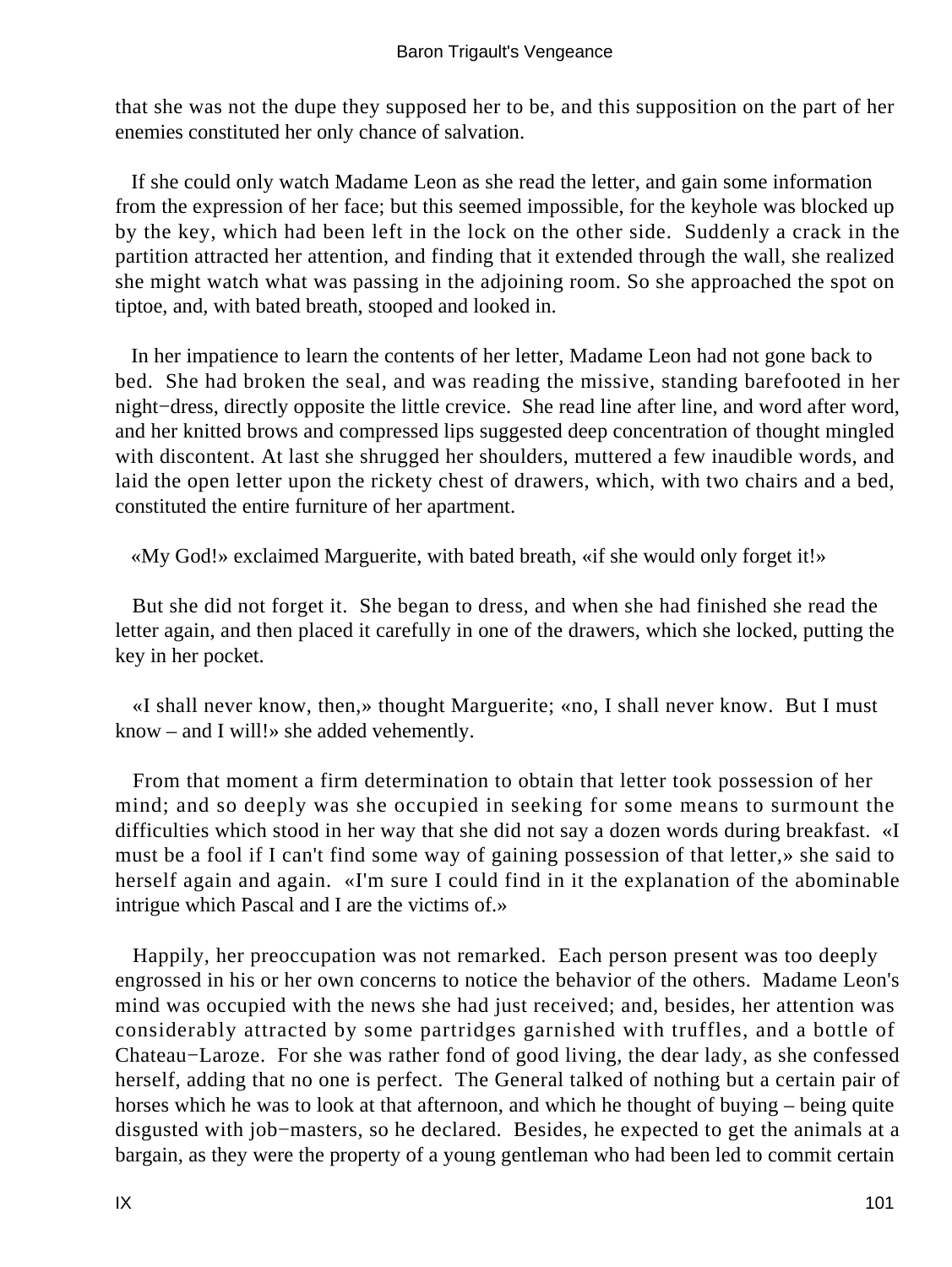misdemeanors by his love of gambling and his passion for a notorious woman who was addicted with an insatiable desire for jewelry.

 As for Madame de Fondege, her head seemed to have been completely turned by the prospect of the approaching fete at the Countess de Commarin's. She had only a fortnight left to make her preparations. All the evening before, through part of the night, and ever since she had been awake that morning, she had been racking her brain to arrive at an effective combination of colors and materials. And at the cost of a terrible headache, she had at last conceived one of those toilettes which are sure to make a sensation, and which the newspaper reporters will mention as noticeable for its «chic.» «Picture to yourself,» she said, all ablaze with enthusiasm, «picture to yourself a robe of tea−flower silk, trimmed with bands of heavy holland−tinted satin, thickly embroidered with flowers. A wide flounce of Valenciennes at the bottom of the skirt. Over this, I shall wear a tunic of pearl− gray crepe, edged with a fringe of the various shades in the dress, and forming a panier behind.»

 But how much trouble, time and labor must be expended before such an elaborate chef−d'oeuvre could be completed! How many conferences with the dressmaker, with the florist, and the embroiderer! How many doubts, how many inevitable mistakes! Ah! there was not a moment to lose! Madame de Fondege, who was dressed to go out, and who had already sent for a carriage, insisted that Mademoiselle Marguerite should accompany her. And certainly, the General's wife deemed the proposal a seductive one. It is a very fashionable amusement to run from one shop to another, even when one cannot, or will not, buy. It is a custom, which some noble ladies have imported from America, to the despair of the poor shopkeepers. And thus every fine afternoon, the swell shops are filled to overflowing with richly−attired dames and damsels, who ask to see all the new goods. It is far more amusing than remaining at home. And when they return to dinner in the evening, after inspecting hundreds of yards of silk and satin, they are very well pleased with themselves, for they have not lost the day. Nor do the shrewdest always return from these expeditions empty− handed. A dozen gloves or a piece of lace can be hidden so easily in the folds of a mantle!

 And yet, to Madame de Fondege's great surprise, Marguerite declined the invitation. «I have so many things to put in order,» she added, feeling that an excuse was indispensable.

 But Madame Leon, who had not the same reasons as her dear child for wishing to remain at home, kindly offered her services. She was acquainted with several of the best shops, she declared, particularly with the establishment of a dealer in laces, in the Rue de Mulhouse, and thanks to an introduction from her, Madame de Fondege could not fail to conclude a very advantageous bargain there. «Very well,» replied Madame de Fondege, «I will take you with me, then; but make haste and dress while I put on my bonnet.»

 They left the breakfast−room at the same time, closely followed by Mademoiselle Marguerite, who was disturbed by a hope which she scarcely dared confess to herself. With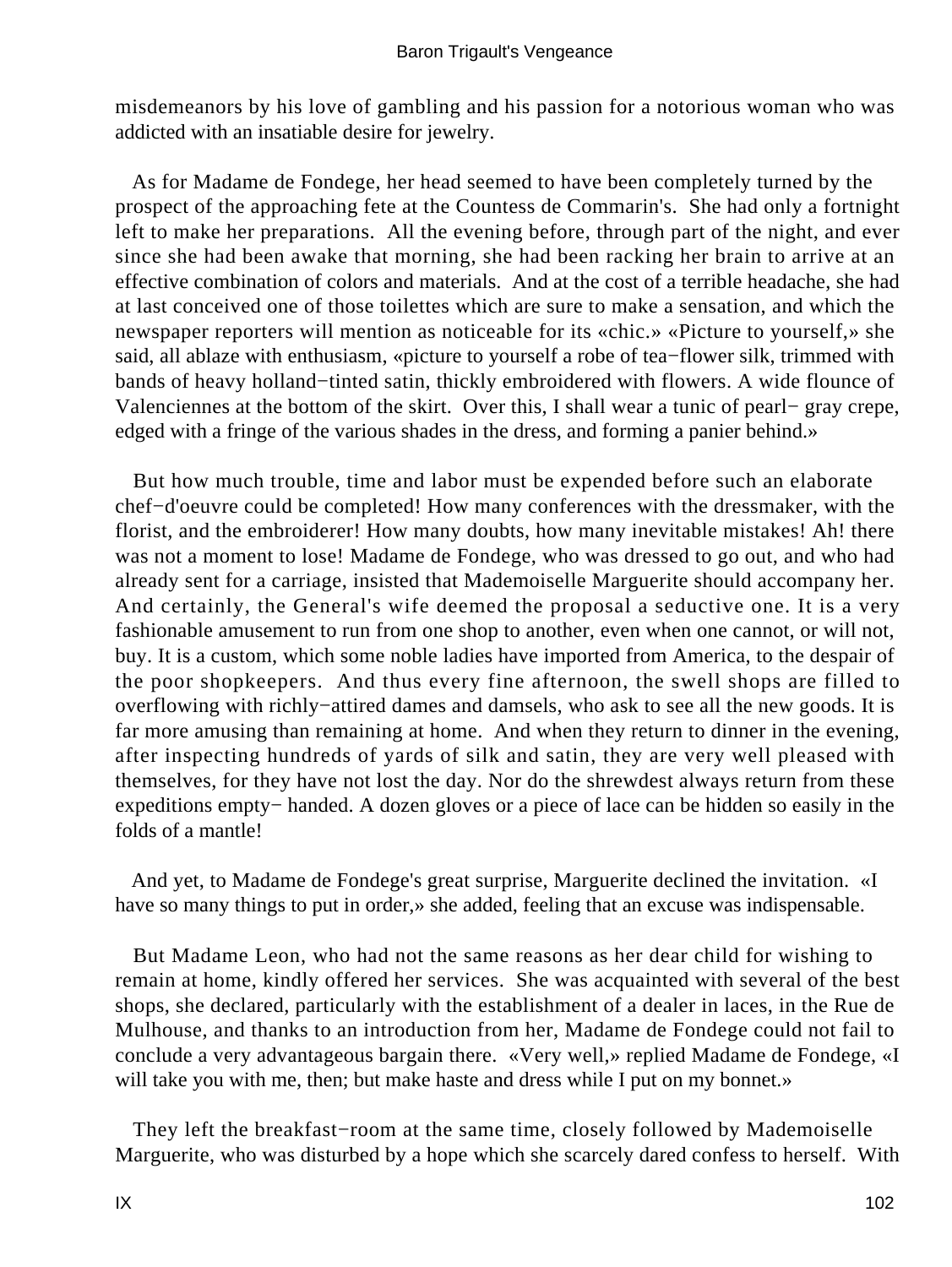her forehead resting against the wall, and her eye peering through the tiny crack, she watched her governess change her dress, throw a shawl over her shoulders, put on her best bonnet, and, after a glance at the looking−glass, rush from the room, exclaiming: «Here I am, my dear countess. I'm ready.»

And a few moments afterward they left the house together.

 As the outer door closed after them, Marguerite's brain whirled. If she were not deceived, Madame Leon had left the key of the drawers in the pocket of the dress she had just taken off. So it was with a wildly throbbing heart that she opened the communicating door and entered her «companion's» room. She hastily approached the bed on which the dress was lying, and, with a trembling hand, she began to search for the pocket. Fortune favored her! The key was there. The letter was within her reach. But she was about to do a deed against which her whole nature revolted. To steal a key, to force an article of furniture open, and violate the secret of a private correspondence, these were actions so repugnant to her sense of honor, and her pride, that for some time she stood irresolute. At last the instinct of self− preservation overpowered her scruples. Was not her honor, and Pascal's honor also, at stake – as well as their mutual love and happiness?« It would be folly to hesitate.» she murmured. And with a firm hand she placed the key in the lock.

 The latter was out of order and the drawer was only opened with difficulty. But there, on some clothes which Madame Leon had not yet found time to arrange, Marguerite saw the letter. She eagerly snatched it up, unfolded it, and read: «Dear Madame Leon – » «Dear me,» she muttered, «here is the name in full. This is an indiscretion which will render denial difficult.» And she resumed her perusal: «Your letter, which I have just received, confirms what my servants had already told me: that twice during my absence – on Saturday evening and Sunday morning – you called at my house to see me.» So Mademoiselle Marguerite's penetration had served her well. All this talk about anxious relatives had only been an excuse invented by Madame Leon to enable her to absent herself whenever occasion required. «I regret,» continued the letter, «that you did not find me at home, for I have instructions of the greatest importance to give you. We are approaching the decisive moment. I have formed a plan which will completely, and forever, efface all remembrance of that cursed P. F., in case any one condescended to think of him after the disgrace we fastened upon him the other evening at the house of Madame d'Argeles.» P. F. – these initials of course meant Pascal Ferailleur. Then he was innocent, and she held an undeniable, irrefutable proof of his innocence in her hands. How coolly and impudently Valorsay confessed his atrocious crime!« A bold stroke is in contemplation which, if no unfortunate and well−nigh impossible accident occur, will throw the girl into my arms.» Marguerite shuddered. «The girl» referred to her, of course. «Thanks to the assistance of one of my friends,» added the letter «I can place this proud damsel in a perilous, terribly perilous position, from which she cannot possibly extricate herself unaided. But, just as she gives herself up for lost, I shall interpose. I shall save her; and it will be strange if gratitude does not work the necessary miracle in my favor. The plan is certain to succeed. Still, it will be all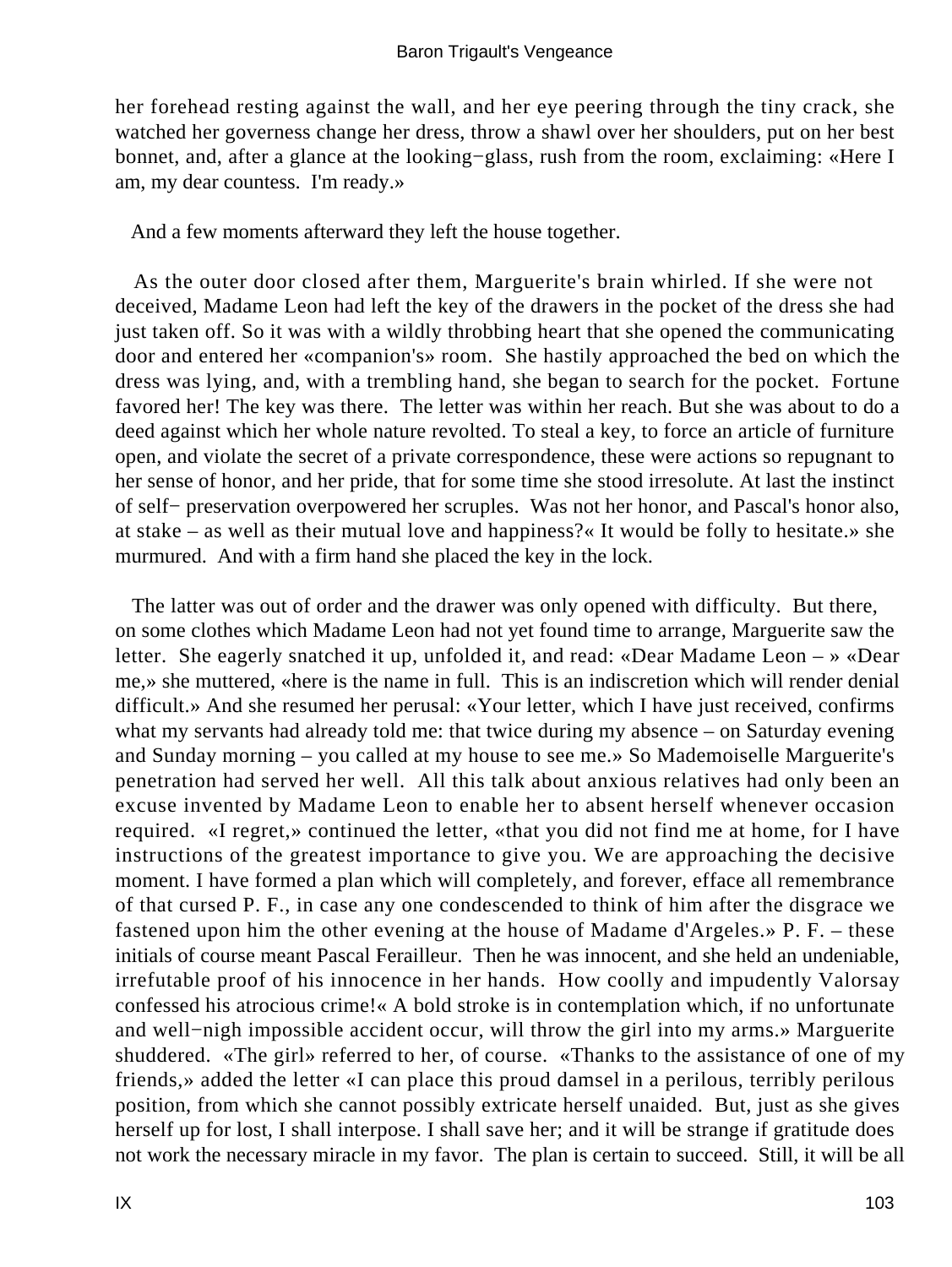the better if the physician who attended M. de  $C - -$  in his last moments, and whom you spoke to me about (Dr. Jodon, if I remember rightly), will consent to lend us a helping hand. What kind of a man is he? If he is accessible to the seductive influence of a few thousand francs, I shall consider the business as good as concluded. Your conduct up to the present time has been a chef−d'oeuvre, for which you shall be amply compensated. You have cause to know that I am not ungrateful. Let the F's continue their intrigues, and even pretend to favor them. I am not afraid of these people. I understand their game perfectly, and know why they wish my little one to marry their son. But when they become troublesome, I shall crush them like glass. In spite of these explanations, which I have just given you for your guidance, it is very necessary that I should see you. I shall look for you on Tuesday afternoon, between three and four o'clock. Above all, don't fail to bring me the desired information respecting Dr. Jodon. I am, my dear madame, devotedly yours – V.» Below ran a postscript which read as follows: «When you come on Tuesday bring this letter with you. We will burn it together. Don't imagine that I distrust you – but there is nothing so dangerous as letters.»

 For some time Marguerite stood, stunned and appalled by the Marquis de Valorsay's audacity, and by the language of this letter, which was at once so obscure and so clear, every line of it threatening her future. The reality surpassed her worst apprehensions, but realizing the gravity of the situation, she shook off the torpor stealing over her. She felt that every second was precious, and that she must act, and act at once. But what should she do? Simply return the letter to its place, and continue to act the role of a dupe, as if nothing had happened? No; that must not be. It would be madness not to seize this flagrant proof of the Marquis de Valorsay's infamy. But on the other hand, if she kept the letter, Madame Leon would immediately discover its loss, and an explanation would be unavoidable. M. de Valorsay would be worsted, but not annihilated, and the plans which made the physician's intervention a necessity would never be revealed. She thought of hastening to her friend the old magistrate; but he lived a long way off, and time was pressing. Besides she might not find him at home. Then she thought of going to a notary, to a judge. She would show them the letter, and they could take a copy of it. But no – this would do no good – the marquis could still deny it. She was becoming desperate, and was accusing herself of stupidity, when a sudden inspiration illumined her mind, turning night into day, as it were. «Oh, Pascal, we are saved!» she exclaimed. And without pausing to deliberate any longer, she threw a mantle over her shoulders, hastily tied on her bonnet, and hurried from the house, without saying a word to any one.

 Unfortunately she was not acquainted with this part of Paris, and on reaching the Rue Pigalle she was at a loss for her way. Unwilling to waste any more time, she hastily entered a grocer's shop at the corner of the Rue Pigalle and the Rue Notre Dame de Lorette, and anxiously inquired: «Do you know any photographer in this neighborhood, monsieur?»

 Her agitation made this question seem so singular that the grocer looked at her closely for a moment, as if to make sure that she was not jesting. «You have only to go down the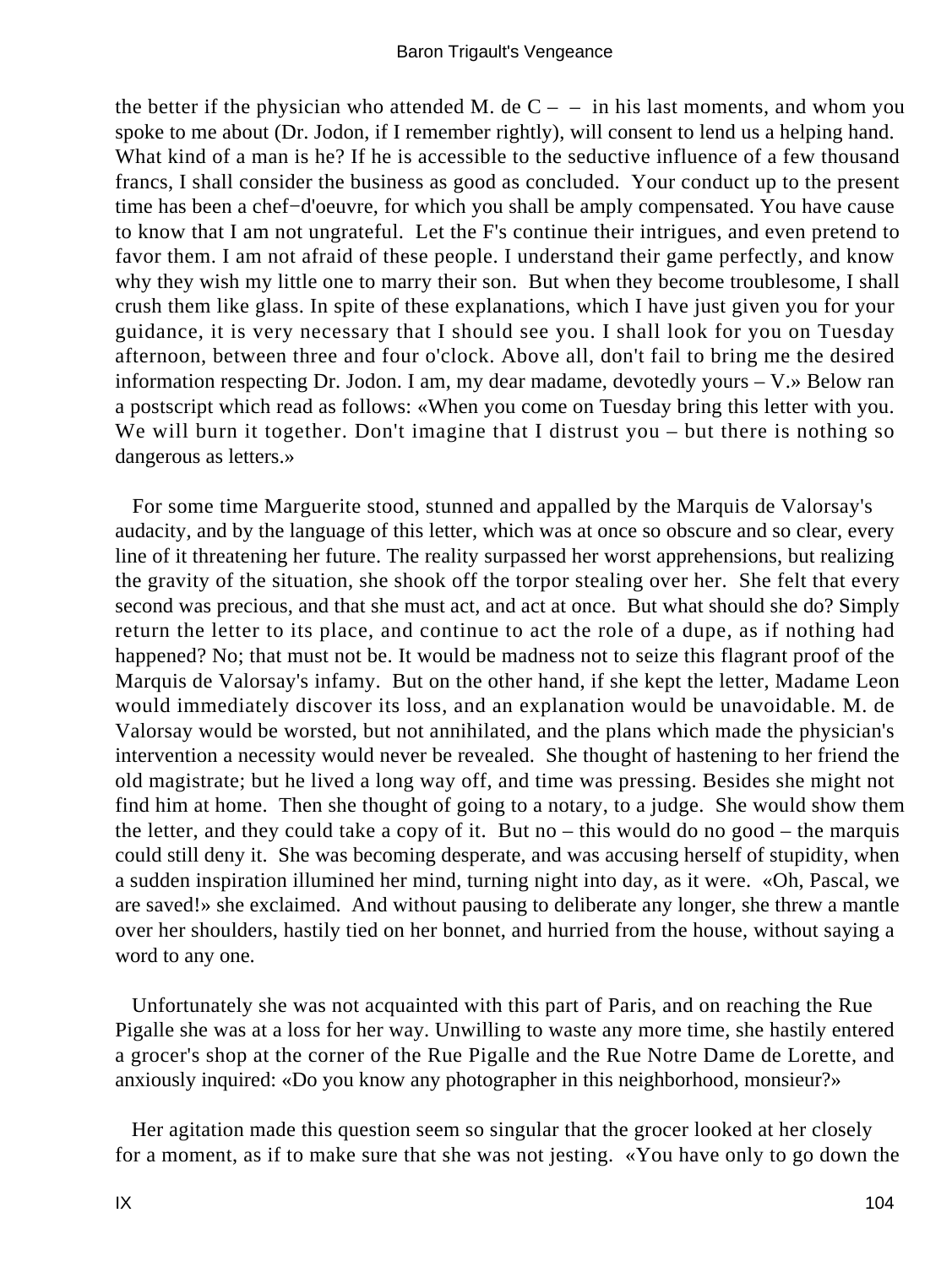Rue Notre Dame de Lorette,» he replied, «and on the left−hand side, at the foot of the hill, you will find the photographer Carjat.»

«Thank you.»

 The grocer stepped to the door to watch her. «That girl's certainly light−headed,» he thought.

 Her demeanor was really so extraordinary that it attracted the attention of the passers−by. She saw this, and slackening her pace, tried to become more composed. At the spot the grocer had indicated, she perceived several show frames filled with photographs hanging on either side of a broad, open gateway, above which ran the name, «E. Carjat.» She went in, and seeing a man standing at the door of an elegant pavilion on the right−hand side of a large courtyard, she approached him, and asked for his employer.

«He is here,» replied the man. «Does madame come for a photograph?»

«Yes.»

 «Then will madame be so kind as to pass in. She will not be obliged to wait long. There are only four or five persons before her.»

 Four or five persons! How long would she be obliged to wait? – half an hour – two hours? She had not the slightest idea. But she DID know that she had not a second to lose, that Madame Leon might return at any moment, and find the letter missing; and, to crown all, she remembered now that she had not even locked the drawer again. «I cannot wait,» she said, imperiously. «I must speak to M. Carjat at once.»

«But  $\rightarrow$ 

«At once, I tell you. Go and tell him that he must come.»

 Her tone was so commanding, and there was so much authority in her glance, that the servant hesitated no longer. He ushered her into a little sitting−room, and said, «If madame will take a seat, I will call monsieur.»

 She sank on to a chair, for her limbs were failing her. She was beginning to realize the strangeness of the step she had taken – to fear the result it might lead to – and to be astonished at her own boldness. But she had no time to prepare what she wished to say, for a man of five–and–thirty, wearing a mustache and imperial, and clad in a velvet coat, entered the room, and bowing with an air of surprise, exclaimed: «You desire to speak with me, madame?»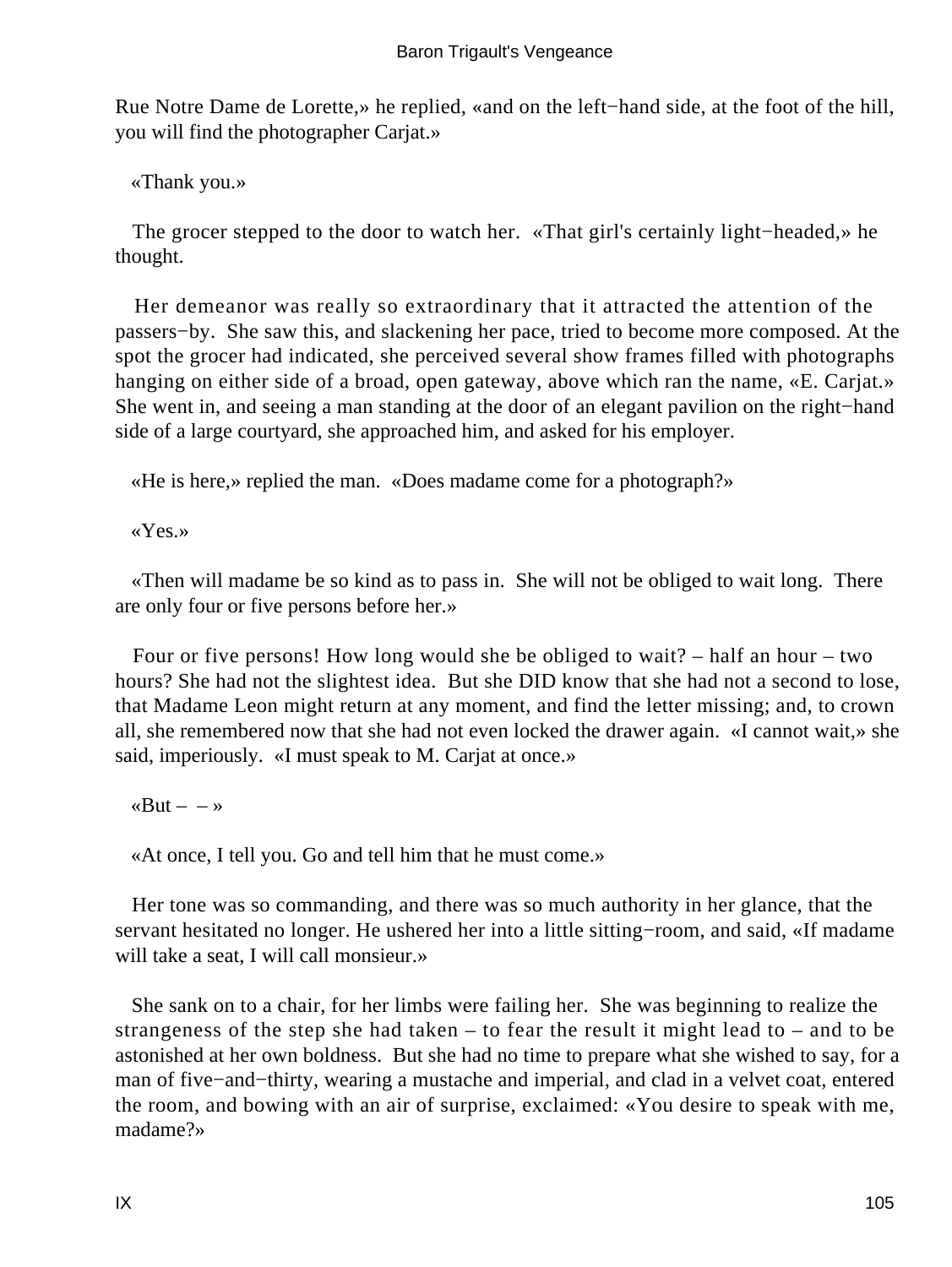«I have a great favor to ask of you, monsieur.»

«Of me?»

 She drew M. de Valorsay's letter from her pocket, and, showing it to the photographer, she said, «I have come to you, monsieur, to ask you to photograph this letter – but at once – before me – and quickly – very quickly. The honor of two persons is imperilled by each moment I lose here.»

 Mademoiselle Marguerite's embarrassment was extreme. Her cheeks were crimson, and she trembled like a leaf. Still her attitude was proud, generous enthusiasm glowed in her dark eyes, and her tone of voice revealed the serenity of a lofty soul ready to dare anything for a just and noble cause. This striking contrast – this struggle between girlish timidity and a lover's virgil energy, endowed her with a strange and powerful charm, which the photographer made no attempt to resist. Unusual as was the request, he did not hesitate. «I am ready to do what you desire, madame,» he replied, bowing again.

«Oh! monsieur, how can I ever thank you?»

 He did not stop to listen to her thanks. Not wishing to return to the reception−room, where five or six clients were impatiently awaiting their turn, he called one of his subordinates, and ordered him to bring the necessary apparatus at once. While he was speaking, Mademoiselle Marguerite paused; but, as soon as his instructions were concluded, she remarked: «Perhaps you are too hasty, sir. You have not allowed me to explain; and perhaps what I desire is impossible. I came on the impulse of the moment, without any knowledge on the subject. Before you set to work, I must know if what you can do will answer my purpose.»

«Speak, madame.»

«Will the copy you obtain be precisely like the original in every particular?»

«In every particular.»

«The writing will be the same – exactly the same?»

«Absolutely the same.»

 «So like, that if one of your photographs should be presented to the person who wrote this letter  $- - \infty$ 

 «He could no more deny his handwriting than he could if some one handed him the letter itself.»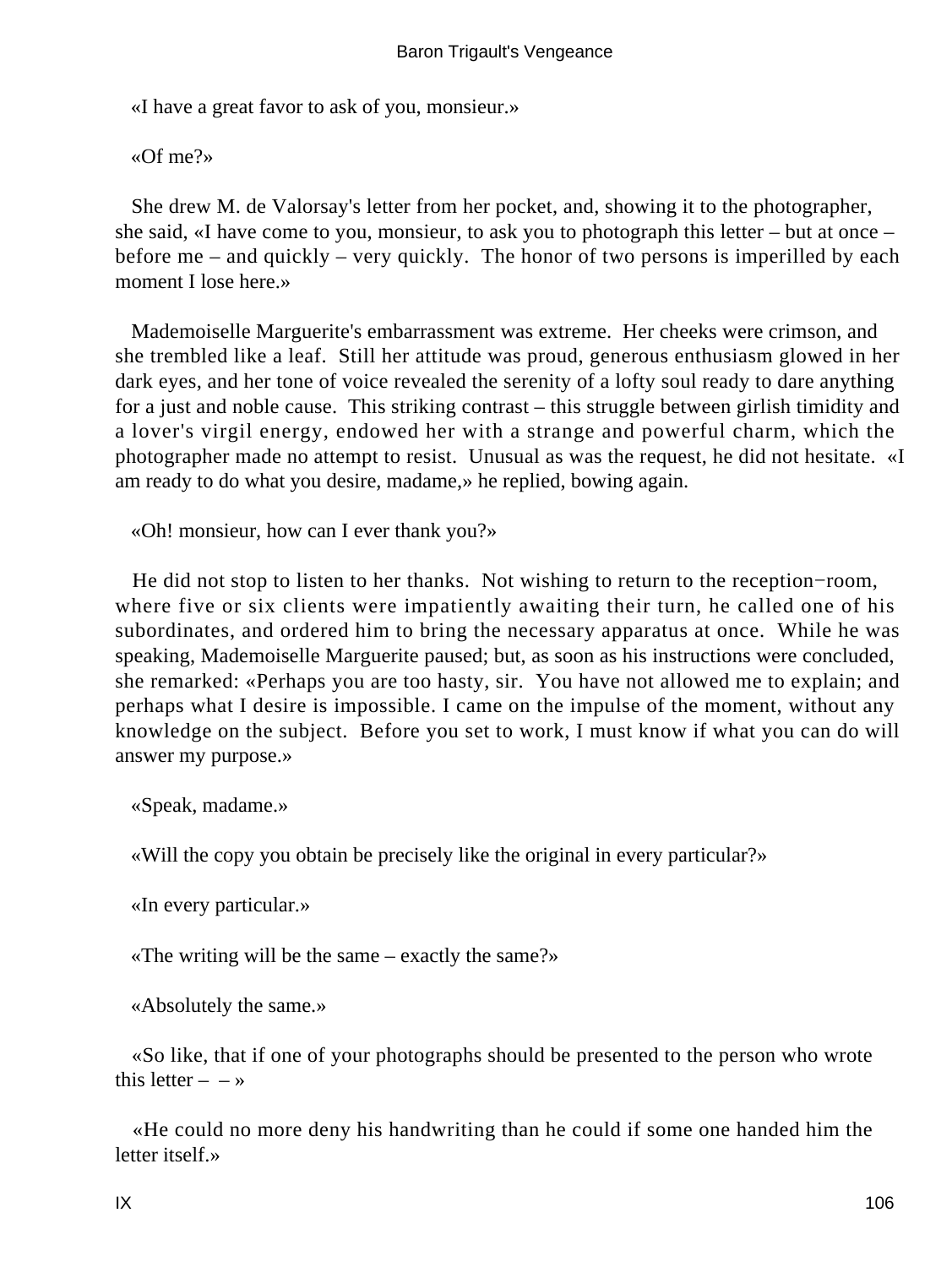«And the operation will leave no trace on the original?»

«None.»

 A smile of triumph played upon Mademoiselle Marguerite's lips. It was as she had thought; the defensive plan which she had suddenly conceived was a good one. «One more question, sir,» she resumed. «I am only a poor, ignorant girl: excuse me, and give me the benefit of your knowledge. This letter will be returned to its author to−morrow, and he will burn it. But afterward, in case of any difficulty – in case of a law−suit – or in case it should be necessary for me to prove certain things which one might establish by means of this letter, would one of your photographs be admitted as evidence?»

 The photographer did not answer for a moment. Now he understood Mademoiselle Marguerite's motive, and the importance she attached to a facsimile. But this imparted an unexpected gravity to the service he was called upon to perform. He therefore wished some time for reflection, and he scrutinized Mademoiselle Marguerite as if he were trying to read her very soul. Was it possible that this young girl, with such a pure and noble brow, and with such frank, honest eyes, could be meditating any cowardly, dishonorable act? No, he could not believe it. In whom, or in what, could he trust if such a countenance deceived him?« My facsimile would certainly be admitted as evidence,» he replied at last; «and this would not be the first time that the decision of a court has depended on proofs which have been photographed by me.»

 Meanwhile, his assistant had returned, bringing the necessary apparatus with him. When all was ready, the photographer asked her, «Will you give me the letter, madame?»

 She hesitated for a second – only for a second. The man's honest, kindly face told her that he would not betray her, that he would rather give her assistance. So she handed him the Marquis de Valorsay's letter, saying, with melancholy dignity, «It is my happiness and my future that I place in your hands – and I have no fears.»

 He read her thoughts, and understood that she either dared not ask for a pledge of secrecy, or else that she thought it unnecessary. He took pity on her, and his last doubt fled. «I shall read this letter, madame,» said he, «but I am the only person who will read it. I give you my word on that! No one but myself will see the proofs.»

 Greatly moved, she offered him her hand, and simply said, «Thanks; I am more than repaid.»

 To obtain an absolutely perfect facsimile of a letter is a delicate and sometimes lengthy operation. However, at the end of about twenty minutes, the photographer possessed two negatives that promised him perfect proofs. He looked at them with a satisfied air; and then returning the letter to Mademoiselle Marguerite, he said, «In less than three days the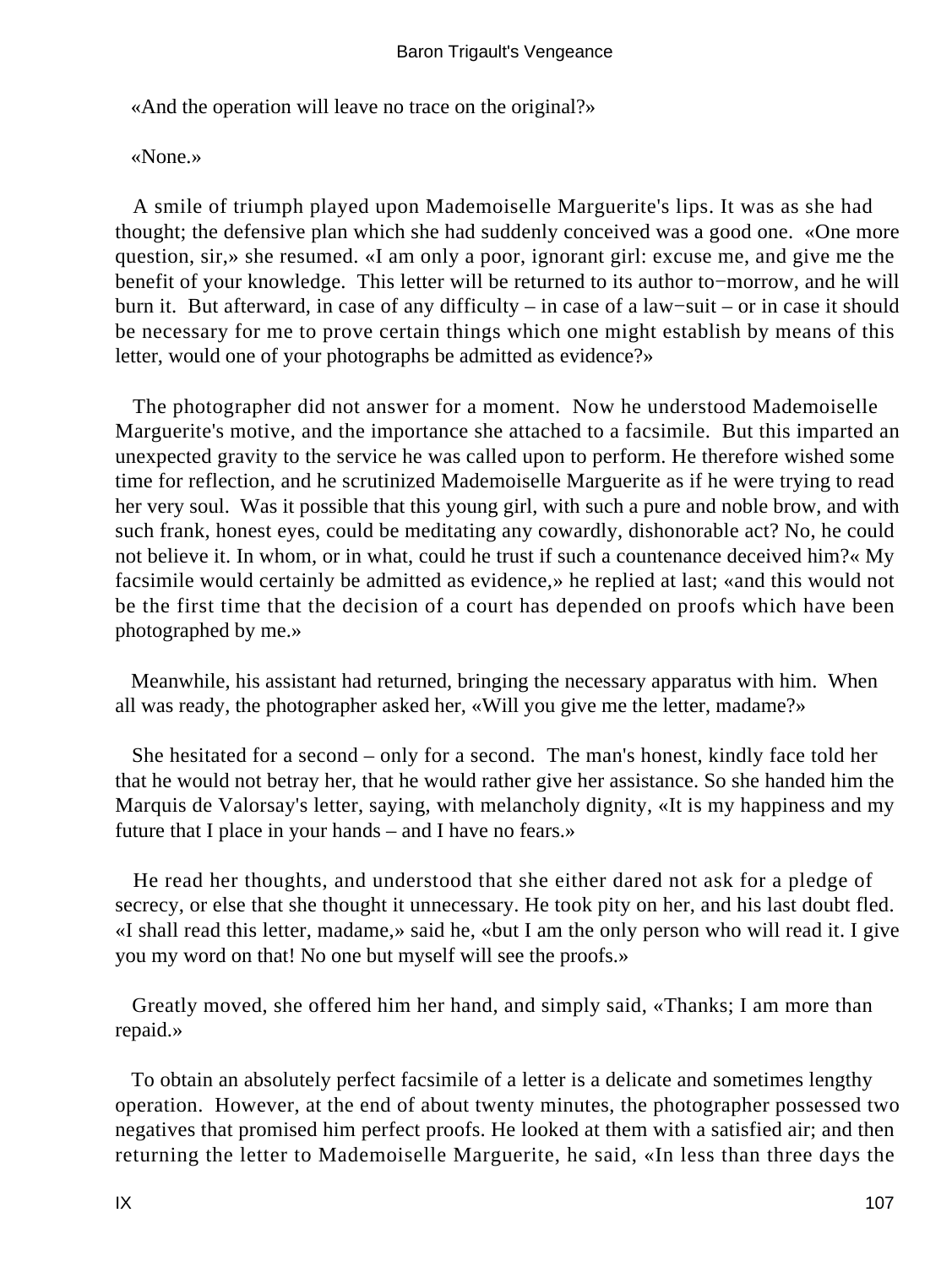facsimiles will be ready, madame; and if you will tell me to what address I ought to send them  $- - \infty$ 

 She trembled on hearing these words, and quickly answered, «Don't send them, sir – keep them carefully. Great heavens! all would be lost if it came to the knowledge of any one. I will send for them, or come myself.» And, feeling the extent of her obligation, she added, «But I will not go without introducing myself – I am Mademoiselle Marguerite de Chalusse.» And, thereupon, she went off, leaving the photographer surprised at the adventure and dazzled by his strange visitor's beauty.

 Rather more than an hour had elapsed since Marguerite left M. de Fondege's house. «How time flies!» she murmured, quickening her pace as much as she could without exciting remark – «how time flies!» But, hurried as she was, she stopped and spent five minutes at a shop in the Rue Notre Dame de Lorette where she purchased some black ribbon and a few other trifles. How else could she explain and justify her absence, if the servants, who had probably discovered she had gone out, chanced to speak of it?

 But her heart throbbed as if it would burst as she ascended the General's staircase, and anxiety checked her breathing as she rang the bell. «What if Madame de Fondege and Madame Leon had returned, and the abstraction of the letter been discovered!» Fortunately, Madame de Fondege required more than an hour to purchase the materials for the elaborate toilette she had dreamt of. The ladies were still out, and Mademoiselle Marguerite found everything in the same condition as she had left it. She carefully placed the letter in the drawer again, locked it, and put the key in the pocket of Madame Leon's dress. Then she breathed freely once more; and, for the first time in six days, she felt something very like joy in her heart. Now she had no fear of the Marquis de Valorsay. She had him in her power. He would destroy his letter the next day, and think that he was annihilating all proofs of his infamy. Not so. At the decisive moment, at the very moment of his triumph, she would produce the photograph of this letter, and crush him. And she – only a young girl – had outwitted this consummate scoundrel!« I have not been unworthy of Pascal,» she said to herself, with a flash of pride.

 However, her nature was not one of those weak ones which are become intoxicated by the first symptom of success, and then relax in their efforts. When her excitement had abated a little, she was inclined to disparage rather than to exaggerate the advantage she had gained. What she desired was a complete, startling, incontestable victory. It was not enough to prove Valorsay's **GUILT** – she was resolved to penetrate his designs, to discover why he pursued her so desperately. And, though she felt that she possessed a formidable weapon of defence, she could not drive away her gloomy forebodings when she thought of the threats contained in the marquis's letter. «Thanks to the assistance of one of my friends,» he wrote, «I can place this proud girl in a perilous, terribly perilous, position, from which she cannot possibly extricate herself unaided.»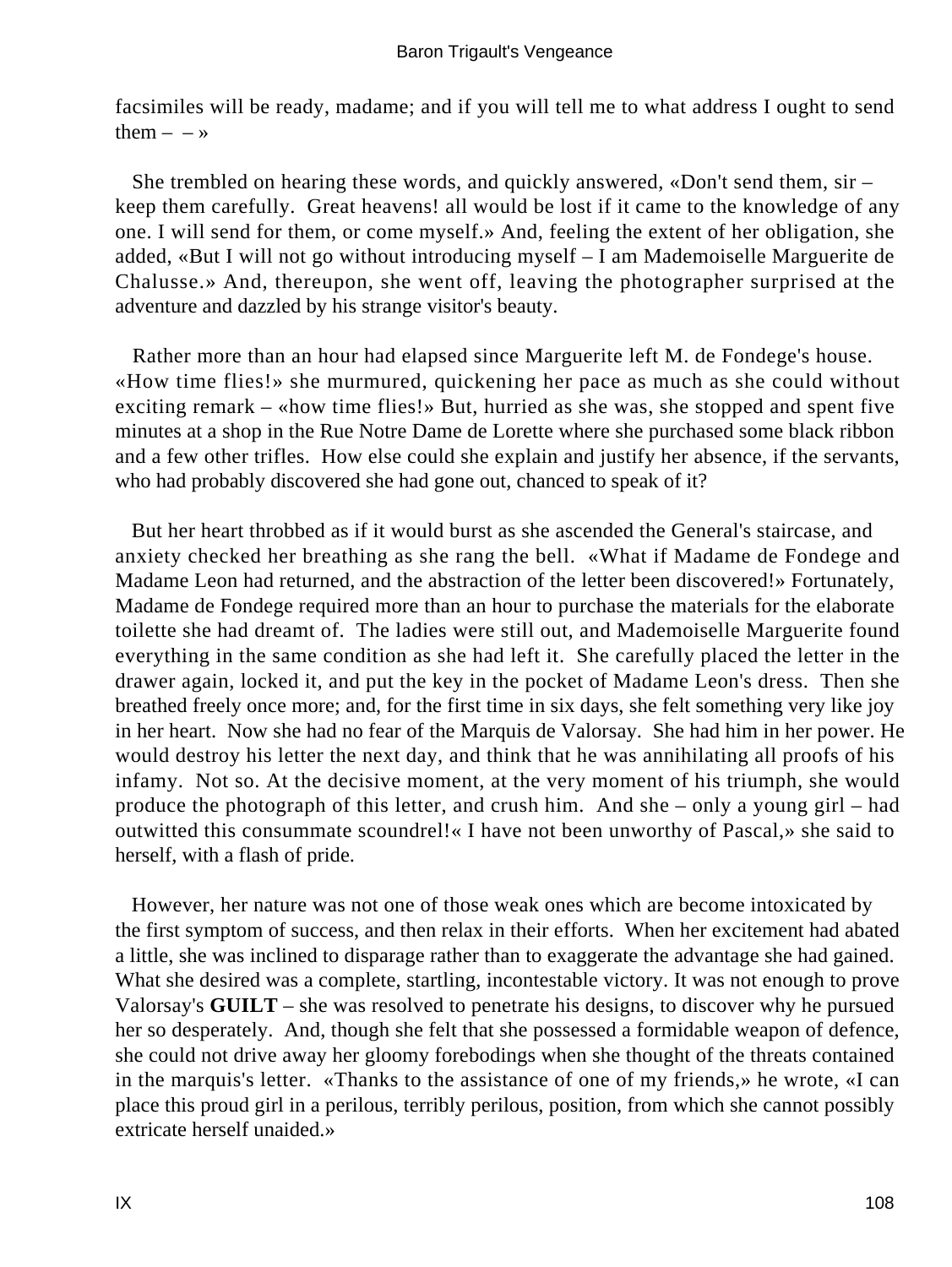#### Baron Trigault's Vengeance

 These words persistently lingered in Mademoiselle Marguerite's mind. What was the danger hanging over her? whence would it come? and in what form? What abominable machination might she not expect from the villain who had deliberately dishonored Pascal? How would he attack her? Would he strive to ruin her reputation, or did he intend to forcibly abduct her? Would he attempt to decoy her into a trap where she would be subjected to the insults of the vilest wretches? A thousand frightful memories of the time when she was an apprentice drove her nearly frantic. «I will never go out unarmed,» she thought, «and woe to the man who raises his hand against me!»

 The vagueness of the threat increased her fears. No one is courageous enough to confront an unknown, mysterious, and always imminent danger without sometimes faltering. Nor was this all. The marquis was not her only enemy. She had the Fondege family to dread – these dangerous hypocrites, who had taken her to their home so that they might ruin her the more surely. M. de Valorsay wrote that he had no fears of the Fondeges – that he understood their little game. What was their little game? No doubt they were resolved that she should become their son's wife, even if they were obliged to use force to win her consent. At this thought a sudden terror seized her soul, so full of peace and hope an instant before. When she was attacked, would she have time to produce and use the facsimile of Valorsay's letter?« I must reveal my secret to a friend – to a trusty friend – who will avenge me!» she muttered.

 Fortunately she had a friend in whom she could safely confide – the old magistrate who had given her such proofs of sympathy. She felt that she needed the advice of a riper experience than her own, and the thought of consulting him at once occurred to her. She was alone; she had no spy to fear; and it would be folly not to profit by the few moments of liberty that remained. So she drew her writing−case from her trunk, and, after barricading her door to prevent a surprise, she wrote her friend an account of the events which had taken place since their last interview. She told him everything with rare precision and accuracy of detail, sending him a copy of Valorsay's letter, and informing him that, in case any misfortune befell her, he could obtain the facsimiles from Carjat. She finished her letter, but did not seal it. «If anything should happen before I have an opportunity to post it, I will add a postscript,» she said to herself.

 She had made all possible haste, fearing that Madame de Fondege and Madame Leon might return at any moment. But this was truly a chimerical apprehension. It was nearly six o'clock when the two shoppers made their appearance, wearied with the labors of the day, but in fine spirits. Besides purchasing every requisite for that wonderful costume of hers, the General's wife had found some laces of rare beauty, which she had secured for the mere trifle of four thousand francs. «It was one of those opportunities one ought always to profit by,» she said, as she displayed her purchase. «Besides, it is the same with lace as with diamonds, you should purchase them when you can – then you have them. It isn't an outlay – it's an investment.» Subtle reasoning that has cost many a husband dear!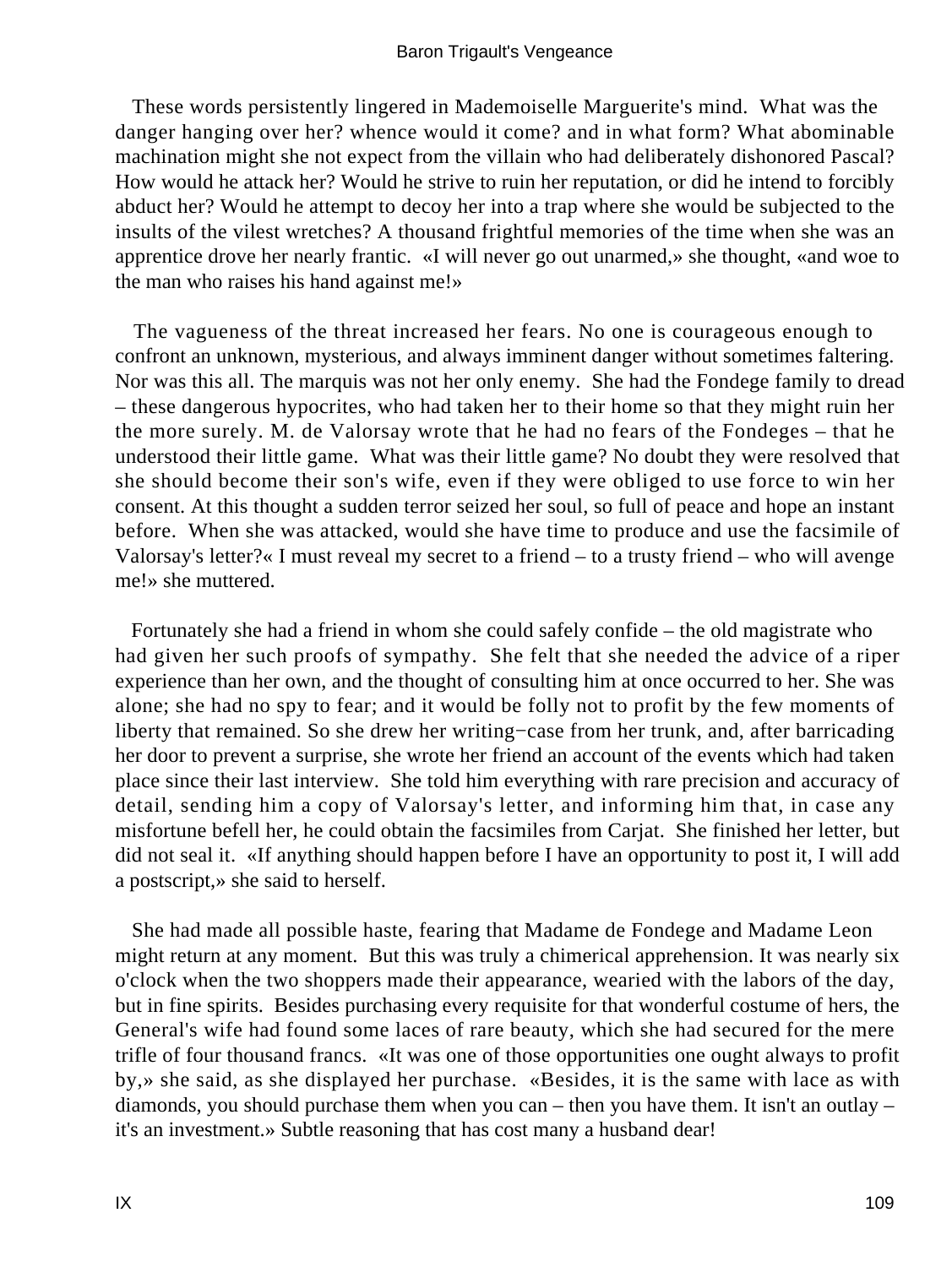On her side, Madame Leon proudly showed her dear young lady a very pretty present which Madame de Fondege had given her. «So money is no longer lacking in this household,» thought Mademoiselle Marguerite, all the more confirmed in her suspicions.

 The General came in a little later, accompanied by a friend, and Marguerite soon discovered that the worthy man had spent the day as profitably as his wife. He too was quite tired out; and he had reason to be fatigued. First, he had purchased the horses belonging to the ruined spendthrift, and he had paid five thousand francs for them, a mere trifle for such animals. Less than an hour after the purchase he had refused almost double that amount from a celebrated connoisseur in horse−flesh, M. de Breulh− Faverlay. This excellent speculation had put him in such good humor that he had been unable to resist the temptation of purchasing a beautiful saddle−horse, which they let him have for a hundred louis. He had not been foolish, for he was sure that he could sell the animal again at an advance of a thousand francs whenever he wished to do so. «So,» remarked his friend, «if you bought such a horse every day, you would make three hundred and sixty−five thousand francs a year.»

Was this only a jest – one of those witticisms which people who boast of wonderful bargains must expect to parry, or had the remark a more serious meaning? Marguerite could not determine. One thing is certain, the General did not lose his temper, but gayly continued his account of the way in which he had spent his time. Having purchased the horses, his next task was to find a carriage, and he had heard of a barouche which a Russian prince had ordered but didn't take, so that the builder was willing to sell it at less than cost price; and to recoup this worthy man, the General had purchased a brougham as well. He had, moreover, hired stabling in the Rue Pigalle, only a few steps from the house, and he expected a coachman and a groom the following morning.

 «And all this will cost us less than the miserable vehicle we have been hiring by the year,» observed Madame de Fondege, gravely. «Oh, I know what I say. I've counted the cost. What with gratuities and extras, it costs us now fully a thousand francs a month, and three horses and a coachman won't cost you more. And what a difference! I shall no longer be obliged to blush for the skinny horses the stable−keeper sends me, nor to endure the insolence of his men. The first outlay frightened me a little; but that is made now, and I am delighted. We will save it in something else.»

 «In laces, no doubt,» thought Mademoiselle Marguerite. She was intensely exasperated, and on regaining her chamber she said to herself, for the tenth time, «What do they take me for? Do they think me an idiot to flaunt the millions they have stolen from my father – that they have stolen from me – before my eyes in this fashion? A common thief would take care not to excite suspicion by a foolish expenditure of the fruits of his knavery, but they – they have lost their senses.»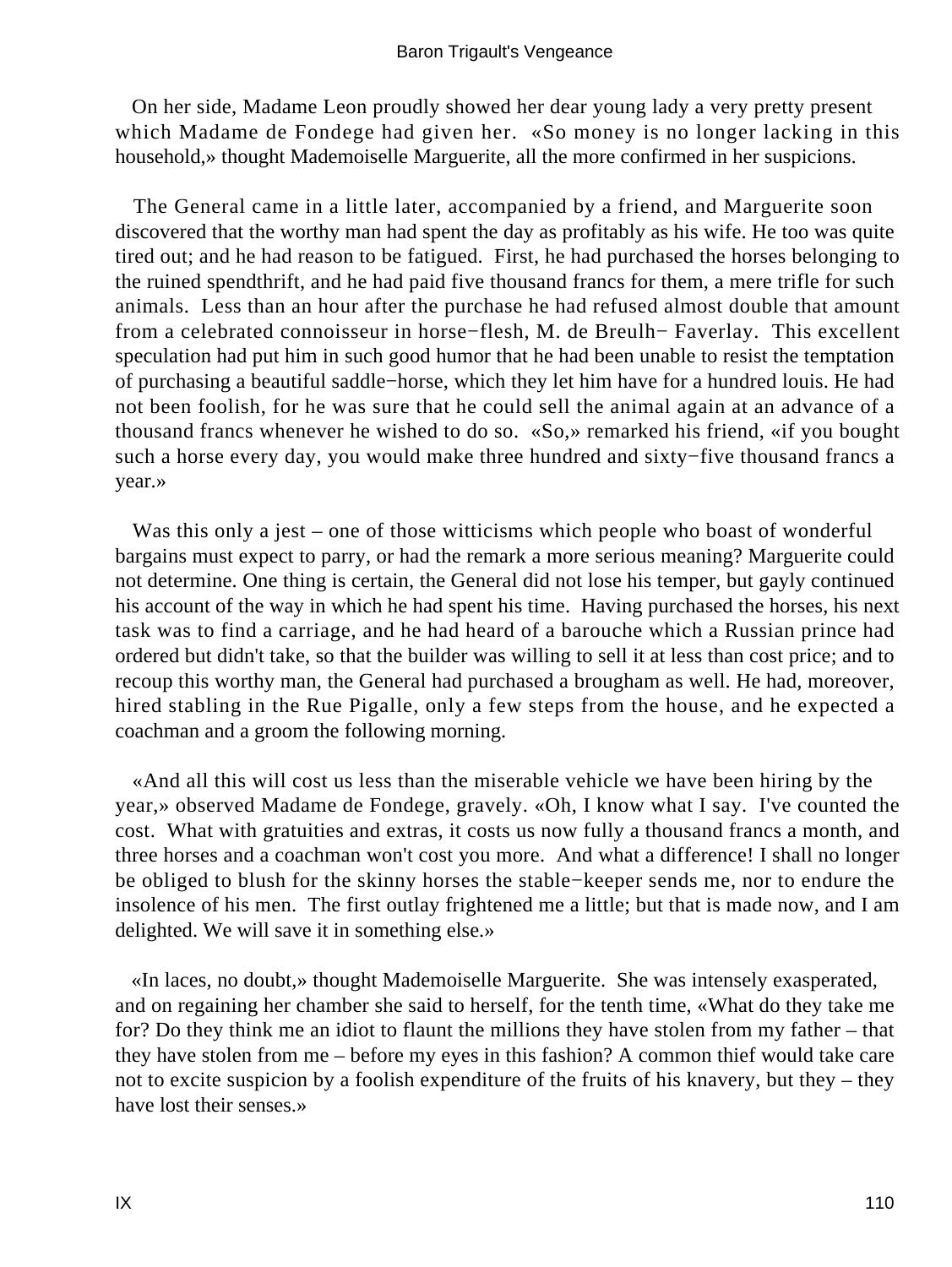Madame Leon was already in bed, and when Mademoiselle Marguerite was satisfied that she was asleep, she took her letter from her trunk, and added this post−script: «P. S. – It is impossible to retain the shadow of a doubt, M. and Madame de Fondege have spent certainly twenty thousand francs to−day. This audacity must arise from a conviction that no proofs of the crime they have committed exist. Still they continue to talk to me about their son, Lieutenant Gustave. He will be presented to me to−morrow. To− morrow, also, between three and four, I shall be at the house of a man who can perhaps discover Pascal's hiding−place for me, – the house of M. Isidore Fortunat. I hope to make my escape easily enough, for at that same hour, Madame Leon has an appointment with the Marquis de Valorsay.»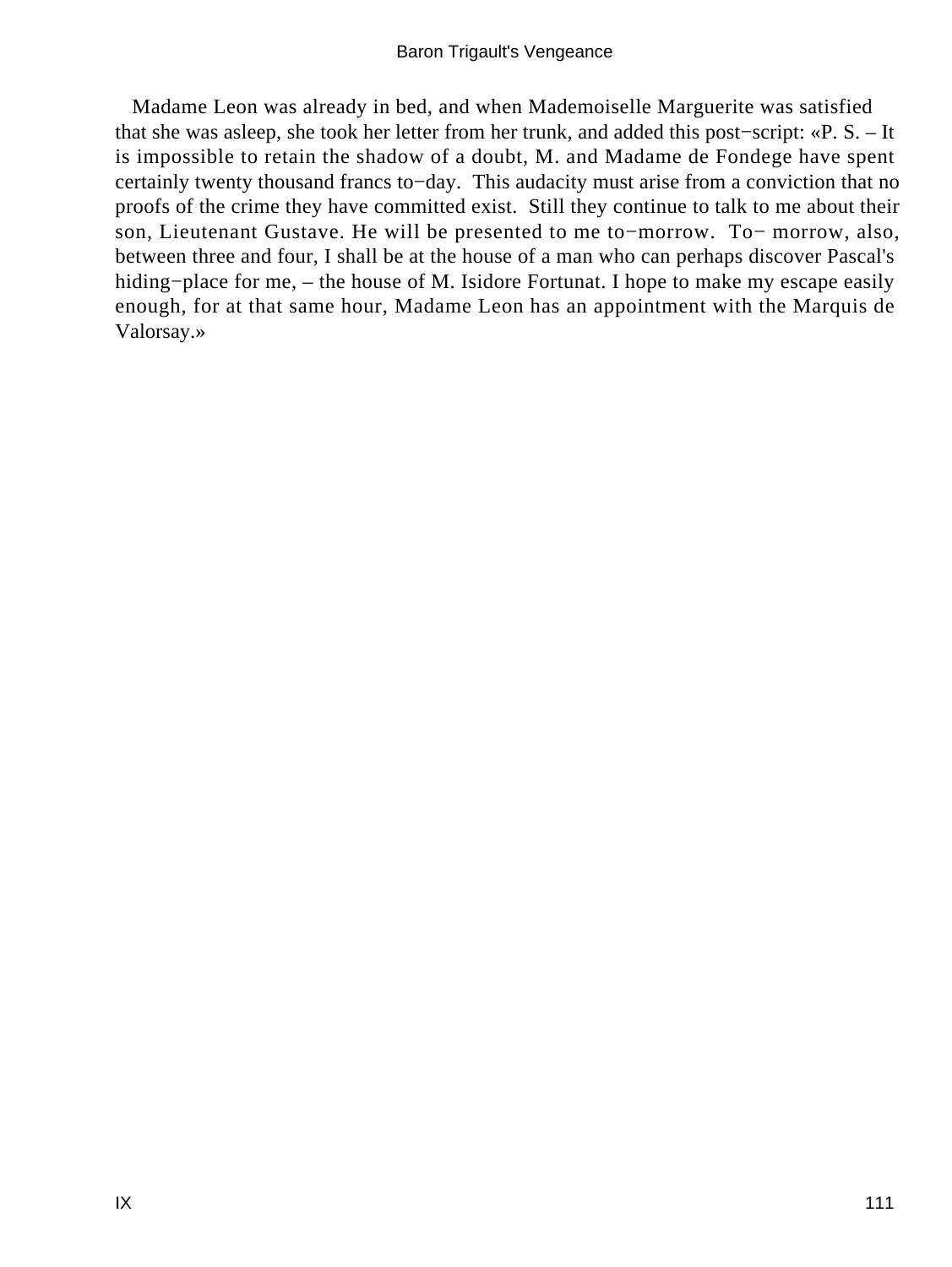# **[X.](#page-256-0)**

**The old legend of Achilles's heel will be eternally true. A man may be humble or** powerful, feeble or strong, but there are none of us without some weak spot in our armor, a spot vulnerable beyond all others, a certain place where wounds prove most dangerous and painful. M. Isidore Fortunat's weak place was his cash−box. To attack him there was to endanger his life – to wound him at a point where all his sensibility centred. For it was in this cash−box and not in his breast that his heart really throbbed. His safe made him happy or dejected. Happy when it was filled to overflowing by some brilliant operation, and dejected when he saw it become empty as some imprudent transaction failed.

 This then explains his frenzy on that ill−fated Sunday, when, after being brutally dismissed by M. Wilkie, he returned to his rooms in the company of his clerk, Victor Chupin. This explains, too, the intensity of the hatred he now felt for the Marquis de Valorsay and the Viscount de Coralth. The former, the marquis, had defrauded him of forty thousand francs in glittering gold. The other, the viscount, had suddenly sprung up out of the ground, and carried off from under his very nose that magnificent prize, the Chalusse inheritance, which he had considered as good as won. And he had not only been defrauded and swindled – such were his own expressions – but he had been tricked, deceived, duped, and outwitted, and by whom? By people who did not make it their profession to be shrewd, like he did himself. Just fancy, his business was to outwit others, and a couple of mere amateurs had outgeneraled him. He had not only suffered in pocket, he had been humiliated as well, and so he indulged in threats of such terrible import.

 However, at the very moment when he was dreaming of wreaking vengeance on the Marquis de Valorsay and the Viscount de Coralth, his housekeeper, austere Madame Dodelin, handed him Mademoiselle Marguerite's letter. He read it with intense astonishment, rubbing his eyes as if to assure himself that he were really awake. «Tuesday,» he repeated, «the day after to−morrow – at your house – between three and four o'clock – I must speak with you.»

 His manner was so strange, and his usually impassive face so disturbed by conflicting feelings, that Madame Dodelin's curiosity overcame her prudence, and she remained standing in front of him with open mouth, staring with all her eyes and listening with all her ears. He perceived this, and angrily exclaimed: «What are you doing here? You are watching me, I do believe. Get back to your kitchen, or  $- \rightarrow \infty$ 

 She fled in alarm, and he then entered his private office. His heart was leaping with joy, and he laughed wickedly at the hope of a speedy revenge. «She's on the scent,» he muttered; «and she has luck in her favor. She has chanced to apply to me on the very day that I had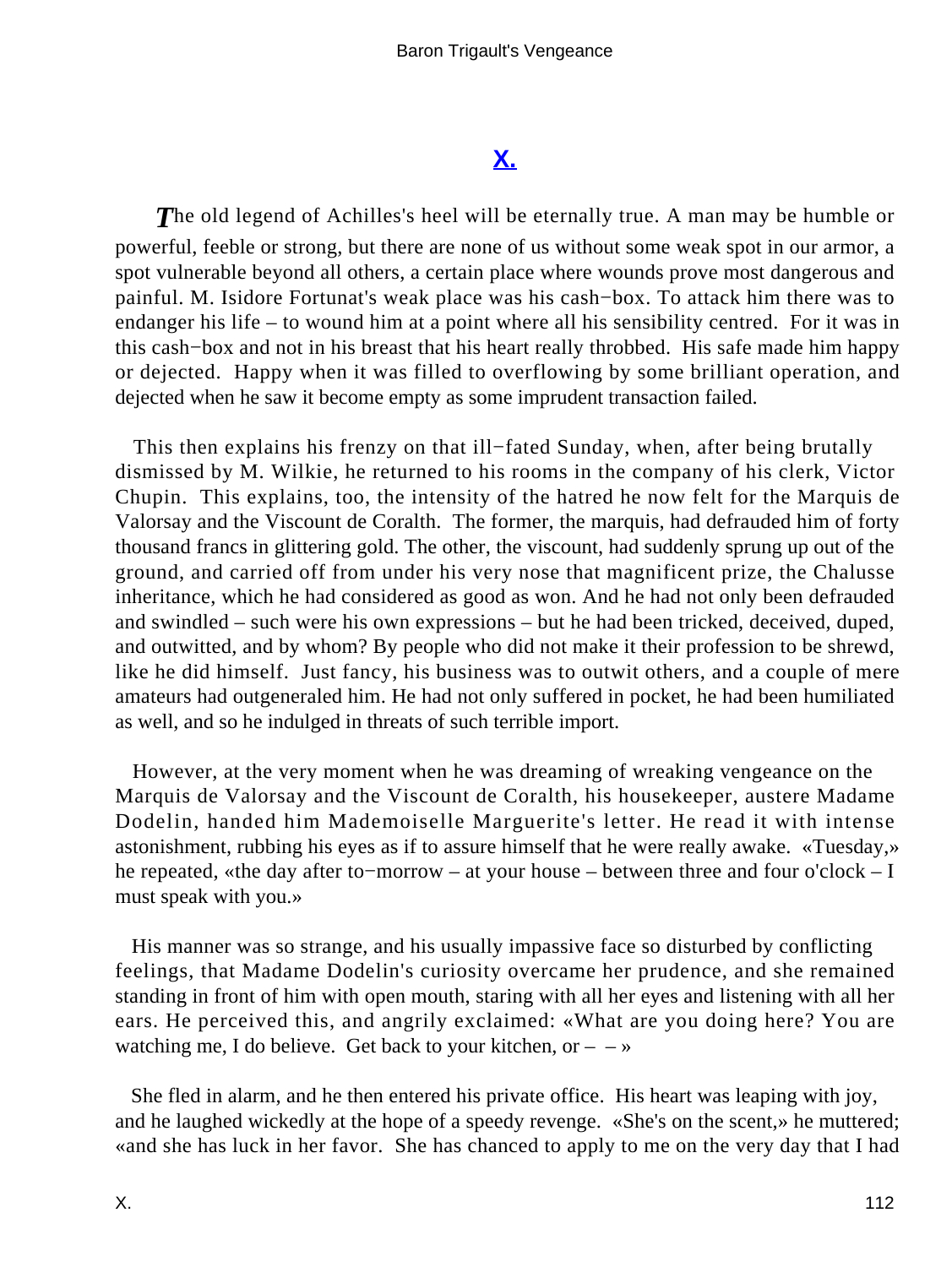resolved to defend and rehabilitate her lover, the honest fool who allowed himself to be dishonored by those unscrupulous blackguards. Just as I was thinking of going in search of her, she comes to me. As I was about to write to her, she writes to me. Who can deny the existence of Providence after this?» Like many other people, M. Fortunat piously believed in Providence when things went to his liking, but it is sad to add that in the contrary case he denied its existence. «If she has any courage,» he resumed, «and she seems to have plenty of it, Valorsay and Coralth will be in a tight place soon. And if it takes ten thousand francs to put them there, and if neither Mademoiselle Marguerite nor M. Ferailleur has the amount – ah, well! I'll advance – well, at least five thousand – without charging them any commission. I'll even pay the expenses out of my own pocket, if necessary. Ah, my fine fellows, you've laughed too soon. In a week's time we'll see who laughs last.»

 He paused, for Victor Chupin, who had lingered behind to pay the driver, had just entered the room. «You gave me twenty francs, m'sieur,» he remarked to his employer. «I paid the driver four francs and five sous, here's the change.»

«Keep it yourself, Victor,» said M. Fortunat.

 What! keep fifteen francs and fifteen sous? Under any other circumstances such unusual generosity would have drawn a grimace of satisfaction from young Chupin. But to−day he did not even smile; he slipped the money carelessly into his pocket, and scarcely deigned to say «thanks,» in the coldest possible tone.

 Absorbed in thought, M. Fortunat did not remark this little circumstance. «We have them, Victor,» he resumed. «I told you that Valorsay and Coralth should pay me for their treason. Vengeance is near. Read this letter.» Victor read it slowly, and as soon as he had finished his employer ejaculated, «Well?»

 But Chupin was not a person to give advice lightly. «Excuse me, m'sieur,» said he, «but in order to answer you, I must have some knowledge of the affair. I only know what you've told me – which is little enough – and what I've guessed. In fact, I know nothing at all.»

 M. Fortunat reflected for a moment. «You are right, Victor,» he said, at last. «So far the explanation I gave you was all that was necessary; but now that I expect more important services from you, I ought to tell you the whole truth, or at least all I know about the affair. This will prove my great confidence in you.» Whereupon, he acquainted Chupin with everything he knew concerning the history of M. de Chalusse, the Marquis de Valorsay, and Mademoiselle Marguerite.

 However, if he expected these disclosures to elevate him in his subordinate's estimation he was greatly mistaken. Chupin had sufficient experience and common sense to read his master's character and discern his motives. He saw plainly enough that this honest impulse on M. Fortunat's part came from disappointed avarice and wounded vanity, and that the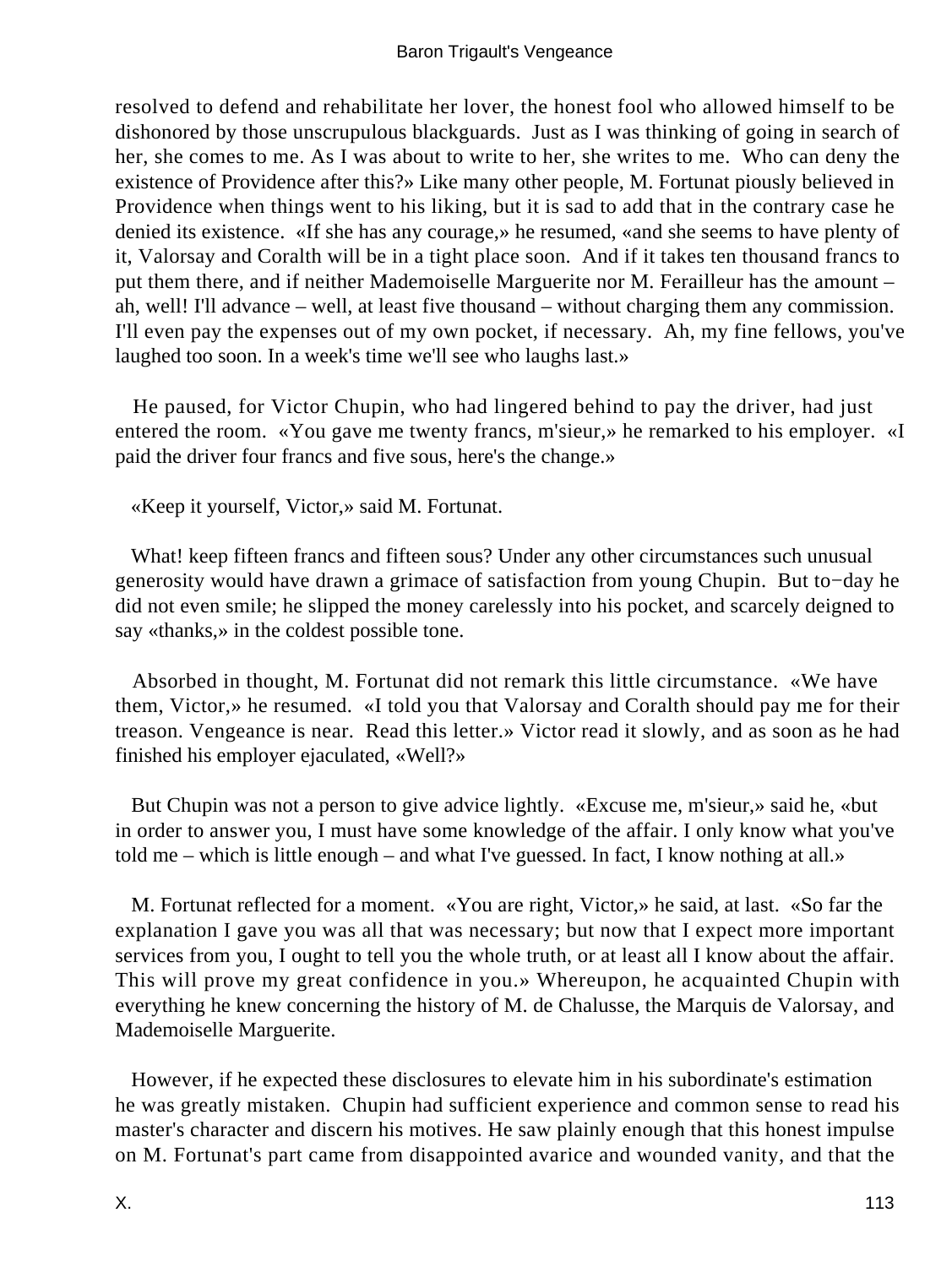agent would have allowed the Marquis de Valorsay to carry out his infamous scheme without any compunctions of conscience, providing he, himself, had not been injured by it. Still, the young fellow did not allow his real feelings to appear on his face. First, it was not his business to tell M. Fortunat his opinion of him; and in the second place, he did not deem it an opportune moment for a declaration of his sentiments. So, when his employer paused, he exclaimed: «Well, we must outwit these scoundrels – for I'll join you, m'sieur; and I flatter myself that I can be very useful to you. Do you want the particulars of the viscount's past life? If so, I can furnish them. I know the brigand. He's married, as I told you before, and I'll find his wife for you in a few days. I don't know exactly where she lives, but she keeps a tobacco store, somewhere, and that's enough. She'll tell you how much he's a viscount. Ha! ha! Viscount just as much as I am – and no more. I can tell you the scrapes he has been in.»

«No doubt; but the most important thing is to know how he's living now, and on what!»

 «Not by honest work, I can tell you. But give me a little time, and I'll find out for sure. As soon as I can go home, change my clothes, and disguise myself, I'll start after him; and may I be hung, if I don't return with a complete report before Tuesday.»

 A smile of satisfaction appeared on M. Fortunat's face. «Good, Victor!» he said, approvingly, «very good! I see that you will serve me with your usual zeal and intelligence. Rest assured that you will be rewarded as you have never been rewarded before. As long as you are engaged in this affair, you shall have ten francs a day; and I'll pay your board, your cab−hire, and all your expenses.»

 This was a most liberal offer, and yet, far from seeming delighted, Chupin gravely shook his head. «You know how I value money, m'sieur,» he began.

«Too much, Victor, my boy, too much  $- \rightarrow \infty$ 

 «Excuse me, it's because I have responsibilities, m'sieur. You know my establishment» – he spoke this word with a grandiloquent air – «you have seen my good mother – my expenses are heavy  $\rightarrow$ 

«In short, you don't think I offer you enough?»

 «On the contrary, sir – but you don't allow me to finish. I love money, don't I? But no matter, I don't want to be paid for this business. I don't want either my board or my expenses, not a penny – nothing. I'll serve you, but for my own sake, for my own pleasure – gratis.»

 M. Fortunat could not restrain an exclamation of astonishment. Chupin, who was as eager for gain as an old usurer – Chupin, as grasping as avarice itself, refuse money! This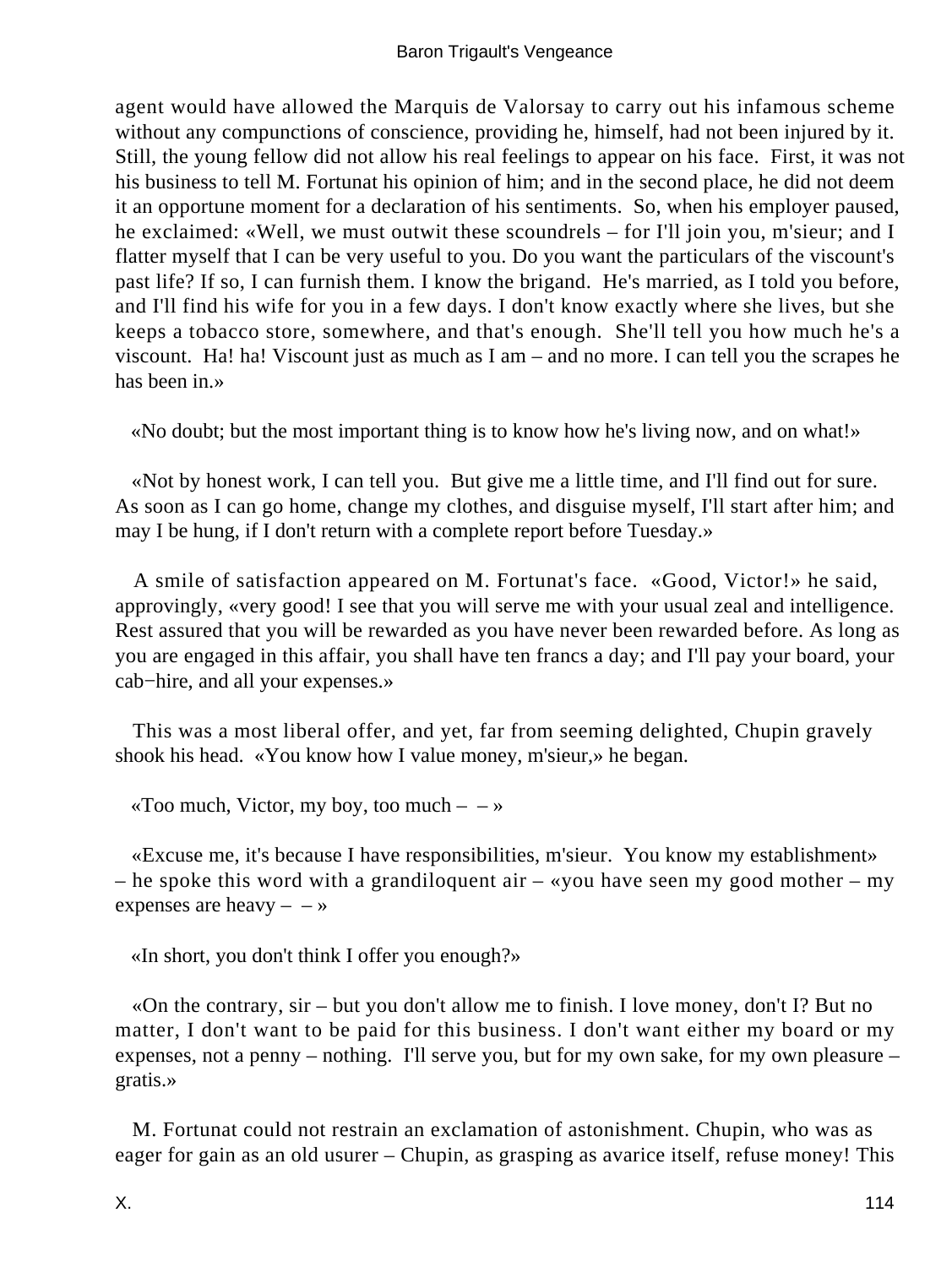was something which he had never seen before, and which he would no doubt never see again.

 Victor had become very much excited; his usually pale cheeks were crimson, and in a harsh voice, he continued: «It's a fancy of mine – that's all. I have eight hundred francs hidden in my room, the fruit of years of work. I'll spend the last penny of it if need be; and if I can see Coralth in the mire, I shall say, 'My money has been well expended.' I'd rather see that day dawn than be the possessor of a hundred thousand francs. If a horrible vision haunted you every night, and prevented you from sleeping, wouldn't you give something to get rid of it? Very well! that brigand's my nightmare. There must be an end to it.»

 M. de Coralth, who was a man of wide experience, would certainly have felt alarmed if he had seen his unknown enemy at the present moment, for Victor's eyes, usually a pale and undecided blue, were glittering like steel, and his hands were clinched most threateningly. «For he was the cause of all my trouble,» he continued, gloomily. «I've told you, sir, that I was guilty of an infamous deed once upon a time. If it hadn't been for a miracle I should have killed a man – the king of men. Ah, well! if Monsieur Andre had broken his back by falling from a fifth−floor window, my Coralth would be the Duc de Champdoce to−day. And shall he be allowed to ride about in his carriage, and deceive and ruin honest people? No – there are too many such villains at large for public safety. Wait a little, Coralth – I owe you something, and I always pay my debts. When M. Andre saved me, though I richly deserved to have my throat cut, he made no conditions. He only said, 'If you are not irredeemably bad you will be honest after this.' And he said these words as he was lying there as pale as death with his shoulder broken, and his body mangled from his fall. Great heavens! I felt smaller than – than nothing before him. But I swore that I would do honor to his teachings – and when evil thoughts enter my mind, and when I feel a thirst for liquor, I say to myself, 'Wait a bit, and – and M. Andre will take a glass with you.' And that quenches my thirst instantly. I have his portrait at home, and every night, before going to bed, I tell him the history of the day – and sometimes I fancy that he smiles at me. All this is very absurd, perhaps, but I'm not ashamed of it. M. Andre and my good mother, they are my supports, my crutches, and with them I'm not afraid of making a false step.» Schebel, the German philosopher, who has written a treatise on Volition, in four volumes, was no greater a man than Chupin. «So you may keep your money, sir,» he resumed. «I'm an honest fellow, and honest men ought to ask no reward for the performance of a duty. Coralth mustn't be allowed to triumph over the innocent chap he ruined. What did you call him? Ferailleur? It's an odd name. Never mind – we'll get him out of this scrape; he shall marry his sweetheart after all; and I'll dance at the wedding.»

 As he finished speaking he laughed a shrill, dangerous laugh, which revealed his sharp teeth – but such invincible determination was apparent on his face, that M. Fortunat felt no misgivings. He was sure that this volunteer would be of more service than the highest−priced hireling. «So I can count on you, Victor?» he inquired.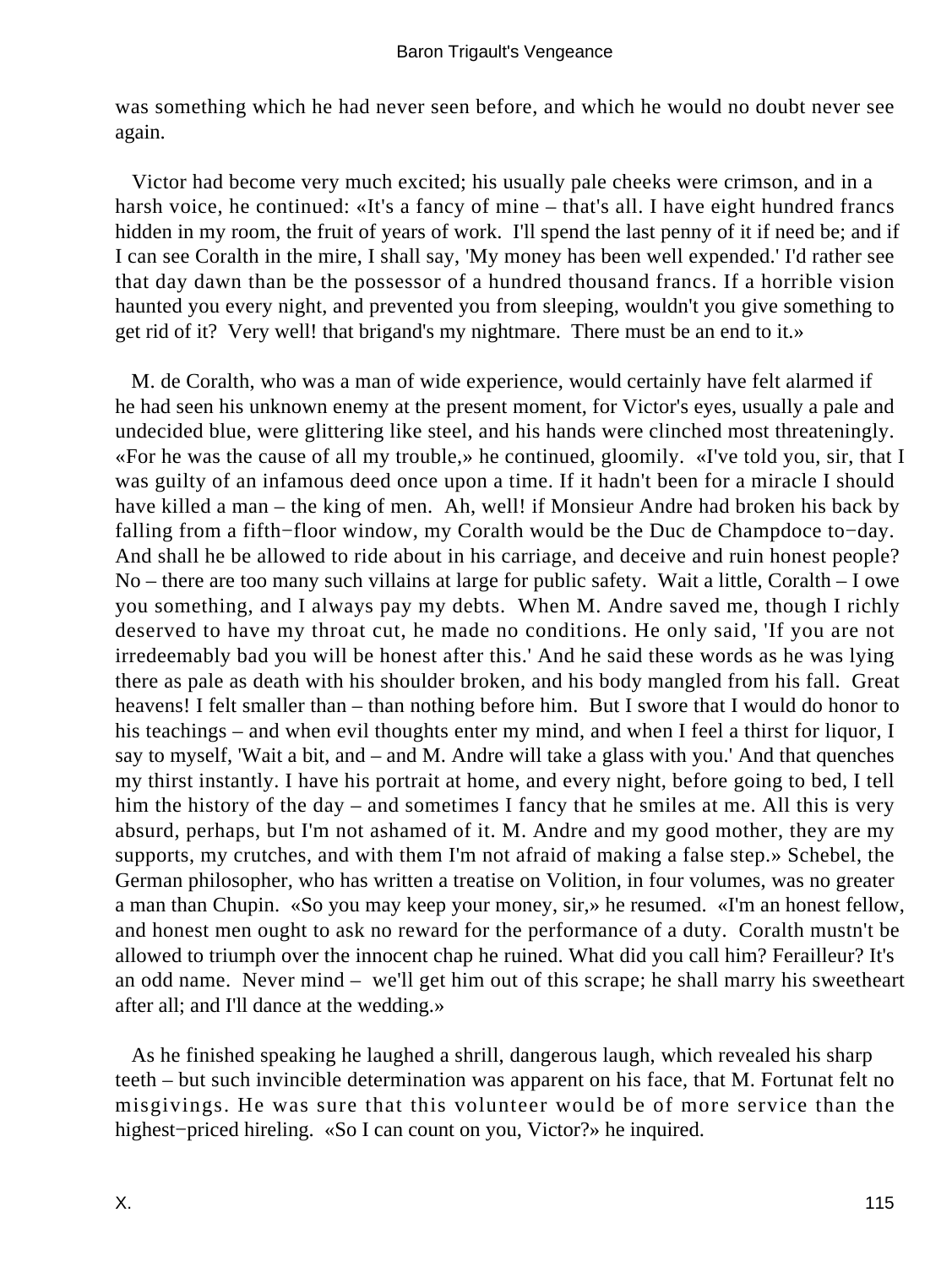«As upon yourself.»

«And you hope to have some positive information by Tuesday?»

«Before then, I hope, if nothing goes amiss.»

 «Very well; I will devote my attention to Ferailleur then. As to Valorsay's affairs, I am better acquainted with them than he is himself. We must be prepared to enter upon the campaign when Mademoiselle Marguerite comes, and we will act in accordance with her instructions.»

 Chupin had already caught up his hat; but just as he was leaving the room, he paused abruptly. «How stupid!» he exclaimed. «I had forgotten the principal thing. Where does Coralth live?»

«Unfortunately, I don't know.»

 According to his habit when things did not go to his liking, Chupin began to scratch his head furiously. «That's bad,» growled he. «Viscounts of his stamp don't parade their addresses in the directory. Still, I shall find him.» However, although he expressed this conviction he went off decidedly out of temper.

 «I shall lose the entire evening hunting up the rascal's address,» he grumbled, as he hastened homeward. «And whom shall I ask for it? – Madame d'Argeles's concierge? Would he know it – M. Wilkie's servant? That would be dangerous.» He thought of roaming sound about M. de Valorsay's residence, and of bribing one of the valets; but while crossing the boulevard, the sight of Brebant's Restaurant put a new idea into his head. «I have it!» he muttered; «my man's caught!» And he darted into the nearest cafe where he ordered some beer and writing materials.

 Under other circumstances, he would have hesitated to employ so hazardous an expedient as the one he was about to resort to, but the character of his adversaries justified any course; besides, time was passing, and he had no choice of resources. As soon as the waiter served him, he drained his glass of beer to give himself an inspiration, and then, in his finest hand, he wrote:

 MY **DEAR VISCOUNT** – Here's the amount – one hundred francs – that I lost to you last evening at piquet. When shall I have my revenge? Your friend, VALORSAY."

 When he had finished this letter he read it over three or four times, asking himself if this were the style of composition that very fashionable folks employ in repaying their debts. To tell the truth, he doubted it. In the rough draft which he penned at first, he had written bezique, but in the copy he wrote piquet, which he deemed a more aristocratic game.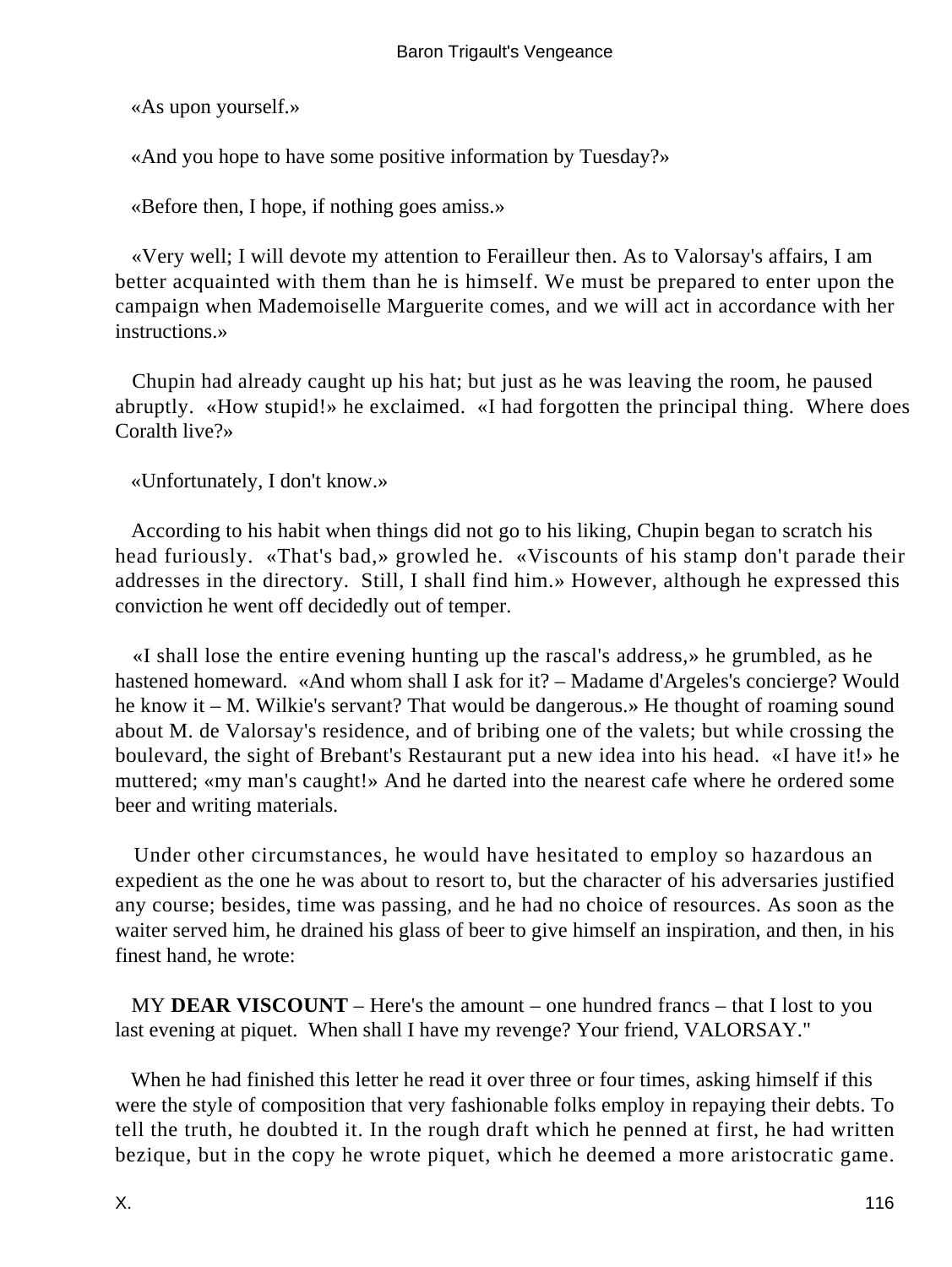«However,» said he, «no one will examine it closely!»

 Then, as soon as the ink was dry, he folded the letter and slipped it into an envelope with a hundred franc−note which he drew from an old pocketbook. He next addressed the envelope as follows: «Monsieur le Vicomte de Coralth, En Ville,» and having completed his preparations, he paid his score, and hastened to Brebant's. Two waiters were standing at the doorway, and, showing them the letter, he politely asked: «Do you happen to know this name? A gentleman dropped this letter on leaving your place last evening. I ran after him to return it; but I couldn't overtake him.»

 The waiters examined the address. «Coralth!» they replied. «We scarcely know him. He isn't a regular customer, but he comes here occasionally.»

«And where does he live?»

«Why do you wish to know?»

«So as to take him this letter, to be sure!»

 The waiters shrugged their shoulders. «Let the letter go; it is not worth while to trouble yourself.»

 Chupin had foreseen this objection, and was prepared for it. «But there's money in the letter,» he remonstrated. And opening the envelope, he showed the bank−note which he had taken from his own pocket−book.

 This changed the matter entirely. «That is quite a different thing,» remarked one of the waiters. «If you find money, you are, of course, responsible for it. But just leave it here at the desk, and the next time the viscount comes in, the cashier will give it to him.»

 A cold chill crept over Chupin at the thought of losing his bank− note in this way. «Ah! I don't fancy that idea!» he exclaimed. «Leave it here? Never in life! Who'd get the reward? A viscount is always generous; it is quite likely he would give me twenty francs as a reward for my honesty. And that's why I want his address.»

 The argument was of a nature to touch the waiters; they thought the young man quite right; but they did not know M. de Coralth's address, and they saw no way of procuring it. «Unless perhaps the porter knows,» observed one of them.

 The porter, on being called, remembered that he had once been sent to M. de Coralth's house for an overcoat. «I've forgotten his number,» he declared; «but he lives in the Rue d'Anjou, near the corner of the Rue de la Ville l'Eveque.»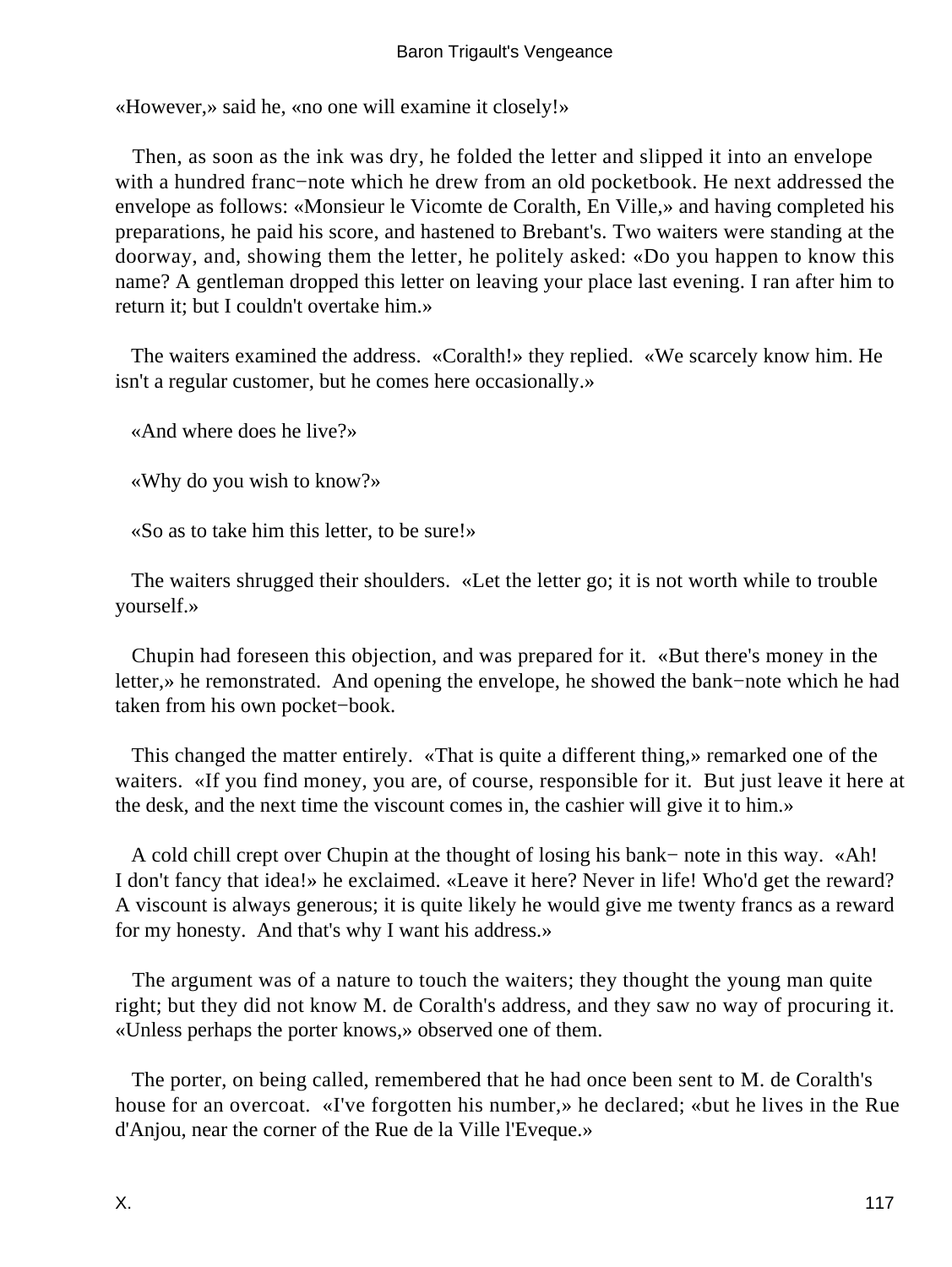This direction was not remarkable for its precision, but it was more than sufficient for a pure−blooded Parisian like Victor Chupin. «Many thanks for your kindness,» he said to the porter. «A blind man, perhaps, might not be able to go straight to M. de Coralth's house from your directions, but I have eyes and a tongue as well. And, believe me, if there's any reward, you shall see that I know how to repay a good turn.»

 «And if you don't find the viscount,» added the waiters, «bring the money here, and it will be returned to him.»

 «Naturally!» replied Chupin. And he strode hurriedly away. «Return!» he muttered; «not I! I thought for a moment they had their hands on my precious bank−note.»

 But he had already recovered from his fright, and as he turned his steps homeward he congratulated himself on the success of his stratagem. «For my viscount is caught,» he said to himself. «The Rue d'Anjou Saint Honore hasn't a hundred numbers in it, and even if I'm compelled to go from door to door, my task will soon be accomplished.»

 On reaching home he found his mother engaged in knitting, as usual. This was the only avocation that her almost complete blindness allowed her to pursue; and she followed it constantly. «Ah! here you are, Toto,» she exclaimed, joyously. «I didn't expect you so soon. Don't you scent a savory smell? As you must be greatly tired after being up all night, I'm making you a stew.»

 As customary when he returned, Chupin embraced the good woman with the respectful tenderness which had so surprised M. Fortunat. «You are always kind,» said he, «but, unfortunately, I can't remain to dine with you.»

«But you promised me.»

«That's true, mamma; but business, you see – business.»

The worthy woman shook her head. «Always business!» she exclaimed.

«Yes – when a fellow hasn't ten thousand francs a year.»

 «You have become a worker, Toto, and that makes me very happy; but you are too eager for money, and that frightens me.»

 «That's to say, you fear I shall do something dishonest. Ah! mother! do you think I can forget you and Monsieur Andre?»

 His mother said no more, and he entered the tiny nook which he so pompously styled his chamber, and quickly changed the clothes he was wearing (his Sunday toggery) for an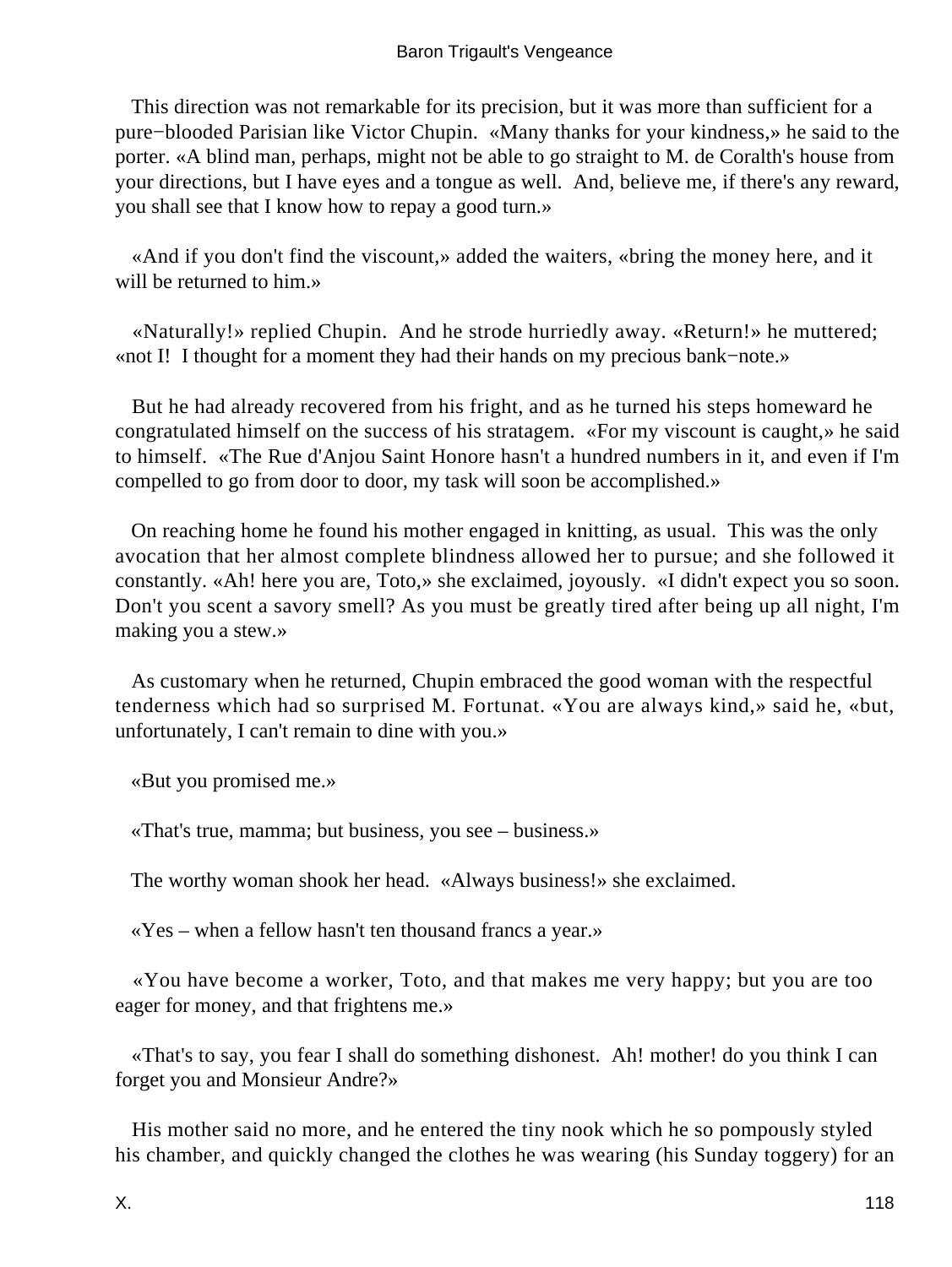old pair of checked trousers, a black blouse, and a glazed cap. And when he had finished, and given a peculiar turn to his hair, no one would have recognized him. In place of M. Fortunat's respectable clerk, there appeared one of those vagabonds who hang about cafes and theatres from six in the evening till midnight, and spend the rest of their time playing cards in the low drinking dens near the barrieres. It was the old Chupin come to life once more – Toto Chupin as he had appeared before his conversion. And as he took a last look in the little glass hanging over the table, he was himself astonished at the transformation. «Ah!» he muttered, «I was a sorry looking devil in those days.»

 Although he had cautiously avoided making any noise in dressing, his mother, with the wonderfully acute hearing of the blind, had followed each of his movements as surely as if she had been standing near watching him. «You have changed your clothes, Toto,» she remarked.

«Yes, mother.»

«But why have you put on your blouse, my son?»

 Although accustomed to his mother's remarkable quickness of perception, he was amazed. Still he did not think of denying it. She would only have to extend her hand to prove that he was telling a falsehood. The blind woman's usually placid face had become stern. «So it is necessary to disguise yourself,» she said, gravely.

«But, mother  $- - \infty$ 

 «Hush, my son! When a man doesn't wish to be recognized, he's evidently doing something he's ashamed of. Ever since your employer came here, you have been concealing something from me. Take care, Toto! Since I heard that man's voice, I'm sure that he is quite as capable of urging you to commit a crime as others were in days gone by.»

 The blind woman was preaching to a convert; for during the past three days, M. Fortunat had shown himself in such a light that Chupin had secretly resolved to change his employer. «I promise you I'll leave him, mother,» he declared, «so you may be quite easy in mind.»

«Very well; but now, at this moment, where are you going?»

 There was only one way of completely reassuring the good woman, and that was to tell her all. Chupin did so with absolute frankness. «Ah, well!» she said, when the narrative was finished. «You see now how easy it is to lead you astray! How could you be induced to play the part of a spy, when you know so well what it leads to? It's only God's protecting care that has saved you again from an act which you would have reproached yourself for all your life. Your employer's intentions are good now; but they **WERE** criminal when he ordered you to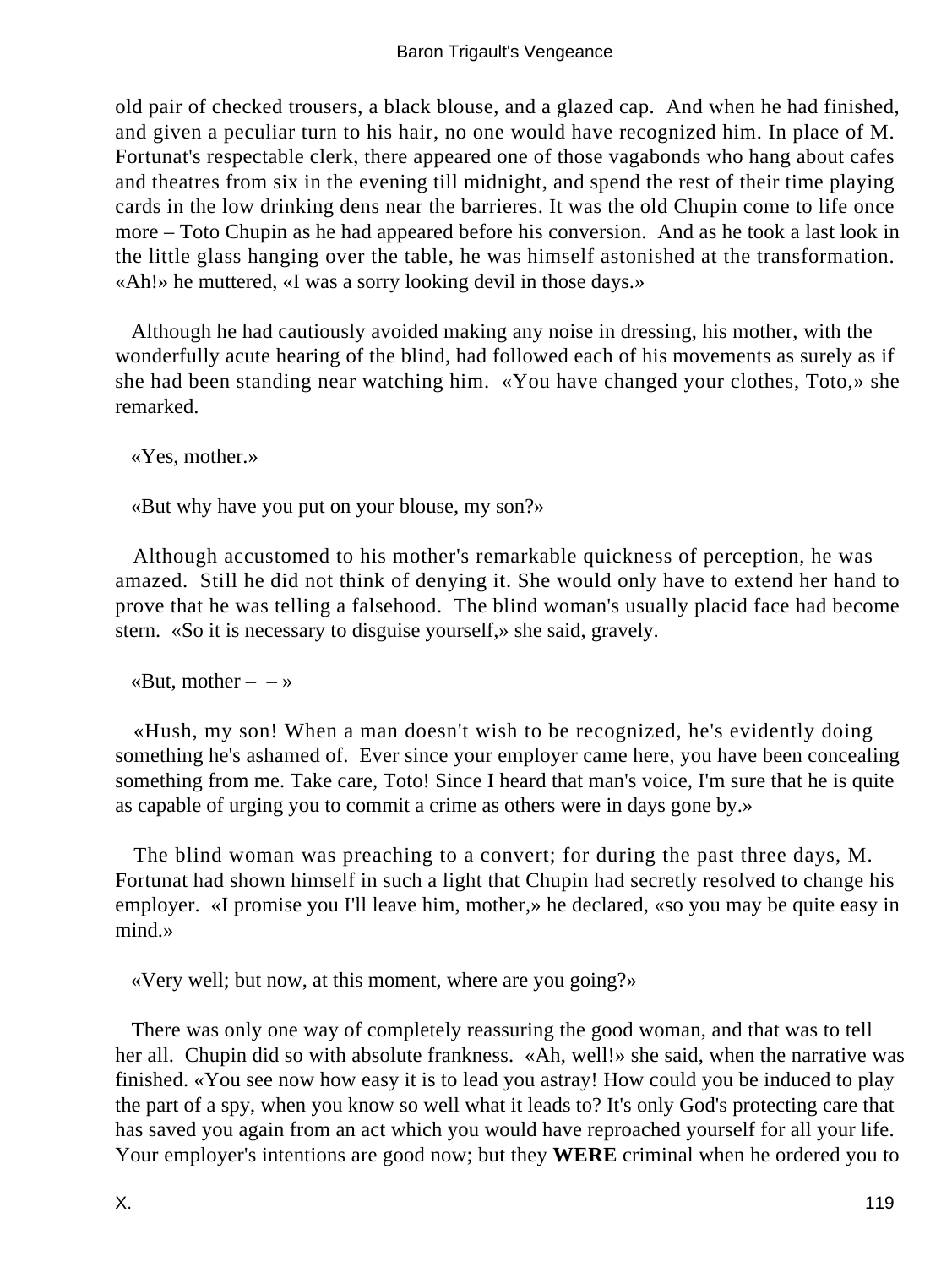follow Madame d'Argeles. Poor woman! She had sacrificed herself for her son, she had concealed herself from him, and you were working to betray her. Poor creature! how she must have suffered, and how much I pity her! To be what she is, and to see herself denounced by her own son! I, who am only a poor plebeian, should die of shame under such circumstances.»

 Chupin blew his nose so loudly that the window−panes rattled; this was his way of repressing his emotion whenever it threatened to overcome him. «You speak like the good mother that you are,» he exclaimed at last,« and I'm prouder of you than if you were the handsomest and richest lady in Paris, for you're certainly the most honest and virtuous; and I should be a thorough scoundrel if I caused you a moment's sorrow. And if ever I set my foot in such a mess again, I hope some one will cut it off. But for this once  $-\rightarrow \infty$ 

«For this once, you may go, Toto; I give my consent.»

 He went off with a lighter heart; and on reaching the Rue d'Anjou he immediately began his investigations. They were not successful at first. At every house where he made inquiries nobody had any knowledge of the Viscount de Coralth. He had visited half the buildings in the street, when he reached one of the handsomest houses, in front of which stood a cart laden with plants and flowers. An old man, who seemed to be the concierge, and a valet in a red waistcoat, were removing the plants from the vehicle and arranging them in a line under the porte cochere. As soon as the cart was emptied, it drove away, whereupon Chupin stepped forward, and addressing the concierge, asked: «Does the Viscount de Coralth live here?»

«Yes. What do you want with him?»

 Having foreseen this question, Chupin had prepared a reply. «I certainly don't come to call on him,» he answered. «My reason for inquiring is this: just now, as I passed near the Madeleine, a very elegant lady called me, and said: 'M. de Coralth lives in the Rue d'Anjou, but I've forgotten the number. I can't go about from door to door making inquiries, so if you'll go there and ascertain his address for me, I'll give you five francs for yourself,' so my money's made.»

 Profiting by his old Parisian experience, Chupin had chosen such a clever excuse that both his listeners heartily laughed. «Well, Father Moulinet,» cried the servant in the red waistcoat, «what do you say to that? Are there any elegant ladies who give five francs for **YOUR** address?»

 «Is there any lady who's likely to send such flowers as these to YOU?» was the response.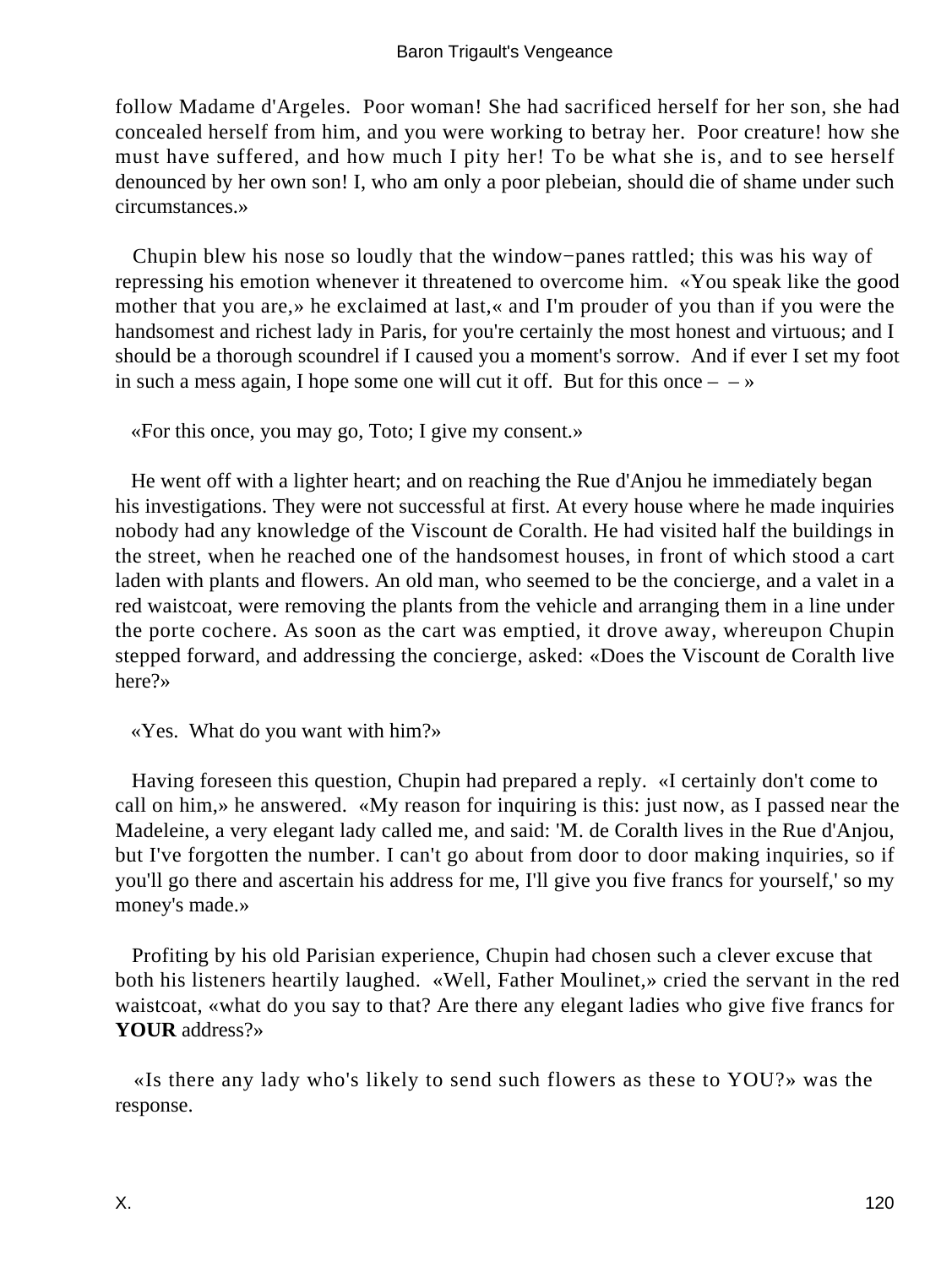Chupin was about to retire with a bow, when the concierge stopped him. «You accomplish your errands so well that perhaps you'd be willing to take these flower−pots up to the second floor, if we gave you a glass of wine!»

 No proposal could have suited Chupin better. Although he was prone to exaggerate his own powers and the fecundity of his resources, he had not flattered himself with the hope that he should succeed in crossing the threshold of M. de Coralth's rooms. For, without any great mental effort, he had realized that the servant arrayed in the red waistcoat was in the viscount's employ, and these flowers were to be carried to his apartments. However any signs of satisfaction would have seemed singular under the circumstances, and so he sulkily replied: «A glass of wine! you had better say two.»

 «Well, I'll say a whole bottleful. my boy, if that suits you any better,» replied the servant, with the charming good−nature so often displayed by people who are giving other folk's property away.

 «Then I'm at your service!» exclaimed Chupin. And, loading himself with a host of flower−pots as skilfully as if he had been accustomed to handling them all his life, he added: «Now, lead the way.»

 The valet and the concierge preceded him with empty hands, of course; and, on reaching the second floor, they opened a door, and said: «This is the place. Come in.»

 Chupin had expected to find that M. de Coralth's apartments were handsomer than his own in the Faubourg Saint Denis; but he had scarcely imagined such luxury as pervaded this establishment. The chandeliers seemed marvels in his eyes; and the sumptuous chairs and couches eclipsed M. Fortunat's wonderful sofa completely. «So he no longer amuses himself with petty rascalities,» thought Chupin, as he surveyed the rooms. «Monsieur's working on a grand scale now. Decidedly this mustn't be allowed to continue.»

 Thereupon he busied himself placing the flowers in the numerous jardinieres scattered about the rooms, as well as in a tiny conservatory, cleverly contrived on the balcony, and adjoining a little apartment with silk hangings, that was used as a smoking− room. Under the surveillance of the concierge and the valet he was allowed to visit the whole apartments. He admired the drawing−room, filled to overflowing with costly trifles; the dining−room, furnished in old oak; the luxurious bed−room with its bed mounted upon a platform, as if it were a throne, and the library filled with richly bound volumes. Everything was beautiful, sumptuous and magnificent, and Chupin admired, though he did not envy, this luxury. He said to himself that, if ever he became rich, his establishment should be quite different. He would have preferred rather more simplicity, a trifle less satin, velvet, hangings, mirrors and gilding. Still this did not prevent him from going into ecstasies over each room he entered; and he expressed his admiration so artlessly that the valet, feeling as much flattered as if he were the owner of the place, took a sort of pride in exhibiting everything.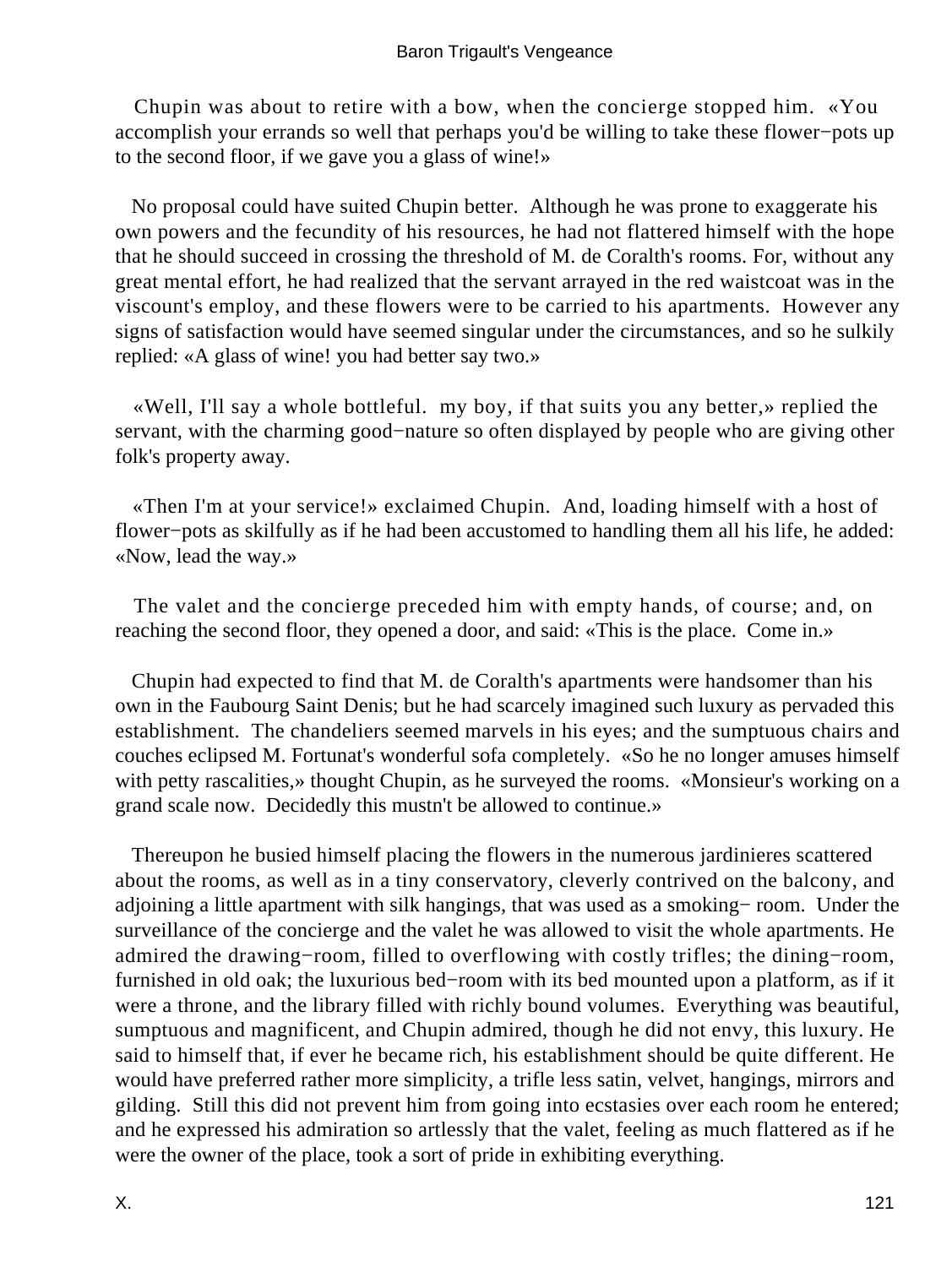He showed Chupin the target which the viscount practised at with pistols for an hour every morning; for Monsieur le Vicomte was a capital marksman, and could lodge eight balls out of ten in the neck of a bottle at a distance of twenty paces. He also displayed his master's swords; for Monsieur le Vicomte handled side arms as adroitly as pistols. He took a lesson every day from one of the best fencing−masters in Paris; and his duels had always terminated fortunately. He also showed the viscount's blue velvet dressing− gown, his fur−trimmed slippers, and even his elaborately embroidered night−shirts. But it was the dressing−room that most astonished and stupefied Chupin. He stood gazing in open−mouthed wonder at the immense white marble table, with its water spigots and its basins, its sponges and boxes, its pots and vials and cups; and he counted the brushes by the dozen – brushes hard and soft, brushes for the hair, for the beard, for the hands, and the application of cosmetic to the mustaches and eyebrows. Never had he seen in one collection such a variety of steel and silver instruments, knives, pincers, scissors, and files. «One might think oneself in a chiropodist's, or a dentist's establishment,» remarked Chupin to the servant. «Does your master use all these every day?»

«Certainly, or rather twice a day – morning and evening – at his toilette.»

 Chupin expressed his feelings with a grimace and an exclamation of mocking wonder. «Ah, well! he must have a clean skin,» he said.

 His listeners laughed heartily; and the concierge, after exchanging a significant glance with the valet, said sotto voce, «Zounds! it's his business to be a handsome fellow!» The mystery was solved.

 While Chupin changed the contents of the jardinieres, and remained upstairs in the intervals between the nine or ten journeys he made to the porte−cochere for more flowers, he listened attentively to the conversation between the concierge and the valet, and heard snatches of sentences that enlightened him wonderfully. Moreover, whenever a question arose as to placing a plant in one place rather than another, the valet stated as a conclusive argument that the baroness liked it in such or such a place, or that she would be better pleased with this or that arrangement, or that he must comply with the instructions she had given him. Chupin was therefore obliged to conclude that the flowers had been sent here by a baroness who possessed certain rights in the establishment. But who was she?

 He was manoeuvering cleverly in the hope of ascertaining this point, when a carriage was heard driving into the courtyard below. «Monsieur must have returned!» exclaimed the valet, darting to the window.

 Chupin also ran to look out, and saw a very elegant blue−lined brougham, drawn by a superb horse, but he did not perceive the viscount. In point of fact, M. de Coralth was already climbing the stairs, four at a time, and, a moment later, he entered the room, angrily exclaiming, «Florent, what does this mean? Why have you left all the doors open?»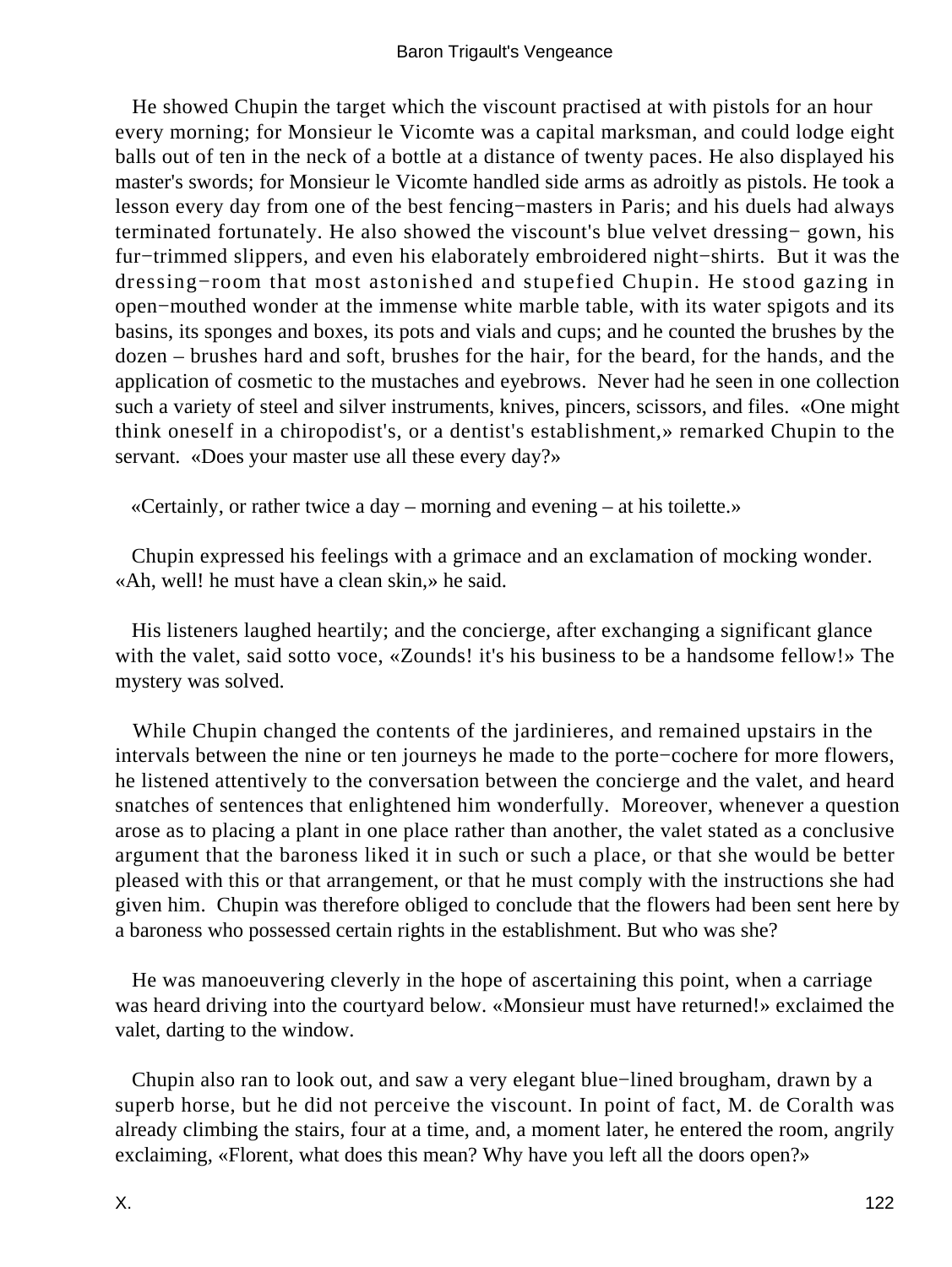Florent was the servant in the red waistcoat. He slightly shrugged his shoulders like a servant who knows too many of his master's secrets to have anything to fear, and in the calmest possible tone replied, «If the doors are open, it is only because the baroness has just sent some flowers. On Sunday, too, what a funny idea! And I have been treating Father Moulinet and this worthy fellow» (pointing to Chupin) «to a glass of wine, to acknowledge their kindness in assisting me.»

 Fearing recognition, Chupin hid his face as much as possible; but M. de Coralth did not pay the slightest attention to him. There was a dark frown on his handsome, usually smiling countenance, and his hair was in great disorder. Evidently enough, something had greatly annoyed him. «I am going out again,» he remarked to his valet, «but first of all I must write two letters which you must deliver immediately.»

 He passed into the drawing−room as he spoke, and Florent scarcely waited till the door was closed before uttering an oath. «May the devil take him!» he exclaimed. "Here he sets me on the go again. It is five o'clock, too, and I have an appointment in half an hour.

 A sudden hope quickened the throbbings of Chupin's heart. He touched the valet's arm, and in his most persuasive tone remarked: «I've nothing to do, and as your wine was so good, I'll do your errands for you, if you'll pay me for the wear and tear of shoe− leather.»

Chupin's appearance must have inspired confidence, for the servant replied:  $-\alpha$ Well – I don't refuse – but we'll see.»

 The viscount did not spend much time in writing; he speedily reappeared holding two letters which he flung upon the table, saying: «One of these is for the baroness. You must deliver it into HER hands or into the hands of her maid – there will be no answer. You will afterward take the other to the person it is addressed to, and you must wait for an answer which you will place on my writing−table – and make haste.» So saying, the viscount went off as he had entered – on the run – and a moment later, his brougham was heard rolling out of the courtyard.

 Florent was crimson with rage. «There,» said he, addressing Chupin rather than the concierge, «what did I tell you? A letter to be placed in madame's own hands or in the hands of her maid, and to be concealed from the baron, who is on the watch, of course. Naturally no one can execute that commission but myself.»

«That's true!» replied Chupin; «but how about the other?»

 The valet had not yet examined the second letter. He now took it from the table, and glanced at the address. «Ah,» said he, «I can confide this one to you, my good fellow, and it's very fortunate, for it is to be taken to a place on the other side of the river. Upon my word! masters are strange creatures! You manage your work so as to have a little leisure,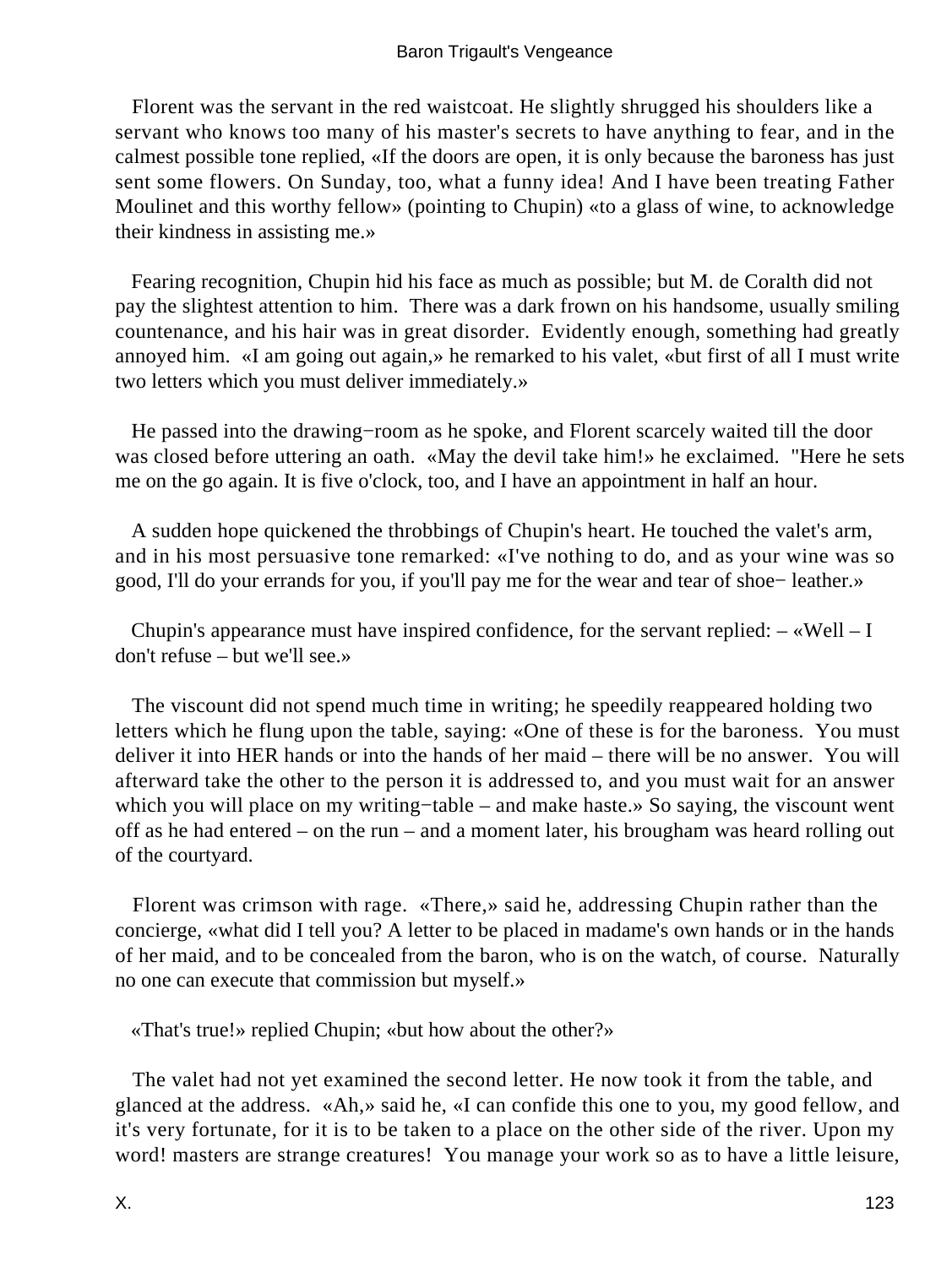and the moment you think yourself free, pouf! – they send you anywhere in creation without even asking if it suits your convenience. If it hadn't been for you, I should have missed a dinner with some very charming ladies. But, above all, don't loiter on the way. I don't mind paying your omnibus fare if you like. And you heard him say there would be an answer. You can give it to Moulinet, and in exchange, he'll give you fifteen sous for your trouble, and six sous for your omnibus fare. Besides, if you can extract anything from the party the letter's intended for, you are quite welcome to it.»

 «Agreed, sir! Grant me time enough to give an answer to the lady who is waiting at the Madeleine, and I'm on my way. Give me the letter.»

 «Here it is, said the valet, handing it to Chupin. But as the latter glanced at the address he turned deadly pale, and his eyes almost started from their sockets. For this is what he read: »Madame Paul. Dealer in Tobacco. Quai de la Seine.« Great as was his self−control, his emotion was too evident to escape notice. »What's the matter with you?« asked the concierge and the valet in the same breath. »What has happened to you?"

 A powerful effort of will restored this young fellow's coolness, and ready in an instant with an excuse for his blunder, he replied, «I have changed my mind. What! you'd only give me fifteen sous to measure such a distance as that! Why, it isn't a walk – it's a journey!»

 His explanation was accepted without demur. His listeners thought he was only taking advantage of the need they had of his services – as was perfectly natural under the circumstances. «What! So you are dissatisfied!» cried the valet. «Very well! you shall have thirty sous – but be off!»

 «So I will, at once,» replied Chupin. And, imitating the whistle of a locomotive with wonderful perfection, he darted away at a pace which augured a speedy return.

 However, when he was some twenty yards from the house he stopped short, glanced around him, and espying a dark corner slipped into it. «That fool in the red waistcoat will be coming out to take the letter to that famous baroness,» he thought. «I'm here, and I'll watch him and see where he goes. I should like to find out the name of the kind and charitable lady who watches over his brigand of a master with such tender care.»

 The day and the hour were in his favor. Night was coming on, hastened by a thick fog; the street lamps were not yet lighted, and as it was Sunday most of the shops were closed. It grew dark so rapidly that Chupin was scarcely able to recognize Florent when he at last emerged from the house. It is true that he looked altogether unlike the servant in the red waist−coat. As he had the key to the wardrobe containing his master's clothes, he did not hesitate to use them whenever an opportunity offered. On this occasion he had appropriated a pair of those delicately tinted trousers which were M. de Coralth's specialty, with a handsome overcoat, a trifle too small for him, and a very elegant hat.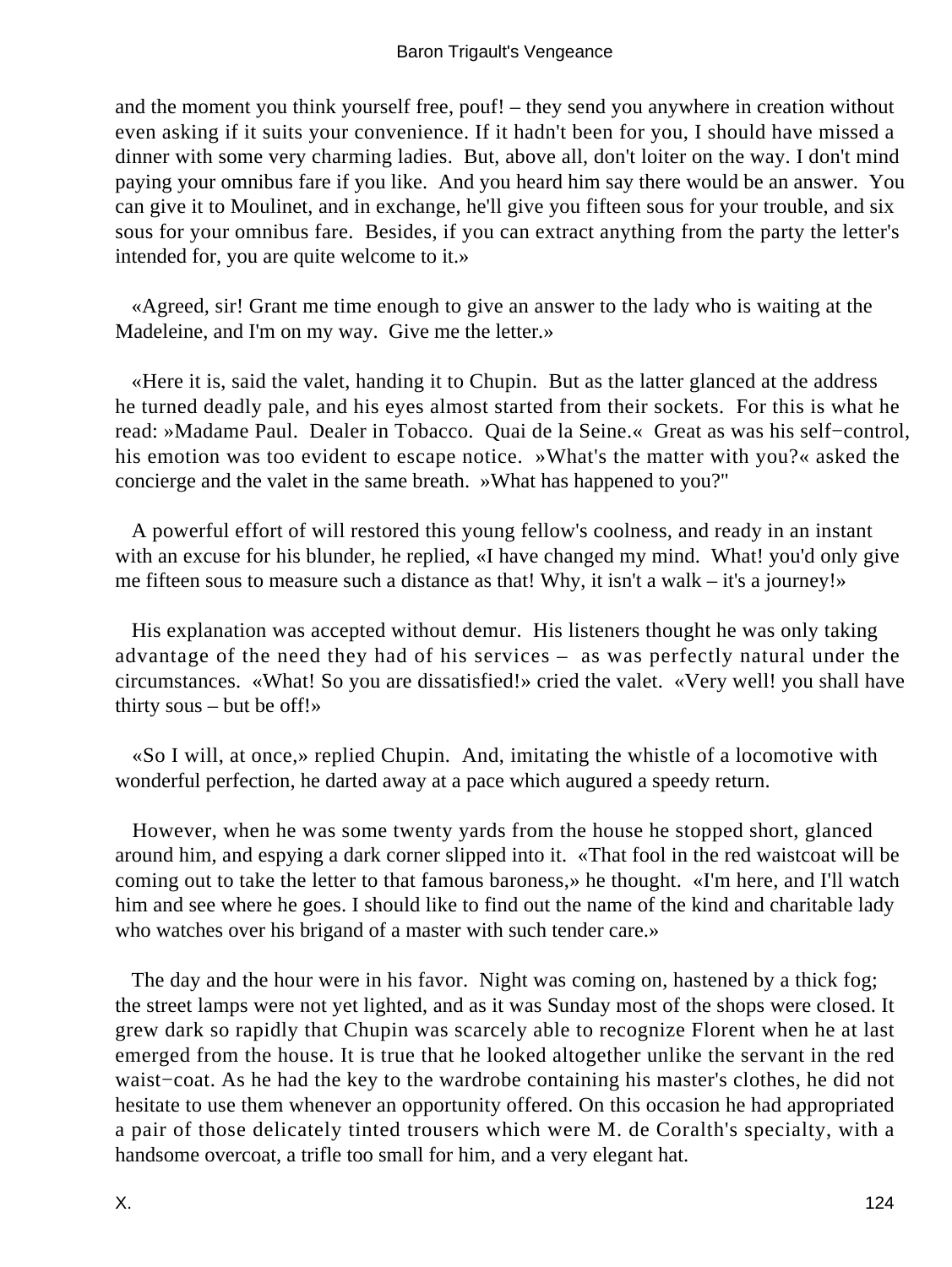«Fine doings, indeed!» growled Chupin as he started in pursuit. «My servants sha'n't serve me in that way if I ever have any.»

 But he paused in his soliloquy, and prudently hid himself under a neighboring gateway. The gorgeous Florent was ringing at the door of one of the most magnificent mansions in the Rue de la Ville l'Eveque. The door was opened, and he went in. «Ah! ah!» thought Chupin, «he hadn't far to go. The viscount and the baroness are shrewd. When you have flowers to send to anybody it's convenient to be neighbors!»

 He glanced round, and seeing an old man smoking his pipe on the threshold of a shop, he approached him and asked politely «Can you tell me whom that big house belongs to?»

«To Baron Trigault,» replied the man, without releasing his hold on his pipe.

 «Thank you, monsieur,» replied Chupin, gravely. «I inquired, because I think of buying a house »And repeating the name of Trigault several times to impress it upon his memory he darted off on his errand.

 It might be supposed that his unexpected success had delighted him, but, on the contrary, it rendered him even more exacting. The letter he carried burned his pocket like a red−hot iron. «Madame Paul,» he muttered, «that must be the rascal's wife. First, Paul is his Christian name; secondly, I've been told that his wife keeps a tobacco shop – so the case is plain. But the strangest thing about it is that this husband and wife should write to each other, when I fancied them at dagger's ends.» Chupin would have given a pint of his own blood to know the contents of the missive. The idea of opening it occurred to him, and it must be confessed that it was not a feeling of delicacy that prevented him. He was deterred by a large seal which had been carefully affixed, and which would plainly furnish evidence if the letter were tampered with. Thus Chupin was punished for Florent's faults, for this seal was the viscount's' invariable precaution against his servant's prying curiosity. So our enterprising youth could only read and re−read the superscription and smell the paper, which was strongly scented with verbena. He fancied that there was some mysterious connection between this letter intended for M. de Coralth's wife and the missive sent to the baroness. And why should it not be so? Had they not both been written under the influence of anger? Still he failed to perceive any possible connection between the rich baroness and the poor tobacco dealer, and his cogitations only made him more perplexed than ever. However, his efforts to solve the mystery did not interfere with the free use of his limbs, and he soon found himself on the Quai de la Seine. «Here I am,» he muttered. «I've come more quickly than an omnibus.»

 The Quai de la Seine is a broad road, connecting the Rue de Flandres with the canal de l'Ourcq. On the left−hand side it is bordered with miserable shanties interspersed with some tiny shops, and several huge coal depots. On the right−hand side – that next to the canal – there are also a few provision stores. In the daytime there is no noisier nor livelier place than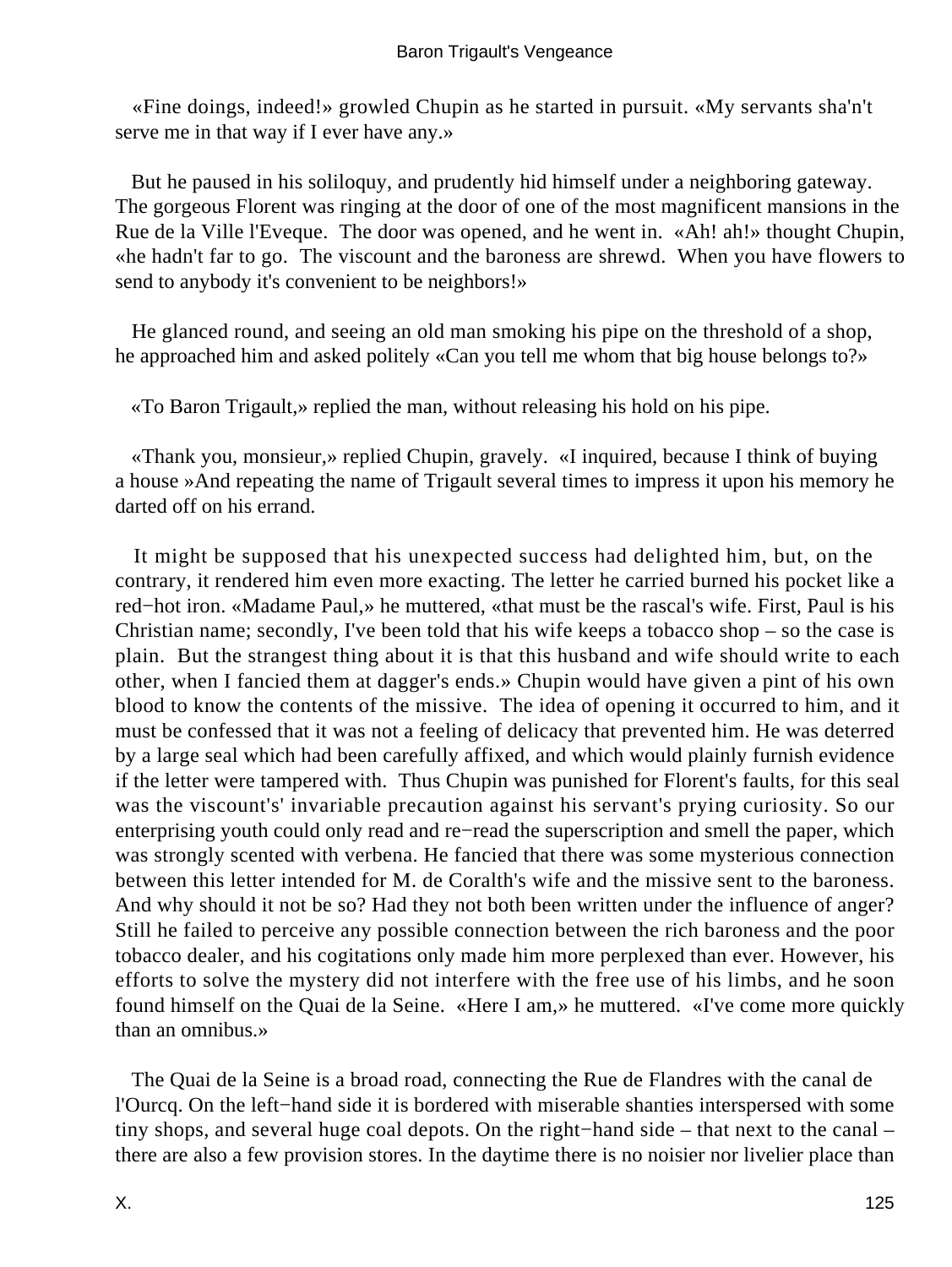this same Quai; but nothing could be more gloomy at night−time when the shops are closed, when the few gas−lamps only increase the grimness of the shadows, and when the only sound that breaks the silence is the rippling of the water as its smooth surface is ruffled by some boatman propelling his skiff through the canal.

 «The Viscount must certainly have made a mistake,» thought Chupin; «there is no such shop on the Quai.» He was wrong, however; for after passing the Rue de Soissons he espied the red lantern of a tobacco−shop, glimmering through the fog.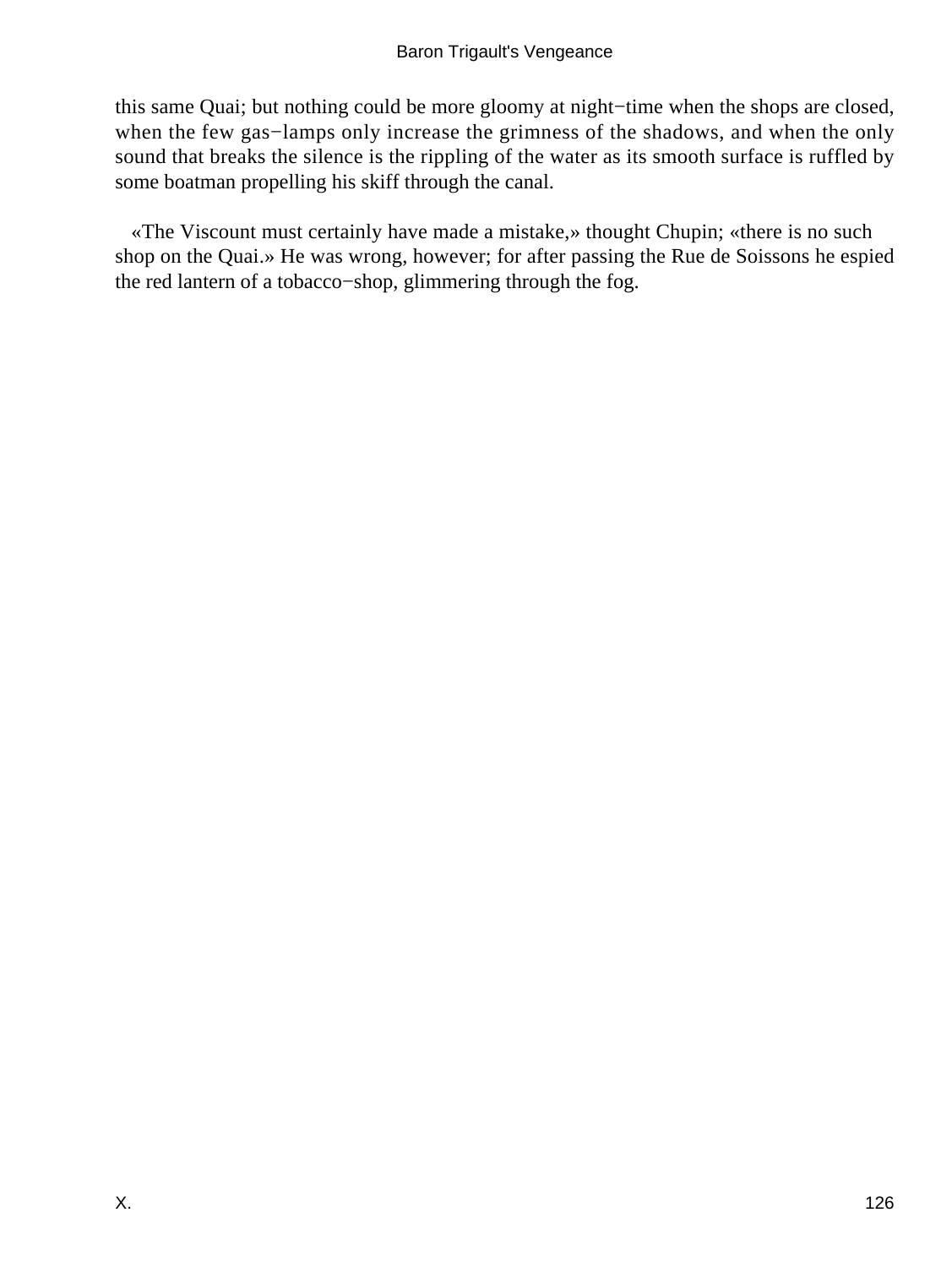### **[XI.](#page-256-0)**

*H*aving almost reached the goal, Chupin slackened his pace. He approached the shop very cautiously and peered inside, deeming it prudent to reconnoitre a little before he went in. And certainly there was nothing to prevent a prolonged scrutiny. The night was very dark, the quay deserted. No one was to be seen; not a sound broke the stillness. The darkness, the surroundings, and the silence were sinister enough to make even Chupin shudder, though he was usually as thoroughly at home in the loneliest and most dangerous by−ways of Paris as an honest man of the middle classes would be in the different apartments of his modest household. «That scoundrel's wife must have less than a hundred thousand a year if she takes up her abode here!» thought Chupin.

 And, in fact, nothing could be more repulsive than the tenement in which Madame Paul had installed herself. It was but one story high, and built of clay, and it had fallen to ruin to such an extent that it had been found necessary to prop it up with timber, and to nail some old boards over the yawning fissures in the walls. «If I lived here, I certainly shouldn't feel quite at ease on a windy day,» continued Chupin, sotto voce.

 The shop itself was of a fair size, but most wretched in its appointments, and disgustingly dirty. The floor was covered with that black and glutinous coal−dust which forms the soil of the Quai de la Seine. An auctioneer would have sold the entire stock and fixtures for a few shillings. Four stone jars, and a couple of pairs of scales, a few odd tumblers, filled with pipes and packets of cigarettes, some wine−glasses, and three or four labelled bottles, five or six boxes of cigars, and as many packages of musty tobacco, constituted the entire stock in trade.

 As Chupin compared this vile den with the viscount's luxurious abode, his blood fairly boiled in his veins. «He ought to be shot for this, if for nothing else,» he muttered through his set teeth. «To let his wife die of starvation here!» For it was M. de Coralth's wife who kept this shop. Chupin, who had seen her years before, recognized her now as she sat behind her counter, although she was cruelly changed. «That's her,» he murmured. «That's certainly Mademoiselle Flavie.»

 He had used her maiden name in speaking of her. Poor woman! She was undoubtedly still young – but sorrow, regret, and privations, days spent in hard work to earn a miserable subsistence, and nights spent in weeping, had made her old, haggard, and wrinkled before her time. Of her once remarkable beauty naught remained but her hair, which was still magnificent, though it was in wild disorder, and looked as if it had not been touched by a comb for weeks; and her big black eyes, which gleamed with the phosphorescent and destructive brilliancy of fever. Everything about her person bespoke terrible reverses, borne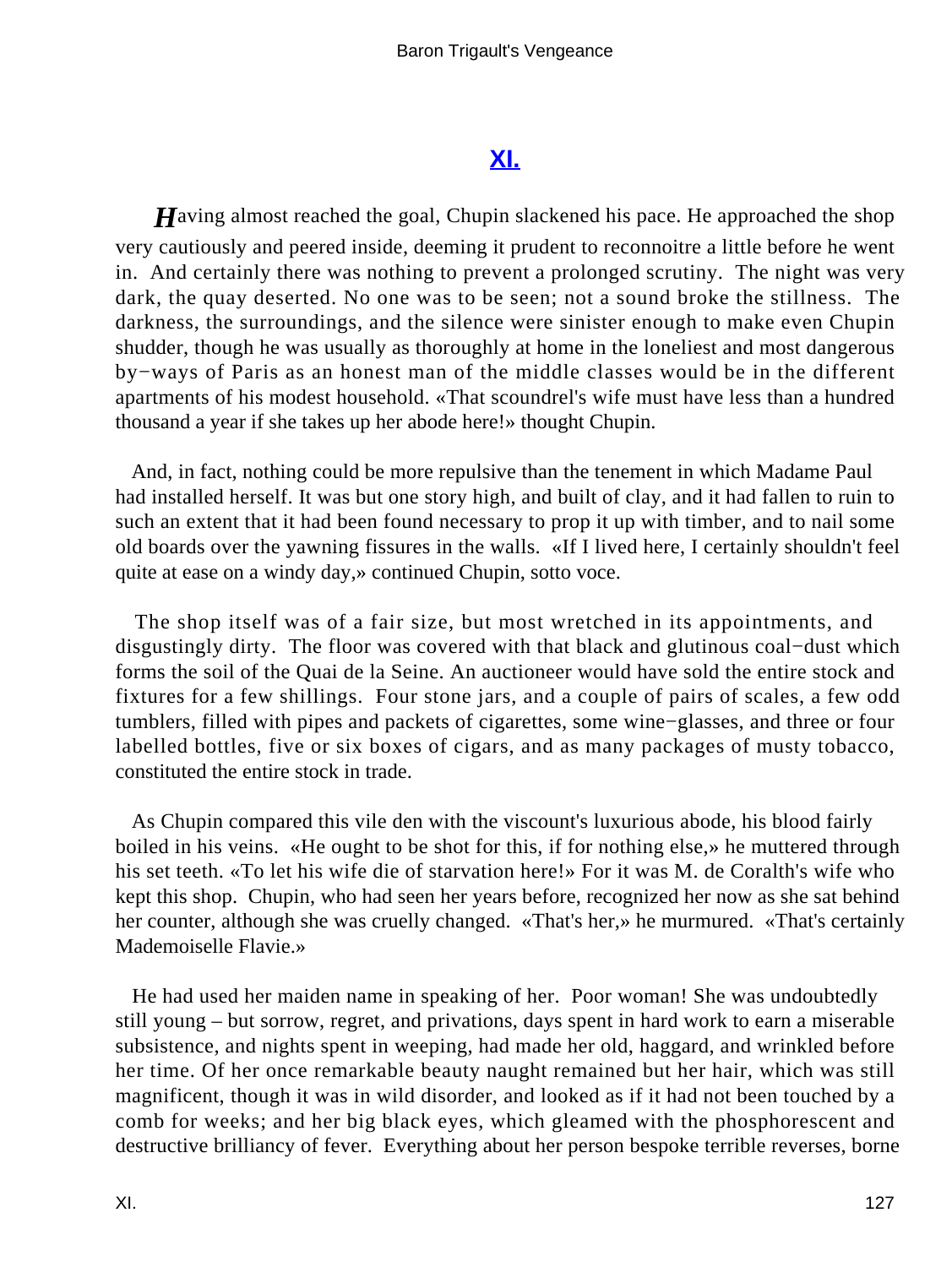without dignity. Even if she had struggled at first, it was easy to see that she struggled no longer. Her attire – her torn and soiled silk dress, and her dirty cap – revealed thorough indolence, and that morbid indifference which at times follows great misfortunes with weak natures.

 «Such is life,» thought Chupin, philosophically. «Here's a girl who was brought up like a queen and allowed to have her own way in everything! If any one had predicted this in those days, how she would have sneered! I can see her now as she looked that day when I met her driving her gray ponies. If people didn't clear the road it was so much the worse for them! In those times Paris was like some great shop where she could select whatever she chose. She said: 'I want this,' and she got it. She saw a handsome young fellow and wanted him for her husband; her father, who could refuse her nothing, consented, and now behold the result!»

 He had lingered longer at the window than he had meant to do, perhaps because he could see that the young woman was talking with some person in a back room, the door of which stood open. Chupin tried to find out who this person was, but he did not succeed; and he was about to go in when suddenly he saw Madame Paul rise from her seat and say a few words with an air of displeasure. And this time her eyes, instead of turning to the open door, were fixed on a part of the shop directly opposite her. «Is there some one there as well, then?» Chupin wondered.

 He changed his post of observation, and, by standing on tiptoe, he succeeded in distinguishing a puny little boy, some three or four years old, and clad in rags, who was playing with the remnants of a toy−horse. The sight of this child increased Chupin's indignation. «So there's a child?» he growled. «The rascal not only deserts his wife, but he leaves his child to starve! We may as well make a note of that: and when we settle up our accounts, he shall pay dearly for his villainy.» With this threat he brusquely entered the shop.

«What do you wish, sir?» asked the woman.

«Nothing; I bring you a letter, madame.»

«A letter for me! You must be mistaken.»

«Excuse me; aren't you Madame Paul?»

«Yes.»

 «Then this is for you.» And he handed her the missive which Florent had confided to his care.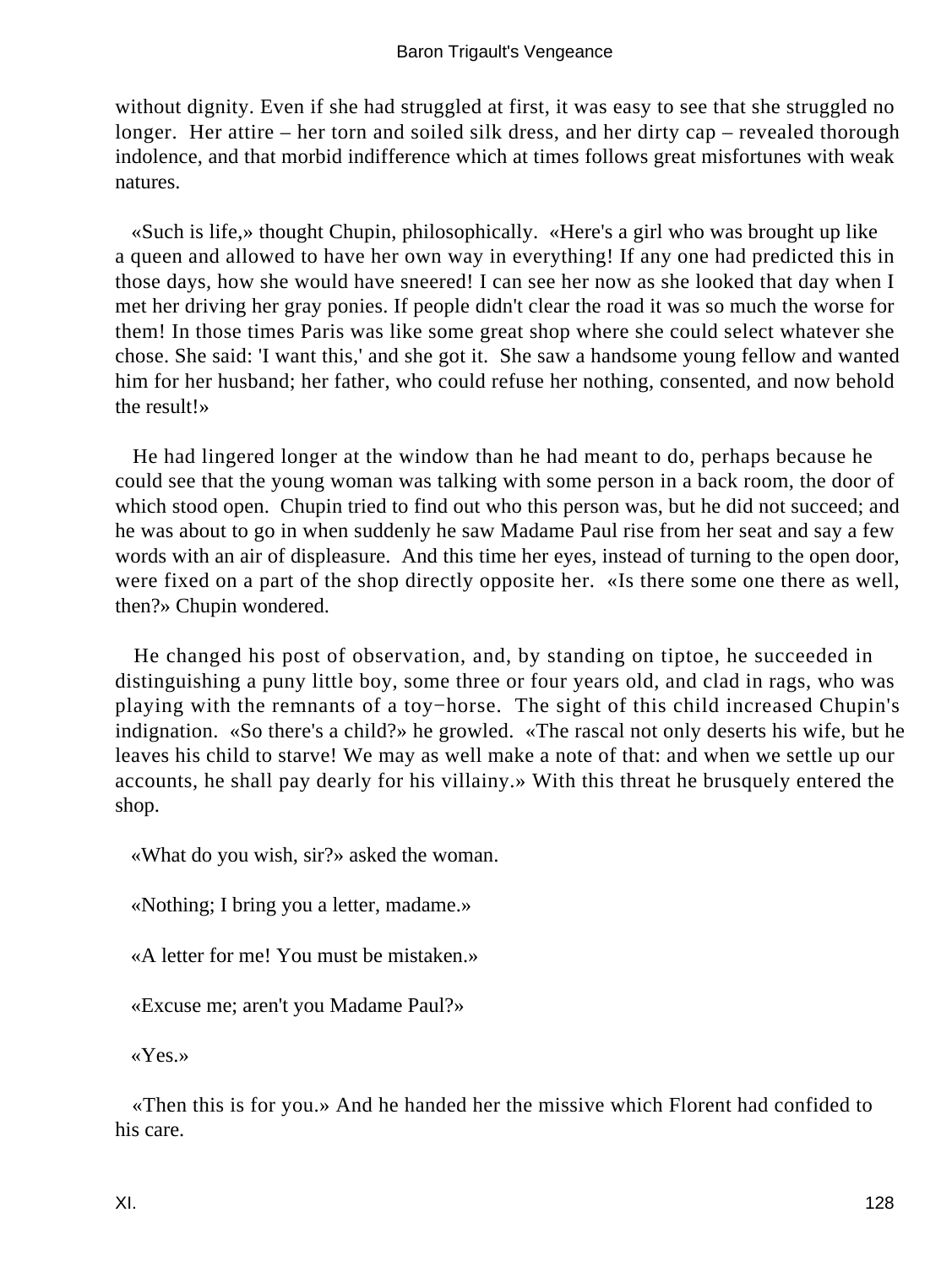Madame Paul took hold of it with some hesitation, eying the messenger suspiciously meanwhile; but, on seeing the handwriting, she uttered a cry of surprise. And, turning toward the open door, she called, «M. Mouchon! M. Mouchon! It's from him – it's from my husband; from Paul. Come, come!»

 A bald−headed, corpulent man, who looked some fifty years of age, now timidly emerged from the room behind the shop with a cap in his hand. «Ah, well! my dear child,» he said, in an oily voice, «what was I telling you just now? Everything comes to those who know how to wait.»

 However she had already broken the seal, and she was now reading the letter eagerly, clapping her hands with delight as she finished its perusal. «He consents!» she exclaimed. «He's frightened – he begs me to wait a little – look – read!»

 But M. Mouchon could not read without his spectacles, and he lost at least two minutes in searching his pockets before he found them. And when they were adjusted, the light was so dim that it took him at least three minutes more to decipher the missive. Chupin had spent this time in scrutinizing – in appraising the man, as it were. «What is this venerable gentleman doing here?» he thought. «He's a middle class man, that's evident from his linen. He's married – there's a wedding−ring on his finger; he has a daughter, for the ends of his necktie are embroidered. He lives in the neighborhood, for, well dressed as he is, he wears a cap. But what was he doing there in that back room in the dark?»

 Meanwhile M. Mouchon had finished reading the letter. «What did I tell you?» he said complacently.

 «Yes, you were right!» answered Madame Paul as she took up the letter and read it again with her eyes sparkling with joy. «And now what shall I do?» she asked. «Wait, shall I not?»

 «No, no!» exclaimed the elderly gentleman, in evident dismay. «You must strike the iron while it's hot.»

«But he promises me  $- - \infty$ 

«To promise and to keep one's promises are two different things.»

«He wants a reply.»

«Tell him  $- \rightarrow$  But he stopped short, calling her attention with a gesture to the messenger, whose eyes were glittering with intense curiosity.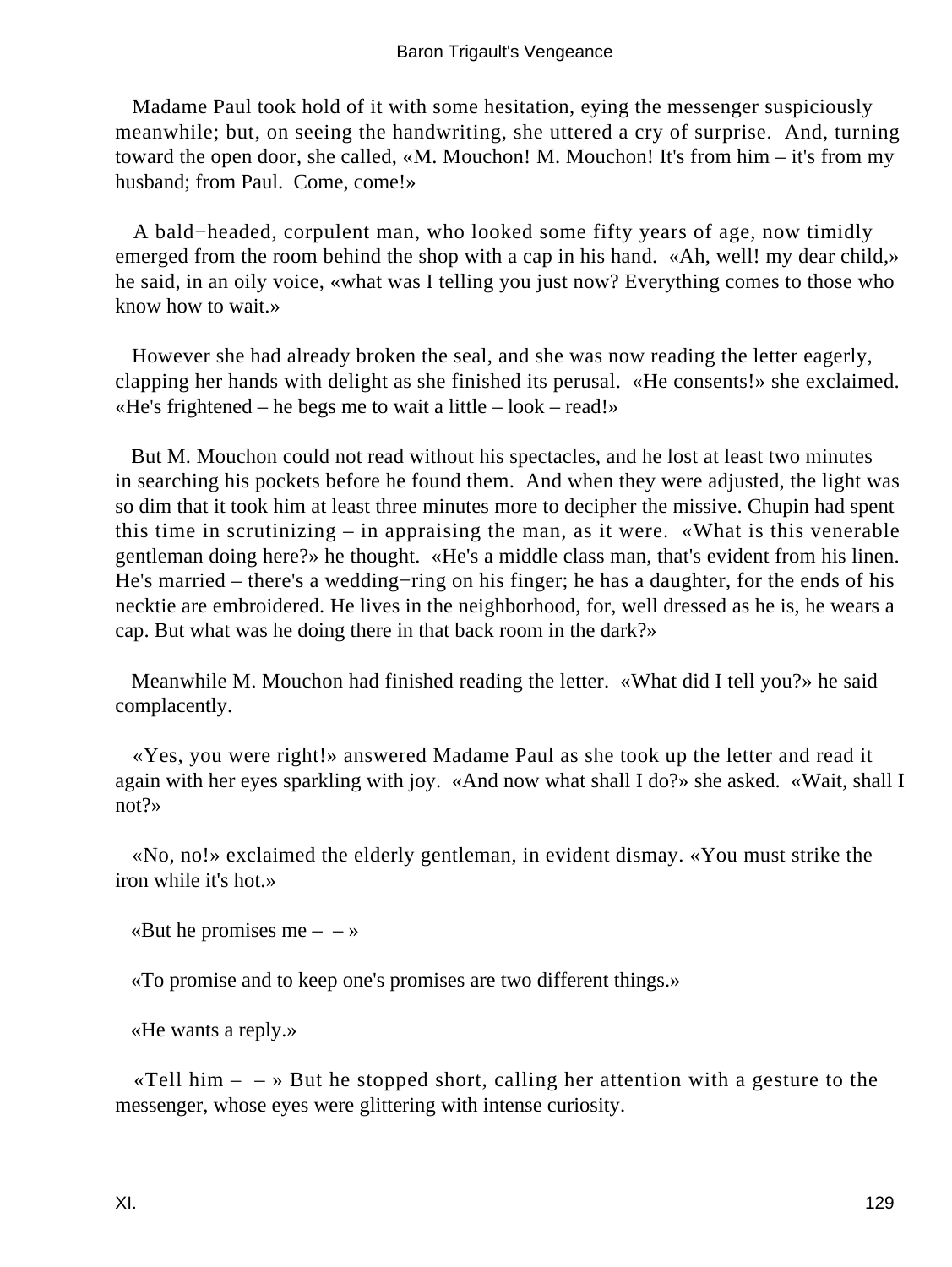She understood. So filling a glass with some liquor, she placed it before Chupin, and offered him a cigar, saying: «Take a seat – here's something to keep you from feeling impatient while you wait here.» Thereupon she followed the old gentleman into the adjoining room, and closed the door.

 Even if Chupin had not possessed the precocious penetration he owed to his life of adventure, the young woman and the old gentleman had said enough to enable him to form a correct estimate of the situation. He was certain now that he knew the contents of the letter as perfectly as if he had read it. M. de Coralth's anger, and his order to make haste, were both explained. Moreover, Chupin distinctly saw what connection there was between the letter to the baroness and the letter to Madame Paul. He understood that one was the natural consequence of the other. Deserted by her husband, Madame Paul had at last become weary of poverty and privations. She had instituted a search for her husband, and, having found him, she had written to him in this style: «I consent to abstain from interfering with you, but only on conditions that you provide means of subsistence for me, your lawfully wedded wife, and for your child. If you refuse, I shall urge my claims, and ruin you. The scandal won't be of much use to me, it's true, but at least I shall no longer be obliged to endure the torture of knowing that you are surrounded by every luxury while I am dying of starvation.»

 Yes, she had evidently written that. It might not be the precise text; but no doubt it was the purport of her letter. On receiving it, Coralth had become alarmed. He knew only too well that if his wife made herself known and revealed his past, it would be all over with him. But he had no money. Charming young men like the Viscount de Coralth never have any money on hand. So, in this emergency, the dashing young fellow had written to his wife imploring her to have patience, and to the baroness, entreating, or rather commanding her to advance him a certain sum at once.

 This was no doubt the case, and yet there was one circumstance which puzzled Chupin exceedingly. In former years, he had heard it asserted that Mademoiselle Flavie was the very personification of pride, and that she adored her husband even to madness. Had this great love vanished? Had poverty and sorrow broken her spirit to such a degree that she was willing to stoop to such shameful concessions! If she were acquainted with her husband's present life, how did it happen that she did not prefer starvation, or the alms−house and a pauper's grave to his assistance? Chupin could understand how, in a moment of passion, she might be driven to denounce her husband in the presence of his fashionable acquaintances, how she might be impelled to ruin him so as to avenge herself; but he could not possibly understand how she could consent to profit by the ignominy of the man she loved. «The plan isn't hers,» said Chupin to himself, after a moment's reflection. «It's probably the work of that stout old gentleman.»

 There was a means of verifying his suspicions, for on returning into the adjoining room, Madame Paul had not taken her son with her. He was still sitting on the muddy floor of the shop, playing with his dilapidated horse. Chupin called him. «Come here, my little fellow,»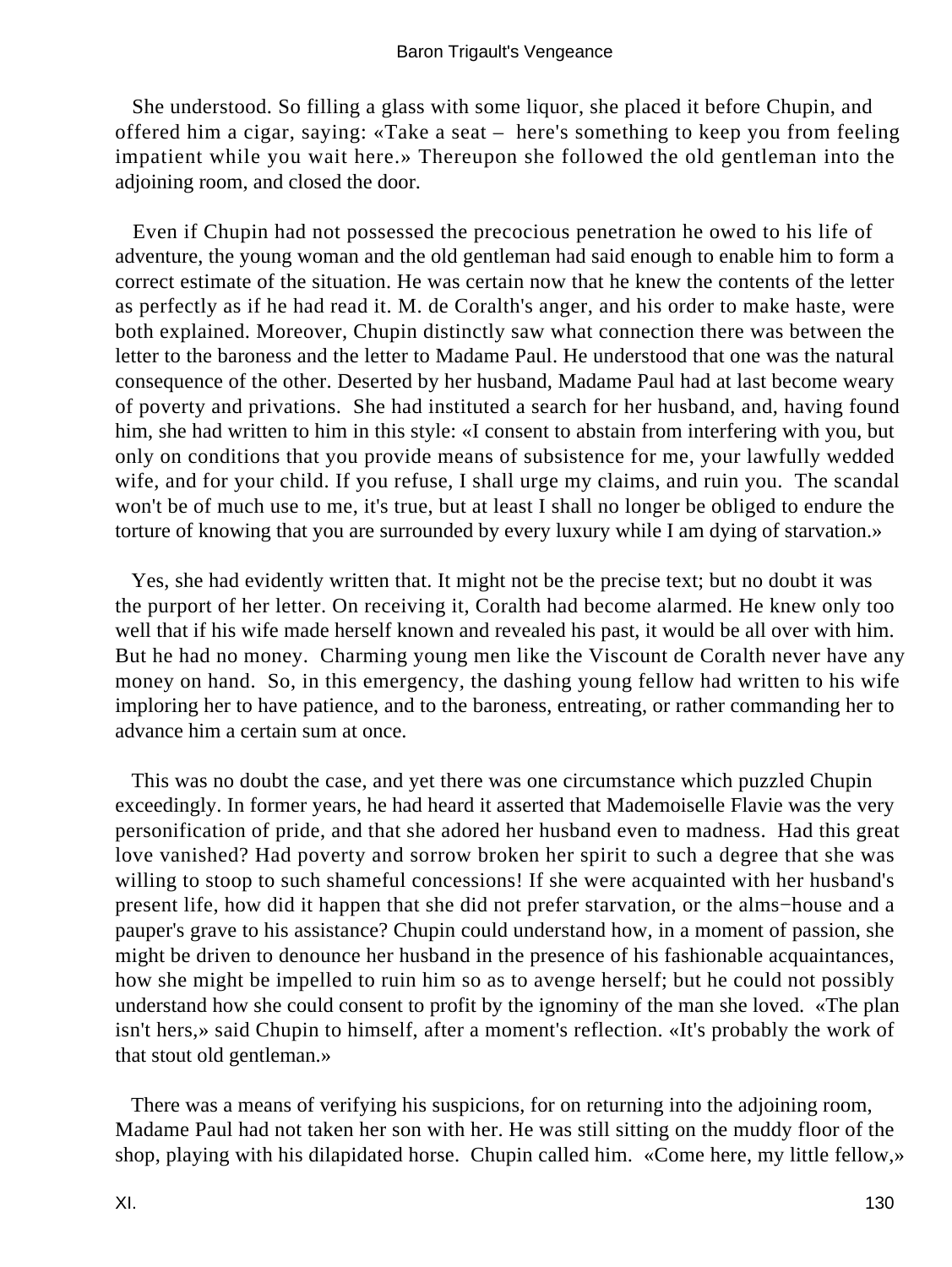said he.

 The child rose, and timidly approached, his eyes dilating with distrust and astonishment. The poor boy's repulsive uncleanliness was a terrible charge against the mother. Did she no longer love her own offspring? The untidiness of sorrow and poverty has its bounds. A long time must have passed since the child's face and hands had been washed, and his soiled clothes were literally falling to rags. Still, he was a handsome little fellow, and seemed fairly intelligent, in spite of his bashfulness. He was very light−haired, and in features he was extremely like M. de Coralth. Chupin took him on his knees, and, after looking to see if the door communicating with the inner room were securely closed, he asked: «What's your name, little chap?»

«Paul.»

«Do you know your father?»

«No.»

«Doesn't your mother ever talk to you about him?»

«Oh, yes!»

«And what does she say?»

«That he's rich – very rich.»

«And what else?»

 The child did not reply; perhaps his mother had forbidden him to say anything on the subject – perhaps that instinct which precedes intelligence, just as the dawn precedes daylight, warned him to be prudent with a stranger. «Doesn't your papa ever come to see you?» insisted Chupin.

```
 «Never.» 
«Why?»
```
«Mamma is very poor.»

«And wouldn't you like to go and see him?»

 «I don't know. But he'll come some day, and take us away with him to a large house. We shall be all right, then; and he will give us a deal of money and pretty dresses, and I shall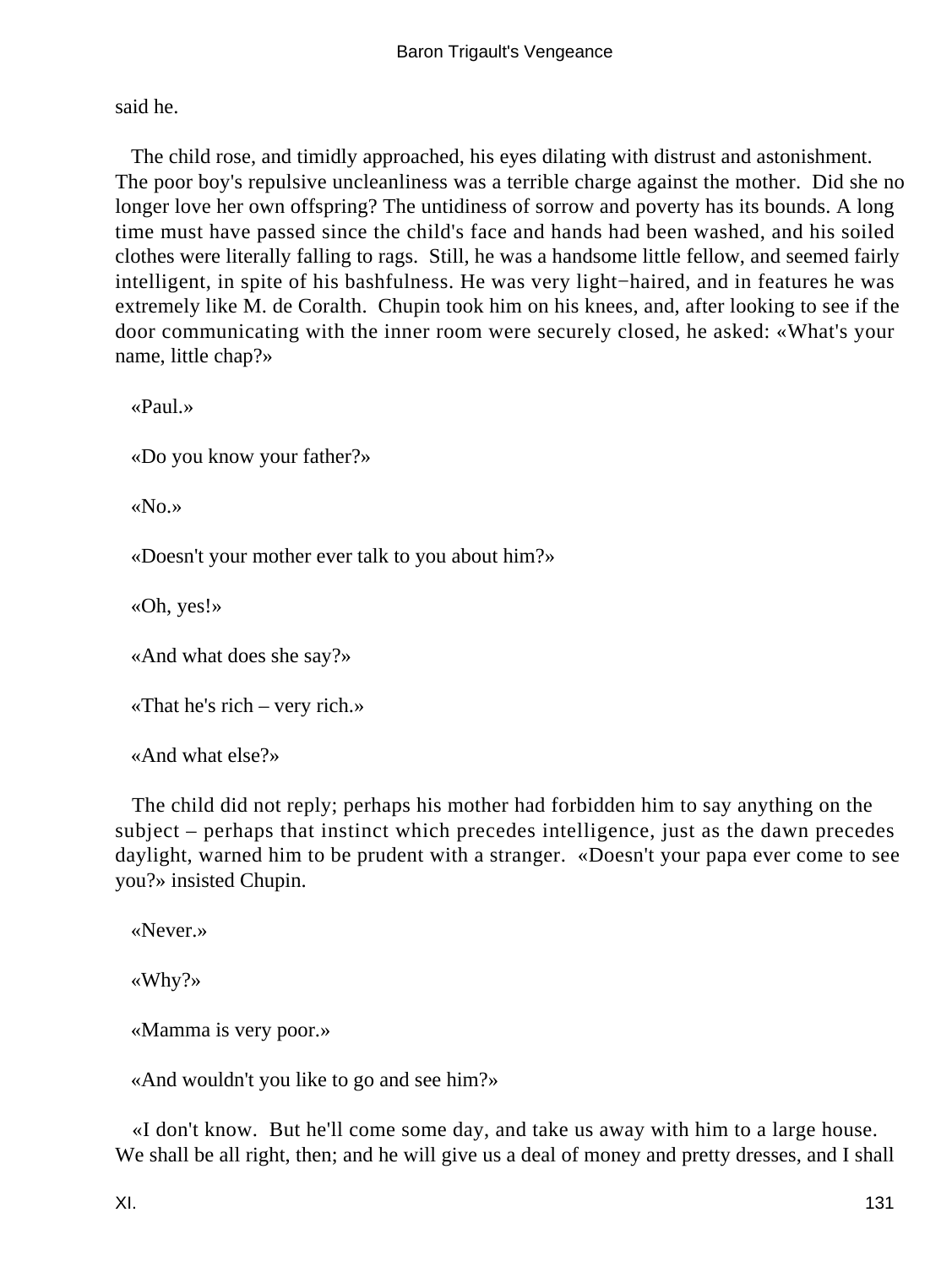have plenty of toys.»

 Satisfied on this point, Chupin, pushed his investigations farther. «And do you know this old gentleman who is with your mamma in the other room?»

«Oh, yes! – that's Mouchon.»

«And who's Mouchon?»

 «He's the gentleman who owns that beautiful garden at the corner of the Rue Riquet, where there are such splendid grapes. I'm going with him to get some.»

«Does he often come to see you?»

«Every evening. He always has goodies in his pocket for mamma and me.»

«Why does he sit in that back room without any light?»

«Oh, he says that the customers mustn't see him.»

 It would have been an abominable act to continue this examination, and make this child the innocent accuser of his own mother. Chupin felt conscience−smitten even now. So he kissed the cleanest spot he could find on the boy's face, and set him on the floor again, saying, «Go and play.»

 The child had revealed his mother's character with cruel precision. What had she told him about his father? That he was rich, and that, in case he returned, he would give them plenty of money and fine clothes. The woman's nature stood revealed in all its deformity. Chupin had good cause to feel proud of his discernment – all his suppositions had been confirmed. He had read Mouchon's character at a glance. He had recognized him as one of those wily evil−minded men who employ their leisure to the profit of their depravity – one of those patient, cold−blooded hypocrites who make poverty their purveyor, and whose passion is prodigal only in advice. «So he's paying his court to Madame Paul,» thought Chupin. «Isn't it shameful? The old villain! he might at least give her enough to eat!»

 So far his preoccupation had made him forget his wine and his cigar. He emptied the glass at a single draught, but it proved far more difficult to light the cigar. «Zounds! this is a non− combustible,» he growled. «When I arrive at smoking ten sous cigars, I sha'n't come here to buy them.»

 However, with the help of several matches and a great deal of drawing, he had almost succeeded, when the door opened, and Madame Paul reappeared with a letter in her hand. She seemed greatly agitated; her anxiety was unmistakable. «I can't decide,» she was saying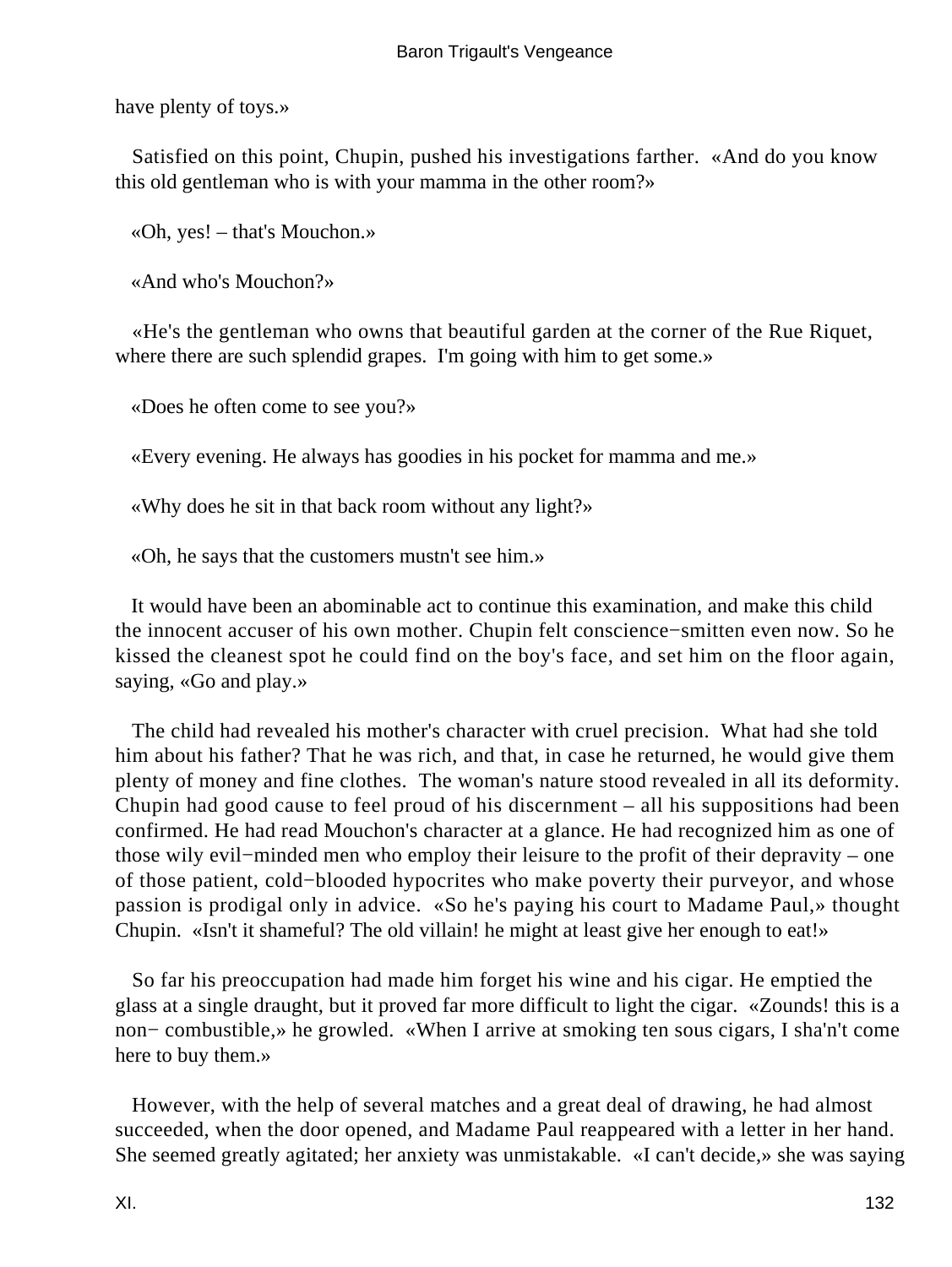to Mouchon, whose figure Chupin could only dimly distinguish in the darkness. «No, I can't. If I send this letter, I must forever renounce all hope of my husband's return. Whatever happens, he will never forgive me.»

 «He can't treat you worse than he does now, at all events,» replied the old gentleman. «Besides, a gloved cat has never caught a mouse yet.»

«He'll hate me.»

 «The man who wants his dog to love him, beats it; and, besides, when the wine is drawn, one must drink it.»

 This singular logic seemed to decide her. She handed the letter to Chupin, and drawing a franc from her pocket she offered it to him. «This is for your trouble,» she said.

 He involuntarily held out his hand to take the money, but quickly withdrew it, exclaiming: «No, thank you; keep it. I've been paid already.» And, thereupon, he left the shop.

 Chupin's mother – his poor good mother, as he called her – would certainly have felt proud and delighted at her son's disinterestedness. That very morning, he had refused the ten francs a day that M. Fortunat had offered him, and this evening he declined the twenty sous proffered him by Madame Paul. This was apparently a trifle, and yet in reality it was something marvellous, unprecedented, on the part of this poor lad, who, having neither trade nor profession, was obliged to earn his daily bread through the medium of those chance opportunities which the lower classes of Paris are continually seeking. As he returned to the Rue de Flandres, he muttered: «Take twenty sous from that poor creature, who hasn't had enough to satisfy her hunger for heaven knows how long! That would be altogether unworthy of a man.»

 It is only just to say that money had never given him a feeling of satisfaction at all comparable with that which he now experienced. He was impressed, too, with a sense of vastly−increased importance on thinking that all the faculties, and all the energy he had once employed in the service of evil, were now consecrated to the service of good. By becoming the instrument of Pascal Ferailleur's salvation he would, in some measure, atone for the crime he had committed years before.

 Chupin's mind was so busily occupied with these thoughts that he reached the Rue d'Anjou and M. de Coralth's house almost before he was aware of it. To his great surprise, the concierge and his wife were not alone. Florent was there, taking coffee with them. The valet had divested himself of his borrowed finery, and had donned his red waistcoat again. He seemed to be in a savage humor; and his anger was not at all strange under the circumstances. There was but a step from M. de Coralth's house to the baroness's residence,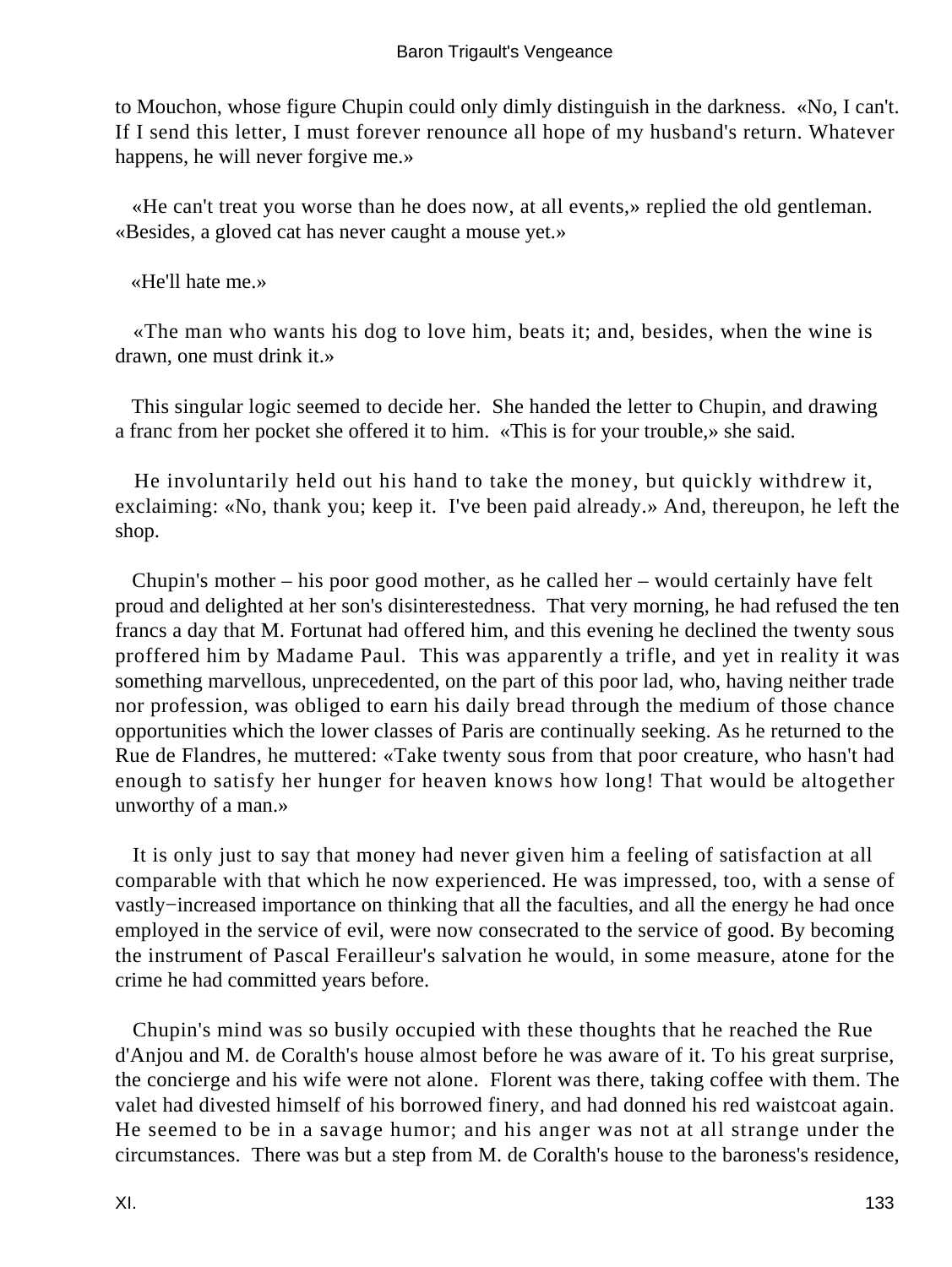### Baron Trigault's Vengeance

but fatalities may attend even a step! The baroness, on receiving the letter from her maid, had sent a message to Florent requesting him to wait, as she desired to speak with him! and she had been so inconsiderate as to keep him waiting for more than an hour, so that he had missed his appointment with the charming ladies he had spoken of. In his despair he had returned home to seek consolation in the society of his friend the concierge. «Have you the answer?» he asked.

 «Yes, here it is,» replied Chupin, and Florent had just slipped the letter into his pocket, and was engaged in counting out the thirty sous which he had promised his messenger, when the familiar cry, «Open, please,» was heard outside.

 M. de Coralth had returned. He sprang to the ground as soon as the carriage entered the courtyard, and on perceiving his servant, he exclaimed: «Have you executed my commissions?»

«They have been executed, monsieur.»

«Did you see the baroness?»

 «She made me wait two hours to tell me that the viscount need not be worried in the least; that she would certainly be able to comply with his request to−morrow.»

M. de Coralth seemed to breathe more freely. «And the other party?» he inquired.

«Gave me this for monsieur.»

 The viscount seized the missive, with an eager hand, tore it open, read it at one glance, and flew into such a paroxysm of passion that he quite forgot those around him, and began to tear the letter, and utter a string of oaths which would have astonished a cab−driver. But suddenly realizing his imprudence, he mastered his rage, and exclaimed, with a forced laugh: «Ah! these women! they are enough to drive one mad!» And deeming this a sufficient explanation, he added, addressing Florent. «Come and undress me; I must be up early to−morrow morning.»

 This remark was not lost upon Chupin, and at seven o'clock the next morning he mounted guard at M. de Coralth's door. All through the day he followed the viscount about, first to the Marquis de Valorsay's, then to the office of a business agent, then to M. Wilkie's, then, in the afternoon, to Baroness Trigault's, and finally, in the evening, to the house of Madame d'Argeles. Here, by making himself useful to the servants, by his zeal in opening and shutting the doors of the carriages that left the house, he succeeded in gathering some information concerning the frightful scene which had taken place between the mother and the son. He perceived M. Wilkie leave the house with his clothes in disorder, and subsequently he saw the viscount emerge. He followed him, first to the house of the Marquis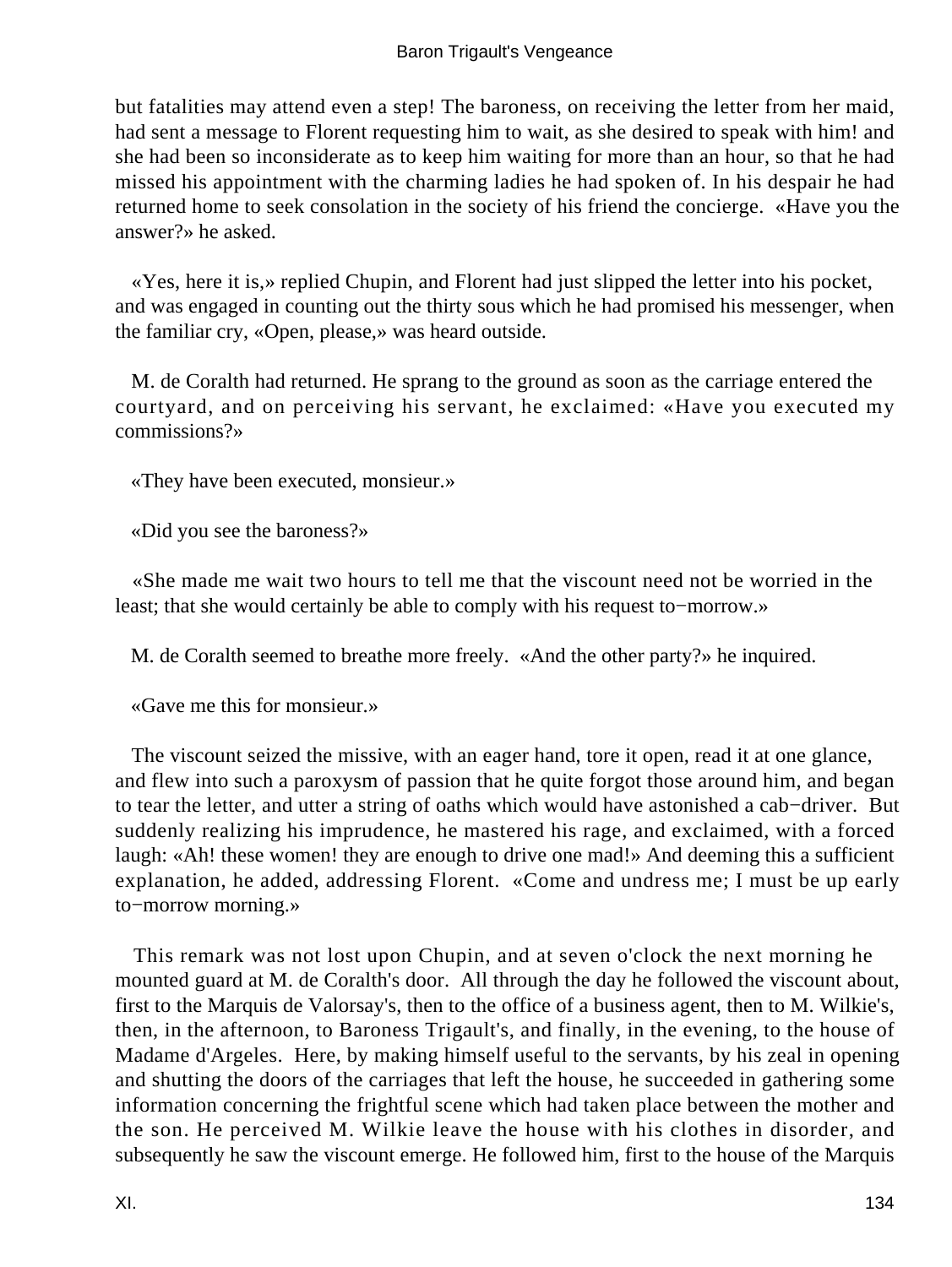de Valorsay, and afterward to M. Wilkie's rooms, where he remained till nearly daybreak.

 Thus, when Chupin presented himself in M. Fortunat's office at two o'clock on the Tuesday afternoon, he felt that he held every possible clue to the shameful intrigue which would ruin the viscount as soon as it was made public.

 M. Fortunat knew that his agent was shrewd, but he had not done justice to his abilities; and it was, indeed, with something very like envy that he listened to Chupin's clear and circumstantial report. «I have not been as successful,» he remarked, when Chupin's story was ended. But he had not time to explain how or why, for just as he was about to do so, Madame Dodelin appeared, and announced that the young lady he expected was there. «Let her come in!» exclaimed M. Fortunat, eagerly – «let her come in!»

 Mademoiselle Marguerite had not been compelled to resort to any subterfuge to make her escape from Madame de Fondege's house. The General had decamped early in the morning to try his horses and his carriages, announcing, moreover, that he would breakfast at the club. And as soon as her breakfast was concluded, Madame de Fondege had hurried off to her dressmaker's, warning the household that she would not return before dinner−time. A little while later, Madame Leon had suddenly remembered that her noble relative would certainly be expecting a visit from her, and so she dressed herself in haste, and went off, first to Dr. Jodon's and thence to the Marquis de Valorsay's.

 Thus, Mademoiselle Marguerite had been able to make her escape without attracting any one's attention, and she would be able to remain away as many hours as she chose, since the servants would not know how long she had been absent even if they saw her when she returned. An empty cab was passing as she left the house, so she hailed it and got in. The step she was about to take cost her a terrible effort. It was a difficult task for her, a girl naturally so reserved, to confide in a stranger, and open to him her maidenly heart, filled with love for Pascal Ferailleur! Still, she was much calmer than she had been on the previous evening, when she called on the photographer for a facsimile of M. de Valorsay's letter. Several circumstances combined to reassure her. M. Fortunat knew her already, since he was the agent whom the Count de Chalusse had employed to carry on the investigations which had resulted in her discovery at the foundling asylum. A vague presentiment told her that this man was better acquainted with her past life than she was herself, and that he could, if he chose, tell her her mother's name – the name of the woman whom the count so dreaded, and who had so pitilessly deserted her. However, her heart beat more quickly, and she felt that she was turning pale when, at Madame Dodelin's invitation, she at last entered M. Fortunat's private office. She took in the room and its occupants with a single glance. The handsome appointments of the office surprised her, for she had expected to see a den. The agent's polite manner and rather elegant appearance disconcerted her, for she had expected to meet a coarse and illiterate boor; and finally, Victor Chupin, who was standing twisting his cap near the fireplace, attired in a blouse and a pair of ragged trousers, fairly alarmed her. Still, no sign of her agitation was perceptible on her countenance. Not a muscle of her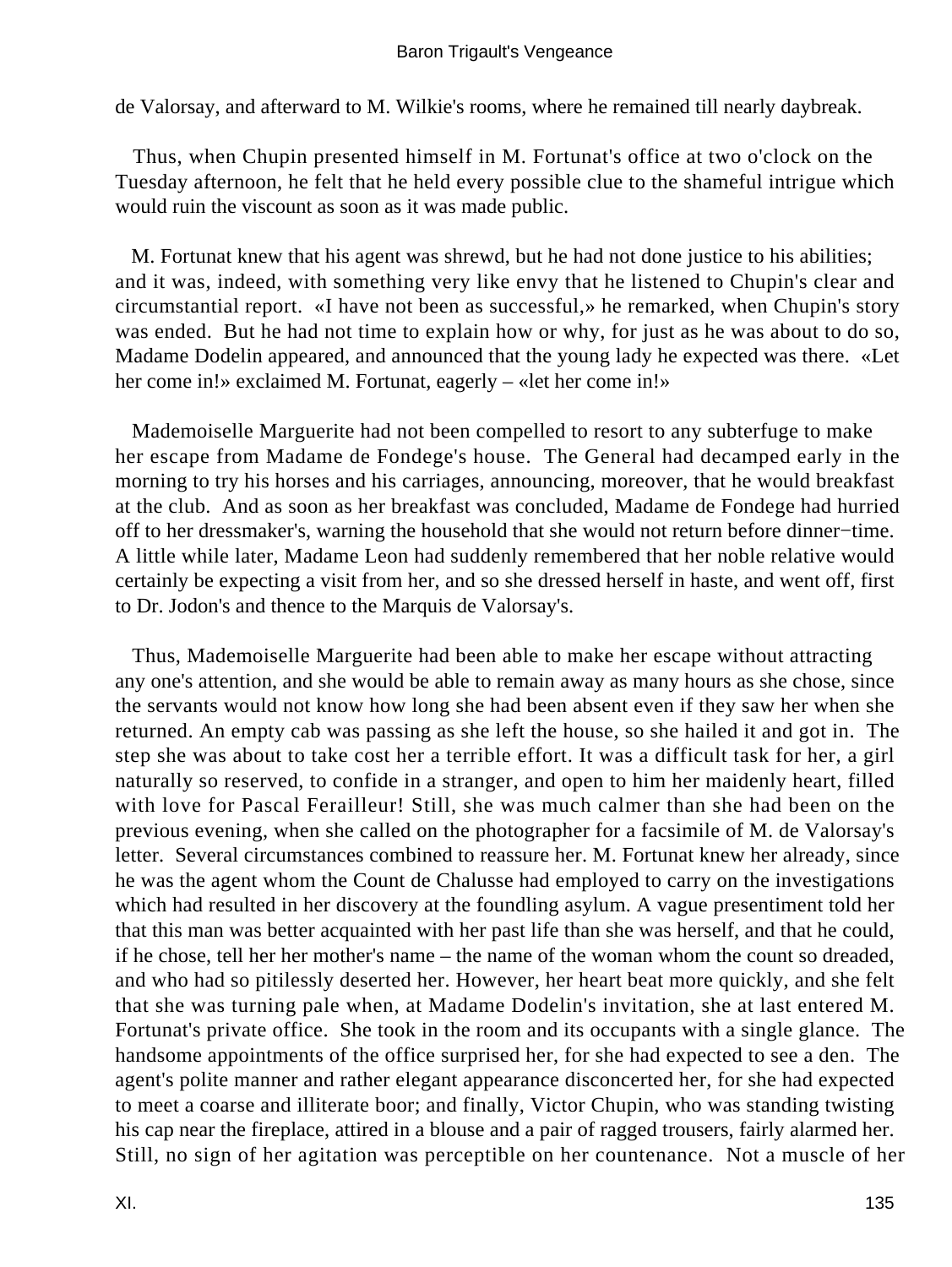beautiful, proud face moved – her glance remained clear and haughty, and she exclaimed in a ringing voice: «I am the late Count de Chalusse's ward, Mademoiselle Marguerite. You have received my letter, I suppose?»

 M. Fortunat bowed with all the grace of manner he was wont to display in the circles where he went wife−hunting, and with a somewhat pretentious gesture he advanced an arm−chair, and asked his visitor to sit down. «Your letter reached me, mademoiselle,» he replied, «and I was expecting you – flattered and honored beyond expression by your confidence. My door, indeed, was closed to any one but you.»

 Marguerite took the proffered seat, and there was a moment's silence. M. Fortunat found it difficult to believe that this beautiful, imposing young girl could be the poor little apprentice whom he had seen in the book−bindery, years before, clad in a coarse serge frock, with dishevelled hair covered with scraps of paper. In the meantime, Marguerite was regretting the necessity of confiding in this man, for the more she looked at him, the more she was convinced that he was not an honest, straightforward person; and she would infinitely have preferred a cynical scoundrel to this plausible and polite gentleman, whom she strongly suspected of being a hypocrite. She remained silent, waiting for M. Fortunat to dismiss the young man in the blouse, whose presence she could not explain, and who stood in a sort of mute ecstasy, staring at her with eyes expressive of the most intense surprise and the liveliest admiration. But weary at last of this fruitless delay, she exclaimed: «I have come, monsieur, to confer with you respecting certain matters which require the most profound secrecy.»

 Chupin understood her, for he blushed to the tips of his ears, and started as if to leave the room. But his employer detained him with a gesture.

 «Remain, Victor,» he said kindly, and, turning to Mademoiselle Marguerite, he added: «You have no indiscretion to fear from this worthy fellow, mademoiselle. He knows everything, and he has already been actively at work – and with the best result – on your behalf.»

«I don't understand you, sir,» replied the girl.

 M. Fortunat smiled sweetly. «I have already taken your business in hand, mademoiselle,» said he. «An hour after the receipt of your letter I began the campaign.»

«But I had not told you  $- - \infty$ 

«What you wished of me – that's true. But I allowed myself to suspect  $- \rightarrow \infty$ 

«Ah!»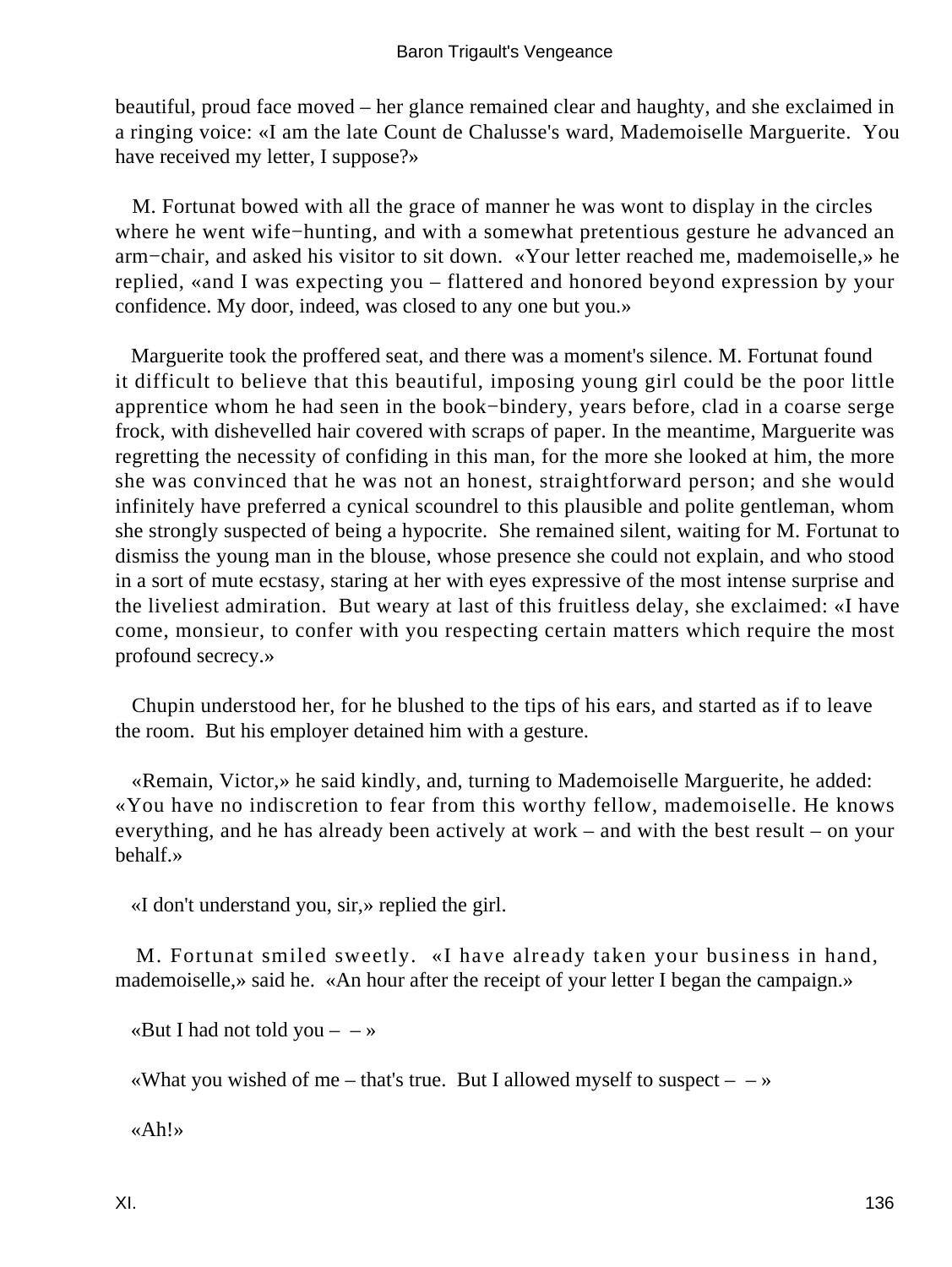«I fancied I might conclude that you wished the help of my experience and poor ability in clearing an innocent man who has been vilely slandered, M. Pascal Ferailleur.»

 Marguerite sprang to her feet, at once agitated and alarmed. «How did you know this?» she exclaimed.

 M. Fortunat had left his arm−chair, and was now leaning against the mantel−shelf, in what he considered a most becoming and awe− inspiring attitude, with his thumb in the armhole of his waistcoat. «Ah! nothing could be more simple,» he answered, in much the same tone as a conqueror might assume to explain his feat. «It is part of my profession to penetrate the intentions of persons who deign to honor me with their confidence. So my surmises are correct; at least you have not said the contrary?»

 She had said nothing. When her first surprise was over, she vainly endeavored to find a plausible explanation of M. Fortunat's acquaintance with her affairs, for she was not at all deceived by his pretended perspicacity. Meanwhile, delighted by the supposed effect he had produced, he recklessly continued: «Reserve your amazement for what I am about to disclose, for I have made several important discoveries. It must have been your good angel who inspired you with the idea of coming to me. You would have shuddered if you had realized the dangers that threatened you. But now you have nothing to fear; I am watching. I am here, and I hold in my hand all the threads of the abominable intrigue for ruining you. For it is you, your person, and your fortune that are imperilled. It was solely on your account that M. Ferailleur was attacked. And I can tell you the names of the scoundrels who ruined him. The crime originated with the person who had the most powerful interest in the matter – the Marquis de Valorsay. His agent was a scoundrel who is generally known as the Viscount de Coralth; but Chupin here can tell you his real name and his shameful past. You preferred M. Ferailleur, hence it was necessary to put him out of the way. M. de Chalusse had promised your hand to the Marquis de Valorsay. This marriage was Valorsay's only resource – the plank that might save the drowning man. People fancy he is rich; but he is ruined. Yes, ruined completely, irretrievably. He was in such desperate straits that he had almost determined to blow his brains out before the hope of marrying you entered his mind.»

«Ah!» thought Chupin, «my employer is well under way.»

 This was indeed the case. The name of Valorsay was quite sufficient to set all M. Fortunat's bile in motion. All thought of his ex−client irritated him beyond endurance. Unfortunately for him, however, his anger in the present instance had ruined his plans. He had intended to take Mademoiselle Marguerite by surprise, to work upon her imagination, to make her talk without saying anything himself, and to remain master of the situation. But on the contrary he had revealed everything; and he did not discover this until it was too late to retrieve his blunder. «How the Marquis de Valorsay has kept his head above water is a wonder to me,» he continued. «His creditors have been threatening to sue him for more than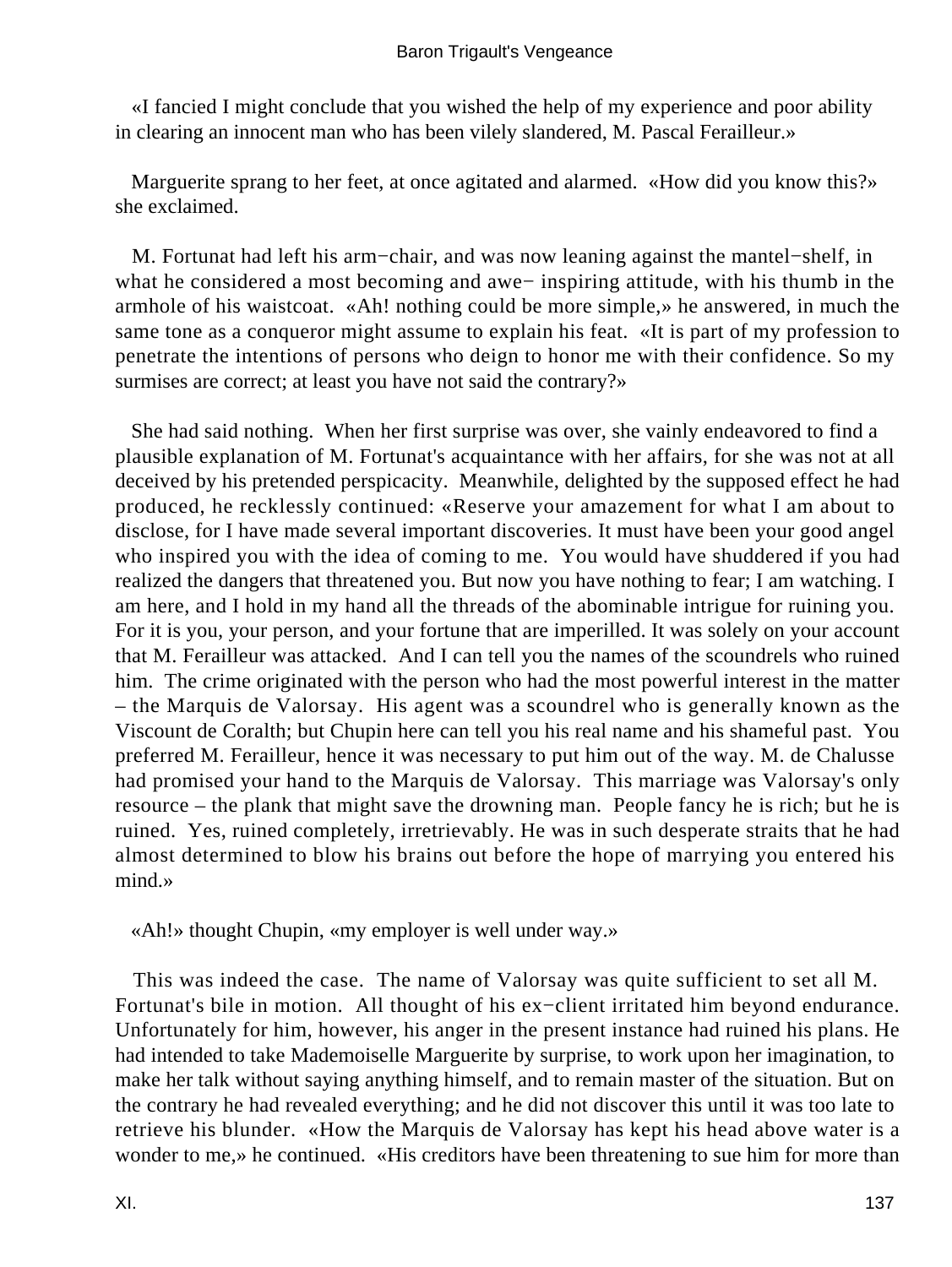six months. How he has been able to keep them quiet since M. de Chalusse's death, I cannot understand. However, this much is certain, mademoiselle: the marquis has not renounced his intention of becoming your husband; and to attain that object he won't hesitate to employ any means that may promise to prove effectual.»

 Completely mistress of herself, Mademoiselle Marguerite listened with an impassive face. «I know all this,» she replied, in a frigid tone.

«What! you know  $- - \infty$ 

 «Yes; but there is one thing that baffles my powers of comprehension. My dowry was the only temptation to M. de Valorsay, was it not? Why does he still wish to marry me, now that I have no fortune?»

 M. Fortunat had gradually lost all his advantage. «I have asked myself the same question,» he replied, «and I think I have found an answer. I believe that the marquis has in his possession a letter, or a will, or a document of some sort, written by M. de Chalusse – in fact an instrument in which the count acknowledges you as his daughter, and which consequently establishes; your right to his property.»

«And the marquis could urge this claim if he became my husband?»

«Certainly he could.»

 M. Fortunat explained M. de Valorsay's conduct exactly as the old magistrate had done. However, Mademoiselle Marguerite discreetly refrained from committing herself. The great interest that M. Fortunat seemed to take in her affairs aroused her distrust; and she decided to do what he had attempted in vain – that is, allow him to do all the talking, and to conceal all that she knew herself. «Perhaps you are right,» she remarked, «but it is necessary to prove the truth of your assertion.»

 «I can prove that Valorsay hasn't a shilling, and that he has lived for a year by expedients which render him liable to arrest and prosecution at any time. I can prove that he deceived M. de Chalusse as to his financial position. I can prove that he conspired with M. de Coralth to ruin your lover. Wouldn't this be something?»

 She smiled in a way that was exceedingly irritating to his vanity, and in a tone of good−natured incredulity, she remarked: «It is easy to SAY these things.»

 «And to do them,» rejoined M. Fortunat, quickly. «I never promise what I cannot perform. A man should never touch a pen when he is meditating any evil act. Of course, no one is fool enough to write down his infamy in detail. But a man cannot always be on the qui vive. There will be a word in one letter, a sentence in another, an allusion in a third. And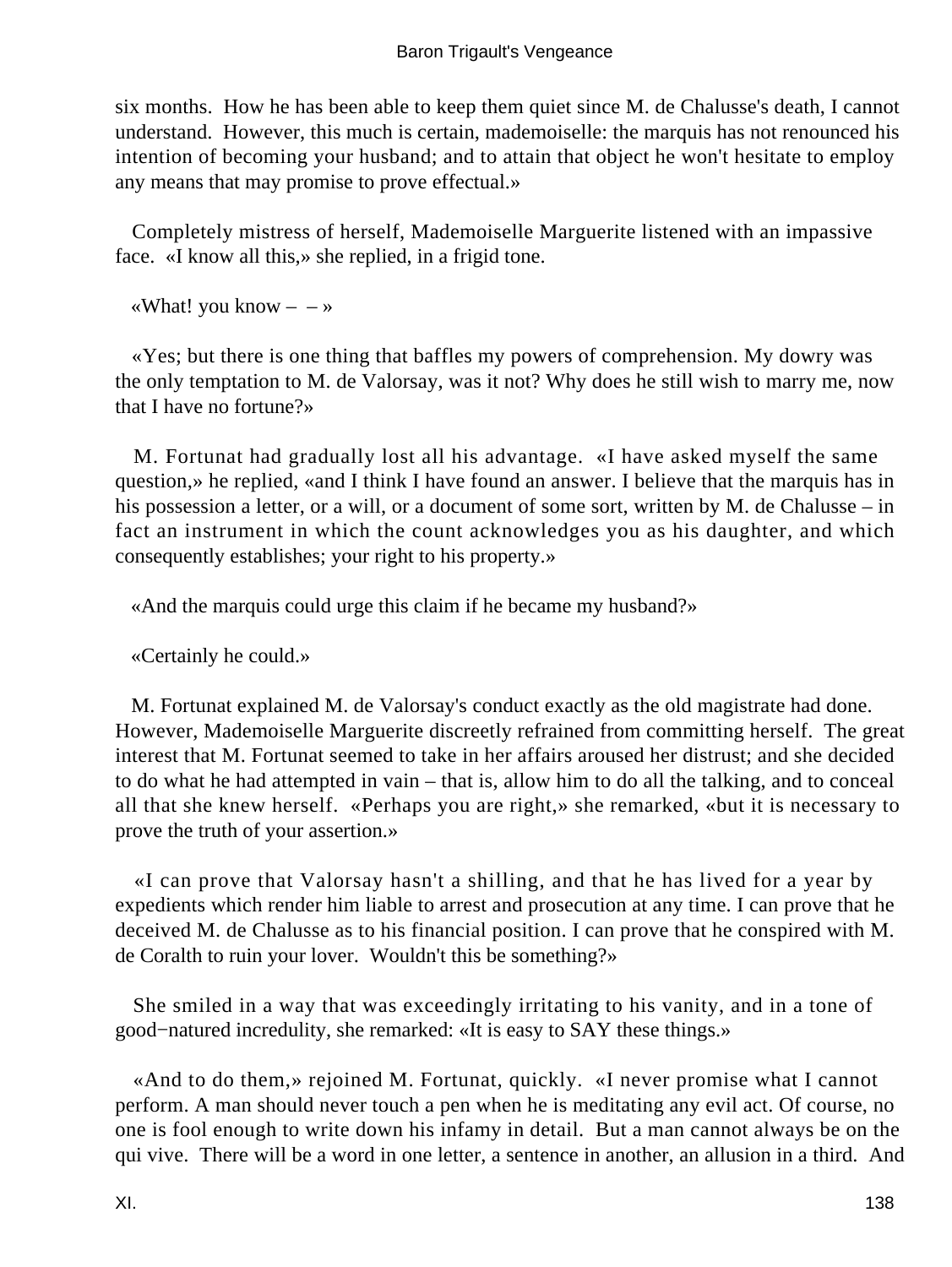by combining these words, phrases, and allusions, one may finally discover the truth.»

 He suddenly checked himself, warned of his fresh imprudence by the expression on Mademoiselle Marguerite's face. She drew back, and looking him full in the eyes, she exclaimed: «Then you have been in M. de Valorsay's confidence, sir? Would you be willing to swear that you never helped him in his designs?»

 A silent and ignored witness of this scene, Victor Chupin was secretly delighted. «Hit!» he thought – «hit just in the bull's− eye. Zounds! there's a woman for you! She has beaten the guv'nor on every point.»

 M. Fortunat was so taken by surprise that he made no attempt to deny his guilt. «I confess that I acted as M. de Valorsay's adviser for some time,» he replied, «and he frequently spoke to me of his intention of marrying a rich wife in order to retrieve his shattered fortunes. Upon my word, I see nothing so very bad about that! It is not a strictly honest proceeding, perhaps, but it is done every day. What is marriage in this age? Merely a business transaction, is it not? Perhaps it would be more correct to say that it is a transaction in which one person tries to cheat the other. The fathers−in−law are deceived, or the husband, or the wife, and sometimes all of them together. But when I discovered this scheme for mining M. Ferailleur, I cried 'halt!' My conscience revolted at that. Dishonor an innocent man! It was base, cowardly, outrageous! And not being able to prevent this infamous act, I swore that I would avenge it.»

 Would Mademoiselle Marguerite accept this explanation? Chupin feared so, and accordingly turning quickly to his employer, he remarked: «To say nothing of the fact that this fine gentleman has swindled you outrageously, shrewd as you are – cheating you out of the forty thousand francs you lent him, and which he was to pay you eighty thousand for.»

 M. Fortunat cast a withering look at his clerk, but the mischief was done: denial was useless. He seemed fated to blunder in this affair. «Well, yes,» he declared, «it's true. Valorsay HAS defrauded me, and I have sworn to have my revenge. I won't rest until I see him ruined.»

 Mademoiselle Marguerite was partially reassured, for she understood his zeal now. Her scorn for the man was only increased; but she was convinced that he would serve her faithfully. «I like this much better,» said she. «It is better to have no concealment. You desire M. de Valorsay's ruin. I desire the rehabilitation of M. Ferailleur. So our interests are in common. But before acting in this matter, we must know M. Ferailleur's wishes.»

«They cannot be considered.»

«And why?»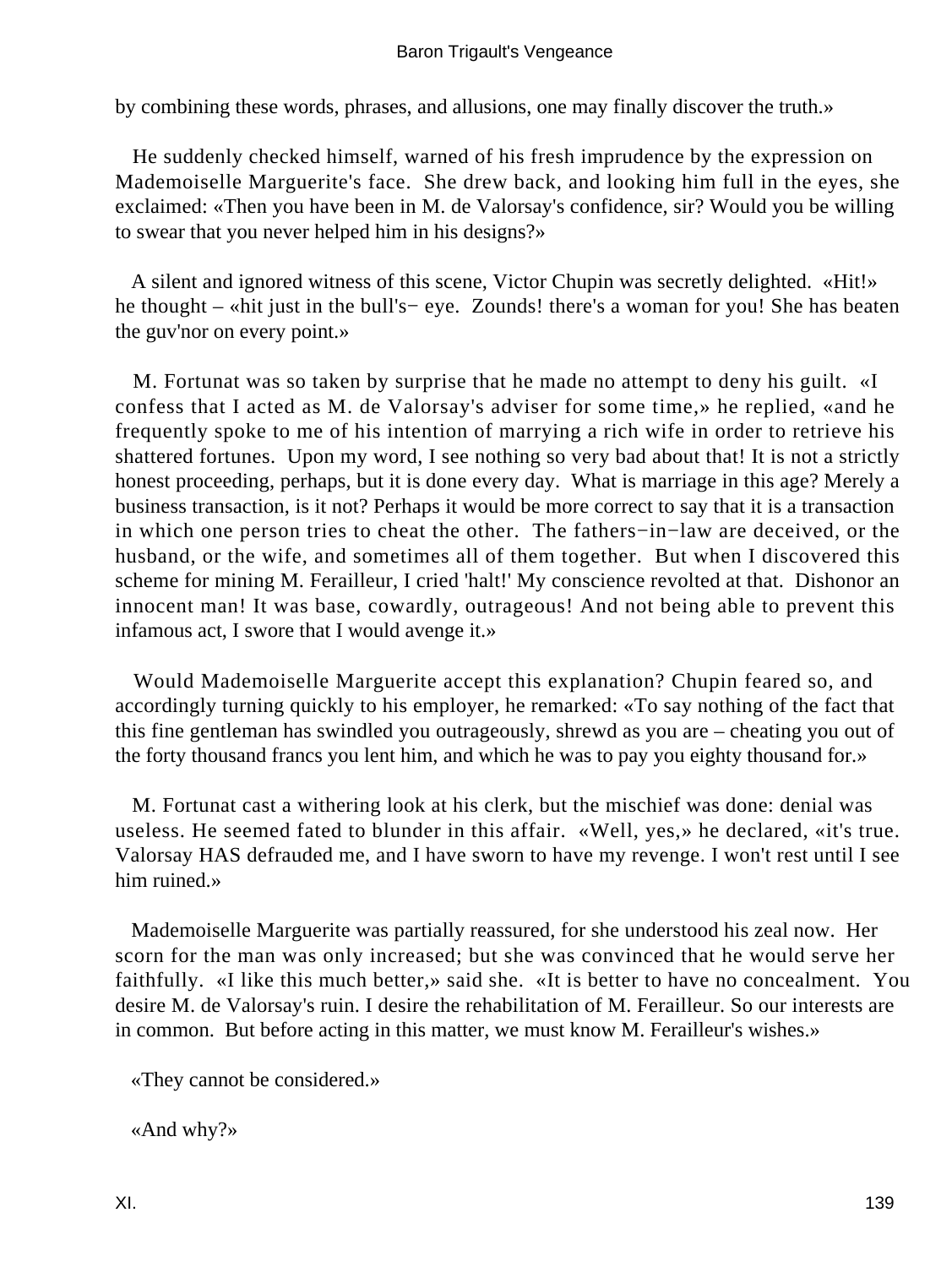«Because no one knows what has become of him. When the desire for revenge first took possession of me, I at once thought of him. I procured his address, and went to the Rue d'Ulm. But he had gone away. The very day after his misfortune, M. Ferailleur sold his furniture and went away with his mother.»

 «I am aware of that, and I have come to ask you to search for him. To discover his hiding−place will be only child's play to you.»

 «Do you suppose I haven't thought of this?» replied M. Fortunat. «Why, I spent all day yesterday searching for him. By questioning the people in the neighborhood I finally succeeded in ascertaining that Madame Ferailleur left her home in a cab several hours after her son, and took a very large quantity of baggage with her. Well, do you know where she drove? To the Western railway station. I am sure of this, and I know she told a porter there that her destination was London. M. Ferailleur is now en route for America, and we shall never hear of him again!»

Mademoiselle Marguerite shook her head. «You are mistaken, sir,» said she.

«There can be no mistake about what I have just told you.»

 «I don't question the result of your investigations, but appearances are deceitful. I thoroughly understand M. Ferailleur's character, and he is not the man to be crushed by an infamous calumny. He may seem to fly, he may disappear, he may conceal himself for a time, but it is only to make his vengeance more certain. What! Pascal, who is energy itself, who possesses an iron will, and invincible determination, would he renounce his honor, his future, and the woman he loves without a struggle? If he had felt that his case was hopeless, he would have destroyed himself, and as he has not done so, he is not without hope. He has not left Paris; I am sure of it.»

 M. Fortunat was not convinced. In his opinion this was only sentiment and rubbish. Still there was one person present who was deeply impressed by the confidence of this young girl, who was the most beautiful creature he had ever seen, and whose devotion and energy filled his heart with admiration, and this person was Chupin. He stepped forward with his eyes sparkling with enthusiasm, and in a feeling voice he exclaimed: «I understand your idea! Yes, M. Ferailleur is in Paris. And I shall be unworthy of the name of Chupin, if I don't find him for you in less than a fortnight!»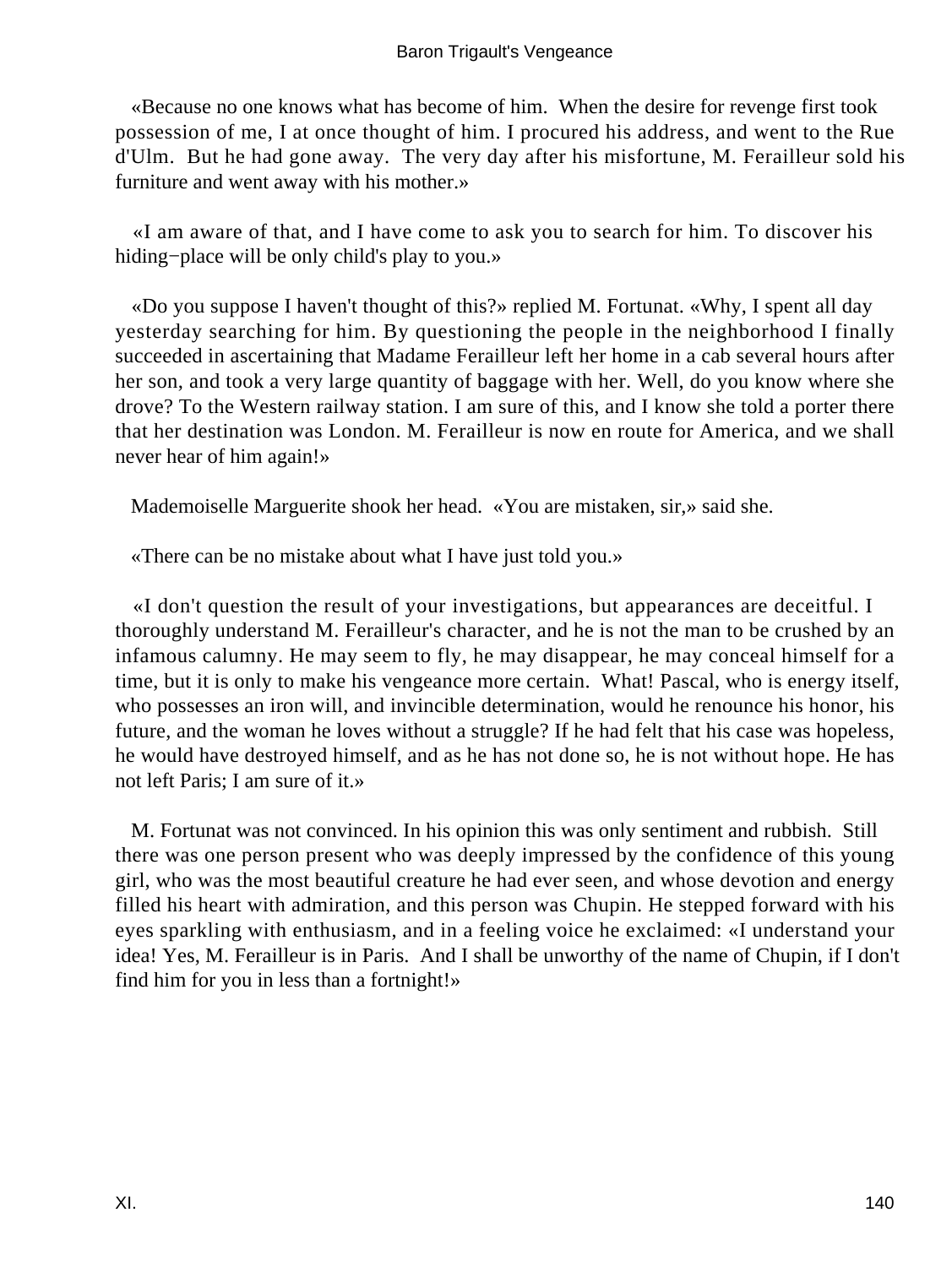## **[XII.](#page-256-0)**

*M*ademoiselle Marguerite knew Pascal Ferailleur. Suddenly struck down in the full sunlight of happiness by a terrible misfortune, he, of course, experienced moments of frenzy and terrible depression; but he was incapable of the cowardice which M. Fortunat had accused him of.

 Mademoiselle Marguerite only did him justice when she said that the sole condition on which he could consent to live was that of consecrating his life, and all his strength, intelligence and will to confounding this infamous calumny. And still she did not know the extent of Pascal's misfortune. How could she suppose that he believed himself deserted by her? How could she know the doubts and fears and the anguish that had been roused in his heart by the note which Madame Leon had given him at the garden gate? What did she know of the poignant suspicions that had rent his mind, after listening to Madame Vantrasson's disparaging insinuations?

 It must be admitted that he was indebted to his mother alone for his escape from suicide – that grim madness that seizes hold of so many desperate, despairing men. And it was still to his mother – the incomparable guardian of his honor – that he owed his resolution on the morning he applied to Baron Trigault. And his courage met with its first reward.

 He was no longer the same man when he left the princely mansion which he had entered with his heart so full of anguish. He was still somewhat bewildered with the strange scenes which he had involuntarily witnessed, the secrets he had overheard, and the revelations which had been made to him; but a light gleamed on the horizon – a fitful and uncertain light, it is true, but nevertheless a hopeful gleam. At least, he would no longer have to struggle alone. An honest and experienced man, powerful by reason of his reputation, his connections and his fortune, had promised him his help. Thanks to this man whom misfortune had made a truer friend than years could have done, he would have access to the wretch who had deprived him both of his honor and of the woman he loved. He knew the weak spot in the marquis's armor now; he knew where and how to strike, and he felt sure that he should succeed in winning Valorsay's confidence, and in obtaining irrefutable proofs of his villainy.

 Pascal was eager to inform his mother of the fortunate result of his visit, but certain arrangements which were needful for the success of his plans required his attention, and it was nearly five o'clock when he reached the Route de la Revolte. Madame Ferailleur was just returning home when he arrived, which surprised him considerably, for he had not known that she had intended going out. The cab she had used was still standing before the door, and she had not had time to take off her shawl and bonnet when he entered the house.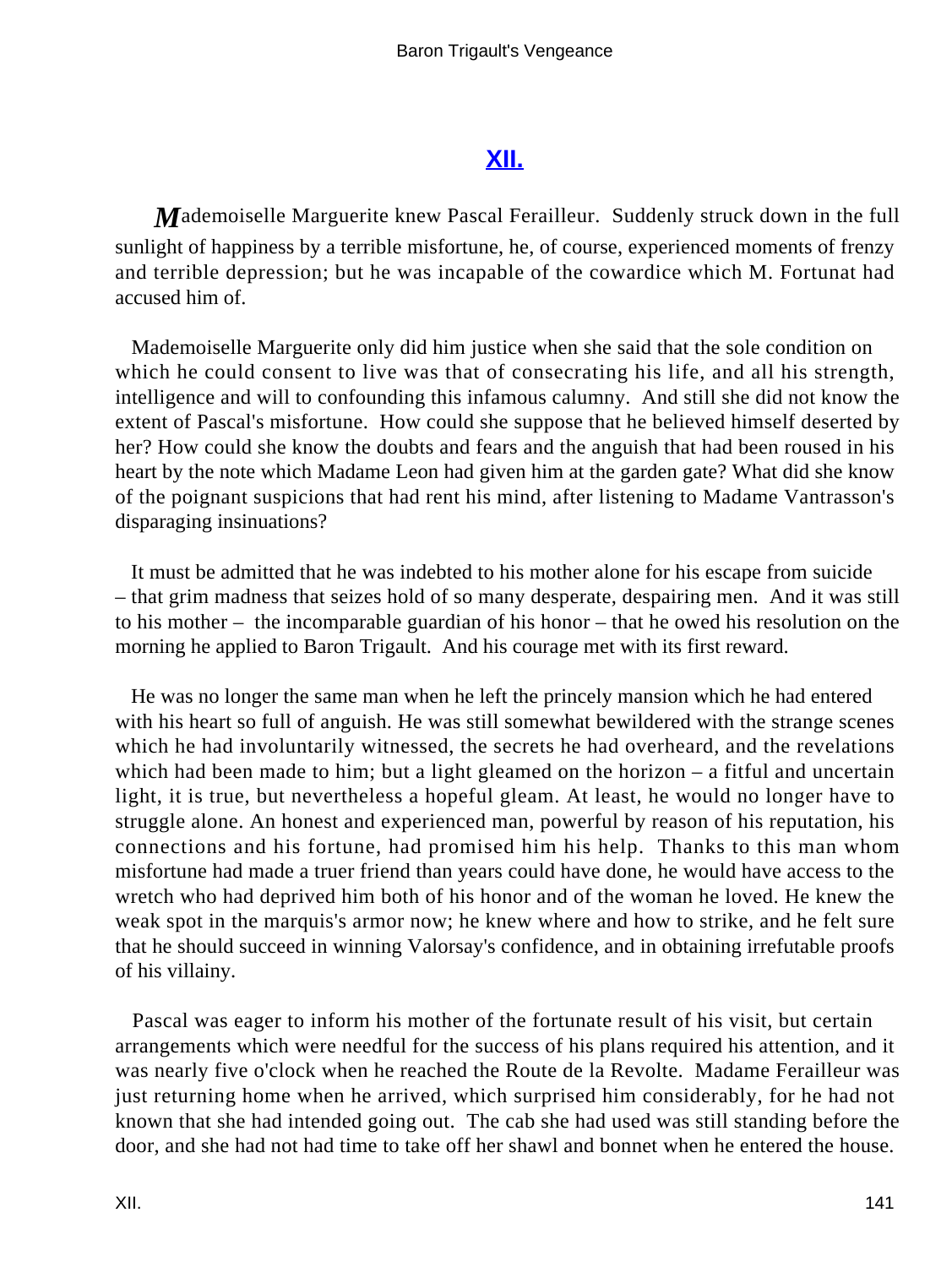She uttered a joyful cry on perceiving her son. She was so accustomed to read his secret thoughts on his face, that it was unnecessary for him to say a word; before he had even opened his lips, she cried: «So you have succeeded?»

«Yes, mother, beyond my hopes.»

«I was not deceived, then, in the worthy man who came to offer us his assistance?»

 «No, certainly not. Do what I may, I can never repay him for his generosity and self−denial. If you knew, my dear mother, if you only knew – – »

«What?»

 He kissed her as if he wished to apologize for what he was about to say, and then he quickly replied: «Marguerite is the daughter of Baroness Trigault.»

 Madame Ferailleur started back, as if she had seen a reptile spring up in her pathway. «The daughter of the baroness!» she faltered. «Great Heavens!»

 «It is the truth, mother; listen to me.» And in a voice that trembled with emotion, he rapidly related all he had learned by his visit to the baron, softening the truth as much as he could without concealing it. But prevarication was useless. Madame Ferailleur's indignation and disgust were none the less evident. «That woman is a shameless creature,» she said, coldly, when her son's narrative was concluded.

 Pascal made no reply. He knew only too well that his mother was right, and yet it wounded him cruelly to hear her speak in this style. For the baroness was Marguerite's mother after all.

 «So,» continued Madame Ferailleur, with increasing indignation, «creatures do exist who are destitute even of the maternal instincts of animals. I am an honest woman myself; I don't say it in self−glorification, it's no credit to me; my mother was a saint, and I loved my husband; what some people call duty was my happiness, so I may be allowed to speak on this subject. I don't excuse infidelity, but I can understand how such a thing is possible. Yes, I can understand how a beautiful young woman, who is left alone in a city like Paris, may lose her senses, and forget the worthy man who has exiled himself for her sake, and who is braving a thousand dangers to win a fortune for her. The husband who exposes his honor and happiness to such terrible risk, is an imprudent man. But when this woman has erred, when she has given birth to a child, how she can abandon it, how she can cast it off as if it were a dog, I cannot comprehend. I could imagine infanticide more easily. No, such a woman has no heart, no bowels of compassion. There is nothing human in her! For how could she live, how could she sleep with the thought that somewhere in the world her own child, the flesh of her flesh, was exposed to all the temptations of poverty, and the horrors of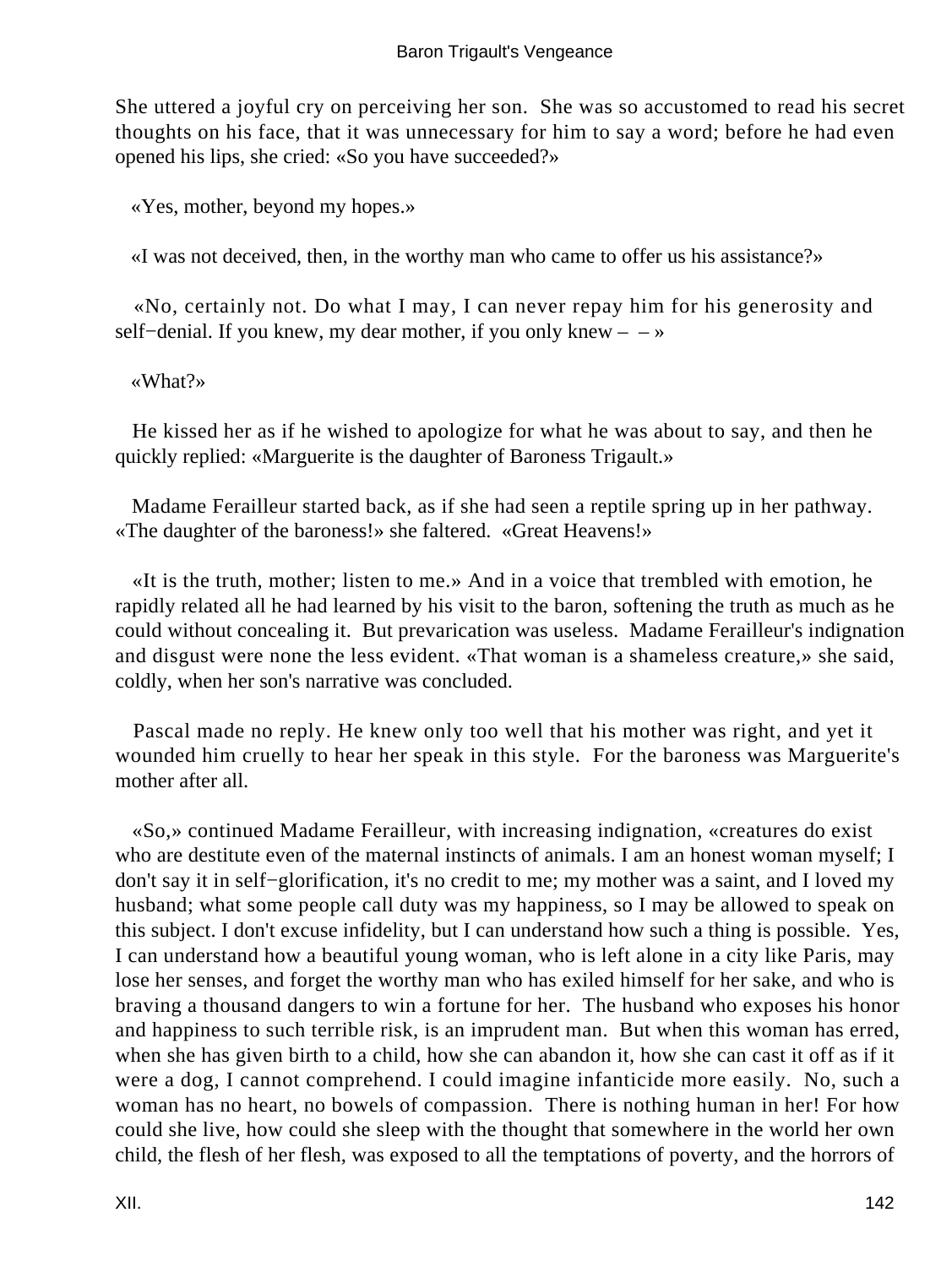### Baron Trigault's Vengeance

shame and vice? And she, the possessor of millions, she, the inmate of a palace, thinking only of dress and pleasure! How was it that she didn't ask herself every minute, 'Where is my daughter now, and what is she doing? What is she living on? Has she shelter, clothes and food? To what depths of degradation she may have sunk? Perhaps she has so far lived by honest toil, and perhaps at this very moment this support fails her, and she is abandoning herself to a life of infamy.' Great God! how does this woman dare to step out of doors? On seeing the poor wretches who have been driven to vice by want, how can she fail to say to herself: 'That, perhaps, is my daughter!'»

 Pascal turned pale, moved to the depths of his soul by his mother's extraordinary vehemence. He trembled lest she should say: «And you, my son, would you marry the child of such a mother?» For he knew his mother's prejudices, and the great importance she attached to a spotless reputation transmitted from parent to child, from generation to generation. «The baroness knew that her husband adored her, and hearing of his return she became terrified; she lost her senses,» he ventured to say in extenuation.

 «Would you try to defend her?» exclaimed Madame Ferailleur. «Do you really think one can atone for a fault by a crime?»

«No, certainly not, but  $- \rightarrow \infty$ 

 «Perhaps you would censure the baroness more severely if you knew what her daughter has suffered – if you knew the perils and miseries she has been exposed to from the moment her mother left her on a door−step, near the central markets, till the day when her father found her. It is a miracle that she did not perish.»

 Where had Madame Ferailleur learned these particulars? Pascal asked himself this question without being able to answer it. «I don't understand you, mother,» he faltered.

 «Then you know nothing of Mademoiselle Marguerite's past life. Is it possible she never told you anything about it?»

«I only know that she has been very unhappy.»

«Has she never alluded to the time when she was an apprentice?»

 «She has only told me that she earned her living with her own hands at one time of her life.»

«Well, I am better informed on the subject.»

Pascal's amazement was changed to terror. «You, mother, you!»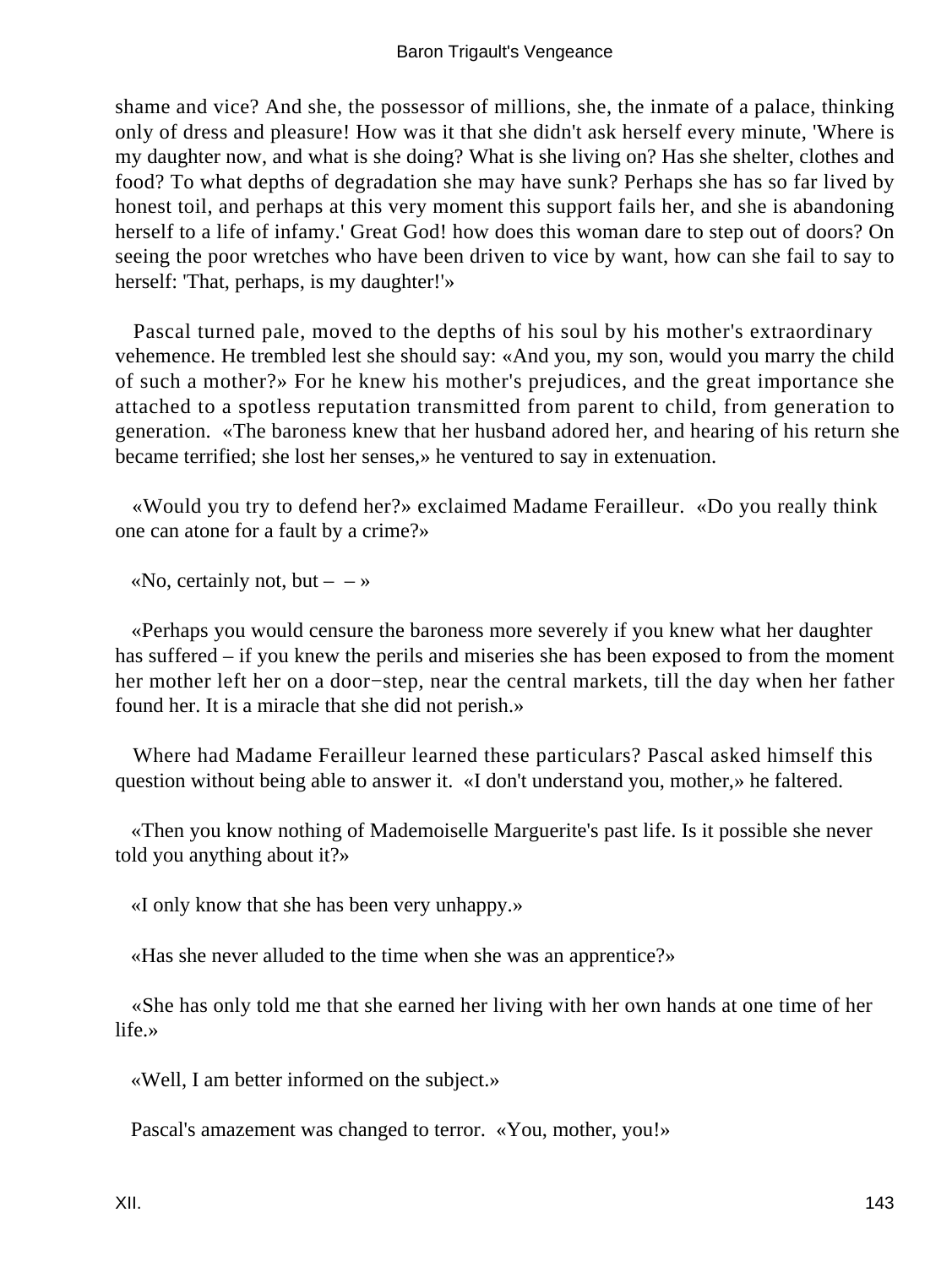«Yes; I – I have been to the asylum where she was received and educated. I have had a conversation with two Sisters of Charity who remember her, and it is scarcely an hour since I left the people to whom she was formerly bound as an apprentice.»

 Standing opposite his mother with one hand convulsively clutching the back of the chair he was leaning on, Pascal tried to nerve himself for some terrible blow. For was not his life at stake? Did not his whole future depend upon the revelations Madame Ferailleur was about to make?« So this was your object in going out, mother?» he faltered.

«Yes.»

«And you went without warning me?»

 «Was it necessary? What! you love a young girl, you swear in my presence that she shall be your wife, and you think it strange that I should try to ascertain whether she is worthy of you or not? It would be very strange if I did not do so.»

«This idea occurred to you so suddenly!»

 Madame Ferailleur gave an almost imperceptible shrug of the shoulders, as if she were astonished to have to answer such puerile objections. «Have you already forgotten the disparaging remarks made by our new servant, Madame Vantrasson?»

«Good Heavens!»

 «I understood her base insinuations as well as you did, and after your departure I questioned her, or rather I allowed her to tell her story, and I ascertained that Mademoiselle Marguerite had once been an apprentice of Vantrasson's brother−in−law, a man named Greloux, who was formerly a bookbinder in the Rue Saint−Denis, but who has now retired from business. It was there that Vantrasson met Mademoiselle Marguerite, and this is why he was so greatly surprised to see her doing the mistress at the Hotel de Chalusse.»

It seemed to Pascal that the throbbing of his heart stopped his breath.

 «By a little tact I obtained the Greloux's address from Madame Vantrasson,» resumed his mother. «Then I sent for a cab and drove there at once.»

«And you saw them?»

 «Yes; thanks to a falsehood which doesn't trouble my conscience much, I succeeded in effecting an entrance, and had an hour's conversation with them.» His mother's icy tones frightened Pascal. Her slowness tortured him, and still he dared not press her. «The Greloux family,» she continued, «seem to be what are called worthy people, that is, incapable of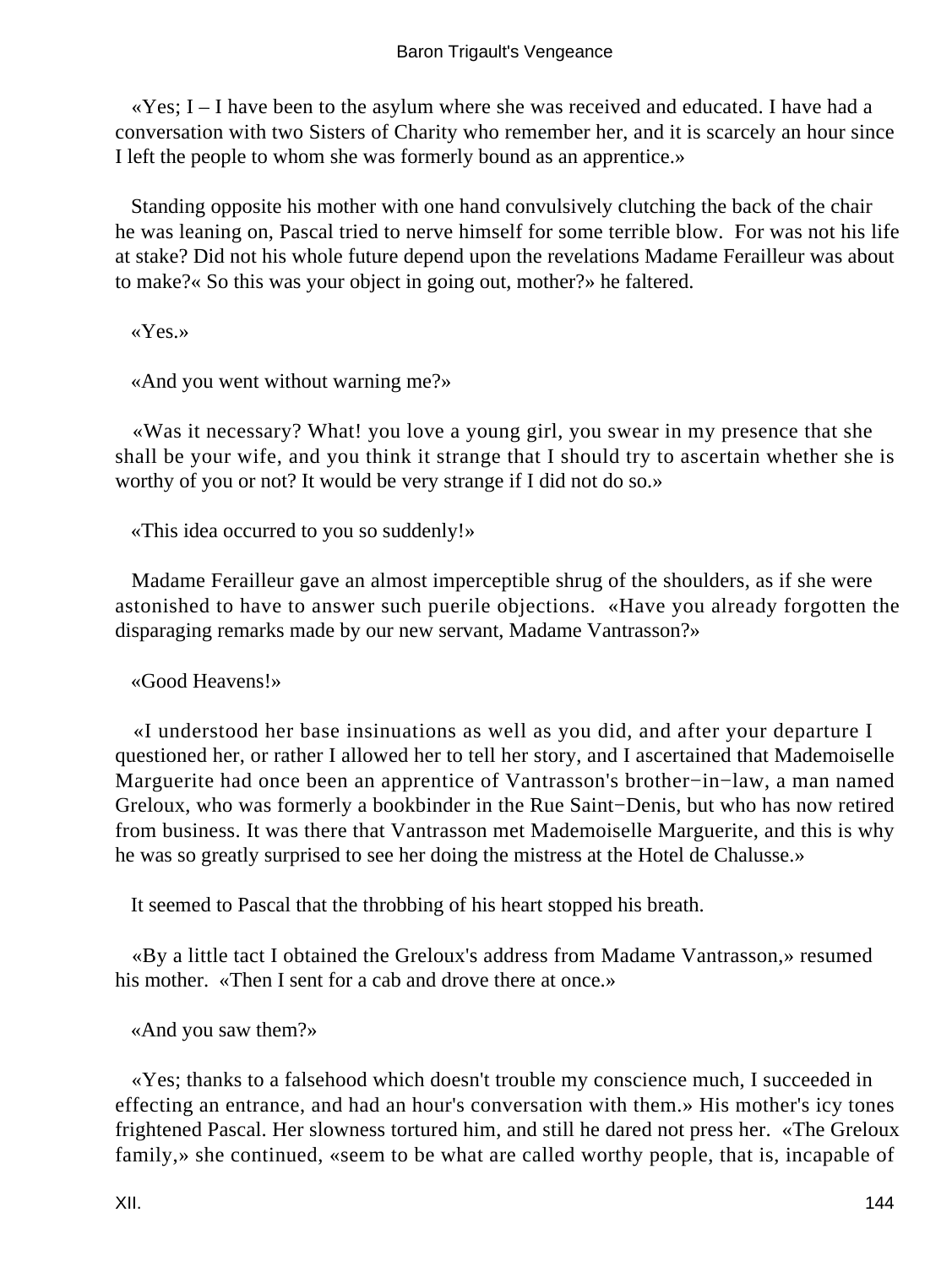committing any crime that is punishable by the code, and very proud of their income of seven thousand francs a year. They must have been very much attached to Mademoiselle Marguerite, for they were lavish in their protestations of affection when I mentioned her name. The husband in particular seemed to regard her with a feeling of something like gratitude.»

«Ah! you see, mother, you see!»

 «As for the wife, it was easy to see that she had sincerely regretted the loss of the best apprentice, the most honest servant, and the best worker she had ever seen in her life. And yet, from her own story, I should be willing to swear that she had abused the poor child, and had made a slave of her.» Tears glittered in Pascal's eyes, but he breathed freely once more. «As for Vantrasson,» resumed Madame Ferailleur, «it is certain that he took a violent fancy to his sister's apprentice. This man, who has since become an infamous scoundrel, was then only a rake, an unprincipled drunkard and libertine. He fancied the poor little apprentice – she was then but thirteen years old – would be only too glad to become the mistress of her employer's brother; but she scornfully repulsed him, and his vanity was so deeply wounded that he persecuted the poor girl to such an extent that she was obliged to complain, first to Madame Greloux, who – to her shame be it said – treated these insults as mere nonsense; and afterward to Greloux himself, who was probably delighted to have an opportunity of ridding himself of his indolent brother−in−law, for he turned him out of the house.»

 The thought that so vile a rascal as this man Vantrasson should have dared to insult Marguerite made Pascal frantic with indignation. «The wretch!» he exclaimed; «the wretch!» But without seeming to notice her son's anger, Madame Ferailleur continued: «They pretended they had not seen their former apprentice since she had been living in grandeur, as they expressed it. But in this they lied to me. For they saw her at least once, and that was on the day she brought them twenty thousand francs, which proved the nucleus of their fortune. They did not mention this fact, however.»

 «Dear Marguerite!» murmured Pascal, «dear Marguerite!» And then aloud: «But where did you learn these last details, mother?» he inquired.

 «At the asylum where Mademoiselle Marguerite was brought up, and there, too, I only heard words of praise. 'Never,' said the superior, 'have I had a more gifted, sweeter−tempered or more attractive charge.' They had reproached her sometimes for being too reserved, and her self−respect had often been mistaken for inordinate pride; but she had not forgotten the asylum any more than she had forgotten her former patrons. On one occasion the superior received from her the sum of twenty−five thousand francs, and a year ago she presented the institution with one hundred thousand francs, the yearly income of which is to constitute the marriage dowry of some deserving orphan.»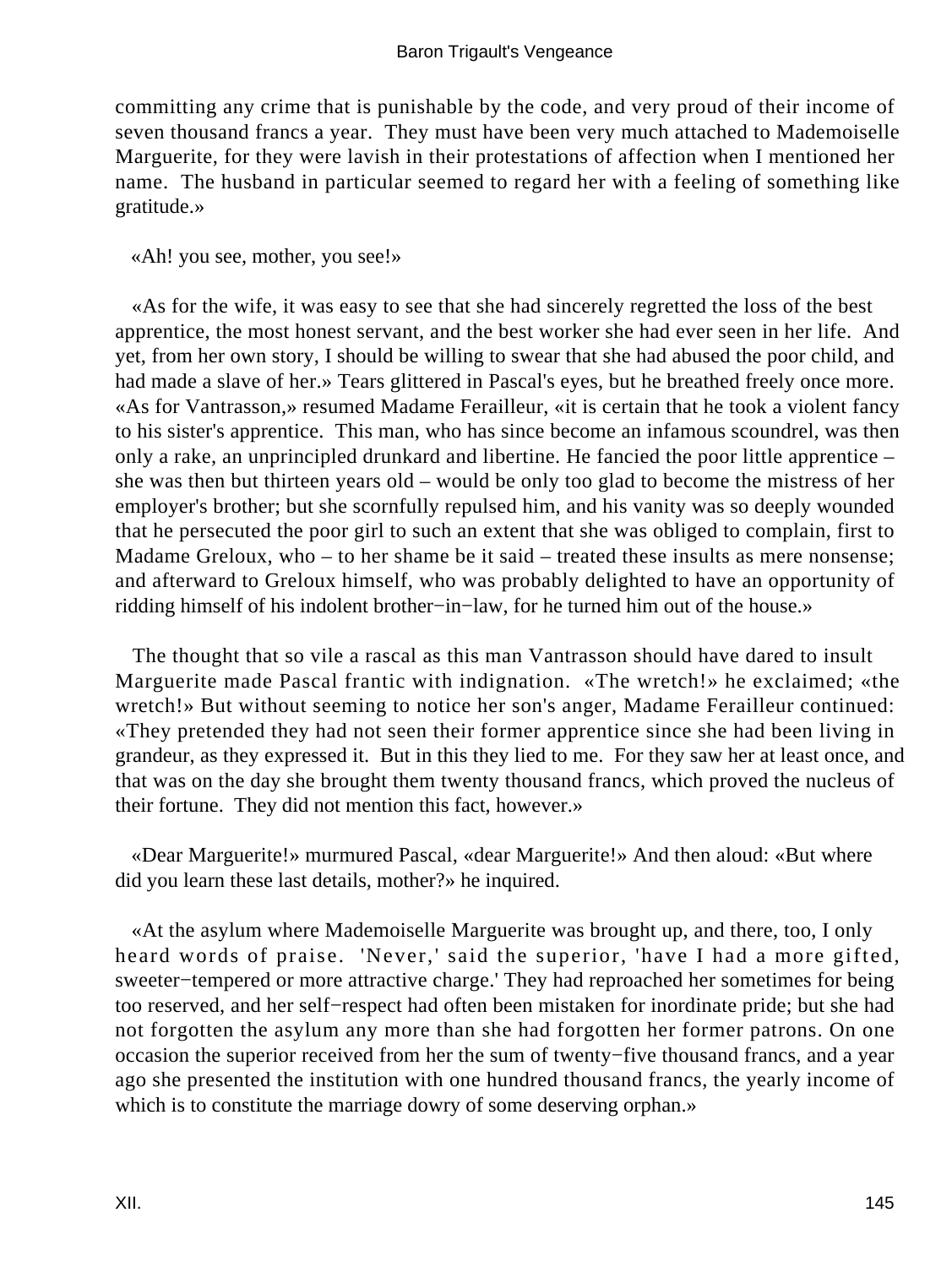Pascal was greatly elated. «Well, mother!» he exclaimed, «well, is it strange that I love her?» Madame Ferailleur made no reply, and a sorrowful apprehension seized hold of him. «You are silent,» said he, «and why? When the blessed day that will allow me to wed Marguerite arrives, you surely won't oppose our marriage?»

«No, my son, nothing that I have learned gives me the right to do so.»

«The right! Ah, you are unjust, mother.»

 «Unjust! Haven't I faithfully reported all that was told me, although I knew it would only increase your passion?»

«That's true, but  $-$  – »

 Madame Ferailleur sadly shook her head. «Do you think,» she interrupted, «that I can, without sorrow, see you choose a girl of no family, a girl who is outside the pale of social recognition? Don't you understand my disquietude when I think that the girl that you will marry is the daughter of such a woman as Baroness Trigault, an unfortunate girl whom her mother cannot even recognize, since her mother is a married woman  $- \rightarrow \infty$ 

«Ah! mother, is that Marguerite's fault?»

«Did I say it was her fault? No  $-$  I only pray God that you may never have to repent of choosing a wife whose past life must ever remain an impenetrable mystery!»

Pascal had become very pale. «Mother!» he said in a quivering voice, «mother!»

 «I mean that you will only know so much of Mademoiselle Marguerite's past life as she may choose to tell you,» continued the obdurate old lady. «You heard Madame Vantrasson's ignoble allegations. It has been said that she was the mistress, not the daughter, of the Count de Chalusse. Who knows what vile accusations you may be forced to meet? And what is your refuge, if doubts should ever assail you? Mademoiselle Marguerite's word! Will this be sufficient? It is now, perhaps; but will it suffice in years to come? I would have my son's wife above suspicion; and she – why, there is not a single episode in her life that does not expose her to the most atrocious calumny.»

 «What does calumny matter? it will never shake my faith in her. The misfortunes which you reproach Marguerite for sanctify her in my eyes.»

«Pascal!»

 «What! Am I to scorn her because she has been unfortunate? Am I to regard her birth as a crime? Am I to despise her because her **MOTHER** is a despicable woman? No – God be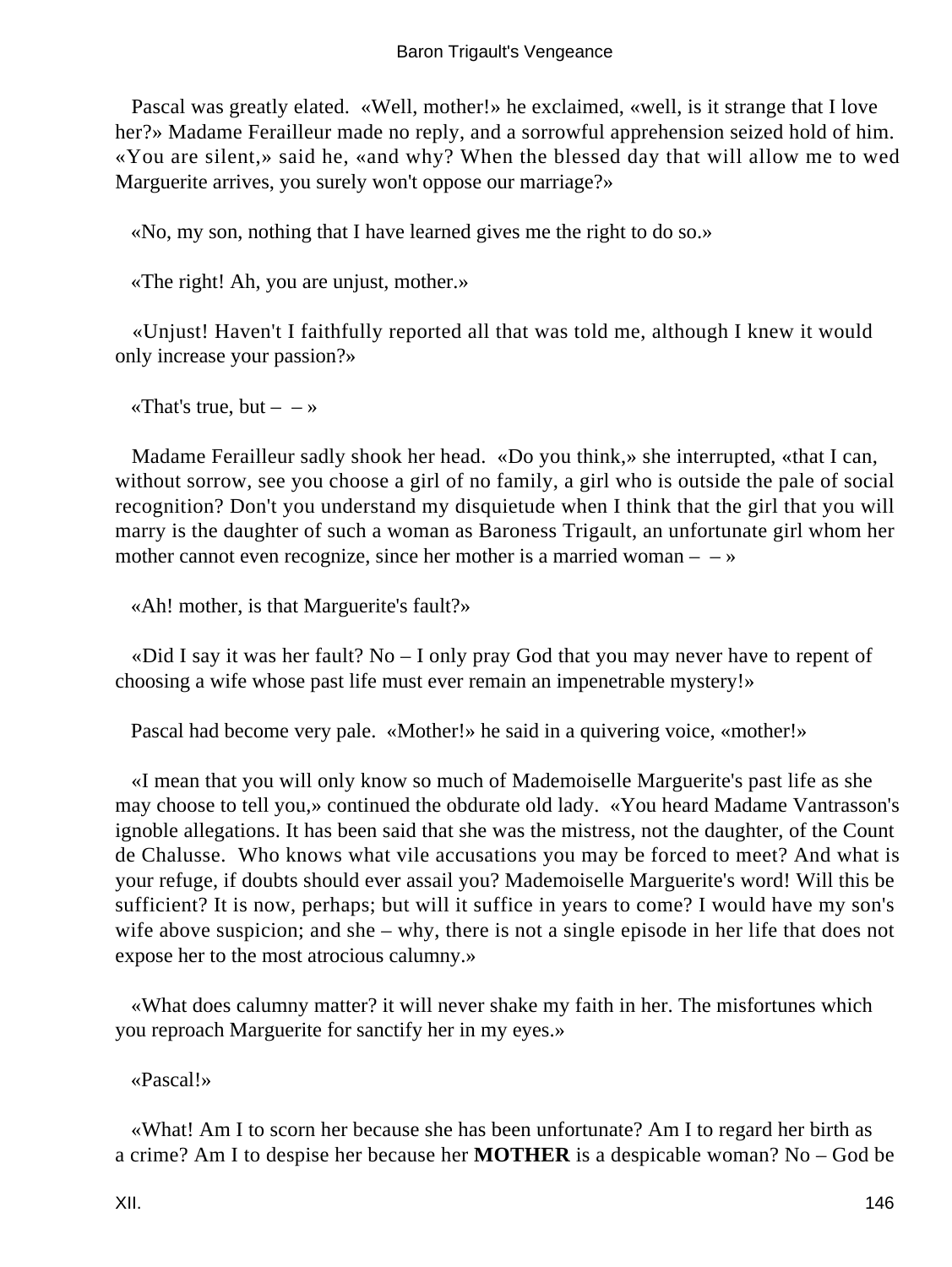praised! the day when illegitimate children, the innocent victims of their mother's faults, were branded as outcasts, is past.»

 But Madame Ferailleur's prejudices were too deeply rooted to be shaken by these arguments. «I won't discuss this question, my son,» she interrupted, «but take care. By declaring children irresponsible for their mother's faults, you will break the strongest tie that binds a woman to duty. If the son of a pure and virtuous wife, and the son of an adulterous woman meet upon equal ground, those who are held in check only by the thought of their children will finally say to themselves, what does it matter?»

 It was the first time that a cloud had ever arisen between mother and son. On hearing his dearest hopes thus attacked, Pascal was tempted to rebel, and a flood of bitter words rose to his lips. However he had strength enough to control himself. «Marguerite alone can triumph over these implacable prejudices,» he thought; «when my mother knows her, she will feel how unjust they are!»

 And as he found it difficult to remain master of himself, he stammered some excuse, and abruptly retired to his own room, where he threw himself on his bed. He felt that it was not his place to reproach his mother or censure her for her opinions. What mother had ever been so devoted as she had been? And who knows? – it was, perhaps, from these same rigid prejudices that this simple−minded and heroic woman had derived her energy, her enthusiastic love of God, her hatred of evil, and that virility of spirit which misfortune had been powerless to daunt. Besides, had she not promised to offer no opposition to his marriage! And was not this a great concession, a sacrifice which must have cost her a severe struggle? And where can one find the mother who does not count as one of the sublime joys of maternity the task of seeking a wife for her son, of choosing from among all others the young girl who will be the companion of his life, the angel of his dark and of his prosperous days? His mind was occupied with these thoughts when his door suddenly opened, and he sprang up, exclaiming: «Who is it?»

 It was Madame Vantrasson, who came to announce that dinner was ready – a dinner which she had herself prepared, for on going out Madame Ferailleur had left her in charge of the household. On seeing this woman, Pascal was overcome with rage and indignation, and felt a wild desire to annihilate her. He knew that she was only a vile slanderer, but she might meet other beings as vile as herself who would be only too glad to believe her falsehoods. And to think that he was powerless to punish her! He now realized the suffering his mother had spoken of – the most atrocious suffering which the lover can endure – powerlessness to protect the object of his affections, when she is assailed. Engrossed in these gloomy thoughts, Pascal preserved a sullen silence during the repast. He ate because his mother filled his plate; but if he had been questioned, he could scarcely have told what he was eating. And yet, the modest dinner was excellent. Madame Vantrasson was really a good cook, and in this first effort in her new situation she had surpassed herself. Her vanity as a cordon−bleu was piqued because she did not receive the compliments she expected, and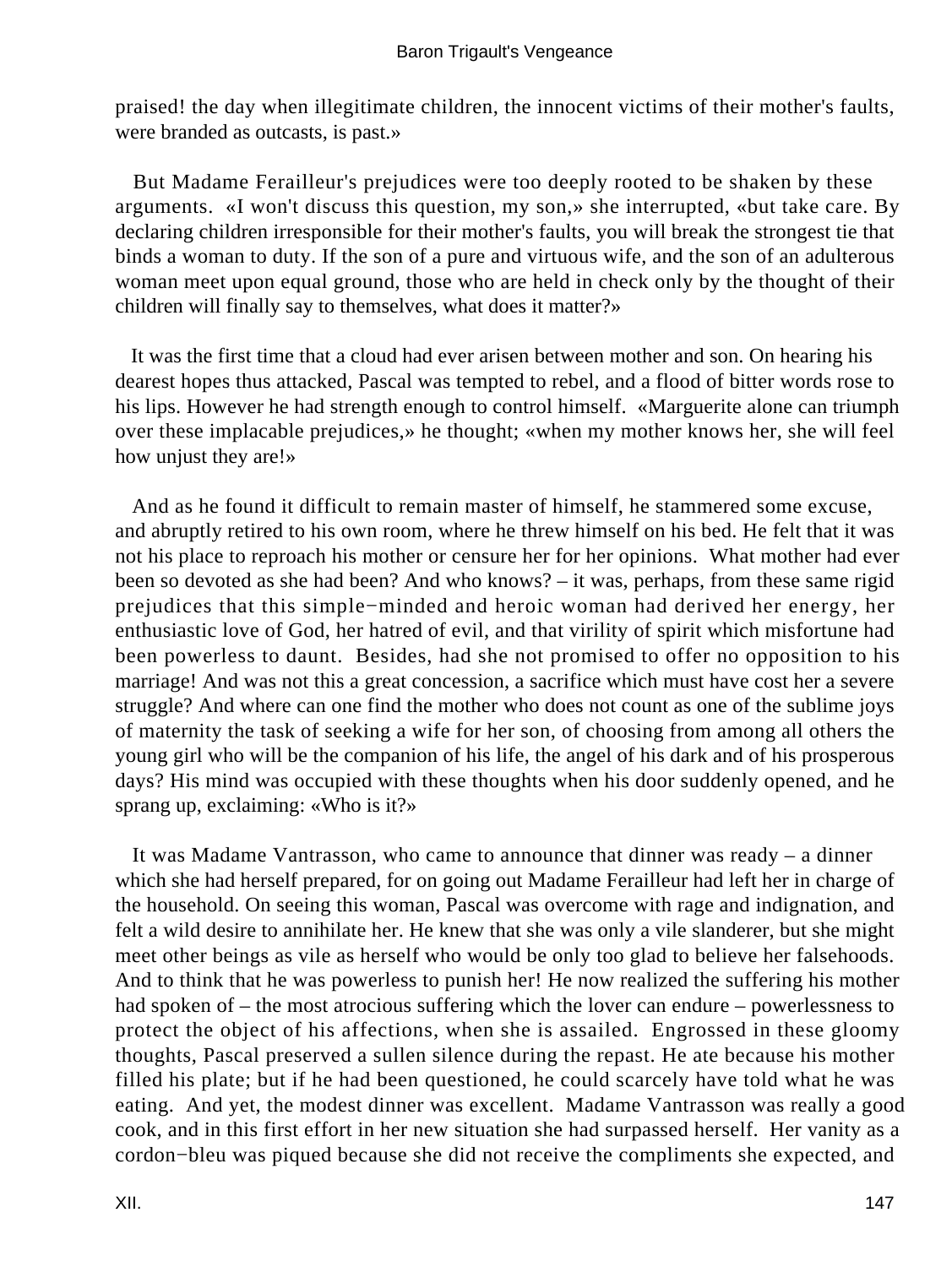which she felt she deserved. Four or five times she asked impatiently, «Isn't that good?» and as the only reply was a scarcely enthusiastic «Very good,» she vowed she would never again waste so much care and talent upon such unappreciative people.

 Madame Ferailleur was as silent as her son, and seemed equally anxious to finish with the repast. She evidently wanted to get rid of Madame Vantrasson, and in fact as soon as the simple dessert had been placed on the table, she turned to her, and said: «You may go home now. I will attend to the rest.»

 Irritated by the taciturnity of these strange folks, the landlady of the Model Lodging House withdrew, and they soon heard the street door close behind her with a loud bang as she left the house. Pascal drew a long breath as if relieved of a heavy weight. While Madame Vantrasson had been in the room he had scarcely dared to raise his eyes, so great was his dread of encountering the gaze of this woman, whose malignity was but poorly veiled by her smooth−tongued hypocrisy. He really feared he should not be able to resist his desire to strangle her. However, Madame Ferailleur must have understood her son's agitation, for as soon as they were alone, she said: «So you have not forgiven me for my plain speaking?»

 «How can I be angry with you, mother, when I know that you are thinking only of my happiness? But how sorry I shall be if your prejudices  $-\rightarrow$ 

 Madame Ferailleur checked him with a gesture. «Let us say no more on the subject,» she remarked. «Mademoiselle Marguerite will be the innocent cause of one of the greatest disappointments of my life; but I have no reason to hate her – and I have always been able to show justice even to the persons I loved the least. I have done so in this instance, and I am going perhaps to give you a convincing proof of it.»

«A proof?»

«Yes.»

 She reflected for a moment and then she asked: «Did you not tell me, my son, that Mademoiselle Marguerite's education has not suffered on account of her neglected childhood?»

«And it's quite true, mother.»

«She worked diligently, you said, so as to improve herself?»

 «Marguerite knows all that an unusually talented girl can learn in four years, when she finds herself very unhappy, and study proves her only refuge and consolation.»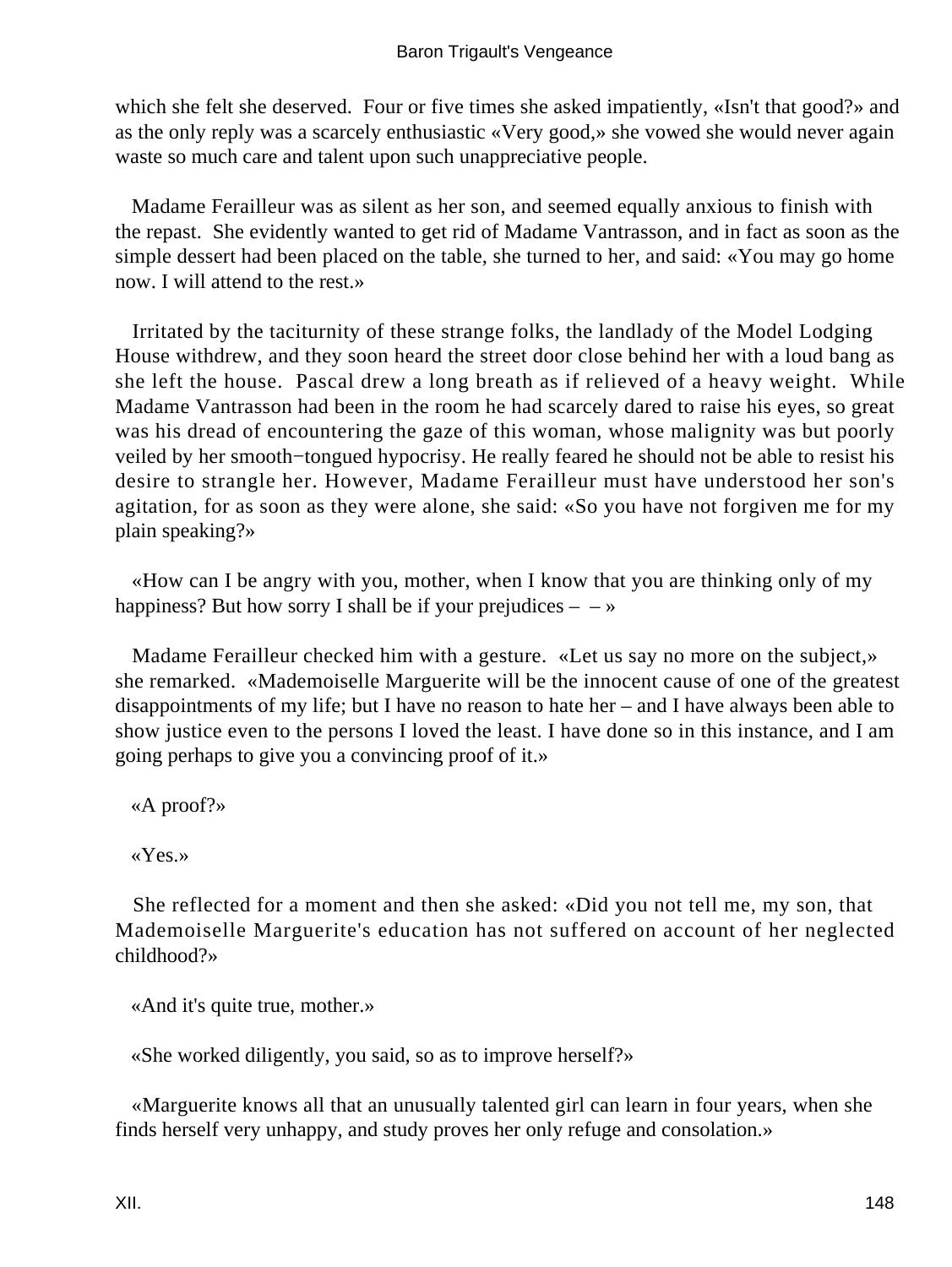«If she wrote you a note would it be written grammatically, and be free from any mistakes in spelling?»

 «Oh, certainly!» exclaimed Pascal, and a sudden inspiration made him pause abruptly. He darted to his own room, and a minute later he returned with a package of letters, which he laid on the table, saying: «Here, mother, read and see for yourself.»

 Madame Ferailleur drew her spectacles from their case, and, after adjusting them, she began to read.

 With his elbows on the table, and his head resting upon his hands, Pascal eagerly watched his mother, anxious to read her impressions on her face. She was evidently astonished. She had not expected these letters would express such nobility of sentiment, an energy no whit inferior to her own, and even an echo of her own prejudices. For this strange young girl shared Madame Ferailleur's rather bigoted opinions. Again and again she asked herself if her birth and past had not created an impassable abyss between Pascal and herself. And she had not felt satisfied on this point until the day when the gray−haired magistrate, after hearing her story, said: «If I had a son, I should be proud to have him beloved by you!»

 It soon became apparent that Madame Ferailleur was deeply moved, and once she even raised her glasses to wipe away a furtive tear which made Pascal's heart leap with very joy. «These letters are admirable,» she said at last; «and no young girl, reared by a virtuous mother, could have given better expression to nobler sentiments; but  $- \rightarrow$  She paused, not wishing to wound her son's feelings, and as he insisted, she added:

«But, these letters have the irreparable fault of being addressed to you, Pascal!»

 This, however, was the expiring cry of her intractable obstinacy. «Now,» she resumed, «wait before you censure your mother.» So saying, she rose, opened a drawer, and taking from it a torn and crumpled scrap of paper, she handed it to her son, exclaiming: «Read this attentively.»

 This proved to be the note in pencil which Madame Leon had given to Pascal, and which he had divined rather than read by the light of the street−lamp; he had handed it to his mother on his return, and she had kept it. He had scarcely been in his right mind the evening he received it, but now he was enjoying the free exercise of all his faculties. He no sooner glanced at the note than he sprang up, and in an excited voice, exclaimed, «Marguerite never wrote this!»

 The strange discovery seemed to stupefy him. «I was mad, raving mad!» he muttered. «The fraud is palpable, unmistakable. How could I have failed to discover it?» And as if he felt the need of convincing himself that he was not deceived, he continued, speaking to himself rather than to his mother: «The hand−writing is not unlike Marguerite's, it's true; but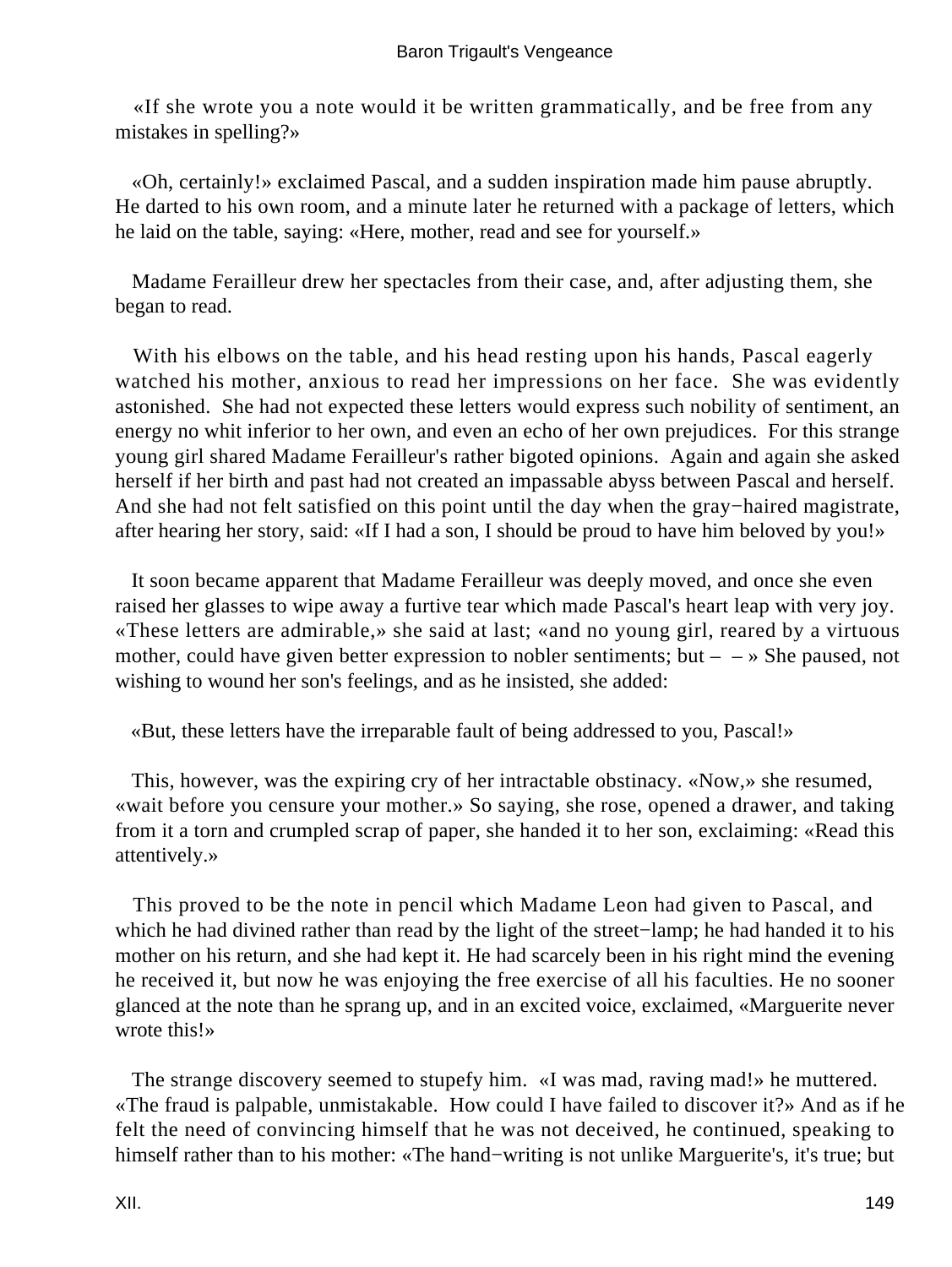it's only a clever counterfeit. And who doesn't know that all writings in pencil resemble each other more or less? Besides, it's certain that Marguerite, who is simplicity itself, would not have made use of such pretentious melodramatic phrases. How could I have been so stupid as to believe that she ever thought or wrote this: 'One cannot break a promise made to the dying; I shall keep mine even though my heart break.' And again: 'Forget, therefore, the girl who has loved you so much: she is now the betrothed of another, and honor requires she should forget even your name!'» He read these passages with an extravagant emphasis, which heightened their absurdity. «And what shall I say of these mistakes in spelling?» he resumed. «You noticed them, of course, mother? – command is written with a single 'm,' and supplicate with one 'p.' These are certainly not mistakes that we can attribute to haste! Ignorance is proved since the blunder is always the same. The forger is evidently in the habit of omitting one of the double letters.»

 Madame Ferailleur listened with an impassive face. «And these mistakes are all the more inexcusable since this letter is only a copy,» she observed, quietly.

«What?»

 «Yes; a verbatim copy. Yesterday evening, while I was examining it for the twentieth time, it occurred to me that I had read some portions of it before. Where, and under what circumstances? It was a puzzle which kept me awake most of the night. But this morning I suddenly remembered a book which I had seen in the hands of the workmen at the factory, and which I had often laughed over. So, while I was out this morning I entered a book−shop, and purchased the volume. That's it, there on the corner of the mantel−shelf. Take it and see.»

 Pascal obeyed, and noticed with surprise that the work was entitled, «The Indispensable and Complete Letter−writer, for Both Sexes, in Every Condition of Life.»

«Now turn to the page I have marked,» said Madame Ferailleur.

 He did so, and read: «(Model 198). Letter from a young lady who has promised her dying father to renounce the man she loves, and to bestow her hand upon another.» Doubt was no longer possible. Line for line and word for word, the mistakes in spelling excepted, the note was an exact copy of the stilted prose of the «Indispensable Letter−writer.»

 It seemed to Pascal as if the scales had suddenly fallen from his eyes, and that he could now understand the whole intrigue which had been planned to separate him from Marguerite. His enemies had dishonored him in the hope that she would reject and scorn him, and, disappointed in their expectations, they had planned this pretended rupture of the engagement to prevent him from making any attempt at self−justification. So, in spite of some short−lived doubts, his love had been more clear−sighted than reason, and stronger than appearances. He had been quite right, then, in saying to his mother: «I can never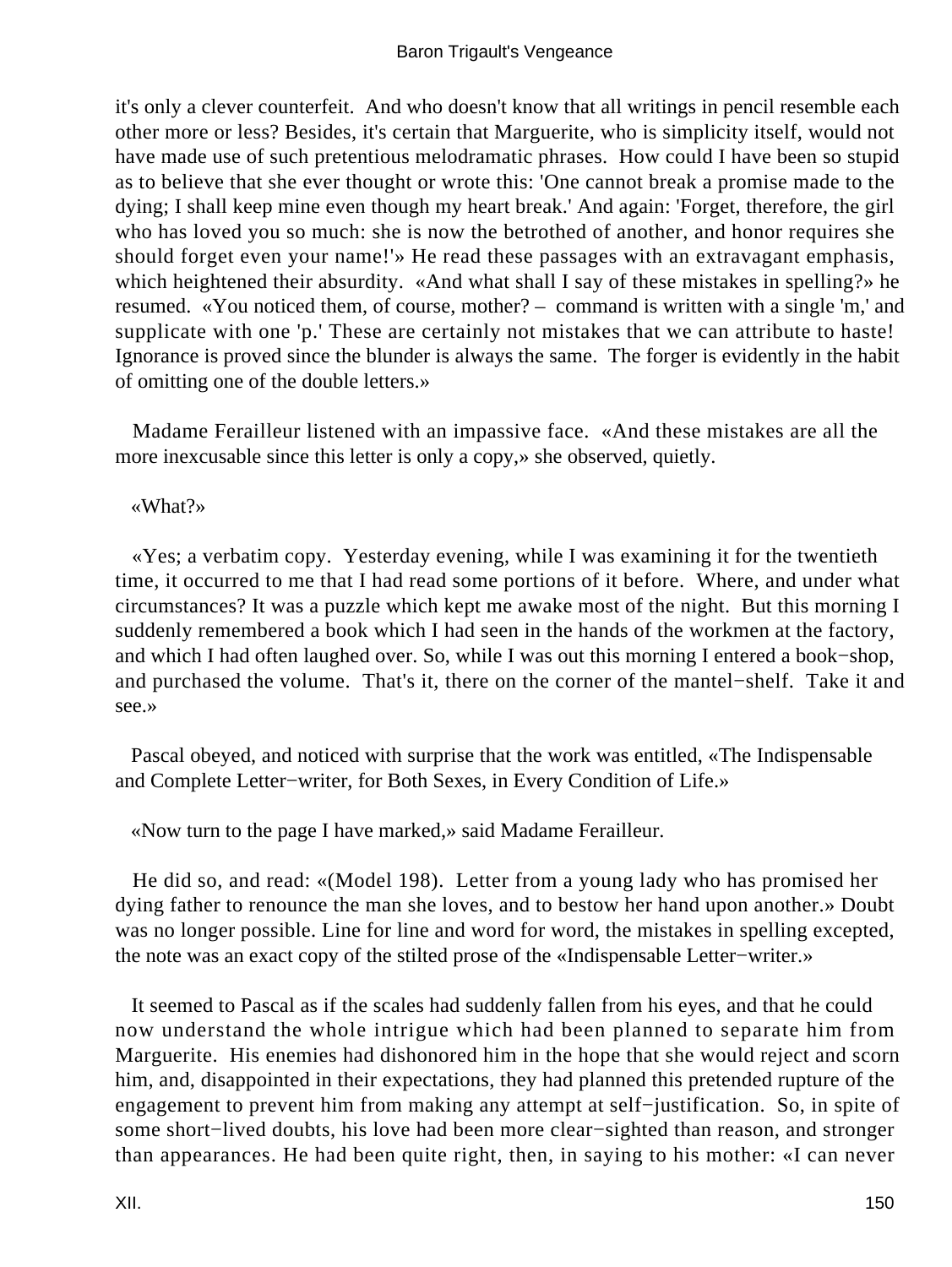#### Baron Trigault's Vengeance

believe that Marguerite deserts me at a moment when I am so wretched – that she condemns me unheard, and has no greater confidence in me than in my accusers. Appearances may indicate the contrary, but I am right.» Certain circumstances, which had previously seemed contradictory, now strengthened this belief. «How is it,» he said to himself, «that Marguerite writes to me that her father, on his death−bed, made her promise to renounce me, while Valorsay declares the Count de Chalusse died so suddenly, that he had not even time to acknowledge his daughter or to bequeath her his immense fortune? One of these stories must be false; and which of them? The one in this note most probably. As for the letter itself, it must have been the work of Madame Leon.»

 If he had not already possessed irrefutable proofs of this, the «Indispensable Letter−writer» would have shown it. The housekeeper's perturbation when she met him at the garden gate was now explained. She was shuddering at the thought that she might be followed and watched, and that Marguerite might appear at any moment, and discover everything.

 «I think it would be a good plan to let this poor young girl know that her companion is Valorsay's spy,» remarked Madame Ferailleur.

 Pascal was about to approve this suggestion, when a sudden thought deterred him. «They must be watching Marguerite very closely,» he replied, «and if I attempt to see her, if I even venture to write to her, our enemies would undoubtedly discover it. And then, farewell to the success of my plans.»

«Then you prefer to leave her exposed to these dangers?»

 «Yes, even admitting there is danger, which is by no means certain. Owing to her past life, Marguerite's experience is far in advance of her years, and if some one told me that she had fathomed Madame Leon's character, I should not be at all surprised.»

 It was necessary to ascertain what had become of Marguerite; and Pascal was puzzling his brain to discover how this might be done, when suddenly he exclaimed: «Madame Vantrasson! We have her; let us make use of her. It will be easy to find some excuse for sending her to the Hotel de Chalusse: she will gossip with the servants there, and in that way we can discover the changes that have taken place.»

 This was a heroic resolution on Pascal's part, and one which he would have recoiled from the evening before. But it is easy to be brave when one is hopeful; and he saw his chances of success increase so rapidly that he no longer feared the obstacles that had once seemed almost insurmountable. Even his mother's opposition had ceased to alarm him. For why should he fear after the surprising proof she had given him of her love of justice, proving that the pretended letter from Mademoiselle Marguerite was really a forgery?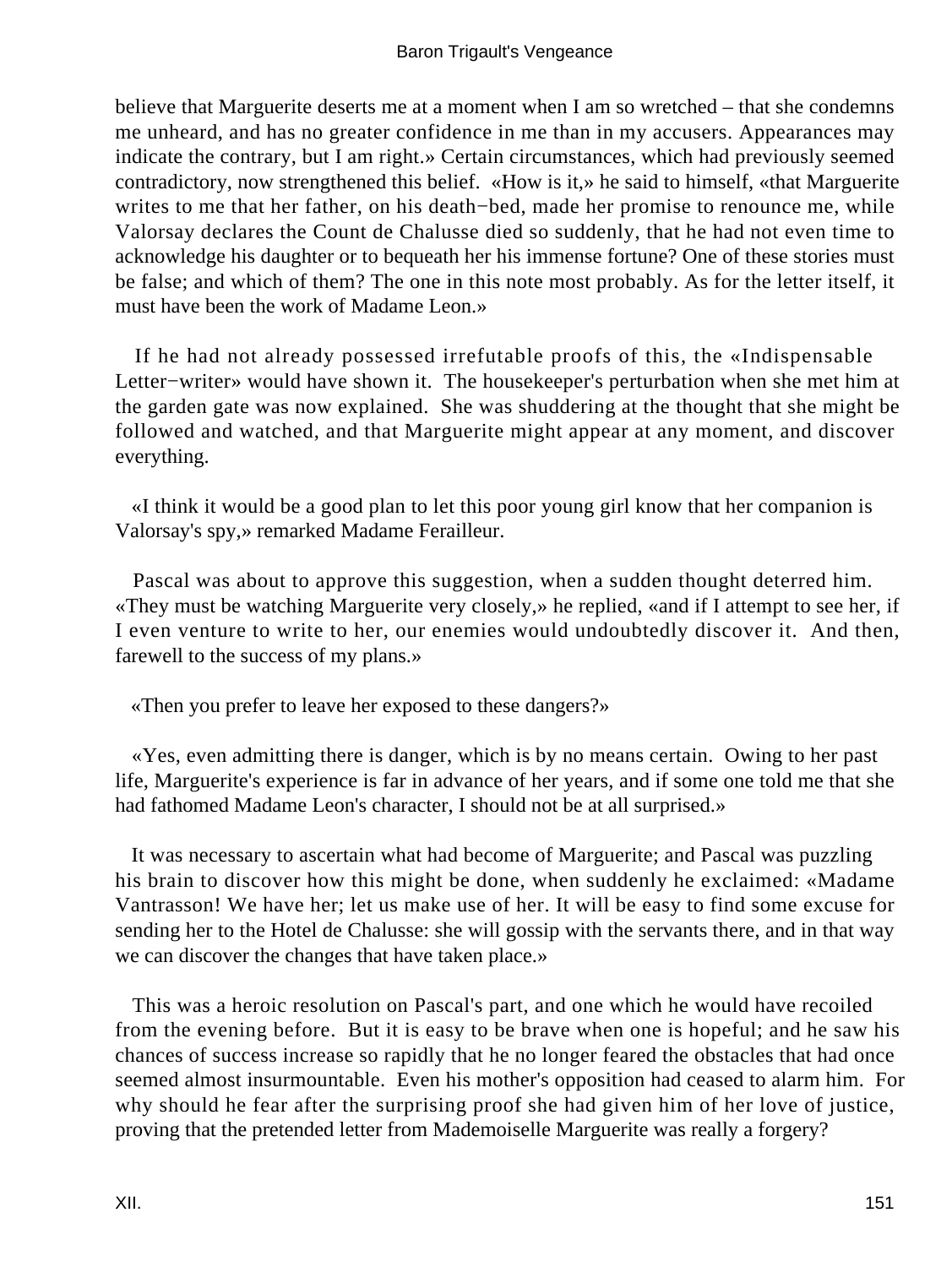He slept but little that night and did not stir from the house on the following day. He was busily engaged in perfecting his plan of attack against the marquis. His advantages were considerable, thanks to Baron Trigault, who had placed a hundred thousand francs at his disposal; but the essential point was to use this amount in such a way as to win Valorsay's confidence, and induce him to betray himself. Pascal's hours of meditation were not spent in vain, and when it became time for him to repair to his enemy's house, he said to his mother: «I've found a plan; and if the baron will let me follow it out, Valorsay is mine!»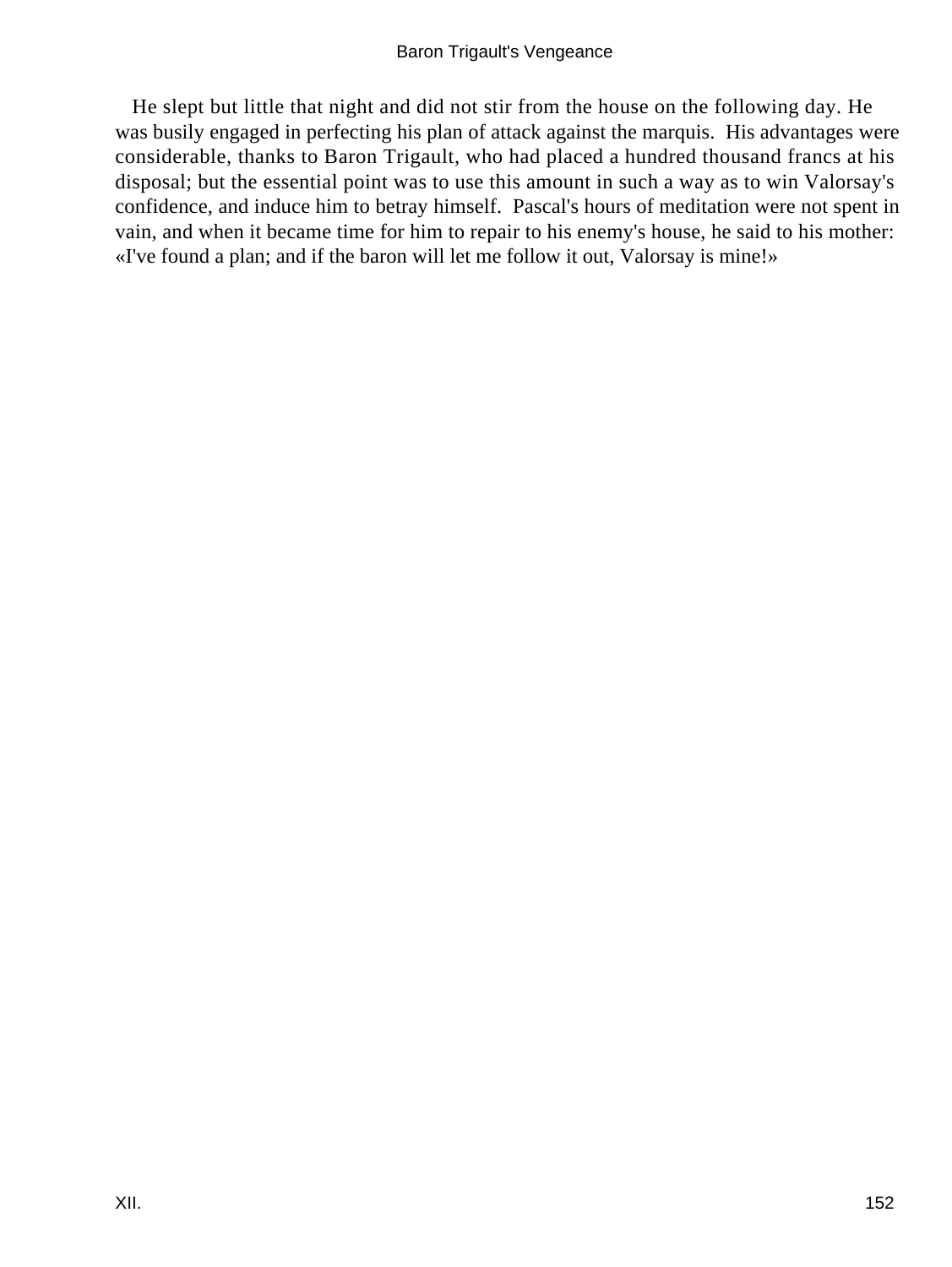## **[XIII.](#page-256-0)**

*I*t was pure childishness on Pascal's part to doubt Baron Trigault's willingness to agree even with closed eyes to any measures he might propose. He ought to have recollected that their interests were identical, that they hated the same men with equal hatred, and that they were equally resolved upon vengeance. And certainly the events which had occurred since their last interview had not been of a nature to modify the baron's intentions. However, misfortune had rendered Pascal timid and suspicious, and it was not until he reached the baron's house that his fears vanished. The manner in which the servants received him proved that the baron greatly esteemed him: for the man must be stupid indeed who does not know that the greeting of the servants is ever in harmony with the feelings of the master of the house. «Will you be kind enough to follow me?» said the servant to whom he handed his card. «The baron is very busy, but that doesn't matter. He gave orders that monsieur should be shown up as soon as he arrived.»

 Pascal followed without a word. The elegance of this princely abode never varied. The same careless, prodigal, regal luxury was apparent everywhere. The servants – whose name was legion – were always passing noiselessly to and fro. A pair of horses, worth at least a thousand louis, and harnessed to the baroness's brougham, were stamping and neighing in the courtyard; and the hall was, as usual, fragrant with the perfume of rare flowers, renewed every morning.

 On his first visit Pascal had only seen the apartments on the ground floor. This time his guide remarked that he would take him upstairs to the baron's private room. He was slowly ascending the broad marble staircase and admiring the bronze balustrade, the rich carpet, the magnificent frescoes, and the costly statuary, when a rustle of silk resounded near him. He had only time to step aside, and a lady passed him rapidly, without turning her head, or even deigning to look at him. She did not appear more than forty, and she was still very beautiful, with her golden hair dressed high on the back of her head. Her costume, brilliant enough in hue to frighten a cab horse, was extremely eccentric in cut; but it certainly set off her peculiar style of beauty to admirable advantage.

«That's the baroness,» whispered the servant, after she had passed.

 Pascal did not need to be told this. He had seen her but once, and then only for a second; but it had been under such circumstances that he should never forget her so long as he lived. And now he understood the strange and terrible impression which had been produced upon him when he saw her first. Mademoiselle Marguerite was the living prototype of this lady, save as regards the color of her hair. And there would have been no difference in this respect had the baroness allowed her locks to retain their natural tint. Her hair had been black, like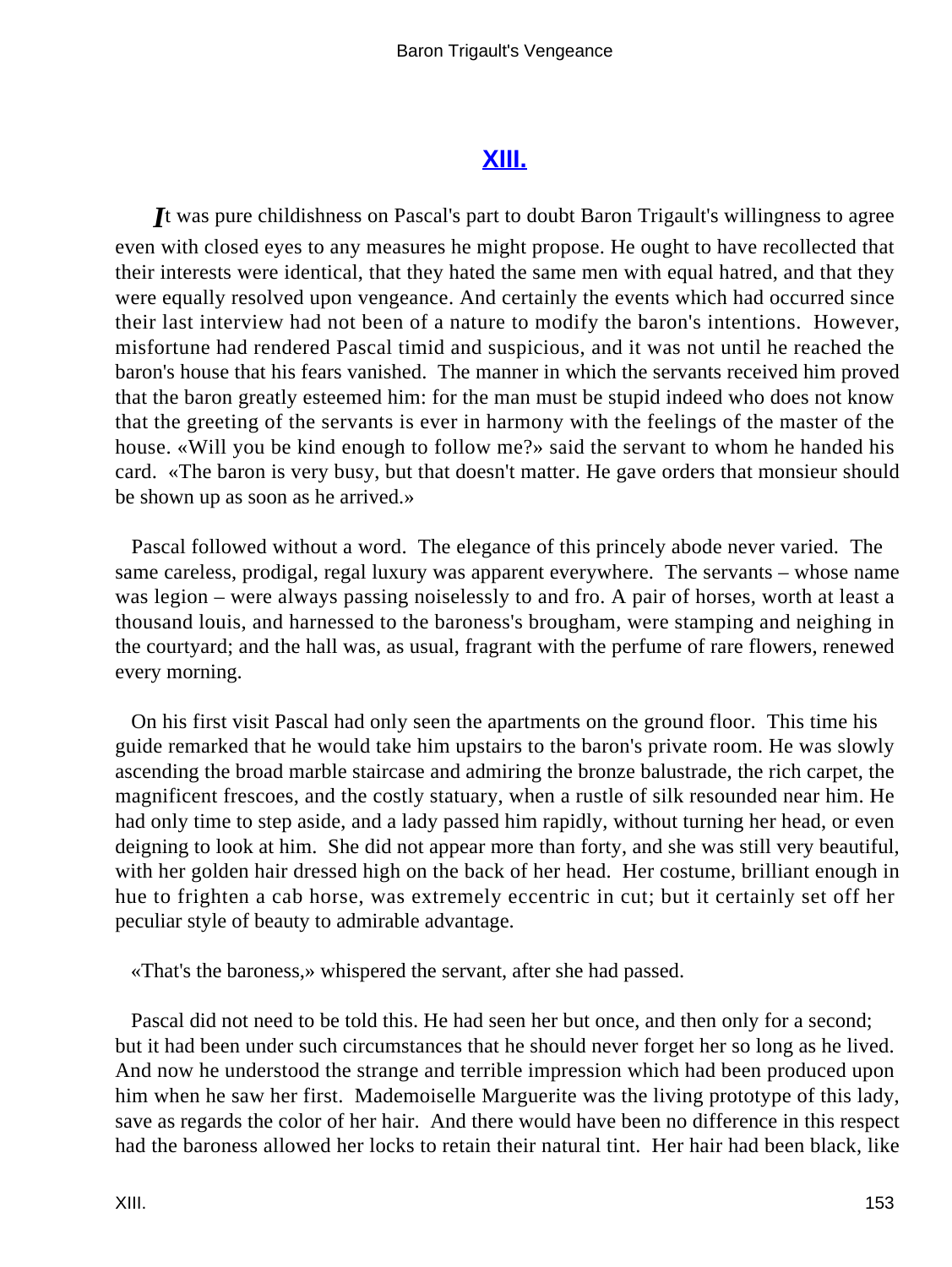Marguerite's, and black it had remained until she was thirty−five, when she bleached it to the fashionable color of the time. And every fourth day even now her hairdresser came to apply a certain compound to her head, after which she remained in the bright sunlight for several hours, so as to impart a livelier shade of gold to her dyed locks.

 Pascal had scarcely regained his composure, when the servant opened the door of an immense apartment as large as a handsome suite of rooms, and magnificently furnished. Here sat the baron, surrounded by several clerks, who were busily engaged in putting a pile of papers and documents in order.

 But as soon as Pascal entered, the baron rose, and cordially holding out his hand, exclaimed, «Ah! here you are at last, Monsieur Maumejan!»

 So he had not forgotten the name which Pascal had assumed. This was a favorable omen. «I called, monsieur  $-$  – » began the young man.

«Yes – I know – I know!» interrupted the baron. «Come, we must have a talk.»

 And, taking Pascal's arm, he led him into his private sanctum, separated from the large apartment by folding−doors, which had been removed, and replaced by hangings. Once there he indicated by a gesture that they could be heard in the adjoining room, and that it was necessary to speak in a low tone. «You have no doubt come,» said he, «for the money I promised that dear Marquis de Valorsay – I have it all ready for you; here it is.» So saying, he opened an escritoire, and took out a large roll of bank−notes, which he handed to Pascal. «Here, count it,» he added, «and see if the amount is correct.»

 But Pascal, whose face had suddenly become as red as fire, did not utter a word in reply. On receiving this money a new but quite natural thought had entered his mind for the first time. «What is the matter?» inquired the baron, surprised by this sudden embarrassment. «What has happened to you?»

 «Nothing, monsieur, nothing! Only I was asking myself – if I ought – if I can accept this money.»

«Bah! and why not?»

«Because if you lend it to M. de Valorsay, it is perhaps lost.»

«PERHAPS! You are polite  $- - \infty$ 

 «Yes, monsieur, you are right. I ought to have said that it is sure to be lost; and hence my embarrassment. Is it not solely on my account that you sacrifice a sum which would be a fortune to many men? Yes. Very well, then. I am asking myself if it is right for me to accept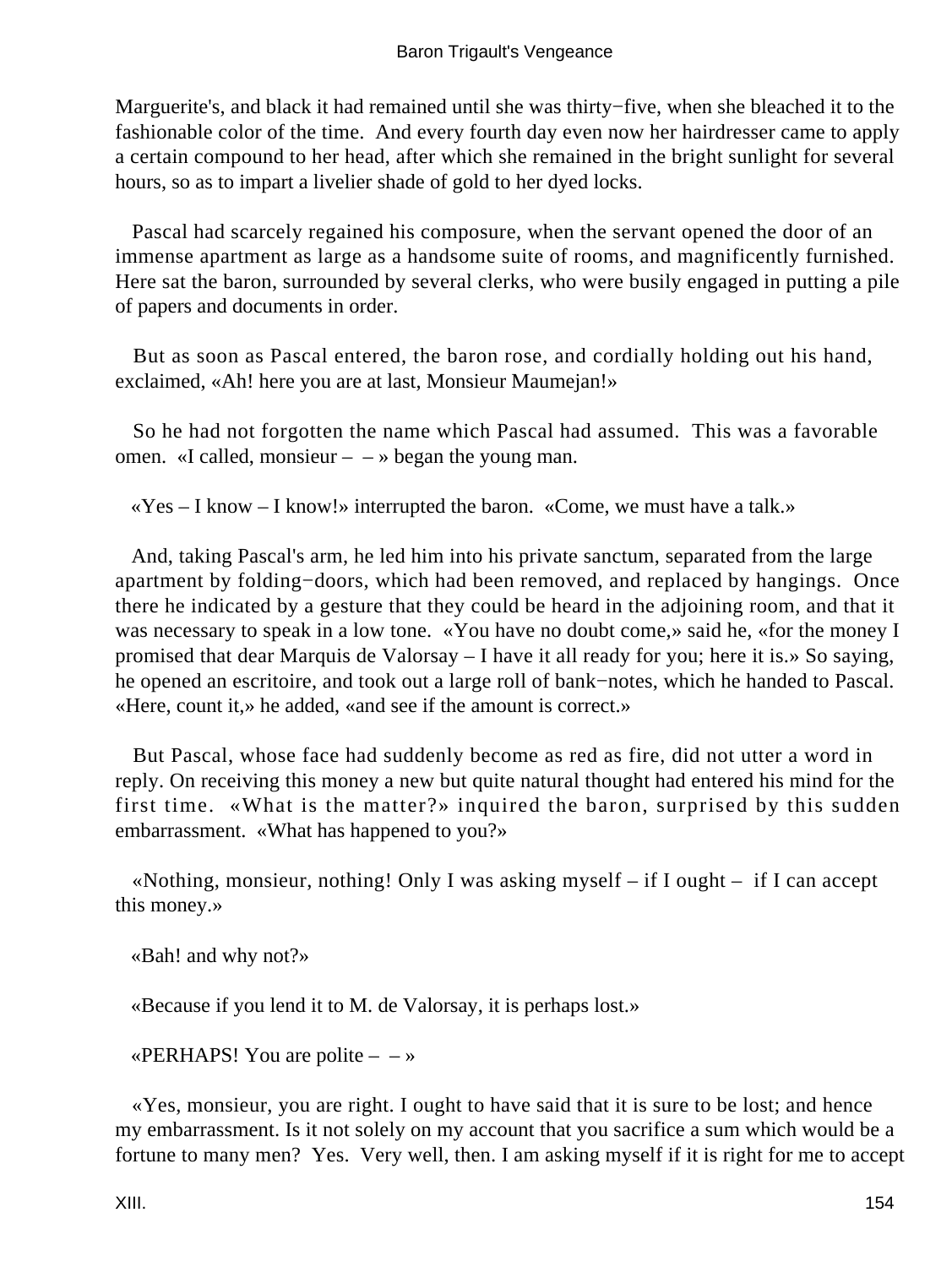such a sacrifice, when it is by no means certain that I shall ever be able to requite it. Shall I ever have a hundred thousand francs to repay you?»

«But isn't this money absolutely necessary to enable you to win Valorsay's confidence?»

«Yes, and if it belonged to me I should not hesitate.»

 Though the baron had formed a high estimate of Pascal's character, he was astonished and deeply touched by these scruples, and this excessive delicacy of feeling. Like most opulent men, he knew few poor people who wore their poverty with grace and dignity, and who did not snatch at a twenty−franc piece wherever they chanced to find it. «Ah, well, my dear Ferailleur,» he said, kindly, «don't trouble yourself on this score. It's not at your request nor solely on your account that I make this sacrifice.»

### «Oh!»

 «No; I give you my word of honor it isn't. Leaving you quite out of the question, I should still have lent Valorsay this money; and if you do not wish to take it to him, I shall send it by some one else.»

 After that, Pascal could not demur any further. He took the baron's proffered hand and pressed it warmly, uttering only this one word, made more eloquent than any protestations by the fervor with which it was spoken: «Thanks!»

 The baron shrugged his shoulders good−naturedly, like a man who fails to see that he has done anything at all meritorious, or even worthy of the slightest acknowledgment. «And you must understand, my dear sir,» he resumed, «that you can employ this sum as you choose, in advancing your interests, which are identical with mine. You can give the money to Valorsay at such a time and under such conditions as will best serve your plans. Give it to him in an hour or in a month, all at once or in fifty different instalments, as you please. Only use it like the rope one ties round a dog's neck before drowning him.»

 The keenest penetration was concealed beneath the baron's careless good−nature. Pascal knew this, and feeling that his protector understood him, he said: «You overpower me with kindness.»

«Nonsense!»

«You offer me just what I came to ask for.»

«So much the better.»

«But you will allow me to explain my intentions?»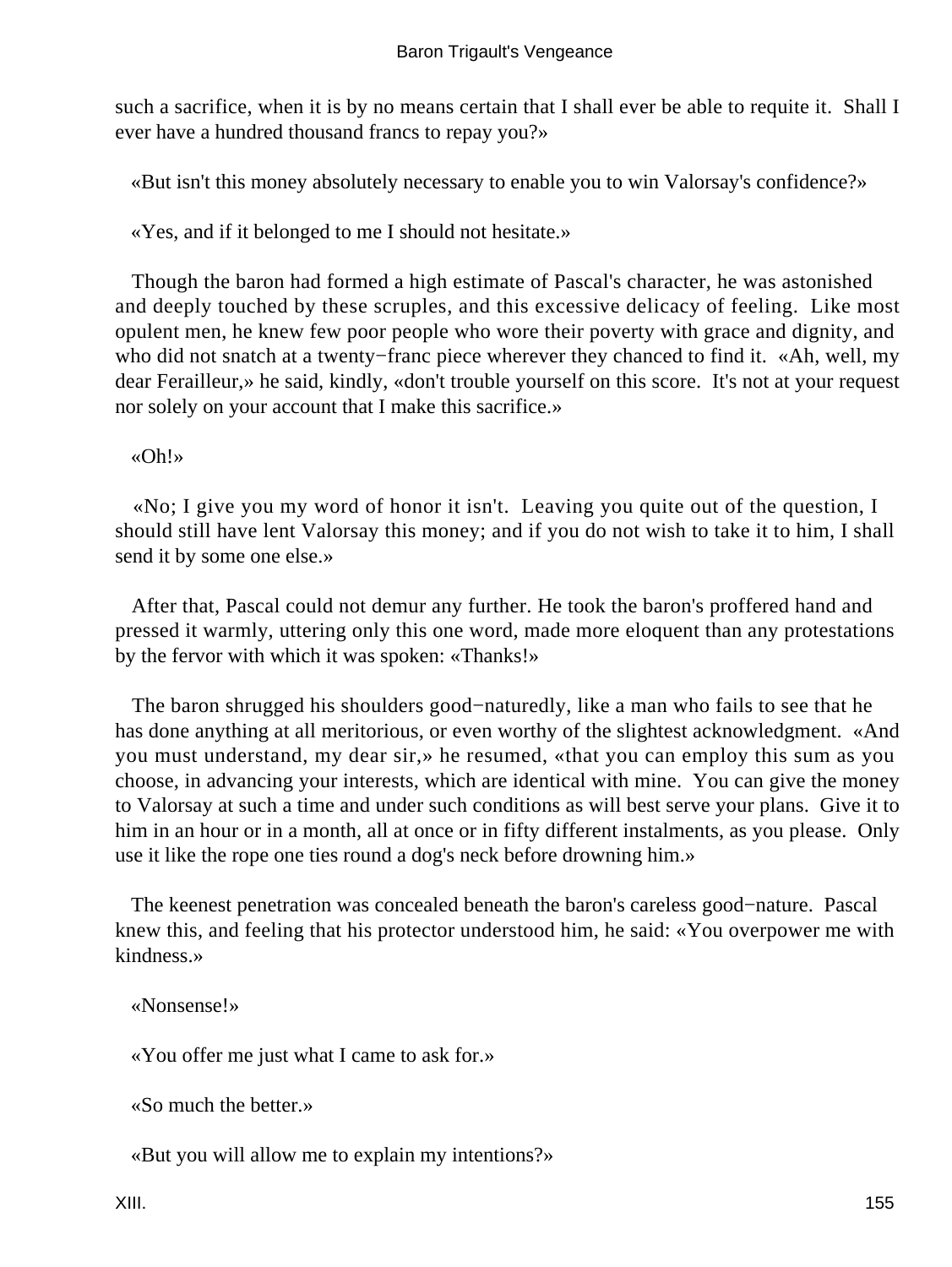«It is quite unnecessary, my dear sir.»

 «Excuse me; if I follow my present plan, I shall be obliged to ascribe certain sentiments, words, and even acts, to you, which you might perhaps disavow, and  $-\infty$ 

 With a careless toss of the head, accompanied by a disdainful snap of the fingers, the baron interrupted him. «Set to work, and don't give yourself the slightest uneasiness about that. You may do whatever you like, if you only succeed in unmasking this dear marquis, and Coralth, his worthy acolyte. Show me up in whatever light you choose. Who will you be in Valorsay's eyes? Why, Maumejan, one of my business agents, and I can always throw the blame on you.» And as if to prove that he had divined even the details of the scheme devised by his young friend, he added: «Besides, every one knows that a millionaire's business agent is anything but a pleasant person to deal with. A millionaire, who is not a fool, must always smile, and no matter how absurd the demands upon him may be, he must always answer: 'Yes, certainly, certainly – I should be only too happy!' But then he adds: 'You must arrange the matter with my agent. Confer with him.' And it is the unlucky agent who must object, declare that his employer has no money at his disposal just now, and finally say, 'No.'»

Pascal was still disposed to insist, but the baron was obdurate. «Oh! enough, enough!» he exclaimed. «Don't waste precious time in idle discussion. The days are only twenty−four hours long: and as you see, I'm very busy, so busy that I've not touched a card since the day before yesterday. I am preparing a delightful surprise for Madame Trigault, my daughter, and my son−in−law. It has been rather a delicate operation, but I flatter myself that I have succeeded finely.» And he laughed a laugh that was not pleasant to hear. «You see, I've had enough of paying several hundred thousand francs a year for the privilege of being sneered at by my wife, scorned by my daughter, swindled by my son−in−law, and vilified and anathematized by all three of them. I am still willing to go on paying, but only on conditions that they give me in return for my money, if not the reality, at least a show of love, affection, and respect. I'm determined to have the semblance of these things; I'm quite resolved on that. Yes, I will have myself treated with deference. I'll be petted and coddled and made much of, or else I'll suspend payment. It was one of my old friends, a parvenu like myself – a man whose domestic happiness I have envied for many years – who gave me this receipt: 'At home,' said he, 'with my wife, my daughters, and my sons−in− law, I'm like a peer of England at an hotel. I order first−class happiness at so much a month. If I get it I pay for it; if I don't get it, I cut off the supplies. When I get extras I pay for them cheerfully, without haggling. Follow my example, my old friend, and you'll have a comfortable life.' And I shall follow his advice, M. Ferailleur, for I am convinced that his theory is sound and practicable. I have led this life long enough. I'll spend my last days in peace, or, as God hears me, I'll let my family die of starvation!»

 His face was purple, and the veins on his forehead stood out like whipcords, but not so much from anger as from the constraint he imposed upon himself by speaking in a whisper. He drew a long breath, and then in a calmer tone, resumed: «But you must make haste and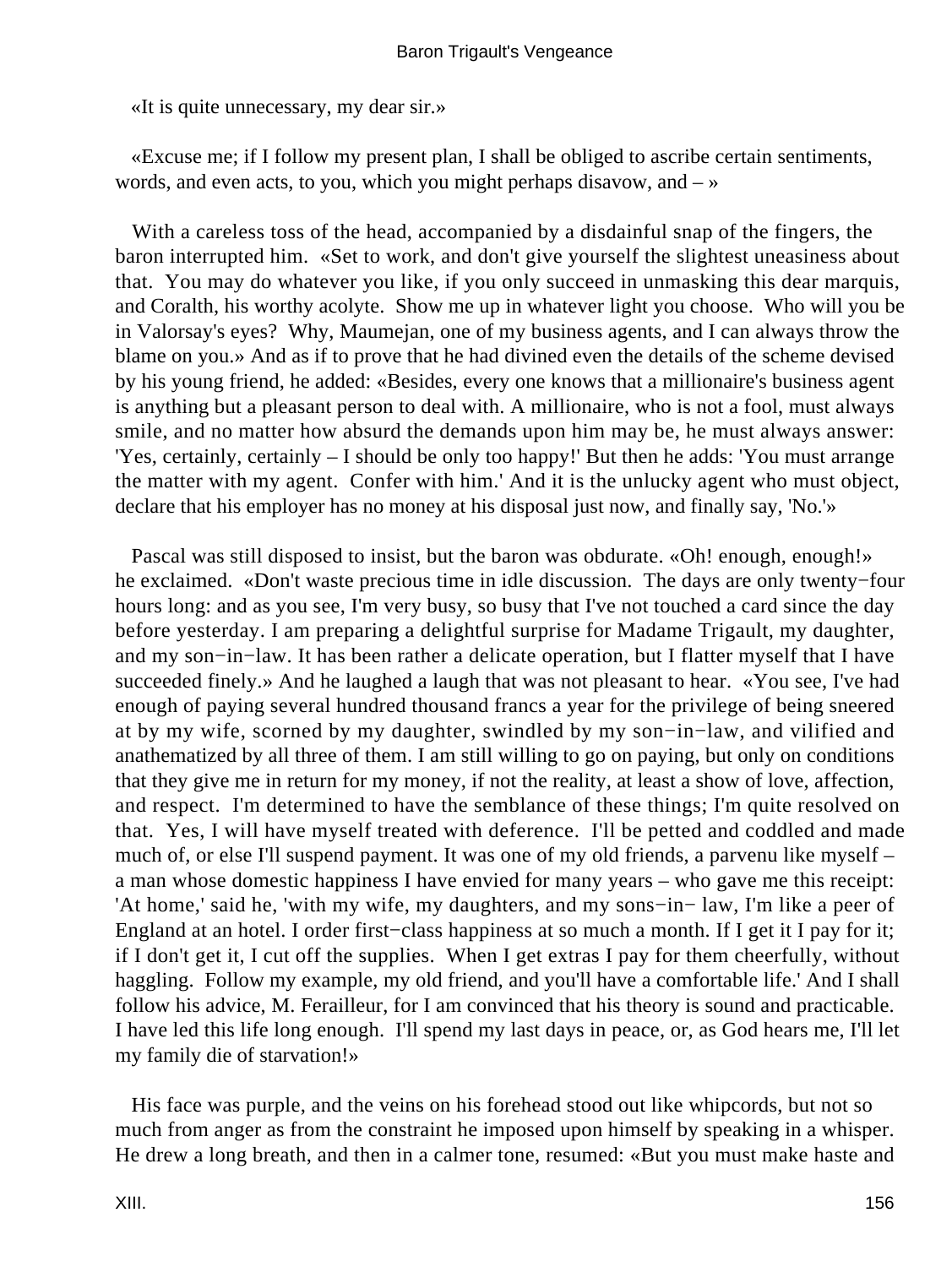succeed, M. Ferailleur, if you don't want the young girl you love to be deprived of her rightful heritage. You do not know into what unworthy hands the Chalusse property is about to fall.» He was on the point of telling Pascal the story of Madame d'Argeles and M. Wilkie, when he was interrupted by the sound of a lively controversy in the hall.

 «Who's taking such liberty in my house?» the baron began. But the next instant he heard some one fling open the door of the large room adjoining, and then a coarse, guttural voice called out: «What! he isn't here! This is too much!»

 The baron made an angry gesture. «That's Kami−Bey,» said he, «the Turk whom I am playing that great game of cards with. The devil take him! He will be sure to force his way in here – so we may as well join him, M. Ferailleur.»

 On reentering the adjoining apartment Pascal beheld a very corpulent man, with a very red face, a straggling beard, a flat nose, small, beadlike eyes, and sensual lips. He was clad in a black frock−coat, buttoned tight to the throat, and he wore a fez. This costume gave him the appearance of a chunky bottle, sealed with red wax. Such, indeed, was Kami−Bey, a specimen of those semi−barbarians, loaded with gold who are not attracted to Paris by its splendors and glories, but rather by its corruption – people who come there persuaded that money will purchase anything and everything, and who often return home with the same conviction. Kami was no doubt more impudent, more cynical and more arrogant than others of his class. As he was more wealthy, he had more followers; he had been more toadied and flattered, and victimized to a greater extent by the host of female intriguers, who look upon every foreigner as their rightful prey.

 He spoke French passably well, but with an abominable accent. «Here you are at last!» he exclaimed, as the baron entered the room. «I was becoming very anxious.»

«About what, prince?»

 Why Kami−Bey was called prince no one knew, not even the man himself. Perhaps it was because the lackey who opened his carriage door on his arrival at the Grand Hotel had addressed him by that title.

 «About what!» he repeated. «You have won more than three hundred thousand francs from me, and I was wondering if you intended to give me the slip.»

 The baron frowned, and this time he omitted the title of prince altogether. «It seems to me, sir, that according to our agreement, we were to play until one of us had won five hundred thousand francs,» he said haughtily.

«That's true – but we ought to play every day.»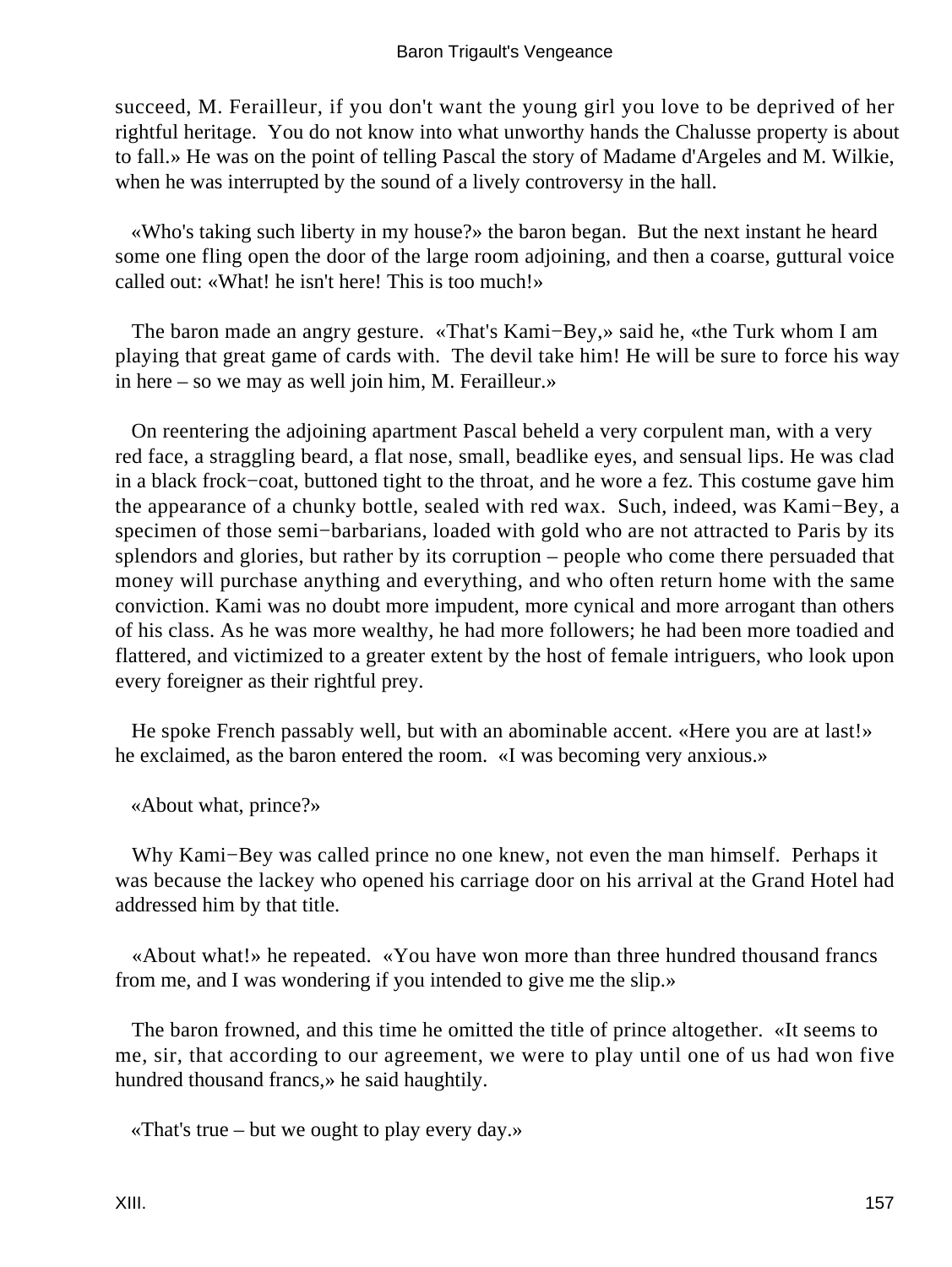«Possibly: but I'm very busy just now. I wrote to you explaining this, did I not? If you are at all uneasy, tear up the book in which the results of our games are noted, and that shall be the end of it. You will gain considerably by the operation.»

 Kami−Bey felt that the baron would not tolerate his arrogance, and so with more moderation he exclaimed: «It isn't strange that I've become suspicious. I'm so victimized on every side. Because I'm a foreigner and immensely rich, everybody fancies he has a right to plunder me. Men, women, hotel−keepers and merchants, all unite in defrauding me. If I buy pictures, they sell me vile daubs at fabulous prices. They ask ridiculous amounts for horses, and then give me worthless, worn−out animals. Everybody borrows money from me – and I'm never repaid. I shall be ruined if this sort of thing goes on much longer.»

 He had taken a seat, and the baron saw that he was not likely to get rid of his guest very soon; so approaching Pascal he whispered: «You had better go off, or you may miss Valorsay. And be careful, mind; for he is exceedingly shrewd. Courage and good luck!»

 Courage! It was not necessary to recommend that to Pascal. He who had triumphed over his despair in the terrible hours, when he had reason to suppose that Marguerite believed him guilty and had abandoned him, could scarcely lack courage. While he was condemned to inaction, his mind had no doubt been assailed by countless doubts and fears; but now that he knew whom he was to attack – now that the decisive moment had come, he was endowed with indomitable energy; he had turned to bronze, and he felt sure that nothing could disconcert or even trouble him in future. The weapons he had to use were not at all to his taste, but he had not been allowed a choice in the matter; and since his enemies had decided on a warfare of duplicity, he was resolved to surpass them in cunning, and vanquish them by deception.

 So, while hastening to the Marquis de Valorsay's residence, he took stock of his chances, and recapitulated his resources, striving to foresee and remember everything. Thus if he failed – for he admitted the possibility of defeat, without believing in it – he would have no cause to reproach himself. Only fools find consolation in saying: «Who could have foreseen that?» Great minds do foresee. And Pascal felt almost certain that he was fully prepared for any emergency.

 That morning, before leaving home, he had dressed with extreme care, realizing that the shabby clothes he had worn on his first visit to the Trigault mansion would not be appropriate on such an occasion as this. The baron's agent could scarcely have a poverty−stricken appearance, for contact with millionaires is supposed to procure wealth as surely as proximity to fire insures warmth. So he arrayed himself in a suit of black, which was neither too elegant nor too much worn, and donned a broad white necktie. He could see only one immediate, decisive chance against him. M. de Valorsay might possibly recognize him. He thought not, but he was not sure; and anxious on this account, he at first decided to disguise himself. However, on reflection, he concluded not to do so. An imperfect disguise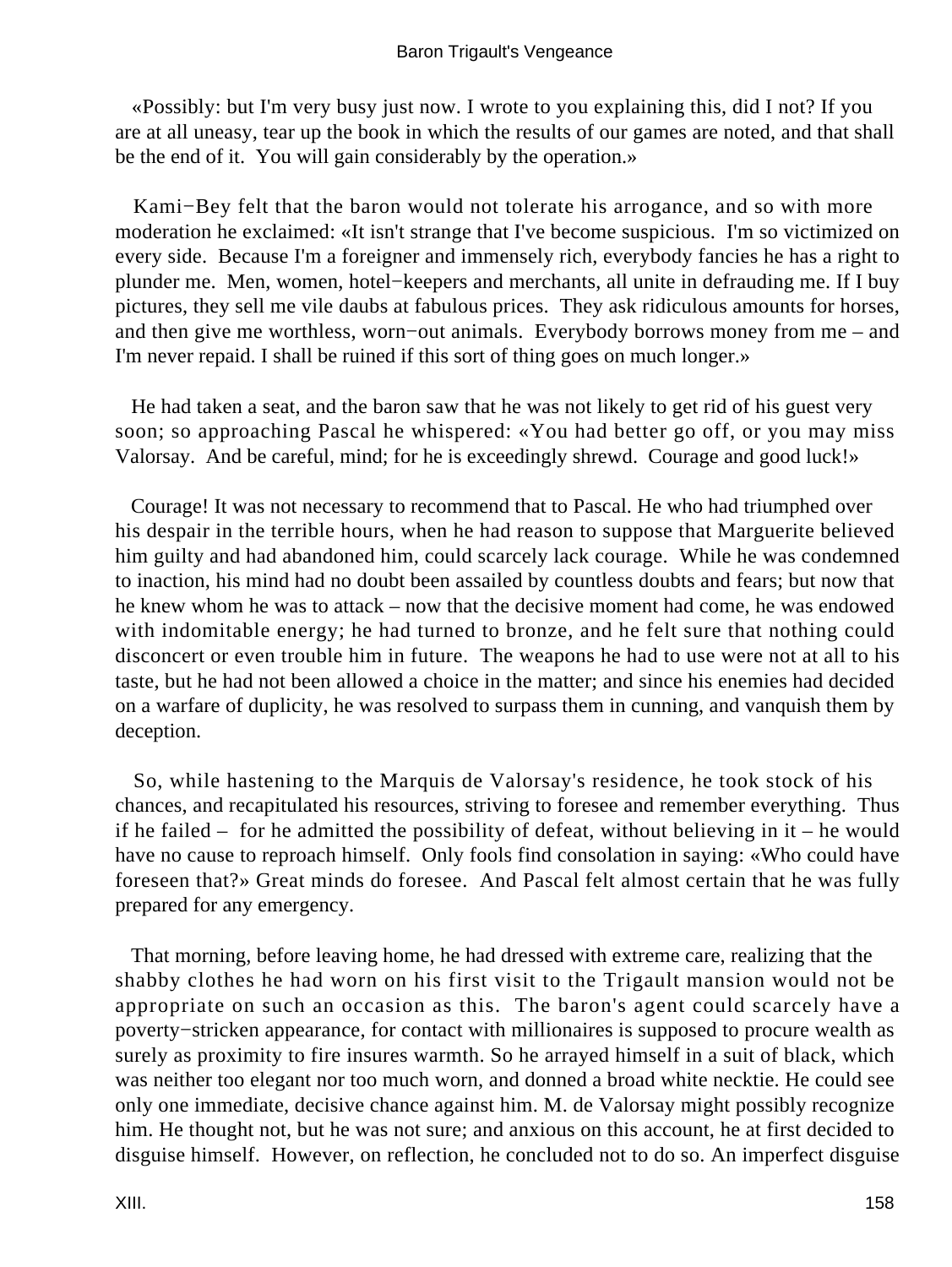would attract attention and awaken suspicion; and could he really disguise his physiognomy? He was certain he could not. Very few men are capable of doing so successfully, even after long experience. Only two or three detectives and half a dozen actors possess the art of really changing their lineaments. Thus after weighing the pros and cons, Pascal determined to present himself as he was at the marquis's house.

 On approaching M. de Valorsay's residence in the Avenue des Champs Elysees, he slackened his pace. The mansion, which stood between a courtyard and a garden, was very large and handsome. The stables and carriage−house – really elegant structures – stood on either side of the courtyard, near the half−open gate of which five or six servants were amusing themselves by teasing a large dog. Pascal was just saying to himself that the coast was clear, and that he should incur no danger by going in, when he saw the servants step aside, the gate swing back, and M. de Coralth emerged, accompanied by a young, fair−haired man, whose mustaches were waxed and turned up in the most audacious fashion. They were arm in arm, and turned in the direction of the Arc de Triomphe. Pascal's heart thrilled with joy. «Fate favors me!» he said to himself. «If it hadn't been for Kami−Bey, who detained me a full quarter of an hour at Baron Trigault's, I should have found myself face to face with that miserable viscount, and then all would have been lost. But now I'm safe!»

It was with this encouraging thought that he approached the house.

 «The marquis is very busy this morning,» said the servant to whom Pascal addressed himself at the gate. «I doubt if he can see you.» But when Pascal handed him one of his visiting cards, bearing the name of Maumejan, with this addition in pencil: «Who calls as the representative of Baron Trigault,» the valet's face changed as if by enchantment. «Oh!» said he, «that's quite a different matter. If you come from Baron Trigault, you will be received with all the respect due to the Messiah. Come in. I will announce you myself.»

 Everything in M. de Valorsay's house, as at the baron's residence, indicated great wealth, and yet a close observer would have detected a difference. The luxury of the Rue de la Ville−l'Eveque was of a real and substantial character, which one did not find in the Avenue des Champs Elysees. Everything in the marquis's abode bore marks of the haste which mars the merest trifle produced at the present age. «Take a seat here, and I will see where the marquis is,» said the servant, as he ushered Pascal into a large drawing−room. The apartment was elegantly furnished, but had somewhat lost its freshness; the carpet, which had once been a marvel of beauty, was stained in several places, and as the servants had not always been careful to keep the shutters closed, the sunlight had perceptibly faded the curtains. The attention of visitors was at once attracted by the number of gold and silver cups, vases, and statuettes scattered about on side−tables and cheffoniers. Each of these objects bore an inscription, setting forth that it had been won at such a race, in such a year, by such a horse, belonging to the Marquis de Valorsay. These were indeed the marquis's chief claims to glory, and had cost him at least half of the immense fortune he had inherited. However, Pascal did not take much interest in these trophies, so the time of waiting seemed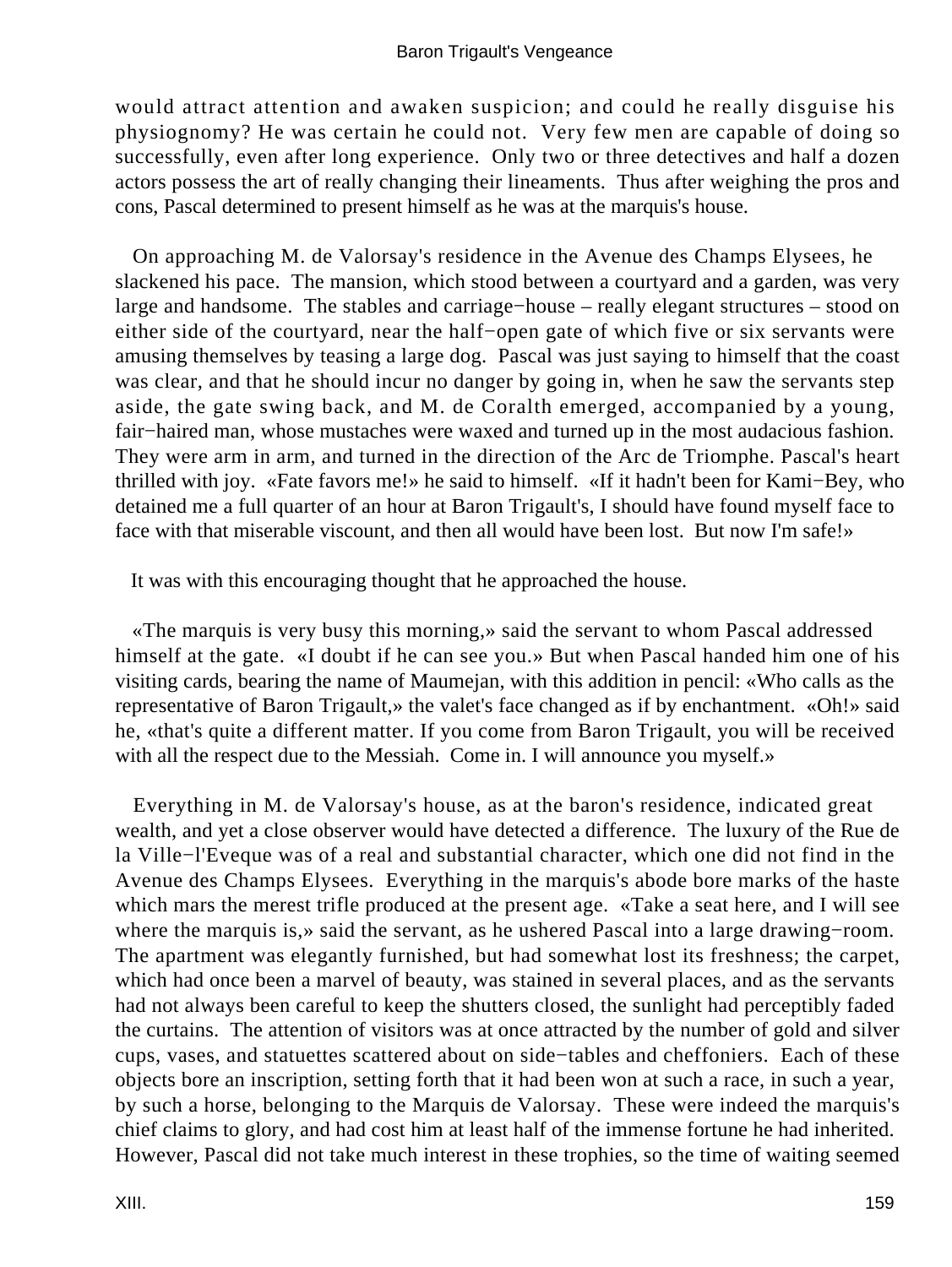long. «Valorsay is playing the diplomat,» he thought. «He doesn't wish to appear to be anxious. Unfortunately, his servant has betrayed him.»

At last the valet returned. «The marquis will see you now, monsieur,» said he.

 This summons affected Pascal's heart like the first roll of a drum beating the charge. But his coolness did not desert him. «Now is the decisive moment,» he thought. «Heaven grant that he may not recognize me!» And with a firm step he followed the valet.

 M. de Valorsay was seated in the apartment he usually occupied when he remained at home – a little smoking−room connected with his bedroom. He was to all intents busily engaged in examining some sporting journals. A bottle of Madeira and a partially filled glass stood near him. As the servant announced «Monsieur Maumejan!» he looked up and his eyes met Pascal's. But his glance did not waver; not a muscle of his face moved; his countenance retained its usually cold and disdainful expression. Evidently he had not the slightest suspicion that the man he had tried to ruin – his mortal enemy – was standing there before him.

«M. Maumejan,» said he, «Baron Trigault's agent?»

«Yes, monsieur –  $-\infty$ 

«Pray be seated. I am just finishing here; I shall be at leisure in a moment.»

 Pascal took a chair. He had feared that he might not be able to retain his self−control when he found himself in the presence of the scoundrel who, after destroying his happiness, ruining his future, and depriving him of his honor – dearer than life itself – was at that moment endeavoring, by the most infamous manoeuvres, to rob him of the woman he loved. «If my blood mounted to my brain,» he had thought, «I should spring upon him and strangle him!» But no. His arteries did not throb more quickly; it was with perfect calmness – the calmness of a strong nature – that he stealthily watched M. de Valorsay. If he had seen him a week before he would have been startled by the change which the past few days had wrought in this brilliant nobleman's appearance. He was little more than a shadow of his former self. And seen at this hour, before placing himself in his valet's hands, before his premature decrepitude had been concealed by the artifices of the toilet, he was really frightful. His face was haggard, and his red and swollen eyelids betrayed a long−continued want of sleep.

 The fact is, he had suffered terribly during the past week. A man may be a scapegrace and a spendthrift and may boast of it; he may have no principle and no conscience; he may be immoral, he may defy God and the devil, but it is nevertheless true that he suffers fearful anguish of mind when he is guilty, for the first time, of a positive crime, forbidden by the laws and punishable with the galleys. And who can say how many crimes the Marquis de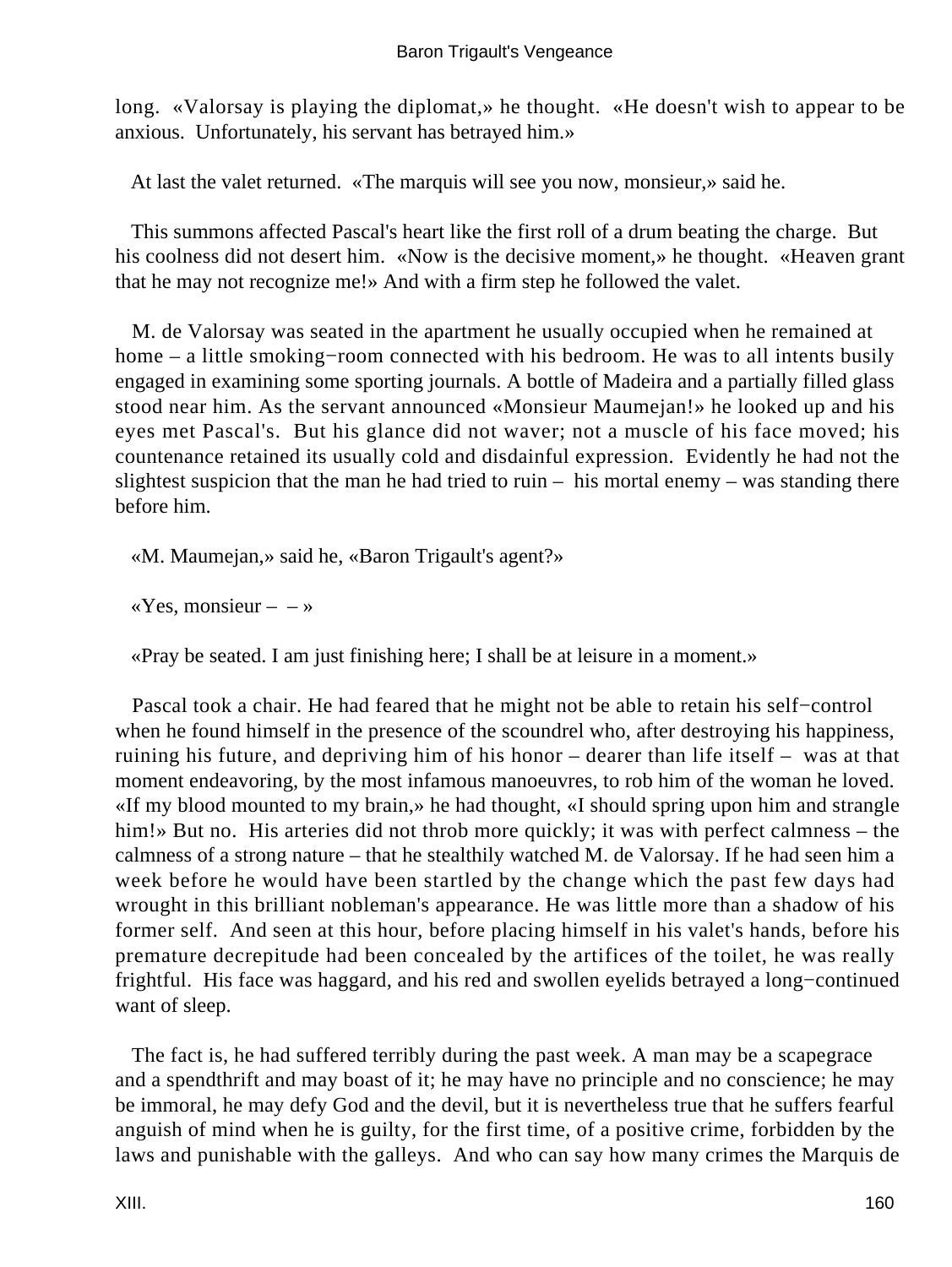Valorsay had committed since the day he provided his accomplice, the Viscount de Coralth, with those fatal cards? And apart from this there was something extremely appalling in the position of this ruined millionaire, who was contending desperately against his creditors for the vain appearance of splendor, with the despairing energy of a ship−wrecked mariner struggling for the possession of a floating spar. Had he not confessed to M. Fortunat that he had suffered the tortures of the damned in his struggle to maintain a show of wealth, while he was often without a penny in his pocket, and was ever subject to the pitiless surveillance of thirty servants? His agony, when he thought of his precarious condition, could only be compared to that of a miner, who, while ascending from the bowels of the earth, finds that the rope, upon which his life depends, is slowly parting strand by strand, and who asks himself, in terror, if the few threads that still remain unsevered will be strong enough to raise him to the mouth of the pit.

 However, the moment which M. de Valorsay had asked for had lengthened into a quarter of an hour, and he had not yet finished his work. «What the devil is he doing?» wondered Pascal, who was following his enemy's slightest movement with eager curiosity.

 Countless sporting newspapers were strewn over the table, the chairs, and the floor around the marquis, who took them up one after another, glanced rapidly through their columns, and threw them on the floor again. or placed them on a pile before him, first marking certain passages with a red pencil. At last, probably fearing that Pascal was growing impatient, he looked up and said:

 «I am really very sorry to keep you waiting so long, but some one is waiting for this work to be completed.»

 «Oh! pray continue, Monsieur le Marquis,» interrupted Pascal. «Strange to say, I have a little leisure at my command just now.»

 The marquis seemed to feel that it was necessary to make some remark in acknowledgment of this courtesy on his visitor's part, and so, as he continued his work, he condescended to explain its purpose. «I am playing the part of a commentator,» he remarked. «I sold seven of my horses a few days ago, and the purchaser, before paying the stipulated price, naturally required an exact and authentic statement of each animal's performances. However, even this does not seem to have satisfied the gentleman, for he has now taken it into his head to ask for such copies of the sporting journals as record the victories or defeats of the animals he has purchased. A gentleman is not so exacting generally. It is true, however, that I have a foreigner to deal with – one of those half−civilized nabobs who come here every year to astonish the Parisians with their wealth and display, and who, by their idiotic prodigality, have so increased the price of everything that life has become well−nigh an impossibility to such of us as don't care to squander an entire fortune in a couple of years. These folks are the curse of Paris, for, with but few exceptions, they only use their millions to enrich notorious women, scoundrels,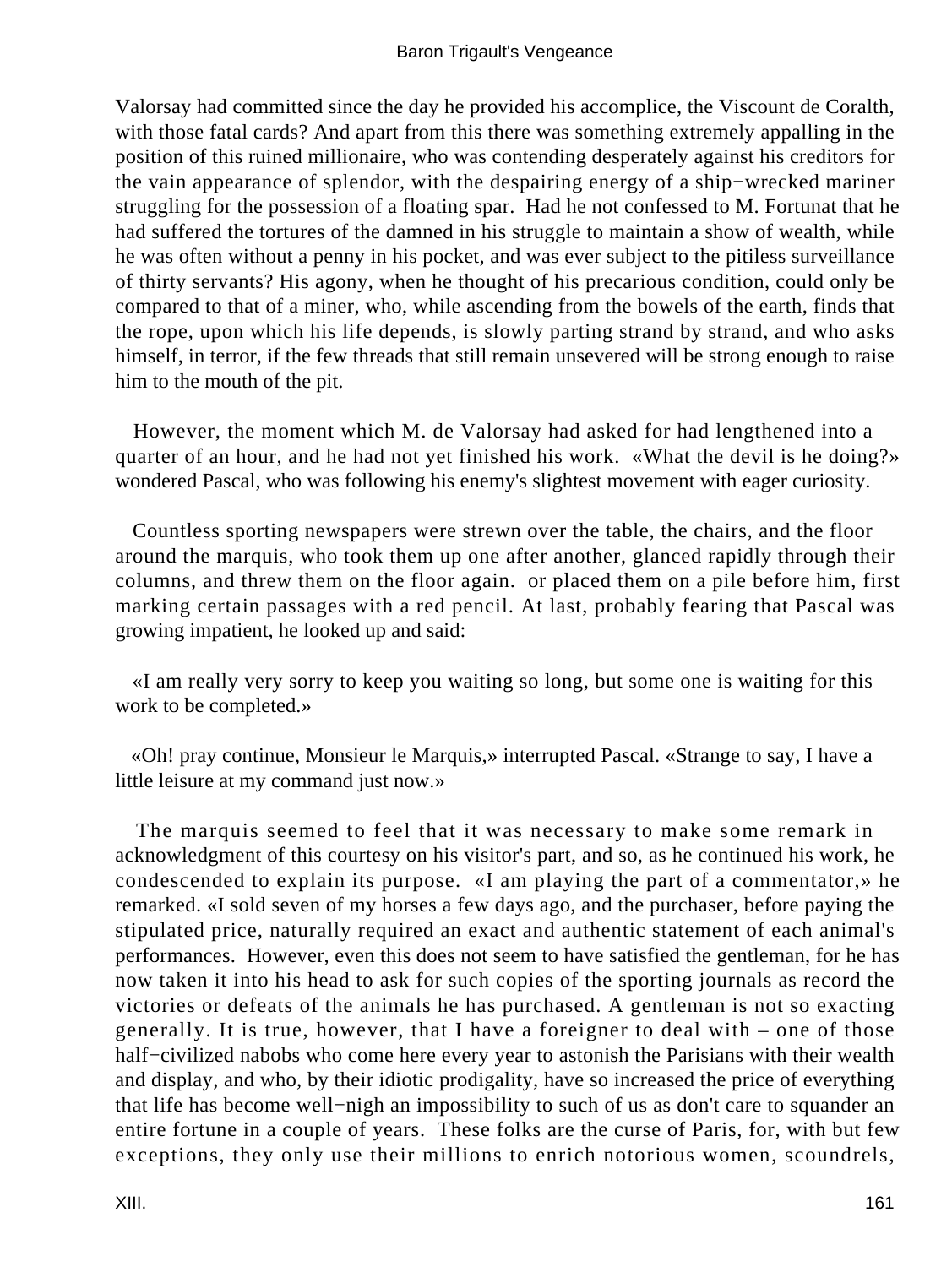hotel−keepers, and jockeys.»

 Pascal at once thought of the foreigner, Kami−Bey, whom he had met at Baron Trigault's half an hour before, and who had complained so bitterly of having had worthless scrubs palmed off upon him when he fancied he had purchased valuable animals. «Kami−Bey must be this exacting purchaser,» thought Pascal, «and it's probable that the marquis, desperately straitened as he is, has committed one of those frauds which lead their perpetrator to prison?» The surmise was by no means far−fetched, for in sporting matters, at least, there was cause to suspect Valorsay of great elasticity of conscience. Had he not already been accused of defrauding Domingo's champions by a conspiracy?

 At last the marquis heaved a sigh of relief. «I've finished,» he muttered, as he tied up the bundle of papers he had laid aside, and after ringing the bell, he said to the servant who answered the summons: «Here, take this package to Prince Kami at the Grand Hotel.»

 Pascal's presentiments had not deceived him, and he said to himself: «This is a good thing to know. Before this evening I shall look into this affair a little.»

 A storm was decidedly gathering over the Marquis de Valorsay's head. Did he know it? Certainly he must have expected it. Still he had sworn to stand fast until the end. Besides, he would not concede that all was lost; and, like most great gamblers, he told himself that since he had so much at stake, he might reasonably hope to succeed. He rose, stretched himself, as a man is apt to do after the conclusion of a tiresome task, and then, leaning against the mantel−shelf, he exclaimed: «Now, Monsieur Maumejan, let us speak of the business that brings you here.» His negligent attitude and his careless tone were admirably assumed, but a shrewd observer would not have been deceived by them, or by the indifferent manner in which he added: «You bring me some money from Baron Trigault?»

Pascal shook his head, as he replied: «I regret to say that I don't, Monsieur le Marquis.»

 This response had the same effect as a heavy rock falling upon M. de Valorsay's bald pate. He turned whiter than his linen, and even tottered, as if his lame leg, which was so much affected by sudden changes in the weather, had utterly refused all service. «What! You haven't – this is undoubtedly a joke.»

«It is only too serious!»

«But I had the baron's word.»

«Oh! his word!»

«I had his solemn promise.»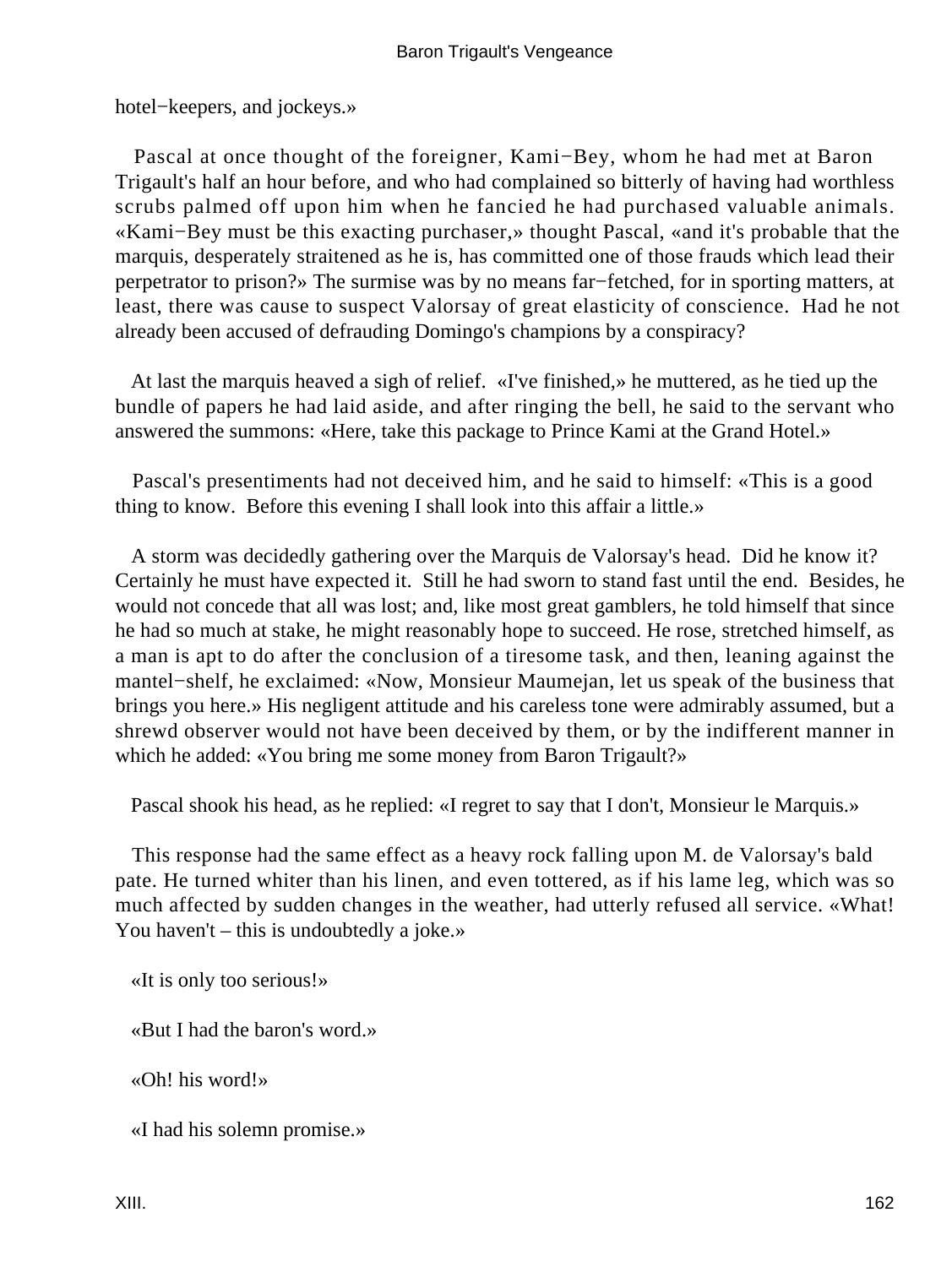«It is sometimes impossible to keep one's promises, sir.»

 The consequences of this disappointment must have been terrible, for the marquis could not maintain his self−control. Still he strove valiantly to conceal his emotion. He thought to himself that if he allowed this man to see what a terrible blow this really was, he would virtually confess his absolute ruin, and have to renounce the struggle, and own himself vanquished and lost. So, summoning all his energy, he mastered his emotion in some degree, and, instead of appearing desperate, succeeded in looking only irritated and annoyed. «In short,» he resumed, angrily, «you have brought no money! I counted on a hundred thousand francs this morning. Nothing! This is kind on the baron's part! But probably he doesn't understand the embarrassing position in which he places me.»

 «Excuse me, Monsieur le Marquis, he understands it so well that, instead of informing you by a simple note. he sent me to acquaint you with his sincere regret. When I left him an hour ago, he was really disconsolate. He was particularly anxious I should tell you that it was not his fault. He counted upon the payment of two very large amounts, and both of these have failed him.»

 The marquis had now recovered a little from the shock, though he was still very pale. He looked at Pascal with evident distrust, for he knew with what sweet excuses well−bred people envelope their refusals. «So the baron is disconsolate,» he remarked, in a tone of perceptible irony.

«He is indeed!»

«Poor baron! Ah! I pity him – pity him deeply.»

 As cold and as unmoved as a statue, Pascal seemed quite unconscious of the effect of the message he had brought – quite unconscious of Valorsay's sufferings and self−constraint. «You think I am jesting, monsieur,» he said, quietly, «but I assure you that the baron is very short of money just now.»

«Nonsense! a man worth seven or eight millions of francs.»

«I should say ten millions, at least.»

«Then the excuse is all the more absurd.»

 Pascal shrugged his shoulders disdainfully. «It astonishes me, Monsieur le Marquis, to hear YOU speak in this way. It is not the magnitude of a man's income that constitutes affluence, but rather the way in which that income is spent. In this foolish age, almost all rich people are in arrears. What income does the baron derive from his ten millions of francs? Not more than five hundred thousand. A very handsome fortune, no doubt, and I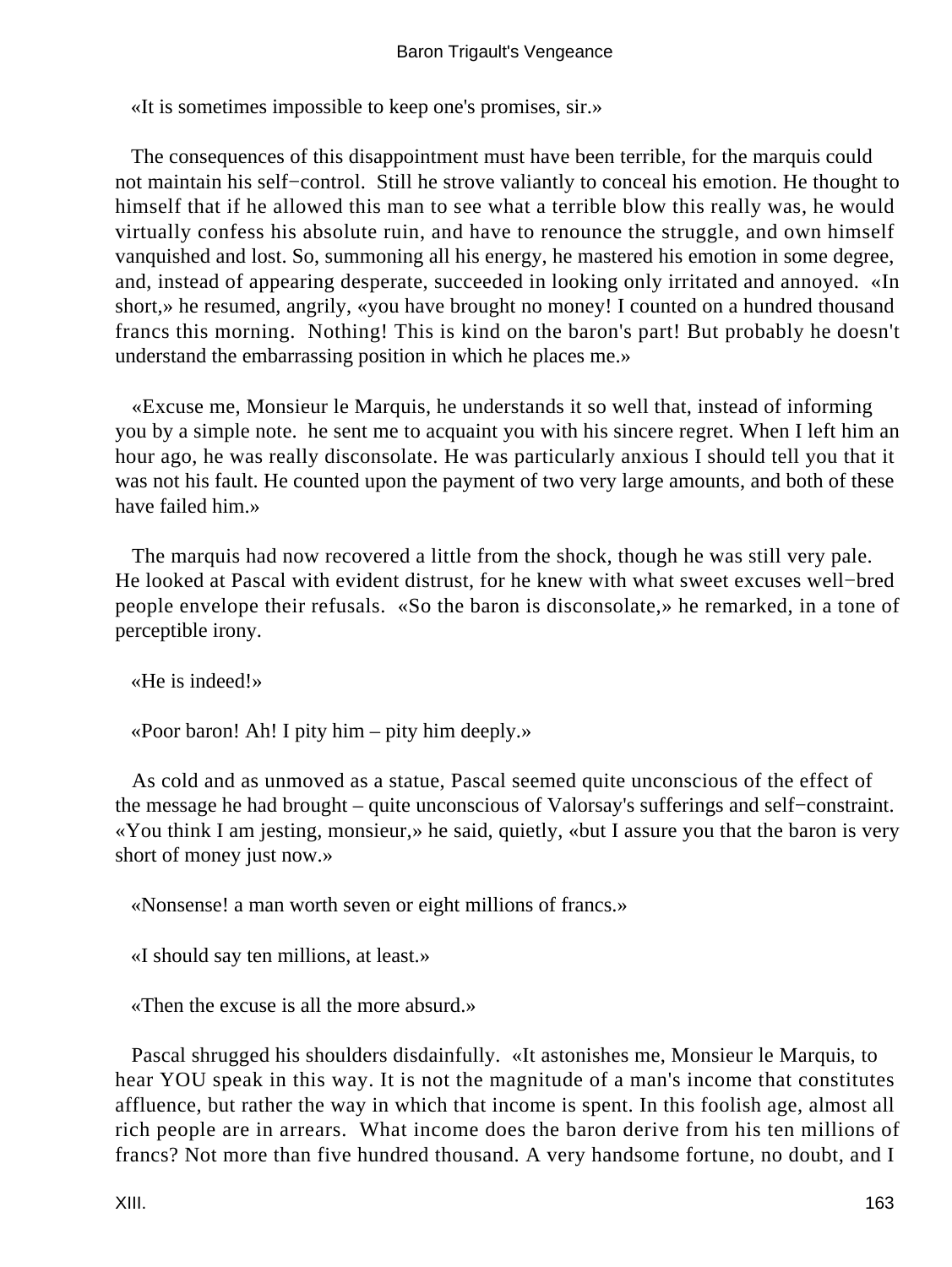should be more than content with it. But the baron gambles, and the baroness is the most elegant – in other words, the most extravagant – woman in Paris. They both of them love luxury, and their establishment is kept up in princely style. What are five hundred thousand francs under such circumstances as those? Their situation must be something like that of several millionaires of my acquaintance, who are obliged to take their silver to the pawn−broker's while waiting for their rents to fall due.»

 This excuse might not be true, but it was certainly a very plausible one. Had not a recent lawsuit revealed the fact that certain rich folks, who had an income of more than a hundred thousand francs a year, had kept a thieving coachman for six months, simply because, in all that time, they were not able to raise the eight hundred francs they owed him, and which must be paid before he was dismissed? M. de Valorsay knew this, but a terrible disquietude seized him. Had people begun to suspect HIS embarrassment? Had any rumor of it reached Baron Trigault's ears? This was what he wished to ascertain. «Let us understand each other, Monsieur Maumejan,» said he; «the baron was unable to procure this money he had promised me to−day – but when will he let me have it?»

 Pascal opened his eyes in pretended astonishment, and it was with an air of the utmost simplicity that he replied, «I concluded the baron would take no further action in the matter. I judged so from his parting words: 'It consoles me a little,' he said, 'to think that the Marquis de Valorsay is very rich and very well known, and that he has a dozen friends who will be delighted to do him this trifling service.'»

 Until now, M. de Valorsay had cherished a hope that the loan was only delayed, and the certainty that the decision was final, crushed him. «My ruin's known,» he thought, and feeling that his strength was deserting him, he poured out a brimming glass of Madeira, which he emptied at a single draught. The wine lent him fictitious energy. Fury mounted to his brain; he lost all control over himself, and springing up, with his face purple with rage, he exclaimed: «It's a shame! an infamous shame! and Trigault deserves to be severely punished. He has no business to keep a man in hot water for three days about such a trifle. If he had said 'No' in the first place, I should have made other arrangements, and I shouldn't now find myself in a dilemma from which I see no possible way of escape. No gentleman would have been guilty of such a contemptible act – no one but a shopkeeper or a thief would have stooped to such meanness! This is the result of admitting these ridiculous parvenus into society, just because they happen to have money.»

 It certainly hurt Pascal to hear these insults heaped upon the baron, and it hurt him all the more since they were entirely due to the course he had personally adopted.

 However, a gesture, even a frown, might endanger the success of his undertaking, so he preserved an impassive countenance. «I must say that I don't understand your indignation, Monsieur le Marquis,» he said, coldly. «I can see why you might feel annoyed, but why you should fly into a passion  $-\infty$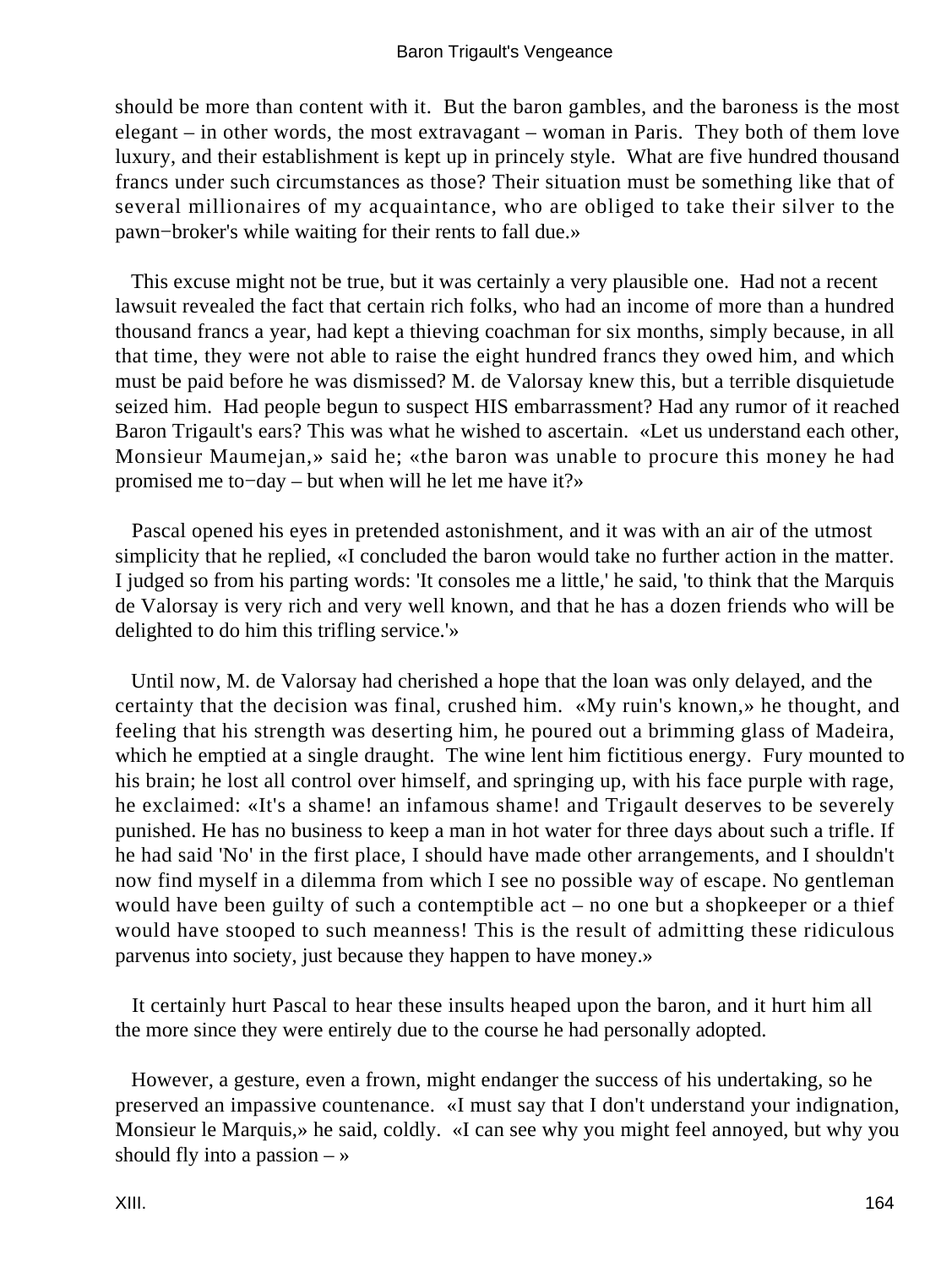«Ah! you don't know  $-$  » began M. de Valorsay, but he stopped short. It was time. The truth had almost escaped his lips.

«Know what?» inquired Pascal.

 But the marquis was again upon his guard. «I have a debt that must be paid this evening, at all hazards – a sacred obligation – in short, a debt of honor.»

«A debt of one hundred thousand francs?»

«No, it is only twenty−five thousand.»

 «Is it possible that a rich man like you can be troubled about such a trifling sum, which any one would lend you?»

 M. de Valorsay interrupted him with a contemptuous sneer. «Didn't you just tell me that we were living in an age when no one has any money except those who are in business? The richest of my friends have only enough for themselves, even if they have enough. The time of old stockings, stuffed full of savings, is past! Shall I apply to a banker? He would ask two days for reflection, and he would require the names of two or three of my friends on the note. If I go to my notary, there will be endless forms to be gone through, and remonstrances without number.»

 For a moment or more already, Pascal had been moving about uneasily on his chair, like a man who is waiting for an opportunity to make a suggestion, and as soon as M. de Valorsay paused to take breath, he exclaimed: «Upon my word! if I dared  $- \rightarrow \infty$ 

«Well?»

«I would offer to obtain you these twenty−five thousand francs.»

«You?»

«Yes, I.»

«Before six o'clock this evening?»

«Certainly.»

 A glass of ice−water presented to a parched traveller while journeying over the desert sands of Sahara could not impart greater relief and delight than the marquis experienced on hearing Pascal's offer. He literally felt that he was restored to life.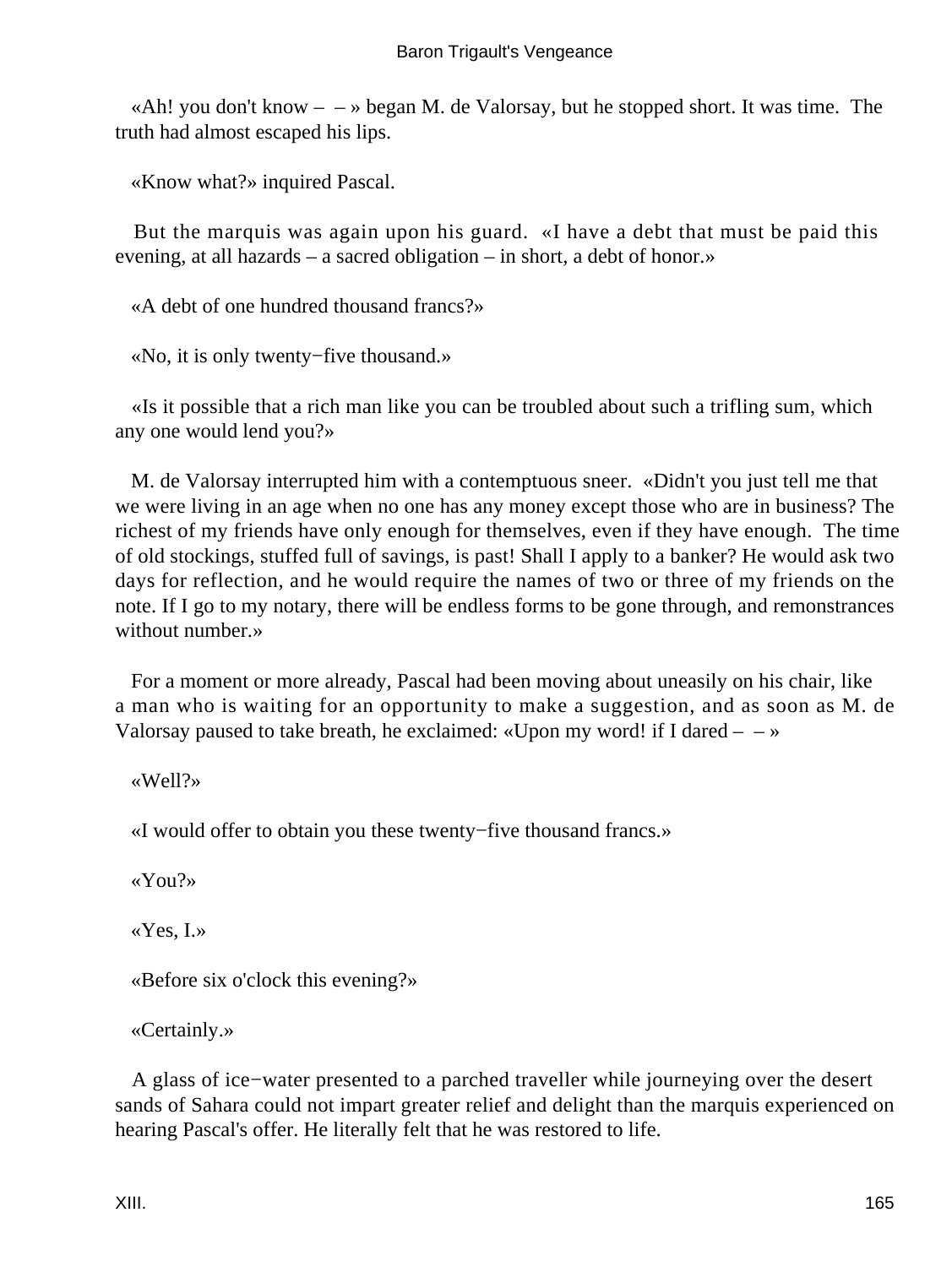For ruin was inevitable if he did not succeed in obtaining twenty− five thousand francs that day. If he could procure that amount he might obtain a momentary respite, and to gain time was the main thing. Moreover, the offer was a sufficient proof that his financial difficulties were not known. «Ah! I have had a fortunate escape,» he thought. «What if I had revealed the truth!»

 But he was careful to conceal the secret joy that filled his heart. He feared lest he might say «Yes» too quickly, so betray his secret, and place himself at the mercy of the baron's envoy. «I would willingly accept your offer,» he exclaimed, «if  $- \rightarrow \infty$ 

«If what?»

 «Would it be proper for me, after the baron has treated me in such a contemptible manner, to have any dealings with one of his subordinates?»

 Pascal protested vigorously. «Allow me to say,» he exclaimed, «that I am not any one's subordinate. Trigault is my client, like thirty or forty others – nothing more. He employs me in certain difficult and delicate negotiations, which I conduct to the best of my ability. He pays me, and we are each of us perfectly independent of the other.»

 From the look which Valorsay gave Pascal, one would have sworn that he suspected who his visitor really was. But such was not the case. It was simply this: a strange, but by no means impossible, idea had flashed through the marquis's mind – «Oh!» thought he, «this unknown party with whom Maumejan offers to negotiate the loan, is probably none other than the baron himself. That worthy gambler has invented this ingenious method of obliging me so as to extort a rate of interest which he would not dare to demand openly. And why not? There have been plenty of such instances. Isn't it a well−known fact that the N – – Brothers, the most rigidly honest financiers in the world, have never under any circumstances directly obliged one of their friends? If their own father, of whom they always speak with the greatest veneration, asked them to lend him fifty francs for a month, they would say to him as they do to every one else: 'We are rather cramped just now; but see that rascal  $B - -$ . And that rascal  $B - -$ , who is the most pliable tool in existence, will, providing father  $N - -$  offers unquestionable security, lend the old gentleman his son's money at from twelve to fifteen per cent. interest, plus a small commission.»

 These ideas and recollections were of considerable assistance in restoring Valorsay's composure. «Enough said, then,» he answered, lightly. «I accept with pleasure. But –  $-\infty$ 

«Ah! so there is a but!»

 «There is always one. I must warn you that it will be difficult for me to repay this loan in less than two months.»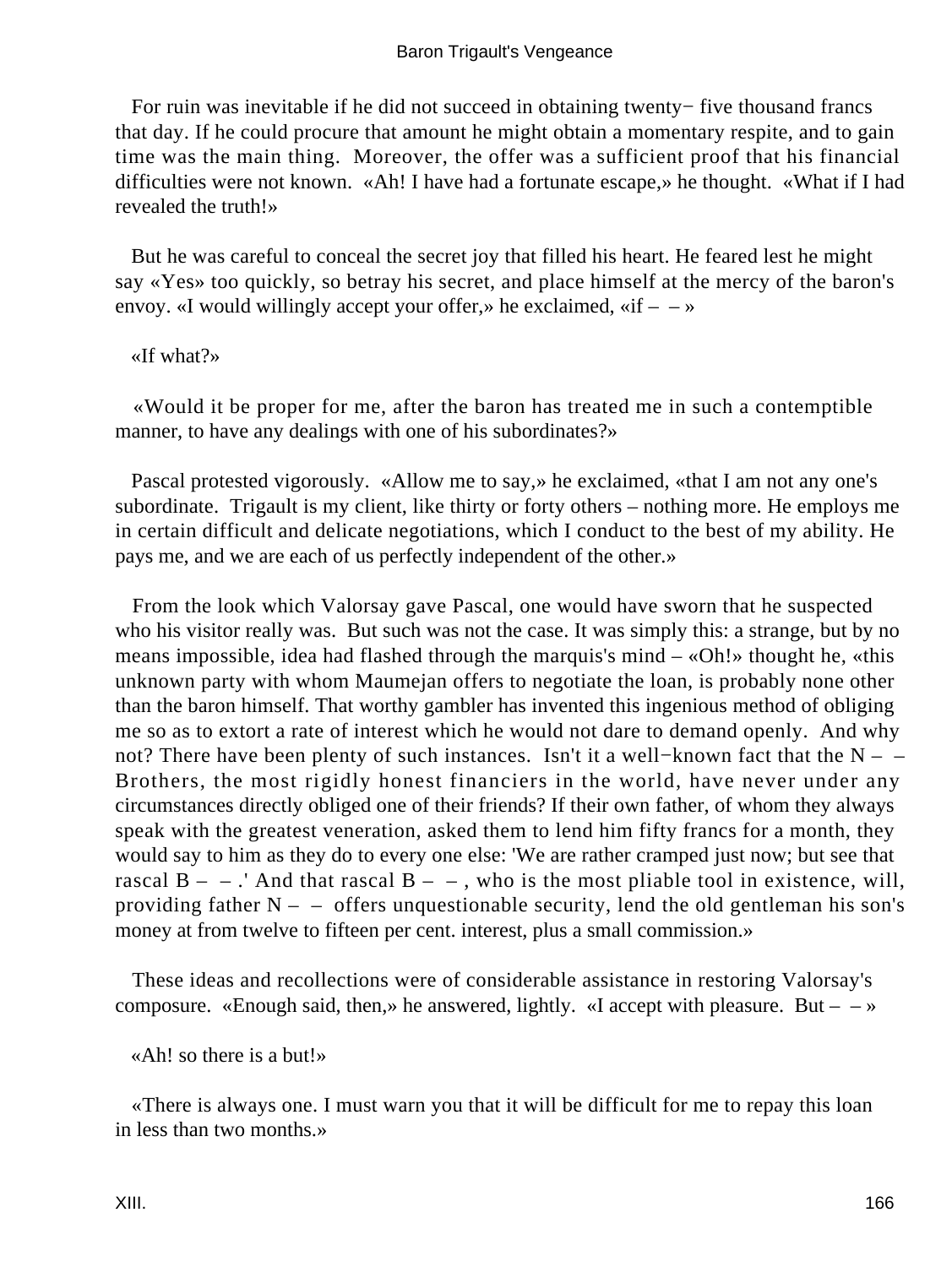This, then, was the time he thought necessary for the accomplishment of his designs.

«That does not matter,» replied Pascal, «and even if you desire a longer delay »

«That will be unnecessary, thank you! But there is one thing more.»

«What is that?»

«What will this negotiation cost me?»

 Pascal had expected this question, and he had prepared a reply which was in perfect keeping with the spirit of the role he had assumed. «I shall charge you the ordinary rates,» he answered, «six per cent. interest, plus one−and−a−half per cent. commission.»

«Bah!»

«Plus the remuneration for my trouble and services.»

«And what remuneration will satisfy you?»

«One thousand francs. Is it too much?»

 If the marquis had retained the shadow of a doubt, it vanished now. «Ah!» he sneered, «that strikes me as a very liberal compensation for your services!»

 But he would gladly have recalled the sneer when he saw how the agent received it. Pascal drew up his head with a deeply injured air, and remarked in the chilling tone of a person who is strongly tempted to retract his word, «Then there is nothing more to be said, M. le Marquis; and since you find the conditions onerous  $-\rightarrow$ 

«I did not say so,» interrupted M. de Valorsay, quickly – «I did not even think it!»

 This gave Pascal an opportunity to present his programme, and he availed himself of it. «Others may pretend to oblige people merely from motives of friendship,» he remarked. «But I am more honest. If I do anything in the way of business, I expect to be paid for it; and I vary my terms according to my clients' need. It would be impossible to have a fixed price for services like mine. When, on two different occasions, I saved a gentleman of your acquaintance from bankruptcy, I asked ten thousand francs the first time, and fifteen thousand the second. Was that an exaggerated estimate of my services? I might boast with truth that I once assured the marriage of a brilliant viscount by keeping his creditors quiet while his courtship was in progress. The day after the wedding he paid me twenty thousand francs. Didn't he owe them to me? If, instead of being a trifle short of money, you happened to be ruined, I should not ask you merely for a thousand francs. I should study your position,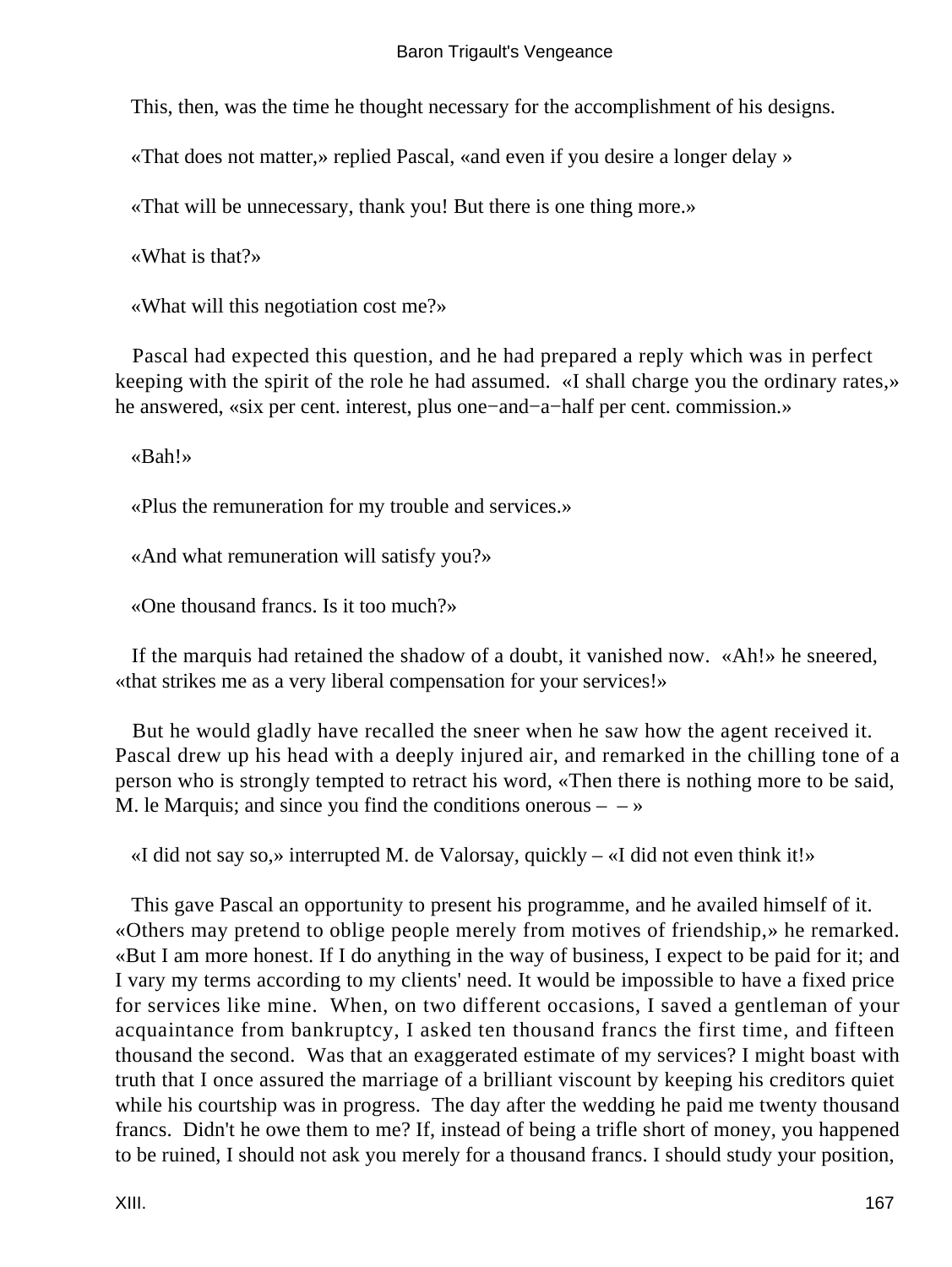#### Baron Trigault's Vengeance

and fix my terms according to the magnitude of the peril from which I rescued you.»

 There was not a sentence, not a word of this cynical explanation which had not been carefully studied beforehand. There was not an expression which was not a tempting bait to the marquis's evil instincts. But M de Valorsay made no sign. «I see that you are a shrewd man, Monsieur Maumejan,» said he, «and if I am ever in difficulty I shall apply to you.»

 Pascal bowed with an air of assumed modesty; but he was inwardly jubilant, for he felt that his enemy would certainly fall into the trap which had been set for him. «And now, when shall I have this money?» inquired the marquis.

«By four o'clock.»

«And I need fear no disappointment as in the baron's case?»

 «Certainly not. What interest would M. Trigault have in lending you a hundred thousand francs? None whatever. With me it is quite a different thing. The profit I'm to realize is your security. In business matters distrust your friends. Apply to usurers rather than to them. Question people who are in difficulties, and ninety−five out of a hundred will tell you that their worst troubles have been caused by those who called themselves their best friends.»

 He had risen to take leave, when the door of the smoking−room opened, and a servant appeared and said in an undertone: «Madame Leon is in the drawing−room with Dr. Jodon. They wish to see you, monsieur.»

 Though Pascal had armed himself well against any unexpected mischance, he changed color on hearing the name of the worthy housekeeper. «All is lost if this creature sees and recognizes me!» he thought.

 Fortunately the Marquis was too much engrossed in his own affairs to note the momentary agitation of Baron Trigault's envoy. «It is strange that I can't have five minutes' peace and quietness,» he said. «I told you that I was at home to no one.»

«But  $\rightarrow$ 

«Enough! Let the lady and gentleman wait.»

The servant withdrew.

 The thought of passing out through the drawing−room filled Pascal with consternation. How could he hope to escape Madame Leon's keen eyes? Fortunately M. de Valorsay came to his relief, for as Pascal was about to open the same door by which he had entered, the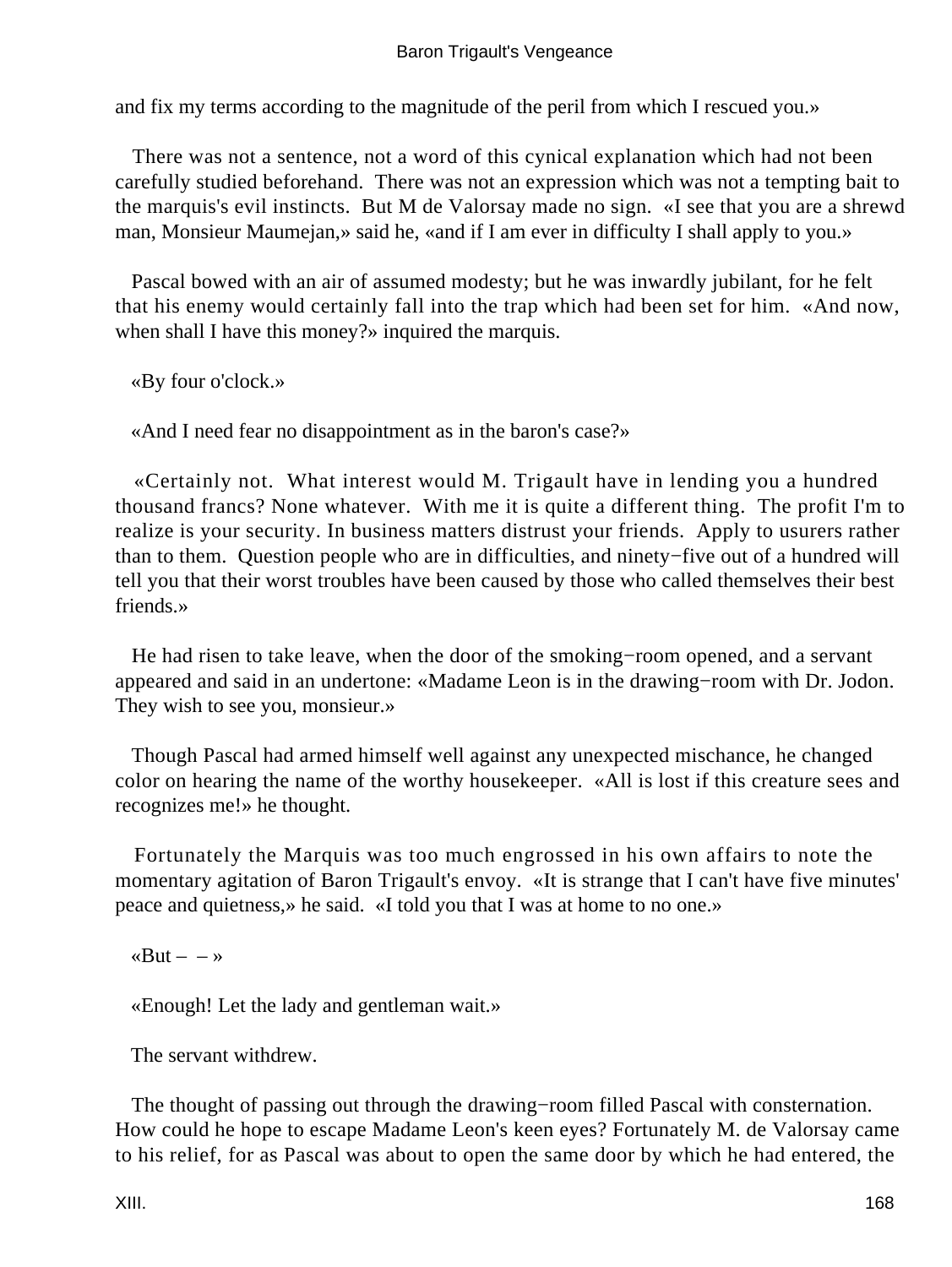marquis exclaimed: «Not that way! Pass out here – this is the shortest way.»

 And leading him through his bedroom the marquis conducted him to the staircase, where he even feigned to offer him his hand, saying: «A speedy return, dear M. Maumejan.»

 It is not at the moment of peril that people endure the worst agony; it is afterward, when they have escaped it. As he went down the staircase, Pascal wiped the cold sweat from his forehead. «Ah! it was a narrow escape!» he exclaimed, under his breath.

 He felt proud of the manner in which he had sustained a part so repugnant to his nature. He was amazed to find that he could utter falsehoods with such a calm, unblushing face – he was astonished at his own audacity. And what a success he had achieved! He felt certain that he had just slipped round M. de Valorsay's neck the noose which would strangle him later on. Still he was considerably disturbed by Madame Leon's visit to the marquis. «What is she doing here with this physician?» he asked himself again and again. «Who is this man? What new piece of infamy are they plotting to require his services?» One of those presentiments which are prompted by the logic of events, told him that this physician had been, or would be, one of the actors in the vile conspiracy of which he and Mademoiselle Marguerite were the victims. But he had no leisure to devote to the solution of this enigma. Time was flying, and before returning to the marquis's house he must find out what had aroused the suspicions of the purchaser of those horses, the biographies of which had been so rigidly exacted. Through the baron, he might hope to obtain an interview with Kami−Bey – and so it was to the baron's house that Pascal directed his steps.

 After the more than cordial reception which the baron had granted him that morning, it was quite natural that the servants should receive him as a friend of the household. They would scarcely allow him to explain what he desired. It was the pompous head valet in person who ushered him into one of the small reception− rooms, exclaiming: «The baron's engaged, but I'm sure he would be annoyed if he failed to see you; and I will inform him at once.»

 A moment later, the baron entered quite breathless from his hurried descent of the staircase. «Ah! you have been successful,» he exclaimed, on seeing Pascal's face.

 «Everything is progressing as favorably as I could wish, Monsieur le Baron, but I must speak with that foreigner whom I met here this morning.»

«Kami−Bey?»

«Yes.» And in a few words, Pascal explained the situation.

«Providence is certainly on our side,» said the baron, thoughtfully. «Kami is still here.»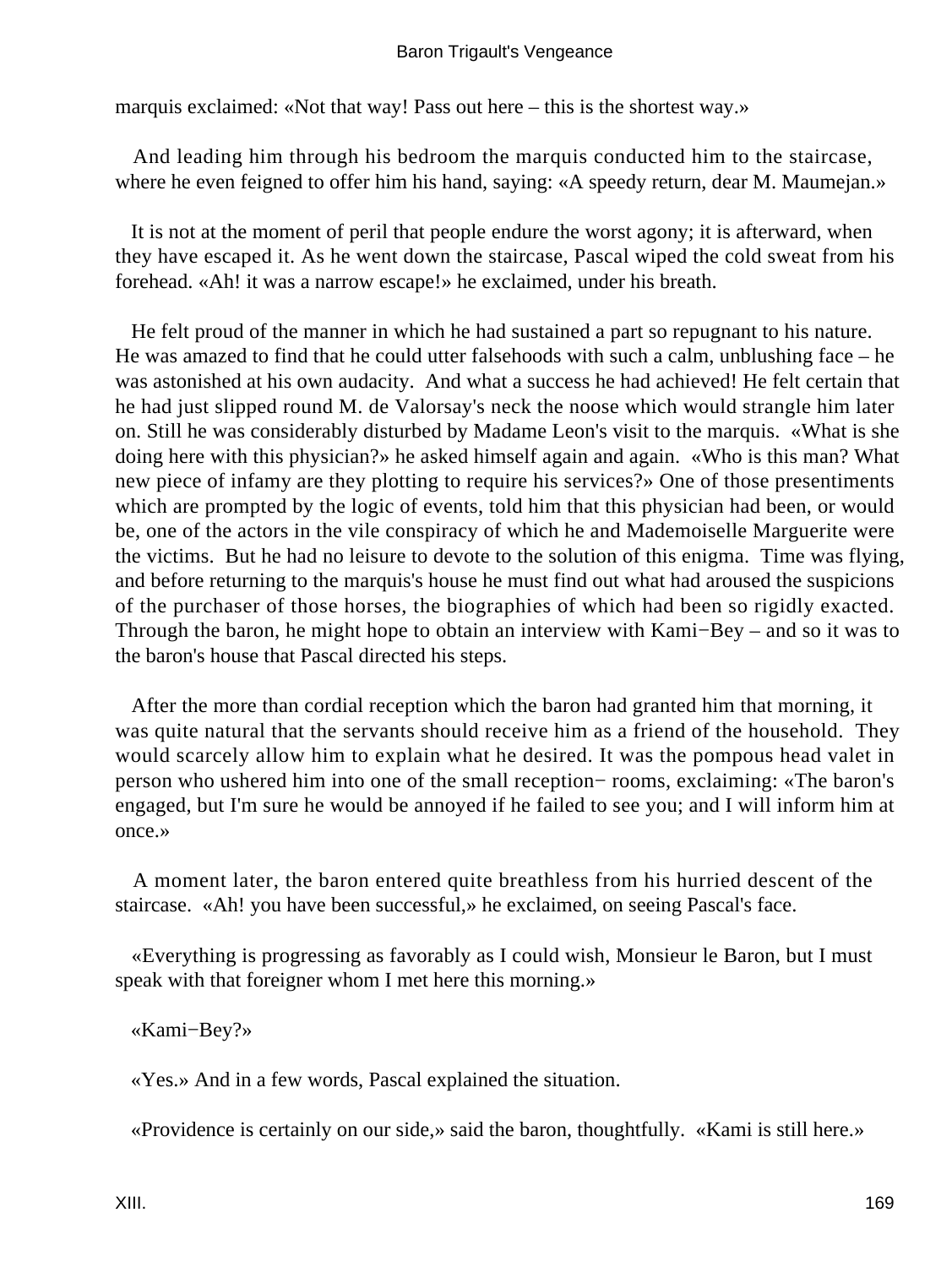«Is it possible?»

 «It's a fact. Did you think it would be easy to get rid of this confounded Turk! He invited himself to breakfast without the slightest ceremony, and would give me no peace until I promised to play with him for two hours. I was closeted with him, cards in hand, when they told me you were here. Come, we'll go and question him.»

 They found the interesting foreigner in a savage mood. He had been winning when the servant came for the baron, and he feared that an interruption would change the luck. «What the devil took you away?» he exclaimed, with that coarseness of manner which was habitual with him, and which the flatterers around him styled «form.» «A man should no more be disturbed when he's playing than when he's eating.»

 «Come, come, prince,» said the baron, good−naturedly, «don't be angry, and I'll give you three hours instead of two. But I have a favor to ask of you.»

 The foreigner at once thrust his hand into his pocket, with such a natural gesture, that neither the baron nor Pascal could repress a smile, and he himself understanding the cause of their merriment broke into a hearty laugh. «It's purely from force of habit,» said he. «Ah! since I've been in Paris  $-$  – But what do you wish?»

 The baron sat down, and gravely replied: «You told us scarcely an hour ago that you had been cheated in the purchase of some horses.»

«Cheated! it was worse than highway robbery.»

«Would it be indiscreet to ask you by whom you have been defrauded?»

 Kami−Bey's purple cheeks became a trifle pale. «Hum!» said he, in an altered tone of voice, «that is a delicate question. My defrauder appears to be a dangerous fellow – a duellist – and if I disclose his knavery, he is quite capable of picking a quarrel with me – not that I am afraid of him, I assure you, but my principles don't allow me to fight. When a man has an income of a million, he doesn't care to expose himself to the dangers of a duel.»

«But, prince, in France folks don't do a scoundrel the honor to cross swords with him.»

 «That's just what my steward, who is a Frenchman, told me; but no matter. Besides, I am not sufficiently sure of the man's guilt to noise it abroad. I have no positive proofs as yet.»

 He was evidently terribly frightened, and the first thing to be done was to reassure him. «Come,» insisted the baron, «tell us the man's name. This gentleman here» – pointing to Pascal – «is one of my most esteemed friends. I will answer for him as I would for myself;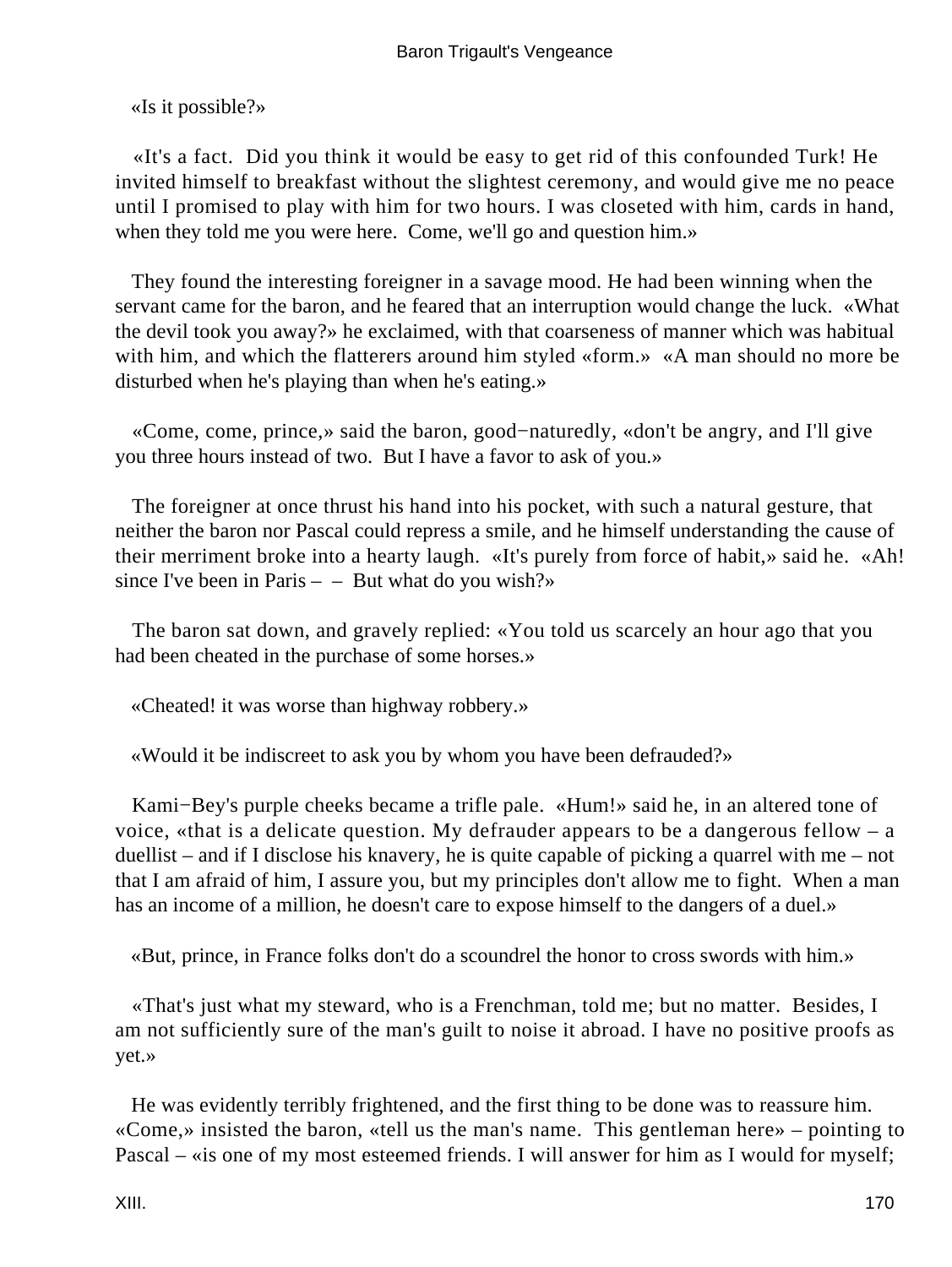and we will swear upon our honor not to reveal the secret we ask you for, without your permission.»

«Truly?»

«You have our word of honor,» replied both the baron and Pascal in a breath.

 After casting a half−frightened glance around him, the worthy Turk seemed to gather courage. But no! He deliberated some time, and then rejoined: «Really, I'm not sufficiently convinced of the accuracy of my suspicions to incur the risk of accusing a man who belongs in the very best society; a man who is very rich and very highly respected, and who would tolerate no imputations upon his character.»

 It was plain that he would not speak. The baron shrugged his shoulders, but Pascal stepped bravely forward. «Then I will tell you, prince,» he said, «the name that you are determined to hide from us.»

«Oh!»

 «But you must allow me to remark that the baron and myself retract the promise we made you just now.»

«Naturally.»

«Then, your defrauder is the Marquis de Valorsay!»

 If Kami−Bey had seen an emissary of his sovereign enter the room carrying the fatal bow−string he would not have seemed more terror−stricken. He sprang nervously on to his short, fat legs, his eyes wildly dilating and his hands fluttering despairingly. «Don't speak so loud! don't speak so loud!» he exclaimed, imploringly.

 As he did not even attempt to deny it, the truth of the assertion might be taken for granted. But Pascal was not content with this. «Now that we know the fact, I hope, Prince, that you will be sufficiently obliging to tell us how it all happened,» he remarked.

 Poor Kami. He was in despair. «Alas!» he replied, reluctantly, «nothing could be more simple. I wanted to set up a racing stable. Not that I care much for sport. I can scarcely distinguish a horse from a mule – but morning and evening, everybody says to me: 'Prince, a man like you ought to make your name celebrated on the turf.' Besides I never open a paper without reading: 'Such a man ought to be a patron of the noblest of sports.' At last, I said to myself: 'Yes, they are right. I ought to take part in racing.' So I began to look about for some horses. I had purchased several, when the Marquis de Valorsay proposed to sell me some of his, some that were very well known, and that had – so he assured me – won at least ten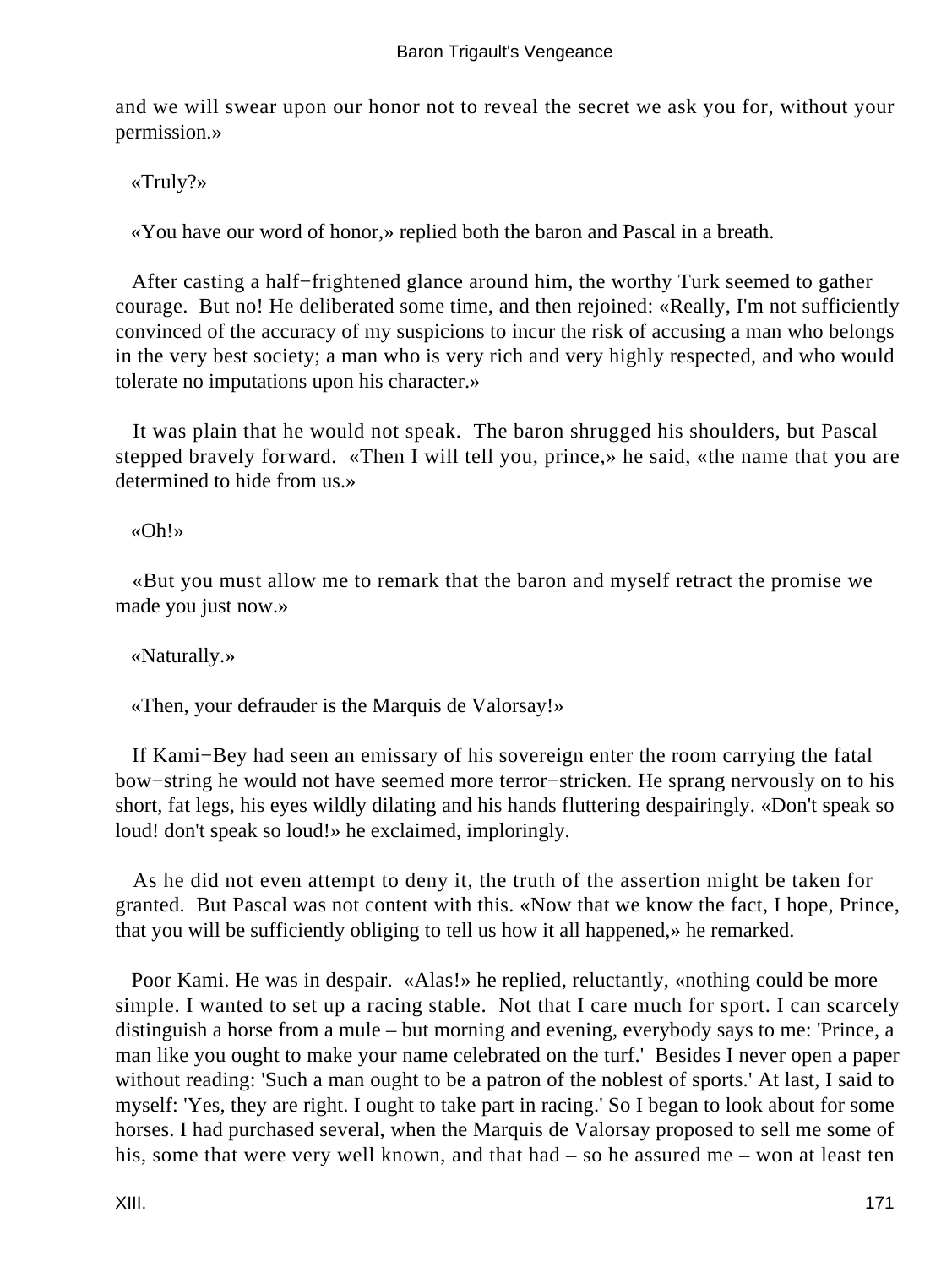times the amount they had cost him. I accepted his offer, and visited his stables, where I selected seven of his best horses and paid for them; and I paid a good round price, I assure you. Now comes the knavery. He has not given me the horses I purchased. The real animals, the valuable ones – have been sold in England under false names, and although the horses sent to me may be like the others in appearance, they are really only common animals, wanting both in blood and speed.»

 Pascal and the baron exchanged astonished glances. It must be confessed that frauds of every description are common enough in the racing world, and a great deal of dishonest manoeuvring results from greed for gain united with the fever of gambling. But never before had any one been accused of such an audacious and impudent piece of rascality as that which Kami−Bey imputed to Valorsay.

 «How did you fail to discover this at the outset, prince?» inquired Pascal in an incredulous tone.

«Because my time was so much occupied.»

«But your servants?»

 «Ah! that's another thing. I shouldn't be at all surprised if it were proved that the man who has charge of my stables had been bribed by the marquis.»

«Then, how were your suspicions aroused?»

 «It was only by the merest chance. A jockey whom I thought of employing had often ridden one of the animals which I fancied myself the owner of. Naturally, I showed him the horse, but he had no sooner set eyes on it than he exclaimed: 'That the horse! Never! You've been cheated, prince!' Then we examined the others, and the fraud became apparent.»

 Knowing Kami's character better than Pascal, the baron had good reason to distrust the accuracy of these statements. For the Turkish millionaire's superb contempt of money was only affected. Vanity alone unloosed his purse−strings. He was quite capable of presenting Jenny Fancy with a necklace costing five−and−twenty thousand francs for the sake of seeing his generosity recorded in the Gaulois or the Figaro the next day; but he would refuse to give a trifle to the mother of a starving family. Besides, it was his ambition to be regarded as the most swindled man in Europe. But though he was shamefully imposed upon, it was not voluntarily – for there was a strong dose of Arabian avarice and distrust in his composition.

 «Frankly, prince,» said the baron, «your story sounds like one of the wild legends of your native land. Valorsay is certainly no fool. How is it possible that he could have been guilty of so gross a fraud – a fraud which might be, which could not fail to be discovered in twenty−four hours – and which, once proven, would dishonor him forever?»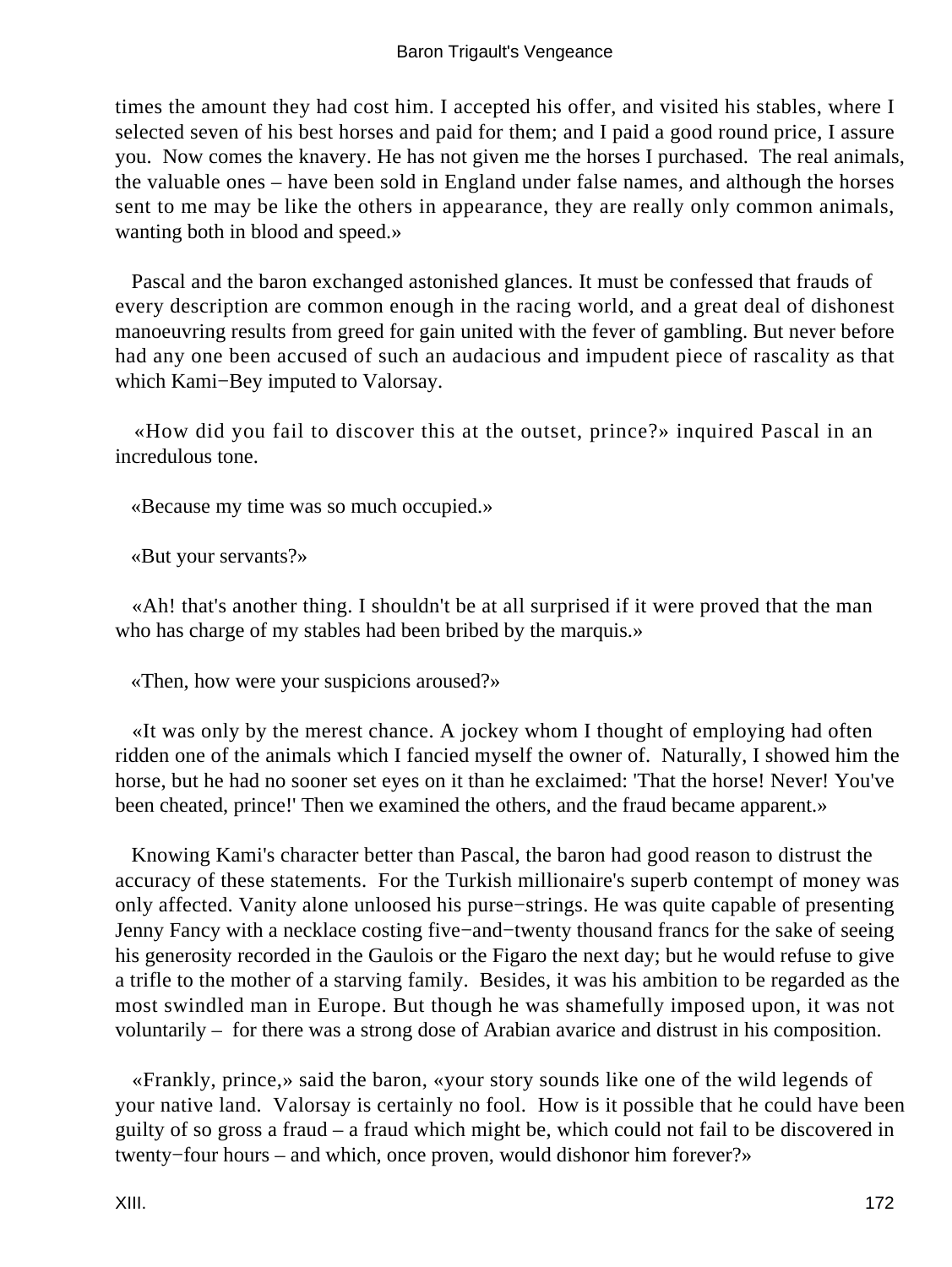«Before perpetrating such a piece of deception upon any one else, he would have thought twice; but upon me it's different. Isn't it an established fact that a person incurs no risk in robbing Kami− Bey?»

«Had I been in your place I should have quietly instituted an investigation.»

 «What good would that have done? Besides, the sale was only conditional, and took place under the seal of secrecy. The marquis reserved the right to take his horses back on payment of a stipulated sum, and the time he was to have for consideration only expired on the day before yesterday.»

«Eh! why didn't you tell us that at first?» cried the baron.

 The marquis's rascality was now easily explained. Finding himself in a desperate strait, and feeling that his salvation was certain if he could only gain a little time, he had yielded to temptation, saying to himself, like unfaithful cashiers when they first appropriate their employers' money: «I will pay it back, and no one will ever know it!» However, when the day of settlement came he had found himself in as deplorable a plight as on the day of the robbery, and he had been compelled to yield to the force of circumstances.

«And what do you intend to do, prince?» asked Pascal.

 «Ah! I am still in doubt. I have compelled the marquis to give me the papers in which the exploits of these horses are recorded. These statements will be of service in case of a law−suit. But shall I or shall I not enter a complaint against him? If it were a mere question of money I should let the matter drop; but he has defrauded and deceived me so outrageously that it annoys me. On the other hand, to confess that he has cheated me in this fashion would cover me with ridicule. Besides, the man is a dangerous enemy. And what would become of me if I happened to side against him? I should be compelled to leave Paris. Ah! I'd give ten thousand francs to any one who'd settle this cursed affair for me!»

 His perplexity was so great, and his anger so intense, for that once he tore off his eternal fez and flung it on to the table, swearing like a drayman. However, controlling himself at last, he exclaimed in a tone of assumed indifference: «No matter, there's been enough said on this subject for one day – I'm here to play – so let us begin, baron. For we are wasting precious time, as you so often remark.»

 Pascal had nothing more to learn; so he shook hands with the baron, made an appointment with him for the same evening, and went away.

 It was only half−past two; a good hour and a half remained at his disposal. «I will profit by this opportunity to eat something,» he thought; a sudden faintness reminding him that he had taken nothing but a cup of chocolate that day. Thereupon perceiving a cafe near by, he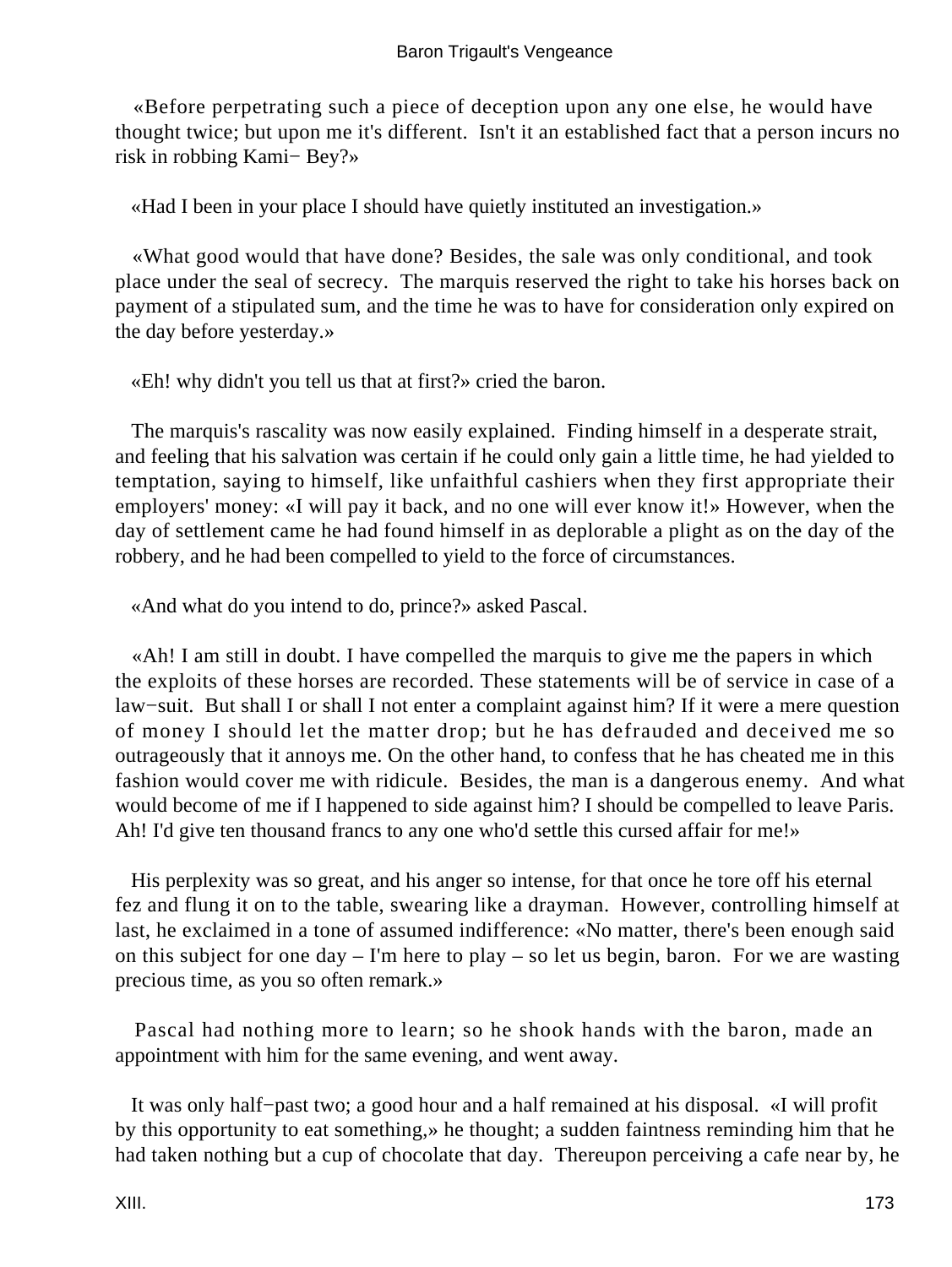entered it, ordered breakfast, and lingered there until it was time to return to the Marquis de Valorsay's. He would have gone there before the appointed time if he had merely listened to the promptings of his impatience, so thoroughly was he persuaded that this second interview would be decisive. But prudence advised him not to expose himself to the danger of an encounter with Madame Leon and Dr. Jodon.

 «Well! Monsieur Maumejan,» cried the marquis, as soon as Pascal made his appearance. He had been counting the seconds with intense anxiety, as his tone of voice unmistakably revealed.

 In reply Pascal gravely drew from his pocket twenty−four bank− notes, of a thousand francs each, and he placed them upon the table, saying: «Here is the amount, Monsieur le Marquis. I have, of course, deducted my commission. Now, if you will write and sign a note for twenty−five thousand francs, payable to my order two months hence, our business for to−day will be concluded.»

 M. de Valorsay's hand trembled nervously as he penned the desired note, for, until the very last moment, he had doubted the promises of this unknown agent who had made his appearance so opportunely Then, when the document was signed, he carelessly slipped the money into a drawer and exclaimed: «So here's the needful to pay my debt of honor; but my embarrassment is none the less great. These twenty−four thousand francs won't take the place of the hundred thousand which Baron Trigault promised me.»

 And, as Pascal made no reply, the marquis began a desultory tramp up and down the smoking−room. He was very pale, his brows were knit; he looked like a man who was meditating a decisive step, and who was calculating the consequences. But having no time to waste in hesitation, he soon paused in front of Pascal, and exclaimed: «Since you have just lent me twenty−four thousand francs, why won't you lend me the rest?»

 But Pascal shook his head. «One risks nothing by advancing twenty−five thousand francs to a person in your position, Monsieur le Marquis. Whatever happens, such a sum as that can always be gathered from the wreck. But double or triple the amount! The deuce! that requires reflection, and I must understand the situation thoroughly.»

«And if I told you that I am – almost ruined, what would you reply?»

«I shouldn't be so very much surprised.»

 M. de Valorsay had now gone too far to draw back. «Ah, well!» he resumed, «the truth is this – my affairs are terribly involved.»

«The devil! You should have told me that sooner.»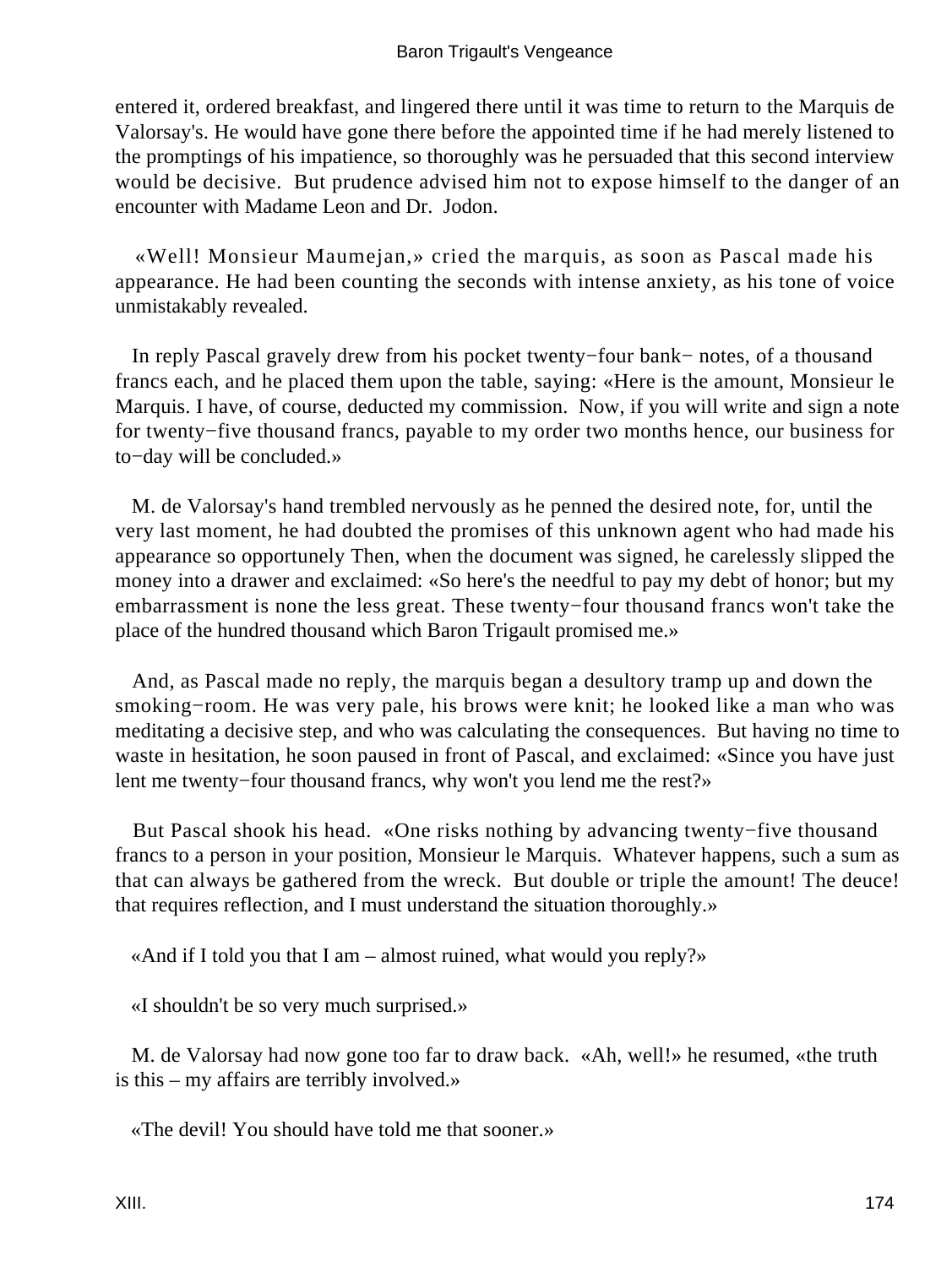«Wait; I am about to retrieve my fortune – to make it even larger than it has ever been. I am on the point of contracting a marriage which will make me one of the richest men in Paris; but I must have a little time to bring the affair to a successful termination, and I need money – and my creditors are pressing me unmercifully. You told me this morning that you once assisted a man who was in a similar position. Will you help me? You can set your own price on your services.»

 More easily overcome by joy than by sorrow, Pascal almost betrayed himself. He had attained his object. Still, he succeeded in conquering his emotion, and it was in a perfectly calm voice that he replied: «I can promise nothing until I understand the situation, Monsieur le Marquis. Will you explain it to me? I am listening.»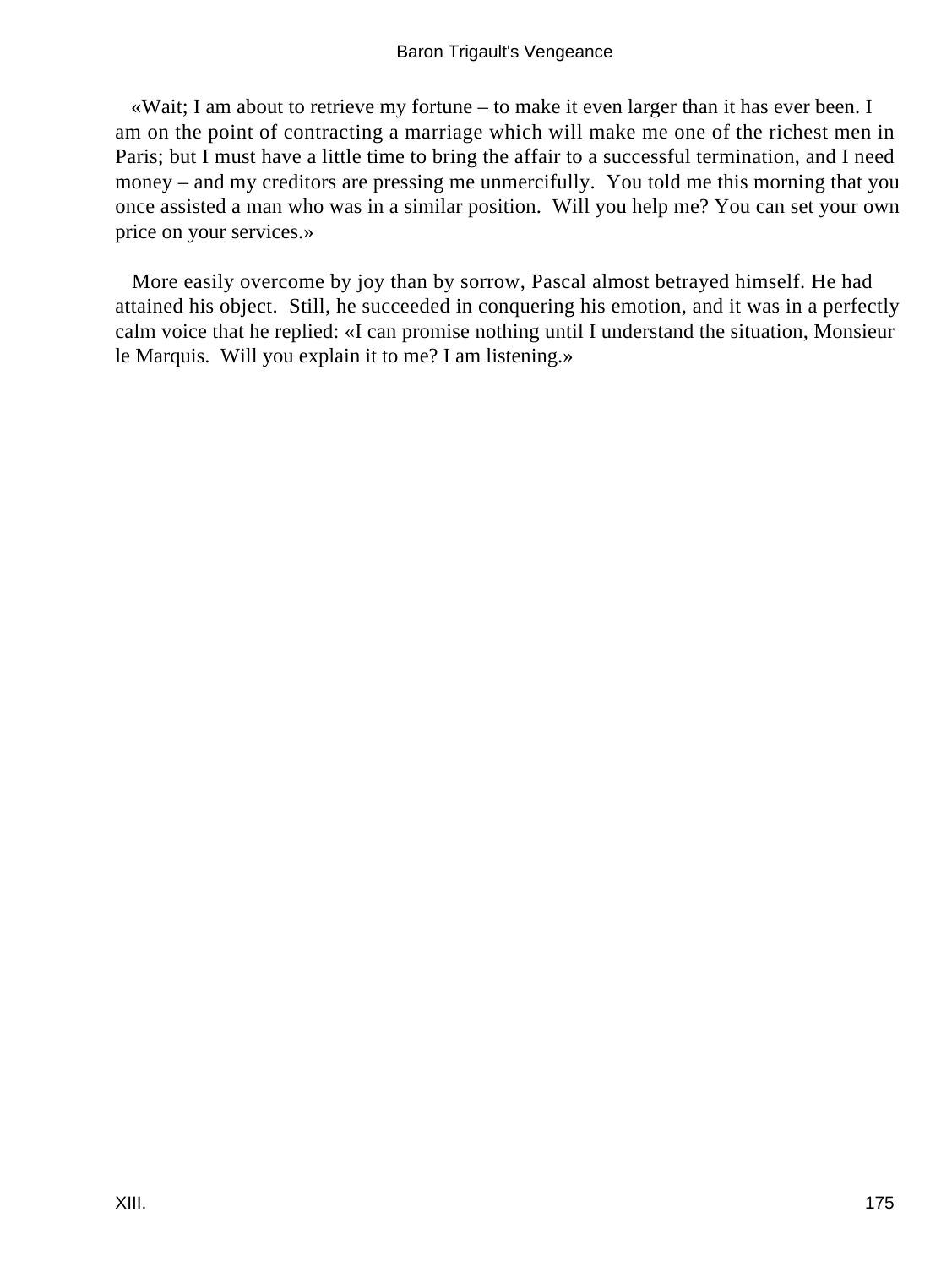# **[XIV.](#page-256-0)**

*I*t was nearly midnight when M. Wilkie left the Hotel d'Argeles after the terrible scene in which he had revealed his true character. On seeing him pass out with haggard eyes, colorless lips, and disordered clothing, the servants gathered in the vestibule took him at first for another of those ruined gamblers who not unfrequently left the house with despair in their hearts.

«Another fellow who's had bad luck!» they remarked sneeringly to one another.

 «No doubt about that. He is pretty effectually used up, judging from appearances,» one of them remarked.

 It was not until some moments later that they learned a portion of the truth through the servants who had been on duty upstairs, and who now ran down in great terror, crying that Madame d'Argeles was dying, and that a physician must be summoned at once.

 M. Wilkie was already far away, hastening up the boulevard with an agile step. Any one else would have been overcome with shame and sorrow – would have been frightened by the thought of what he had done, and have striven to find some way to conceal his disgrace; but he, not in the least. In this frightful crisis, he was only conscious of one fact – that just as he raised his hand to strike Madame Lia d'Argeles, his mother, a big, burly individual had burst into the room, like a bombshell, caught him by the throat, forced him upon his knees, and compelled him to ask the lady's pardon. He, Wilkie, to be humiliated in this style! He would never endure that. This was an affront he could not swallow, one of those insults that cry out for vengeance and for blood. «Ah! the great brute shall pay for it,» he repeated, again and again, grinding his teeth. And if he hastened up the boulevard, it was only because he hoped to meet his two chosen friends, M. Costard and the Viscount de Serpillon, the co−proprietors of Pompier de Nanterre.

 For he intended to place his outraged honor in their care. They should be his seconds, and present his demand for satisfaction to the man who had insulted him. A duel was the only thing that could appease his furious anger and heal his wounded pride. And a great scandal, which he would be the hero of, was not without a certain charm for him. What a glorious chance to win notoriety at an epoch when newspapers have become public laundries, in which every one washes his soiled linen and dries it in the glare of publicity! He saw his already remarkable reputation enhanced by the interest that always attaches to people who are talked about, and he could hear in advance the flattering whisper which would greet his appearance everywhere: «You see that young man? – he is the hero of that famous adventure,» etc. Moreover, he was already twisting and turning the terms of the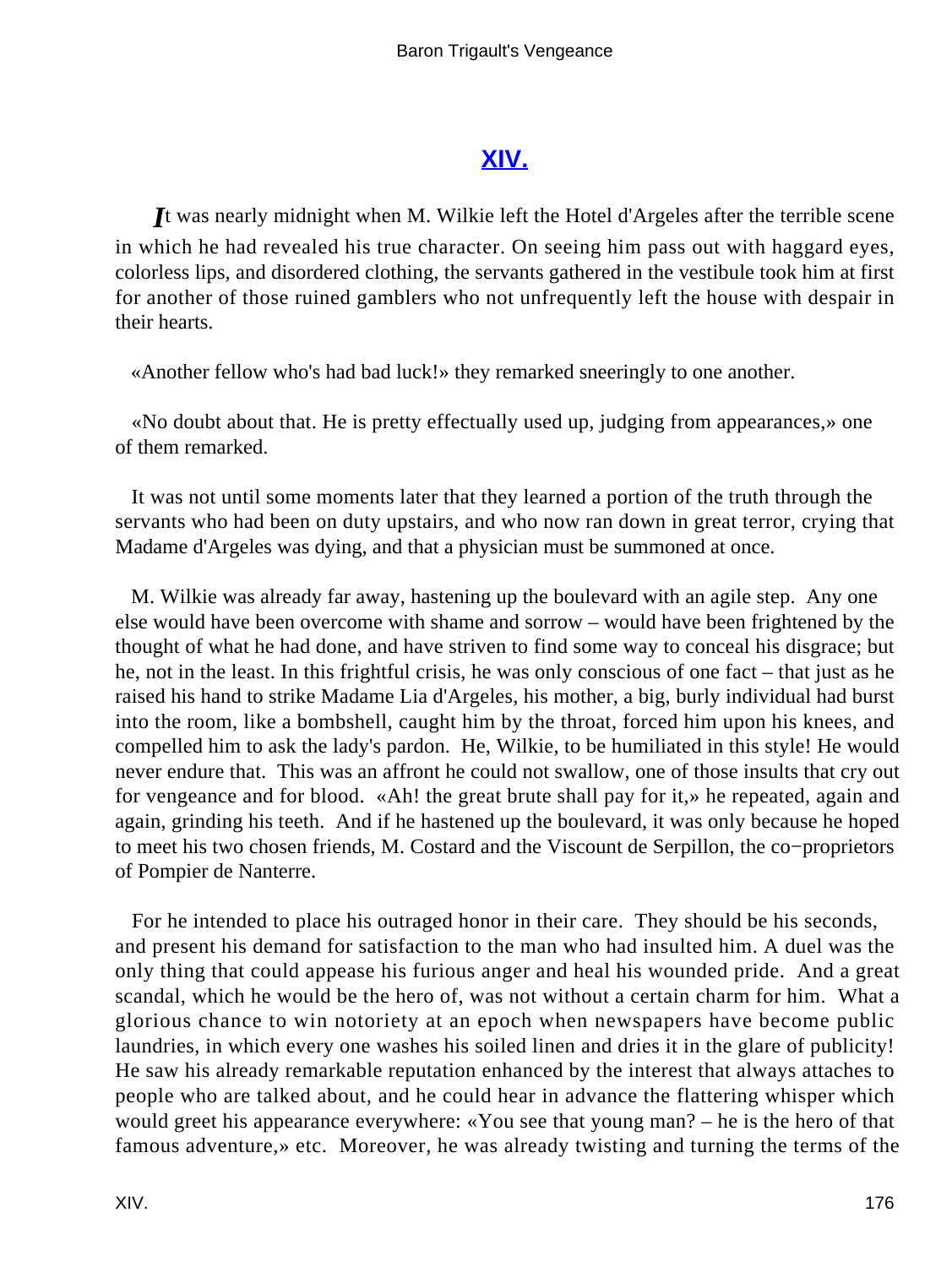notice which his seconds must have inserted in the Figaro, hesitating between two or three equally startling beginnings: «Another famous duel,» or «Yesterday, after a scandalous scene, an encounter,» etc., etc.

 Unfortunately, he did not meet either M. Costard or the Viscount de Serpillon. Strange to say, they were not in any of the cafes, where the flower of French chivalry usually congregates, in the company of golden−haired young women, from nine in the evening until one o'clock in the morning. This disappointment grieved M. Wilkie sorely, although he derived some benefit from it, for his disordered attire attracted attention at each place he entered, and acquaintances eagerly inquired: «Where have you come from, and what has happened to you?» Whereupon he replied with an air of profound secrecy: «Pray don't speak of it. A shocking affair! If it were noised abroad I should be inconsolable.»

 At last the cafes began to close, and promenaders became rare. M. Wilkie, much to his regret, was obliged to go home. When he had locked his door and donned his dressing−gown, he sat down to think over the events of the day, and collect his scattered wits. What most troubled and disquieted him was not the condition in which he had left Madame Lia d'Argeles, his mother, who was, perhaps, dying, through his fault! It was not the terrible sacrifice that this poor woman had made for him in a transport of maternal love! It was not the thought of the source from which the money he had squandered for so many years had been derived. No, M. Wilkie was quite above such paltry considerations – good enough for commonplace and antiquated people. «He was too clever for that. Ah! yes. He had a stronger stomach, and was up with the times!» If he were sorely vexed in spirit it was because he thought that the immense property which he had believed his own had slipped, perhaps for ever, from his grasp. For rising threateningly between the Chalusse millions and himself, he pictured the form of his father, this man whom he did not know, but whose very name had made Madame d'Argeles shudder.

 M. Wilkie was seized with terror when he looked his actual situation in the face. What was to become of him? He was certain that Madame d'Argeles would not give him another sou. She could not – he recognized that fact. His intelligence was equal to that. On the other hand, if he ever obtained anything from the count's estate, which was more than doubtful, would he not be obliged to wait a long time for it? Yes, in all probability such would be the case. Then how should he live, how would he be able to obtain food in the meantime? His despair was so poignant that tears came to his eyes; and he bitterly deplored the step he had taken. Yes, he actually sighed for the past; he longed to live over again the very years in which he had so often complained of his destiny. Then, though not a millionaire by any means, he at least wanted for nothing. Every quarter−day a very considerable allowance was promptly paid him, and, in great emergencies, he could apply to Mr. Patterson, who always sent a favorable answer if not drawn upon too heavily. Yes, he sighed for that time! Ah! if he had only then realized how fortunate he was! Had he not been one of the most opulent members of the society in which he moved? Had he not been flattered and admired more than any of his companions? Had he not found the most exquisite happiness in his part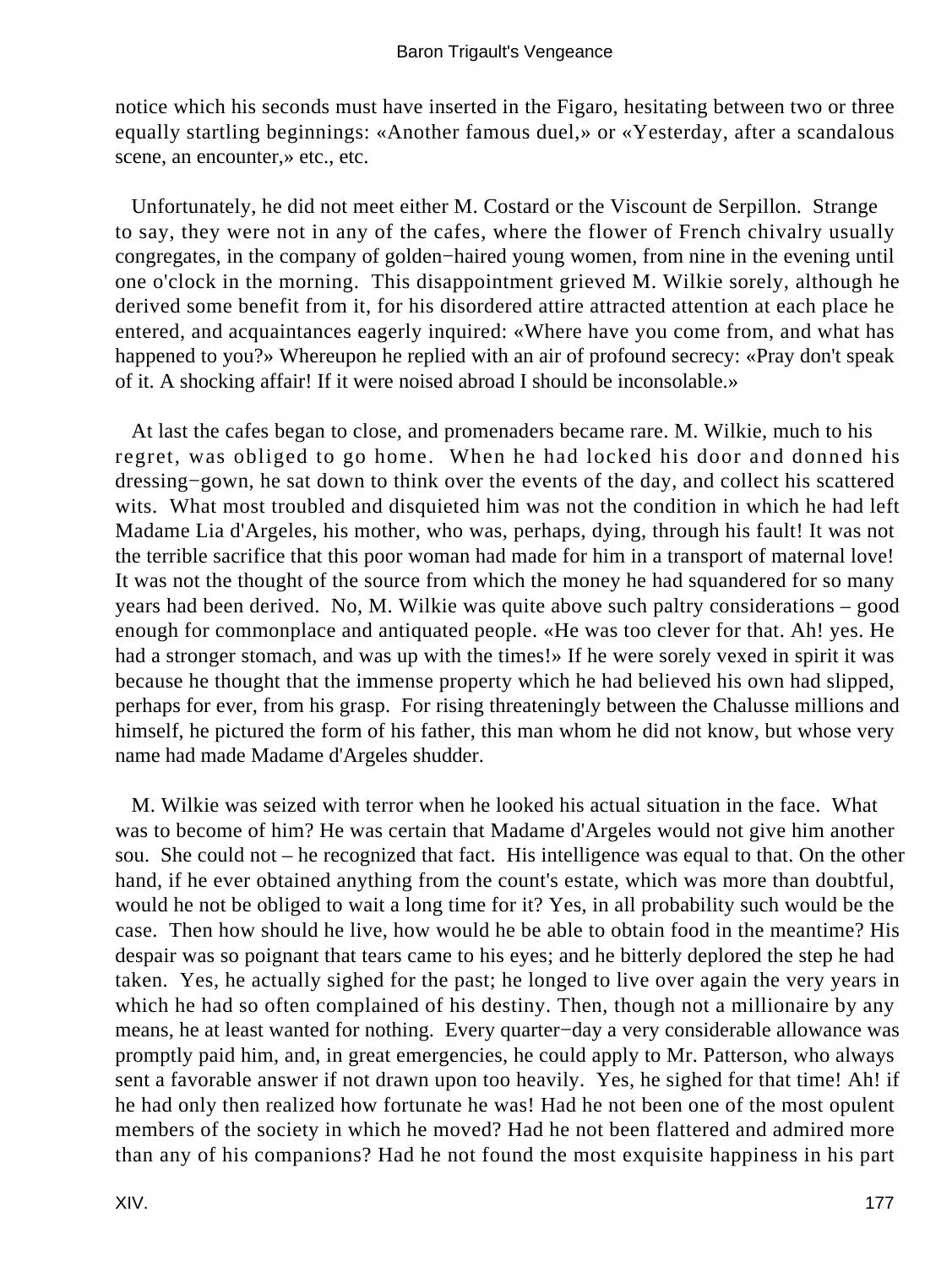ownership of Pompier de Nanterre!

 Now, what remained? Nothing, save anxiety concerning the future, and all sorts of uncertainties and terrors! What a mistake! What a blunder he had made! Ah! if he could only begin again. He sincerely wished that the great adversary of mankind had the Viscount de Coralth in his clutches. For, in his despair, it was the once dear viscount that he blamed, accused, and cursed.

 He was in this ungrateful frame of mind when a loud, almost savage, ring came at his door. As his servant slept in an attic upstairs, Wilkie was quite alone in his rooms, so he took the lamp and went to open the door himself. At this hour of the night, the visitor could only be M. Costard or the Viscount de Serpillon, or perhaps both of them. «They have heard that I was looking for them, and so they have hastened here,» he thought.

 But he was mistaken. The visitor was neither of these gentlemen, but M. Ferdinand de Coralth in person. Prudence had compelled the viscount to leave Madame d'Argeles's card−party one of the last, but as soon as he was out of the house he had rushed to the Marquis de Valorsay's to hold a conference with him, far from suspecting that he was followed, and that an auxiliary of Pascal Ferailleur and Mademoiselle Marguerite was even then waiting for him below – an enemy as formidable as he was humble – Victor Chupin.

 At sight of the man who had so long been his model – the friend who had advised what he styled his blunder – Wilkie was so surprised that he almost dropped his lamp. Then as his wrath kindled, «Ah! so it's you!» he exclaimed, angrily. «You come at a good time!»

 But M. de Coralth was too much exasperated to notice Wilkie's strange greeting. Seizing him roughly by the arm, and closing the door with a kick, he dragged Wilkie back into the little drawing− room. «Yes, it's I,» he said, curtly. «It's I – come to inquire if you have gone mad?»

«Viscount!»

 «I can find no other explanation of your conduct! What! You choose Madame d'Argeles's reception day, and an hour when there are fifty guests in her drawing−room to present yourself!»

 «Ah, well! it wasn't from choice. I had been there twice before, and had the doors shut in my face.»

 «You ought to have gone back ten times, a hundred times, a thousand times, rather than have accomplished such an idiotic prank as this.»

«Excuse me.»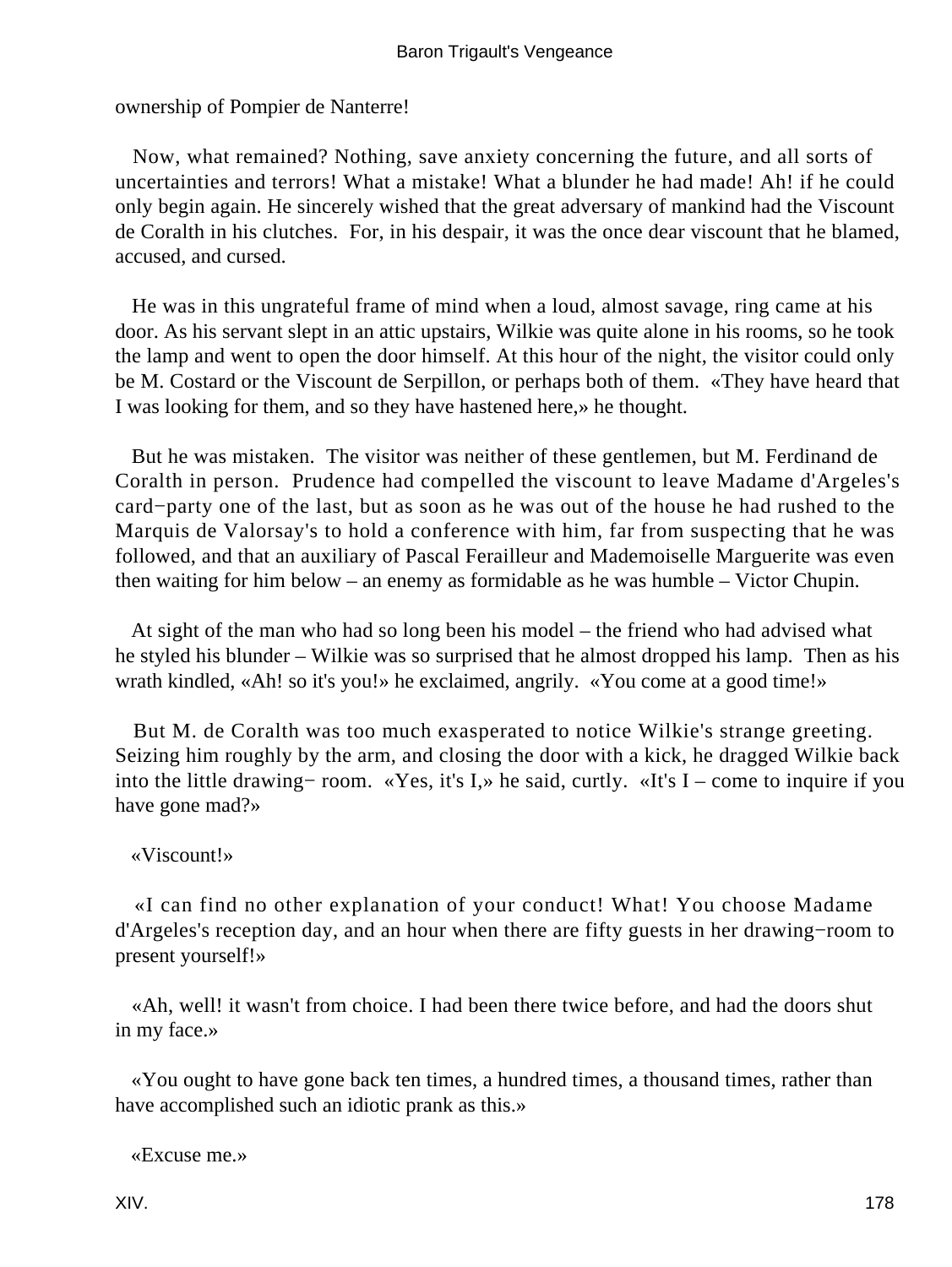«What did I recommend? Prudence, calmness and moderation, persuasive gentleness, sentiments of the loftiest nature, tenderness, a shower of tears  $- \rightarrow \infty$ 

«Possibly, but  $- \rightarrow \infty$ 

 «But instead of that, you fall upon this woman like a thunderbolt, and set the whole household in the wildest commotion. What could you be thinking of, to make such an absurd and frightful scene? For you howled and shrieked like a street hawker, and we could hear you in the drawing−room. If all is not irretrievably lost, there must be a special Providence for the benefit of fools!»

 In his dismay, Wilkie endeavored to falter some excuses, but he was only able to begin a few sentences which died away, uncompleted in his throat. The violence shown by M. de Coralth, who was usually as cold and as polished as marble, quieted his own wrath. Still toward the last he felt disposed to rebel against the insults that were being heaped upon him. «Do you know, viscount, that I begin to think this very strange,» he exclaimed. «If any one else had led me into such a scrape, I should have called him to account in double−quick time.»

 M. de Coralth shrugged his shoulders with an air of contempt, and threateningly replied: «Understand, once for all, that you had better not attempt to bully me! Now, tell me what passed between your mother and yourself?»

«First I should like  $- - \infty$ 

 «Dash it all! Do you suppose that I intend to remain here all night? Tell me what occurred, and be quick about it. And try to speak the truth.»

 It was one of M. Wilkie's greatest boasts that he had an indomitable will – an iron nature. But the viscount exercised powerful influence over him, and, to tell the truth, inspired him with a form of emotion which was nearly akin to fear. Moreover, a glimmer of reason had at last penetrated his befogged brain: he saw that M. de Coralth was right – that he had acted like a fool, and that, if he hoped to escape from the dangers that threatened him, he must take the advice of more experienced men than himself. So, ceasing his recriminations, he began to describe what he styled his explanation with Madame d'Argeles. All went well at first; for he dared not misrepresent the facts.

 But when he came to the intervention of the man who had prevented him from striking his mother, he turned crimson, and rage again filled his heart. «I'm sorry I let myself get into such a mess!» he exclaimed. «You should have seen my condition. My shirt– collar was torn, and my cravat hung in tatters. He was much stronger than I – the contemptible scoundrel! – ah! if it hadn't been for that  $-$  – But I shall have my revenge. Yes, he shall learn that he can't trample a man under foot with impunity. To− morrow two of my friends will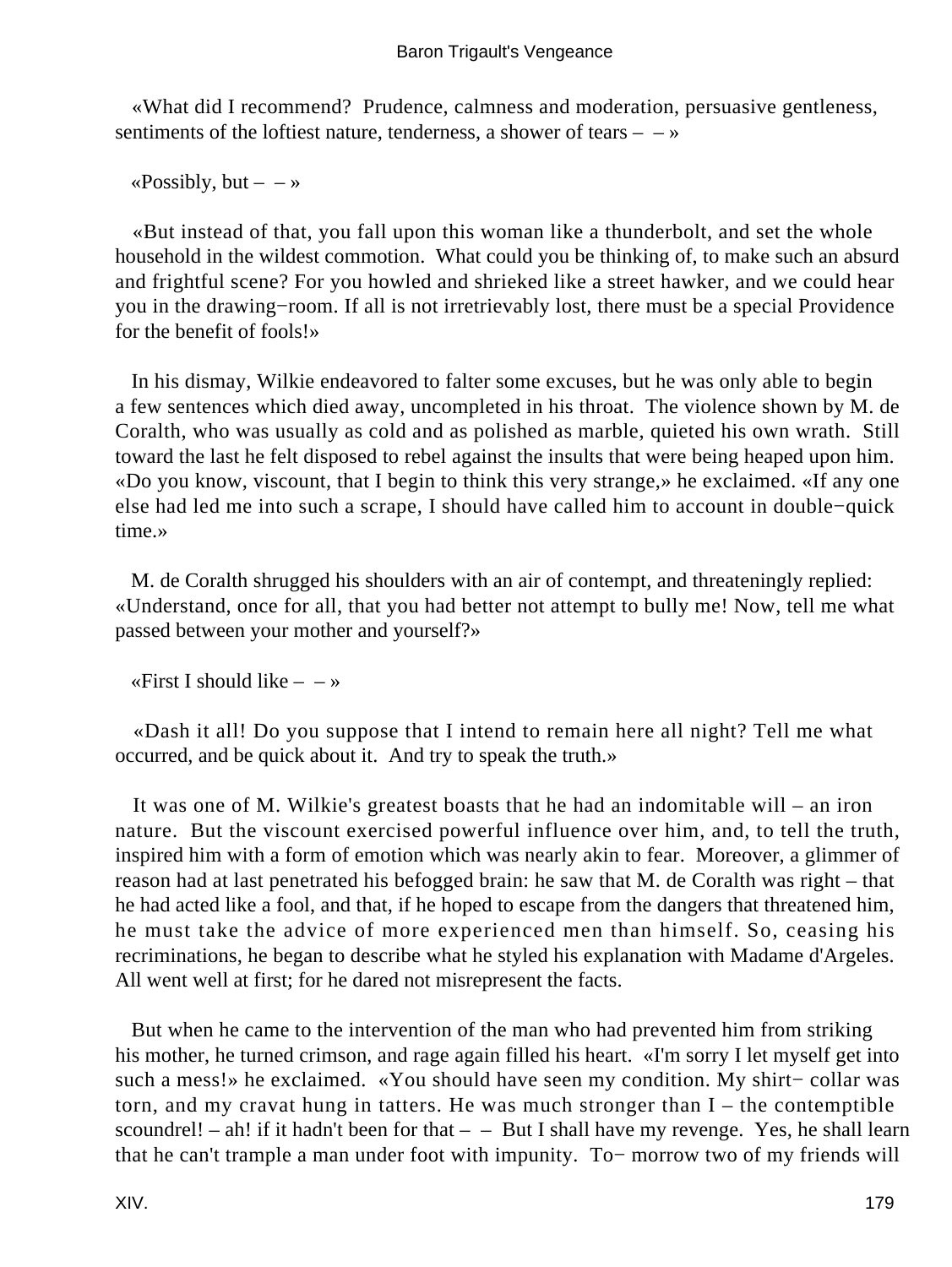### Baron Trigault's Vengeance

call upon him; and if he refuses to apologize or to give me satisfaction, I'll cane him.»

 It was evident enough that M. de Coralth had to exercise considerable constraint to listen to these fine projects. «I must warn you that you ought to speak in other terms of an honorable and honored gentleman,» he interrupted, at last.

«Eh! what! You know him then?»

«Yes, Madame d'Argeles's defender is Baron Trigault.»

 M. Wilkie's heart bounded with joy, as he heard this name. «Ah! this is capital!» he exclaimed. «What! So it was Baron Trigault – the noted gambler – who owns such a magnificent house in the Rue de la Ville l'Eveque, the husband of that extremely stylish lady, that notorious cocotte  $-$  – »

 The viscount sprang from his chair, and interrupting M. Wilkie: «I advise you, for the sake of your own safety,» he said, measuring his words to give them greater weight, «never to mention the Baroness Trigault's name except in terms of the most profound respect.»

 There was no misunderstanding M. de Coralth's tone, and his glance said plainly that he would not allow much time to pass before putting his threat into execution. Having always lived in a lower circle to that in which the baroness sparkled with such lively brilliancy, M. Wilkie was ignorant of the reasons that induced his distinguished friend to defend her so warmly; but he DID understand that it would be highly imprudent to insist, or even to discuss the matter. So, in his most persuasive manner, he resumed: «Let us say no more about the wife, but give our attention to the husband. So it was the baron who insulted me! A duel with him – what good luck! Well! he may sleep in peace to− night, but as soon as he is up in the morning he will find Costard and Serpillon on hand. Serpillon has not an equal as a second. First, he knows the best places for a meeting; then he lends the combatants weapons when they have none; he procures a physician; and he is on excellent terms with the journalists, who publish reports of these encounters.»

 The viscount had never had a very exalted opinion of Wilkie's intelligence, but now he was amazed to see how greatly he had overestimated it. «Enough of such foolishness,» he interrupted, curtly. «This duel will never take place.»

«I should like to know who will prevent it?»

 «I will, if you persist in such an absurd idea. You ought to have sense enough to know that the baron would kick Serpillon out of the house, and that you would only cover yourself with ridicule. So, between your duel and my help make your choice, and quickly.»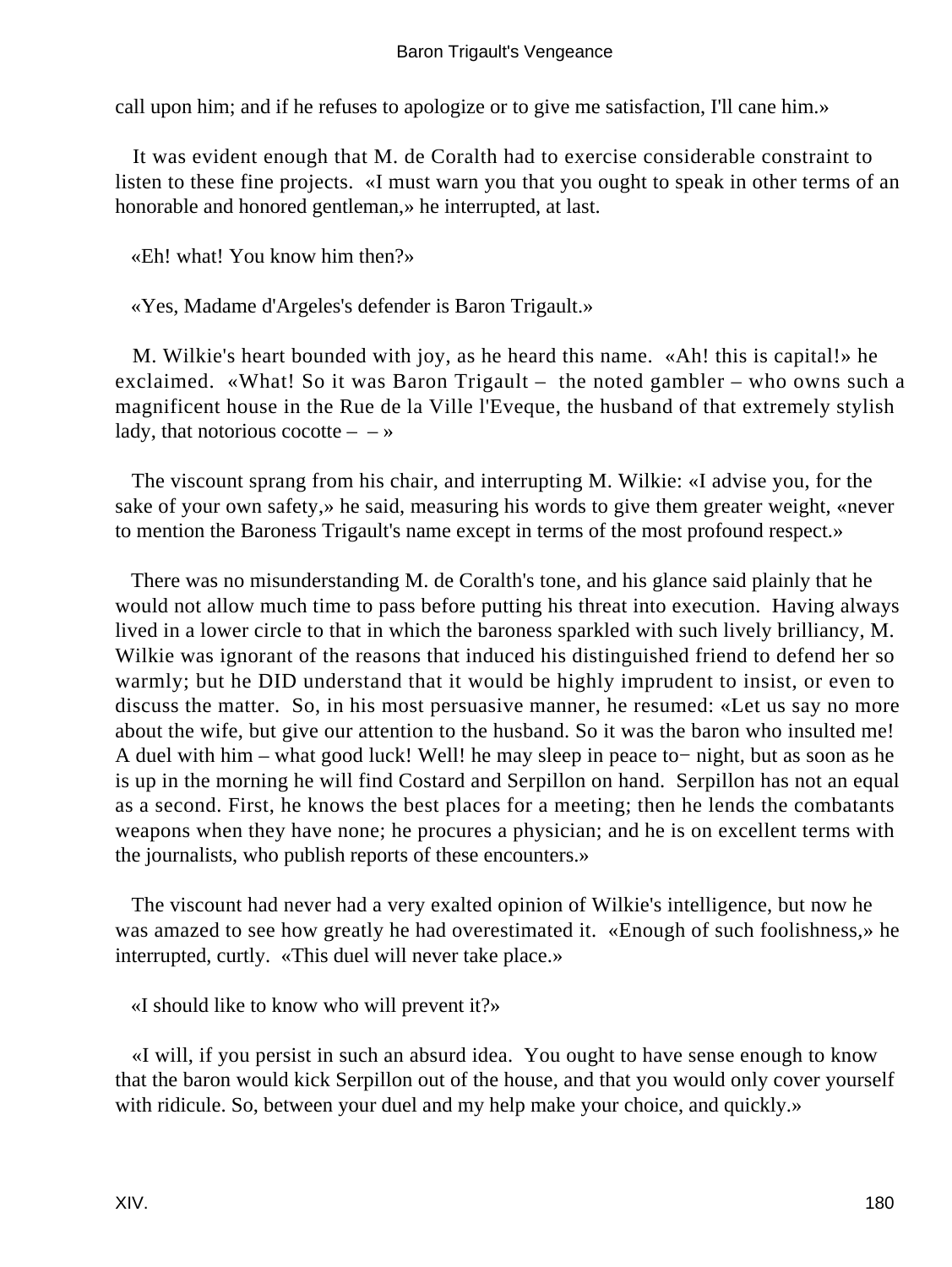The prospect of sending his seconds to demand satisfaction from Baron Trigault was certainly a very attractive one. But, on the other hand, Wilkie could not afford to dispense with M. de Coralth's services. «But the baron has insulted me,» he urged.

 «Well, you can demand satisfaction when you obtain possession of your property: but the least scandal now would spoil your last chances.»

 «I will abandon the project, then,» sighed Wilkie, despondently; «but pray advise me. What do you think of my situation?»

 M. de Coralth seemed to consider a moment, and then gravely replied: «I think that, **UNASSISTED,** you have no chance whatever. You have no standing, no influential connections, no position – you are not even a Frenchman.»

«Alas! that is precisely what I have said to myself.»

 «Still, I am convinced that with some assistance you might overcome your mother's resistance, and even your father's pretentions.»

«Yes, but where could I find protectors?»

 The viscount's gravity seemed to increase. «Listen to me,» said he; «I will do for you what I would not do for any one else. I will endeavor to interest in your cause one of my friends, who is all powerful by reason of his name, his fortune, and his connections – the Marquis de Valorsay, in fact.»

«The one who is so well known upon the turf?»

«The same.»

«And you will introduce me to him?»

 «Yes. Be ready to−morrow at eleven o'clock, and I will call for you and take you to his house. If he interests himself in your cause, it is as good as gained.» And as his companion overwhelmed him with thanks, he rose, and said: «I must go now. No more foolishness, and be ready to−morrow at the appointed time.»

 Thanks to the surprising mutability of temper which was the most striking characteristic of his nature, M. Wilkie was already consoled for his blunder.

 He had received M. de Coralth as an enemy; but he now escorted him to the door with every obsequious attention – in fact, just as if he looked upon him as his preserver. A word which the viscount had dropped during the conversation had considerably helped to bring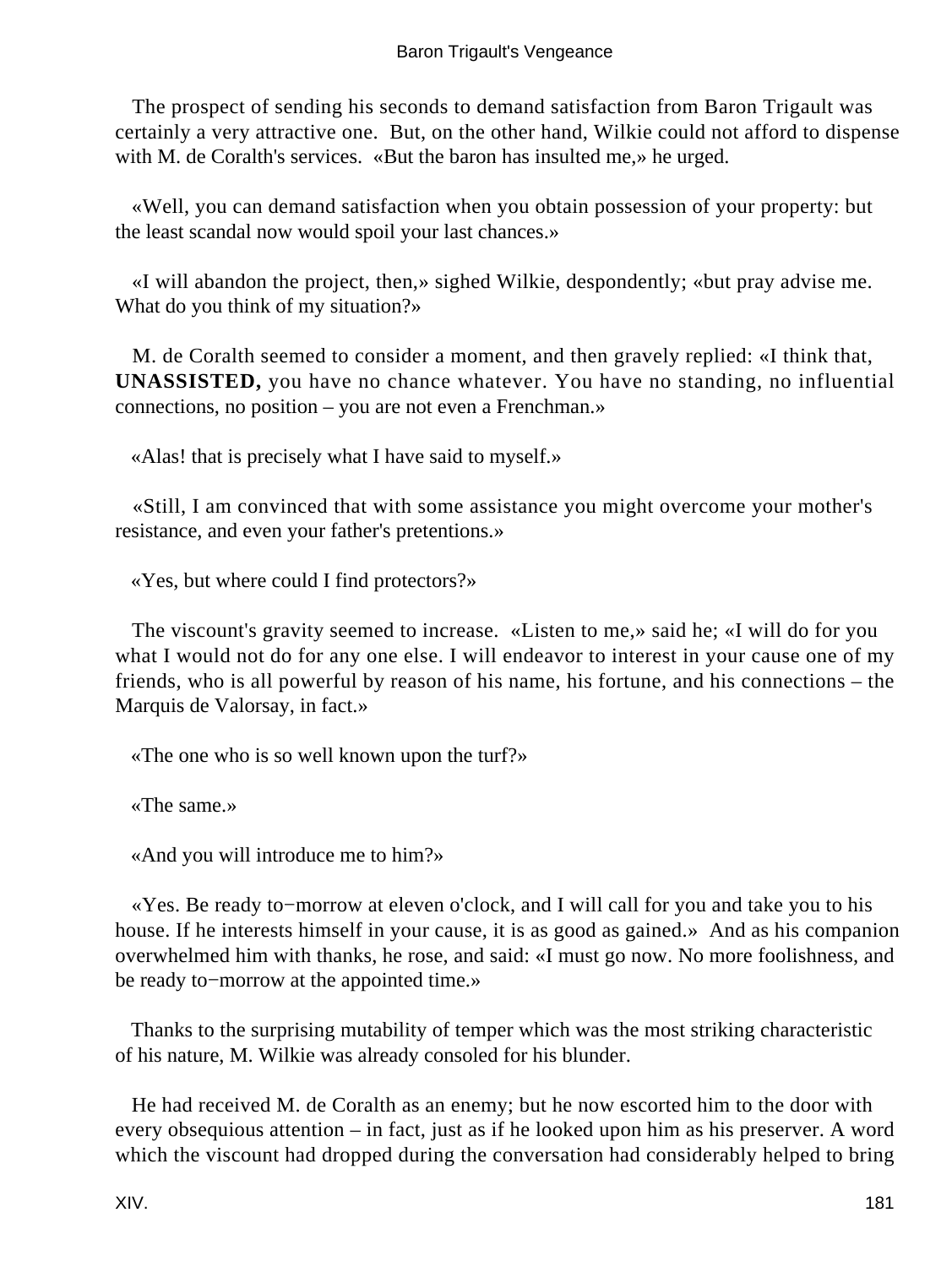about this sudden revulsion of feelings. «You cannot fail to understand that if the Marquis de Valorsay espouses your cause, you will want for nothing. And if a lawsuit is unavoidable, he will be perfectly willing to advance the necessary funds.» How could M. Wilkie lack confidence after that? The brightest hopes, the most ecstatic visions had succeeded the gloomy forebodings of a few hours before. The mere thought of being presented to M. de Valorsay, a nobleman celebrated for his adventures, his horses, and his fortune, more than sufficed to make him forget his troubles. What rapture to become that illustrious nobleman's acquaintance, perhaps his friend! To move in the same orbit as this star of the first magnitude which would inevitably cast some of its lustre upon him! Now he would be a somebody in the world. He felt that he had grown a head taller, and Heaven only knows with what disdain poor Costard and Serpillon would have been received had they chanced to present themselves at that moment.

 It is needless to say that Wilkie dressed with infinite care on the following morning, no doubt in the hope of making a conquest of the marquis at first sight. He tried his best to solve the problem of appearing at the same time most recherche but at ease, excessively elegant and yet unostentatious; and he devoted himself to the task so unreservedly that he lost all conception of the flight of time: so that on seeing M. de Coralth enter his rooms, he exclaimed in unfeigned astonishment: «You here already?»

 It seemed to him that barely five minutes had elapsed since he took his place before the looking−glass to study attitudes and gestures, with a new and elegant mode of bowing and sitting down, like an actor practising the effects which are to win him applause.

 «Why do you say 'already?'» replied the viscount. «I am a quarter of an hour behind time. Are you not ready?»

«Yes, certainly.»

«Let us start at once, then; my brougham is outside.»

 The drive was a silent one. M. Ferdinand de Coralth, whose smooth white skin would ordinarily have excited the envy of a young girl, did not look like himself. His face was swollen and covered with blotches, and there were dark blue circles round his eyes. He seemed, moreover, to be in a most savage humor. «He hasn't had sleep enough,» thought M. Wilkie, with his usual discernment; «he hasn't a bronze constitution like myself.»

 M. Wilkie himself was insensible to fatigue, and although he had not closed his eyes the previous night, he only felt that nervous trepidation which invariably attacks debutants, and makes the throat so marvellously dry. For the first, and probably the last time in his life, M. Wilkie distrusted his own powers, and feared that he was not «quite up to the mark,» as he elegantly expressed it.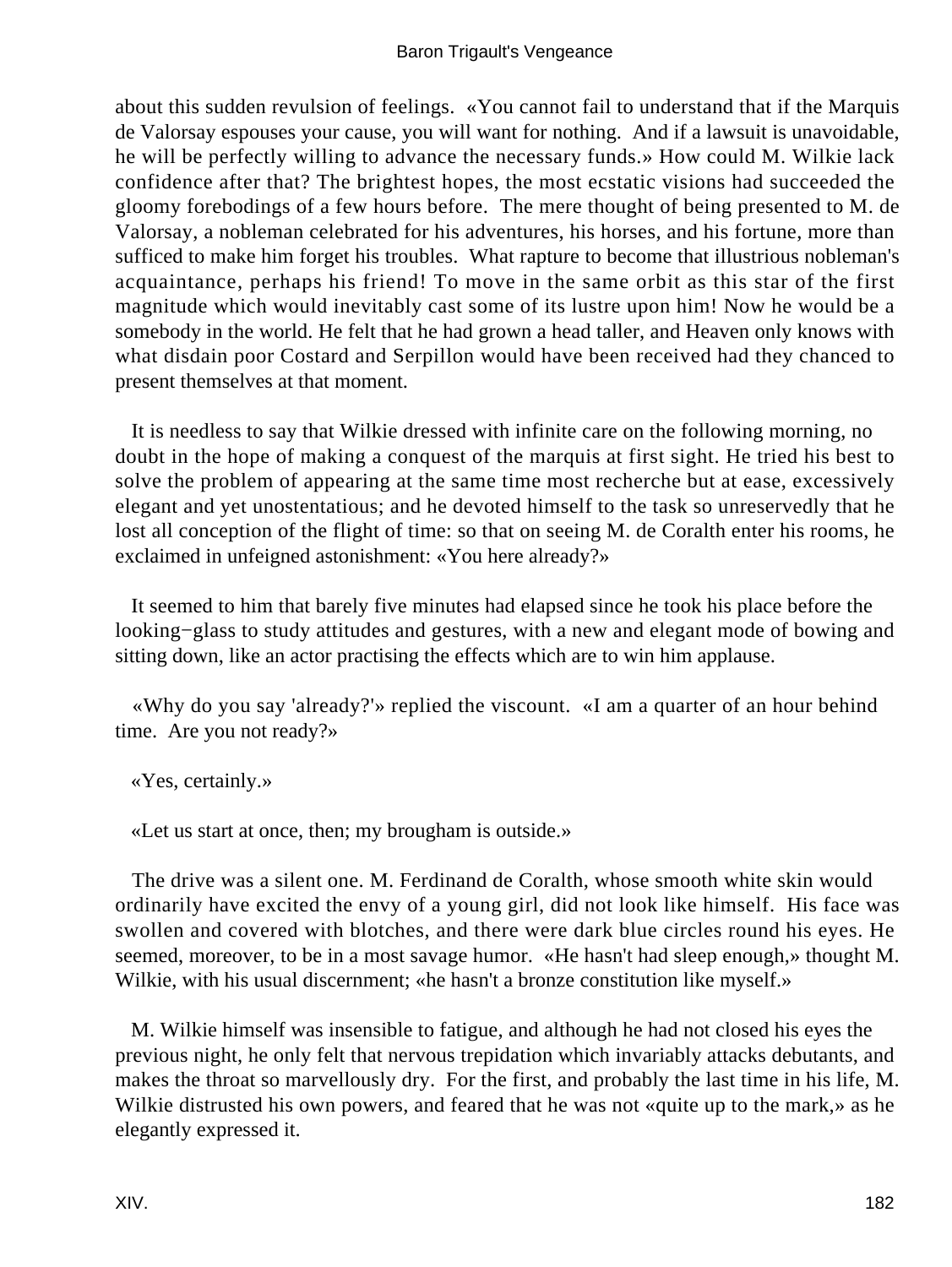The sight of the Marquis de Valorsay's handsome mansion was not likely to restore his assurance. When he entered the courtyard, where the master's mail−phaeton stood in waiting; when through the open doors of the handsome stables he espied the many valuable horses neighing in their stalls, and the numerous carriages shrouded in linen covers; when he counted the valets on duty in the vestibule, and when he ascended the staircase behind a lackey attired in a black dress−coat, and as serious in mien as a notary; when he passed through the handsome drawing−rooms, filled to overflowing with pictures, armor, statuary, and all the trophies gained by the marquis's horses upon the turf, M. Wilkie mentally acknowledged that he knew nothing of high life, and that what he had considered luxury was scarcely the shadow of the reality. He felt actually ashamed of his own ignorance. This feeling of inferiority became so powerful that he was almost tempted to turn and fly, when the man clothed in black opened the door and announced, in a clear voice: «M. le Vicomte de Coralth! – M. Wilkie.»

With a most gracious and dignified air – the air of a true **GRAND** seigneur – the only portion of his inheritance which he had preserved intact, the marquis rose to his feet, and, offering his hand to M. de Coralth, exclaimed: «You are most welcome, viscount. This gentleman is undoubtedly the young friend you spoke of in the note I received from you this morning?»

 «The same; and really he stands greatly in need of your kindness. He finds himself in an extremely delicate position, and knows no one who can lend him a helping hand.»

 «Ah, well, I will lend him one with pleasure, since he is your friend. But I must know the circumstances before I can act. Sit down, gentlemen, and enlighten me.»

 M. Wilkie had prepared his story in advance, a touching and witty narrative; but when the moment came to begin it, he found himself unable to speak. He opened his mouth, but no sound issued from his lips, and it seemed as if he had been stricken dumb. Accordingly it was M. de Coralth who made a statement of the case, and he did it well. The narrative thus gained considerably in clearness and precision; and even M. Wilkie noticed that his friend understood how to present the events in their most favorable light, and how to omit them altogether when his heartless conduct would have appeared too odious. He also noticed – and he considered it an excellent omen – that M. de Valorsay was listening with the closest attention.

 Worthy marquis! if his own interests had been in jeopardy he could not have appeared more deeply concerned. When the viscount had concluded his story, he gravely exclaimed: «Your young friend is indeed in a most critical position, a position from which he cannot escape without being terribly victimized, if he's left dependent on his own resources.»

«But it is understood that you will help him, is it not?»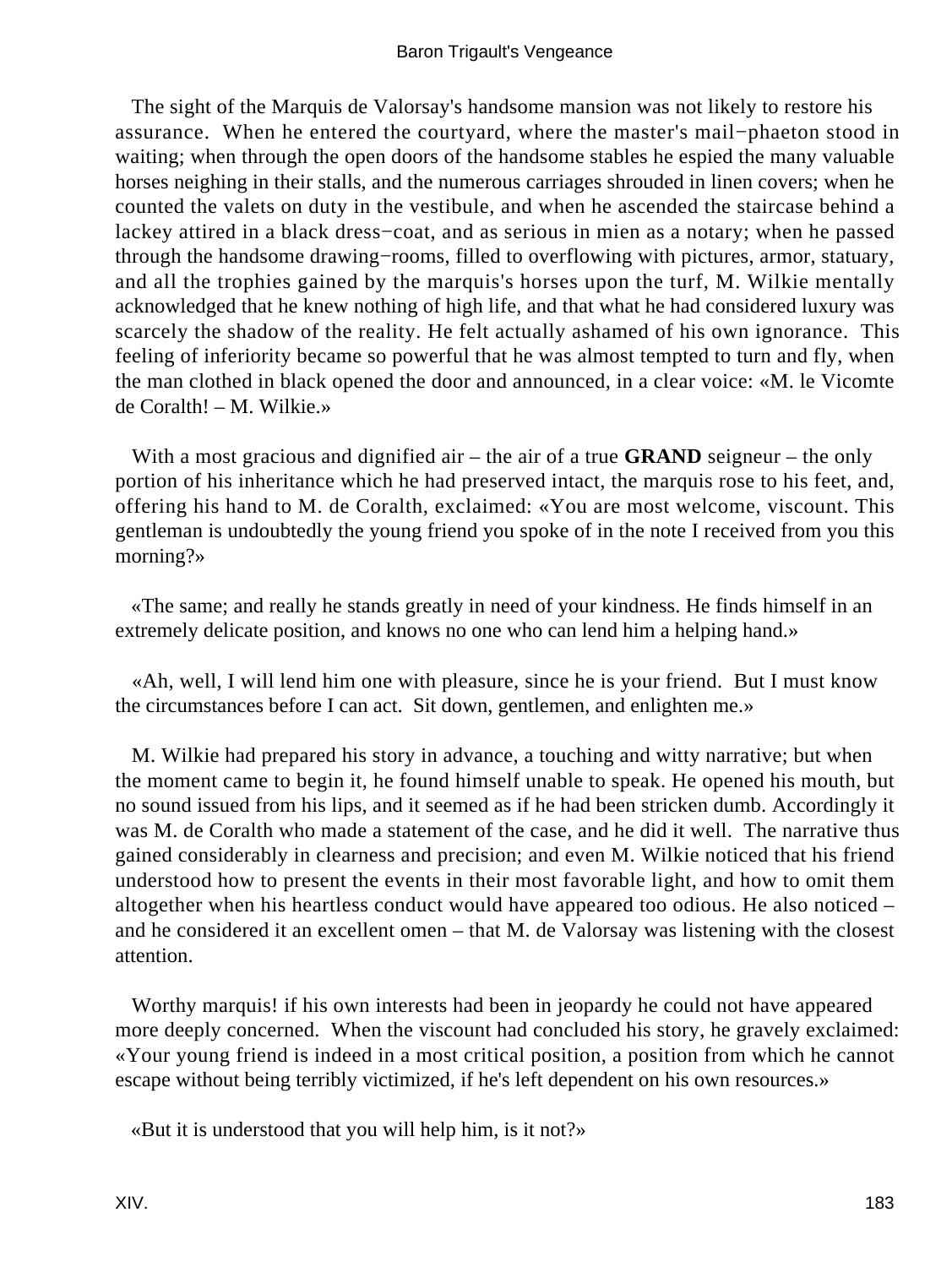M. de Valorsay reflected for a little, and then, addressing M. Wilkie, replied: «Yes, I consent to assist you, monsieur. First, because your cause seems to me just, and, also, because you are M. de Coralth's friend. I promise you my aid on one condition – that you will follow my advice implicitly.»

 The interesting young man lifted his hand, and, by dint of a powerful effort, he succeeded in articulating: «Anything you wish! – upon my sacred word!»

 «You must understand that when I engage in an enterprise, it must not fail. The eye of the public is upon me, and I have my **PRESTIGE** to maintain. I have given you a great mark of confidence, for in lending you my influence I become, in some measure at least, your sponsor. But I cannot accept this great responsibility unless I am allowed absolute control of the affair.»

 «And I think that we ought to begin operations this very day. The main thing is to circumvent your father, the terrible man with whom your mother has threatened you.»

«Ah! but how?»

 «I shall dress at once and go to the Hotel de Chalusse, in order to ascertain what has occurred there. You on your side must hasten to Madame d'Argeles and request her politely, but firmly, to furnish you with the necessary proofs to assert your rights. If she consents, well and good! If she refuses, we will consult some lawyer as to the next step. In any case, call here again at four o'clock.»

 But the thought of meeting Madame d'Argeles again was anything but pleasing to Wilkie. «I would willingly yield that undertaking to some one else,» said he. «Cannot some one else go in my place?»

 Fortunately M. de Coralth knew how to encourage him. «What! are you afraid?» he asked.

 Afraid! he? – never! It was easy to see that by the way he settled his hat on his head and went off, slamming the door noisily behind him.

 «What an idiot!» muttered M. de Coralth. «And to think that there are ten thousand in Paris built upon the very same plan!»

 M. de Valorsay gravely shook his head. «Let us thank fortune that he is as he is. No youth who possessed either heart or intelligence would play the part that I intend for him, and enable me to obtain proud Marguerite and her millions. But I fear he won't go to Madame d'Argeles's house. You noticed his repugnance!»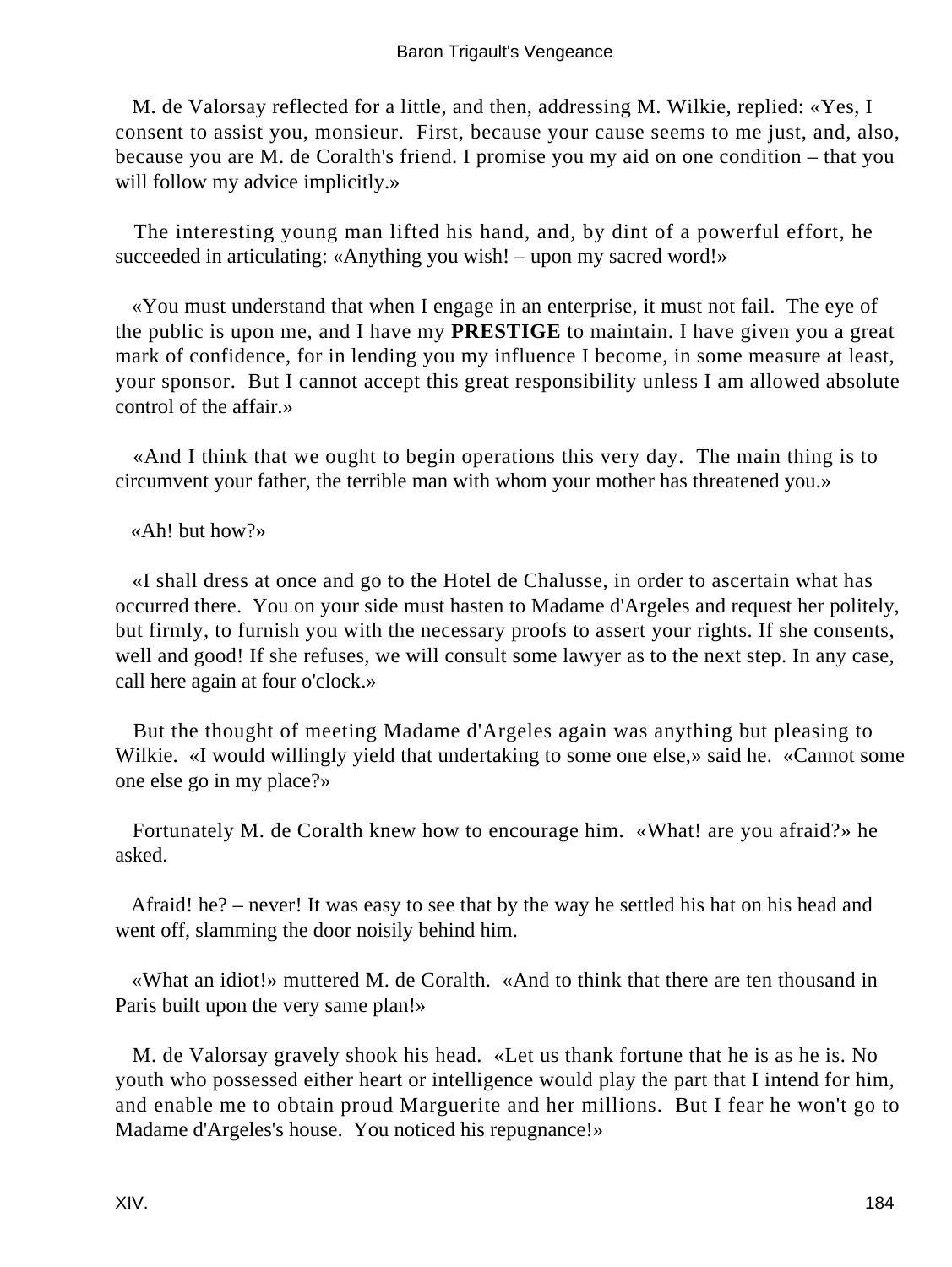### Baron Trigault's Vengeance

 «Oh, you needn't trouble yourself in the least on that account – he'll go. He would go to the devil if the noble Marquis de Valorsay ordered him to do so.»

 M. de Coralth understood Wilkie perfectly. The fear of being considered a coward by a nobleman like the Marquis de Valorsay was more than sufficient, not only to divest him of all his scruples, but even to induce him to commit any act of folly, or actually a crime. For if he had looked upon M. de Coralth as an oracle, he considered the marquis to be a perfect god.

 Accordingly, as he hastened toward Madame d'Argeles's residence, he said to himself: «Why shouldn't I go to her house? I've done her no injury. Besides, she won't eat me.» And remembering that he should be obliged to render a report of this interview, he resolved to assert his superiority and to remain cool and unmoved, as he had seen M. de Coralth do so often.

 However, the unusual aspect of the house excited his surprise, and puzzled him not a little. Three huge furniture vans, heavily laden, were standing outside the gate. In the courtyard there were two more vehicles of the same description, which a dozen men or so were busily engaged in loading. «Ah, ha!» muttered M. Wilkie, «it was fortunate that I came – very fortunate; so she was going to run away!» Thereupon, approaching a group of servants who were in close conference in the hall, he demanded, in his most imperious manner: «Madame d'Argeles!»

 The servants remembered the visitor perfectly; they now knew who he really was, and they could not understand how he could have the impudence and audacity to come there again so soon after the shameful scene of the previous evening. «Madame is at home,» replied one of the men, in anything but a polite tone; «and I will go and see if she will consent to see you. Wait here.»

 He went off, leaving M. Wilkie in the vestibule to settle his collar and twirl his puny mustaches, with affected indifference; but in reality he was far from comfortable. For the servants did not hesitate to stare at him, and it was quite impossible not to read their contempt in their glances. They even sneered audibly and pointed at him; and he heard five or six epithets more expressive than elegant which could only have been meant for himself. «The fools!» thought he, boiling with anger. «The scoundrels! Ah! if I dared. If a gentleman like myself was allowed to notice such blackguards, how I'd chastise them!»

 But the valet who had gone to warn Madame d'Argeles soon reappeared and put an end to his sufferings. «Madame will see you,» said the man, impudently. «Ah! if I were in her  $place - \rightarrow$ 

 «Come, make haste,» rejoined Wilkie, indignantly, and following the servant, he was ushered into a room which had already been divested of its hangings, curtains, and furniture.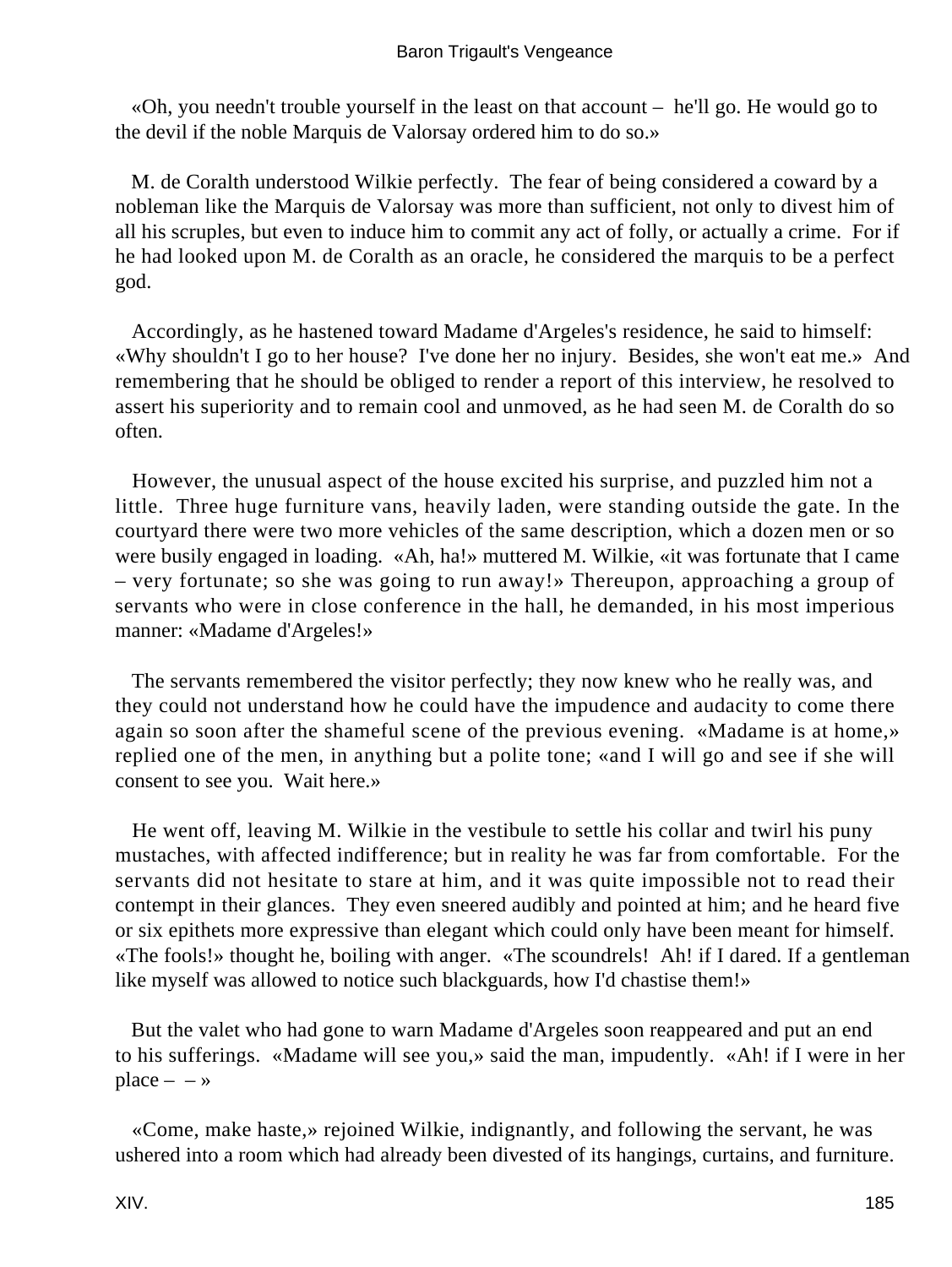He here found Madame d'Argeles engaged in packing a large trunk with household linen and sundry articles of clothing.

 By a sort of miracle the unfortunate woman had survived the terrible shock which had at first threatened to have an immediately fatal effect. Still she had none the less received her death−blow. It was only necessary to look at her to be assured of that. She was so greatly changed that when M. Wilkie's eyes first fell on her, he asked himself if this were really the same person whom he had met on the previous evening. Henceforth she would be an old woman. You would have taken her for over fifty, so terrible had been the sufferings caused her by the shameful conduct of her son. In this sad−eyed, haggard−faced woman, clad in black, no one would have recognized the notorious Lia d'Argeles, who, only the evening before, had driven round the lake, reclining on the cushions of her victoria, and eclipsing all the women around her by the splendor of her toilette. Nothing now remained of the gay worldling but the golden hair which she was condemned to see always the same, since its tint had been fixed by dyes as indelible as the stains upon her past.

 She rose with difficulty when M. Wilkie entered, and in the expressionless voice of those who are without hope, she asked: «What do you wish of me?»

 As usual, when the time came to carry out his happiest conceptions, his courage failed him. «I came to talk about our affairs, you know,» he replied, «and I find you moving.»

«I am not moving.»

 «Nonsense! you can't make me believe that! What's the meaning of these carts in the courtyard?»

«They are here to convey all the furniture in the house to the auction−rooms.»

 Wilkie was struck dumb for a moment, but eventually recovering himself a little, he exclaimed: «What! you are going to sell everything?»

«Yes.»

«Astonishing, upon my honor! But afterward?»

«I shall leave Paris.»

«Bah! and where are you going?»

With a gesture of utter indifference, she gently replied: «I don't know; I shall go where no one will know me, and where it will be possible for me to hide my shame.»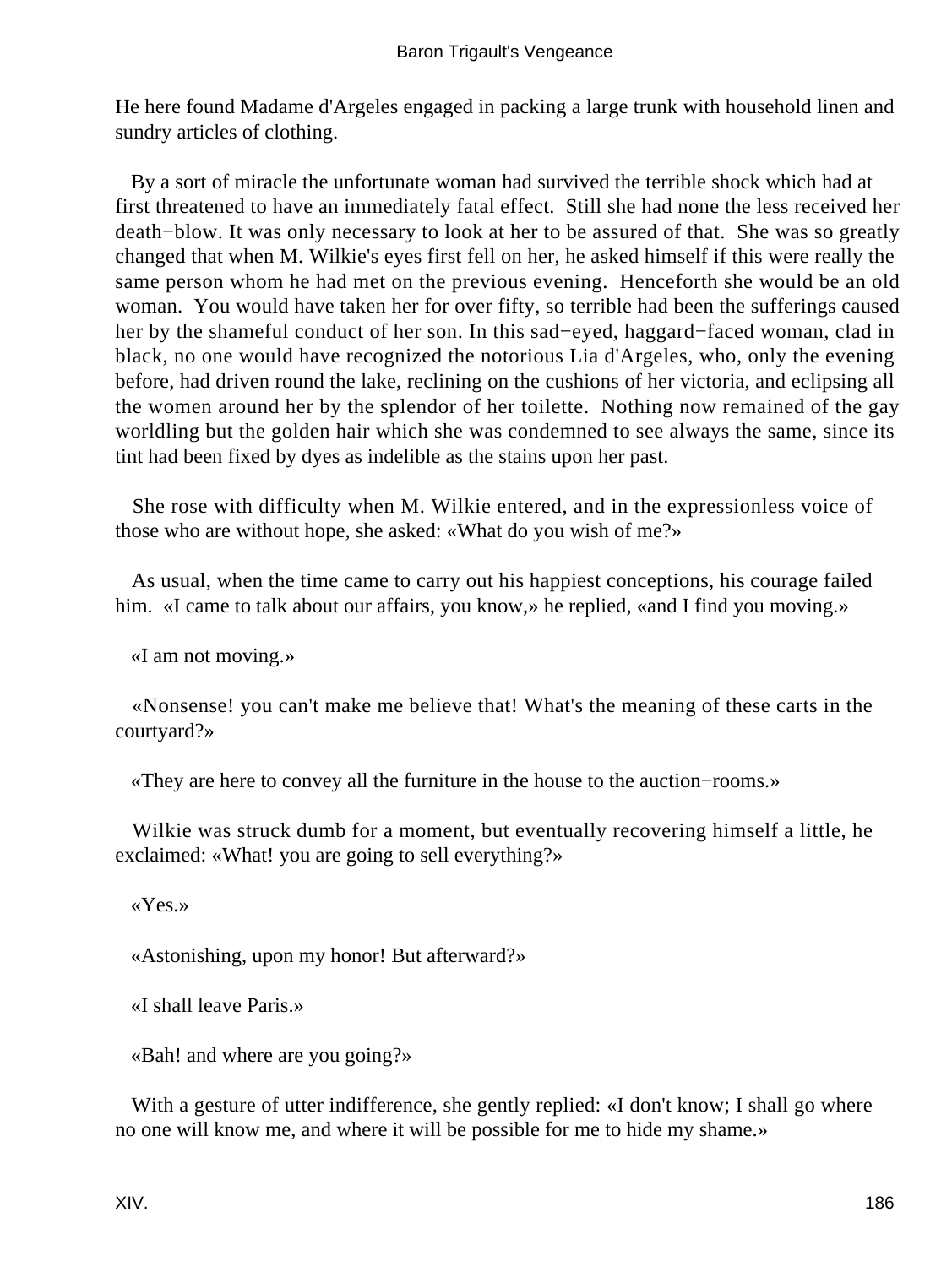A terrible disquietude seized hold of Wilkie. This sudden change of residence, this departure which so strongly resembled flight, this cold greeting when he expected passionate reproaches, seemed to indicate that Madame d'Argeles's resolution would successfully resist any amount of entreaty on his part. «The devil,» he remarked, «I don't think this at all pleasant! What is to become of me? How am I to obtain possession of the Count de Chalusse's estate? That's what I am after! It's rightfully mine, and I'm determined to have it, as I told you once before. And when I've once taken anything into my head  $- \rightarrow \infty$ 

 He paused, for he could no longer face the scornful glances that Madame d'Argeles was giving him. «Don't be alarmed,» she replied bitterly, «I shall leave you the means of asserting your right to my parents' estate.»

 $\kappa$ Ah – so – – »

 «Your threats obliged me to decide contrary to my own wishes. I felt that no amount of slander or disgrace would daunt you.»

«Of course not, when so many millions are at stake.»

 «I reflected, and I saw that nothing would arrest you upon your downward path except a large fortune. If you were poor and compelled to earn your daily bread – a task which you are probably incapable of performing – who can tell what depths of degradation you might descend to? With your instincts and your vices, who knows what crime you wouldn't commit to obtain money? It wouldn't be long before you were in the dock, and I should hear of you only through your disgrace. But, on the other hand, if you were rich, you would probably lead an honest life, like many others, who, wanting for nothing, are not tempted to do wrong, who, in fact, show virtue in which there is nothing worthy of praise. For real virtue implies temptation – a struggle and victory.»

 Although he did not understand these remarks very well, M. Wilkie evinced a desire to offer some objections; but Madame d'Argeles had already resumed: «So I went to my notary this morning. I told him everything; and by this time my renunciation of my rights to the estate of the Count de Chalusse is already recorded.»

«What! your renunciation. Oh! no.»

 «Allow me to finish since you don't understand me. As soon as I renounce the inheritance it becomes yours.»

«Truly?»

 «I have no wish to deceive you. I only desire that the name of Lia d'Argeles should not be mentioned. I will give you the necessary proofs to establish your identity; my marriage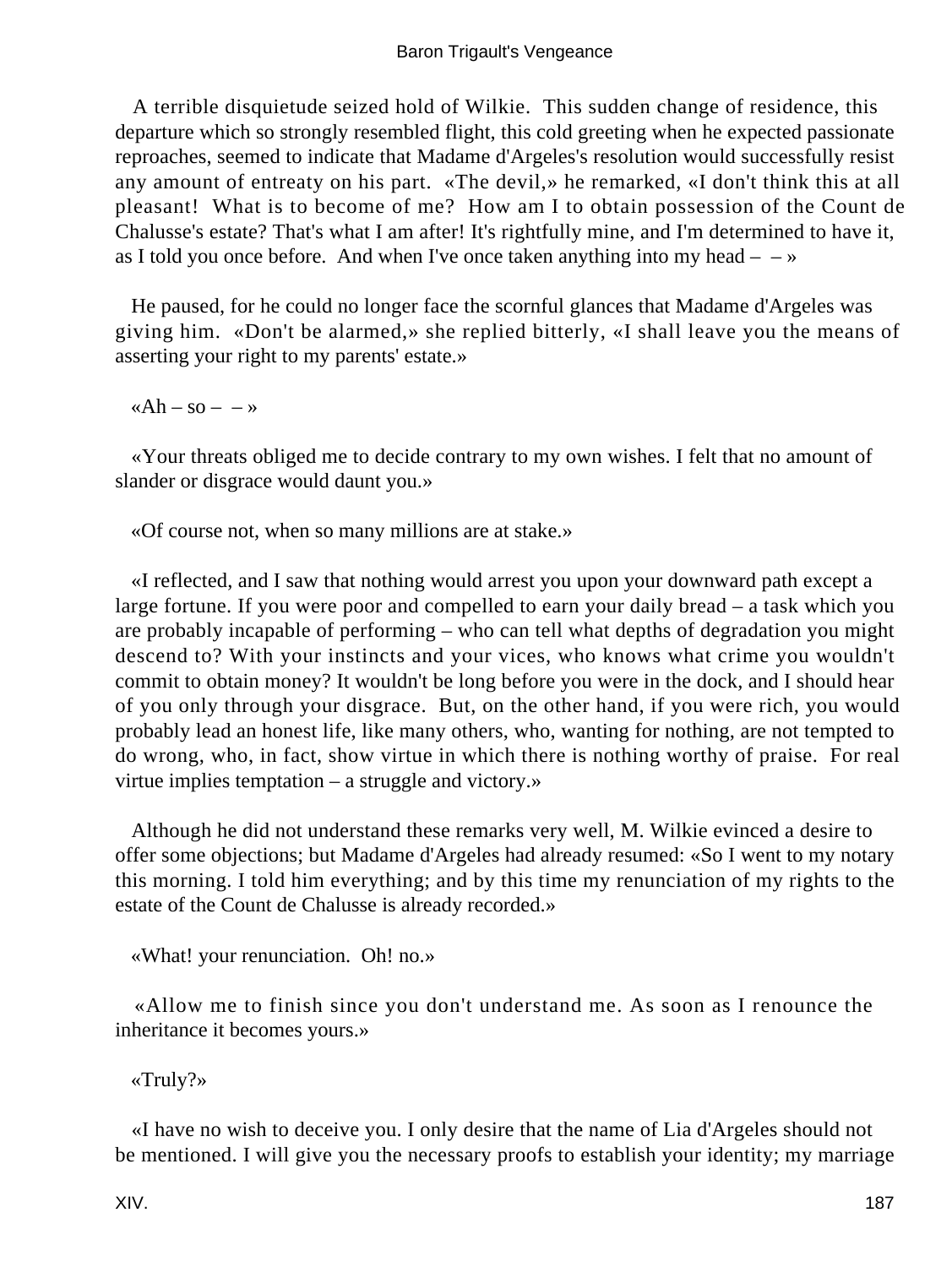contract and your certificate of birth.»

 It was joy that made M. Wilkie speechless now. «And when will you give me these documents?» he faltered, after a short pause.

«You shall have them before you leave this house; but first of all I must talk with you.»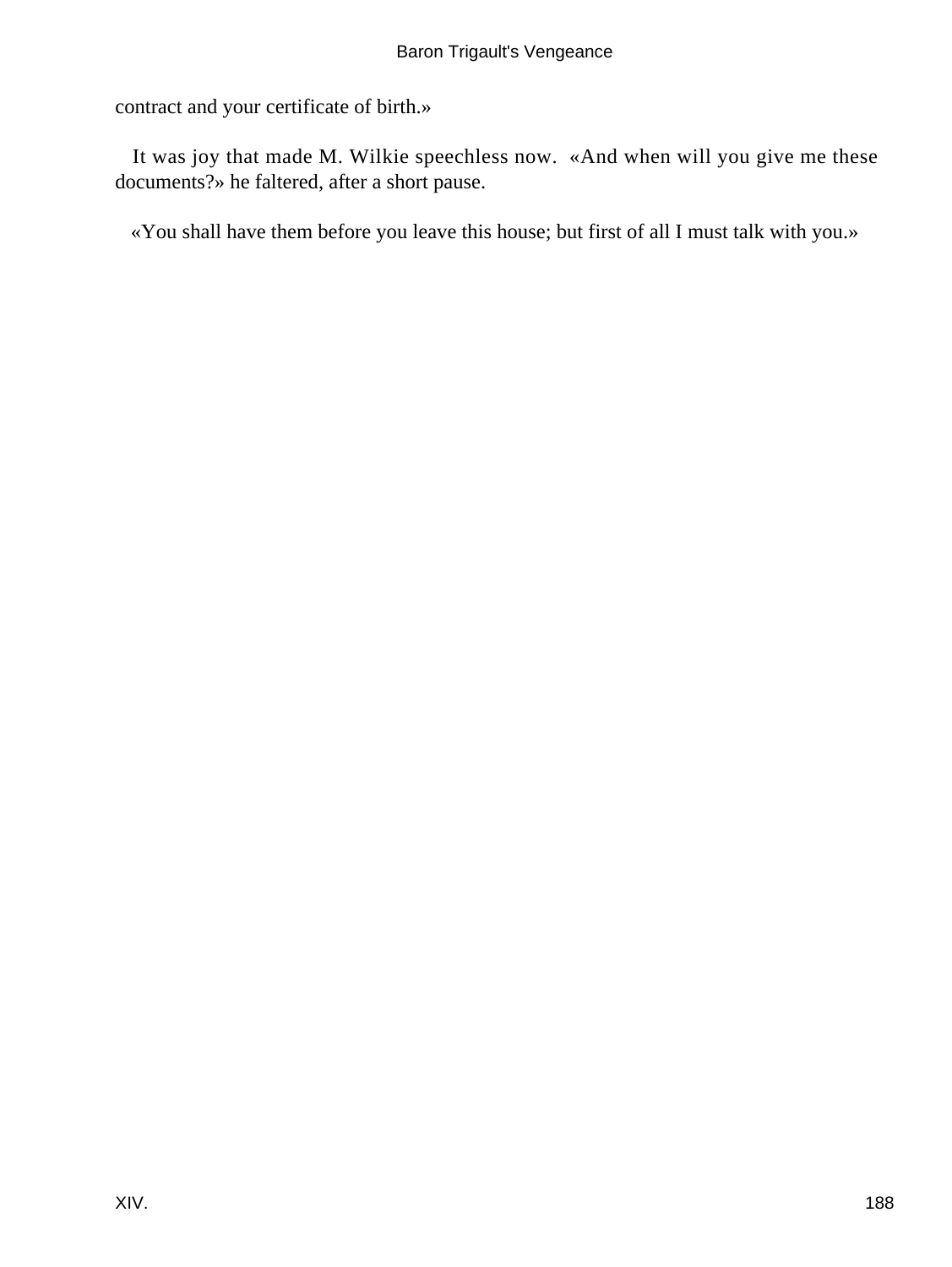## **[XV.](#page-256-0)**

*A*gitated and excited though he was, M. Wilkie had not once ceased to think of M. de Coralth and the Marquis de Valorsay. What would they do in such a position, and how should he act to conform himself to the probable example of these models of deportment? Manifestly he ought to assume that stolid and insolent air of boredom which is considered a sure indication of birth and breeding. Convinced of this, and seized with a laudable desire to emulate such distinguished examples, he had perched himself upon a trunk, where he still sat with his legs crossed. He now pretended to suppress a yawn, as he growled, «What! some more long phrases – and another melodramatic display?»

 Absorbed in the memories she had invoked, Madame d'Argeles paid no heed to Wilkie's impertinence. «Yes, I must talk with you,» she said, "and more for your sake than for my own. I must tell you who I am, and through what strange vicissitudes I have passed. You know what family I belong to. I will tell you, however – for you may be ignorant of the fact – that our house is the equal of any in France in lineage, splendor of alliance, and fortune. When I was a child, my parents lived at the Hotel de Chalusse, in the Faubourg Saint Germain, a perfect palace, surrounded by one of those immense gardens, which are no longer seen in Paris – a real park, shaded with century−old trees. Certainly everything that money could procure, or vanity desire, was within my reach; and yet my youth was wretchedly unhappy. I scarcely knew my father, who was devoured by ambition, and had thrown himself body and soul into the vortex of politics. Either my mother did not love me, or thought it beneath her dignity to make any display of sensibility; but at all events her reserve had raised a wall of ice between herself and me. As for my brother he was too much engrossed in pleasure to think of a mere child. So I lived quite alone, too proud to accept the love and friendship of my inferiors – abandoned to the dangerous inspirations of solitude, and with no other consolation than my books – books which had been chosen for me by my mother's confessor, and which were calculated to fill my imagination with visionary and romantic fancies. The only conversation I heard dealt with the means of leaving all the family fortune to my brother, so that he might uphold the splendor of the name, and with the necessity of marrying me to some superannuated nobleman who would take me without a dowry, or of compelling me to enter one of those aristocratic convents, which are the refuge, and often the prison, of poor girls of noble birth.

 "I do not pretend to justify my fault, I am only explaining it. I thought myself the most unfortunate being in the world – and such I really was, since I honestly believed it – when I happened to meet Arthur Gordon, your father. I saw him for the first time at a fete given at the house of the Comte de Commarin. How he, a mere adventurer, had succeeded in forcing his way into the most exclusive society in the world, is a point which I have never been able to explain. But, alas! it is only too true that when our glances met for the first time, my heart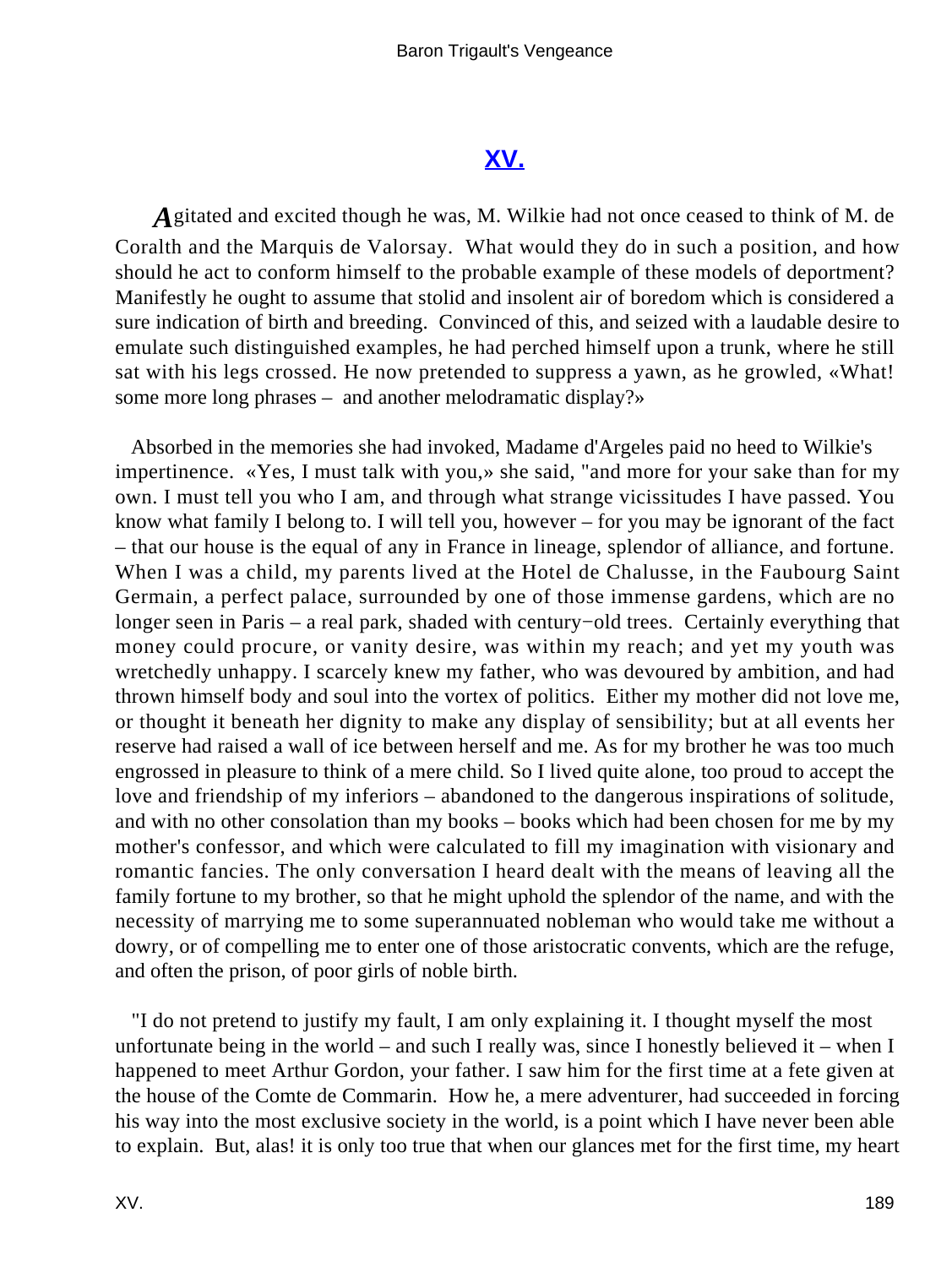was stirred to its inmost depths; I felt that it was no longer mine – that I was no longer free! Ah! why does not God allow a man's face to reflect at least something of his nature? This man, who was a corrupt and audacious hypocrite, had that air of apparent nobility and frankness which inspires you with unlimited confidence, and the melancholy expression on his features seemed to indicate that he had known sorrow, and had good cause to rail at destiny. In his whole appearance there was certainly a mysterious and fatal charm. I afterward learned that this was only a natural result of the wild life he had led. He was only twenty−six, and he had already been the commander of a slave ship, and had fought in Mexico at the head of one of those guerilla bands which make politics an excuse for pillage and murder. He divined only too well the impression he had made upon my heart. I met him twice afterward in society. He did not speak to me; he even pretended to avoid me, but standing a little on one side, he watched my every movement with burning eyes in which I fancied I could read a passion as absorbing as my own. At last he ventured to write to me. The moment a letter addressed to me in an unknown hand was covertly handed me by my maid, I divined that it came from him. I was frightened, and my first impulse was to take it, not to my mother – whom I regarded as my natural enemy – but to my father. However, he chanced to be absent; I kept the letter, I read it, I answered it – and he wrote again.

 "Alas! from that moment my conduct was inexcusable. I knew that it was worse than a fault to continue this clandestine correspondence. I knew my parents would never give my hand in marriage to a man who was not of noble birth. I knew that I was risking my reputation, the spotless honor of our house, my happiness, and life! Still I persisted – I was possessed with a strange madness that made me ready to brave every danger. Besides, he gave me no time to breathe, or reflect. Everywhere, constantly, every instant, he compelled me to think of him. By some miracle of address and audacity, he had discovered a means of intruding upon my presence, even in my father's house. For instance, every morning I found the vases in my room full of choice flowers, though I was never able to discover what hands had placed them there. Ah! how can one help believing in an omnipresent passion which one inhales with the very air one breathes! How can one resist it?

 "I only discovered Arthur Gordon's object when it was too late. He had come to Paris with the fixed determination of trapping some rich heiress, and forcing her family to give her to him with a large dowry, after one of those disgraceful scandals which render a marriage inevitable. At the very same time he was pursuing two other rich young girls, persuaded that one of the three would certainly become his victim.

 "I was the first to yield. One of those unforeseen events which are the work of Providence, was destined to decide my fate. Several times, already, in compliance with Arthur's urgent entreaties, I had met him at night time in a little pavilion in our garden. This pavilion contained a billiard−room and a spacious gallery in which my brother practised fencing and pistol shooting with his masters and friends. There, thanks to the liberty I enjoyed, we thought ourselves perfectly secure from observation, and we were imprudent enough to light the candles. One night when I had just joined Arthur in the pavilion, I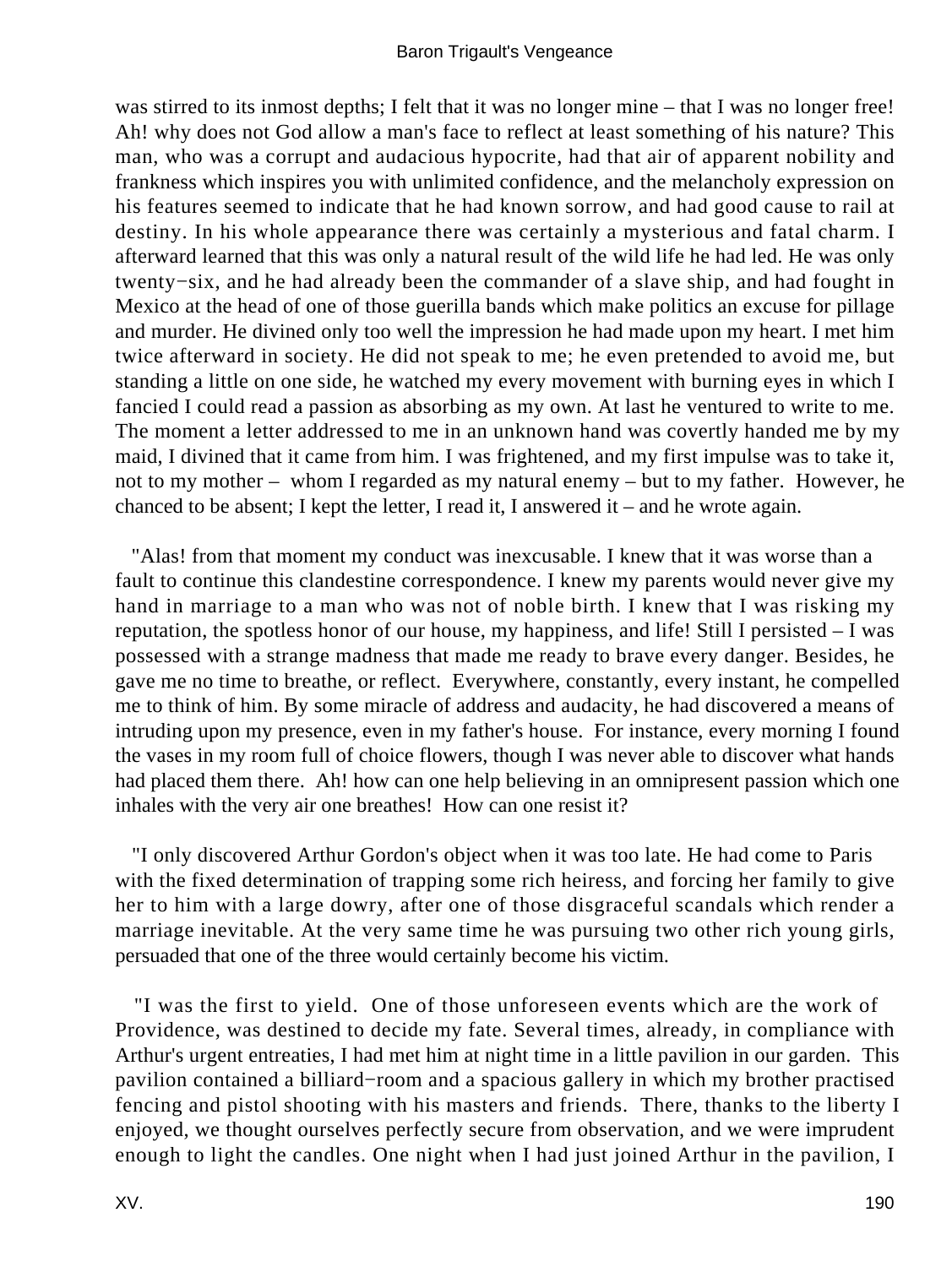thought I heard the sound of hoarse, heavy breathing behind me. I turned round in a fright and saw my brother standing on the threshold. Oh! then I realized how guilty I had been! I felt that one or the other of these two men – my lover or my brother – would not leave that room alive.

 «I tried to speak, to throw myself between them, but I found I could neither speak nor move; it was as if I had been turned to stone. Nor did they exchange a word at first. But at last my brother drew two swords from their scabbards, and throwing one at Arthur's feet, exclaimed: 'I have no wish to assassinate you. Defend yourself, and save your life if you can!' And as Arthur hesitated, and seemed to be trying to gain time instead of picking up the weapon that was lying on the floor near him, my brother struck him in the face with the flat side of his sword, and cried: 'Now will you fight, you coward! In an instant it was all over. Arthur caught up the sword, and springing upon my brother, disarmed him, and wounded him in the breast. I saw this. I saw the blood spurt out upon my lover's hands. I saw my brother stagger, beat the air wildly with his hands, and fall apparently lifeless to the floor. Then I, too, lost consciousness and fell!»

 Any one who had seen Madame d'Argeles as she stood there recoiling in horror, with her features contracted, and her eyes dilated, would have realized that by strength of will she had dispelled the mists enshrouding the past, and distinctly beheld the scene she was describing. She seemed to experience anew the same agony of terror she had felt twenty years before; and this lent such poignant intensity to the interest of her narrative that if M. Wilkie's heart was not exactly touched, he was, as he afterward confessed, at least rather interested. But Madame d'Argeles seemed to have forgotten his existence. She wiped away the foam− flecked blood which had risen to her lips, and in the same mournful voice resumed her story.

 "When I regained my senses it was morning, and I was lying, still dressed, on a bed in a strange room. Arthur Gordon was standing at the foot of the bed anxiously watching my movements. He did not give me time to question him. 'You are in my house,' said he. 'Your brother is dead!' Almighty God! I thought I should die as well. I hoped so. I prayed for death. But, in spite of my sobs, he pitilessly continued: 'It is a terrible misfortune which I shall never cease to regret. And yet, it was his own fault. You, who witnessed the scene. know that it was so. You can still see on my face the mark of the blow he dealt me. I only defended myself and you.' I was ignorant then of the accepted code of duelling. I did not know that by throwing himself upon my brother before he was on guard, Arthur Gordon had virtually assassinated him. He relied upon my ignorance for the success of the sinister farce he was playing. 'When I saw your brother fall,' he continued, 'I was wild with terror; and not knowing what I did, I caught you up in my arms and brought you here. But don't tremble, I know that you are not in my house of your own free will. A carriage is below and awaits your orders to convey you to your parents' home. It will be easy to find an explanation for last night's catastrophe. Slander will not venture to attack such a family as yours.' He spoke in the constrained tone, and with that air which a brave man, condemned to death, would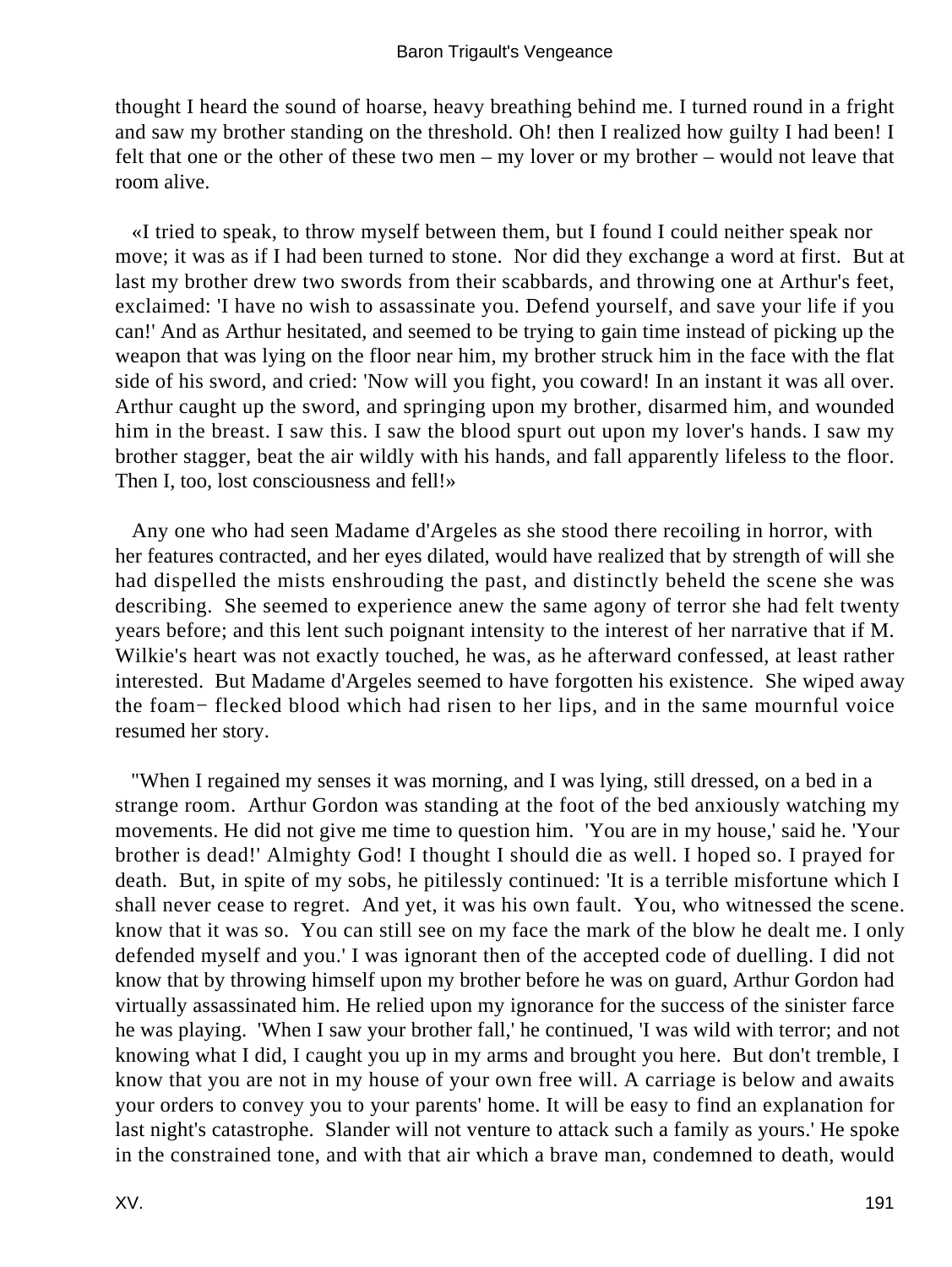assume in giving utterance to his last wishes. I felt as if I were going mad. 'And you!' I exclaimed, 'you! What will become of you?' He shook his head, and with a look of anguish, replied: 'Me! What does it matter about me! I am ruined undoubtedly. So much the better. Nothing matters now that I must live apart from you'! Ah! he knew my heart. He knew his power! Swayed by an emotion which was madness rather than heroism, I sprang toward him, and clasped him in my arms: 'Then I, too, am lost!' I cried. 'Since fate united us, nothing but death shall separate us. I love you. I am your accomplice. Let the curse fall upon both!'

 "A keen observer would certainly have detected a gleam of fiendish joy in his eyes. But he protested, or pretended to protest. With feigned energy he refused to accept such a sacrifice. He could not link my destiny to his, for misery had ever been his lot; and now that this last and most terrible misfortune had overtaken him, he was more than ever convinced that there was a curse hanging over him! He would not suffer me to bring misery upon myself, and eternal remorse upon him. But the more he repulsed me, the more obstinately I clung to him. The more forcibly he showed the horror of the sacrifice, the more I was convinced that my honor compelled me to make it. So at last he yielded, or seemed to yield, with transports of gratitude and love. 'Well! yes, I accept your sacrifice, my darling!' he exclaimed. 'I accept it; and before the God who is looking down upon us, I swear that I will do all that is in human power to repay such sublime and marvellous devotion.' And, bending over me, he printed a kiss upon my forehead. 'But we must fly!' he resumed, quickly. 'I have my happiness to defend now! I will not suffer any one to discover us and separate us now. We must start at once, without losing a moment, and gain my native land, America. There, we shall be safe. For rest assured they will search for us. Who knows but even now the officers of the law are upon our track? Your family is all−powerful – I am a mere nobody – we should be crushed if they discover us. They would bury you in a gloomy cloister, and I should be tried as a common thief, or as a vile assassin.' My only answer was: 'Let us go! Let us go at once!'

 «It had been easy for him to foresee what the result of this interview would be. A vehicle was indeed waiting at the door, but not for the purpose of conveying me to the Hotel de Chalusse – as was proved conclusively by the fact that his trunks were already strapped upon it. Besides, the coachman must have received his instructions in advance for he drove us straight to the Havre Railway station without a word. It was not until some months afterward that these trifles, which entirely escaped my notice at the time, opened my eyes to the truth. When we reached the station we found a train ready to start, and we took our places in it. I tried to quiet my conscience with miserable sophistries. Remembering that God has said to woman: To follow thy husband thou shalt abandon all else, native land, paternal home, parents and friends, I told myself that this was the husband whom my heart had instinctively chosen, and that it was my duty to follow him and share his destiny. And thus I fled with him, although I thought I left a corpse behind me – the corpse of my only brother.»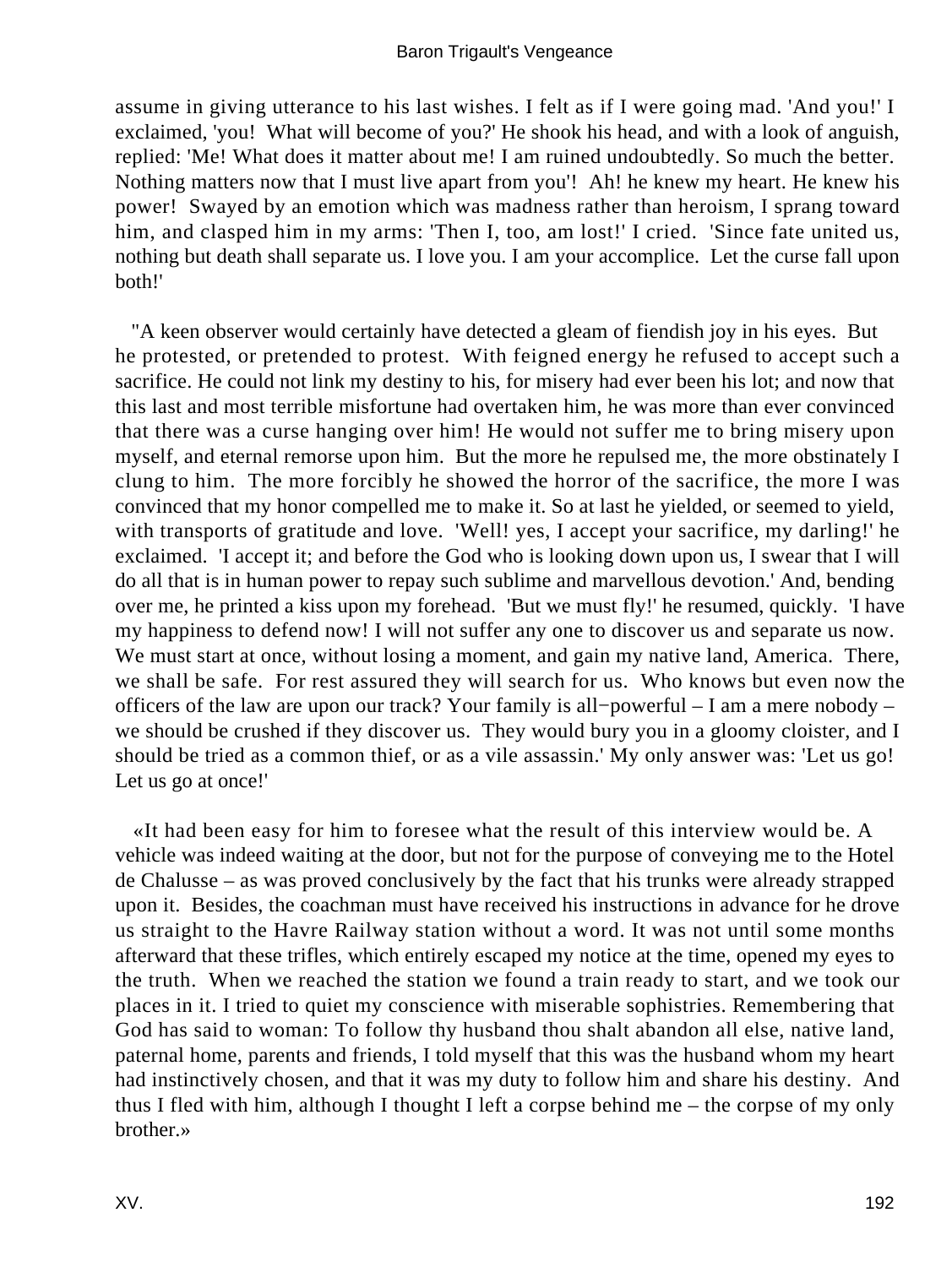M. Wilkie was actually so much interested that he forgot his anxiety concerning his attitude, and no longer thought of M. de Coralth and the Marquis de Valorsay. He even sprang up, and exclaimed: «Amazing!»

 But Madame d'Argeles had already resumed: "Such was my great, inexcusable, irreparable fault. I have told you the whole truth, without trying either to conceal or justify anything. Listen to my chastisement! On our arrival at Le Havre the next day, Arthur confessed that he was greatly embarrassed financially. Owing to our precipitate flight, he had not had time to realize the property he possessed – at least so he told me – a banker, on whom he had depended, had moreover failed him, and he had not sufficient money to pay our passage to New York. This amazed me. My education had been absurd, like that of most young girls in my station. I knew nothing of real life, of its requirements and difficulties. I knew, of course, that there were rich people and poor people, that money was a necessity, and that those who did not possess it would stoop to any meanness to obtain it. But all this was not very clear in my mind, and I never suspected that a few francs more or less would be a matter of vital importance. So I was not in the least prepared for the request to which this confession served as preface, and Arthur Gordon was obliged to ask me point−blank if I did not happen to have some money about me, or some jewelry which could be converted into money. I gave him all I had, my purse containing a few louis, a ring and a necklace, with a handsome diamond cross attached to it. However, the total value was comparatively small, and such was Arthur's disappointment that he made a remark which frightened me even then, though I did not fully understand its shameful meaning until afterward: 'A woman who repairs to a rendezvous should always have all the valuables she possesses about her. One never knows what may happen.'

 "Want of money was keeping us prisoners at Le Havre, when Arthur Gordon chanced to meet an old acquaintance, who was the captain of an American sailing vessel. He confided his embarrassment to his friend, and the latter, whose vessel was to sail at the end of the same week, kindly offered us a free passage. The voyage was one long torture to me, for it was then that I first served my apprenticeship in shame and disgrace. By the captain's offensive gallantry, the lower officers' familiarity of manner, and the sailors' ironical glances whenever I appeared on deck, I saw that my position was a secret for no one. Everybody knew that I was the mistress and not the wife of the man whom I called my husband: and, without being really conscious of it, perhaps, they made me cruelly expiate my fault. Moreover, reason had regained its ascendency, my eyes were gradually opening to the truth, and I was beginning to learn the real character of the scoundrel for whom I had sacrificed all that makes life desirable.

 "Not that he had wholly ceased to practise dissimulation. But after the evening meal he often lingered at table smoking and drinking with his friend the captain, and when he joined me afterward, heated with alcohol, he shocked me by advocating theories which were both novel and repulsive to me. Once, after drinking more than usual, he entirely forgot his assumed part, and revealed himself in his true character. He declared he bitterly regretted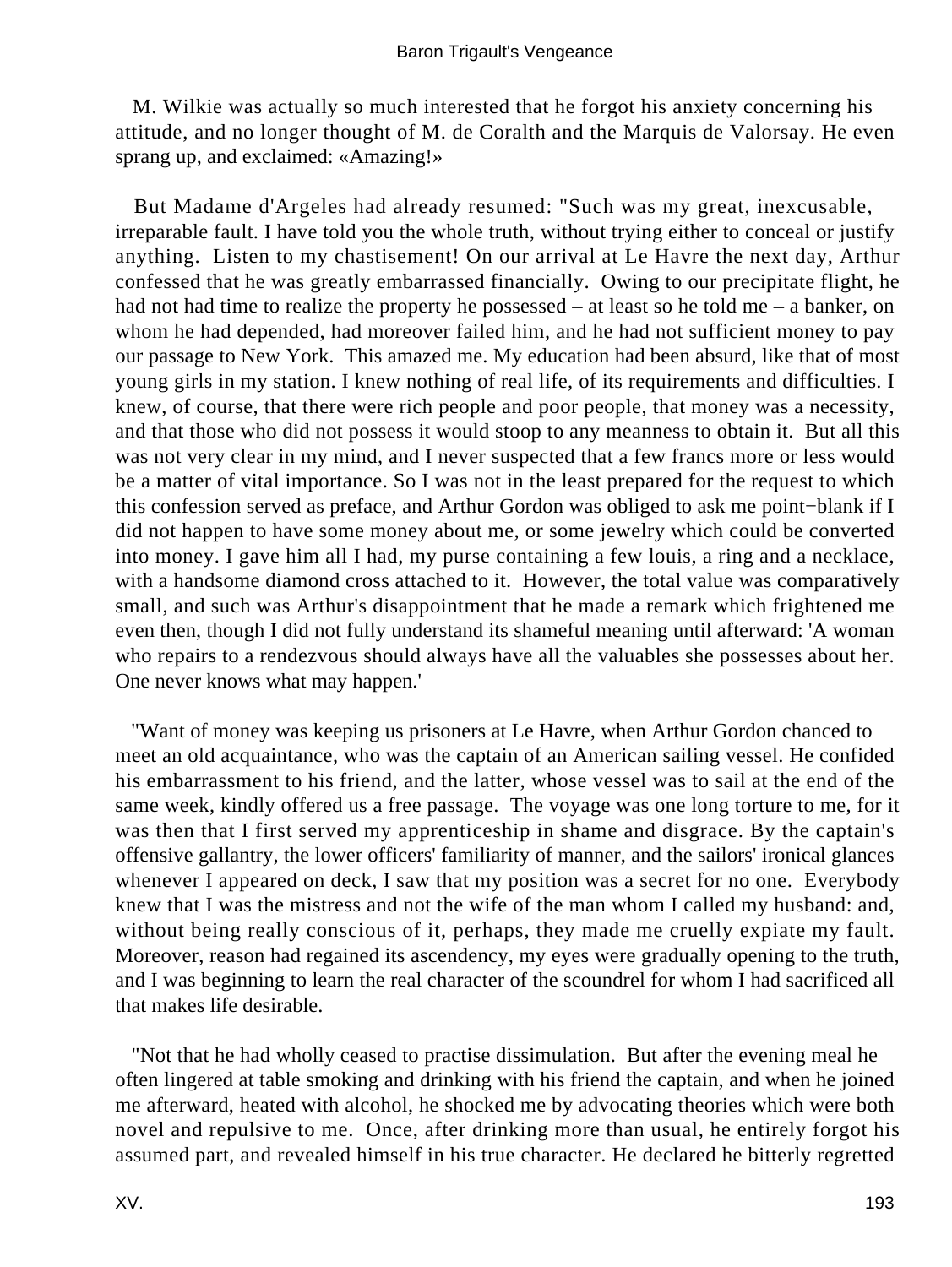### Baron Trigault's Vengeance

that our love affair had ended so disastrously. It was deplorable to think that so happily conceived and so skilfully conducted a scheme should have terminated in bloodshed. And the blow had fallen just as he fancied he had reached the goal; just as he thought he would reap the reward of his labor. In a few weeks' more time he would undoubtedly have gained sufficient influence over me to persuade me to elope with him. This would, of course, have caused a great scandal; the next day there would have been a family conclave; a compromise would have been effected, and finally, a marriage arranged with a large dowry, to hush up the affair. 'And I should now be a rich man,' he added, 'a very rich man – I should be rolling through the streets of Paris in my carriage, instead of being on board this cursed ship, eating salt cod twice a day, and living on charity.'

 "Ah! it was no longer possible to doubt. The truth was as clear as daylight. I had never been loved, not even an hour, not even a moment. The loving letters which had blinded me, the protestations of affection which had deceived me, had been addressed to my father's millions, not to myself. And not unfrequently I saw Arthur Gordon's face darken, as he talked with evident anxiety about what he could do to earn a living for himself and me in America. 'I have had trouble enough to get on alone,' he grumbled. 'What will it be now? To burden myself with a penniless wife! What egregious folly! And yet I couldn't have acted differently – I was compelled to do it.' Why had he been compelled to do it? why had he not acted differently? – that was what I vainly puzzled my brain to explain. However, his gloomy fears of poverty were not realized. A delightful surprise awaited him at New York. A relative had recently died, leaving him a legacy of fifty thousand dollars – a small fortune. I hoped that he would now cease his constant complaints, but he seemed even more displeased than before. 'Such is the irony of fate,' he repeated again and again. 'With this money, I might easily have married a wife worth a hundred thousand dollars, and then I should be rich at last!' After that, I had good reason to expect that I should soon be forsaken – but no, shortly after our arrival, he married me. Had he done so out of respect for his word? I believed so. But, alas! this marriage was the result of calculation, like everything else he did.

 "We were living in New York, when one evening he came home, looking very pale and agitated. He had a French newspaper in his hand. 'Read this,' he said, handing it to me. I took the paper as he bade me, and read that my brother had not been killed, that he was improving, and that his recovery was now certain. And as I fell on my knees, bursting into tears, and thanking God for freeing me from such terrible remorse, he exclaimed: 'We are in a nice fix! I advise you to congratulate yourself! 'From that time forward, I noticed he displayed the feverish anxiety of a man who feels that he is constantly threatened with some great danger. A few days afterward, he said to me: 'I cannot endure this! Have our trunks ready to−morrow, and we will start South. Instead of calling ourselves Gordon, we'll travel under the name of Grant.' I did not venture to question him. He had quite mastered me by his cruel tyranny, and I was accustomed to obey him like a slave in terror of the lash. However, during our long journey, I learned the cause of our flight and change of name.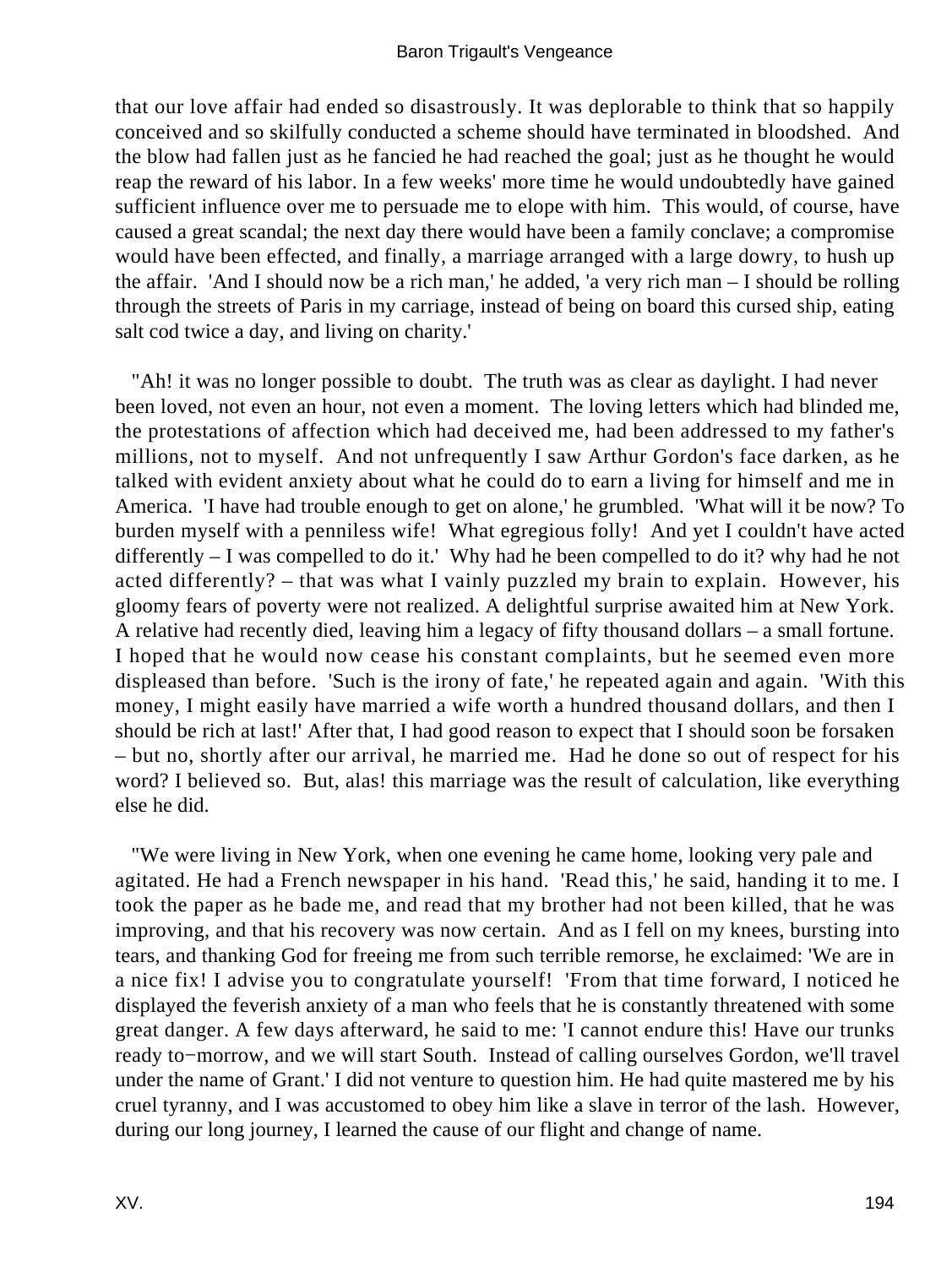"Your brother,  $d - n$  him,' he said, one day, 'is hunting for me everywhere! He wants to kill me or to deliver me up to justice, I don't know which. He pretends that I tried to murder him!' It was strange; but Arthur Gordon, who was bravery personified, and who exposed himself again and again to the most frightful dangers, felt a wild, unreasoning, inconceivable fear of my brother. It was this dread that had decided him to burden himself with me. He feared that if he left me, lying unconscious beside my brother's lifeless form, I might on recovering my senses reveal the truth, and unconsciously act as his accuser. You were born in Richmond, Wilkie, where we remained nearly a month, during which time I saw but little of your father. He had formed the acquaintance of several rich planters, and spent his time hunting and gambling with them. Unfortunately, fifty thousand dollars could not last long at this rate; and, in spite of his skill as a gambler, he returned home one morning ruined. A fortnight later when he had sold our effects, and borrowed all the money he could, we embarked again for France. It was not until we reached Paris that I discovered the reasons that had influenced him in returning to Europe. He had heard of my father and mother's death, and intended to compel me to claim my share of the property. He dared not appear in person on account of my brother. At last the hour of my vengeance had arrived; for I had taken a solemn oath that this scoundrel who had ruined me should never enjoy the fortune which had been his only object in seducing me. I had sworn to die inch by inch and by the most frightful tortures rather than give him one penny of the Chalusse millions. And I kept my word.

 «When I told him that I was resolved not to assert my rights, he seemed utterly confounded. He could not understand how the down− trodden slave dared to revolt against him. And when he found that my decision was irrevocable, I thought he would have an attack of apoplexy. It made him wild with rage to think that he was only separated from this immense fortune – the dream of his life – by a single word of mine, and to find that he had not the power to extort that word from me. Then began a struggle between us, which became more and more frightful as the money he possessed gradually dwindled away. But it was in vain that he resorted to brutal treatment; in vain that he struck me, tortured me, and dragged me about the floor by the hair of my head! The thought that I was avenged, that his sufferings equalled mine, increased my courage a hundredfold, and made me almost insensible to physical pain. He would certainly have been the first to grow weary of the struggle, if a fiendish plan had not occurred to him. He said to himself that if he could not conquer the wife, he **COULD** conquer the mother and he threatened to turn his brutatity to you, Wilkie. To save you – for I knew what he was capable of – I pretended to waver, and I asked twenty−four hours for reflection. He granted them. But the next day I left him forever, flying from him with you in my arms.»

 M. Wilkie turned white, and a cold chill crept up his spine. However, it was not pity for his mother's sufferings, nor shame for his father's infamy that agitated him, but ever the same terrible fear of incurring the enmity of this dangerous coveter of the Chalusse millions. Would he be able to hold his father at bay even with the assistance of M. de Coralth and the Marquis de Valorsay? A thousand questions rose to his lips, for he was eager to hear the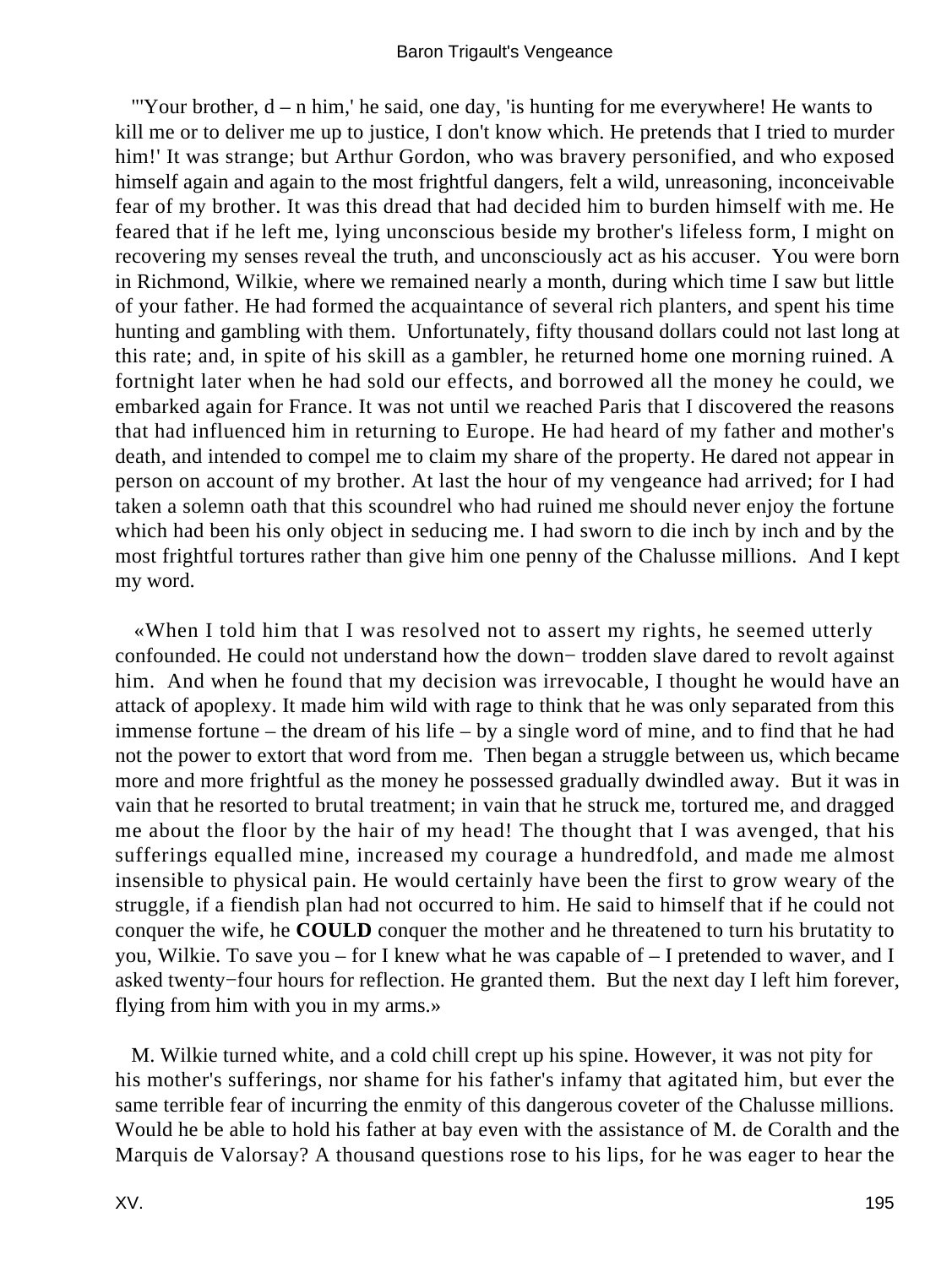particulars of his mother's flight; but Madame d'Argeles hurried on with her story as if she feared her strength would fail before she reached the end.

 «I was alone with you, Wilkie, in this great city,» she resumed. "A hundred francs was all that I possessed. My first care was to find a place of shelter. For sixteen francs a month, which I was compelled to pay in advance, I found a small, meagrely furnished room in the Faubourg Saint Martin. It was badly ventilated and miserably lighted, but still it was shelter. I said to myself that we could live there together by my work, Wilkie. I was a proficient in feminine accomplishments; I was an excellent musician, and I thought I should have no difficulty in earning the four or five francs a day which I considered absolutely necessary for our subsistence. Alas! I discovered only too soon what chimerical hopes I had cherished. To give music lessons it is necessary to obtain pupils. Where should I find them? I had no one to recommend me, and I scarcely dared show myself in the streets, so great was my fear that your father would discover our hiding−place. At last, I decided to try to find some employment in needlework, and timidly offered my services at several shops. Alas! it is only those who have gone about from door to door soliciting work who know the misery of the thing. To ask alms would be scarcely more humiliating. People sneered at me, and replied (when they deigned to reply at all) that 'there was no business doing, and they had all the help they wanted.' My evident inexperience was probably the cause of many of these refusals, as well as my attire, for I still had the appearance of being a rich woman. Who knows what they took me for? Still the thought of you sustained me, Wilkie, and nothing daunted me.

 "I finally succeeded in obtaining some bands of muslin to embroider, and some pieces of tapestry work to fill in. Unremunerative employment, no doubt, especially to one ignorant of the art of working quickly, rather than well. By rising with daylight, and working until late at night, I scarcely succeeded in earning twenty sous a day. And it was not long before even this scanty resource failed me. Winter came, and the cold weather with it. One morning I changed my last five−franc piece – it lasted us a week. Then I pawned and sold everything that was not absolutely indispensable until nothing was left me but my patched dress and a single skirt. And soon an evening came when the owner of our miserable den turned us into the street because I could no longer pay the rent.

 «This was the final blow! I tottered away, clinging to the walls for support; too weak from lack of food to carry you. The rain was falling, and chilled us to the bones. You were crying bitterly. And all that night and all the next day, aimless and hopeless, we wandered about the streets. I must either die of want or return to your father. I preferred death. Toward evening – instinct having led me to the Seine – I sat down on one of the stone benches of the Point−Neuf, holding you on my knees and watching the flow of the dark river below. There was a strange fascination – a promise of peace in its depths – that impelled me almost irresistibly to plunge into the flood. If I had been alone in the world, I should not have stopped to consider a second, but on your account, Wilkie, I hesitated.»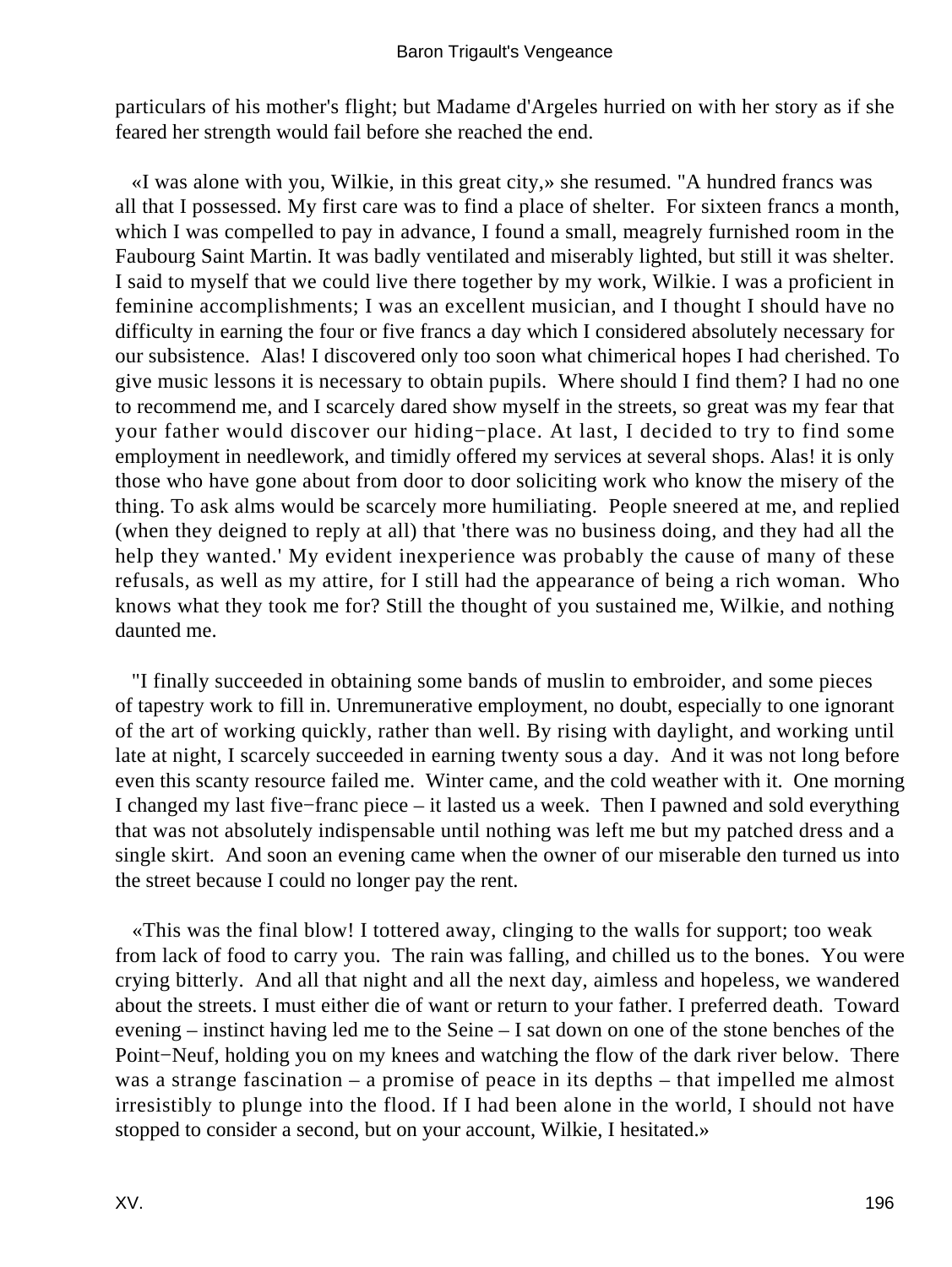Moved by the thought of the danger he had escaped, M. Wilkie shuddered. «B−r−r−r!» he growled. «You did well to hesitate.»

 She did not even hear him, but continued: «I at last decided that it was best to put an end to this misery, and rising with difficulty, I was approaching the parapet, when a gruff voice beside us exclaimed: 'What are you doing there?' I turned, thinking some police officer had spoken, but I was mistaken. By the light of the street lamp, I perceived a man who looked some thirty years of age, and had a frank and rather genial face. Why this stranger instantly inspired me with unlimited confidence I don't know. Perhaps it was an unconscious horror of death that made me long for any token of human sympathy. However it may have been, I told him my story, but not without changing the names, and omitting many particulars. He had taken a seat beside me on the bench, and I saw big tears roll down his cheeks as I proceeded with my narrative. 'It is ever so! it is ever so!' he muttered. 'To love is to incur the risk of martyrdom. It is to offer one's self as a victim to every perfidy, to the basest treason and ingratitude.' The man who spoke in this fashion was Baron Trigault. He did not allow me to finish my story. 'Enough!' he suddenly exclaimed, 'follow me!' A cab was passing, he made us get in, and an hour later we were in a comfortable room, beside a blazing fire, with a generously spread table before us. The next day, moreover, we were installed in a pleasant home. Alas! why wasn't the baron generous to the last? You were saved, Wilkie, but at what a price!»

 She paused for a moment, her face redder than fire; but soon mastering her agitation, she resumed: "There was one great cause of dissension between the baron and myself. I wished you to be educated, Wilkie, like the son of a noble family, while he desired you should receive the practical training suited to a youth who would have to make his own way in the world, and win position, fortune, and even name for himself. Ah! he was a thousand times right, as events have since proved only too well! But maternal love blinded me, and, after an angry discussion, he went away, declaring he would not see me again until I became more reasonable. He thought that reflection would cure me of my folly. Unfortunately, he was not acquainted with the fatal obstinacy which is the distinguishing characteristic of the Chalusse family. While I was wondering how I could find the means of carrying the plans I had formed for you into execution, two of the baron's acquaintances presented themselves, with the following proposal: Aware of the enormous profits derived by clandestine gambling dens, they had conceived the project of opening a public establishment on a large scale, where any Parisian or foreigner, if he seemed to be a gentleman, and possessed of means, would find no difficulty in obtaining admission. By taking certain precautions, and by establishing this gambling den in a private drawing−room, they believed the scheme practicable, and came to suggest that I should keep the drawing−room in question, and be their partner in the enterprise. Scarcely knowing what I pledged myself to, I accepted their offer, influenced – I should rather say decided – by the exalted positions which both these gentlemen occupied, by the public consideration they enjoyed, and the honored names they bore. And that same week this house was rented and furnished, and I was installed in it under the name of Lia d'Argeles.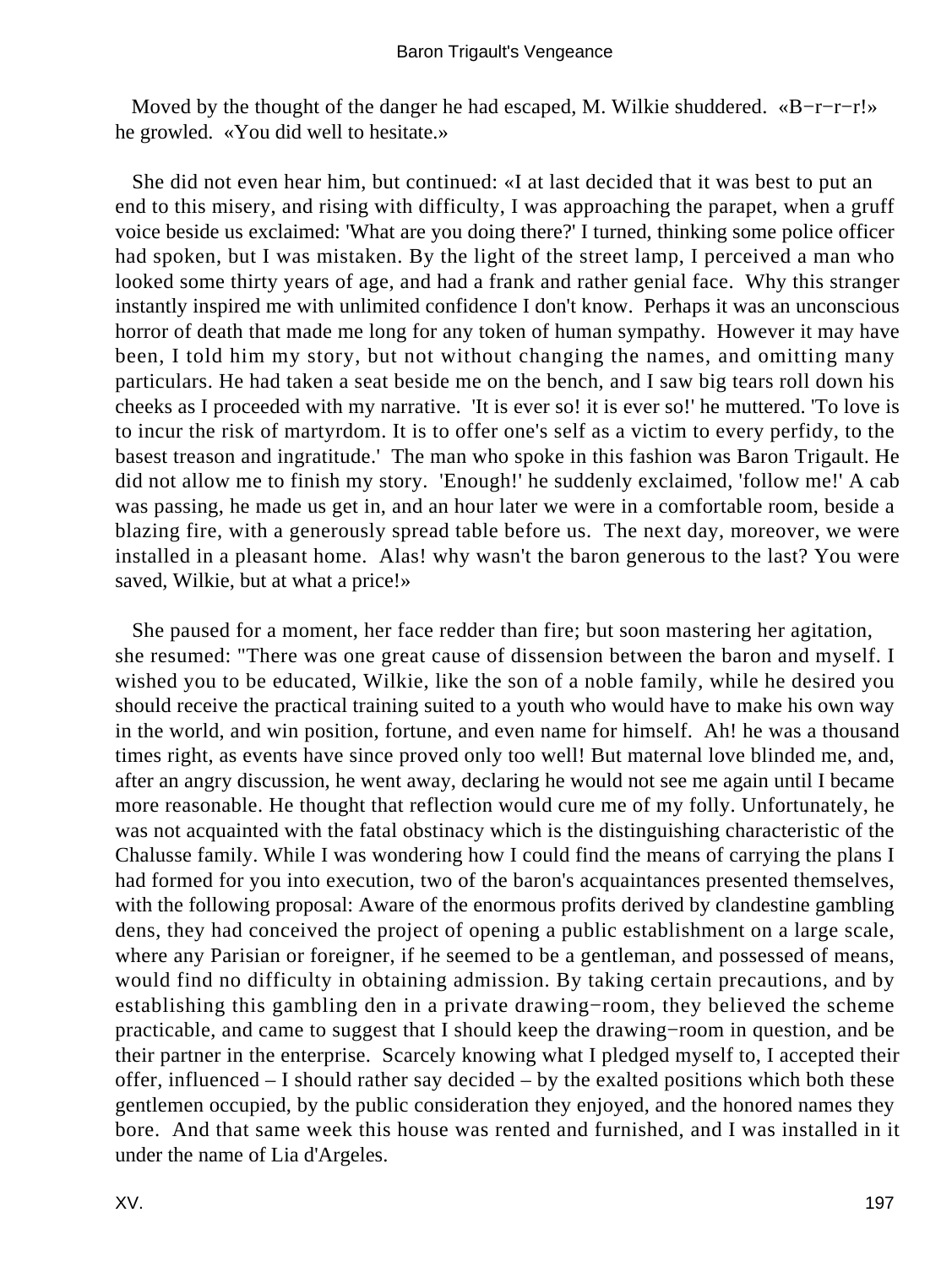«But this was not all. There still remained the task of creating for myself one of those scandalous reputations that attract public attention. This proved an easy task, thanks to the assistance of my silent partners, and the innocent simplicity of several of their friends and certain journalists. As for myself, I did my best to insure the success of the horrible farce which was to lend infamous notoriety to the name of Lia d'Argeles. I had magnificent equipages and superb dresses, and I made myself conspicuous at the theatres and all places of public resort. As is generally the case when one is acting contrary to conscience, I called the most absurd sophistries to my assistance. I tried to convince myself that appearances are nothing, that reality is everything, and that it did not matter if I were known as a courtesan since rumor lied, and my life WAS really chaste. When the baron hastened to me and tried to rescue me from the abyss into which I had flung myself. it was too late. I had discovered that the business would prove successful; and for your sake, I longed for money as passionately, as madly, as any miser. Last year my gaming−room yielded more than one hundred and fifty thousand francs clear profit, and I received as my share the thirty−five thousand francs which you squandered. Now you know me as I really am. My associates, my partners, the men whose secret I have faithfully kept, walk the streets with their heads erect. They boast of their unsullied honor, and they are respected by every one. Such is the truth, and I have no reason to make their disgrace known. Besides, if I proclaimed it from the house−tops, no one would believe me. But you are my son, and I owe you the truth, the whole truth!»

 In any age but the present, Madame d'Argeles's story would have seemed absolutely incredible. Nowadays, however, such episodes are by no means rare. Two men – two men of exalted rank and highly respected, to use a common expression – associate in opening a gaming−house under the very eyes of the police, and in coining money out of a woman's supposed disgrace. 'Tis after all but an everyday occurrence.

 The unhappy woman had told her story with apparent coldness, and yet, in her secret heart, she perhaps hoped that by disclosing her terrible sacrifice and long martyrdom, she would draw a burst of gratitude and tenderness from her son, calculated to repay her for all her sufferings. But the hope was vain. It would have been easier to draw water from a solid rock than to, extract a sympathetic tear from Wilkie's eyes. He was only alive to the practical side of this narrative, and what impressed him most was the impudent assurance of Madame d'Argeles's business associates. «Not a bad idea; not bad at all,» he exclaimed. And, boiling over with curiosity, he continued: «I would give something handsome to know those men's names. Really you ought to tell me. It would be worth one's while to know.»

 Any other person than this interesting young man would have been crushed by the look his mother gave him – a look embodying the deepest disappointment and contempt. «I think you must be mad,» she remarked coldly. And as he sprang up, astonished that any one should doubt his abundant supply of good sense, «Let us put an end to this,» she sternly added.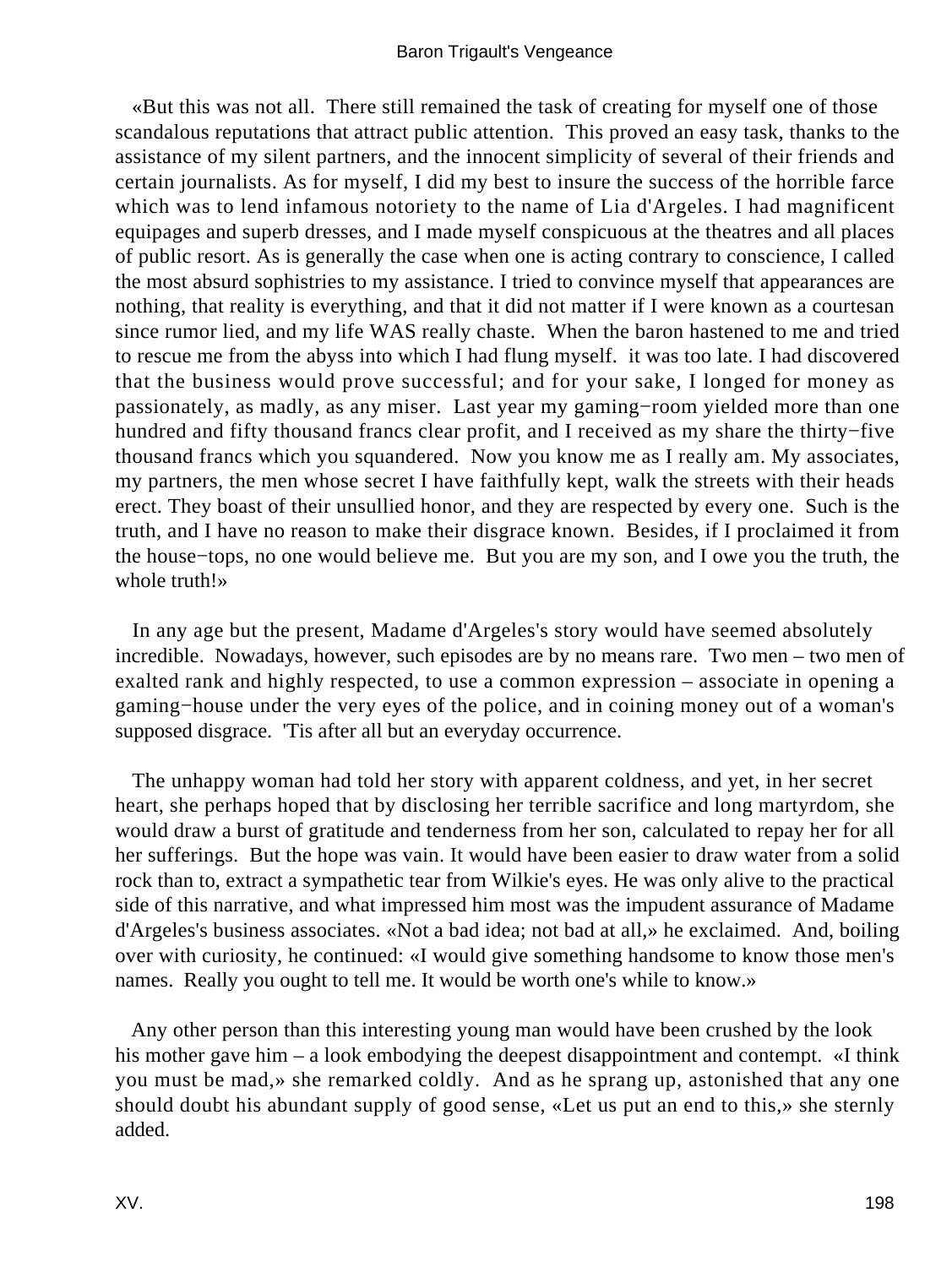Thereupon she hastily went into the adjoining room, reappearing a moment later with a roll of papers in her hand. «Here,» she remarked, «is my marriage certificate, your certificate of birth, and a copy of my renunciation – a perfectly valid document, since the court has authorized it, owing to my husband's absence. All these proofs I am ready and willing to place at your disposal, but on one condition.»

 This last word fell like a cold shower−bath upon Wilkie's exultant joy. «What is this condition?» he anxiously inquired.

 «It is that you should sign this deed, which has been drawn up by my notary – a deed by which you pledge yourself to hand me the sum of two million francs on the day you come into possession of the Chalusse property.»

 Two millions! The immensity of the sum struck Wilkie dumb with consternation. Nor did he forget that he would be compelled to give the Viscount de Coralth the large reward he had promised him – a reward promised in writing, unfortunately. «I shall have nothing left,» he began, piteously.

 But with a disdainful gesture Madame d'Argeles interrupted him. «Set your mind at rest,» said she. «You will still be immensely rich. All the estimates which have been made are far below the mark. When I was a girl I often heard my father say that his income amounted to more than eight hundred thousand francs a year. My brother inherited the whole property, and I would be willing to swear that he never spent more than half of his income.»

 Wilkie's nerves had never been subjected to so severe a shock. He tottered and his brain whirled. «Oh! oh!» he stammered. This was all he could say.

 «Only I must warn you of a more than probable deception,» pursued Madame d'Argeles. «As my brother was firmly resolved to deprive me even of my rightful portion of the estate, he concealed his fortune in every possible way. It will undoubtedly require considerable time and trouble to gain possession of the whole. However I know a man, formerly the Count de Chalusse's confidential agent, who might aid you in this task.»

«And this man's name?»

«Is Isidore Fortunat. I saved his card for you. Here it is.»

 M. Wilkie took it up, placed it carefully in his pocket, and then exclaimed: «That being the case, I consent to sign, but after this you need not complain. Two millions at five per cent. ought to greatly alleviate one's sufferings.»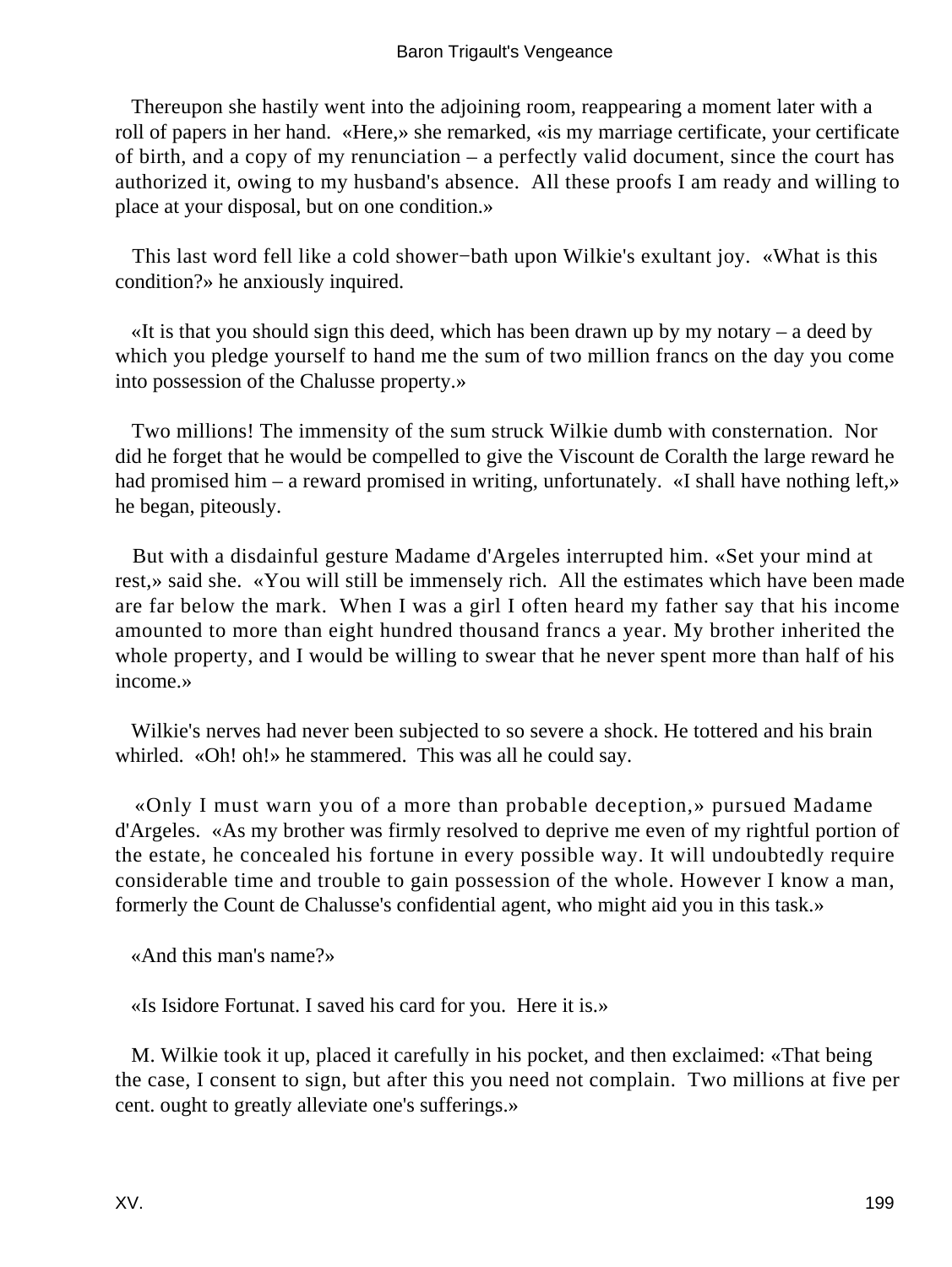Madame d'Argeles did not deign to notice this delicate irony. «I will tell you in advance to what purpose I intend to apply this sum,» she said.

«Ah!»

 «I intend one of these two millions to serve as the dowry of a young girl who would have been the Count de Chalusse's sole legatee, if his death had not been so sudden and so unexpected.»

«And the other one?»

 «The other I intend to invest for you in such a way that you can only touch the interest of it, so that you will not want for bread after you have squandered your inheritance, even to the very last penny.»

 This wise precaution could not fail to shock such a brilliant young man as M. Wilkie. «Do you take me for a fool?» he exclaimed. «I may appear very generous, but I am shrewd enough, never you fear.»

«Sign,» interrupted Madame d'Argeles, coldly.

 But he attempted to prove that he was no fool by reading and rereading the contract before he would consent to append his name to it. At last, however, he did so, and stowed away the proofs which insured him the much−coveted property.

 «Now,» said Madame d'Argeles, «I have one request to make of you. Whenever your father makes his appearance and lays claim to this fortune, I entreat you to avoid a lawsuit, which would only make your mother's shame and the disgrace attached to the hitherto stainless name of Chalusse still more widely known. Compromise with him. You will be rich enough to satisfy his greed without feeling it.»

 M. Wilkie remained silent for a moment, as if he were deliberating upon the course he ought to pursue. «If my father is reasonable, I will be the same,» he said at last. «I will choose as an arbiter between us one of my friends – a man who acts on the square, like myself – the Marquis de Valorsay.»

«My God! do you know him?»

«He is one of my most intimate friends.»

 Madame d'Argeles had become very pale. «Wretched boy!» she exclaimed. «You don't know that it's the marquis  $- \rightarrow$  She paused abruptly. One word more and she would have betrayed Pascal Ferailleur's secret plans, with which she had been made acquainted by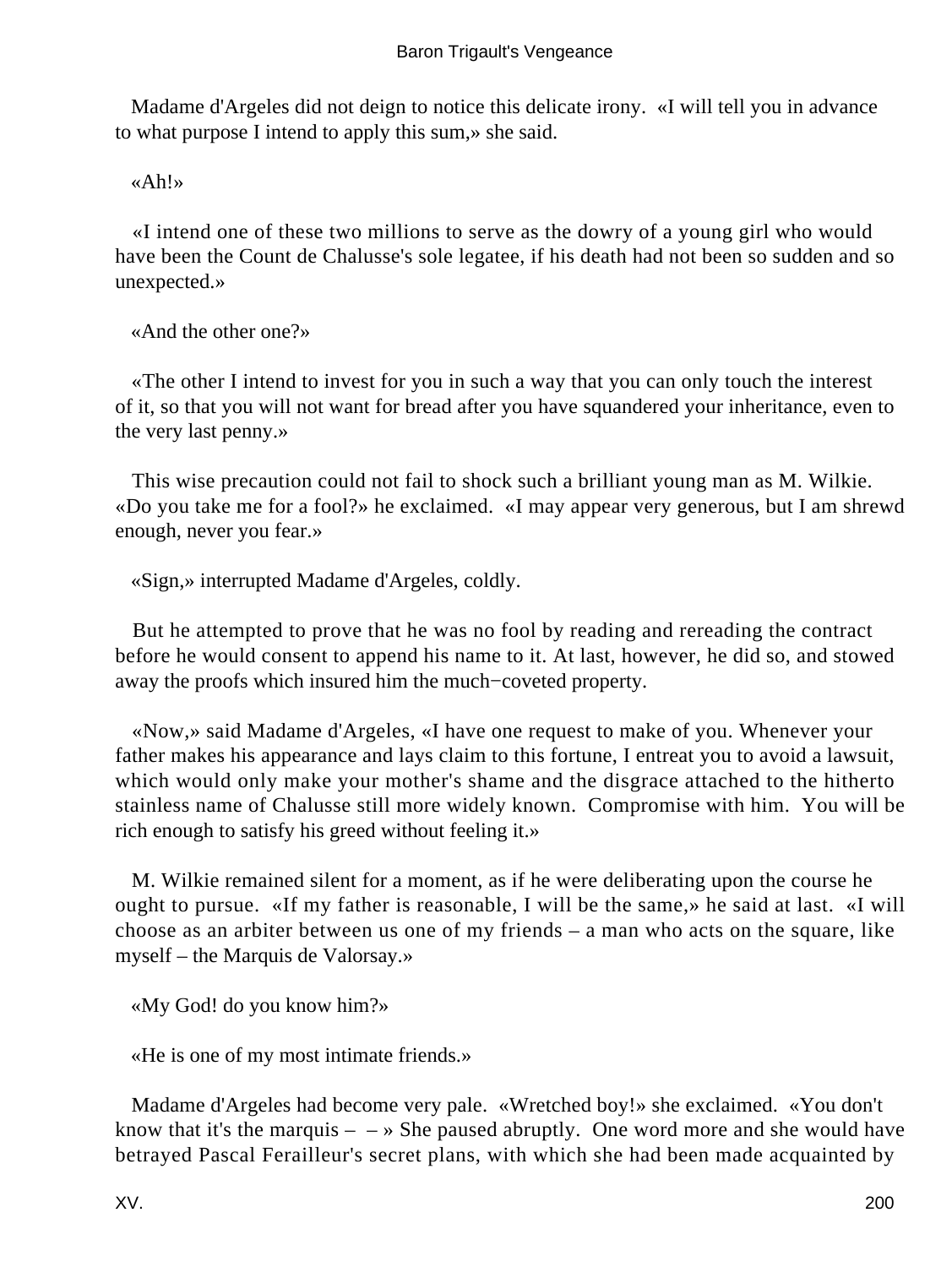Baron Trigault. Had she a right to do this, even to put her son on his guard against a man whom she considered the greatest villain in the world?

«Well?» insisted M. Wilkie, in surprise.

 But Madame d'Argeles had recovered her self−possession. «I only wished to warn you against too close a connection with the Marquis de Valorsay. He has an excellent position in society, but yours will be far more brilliant. His star is on the wane; yours is just rising. All that he is regretting, you have a right to hope for. Perhaps even now he is jealous of you, and wishes to persuade you to take some false step.»

«Ah! you little know him!»

«I have warned you.»

 M. Wilkie took up his hat, but, though he was longing to depart, embarrassment kept him to the spot. He vaguely felt that he ought not to leave his mother in this style. «I hope I shall soon have some good news to bring you,» he began.

«Before night I shall have left this house,» she answered.

«Of course. But you are going to give me your new address.»

«No.»

«What? –  $No! \times$ 

 She shook her head sadly, and in a scarcely audible voice responded: «It is not likely that we shall meet again.»

«And the two millions that I am to turn over to you?»

 «Mr. Patterson will collect the money. As for me, say to yourself that I'm dead. You have broken the only link that bound me to life, by proving the futility of the most terrible sacrifices. However, I am a mother, and I forgive you.» Then as he did not move, and as she felt that her strength was deserting her, she dragged herself from the room, murmuring, «Farewell!»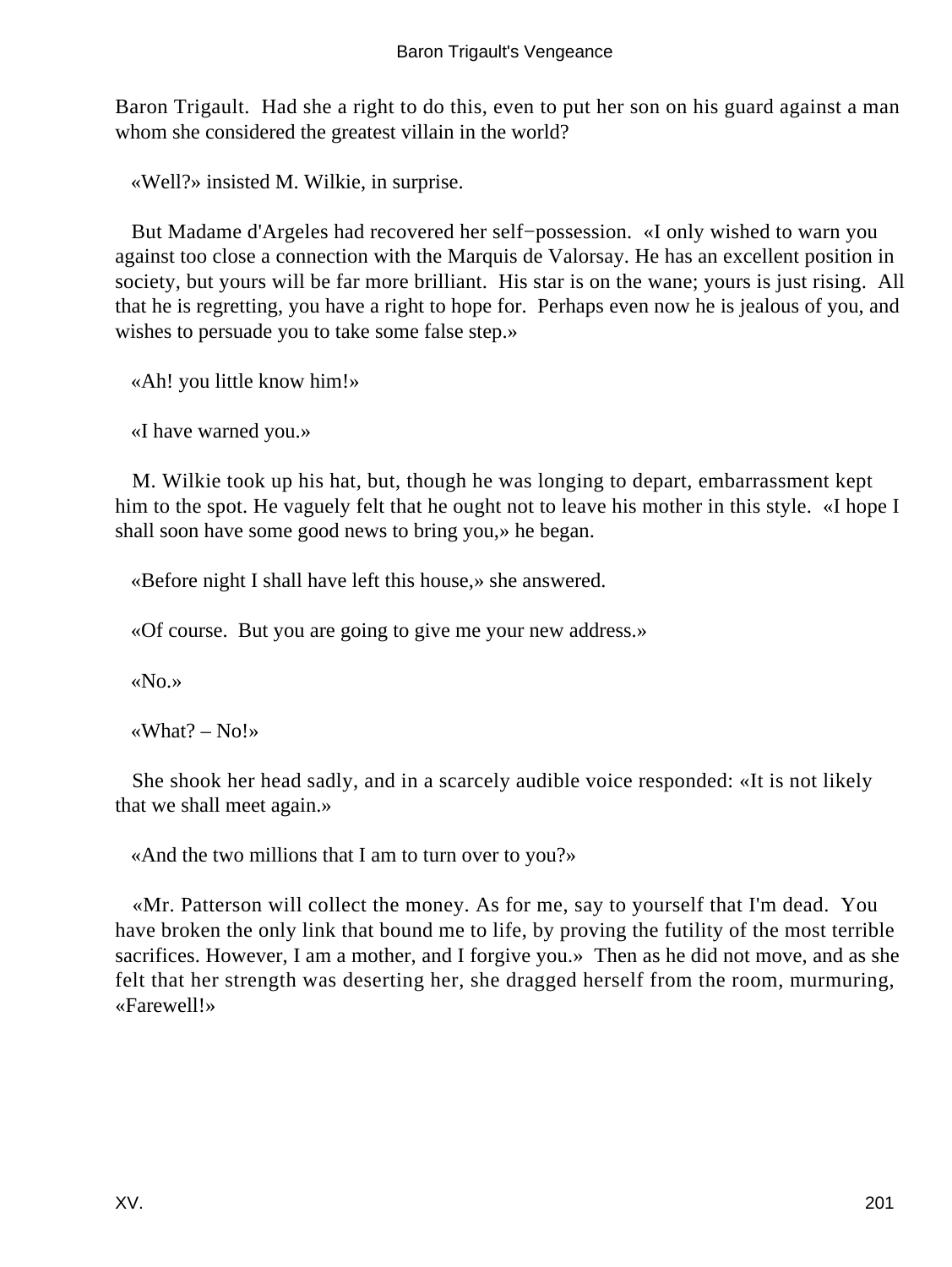## **[XVI.](#page-256-0)**

*S*tupefied with astonishment, M. Wilkie stood for a moment silent and motionless. «Allow me,» he faltered at last; «Allow me – I wish to explain.» But Madame d'Argeles did not even turn her head; the door closed behind her and he was left alone.

 However strong a man's nature may be, he always has certain moments of weakness. For instance, at the present moment Wilkie was completely at a loss what to do. Not that he repented, he was incapable of that; but there are hours when the most hardened conscience is touched, and when long dormant instincts at last assert their rights. If he had obeyed his first impulse, he would have darted after his mother and thrown himself on his knees before her. But reflection, remembrance of the Viscount de Coralth, and the Marquis de Valorsay, made him silent the noblest voice that had spoken in his soul for many a long day. So, with his head proudly erect, he went off, twirling his mustaches and followed by the whispers of the servants – whispers which were ready to change into hisses at any moment.

 But what did he care for the opinion of these plebeians! Before he was a hundred paces from the house his emotion had vanished, and he was thinking how he could most agreeably spend the time until the hour appointed for his second interview with M. de Valorsay. He had not breakfasted, but «his stomach was out of sorts,» as he said to himself, and it would really have been impossible for him to swallow a morsel. Thus not caring to return home, he started in quest of one of his former intimates, with the generous intention of overpowering him with the great news. Unfortunately he failed to find this friend, and eager to vent the pride that was suffocating him, in some way or other, he entered the shop of an engraver, whom he crushed by his importance, and ordered some visiting cards bearing the inscription W. de Gordon− Chalusse, with a count's coronet in one of the corners.

 Thus occupied, time flew by so quickly that he was a trifle late in keeping his appointment with his dear friend the marquis. Wilkie found M. de Valorsay as he had left him – in his smoking− room, talking with the Viscount de Coralth. Not that the marquis had been idle, but it had barely taken him an hour to set in motion the machinery which he had had in complete readiness since the evening before. «Victory!» cried Wilkie, as he appeared on the threshold. «It was a hard battle, but I asserted my rights. I am the acknowledged heir! the millions are mine!» And without giving his friends time to congratulate him, he began to describe his interview with Madame d'Argeles, presenting his conduct in the most odious light possible, pretending he had indulged in all sorts of harsh rejoinders, and making himself out to be «a man of bronze,» or «a block of marble,» as he said.

 «You are certainly more courageous than I fancied,» said M. de Valorsay gravely, when the narrative was ended.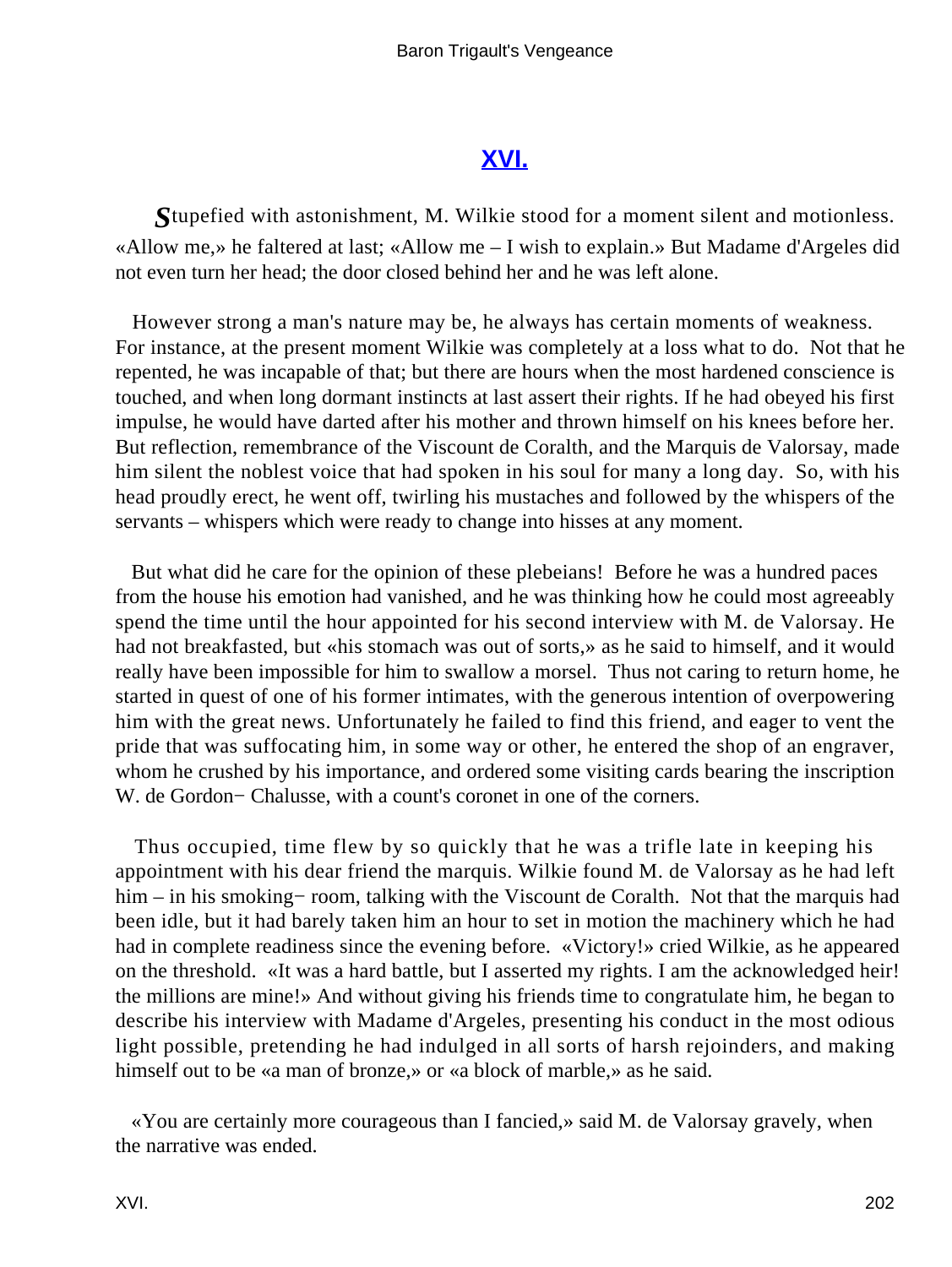«Is that really so?»

 «It is, indeed. Now the world is before you. Let your story be noised abroad – and it will be noised abroad – and you will become a hero. Imagine the amazement of Paris when it learns that Lia d'Argeles was a virtuous woman, who sacrificed her reputation for the sake of her son – a martyr, whose disgrace was only a shameful falsehood invented by two men of rank to increase the attractions of their gambling−den! It will take the newspapers a month to digest this strange romance. And whom will all this notoriety fall upon? Upon you, my dear sir; and as your millions will lend an additional charm to the romance, you will become the lion of the season.»

 M. Wilkie was really too much overwhelmed to feel elated. «Upon my word, you overpower me, my dear marquis – you quite overpower me,» he stammered.

 «I too have been at work,» resumed the marquis. «And I have made numerous inquiries, in accordance with my promise. I almost regret it, for what I have discovered is – very singular, to say the least. I was just saying so to Coralth when you came in. What I have learned makes it extremely unpleasant for me, to find myself mixed up in the affair; accordingly, I have requested the persons who gave me this information to call here. You shall hear their story, and then you must decide for yourself.» So saying, he rang the bell, and as soon as a servant answered the summons, he exclaimed: «Show M. Casimir in.»

 When the lackey had retired to carry out this order, the marquis remarked: «Casimir was the deceased count's valet. He is a clever fellow, honest, intelligent, and well up in his business – such a man as you will need, in fact, and I won't try to conceal the fact that the hope of entering your service has aided considerably in unloosening his tongue.»

 M. Casimir, who was irreproachably clad in black, with a white cambric tie round his neck, entered the room at this very moment, smiling and bowing obsequiously. «This gentleman, my good fellow,» said M. de Valorsay, pointing to Wilkie, «is your former master's only heir. A proof of devotion might induce him to keep you with him. What you told me a little while ago is of great importance to him; see if you can repeat it now for his benefit.»

 In his anxiety to secure a good situation, M. Casimir had ventured to apply to the Marquis de Valorsay; he had talked a good deal, and the marquis had conceived the plan of making him an unsuspecting accomplice. «I never deny my words,» replied the valet, «and since monsieur is the heir to the property, I won't hesitate to tell him that immense sums have been stolen from the late count's estate.»

M. Wilkie bounded from his chair. «Immense sums!» he exclaimed. «Is it possible!»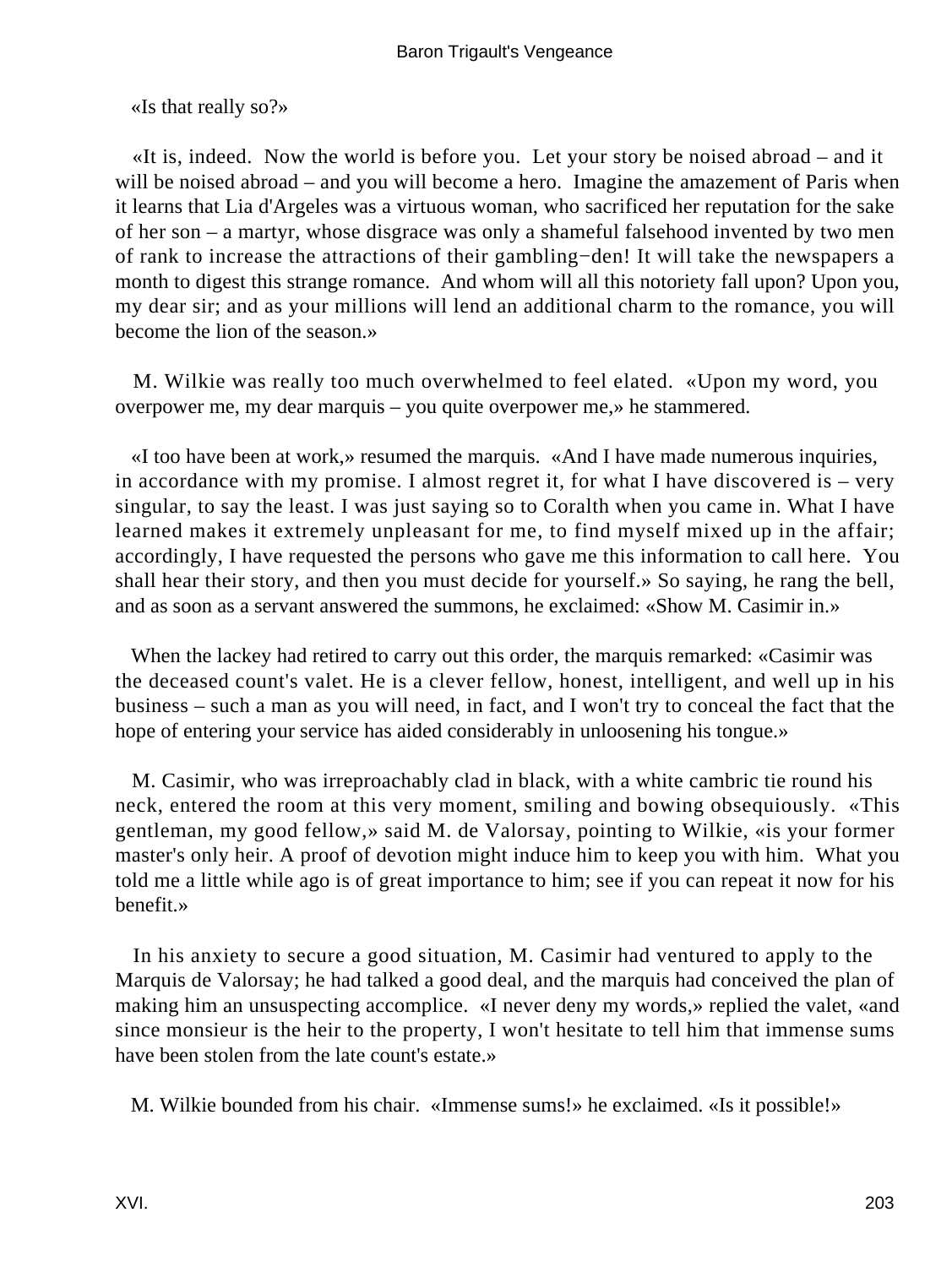## Baron Trigault's Vengeance

 «Monsieur shall judge. On the morning preceding his death, the count had more than two millions in bank−notes and bonds stowed away in his escritoire, but when the justice of the peace came to take the inventory, the money could not be found. We servants were terribly alarmed, for we feared that suspicion would fall upon us.»

 Ah! if Wilkie had only been alone he would have given vent to his true feelings. But here, under the eyes of the marquis and M. de Coralth, he felt that he must maintain an air of stoical indifference. He ALMOST succeeded in doing so, and in a tolerably firm voice he remarked: «This is not very pleasant news. Two millions! that's a good haul. Tell me, my friend, have you any clue to the thief?»

 The valet's troubled glance betrayed an uneasy conscience, but he had gone too far to draw back. «I shouldn't like to accuse an innocent person,» he replied, «but there was some one who constantly had access to that escritoire.»

«And who was that?»

«Mademoiselle Marguerite.»

«I don't know the lady.»

 «She's a young girl who is – at least people say – the count's illegitimate daughter. Her word was law in the house.»

«What has become of her?»

 «She has gone to live with General de Fondege, one of the count's friends. She wouldn't take her jewels and diamonds away with her, which seemed very strange, for they are worth more than a hundred thousand francs. Even Bourigeau said to me: 'That's unnatural, M. Casimir.' Borigeau is the concierge of the house, a very worthy man. Monsieur will not find his equal.»

 Unfortunately, this tribute to the merits of the valet's friend was interrupted by the arrival of a footman, who, after tapping respectfully at the door, entered the room and exclaimed: «The doctor is here, and desires to speak with Monsieur le Marquis.»

 «Very well,» replied M. de Valorsay, «ask him to wait. When I ring, you can usher him in.» Then addressing M. Casimir, he added:

 «You may retire for the present, but don't leave the house. M. Wilkie will acquaint you with his intentions by and by.»

The valet thereupon backed out of the room, bowing profoundly.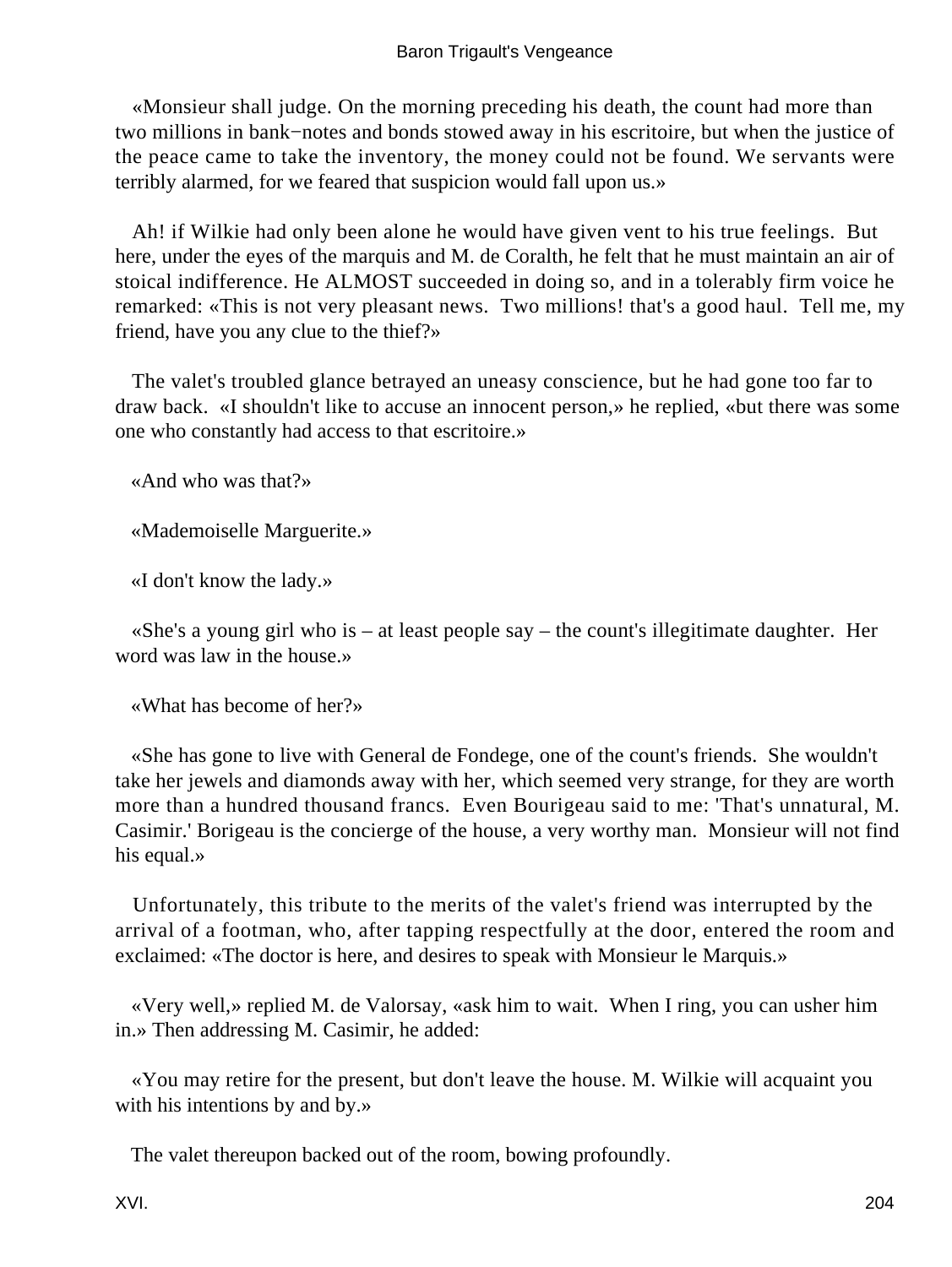«There is a story for you!» exclaimed M. Wilkie as soon as the door was closed. «A robbery of two millions!»

 The marquis shook his head, and remarked, gravely: «That's a mere nothing. I suspect something far more terrible.»

«What, pray? Upon my word! you frighten me.»

 «Wait! I may be mistaken. Even the doctor may lie deceived. But you shall judge for yourself.» As he spoke, he pulled the bell− rope, and an instant after, the servant announced: «Dr. Jodon.»

 It was, indeed, the same physician who had annoyed Mademoiselle Marguerite by his persistent curiosity and impertinent questions, at the Count de Chalusse's bedside; the same crafty and ambitious man, constantly tormented by covetousness, and ready to do anything to gratify it – the man of the period, in short, who sacrificed everything to the display by which he hoped to deceive other people, and who was almost starving in the midst of his mock splendor.

 M. Casimir was an innocent accomplice, but the doctor knew what he was doing. Interviewed on behalf of the Marquis de Valorsay by Madame Leon, he had fathomed the whole mystery at once. These two crafty natures had read and understood each other. No definite words had passed between them – they were both too shrewd for that; and yet, a compact had been concluded by which each had tacitly agreed to serve the other according to his need.

 As soon as the physician appeared, M. de Valorsay rose and shook hands with him; then, offering him an arm−chair, he remarked: «I will not conceal from you, doctor, that I have in some measure prepared this gentleman» – designating M. Wilkie – «for your terrible revelation.»

 By the doctor's attitude, a keen observer might have divined the secret trepidation that always precedes a bad action which has been conceived and decided upon in cold blood.

 «To tell the truth,» he began, speaking slowly, and with some difficulty, «now that the moment for speaking has come, I almost hesitate. Our profession has painful exigencies. Perhaps it is now too late. If there had been any of the count's relatives in the house, or even an heir at the time, I should have insisted upon an autopsy. But now  $- - \infty$ 

 On hearing the word «autopsy,» M. Wilkie looked round with startled eyes. He opened his lips to interrupt the speaker, but the physician had already resumed his narrative. «Besides, I had only suspicions,» he said, «suspicions based, it is true, upon strange and alarming circumstances. I am a man, that is to say, I am liable to error. In the kingdom of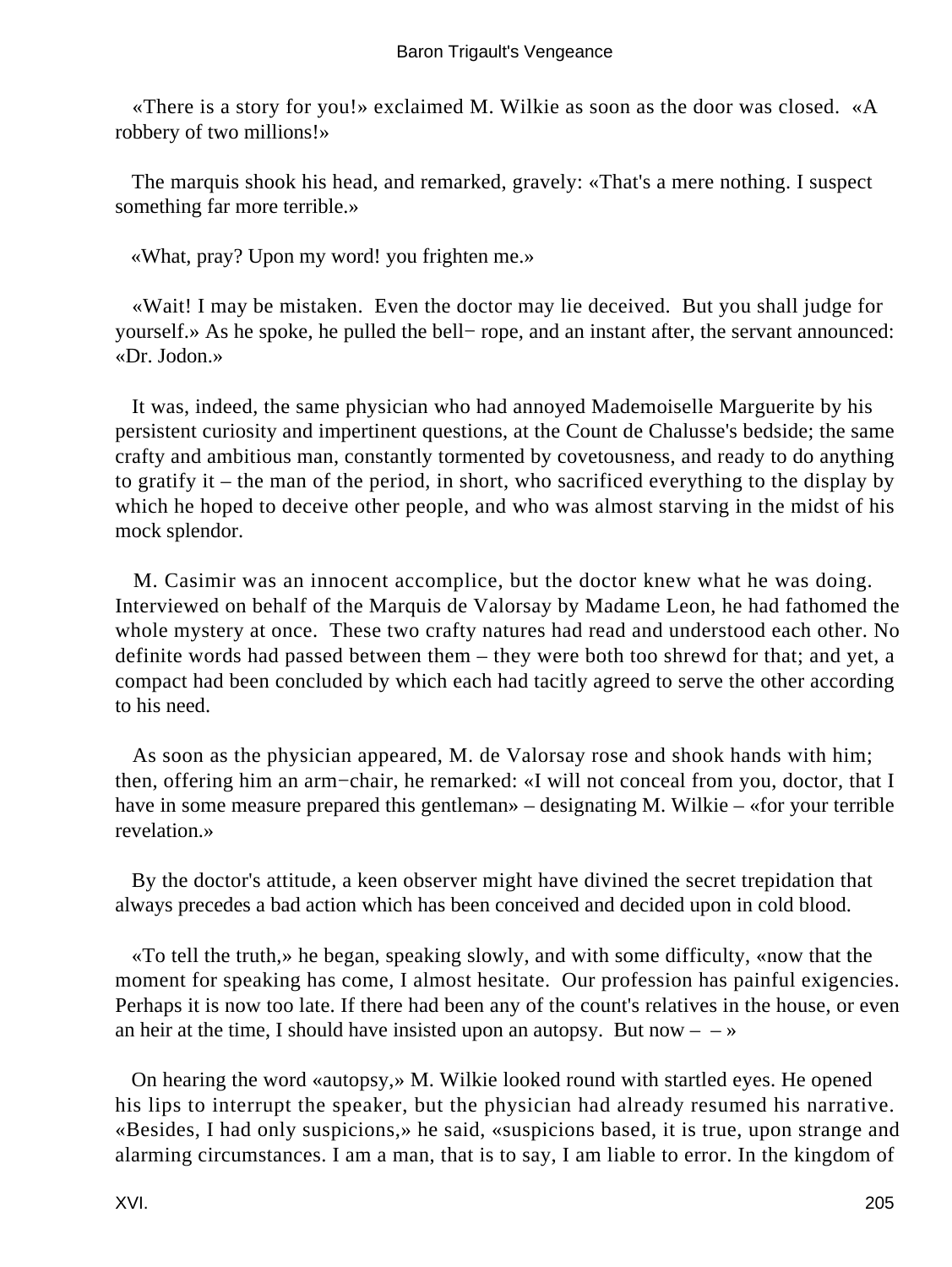science it would be unpardonable temerity on my part to affirm  $- \rightarrow \infty$ 

«To affirm what?» interrupted M. Wilkie.

 The physician did not seem to hear him, but continued in the same dogmatic tone. «The count apparently died from an attack of apoplexy, but certain poisons produce similar and even identical symptoms which are apt to deceive the most experienced medical men. The persistent efforts of the count's intellect, his muscular rigidity alternating with utter relaxation, the dilation of the pupils of his eyes, and more than aught else the violence of his last convulsions, have led me to ask myself if some criminal had not hastened his end.»

Whiter than his shirt, and trembling like a leaf, M. Wilkie sprang from his chair. «I understand!» he exclaimed. «The count was murdered – poisoned.»

 But the physician replied with an energetic protest. «Oh, not so fast!» said he. «Don't mistake my conjectures for assertions. Still, I ought not to conceal the circumstances which awakened my suspicions. On the morning preceding his attack, the count took two spoonfuls of the contents of a vial which the people in charge could not or would not produce. When I asked what this vial contained, the answer was: 'A medicine to prevent apoplexy.' I don't say that this is false, but prove it. As for the motive that led to the crime, it is apparent at once. The escritoire contained two millions of francs, and the money has disappeared. Show me the vial, find the money, and I will admit that I am wrong. But until then, I shall have my suspicions.»

 He did not speak like a physician but like an examining magistrate, and his alarming deductions found their way even to M. Wilkie's dull brain. «Who could have committed the crime?» he asked.

 «It could only have been the person likely to profit by it; and only one person besides the count knew that the money was in the house, and had possession of the key of this escritoire.»

«And this person?»

 «Is the count's illegitimate daughter, who lived in the house with him – Mademoiselle Marguerite.»

 M. Wilkie sank into his chair again, completely overwhelmed. The coincidence between the doctor's deposition and M. Casimir's testimony was too remarkable to pass unnoticed. Further doubt seemed impossible. «Ah! this is most unfortunate!» faltered Wilkie. «What a pity! Such difficulties never assail any one but me! What am I to do?» And in his distress he glanced from the doctor to the Marquis de Valorsay, and then at M. de Coralth, as if seeking inspiration from each of them.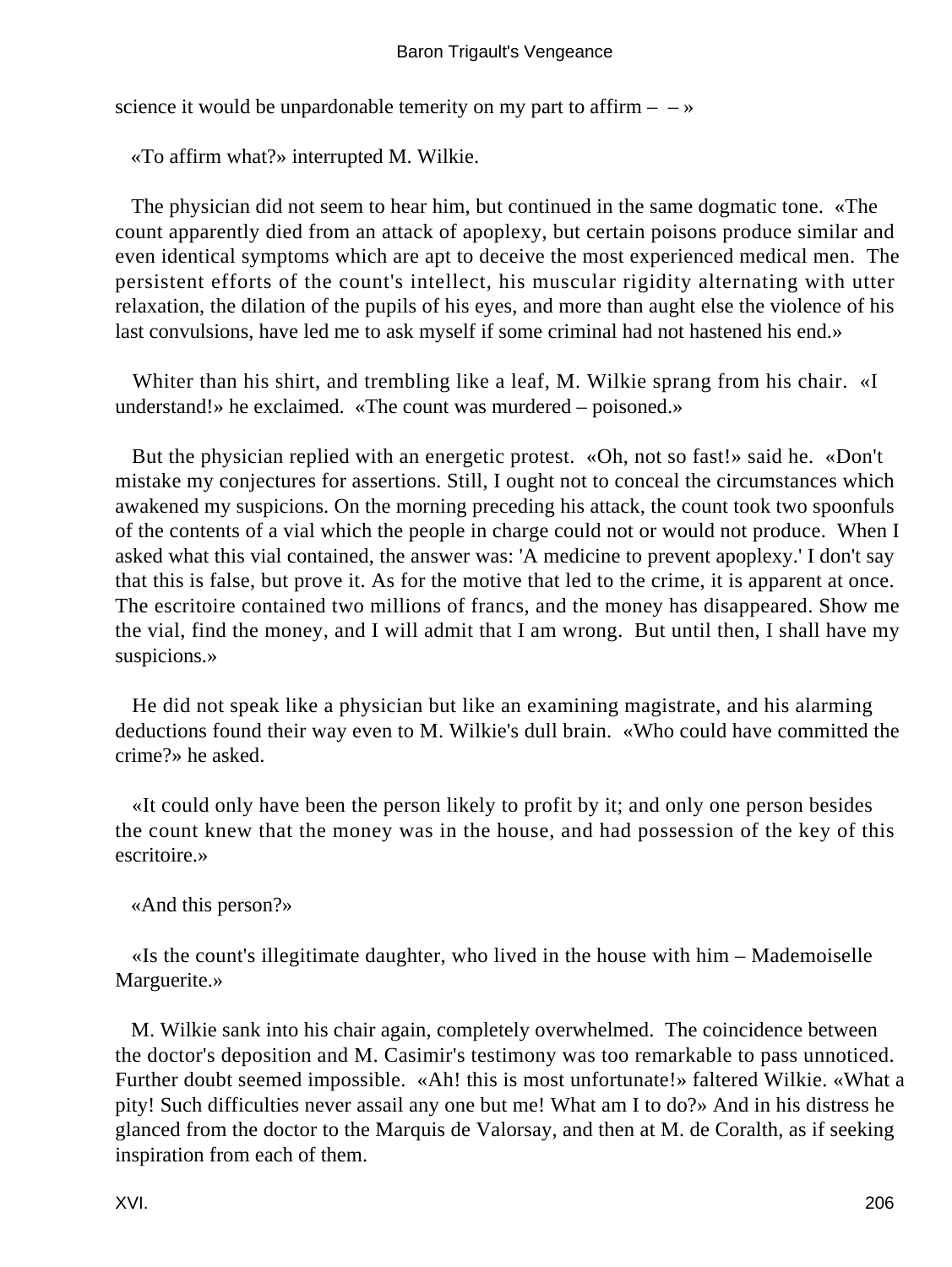«My profession forbids my acting as an adviser in such cases,» replied the physician, «but these gentlemen have not the same reasons for keeping silent.»

 «Excuse me,» interrupted the marquis quickly; «but this is one of those cases in which a man must be left to his own inspirations. The most I can do, is to say what course I should pursue if I were one of the deceased count's relatives or heirs.»

 «Pray tell me, my dear marquis,» sighed Wilkie. «You would render me an immense service by doing so.»

 M. de Valorsay seemed to reflect for a moment; and then he solemnly exclaimed: «I should feel that my honor required me to investigate every circumstance connected with this mysterious affair. Before receiving a man's estate, one must know the cause of his death, so as to avenge him if he has been foully murdered.»

 For M. Wilkie the oracle had spoken. «Such is my opinion exactly,» he declared. «But what course would you pursue, my dear marquis? How would you set about solving this mystery?»

«I should appeal to the authorities.»

«Ah!»

 «And this very day, this very hour, without losing a second, I should address a communication to the public prosecutor, informing him of the robbery which is patent to any one, and referring to the possibility of foul play.»

 «Yes, that would be an excellent idea; but there is one slight drawback – I don't know how to draw up such a communication.»

 «I know no more about it than you do yourself; but any lawyer or notary will give you the necessary information. Are you acquainted with any such person? Would you like me to give you the address of my business man? He is a very clever fellow, who has almost all the members of my club as his clients.»

 This last reason was more than sufficient to fix M. Wilkie's choice. «Where can I find him?» he inquired.

 «At his house – he is always there at this hour. Come! here is a scrap of paper and a pencil. You had better make a note of his address. Write: 'Maumejan, Route de la Revolte.' Tell him that I sent you, and he will treat you with the same consideration as he would show to me. He lives a long way off, but my brougham is standing in the courtyard; so take it, and when your consultation is over, come back and dine with me.»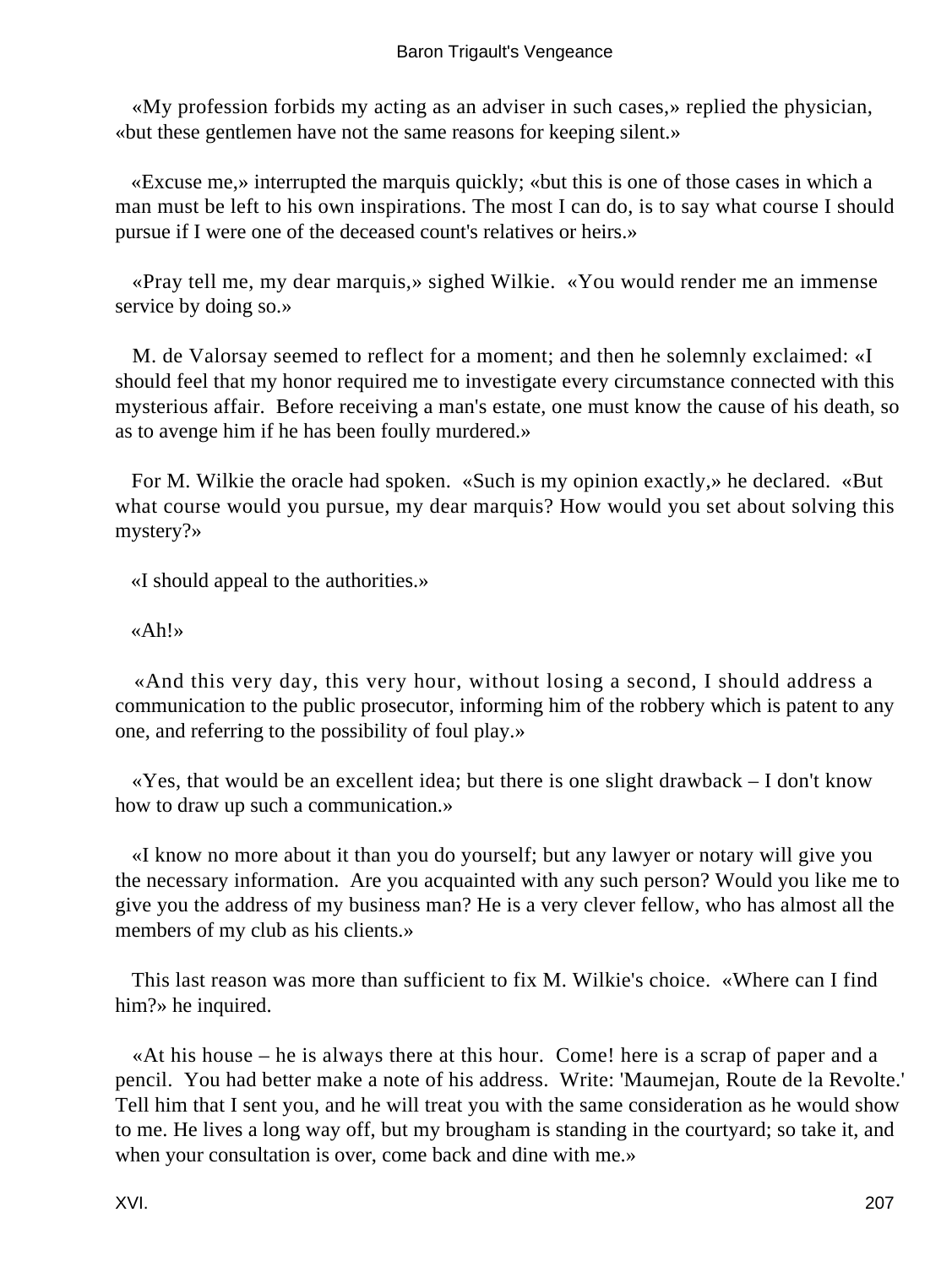«Ah! you are too kind!» exclaimed M. Wilkie. «You overpower me, my dear marquis, you do, upon my word! I shall fly and be back in a moment.»

 He went off looking radiant; and a moment later the carriage which was to take him to M. Maumejan's was heard rolling out of the courtyard.

The doctor had already taken up his hat and cane.

 «You will excuse me for leaving you so abruptly, Monsieur le Marquis,» said he, «but I have an engagement to discuss a business matter.»

«Indeed!»

«I am negotiating for the purchase of a dentist's establishment.»

«What, you?»

 «Yes, I. You may tell me that this is a downfall, but I will answer, 'It will give me a living.' Medicine is becoming a more and more unremunerative profession. However hard a physician may work, he can scarcely pay for the water he uses in washing his hands. I have an opportunity of purchasing the business of a well−established and well−known dentist, in an excellent neighborhood. Why not avail myself of it? Only one thing worries me – the lack of funds.»

 The marquis had expected the doctor would require remuneration for his services. Before compromising himself any further, M. Jodon wished to knew what compensation he was to receive. The marquis was so sure of this, that he quickly exclaimed: «Ah, my dear doctor, if you have need of twenty thousand francs, I shall be only too happy to offer them to you.»

«Really?»

«Upon my honor!»

«And when can you let me have the money?»

«In three or four days' time.»

 The bargain was concluded. The doctor was now ready to find traces of any poison whatsoever in the Count de Chalusse's exhumed remains. He pressed the marquis's hand and then went off, exclaiming: «Whatever happens you can count upon me.»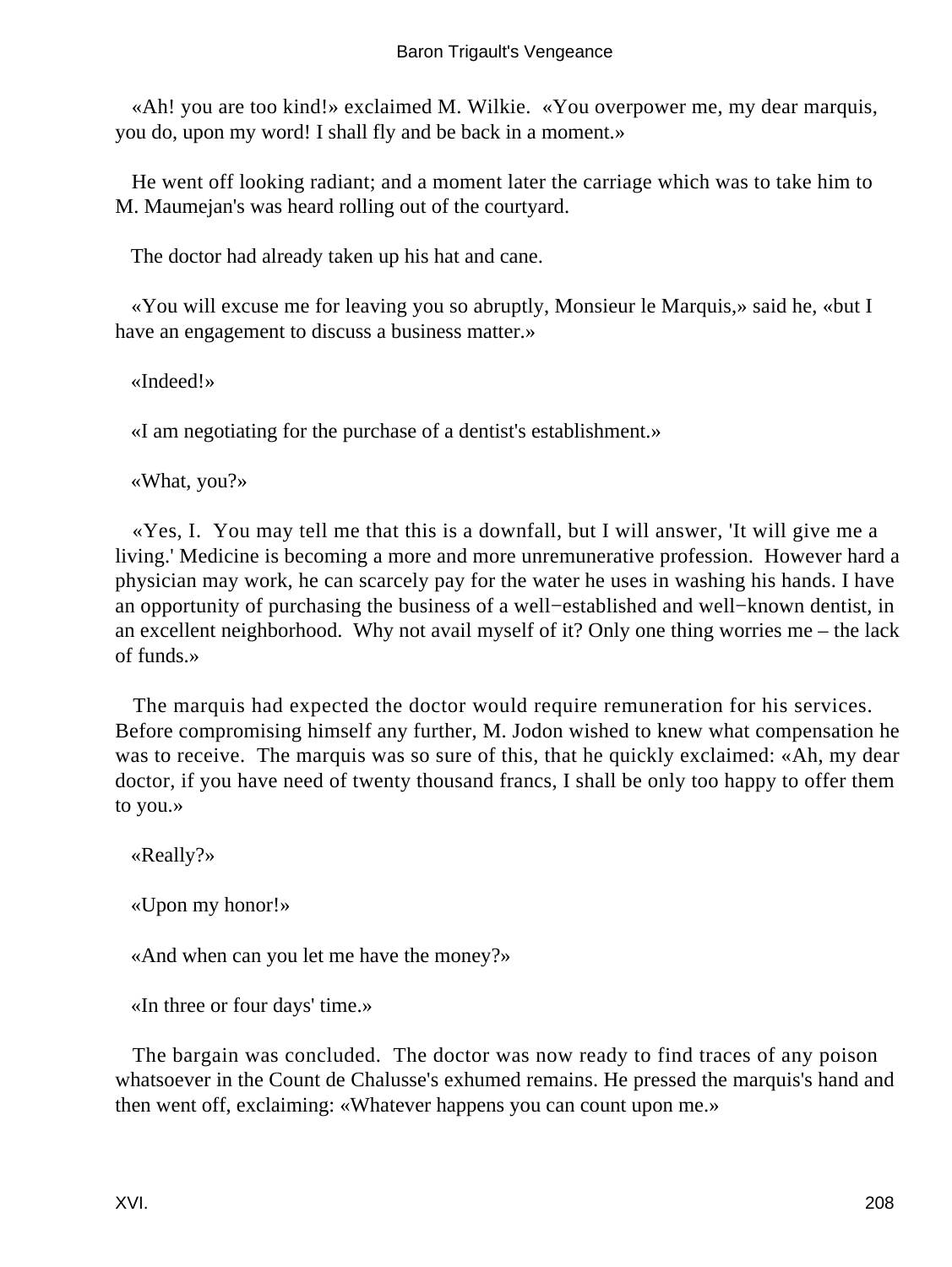Left alone with the Viscount de Coralth, and consequently freed from all restraint, M. de Valorsay rose with a long−drawn sigh of relief. «What an interminable seance!» he growled. And, approaching his acolyte, who was sitting silent and motionless in an arm−chair, he slapped him on the shoulder, exclaiming: «Are you ill that you sit there like that, as still as a mummy?»

 The viscount turned as if he had been suddenly aroused from slumber. «I'm well enough,» he answered somewhat roughly. «I was only thinking.»

«Your thoughts are not very pleasant, to judge from the look on your face.»

«No. I was thinking of the fate that you are preparing for us.»

 «Oh! A truce to disagreeable prophecies, please! Besides, it's too late to draw back, or to even think of retreat. The Rubicon is passed.»

 «Alas! that is the cause of my anxiety. If it hadn't been for my wretched past, which you have threatened me with like a dagger, I should long ago have left you to incur this danger alone. You were useful to me in times past, I admit. You presented me to the Baroness Trigault, to whose patronage I owe my present means, but I am paying too dearly for your services in allowing myself to be made the instrument of your dangerous schemes. Who aided you in defrauding Kami−Bey? Who bet for you against your own horse Domingo? Who risked his life in slipping those cards in the pack which Pascal Ferailleur held? It was Coralth, always Coralth.»

 A gesture of anger escaped the marquis, but resolving to restrain himself, he made no rejoinder. It was not until after he had walked five or six times round the smoking−room and grown more calm that he returned to the viscount's side. «Really, I don't recognize you,» he began. «Is it really you who have turned coward? And at what a moment, pray? Why, on the very eve of success.»

«I wish I could believe you.»

 «Facts shall convince you. This morning I might have doubted, but now, thanks to that vain idiot who goes by the name of Wilkie, I am sure, perfectly, mathematically sure of success. Maumejan, who is entirely devoted to me, and who is the greediest, most avaricious scoundrel alive, will draw up such a complaint that Marguerite will sleep in prison. Moreover, other witnesses will be summoned. By what Casimir has said, you can judge what the other servants will say. This testimony will be sufficient to convict her of the robbery. As for the poisoning, you heard Dr. Jodon. Can I depend upon him? Evidently, if I pay without haggling. Very well; I shall pay.»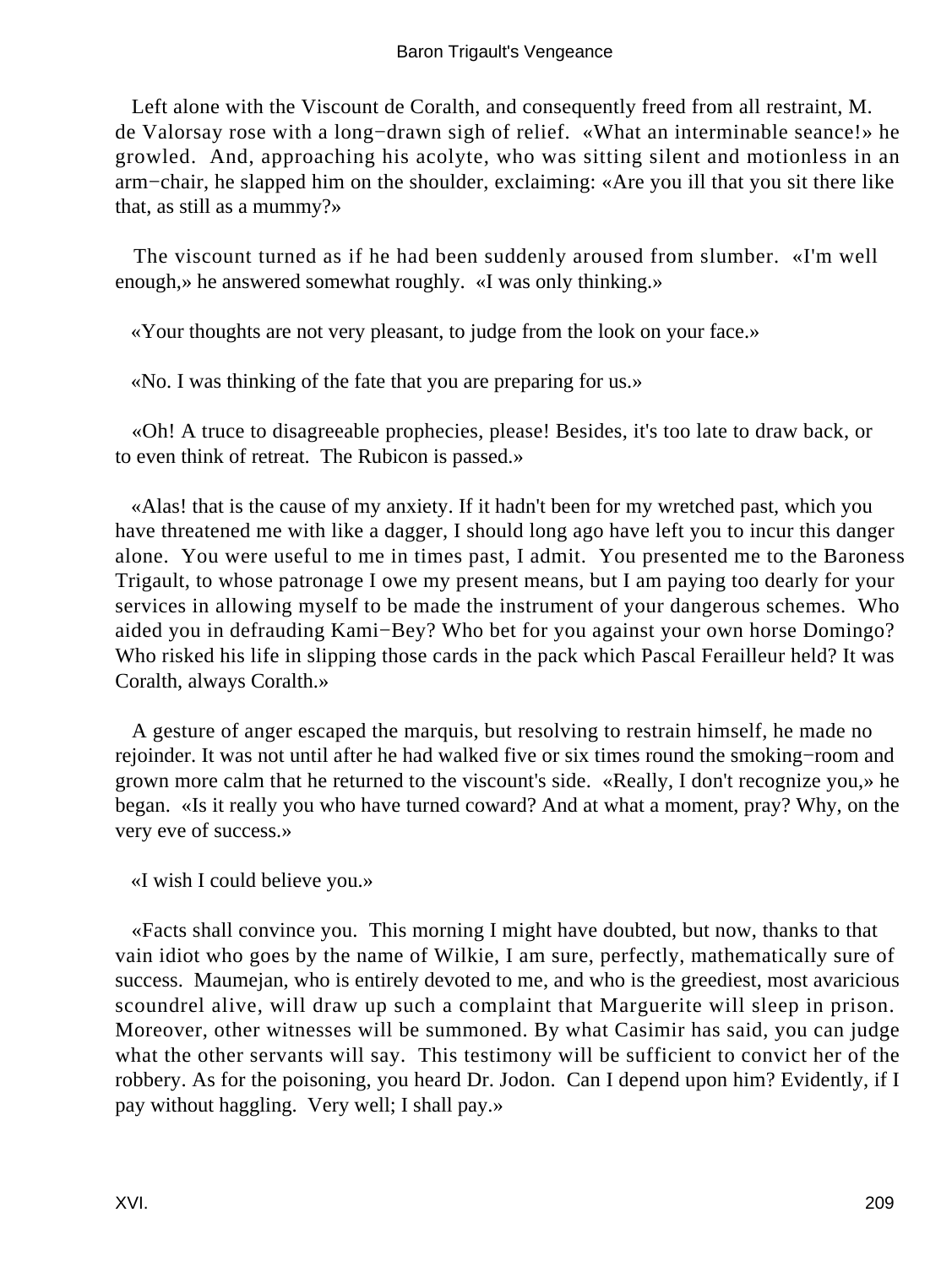But all this did not reassure M. de Coralth. «The accusation will fall to the ground,» said he, «as soon as the famous vial from which M. de Chalusse took two spoonfuls is found.»

«Excuse me; it won't be found.»

«But why?»

 «Because I know where it is, my dear friend. It is in the count's escritoire, but it won't be there any longer on the day after to− morrow.»

«Who will remove it?»

 «A skilful fellow whom Madame Leon has found for me. Everything has been carefully arranged. To−morrow night at the latest Madame Leon will let this man into the Hotel de Chalusse by the garden gate, which she has kept the key of. Vantrasson, as the man is called, knows the management of the house, and he will break open the escritoire and take the vial away. You may say that there are seals upon the furniture, placed there by the justice of the peace. That's true, but this man tells me that he can remove and replace them in such a way as to defy detection; and as the lock has been forced once already – the day after the count's death – a second attempt to break the escritoire open will not be detected.»

 The viscount remarked, with an ironical air: «All that is perfect; but the autopsy will reveal the falseness of the accusation.»

 «Naturally – but an autopsy will require time, and that will suit my plans admirably. After eight or ten days' solitary confinement and several rigid examinations, Mademoiselle Marguerite's energy and courage will flag. What do you think she will reply to the man who says to her: 'I love you, and for your sake I will attempt the impossible. Swear to become my wife and I will establish your innocence?'»

«I think she will say: 'Save me and I will marry you!'»

 M. de Valorsay clapped his hands. «Bravo!» he exclaimed; «you have spoken the truth. Remember, now, that your dark forebodings are only chimeras! Yes, she will swear it, and I know she is the woman to keep her vow, even if she died of sorrow. And the very next day I will go to the examining magistrate and say to him: 'Marguerite a thief! Ah, what a frightful mistake. A robbery has been committed, it's true; but I know the real culprit – a scoundrel who fancied that by destroying a single letter he would annihilate all traces of the breach of fidelity he had committed. Fortunately, the Count de Chalusse distrusted this man, and proof of his breach of trust is in existence. I have this proof in my hands.' And I will show a letter establishing the truth of my assertion.»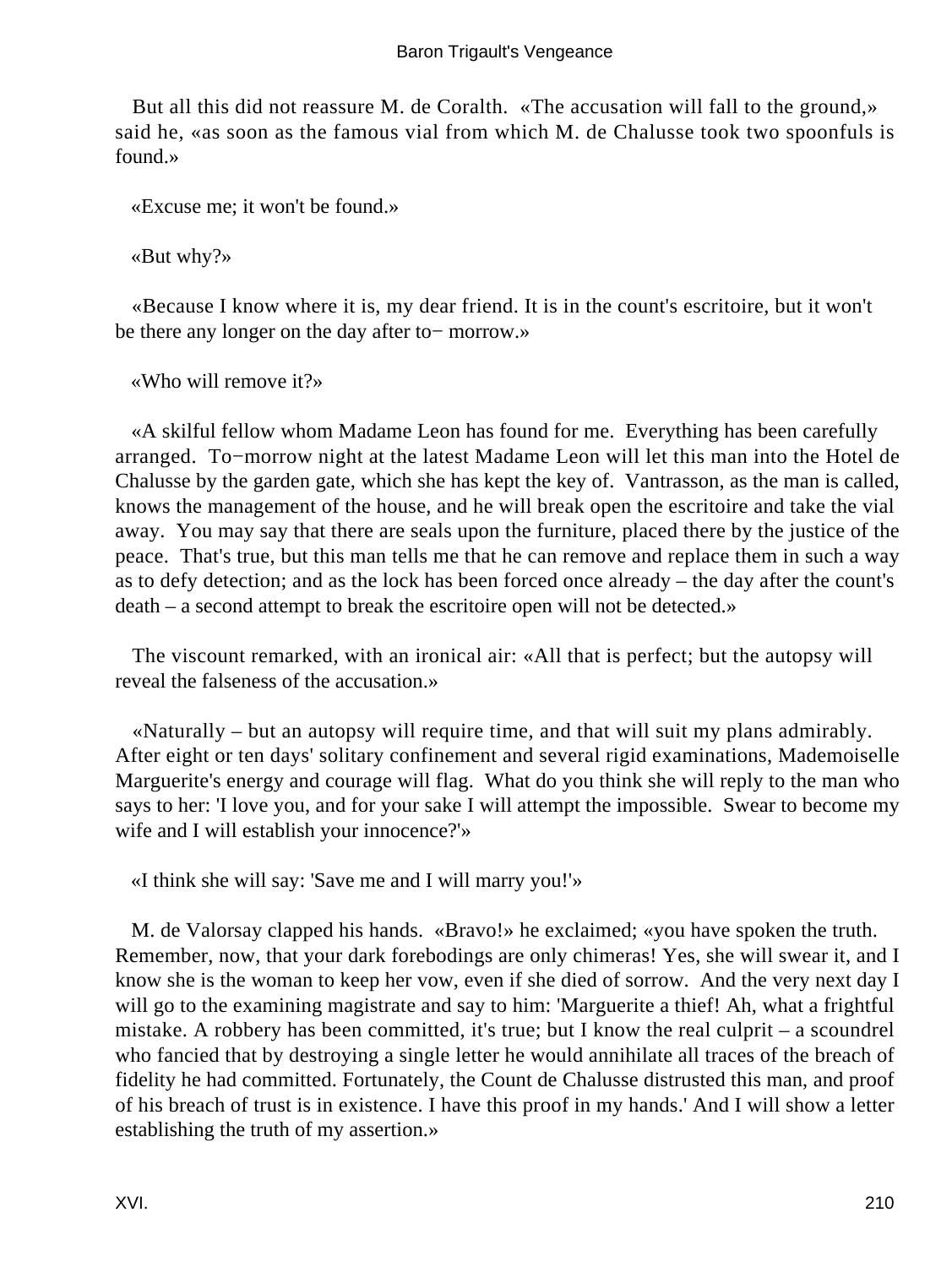## Baron Trigault's Vengeance

 No forebodings clouded the marquis's joy; he saw no obstacles; it seemed to him as if he had already triumphed. «And the day following,» he resumed, «when Marguerite becomes my wife, I shall take from a certain drawer a certain document, given to me by M. de Chalusse when I was on the point of becoming his son−in−law, and in which he recognizes Marguerite as his daughter, and makes her his sole legatee. And this document is perfectly en regle, and unattackable. Maumejan, who has examined it, guarantees that the value of the count's estate cannot be less than ten millions. Five will go to Madame d'Argeles, or her son Wilkie, as their share of the property. The remaining five will be mine. Come, confess that the plan is admirable!»

 «Admirable, undoubtedly; but terribly complicated. When there are so many wheels within wheels, one of them is always sure to get out of order.»

«Nonsense!»

 «Besides, you have I don't know how many accomplices – Maumejan, the doctor, Madame Leon, and Vantrasson, not counting myself. Will all these people perform their duties satisfactorily?»

«Each of them is as much interested in my success as I am myself.»

«But we have enemies – Madame d'Argeles, Fortunat –  $-\infty$ 

 «Madame d'Argeles is about to leave Paris. If Fortunat is troublesome I will purchase his silence; Maumejan has promised me money.»

 But M. de Coralth had kept his strongest argument until the last. «And Pascal Ferailleur?» said he. «You have forgotten him.»

 No; M. de Valorsay had not forgotten him. You do not forget the man you have ruined and dishonored. Still, it was in a careless tone that ill accorded with his state of mind that the marquis replied: «The poor devil must be en route for America by this time.»

 The viscount shook his head. «That's what I've in vain been trying to convince myself of,» said he. «Do you know that Pascal was virtually expelled from the Palais de Justice, and that his name has been struck off the list of advocates? If he hasn't blown his brains out, it is only because he hopes to prove his innocence. Ah! if you knew him as well as I do, you wouldn't be so tranquil in mind!»

 He stopped short for the door had suddenly opened. The interruption made the marquis frown, but anger gave way to anxiety when he perceived Madame Leon, who entered the room out of breath and extremely red in the face.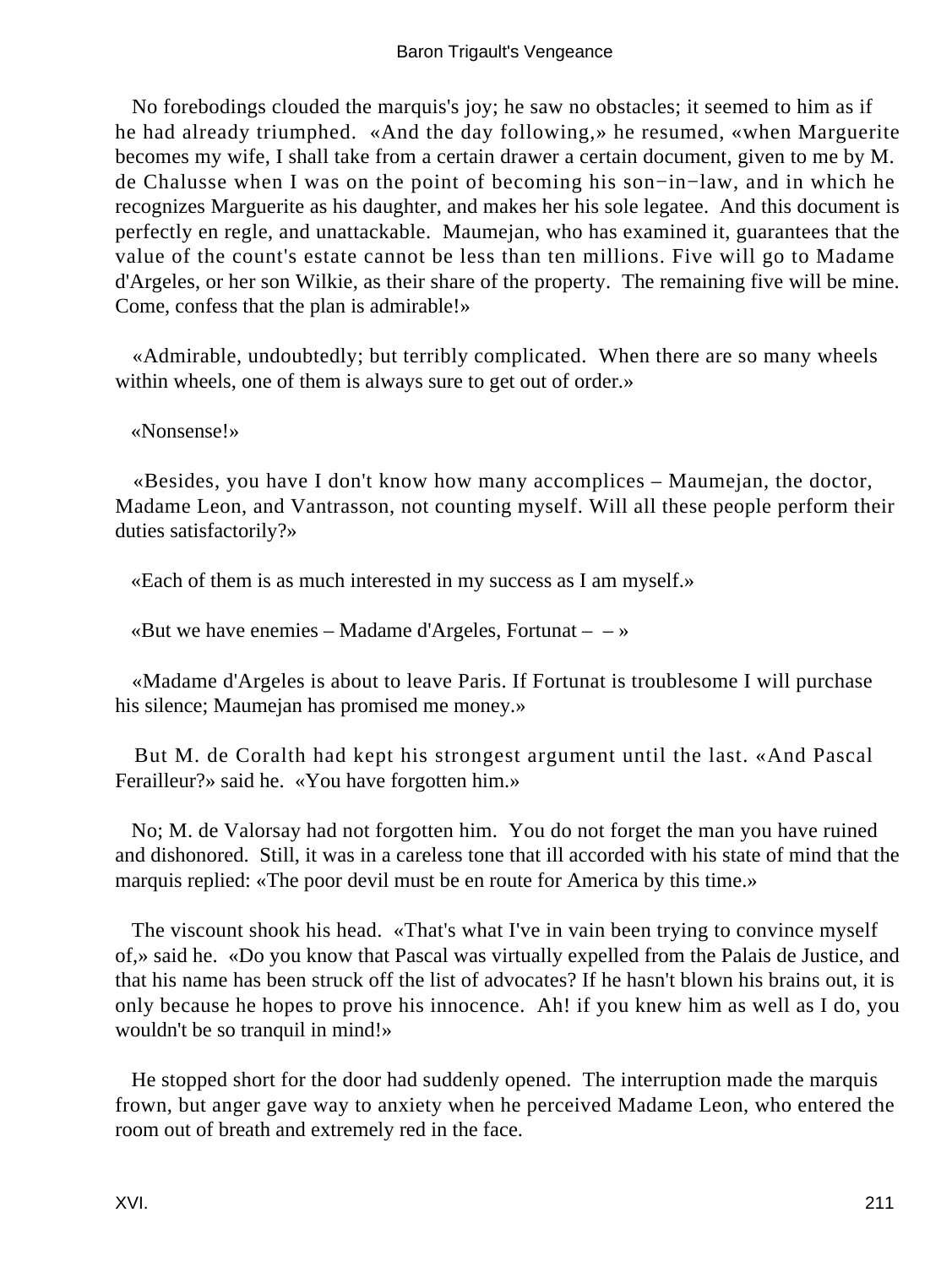«There wasn't a cab to be had!» she groaned. «Just my luck. I came on foot, and ran the whole way. I'm utterly exhausted;» and so saying, she sank into an arm−chair.

 M. de Valorsay had turned very pale. «Defer your complaints until another time,» he said, harshly. «What has happened? Tell me.»

 The estimable woman raised her hands to heaven, as she plaintively replied: «There is so much to tell? First, Mademoiselle Marguerite has written two letters, but I have failed to discover to whom they were sent. Secondly, she remained for more than an hour yesterday evening in the drawing−room with the General's son, Lieutenant Gustave, and, on parting, they shook hands like a couple of friends, and said, 'It is agreed.'»

«And is that all?»

 «One moment and you'll see. This morning Mademoiselle went out with Madame de Fondege to call on the Baroness Trigault. I do not know what took place there, but there must have been a terrible scene; for they brought Mademoiselle Marguerite back unconscious, in one of the baron's carriages.»

«Do you hear that, viscount?» exclaimed M. de Valorsay.

«Yes! You shall have the explanation to−morrow,» answered M. de Coralth.

 «And last, but not least,» resumed Madame Leon, «on returning home this evening at about five o'clock, I fancied I saw Mademoiselle Marguerite leave the house and go up the Rue Pigalle. I had thought she was ill and in bed, and I said to myself, 'This is very strange.' So I hastened after her. It was indeed she. Of course, I followed her. And what did I see? Why, Mademoiselle paused to talk with a vagabond, clad in a blouse. They exchanged notes, and Mademoiselle Marguerite returned home. And here I am. She must certainly suspect something. What is to be done?»

 If M. de Valorsay were frightened, he did not show it. «Many thanks for your zeal, my dear lady,» he replied, «but all this is a mere nothing. Return home at once; you will receive my instructions to−morrow.»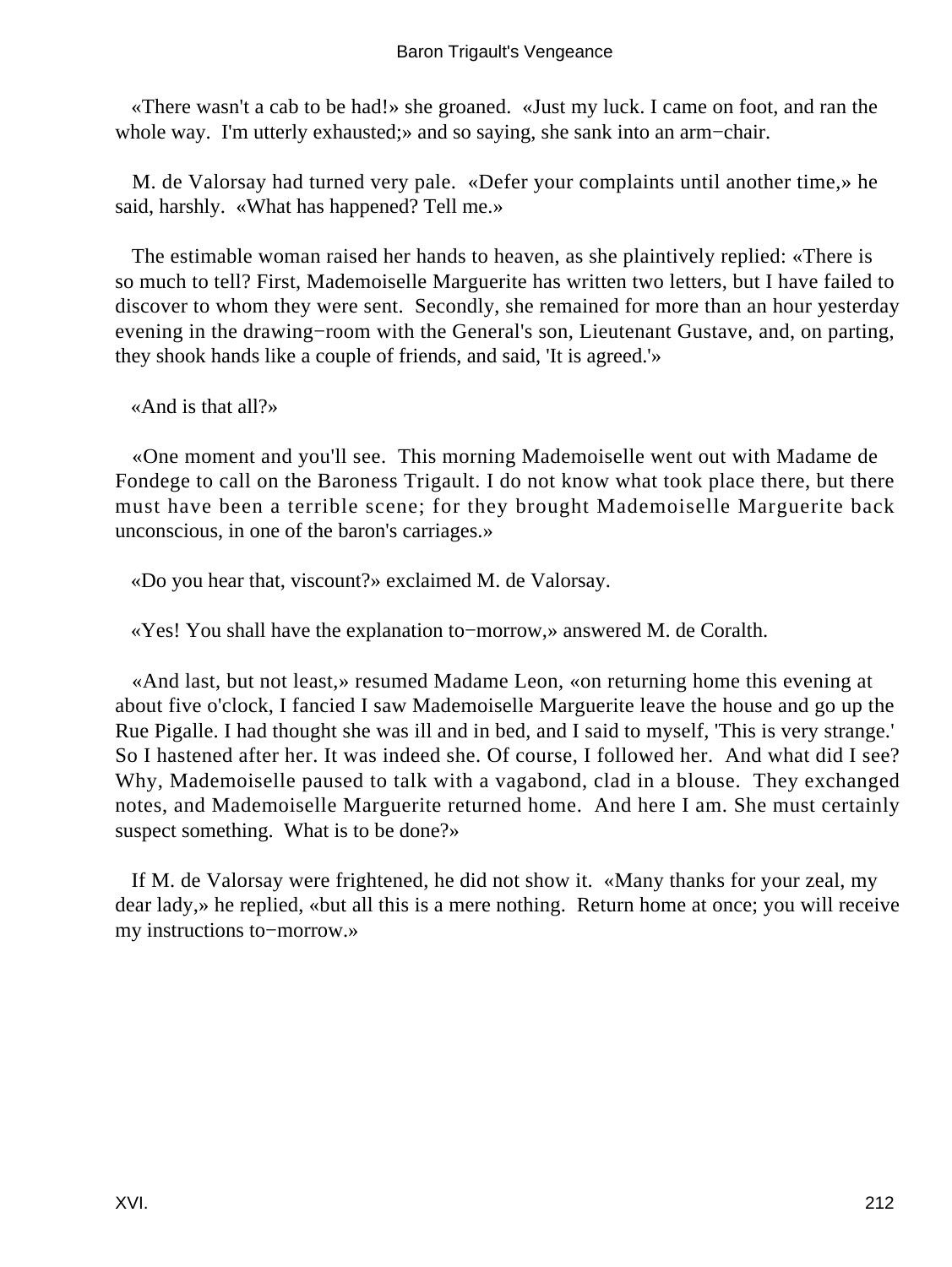# **[XVII.](#page-256-0)**

*M*ademoiselle Marguerite had been greatly surprised on the occasion of her visit to M. Fortunat when she saw Victor Chupin suddenly step forward and eagerly exclaim: «I shall be unworthy of the name I bear if I do not find M. Ferailleur for you in less than a fortnight.»

 It is true that M. Fortunat's clerk did not appear to the best advantage on this occasion. In order to watch M. de Coralth, he had again arrayed himself in his cast−off clothes, and with his blouse and his worn−out shoes, his «knockers» and his glazed cap, he looked the vagabond to perfection. Still, strange as it may seem, Mademoiselle Marguerite did not once doubt the devotion of this strange auxiliary. Without an instant's hesitation she replied, "I accept your services, monsieur.

 Chupin felt at least a head taller as he heard this beautiful young girl speak to him in a voice as clear and as sonorous as crystal. «Ah! you are right to trust me,» he rejoined, striking his chest with his clinched hand, «for I have a heart – but –  $-\infty$ 

«But what, monsieur?»

 «I am wondering if you would consent to do what I wish. It would be a very good plan, but if it displeases you, we will say no more about it.»

«And what do you wish?»

 «To see you every day, so as to tell you what I've done, and to obtain such directions as I may require. I'm well aware that I can't go to M. de Fondege's door and ask to speak to you; but there are other ways of seeing each other. For instance, every evening at five o−clock precisely, I might pass along the Rue Pigalle, and warn you of my presence by such a signal as this: 'Pi−ouit!'» So saying he gave vent to the peculiar call, half whistle, half ejaculation, which is familiar to the Parisian working−classes. «Then,» he resumed, «you might come down and I would tell you the news; besides, I might often help you by doing errands.»

 Mademoiselle Marguerite reflected for a moment, and then bowing her head, she replied:

 «What you suggest is quite practicable. On and after to−morrow evening I will watch for you; and if I don't come down at the end of half an hour, you will know that I am unavoidably detained.»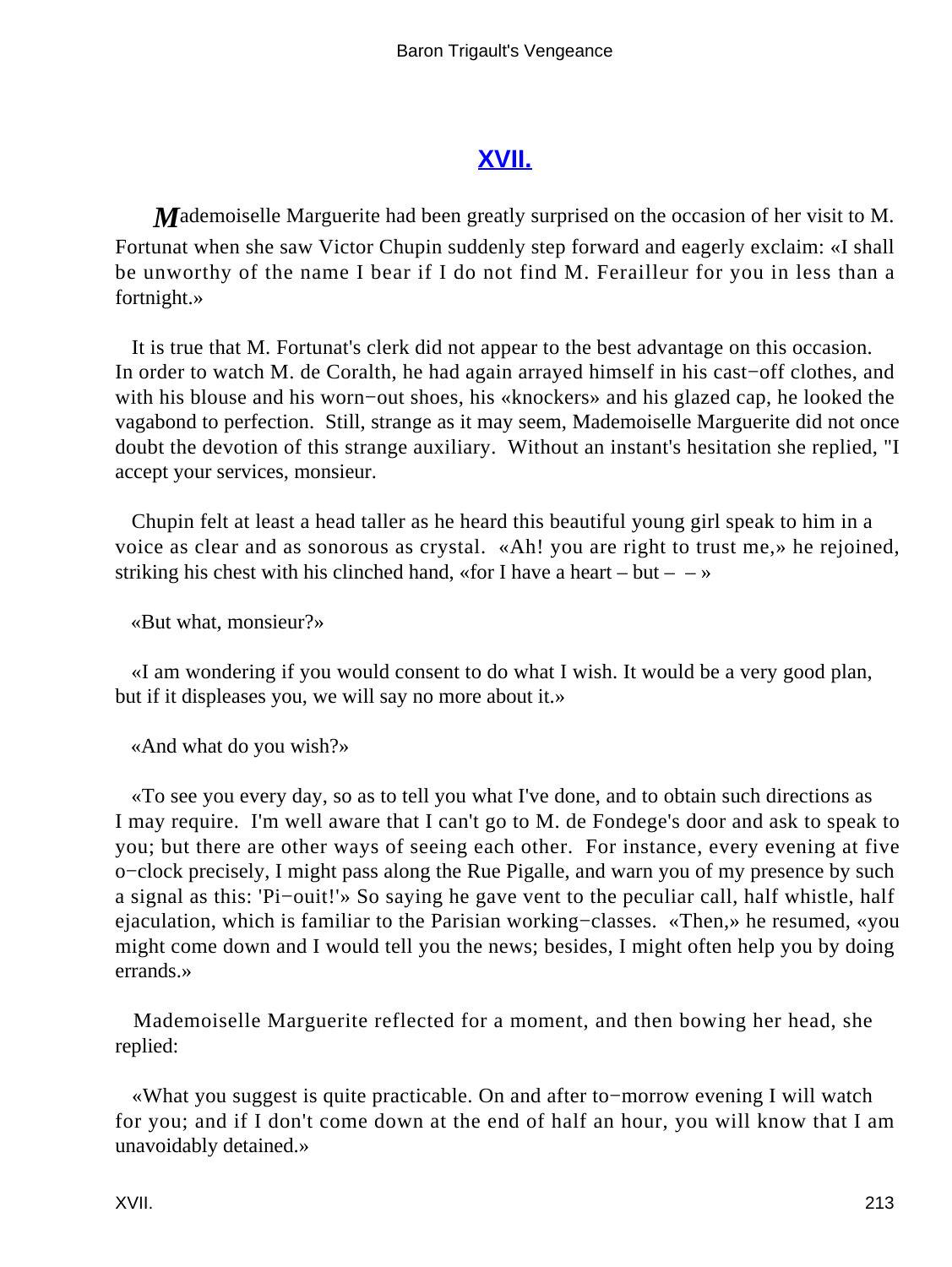### Baron Trigault's Vengeance

 Chupin ought to have been satisfied. But no, he had still another request to make; and instinct, supplying the lack of education, told him that it was a delicate one. Indeed, he dared not present his petition; but his embarrassment was so evident, and he twisted his poor cap so despairingly, that at last the young girl gently asked him: «Is there anything more?»

 He still hesitated, but eventually, mustering all his courage, he replied: «Well, yes, mademoiselle. I've never seen Monsieur Ferailleur. Is he tall or short, light or dark, stout or thin? I do not know. I might stand face to face with him without being able to say, 'It's he.' But it would be quite a different thing if I only had a photograph of him.»

 A crimson flush spread over Mademoiselle Marguerite's face. Still she answered, unaffectedly, «I will give you M. Ferailleur's photograph to−morrow, monsieur.»

 «Then I shall be all right!» exclaimed Chupin. «Have no fears, mademoiselle, we shall outwit these scoundrels!»

 So far a silent witness of this scene, M. Fortunat now felt it his duty to interfere. He was not particularly pleased by his clerk's suddenly increased importance; and yet it mattered little to him, for his only object was to revenge himself on Valorsay. «Victor is a capable and trustworthy young fellow, mademoiselle,» he declared; «he has grown up under my training, and I think you will find him a faithful servant.»

 A «have you finished, you old liar?» rose to Chupin's lips, but respect for Mademoiselle Marguerite prevented him from uttering the words. «Then everything is decided,» she said, pleasantly. And with a smile she offered her hand to Chupin as one does in concluding a bargain.

 If he had yielded to his first impulse he would have thrown himself on his knees and kissed this hand of hers, the whitest and most beautiful he had ever seen. As it was, he only ventured to touch it with his finger−tips, and yet he changed color two or three times. «What a woman!» he exclaimed, when she had left them. «A perfect queen! A man would willingly allow himself to be chopped in pieces for her sake; and she's as good and as clever as she's handsome. Did you notice, monsieur, that she did not offer to pay me. She understood that I offered to work for her for my own pleasure, for my own satisfaction and honor. Heavens! how I should have chafed if she had offered me money. How provoked I should have been!»

 Chupin was so fascinated that he wished no reward for his toil! This was so astonishing that M. Fortunat remained for a moment speechless with surprise. «Have you gone mad, Victor?» he inquired at last.

«Mad! I? – not at all; I'm only becoming –  $\rightarrow$  He stopped short. He was going to add: «an honest man.» But it is scarcely proper to talk about the rope in the hangman's house, and there are certain words which should never be pronounced in the presence of certain people.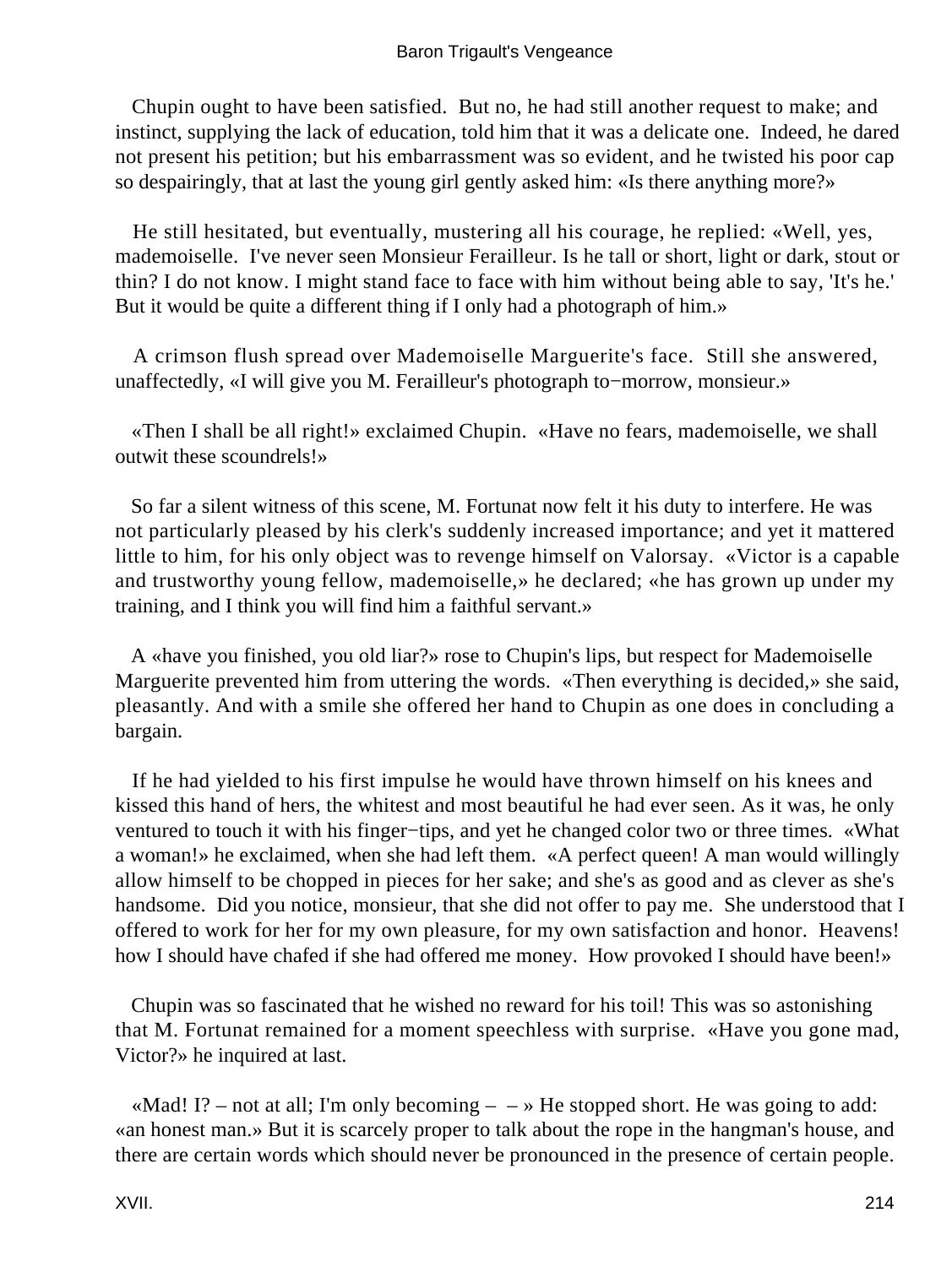Chupin knew this, and so he quickly resumed: «When I become rich, when I'm a great banker, and have a host of clerks who spend their time in counting my gold behind a grating, I should like to have a wife of my own like that. But I must be off about my business now, so till we meet again, monsieur.»

 The foregoing conversation will explain how it happened that Madame Leon chanced to surprise her dear young lady in close conversation with a vagabond clad in a blouse. Victor Chupin was not a person to make promises and then leave them unfulfilled. Though he was usually unimpressionable, like all who lead a precarious existence, still, when his emotions were once aroused, they did not spend themselves in empty protestations. It became his fixed determination to find Pascal Ferailleur, and the difficulties of the task in no wise weakened his resolution. His starting point was that Pascal had lived in the Rue d'Ulm, and had suddenly gone off with his mother, with the apparent intention of sailing for America. This was all he knew positively, and everything else was mere conjecture. Still Mademoiselle Marguerite had convinced him that instead of leaving Paris, Pascal was really still there, only waiting for an opportunity to establish his innocence, and to wreak his vengeance upon M. de Coralth and the Marquis de Valorsay. On the other hand, with such a slight basis to depend upon, was it not almost madness to hope to discover a man who had such strong reasons for concealing himself? Chupin did not think so in fact, when he declared his determination to perform this feat, his plan was already perfected.

 On leaving M. Fortunat's office, he hastened straight to the Rue d'Ulm, at the top of his speed. The concierge of the house where Pascal had formerly resided was by no means a polite individual. He was the very same man who had answered Mademoiselle Marguerite's questions so rudely; but Chupin had a way of conciliating even the most crabbish doorkeeper, and of drawing from him such information as he desired. He learned that at nine o'clock on the sixteenth of October Madame Ferailleur, after seeing her trunks securely strapped on to a cab had entered the vehicle, ordering the driver to take her to the Railway Station in the Place du Havre! Chupin wished to ascertain the number of the cab, but the concierge could not give it. He mentioned, however, that this cab had been procured by Madame Ferailleur's servant− woman, who lived only a few steps from the house. A moment later Chupin was knocking at this woman's door. She was a very worthy person, and bitterly regretted the misfortunes which had befallen her former employers. She confirmed the doorkeeper's story, but unfortunately she, too, had quite forgotten the number of the vehicle. All she could say was that she had hired it at the cab stand in the Rue Soufflot, and that the driver was a portly, pleasant−faced man.

 Chupin repaired at once to the Rue Soufflot, where he found the man in charge of the stand in the most savage mood imaginable. He began by asking Chupin what right he had to question him, why he wished to do so, and if he took him for a spy. He added that his duty only consisted in noting the arrivals and departures of the drivers, and that he could give no information whatever. There was evidently nothing to be gained from this ferocious personage; and yet Chupin bowed none the less politely as he left the little office. «This is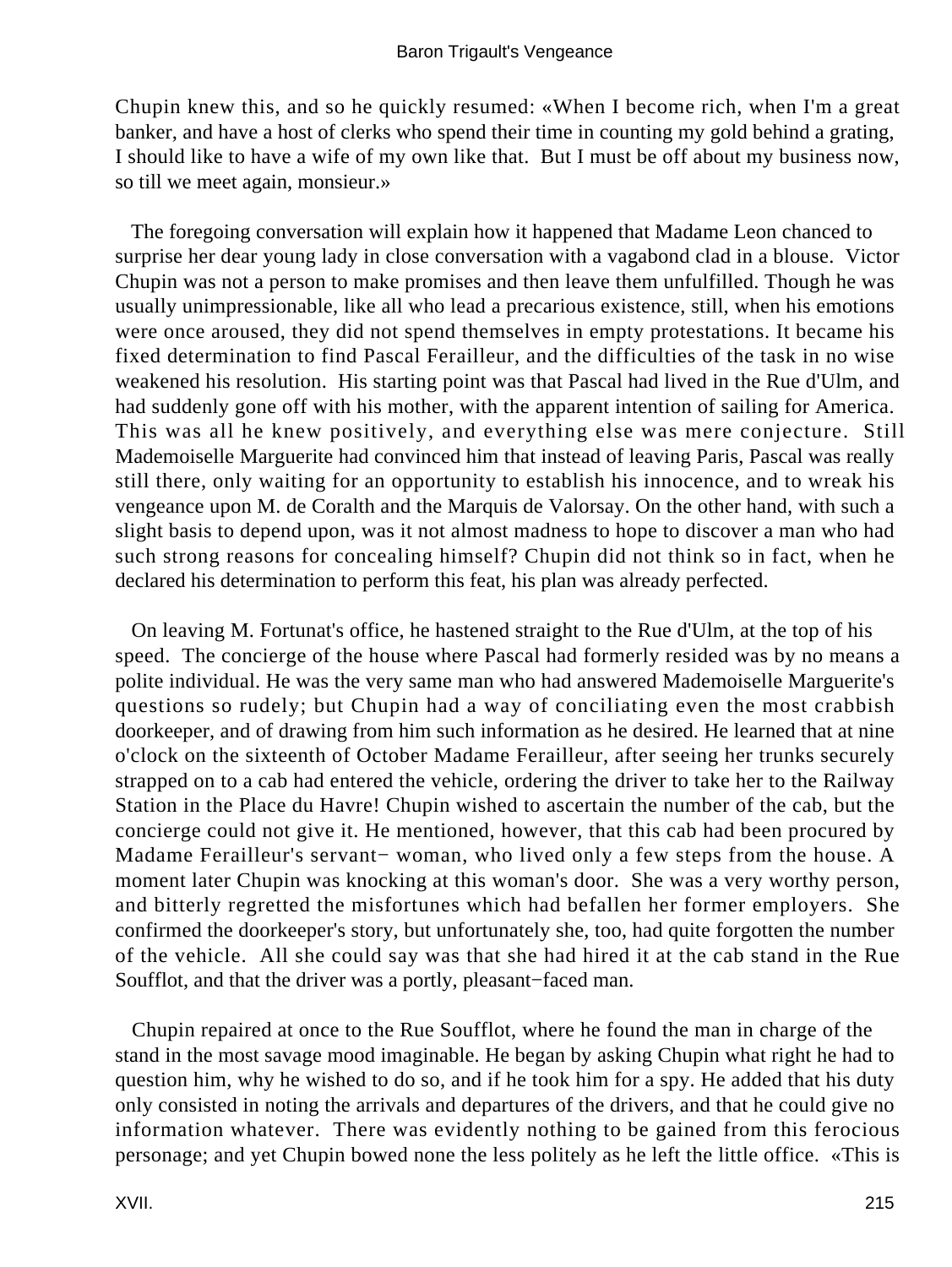### Baron Trigault's Vengeance

bad,» he growled, as he walked away, for he was really at a loss what to do next; and if not discouraged, he was at least extremely disconcerted and perplexed. Ah! if he had only had a card from the prefecture of police in his pocket, or if he had been more imposing in appearance, he would have encountered no obstacles; he might then have tracked this cab through the streets of Paris as easily as he could have followed a man bearing a lighted lantern through the darkness. But poor and humble, without letters of recommendation, and with no other auxiliaries than his own shrewdness and experience, he had a great deal to contend against. Pausing in his walk, he had taken off his cap and was scratching his head furiously, when suddenly he exclaimed: «What an ass I am!» in so loud a tone that several passers−by turned to see who was applying this unflattering epithet to himself.

 Chupin had just remembered one of M. Isidore Fortunat's debtors, a man whom he often visited in the hope of extorting some trifling amount from him, and who was employed in the Central office of the Paris Cab Company. «If any one can help me out of this difficulty, it must be that fellow,» he said to himself. «I hope I shall find him at his desk! Come, Victor, my boy, you must look alive!»

 However, he could not present himself at the office in the garb he then wore, and so, much against his will, he went home and changed his clothes. Then he took a cab at his own expense, and drove with all possible speed to the main office of the Cab Company, in the Avenue de Segur. Nevertheless it was already ten o'clock when he arrived there. He was more fortunate than he had dared to hope. The man he wanted had charge of a certain department, and was compelled to return to the office every evening after dinner. He was there now.

 He was a poor devil who, while receiving a salary of fifteen hundred francs a year, spent a couple of thousand, and utilized his wits in defending his meagre salary from his creditors. On perceiving Chupin, he made a wrathful gesture, and his first words were: «I haven't got a penny.»

 But Chupin smiled his most genial smile. «What!» said he, «do you fancy I've come to collect money from you here, and at this hour? You don't know me. I merely came to ask a favor of you.»

 The clerk's clouded face brightened. «Since that is the case, pray take a seat, and tell me how I can serve you,» he replied.

 «Very well. At nine o'clock in the evening, on the sixteenth of October, a lady living in the Rue d'Ulm sent to the stand in the Rue Soufflot for a cab. Her baggage was placed upon it, and she went away no one knows where. However, this lady is a relative of my employer, and he so much wishes to find her that he would willingly give a hundred francs over and above the amount you owe him, to ascertain the number of the vehicle. He pretends that you can give him this number if you choose; and it isn't an impossibility, is it?»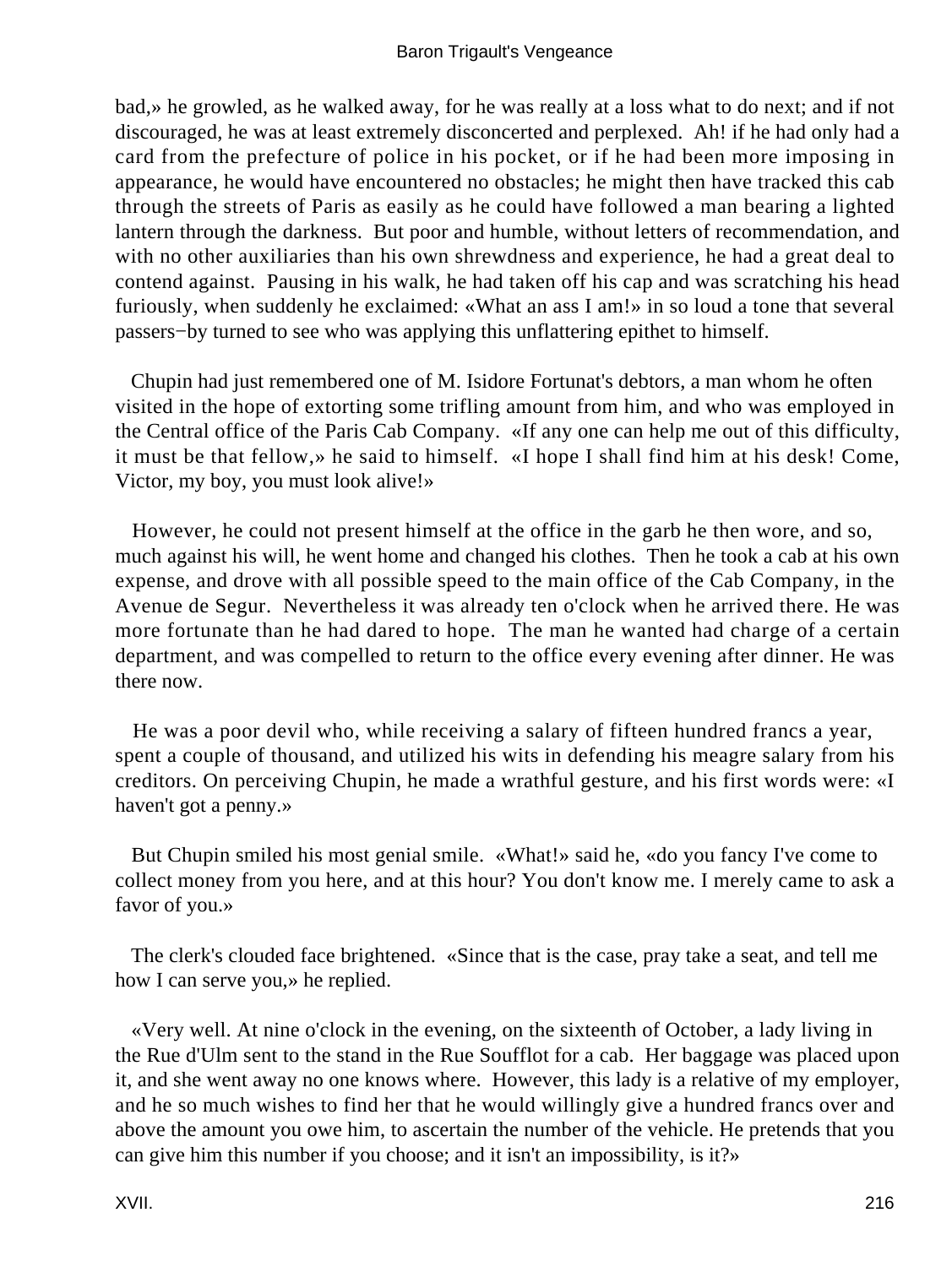«On the contrary, nothing could be easier,» replied the clerk, glad of an opportunity to explain the ingenious mechanism of the office to an outsider. «Have you ten minutes to spare?»

«Ten days, if necessary,» rejoined Chupin.

 «Then you shall see.» So saying the clerk rose and went into the adjoining room, whence a moment later he returned carrying a large green box. «This contains the October reports sent in every evening by the branch offices,» he remarked in explanation. He next opened the box, glanced over the documents it contained, and joyfully exclaimed: «Here we have it. This is the report sent in by the superintendent of the cab−stand in the Rue Soumot on the 16th October. Here is a list of the vehicles that arrived or left from a quarter to nine o'clock till a quarter past nine. Five cabs came in, but we need not trouble ourselves about them. Three went out bearing the numbers 1781, 3025, and 2140. One of these three must have taken your employer's relative.»

«Then I must question the three drivers.»

 The clerk shrugged his shoulders. «What is the use of doing that?» he said, disdainfully. «Ah! you don't understand the way in which we manage our business! The drivers are artful, but the company isn't a fool. By expending a hundred and fifty thousand francs on its detective force every year, it knows what each cab is doing at each hour of the day. I will now look for the reports sent in respecting these three drivers. One of the three will give us the desired information.»

 This time the search was a considerably longer one, and Chupin was beginning to grow impatient, when the clerk waved a soiled and crumpled sheet of paper triumphantly in the air, and cried: «What did I tell you? This is the report concerning the driver of No. 2140. Listen: Friday, at ten minutes past nine, sent to the Rue d'Ulm  $-$  – What do you think of that?»

«It's astonishing! But where can I find this driver?»

 «I can't say, just at this moment; he's on duty now. But as he belongs to this division he will be back sooner or later, so you had better wait.»

 «I will wait then; only as I've had no dinner, I'll go out and get a mouthful to eat. I can promise you that M. Fortunat will send you back your note cancelled.»

 Chupin was really very hungry, and so he rushed off to a little eating−house which he had remarked on his way to the office. There for eighteen sous he dined, or rather supped, like a prince; and as he subsequently treated himself to a cup of coffee and a glass of brandy, as a reward for his toil, some little time had elapsed when he returned to the office.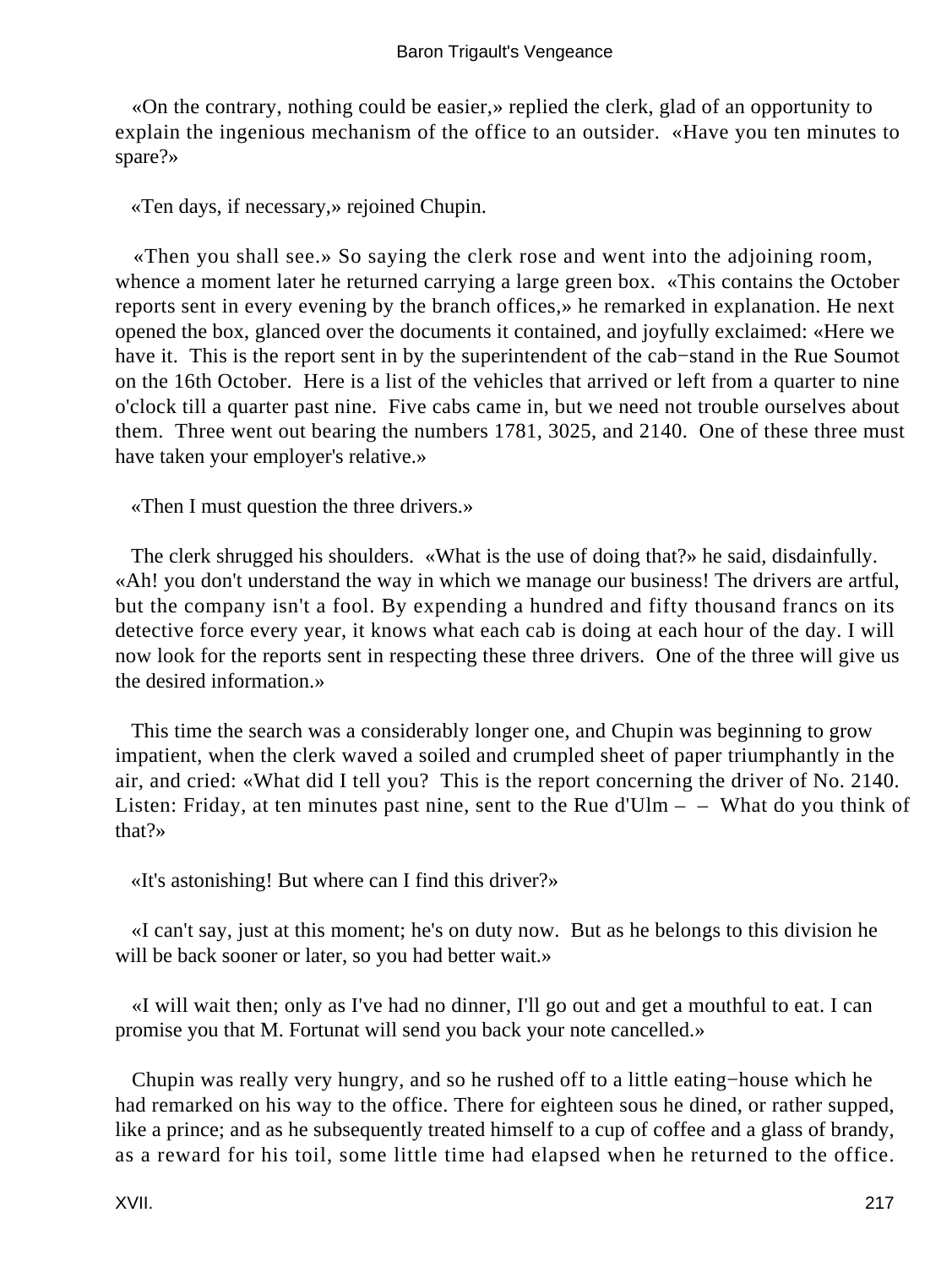However, No. 2140 had not returned in his absence, so he stationed himself at the door to wait for it.

 His patience was severely tried, for it was past midnight when Chupin saw the long−looked−for vehicle enter the courtyard. The driver slowly descended from his box and then went into the cashier's office to pay over his day's earnings, and hand in his report. Then he came out again evidently bound for home. As the servant−woman had said, he was a stout, jovial−faced man, and he did not hesitate to accept a glass of «no matter what» in a wine− shop that was still open. Whether he believed the story that Chupin told to excuse his questions or not, at all events he answered them very readily. He perfectly remembered having been sent to the Rue d'Ulm, and spoke of his «fare» as a respectable− looking old lady, enumerated the number of her trunks, boxes, and packages, and even described their form. He had taken her to the railway station, stopping at the entrance in the Rue d'Amsterdam; and when the porters inquired, as usual, «Where is this baggage to go?» the old lady had answered, «To London.»

 Chupin felt decidedly crestfallen on hearing this. He had fancied that Madame Ferailleur had merely announced her intention of driving to the Havre railway station so as to set possible spies on the wrong track, and he would have willingly wagered anything, that after going a short distance she had given the cabman different instructions. Not so, however, he had taken her straight to the station. Was Mademoiselle Marguerite deceived then? Had Pascal really fled from his enemies without an attempt at resistance? Such a course seemed impossible on his part. Thinking over all this, Chupin slept but little that night, and the next morning, before five o'clock, he was wandering about the Rue d'Amsterdam peering into the wine−shops in search of some railway porter. It did not take him long to find one, and having done so, he made him the best of friends in less than no time. Although this porter knew nothing about the matter himself, he took Chupin to a comrade who remembered handling the baggage of an old lady bound for London, on the evening of the sixteenth. However, this baggage was not put into the train after all; the old lady had left it in the cloak−room, and the next day a fat woman of unprepossessing appearance had called for the things, and had taken them away, after paying the charges for storage. This circumstance had been impressed on the porter's mind by the fact that the woman had not given him a farthing gratuity, although he had been much more obliging than the regulations required. However, when she went off, she remarked in a honeyed voice, but with an exceedingly impudent air: «I'll repay you for your kindness, my lad. I keep a wine−shop on the Route d'Asnieres, and if you ever happen to pass that way with one of your comrades, come in, and I'll reward you with a famous drink!»

 What had exasperated the porter almost beyond endurance, was the certainty he felt that she was mocking him. «For she didn't give me her name or address, the old witch!» he growled. «She had better look out, if I ever get hold of her again!»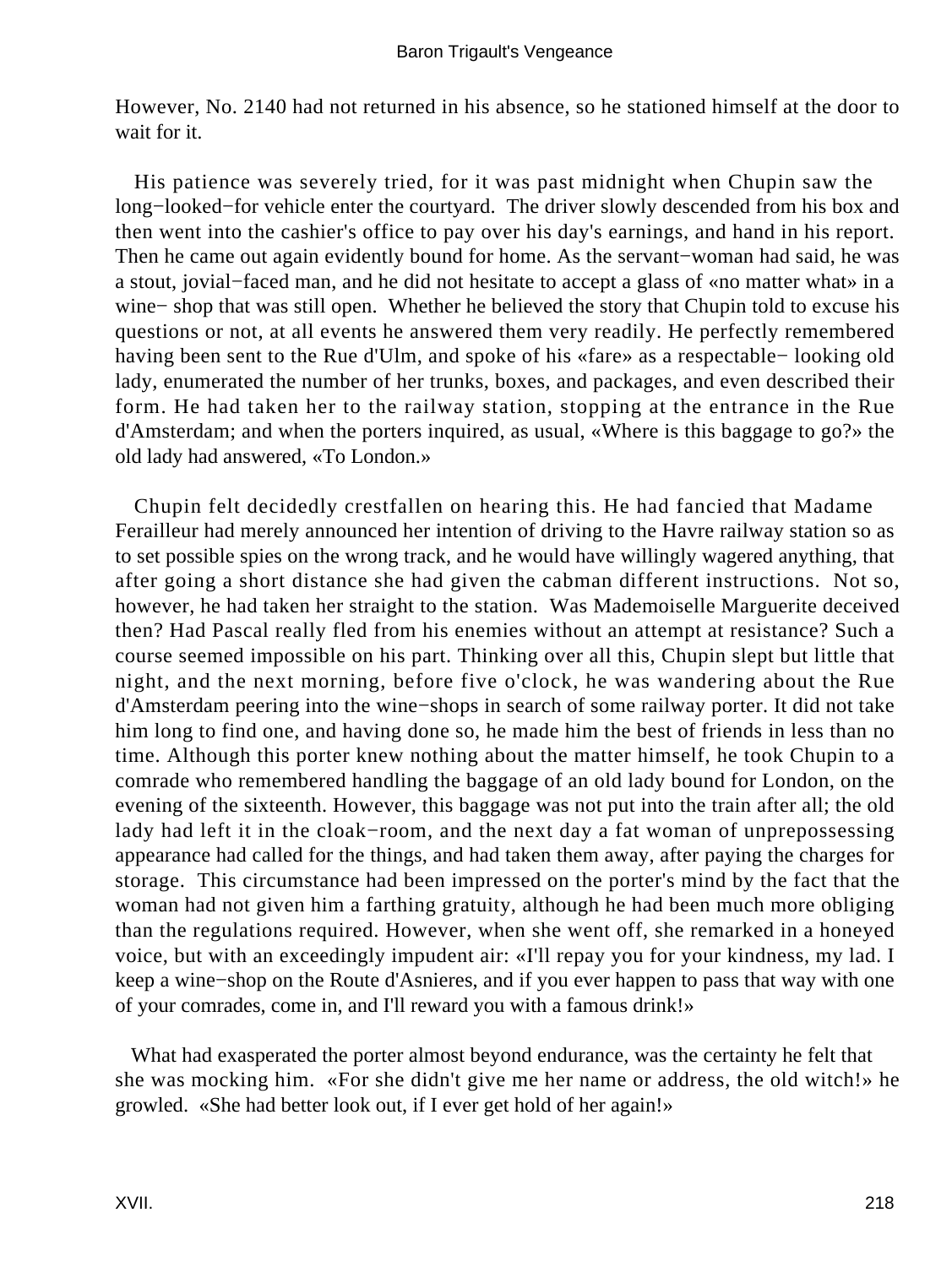But Chupin had already gone off, unmoved by his informant's grievances. Now that he had discovered the stratagem which Madame Ferailleur had employed to elude her pursuers, his conjectures were changed into certainties. This information proved that Pascal WAS concealed somewhere in Paris; but where? If he could only find out this woman who had called for the trunks, it would lead to the discovery of Madame Ferailleur and her son hut how was he to ascertain the woman's whereabouts? She had said that she kept a wine−shop on the Route d'Asnieres. Was this true? Was it not more likely that this vague direction was only a fresh precaution?

 This much was certain: Chupin, who knew every wine−shop on the Route d'Asnieres, did not remember any such powerful matron as the porter had described. He had not forgotten Madame Vantrasson. But to imagine any bond of interest between Pascal and such a woman as she was, seemed absurd in the extreme. However, as he found himself in such a plight and could not afford to let any chance escape, he repaired merely for form's sake to the Vantrasson establishment. It had not changed in the least since the evening he visited it in company with M. Fortunat – but seen in the full light of day, it appeared even more dingy and dilapidated. Madame Vantrasson was not in her accustomed place, behind the counter, between her black cat – her latest idol – and the bottles from which she prepared her ratafia, now her supreme consolation here below. There was no one in the shop but the landlord. Seated at a table, with a lighted candle near him, he was engaged in an occupation which would have set Chupin's mind working if he had noticed it. Vantrasson had taken some wax from a sealed bottle, and, after melting it at the flame of the candle, he let it drop slowly on to the table. He then pressed a sou upon it, and when the wax had become sufficiently cool and stiff, he removed it from the table without destroying the impression, by means of a thin bladed knife similar to those which glaziers use. However, Chupin did not remark this singular employment. He was engaged in mentally ejaculating, «Good! the old woman isn't here.» And as his plan of campaign was already prepared, he entered without further hesitation.

 As Vantrasson heard the door turn upon its hinges, he rose so awkwardly, or rather so skilfully, as to let all his implements, wax, knife, and impressions, fall on the floor behind the counter. «What can I do to serve you?» he asked, in a husky voice.

«Nothing. I wished to speak with your wife.»

«She has gone out. She works for a family in the morning.»

 This was a gleam of light. Chupin had not thought of the only hypothesis that could explain what seemed inexplicable to him. However, he knew how to conceal his satisfaction, and so with an air of disappointment, he remarked: «That's too bad! I shall be obliged to call again.»

«So you have a secret to tell my wife?»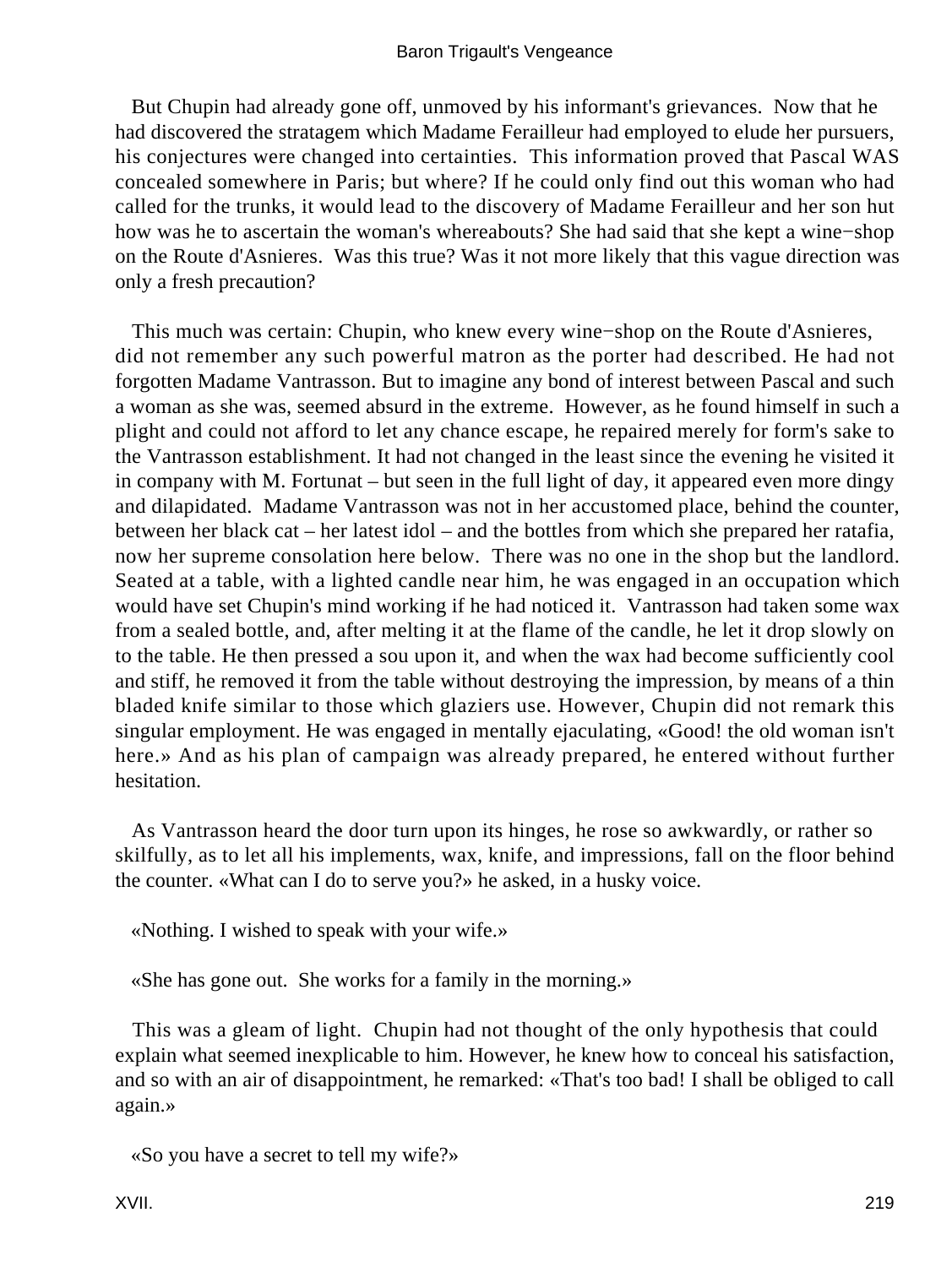«Not at all.»

«Won't I do as well, then?»

 «I'll tell you how it is. I'm employed in the baggage room of the western railway station, and I wanted to know if your wife didn't call there a few days ago for some trunks?»

 The landlord's features betrayed the vague perturbation of a person who can count the days by his mistakes, and it was with evident hesitation that he replied:

«Yes, my wife went to the Havre station for some baggage last Sunday.»

 «I thought so. Well, this is my errand: either the clerk forgot to ask her for her receipt, or else he lost it. He can't find it anywhere. I came to ask your wife if she hadn't kept it. When she returns, please deliver my message; and if she has the receipt, pray send it to me through the post.»

 The ruse was not particularly clever, but it was sufficiently so to deceive Vantrasson. «To whom am I to send this receipt?» he asked.

«To me, Victor Chupin, Faubourg Saint Denis,» was the reply.

 Imprudent youth! alas, he little suspected what a liberty M. Fortunat had taken with his name on the evening he visited the Vantrassons. But on his side the landlord of the Model Lodging House had not forgotten the name mentioned by the agent. He turned pale with anger on beholding his supposed creditor, and quickly slipping between the visitor and the door, he said: «So your name is Victor Chupin?»

«Yes, certainly.»

«And you are in the employment of the Railway Company?»

«As I just told you.»

«That doesn't prevent you from acting as a collector, does it?»

 Chupin instinctively recoiled, convinced that he had betrayed himself by some blunder, but unable to discover in what he had erred. «I did do something in that line formerly,» he faltered.

 Vantrasson doubted no longer. «So you confess that you are a vile scoundrel!» he exclaimed. «You confess that you purchased an old promissory note of mine for fourpence, and then sent a man here to seize my goods! Ah! you'd like to trample the poor under foot,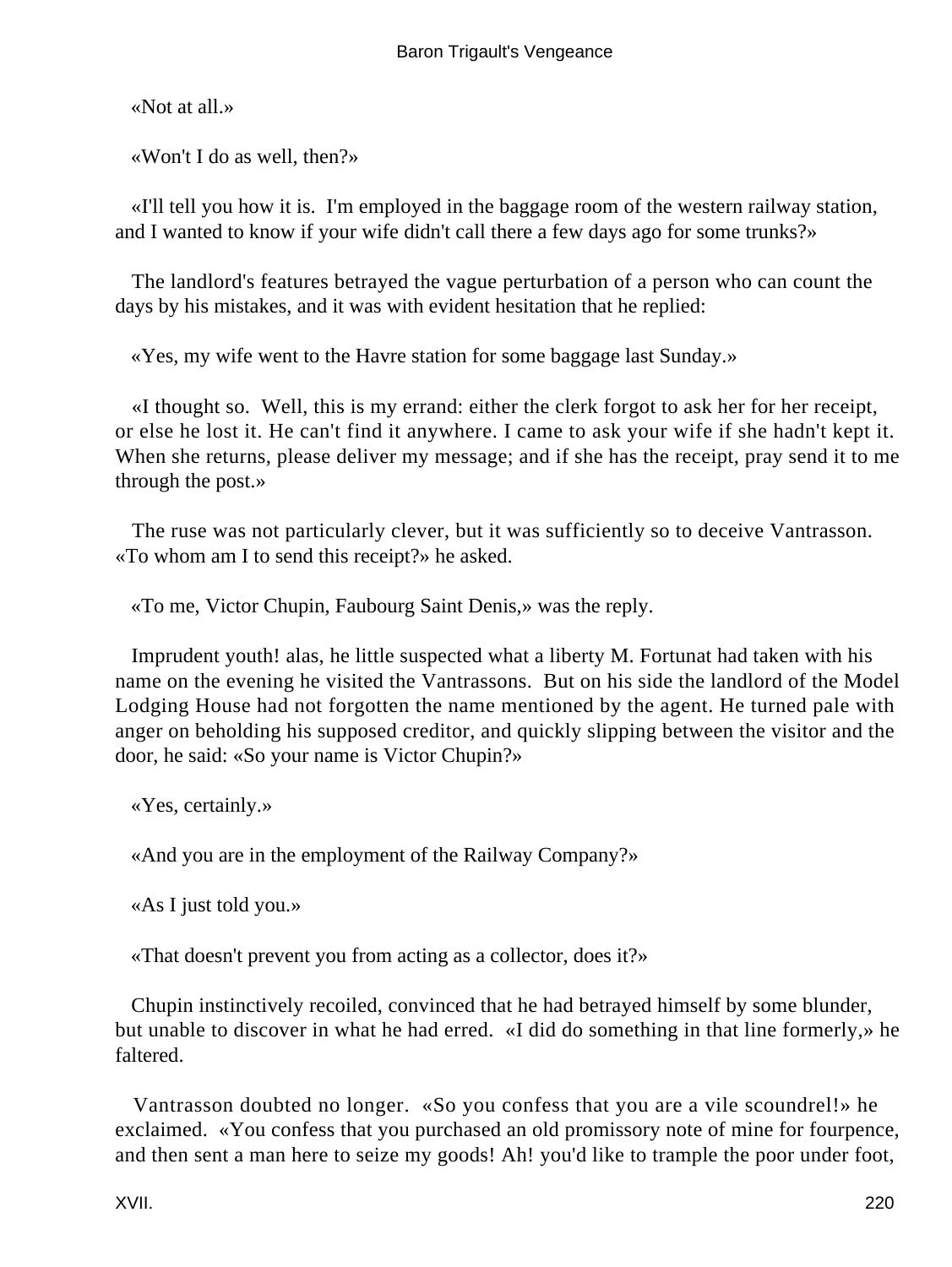would you! Very well. I have you now, and I'll settle your account! Take that!» And so saying, he dealt his supposed creditor a terrible blow with his clinched fist that sent him reeling to the other end of the shop.

 Fortunately, Chupin was very nimble. He did not lose his footing, but sprung over a table and used it as a rampart to shield himself from his dangerous assailant. In the open field, he could easily have protected himself; but here in this narrow space, and hemmed in a corner, he felt that despite this barrier he was lost. «What a devil of a mess!» he thought, as with wonderful agility he avoided Vantrasson's fist, a fist that would have felled an ox. He had an idea of calling for assistance. But would any one hear him? Would any one reply? And if help came, would not the police be sure to hear of the broil? And if they did, would there not be an investigation which would perhaps disturb Pascal's plans? Fearing to injure those whom he wished to serve, he resolved to let himself be hacked to pieces rather than allow a cry to escape him; but he changed his tactics, and instead of attempting to parry the blows as he had done before, he now only thought of gaining the door, inch by inch.

 He had almost reached it, not without suffering considerable injury, when it suddenly opened, and a young man clad in black, with a smooth shaven face, entered the shop, and sternly exclaimed: «Why! what's all this?»

 The sight of the newcomer seemed to stupefy Vantrasson. «Ah! it is you, Monsieur Maumejan?» he faltered, with a crestfallen air. «It's nothing; we were only in fun.»

 M. Maumejan seemed perfectly satisfied with this explanation; and in the indifferent tone of a man who is delivering a message, the meaning of which he scarcely understood, he said: «A person who knows that your wife is in my employ requested me to ask you if you would be ready to attend to that little matter she spoke of.»

«Certainly. I was preparing for it a moment ago.»

 Chupin heard no more. He had hurried out, his clothes in disorder, and himself not a little hurt; but his delight made him lose all thought of his injuries. «That's M. Ferailleur,» he muttered, «I'm sure of it, and I'm going to prove it.» So saying he hid himself in the doorway of a vacant house a few paces distant from the Vantrassons', and waited.

 Then as soon as M. Maumejan emerged from the Model Lodging House, he followed him. The young man with the clean shaven face walked up the Route d'Asnieres, turned to the right into the Route de la Revolte, and at last paused before a house of humble aspect. At that moment Chupin darted toward him, and softly called, «M'sieur Ferailleur!»

 The young man turned instinctively. Then seeing his mistake, and feeling that he had betrayed himself, he sprang upon Chupin, and caught him by the wrists: «Scoundrel! who are you?» he exclaimed. «Who has hired you to follow me! What do you want of me?»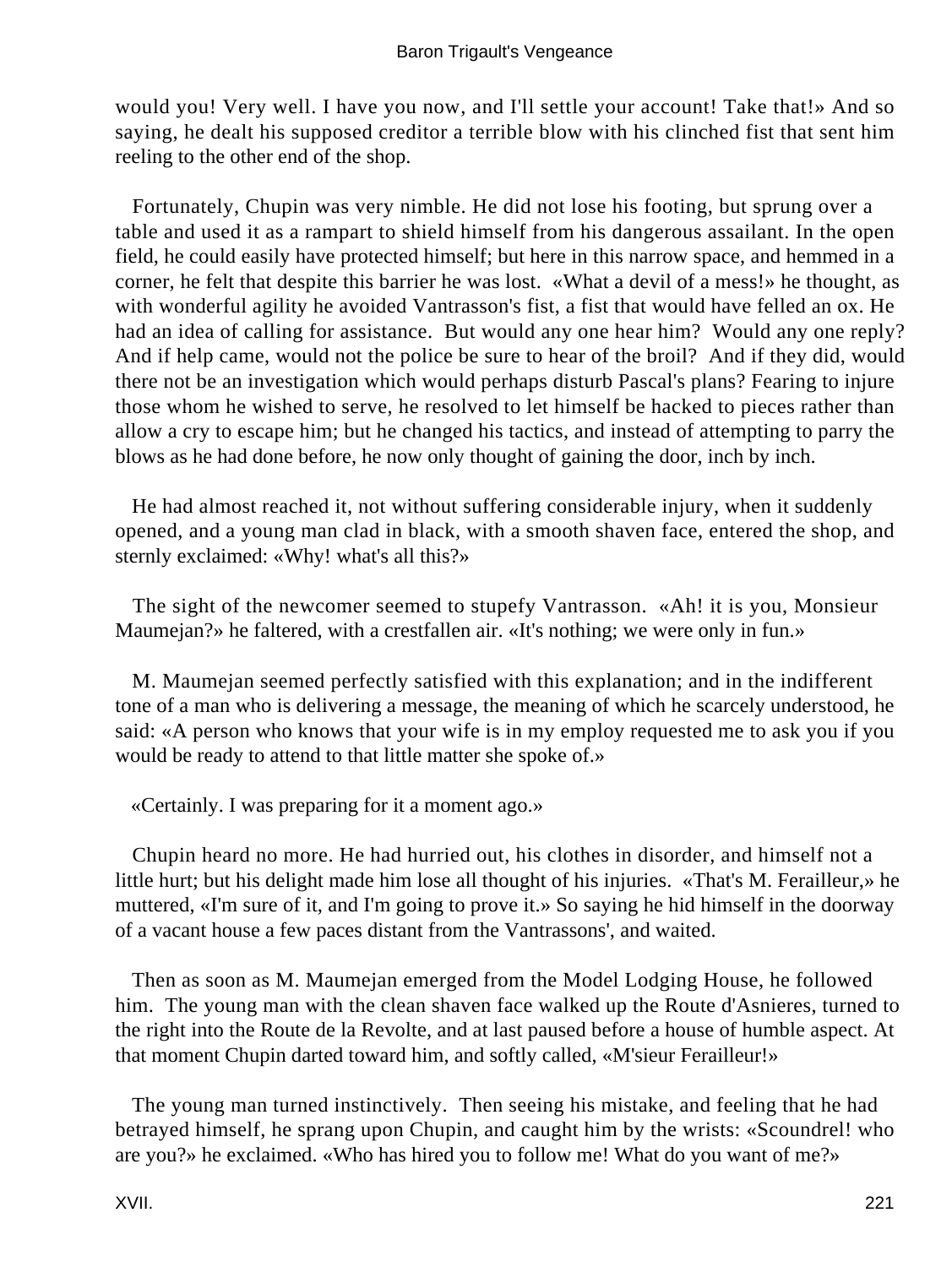«Not so fast, m'sieur! Don't be so rough! You hurt me. I'm sent by Mademoiselle Marguerite!»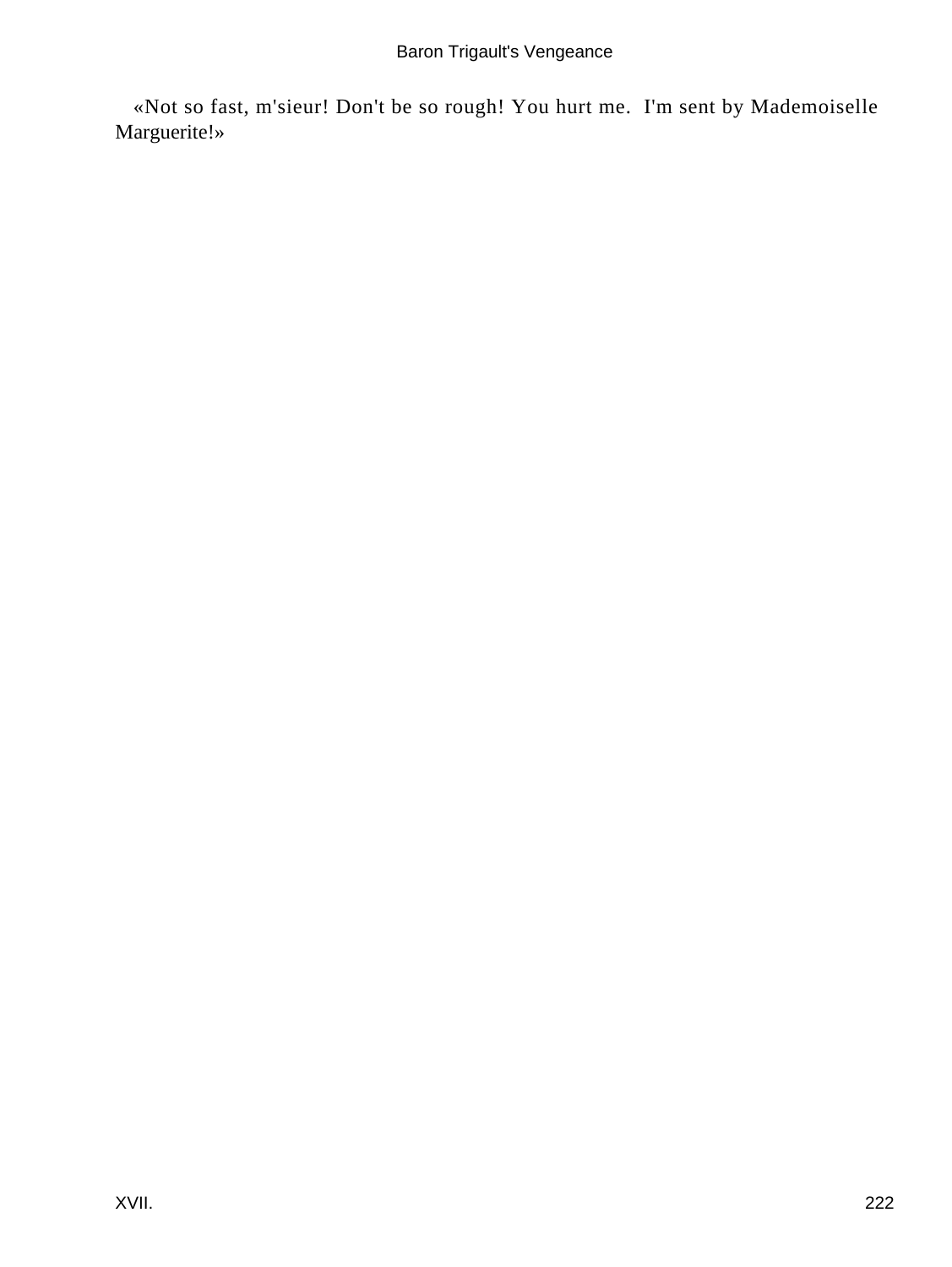## **[XVIII.](#page-256-0)**

*«O* God! send Pascal to my aid,» prayed Mademoiselle Marguerite, as she left M. Fortunat's house. Now she understood the intrigue she had been the victim of; but, instead of reassuring her the agent had frightened her, by revealing the Marquis de Valorsay's desperate plight. She realized what frenzied rage must fill this man's heart as he felt himself gradually slipping from the heights of opulence, down into the depths of poverty and crime. What might he not dare, in order to preserve even the semblance of grandeur for a year, or a month, or a day longer! Had they measured the extent of his villainy? Would he even hesitate at murder? And the poor girl asked herself with a shudder if Pascal were still living; and a vision of his bleeding corpse, lying lifeless in some deserted street, rose before her. And who could tell what dangers threatened her personally? For, though she knew the past, she could not read the future. What did M. de Valorsay's letter mean? and what was the fate that he held in reserve for her, and that made him so sanguine of success? The impression produced upon her mind was so terrible that for a moment she thought of hastening to the old justice of the peace to ask for his protection and a refuge. But this weakness did not last long. Should she lose her energy? Should her will fail her at the decisive moment? «No, a thousand times no!» she said to herself again and again. «I will die if needs be, but I will die fighting!» And the nearer she approached the Rue Pigalle, the more energetically she drove away her apprehension, and sought for an excuse calculated to satisfy any one who might have noticed her long absence.

 An unnecessary precaution. She found the house as when she left it, abandoned to the mercy of the servants – the strangers sent the evening before from the employment office. Important matters still kept the General and his wife from home. The husband had to show his horses; and the wife was intent upon shopping. As for Madame Leon, most of her time seemed to be taken up by the family of relatives she had so suddenly discovered. Alone, free from all espionage, and wishing to ward off despondency by occupation, Mademoiselle Marguerite was just beginning a letter to her friend the old magistrate, when a servant entered and announced that her dressmaker was there and wished to speak with her. «Let her come in,» replied Marguerite, with unusual vivacity. «Let her come in at once.»

 A lady who looked some forty years of age, plainly dressed, but of distinguished appearance, was thereupon ushered into the room. Like any well−bred modiste, she bowed respectfully while the servant was present, but as soon as he had left the room she approached Mademoiselle Marguerite and took hold of her hands: «My dear young lady,» said she, «I am the sister−in−law of your old friend, the magistrate. Having an important message to send to you, he was trying to find a person whom he could trust to play the part of a dressmaker, as had been agreed upon between you, when I offered my services, thinking he could find no one more trusty than myself.»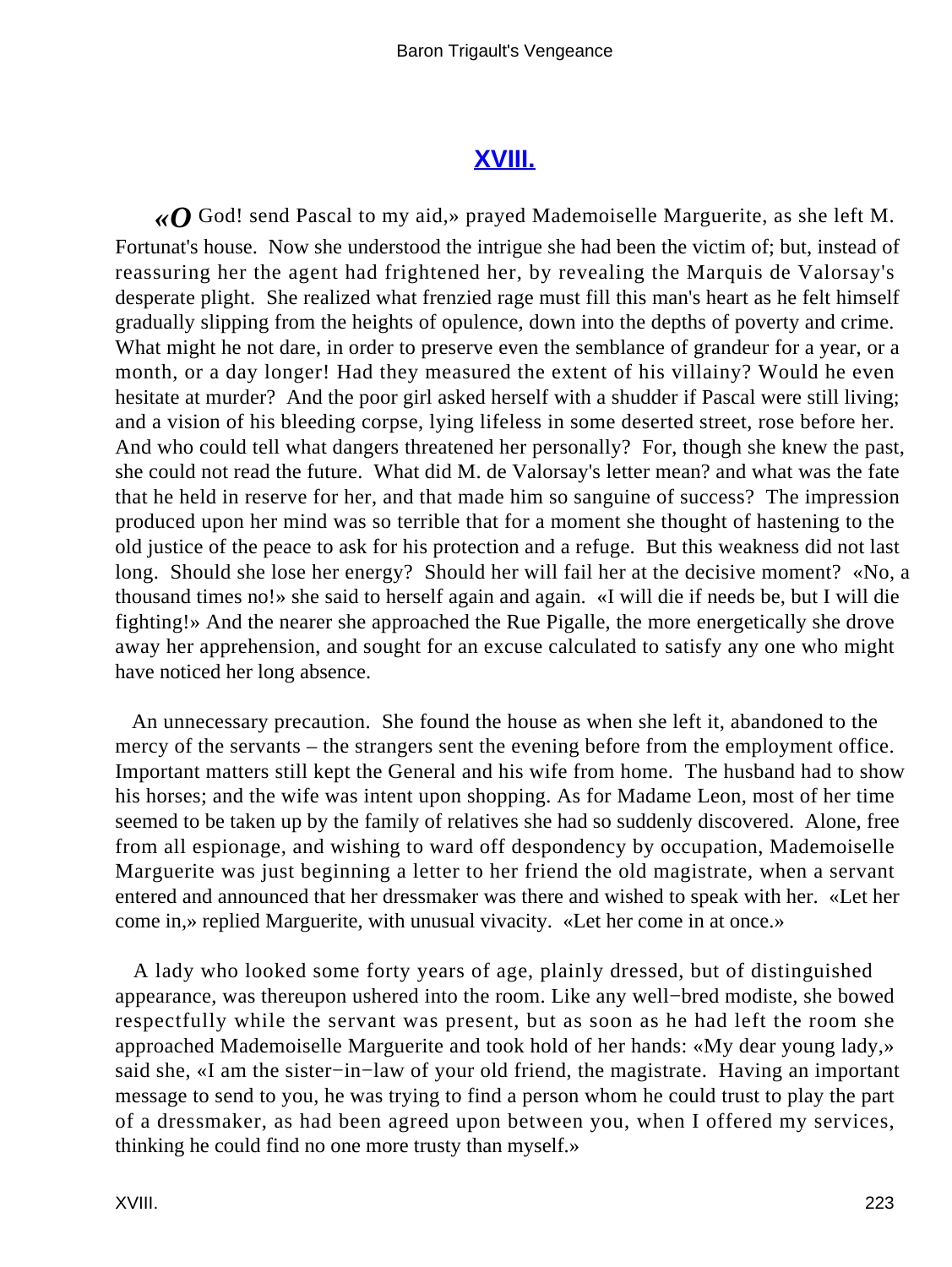Tears glittered in Mademoiselle Marguerite's eyes. The slightest token of sympathy is so sweet to the heart of the lonely and unfortunate! «How can I ever thank you, madame?» she faltered.

"By not attempting to thank me at all, and by reading this letter as soon as possible.:

The note she now produced ran as follows:

 «MY **DEAR CHILD** – At last I am on the track of the thieves. By conferring with the people from whom M. de Chalusse received the money a couple of days before his death, I have been fortunate enough to obtain from them some minute details respecting the missing bonds, as well as the numbers of the bank−notes which were deposited in the escritoire. With this information, we cannot fail to prove the guilt of the culprits sooner or later. You write me word that the Fondeges are spending money lavishly; try and find out the names of the people they deal with, and communicate them to me. Once more, I tell you that I am sure of success. Courage!»

 «Well!» said the spurious dressmaker, when she saw that Marguerite had finished reading the letter. «What answer shall I take my brother−in−law?»

 «Tell him that he shall certainly have the information he requires to−morrow. To−day, I can only give him the name of the carriage builder, from whom M. de Fondege has purchased his new carriages.»

«Give it to me in writing, it is much the safest way.»

 Mademoiselle Marguerite did so, and her visitor who, as a woman, was delighted to find herself mixed up in an intrigue, then went off repeating the old magistrate's advice: «Courage!»

 But it was no longer necessary to encourage Mademoiselle Marguerite. The assurance of being so effectually helped, had already increased her courage an hundredfold. The future that had seemed so gloomy only a moment before, had now suddenly brightened. By means of the negative in the keeping of the photographer, Carjat, she had the Marquis de Valorsay in her power, and the magistrate, thanks to the numbers of the bank− notes, could soon prove the guilt of the Fondeges. The protection of Providence was made evident in an unmistakable manner. Thus it was with a placid and almost smiling face that she successively greeted Madame Leon, who returned home quite played out, then Madame de Fondege, who made her appearance attended by two shop− boys overladen with packages, and finally the General, who brought his son, Lieutenant Gustave, with him to dinner.

 The lieutenant was a good−looking fellow of twenty−seven, or thereabouts, with laughing eyes and a heavy mustache. He made a great clanking with his spurs, and wore the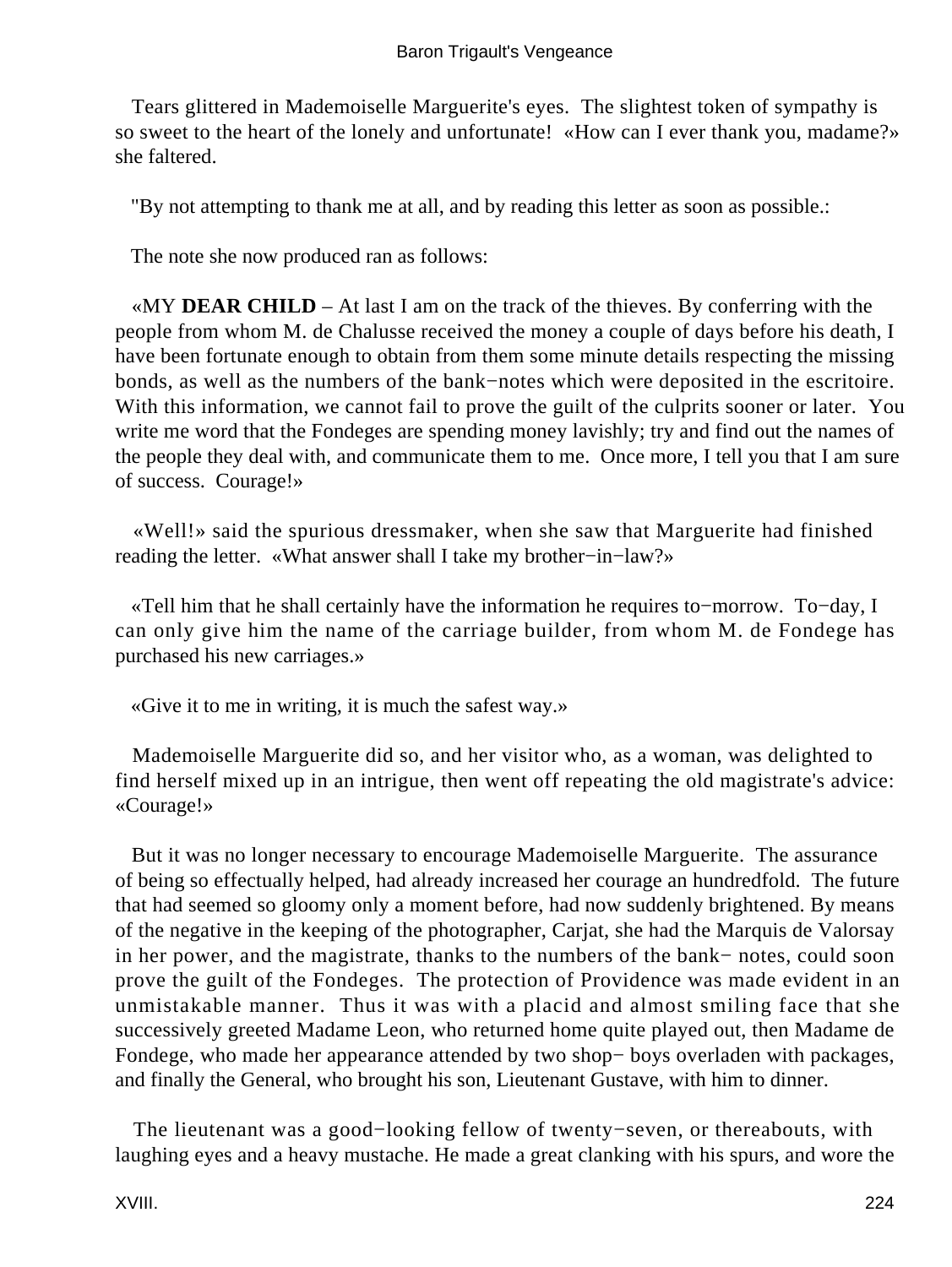somewhat theatrical uniform of the 13th Hussars rather ostentatiously. He bowed to Mademoiselle Marguerite with a smile that was too becoming to be displeasing; and he offered her his arm with an air of triumph to lead her to the dining−room, as soon as the servant came to announce that «Madame la Comtesse was served.»

 Seated opposite to him at table, the young girl could not refrain from furtively watching the man whom they wished to compel her to marry. Never had she seen such intense self−complacency coupled with such utter mediocrity. It was evident that he was doing his best to produce a favorable impression; but as the dinner progressed, his conversation became rather venturesome. He gradually grew extremely animated; and three or four adventures of garrison life which he persisted in relating despite his mother's frowns, were calculated to convince his hearers that he was a great favorite with the fair sex. It was the good cheer that loosened his tongue. There could be no possible doubt on that score; and, indeed, while drinking a glass of the Chateau Laroze, to which Madame Leon had taken such a liking, he was indiscreet enough to declare that if his mother had always kept house in this fashion, he should have been inclined to ask for more frequent leaves of absence.

 However, strange to say, after the coffee was served, the conversation languished till at last it died out almost entirely. Madame de Fondege was the first to disappear on the pretext that some domestic affairs required her attention. The General was the next to rise and go out, in order to smoke a cigar; and finally Madame Leon made her escape without saying a word. So Mademoiselle Marguerite was left quite alone with Lieutenant Gustave. It was evident enough to the young girl that this had been preconcerted; and she asked herself what kind of an opinion M. and Madame de Fondege could have of her delicacy. The proceeding made her so indignant that she was on the point of rising from the table and of retiring like the others, when reason restrained her. She said to herself that perhaps she might gain some useful information from this young man, and so she remained.

 His face was crimson, and he seemed by far the more embarrassed of the two. He sat with one elbow resting on the table, and with his gaze persistently fixed upon a tiny glass half full of brandy which he held in his hand, as if he hoped to gain some sublime inspiration from it. At last, after an interval of irksome silence, he ventured to exclaim: «Mademoiselle, should you like to be an officer's wife?»

«I don't know,» answered Marguerite.

«Really! But at least you understand my motive in asking this question?»

«No.»

 Any one but the complacent lieutenant would have been disconcerted by Mademoiselle Marguerite's dry tone; but he did not even notice it. The effort that he was making in his intense desire to be eloquent and persuasive absorbed the attention of all his faculties. «Then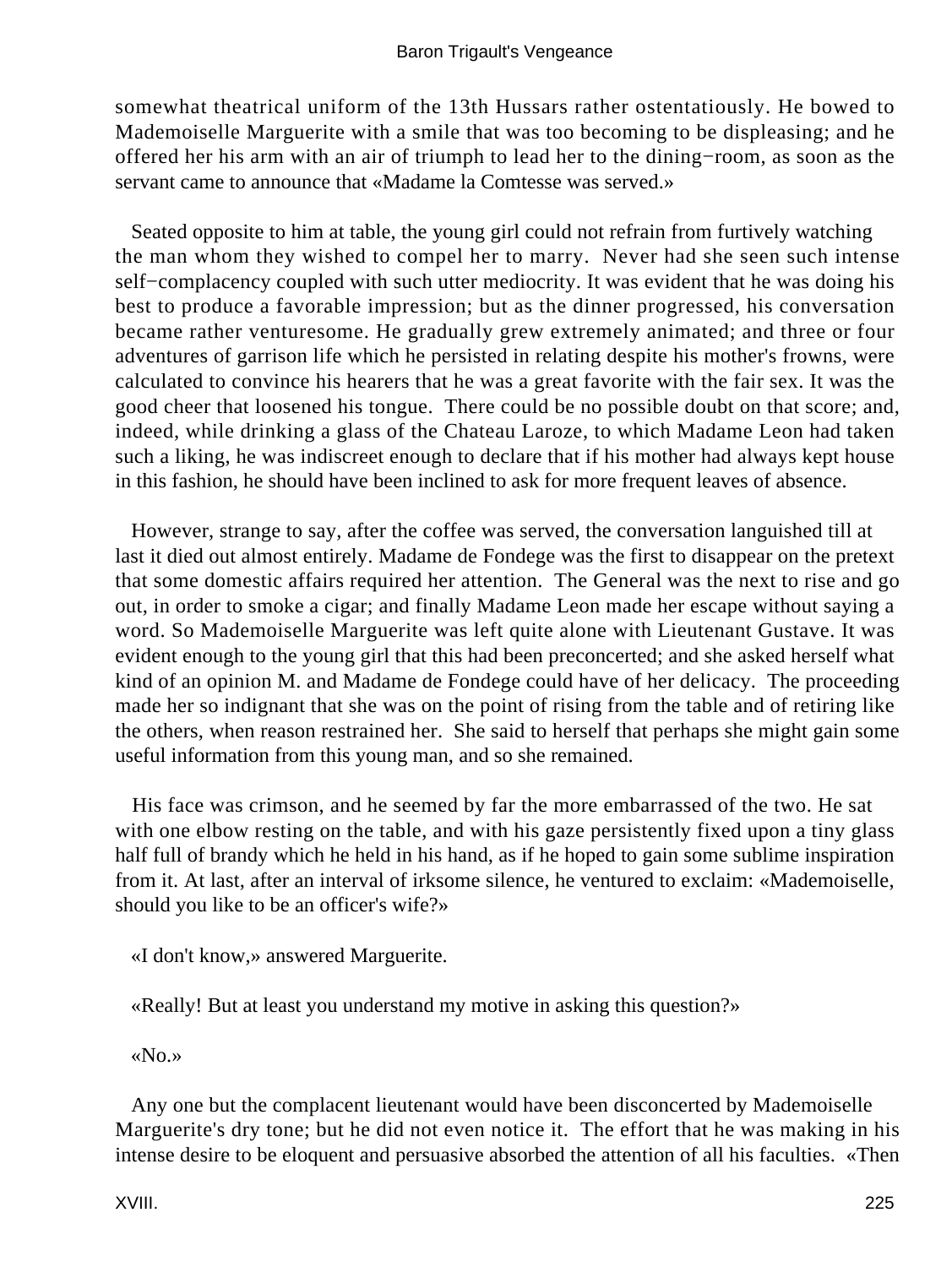permit me to explain, mademoiselle,» he resumed. «We meet this evening for the first time, but our acquaintance is not the affair of a day. For I know not how long my father and mother have continually been chanting your praises. 'Mademoiselle Marguerite does this; Mademoiselle Marguerite does that.' They never cease talking of you, declaring that heart, wit, talent, beauty, all womanly charms are united in your person. And they have never wearied of telling me that the man whom you honored with your preference would be the happiest of mortals. However, so far I had no desire to marry, and I distrusted them. In fact, I had conceived a most violent prejudice against you. Yes, upon my honor! I felt sure that I should dislike you; but I have seen you and all is changed. As soon as my eyes fell upon you, I experienced a powerful revulsion of feeling. I was never so smitten in my life – and I said to myself, 'Lieutenant, it is all over – you are caught at last!'»

 Pale with anger, astonished and humiliated beyond measure, the young girl listened with her head lowered, vainly trying to find words to express the feelings which disturbed her; but M. Gustave, misunderstanding her silence, and congratulating himself upon the effect he had produced, grew bolder, and with the tenderest and most impassioned inflection he could impart to his voice, continued: «Who could fail to be impressed as I have been? How could one behold, without rapturous admiration, such beautiful eyes, such glorious black hair, such smiling lips, such a graceful mien, such wonderful charms of person and of mind? How would it be possible to listen, unmoved, to a voice which is clearer and purer than crystal? Ah! my mother's descriptions fell far short of the truth. But how can one describe the perfections of an angel? To any one who has the happiness or the misfortune of knowing you, there can only be one woman in the world!»

 He had gradually approached her chair, and now extended his hand to take hold of Marguerite's, and probably raise it to his lips. But she shrank from the contact as from red−hot iron, and rising hurriedly, with her eyes flashing, and her voice quivering with indignation: «Monsieur!» she exclaimed, «Monsieur!»

 He was so surprised that he stood as if petrified, with his eyes wide open and his hand still extended. «Permit me – allow me to explain,» he stammered. But she declined to listen. «Who has told you that you could address such words to me with impunity?» she continued. «Your parents, I suppose; I daresay they told you to be bold. And that is why they have left us, and why no servant has appeared. Ah! they make me pay dearly for the hospitality they have given me!» As she spoke the tears started from her eyes and glistened on her long lashes. «Whom did you fancy you were speaking to?» she added. «Would you have been so audacious if I had a father or a brother to resent your insults?»

 The lieutenant started as if he had been lashed with a whip. «Ah! you are severe!» he exclaimed.

 And a happy inspiration entering his mind, he continued: «A man does not insult a woman, mademoiselle, when, while telling her that he loves her and thinks her beautiful, he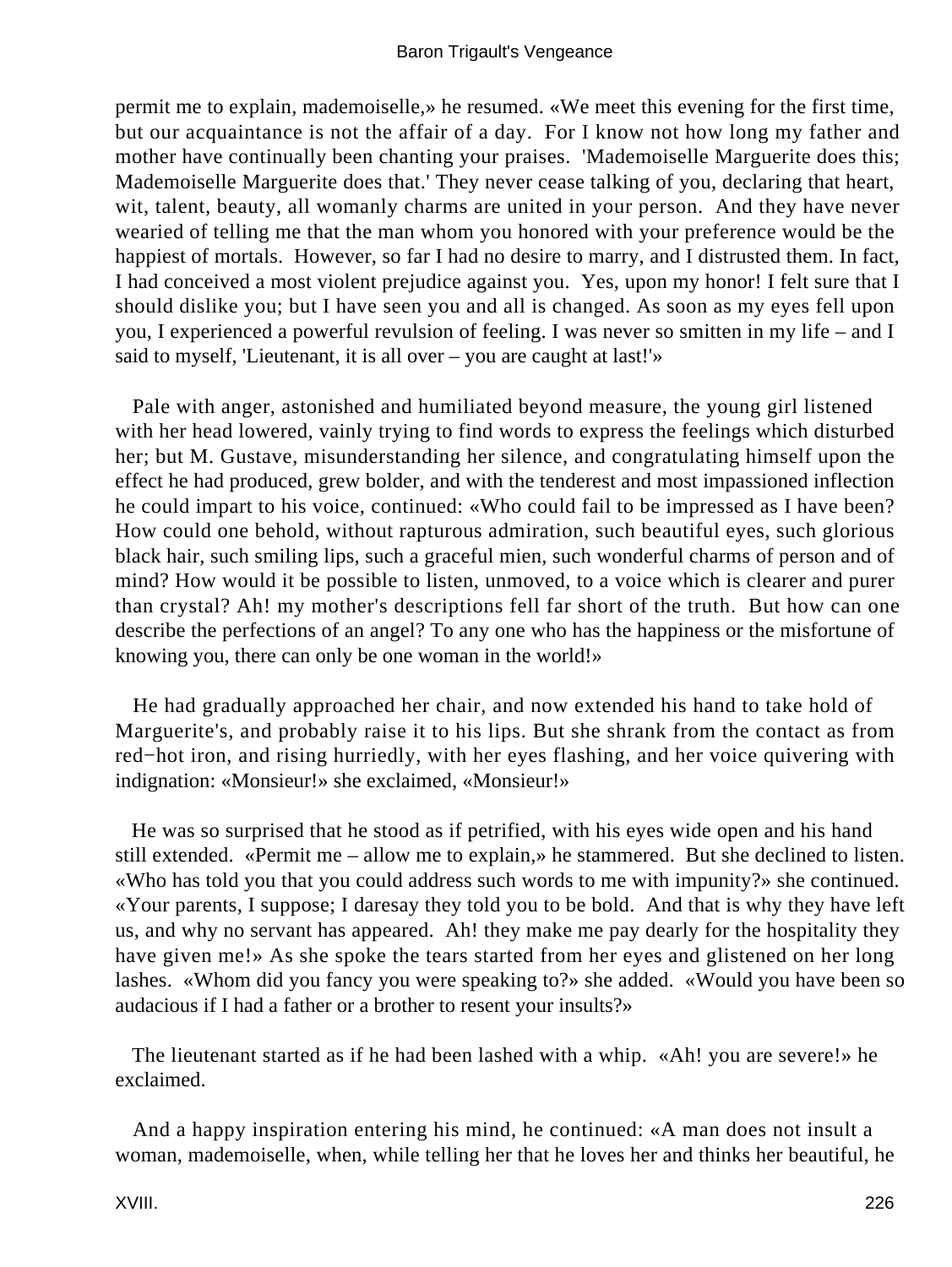offers her his name and life.»

 Mademoiselle Marguerite shrugged her shoulders ironically, and remained for a moment silent. She was very proud, and her pride had been cruelly wounded; but reason told her that a continuation of this scene would render a prolonged sojourn in the General's house impossible; and where could she go, without exciting malevolent remarks? Whom could she ask an asylum of? Still this consideration alone would not have sufficed to silence her. But she remembered that a quarrel and a rupture with the Fondeges would certainly imperil the success of her plans. «So I will swallow even this affront,» she said to herself; and then in a tone of melancholy bitterness, she remarked, aloud: «A man cannot set a very high value on his name when he offers it to a woman whom he knows absolutely nothing about.»

«Excuse me – you forget that my mother –  $-\infty$ 

«Your mother has only known me for a week.»

 An expression of intense surprise appeared on the lieutenant's face. «Is it possible?» he murmured.

 «Your father has met me five or six times at the table of the Count de Chalusse, who was his friend – but what does he know of me?» resumed Mademoiselle Marguerite. «That I came to the Hotel de Chalusse a year ago, and that the count treated me like a daughter – that is all! Who I am, where I was reared, and how, and what my past life has been, these are matters that M. de Fondege knows nothing whatever about.»

 «My parents told me that you were the daughter of the Count de Chalusse, mademoiselle.»

 «What proof have they of it? They ought to have told you that I was an unfortunate foundling, with no other name than that of Marguerite.»

«Oh!»

 «They ought to have told you that I am poor, very poor, and that I should probably have been reduced to the necessity of toiling for my daily bread, if it had not been for them.»

 An incredulous smile curved the lieutenant's lips. He fancied that Mademoiselle Marguerite only wished to prove his disinterestedness, and this thought restored his assurance. «Perhaps you are exaggerating a little, mademoiselle,» he replied.

 $\ll$ I am not exaggerating  $-$  I possess but ten thousand francs in the world  $-$  I swear it by all that I hold sacred.»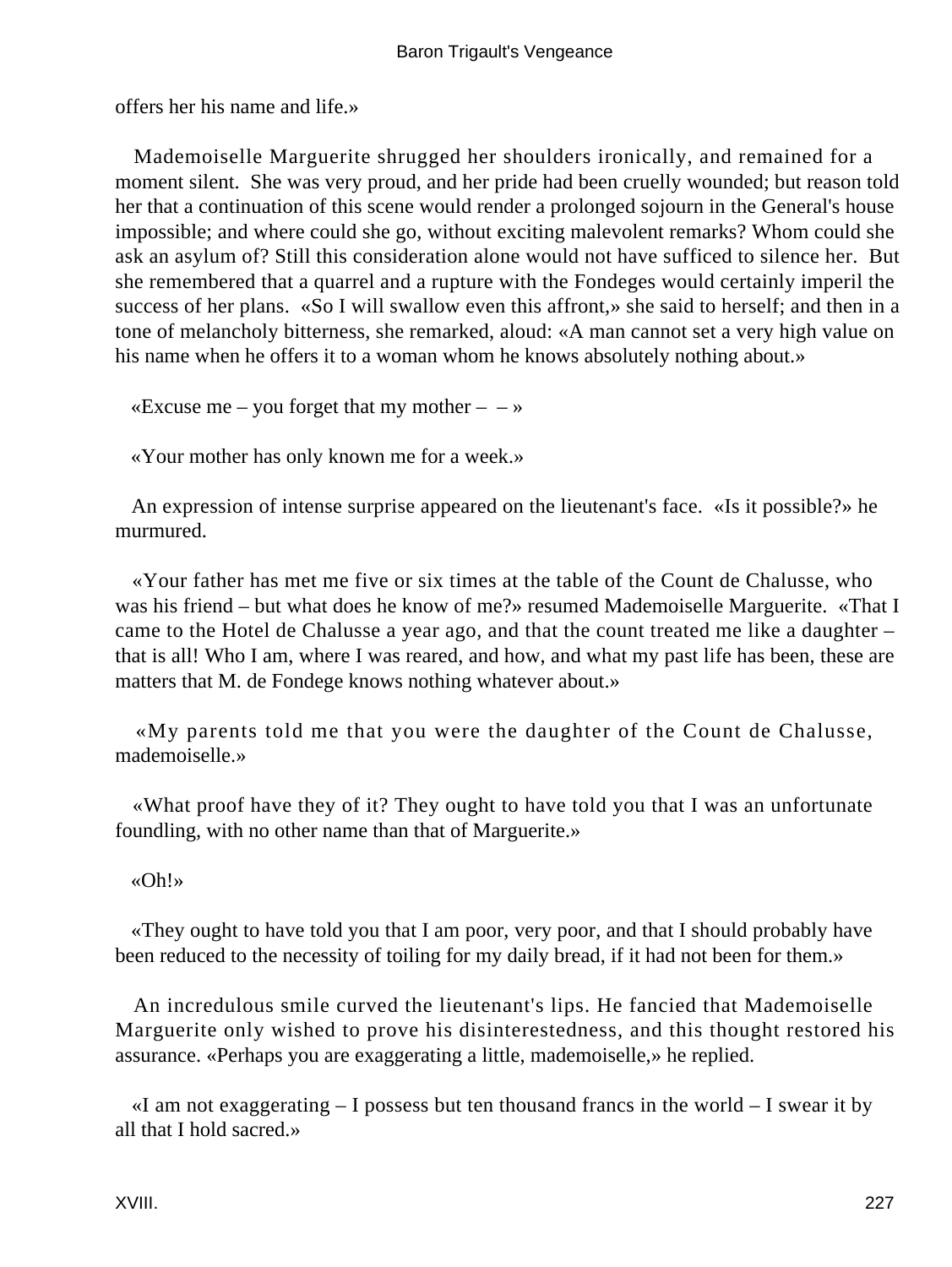«That would not even be the dowry required of an officer's wife by law,» muttered the lieutenant.

 Was his incredulity sincere or affected? What had his parents really told him? Had they confided everything to him, and was he their accomplice? or had they told him nothing? All these questions flashed rapidly through Marguerite's mind. «You suppose that I am rich, monsieur,» she resumed at last. «I understand that only too well. If I was, you ought to shun me as you would shun a criminal, for I could only be wealthy through a crime.»

«Mademoiselle –  $-\infty$ 

 «Yes, through a crime. After M. de Chalusse's death, two million francs that had been placed in his escritoire for safe keeping, could not be found. Who stole the money? I myself have been accused of the theft. Your father must have told you of this, as well as of the cloud of suspicion that is still hanging over me.»

 She paused, for the lieutenant had become whiter than his shirt. «Good God!» he exclaimed in a tone of horror, as if a terrible light had suddenly broken upon his mind. He made a movement as if to leave the room, but suddenly changing his mind, he bowed low before Mademoiselle Marguerite, and said, in a husky voice: «Forgive me, mademoiselle, I did not know what I was doing. I have been misinformed. I have been beguiled by false hopes. I entreat you to say that you forgive me.»

«I forgive you, monsieur.»

 But still he lingered. «I am only a poor devil of a lieutenant,» he resumed, «with no other fortune than my epaulettes, no other prospects than an uncertain advancement. I have been foolish and thoughtless. I have committed many acts of folly; but there is nothing in my past life for which I have cause to blush.» He looked fixedly at Mademoiselle Marguerite, as if he were striving to read her inmost soul; and in a solemn tone, that contrasted strangely with his usual levity of manner, he added: «If the name I bear should ever be compromised, my prospects would be blighted forever! The only course left for me would be to tender my resignation. I will leave nothing undone to preserve my honor in the eyes of the world, and to right those who have been wronged. Promise me not to interfere with my plans.»

 Mademoiselle Marguerite trembled like a leaf. She now realized her terrible imprudence. He had divined everything. As she remained silent, he continued wildly: «I entreat you. Do you wish me to beg you at your feet?»

 Ah! it was a terrible sacrifice that he demanded of her. But how could she remain obdurate in the presence of such intense anguish? «I will remain neutral,» she replied, «that is all I can promise. Providence shall decide.»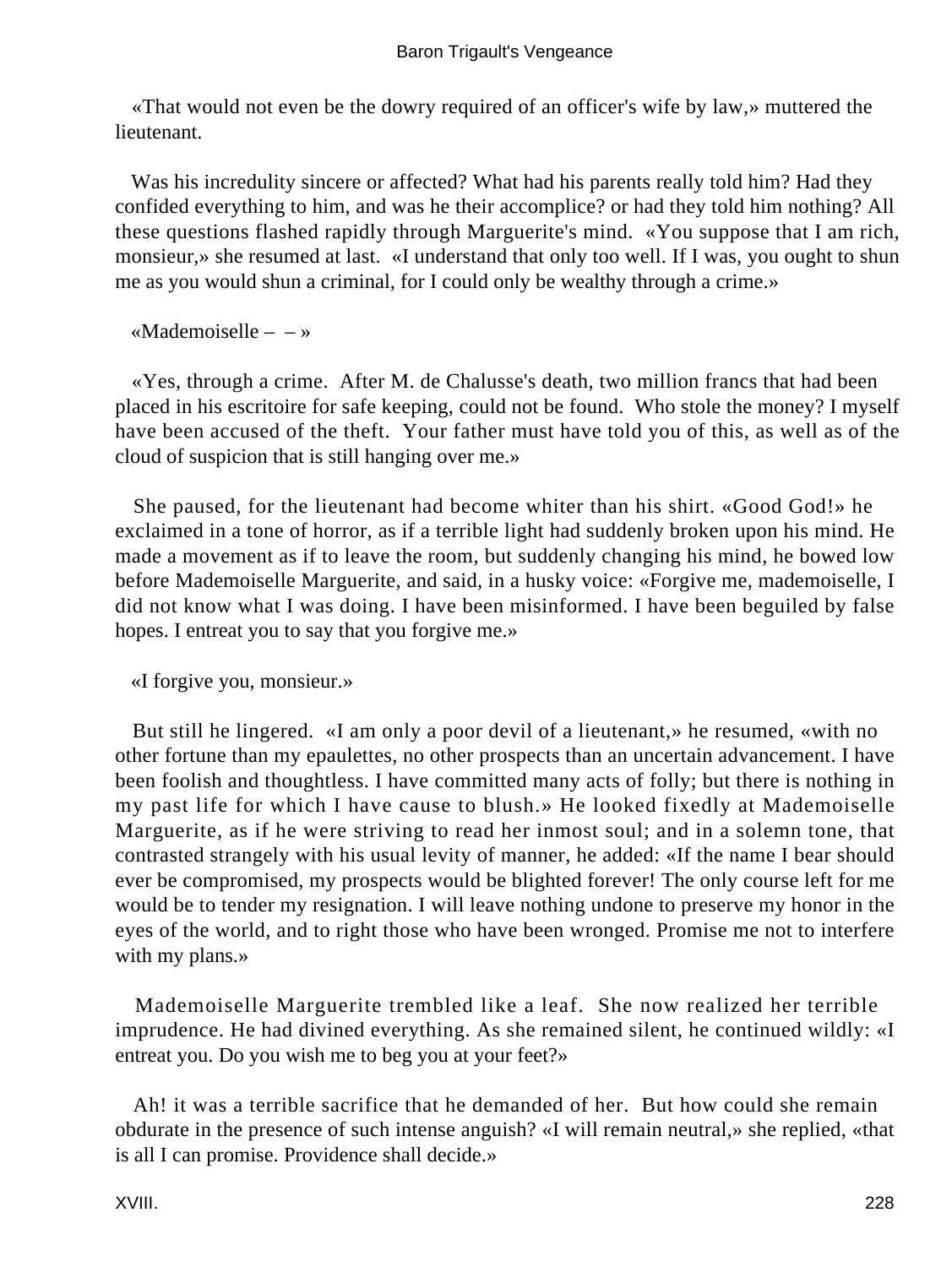### Baron Trigault's Vengeance

 «Thank you,» he said, sadly, suspecting that perhaps it was already too late – «thank you.» Then he turned to go, and, in fact, he had already opened the door, when a forlorn hope brought him back to Mademoiselle Marguerite, whose hand he took, timidly faltering, «We are friends, are we not?»

 She did not withdraw her icy hand, and in a scarcely audible voice, she repeated: «We are friends?»

 Convinced that he could obtain nothing more from her than her promised neutrality, the lieutenant thereupon hastily left the room, and she sank back in her chair more dead than alive. «Great God! what is coming now?» she murmured.

 She thought she could understand the unfortunate young man's intentions, and she listened with a throbbing heart, expecting to hear a stormy explanation between his parents and himself. In point of fact, she almost immediately afterward heard the lieutenant inquire in a stern, imperious voice: «Where is my father?»

«The General has just gone to his club.»

«And my mother?»

«A friend of hers called a few moments ago to take her to the opera.»

«What madness!»

 That was all. The outer door opened and closed again with extreme violence, and then Marguerite heard nothing save the sneering remarks of the servants.

 It was, indeed, madness on the part of M. and Madame de Fondege not to have waited to learn the result of this interview, planned by themselves, and upon which their very lives depended. But delirium seemed to have seized them since, thanks to a still inexplicable crime, they had suddenly found themselves in possession of an immense fortune. Perhaps in this wild pursuit of pleasure, in the haste they displayed to satisfy their covetous longings, they hoped to forget or silence the threatening voice of conscience. Such was Mademoiselle Marguerite's conclusion; but she was not long left to undisturbed meditation. By the lieutenant's departure the restrictions which had been placed upon the servants' movements had evidently been removed, for they came in to clear the table.

 Having with some little difficulty obtained a candle from one of these model servants, Mademoiselle Marguerite now retired to her own room. In her anxiety, she forgot Madame Leon, but the latter had not forgotten her; she was even now listening at the drawing− room door, inconsolable to think that she had not succeeded in hearing at least part of the conversation between the lieutenant and her dear young lady. Marguerite had no wish to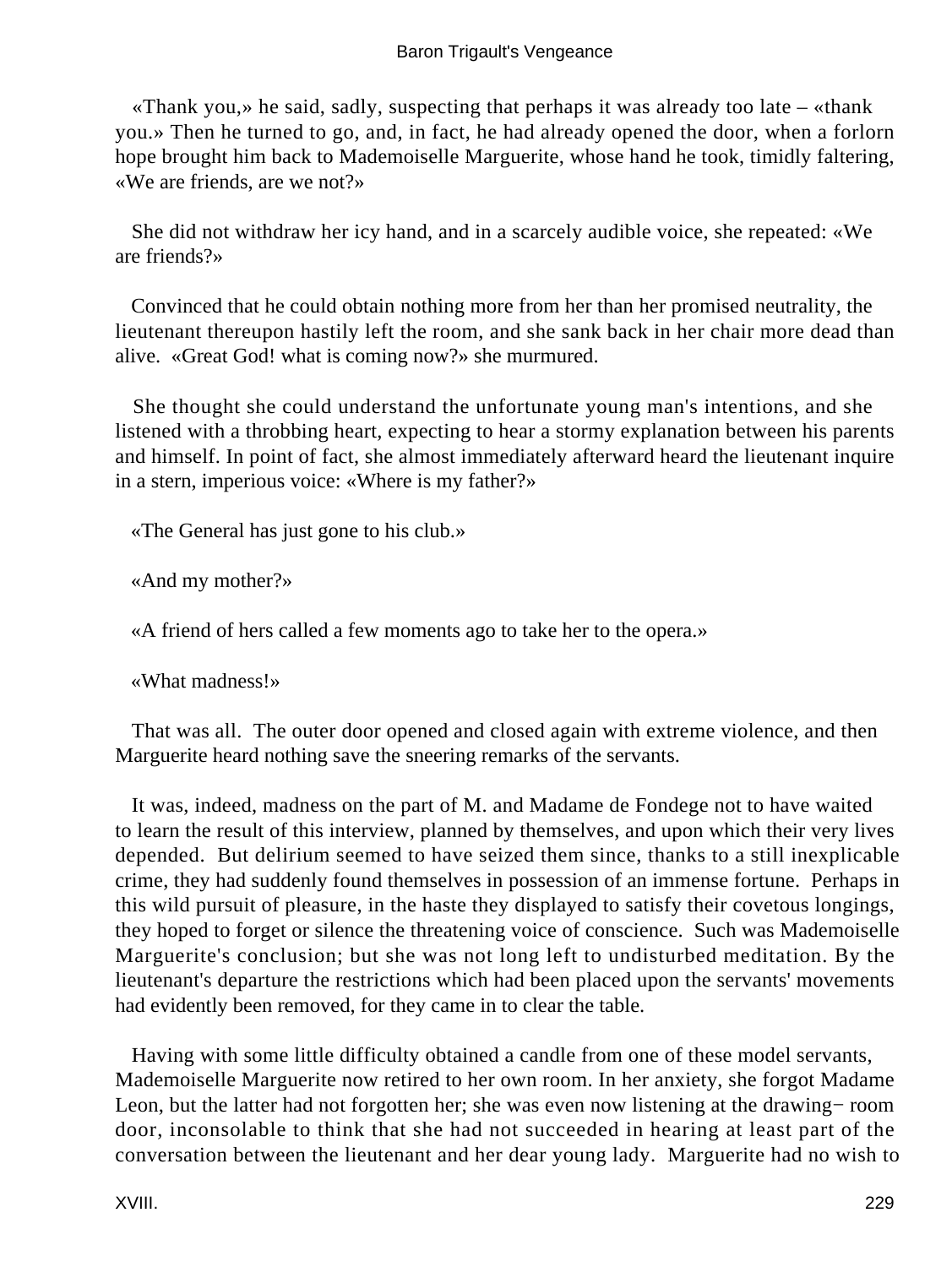reflect over what had occurred. As she was determined to keep the promise which Lieutenant Gustave had wrung from her, it mattered little whether she had committed a great mistake in allowing him to discover her knowledge of his parent's guilt, and in listening to his entreaties. A secret presentiment warned her that the punishment which would overtake the General and his wife would be none the less terrible, despite her own forbearance, and that they would find their son more inexorable than the severest judge.

 The essential thing was to warn the old magistrate; and so in a couple of pages she summarized the scene of the evening, feeling sure that she would find an opportunity to post her letter on the following day. This duty accomplished, she took a book and went to bed, hoping to drive away her gloomy thoughts by reading. But the hope was vain. Her eyes read the words, followed the lines and crossed the pages, but her mind utterly refused to obey her will, and in spite of all her efforts persisted in turning to the shrewd youth who had solemnly sworn to find Pascal for her. A little after midnight Madame de Fondege returned from the opera, and at once proceeded to reprimand her maid for not having lighted a fire. The General returned some time afterward, and he was evidently in the best of spirits.

 They have not seen their son,« said Mademoiselle Marguerite to herself, and this anxiety, combined with many others, tortured her so cruelly, that she did not fall asleep until near daybreak. Even then she did not slumber long. It was scarcely half−past seven when she was aroused by a strange commotion and a loud sound of hammering. She was trying to imagine the cause of all this uproar, when Madame de Fondege, already arrayed in a marvellous robe composed of three skirts and an enormous puff, entered the room. »I have come to take you away, my dear child,« she exclaimed. »The owner of the house has decided to make some repairs, and the workmen have already invaded our apartments. The General has taken flight, let us follow his example – so make yourself beautiful and we'll go at once."

 Without a word, the young girl hastened to obey, while Madame de Fondege expiated on the delightful drive they would take together in the wonderful brougham which the General had purchased a couple of days before. As for Lieutenant Gustave, she did not even mention his name.

 Accustomed to the superb equipages of the Chalusse establishment, Mademoiselle Marguerite did not consider the much−lauded brougham at all remarkable. At the most, it was very showy, having apparently been selected with a view to attracting as much attention as possible. Madame de Fondege was not in a mood to consider an objection that morning. She was evidently in a nervous state of mind, extremely restless and excited indeed, it seemed impossible for her to keep still. In default of something better to do, she visited at least a dozen shops, asking to see everything, finding everything frightful, and purchasing without regard to price. It might have been fancied that she wished to buy all Paris. About ten o'clock she dragged Marguerite to Van Klopen's. Received as a habituee of the establishment, thanks to the numerous orders she had given within the past few days, she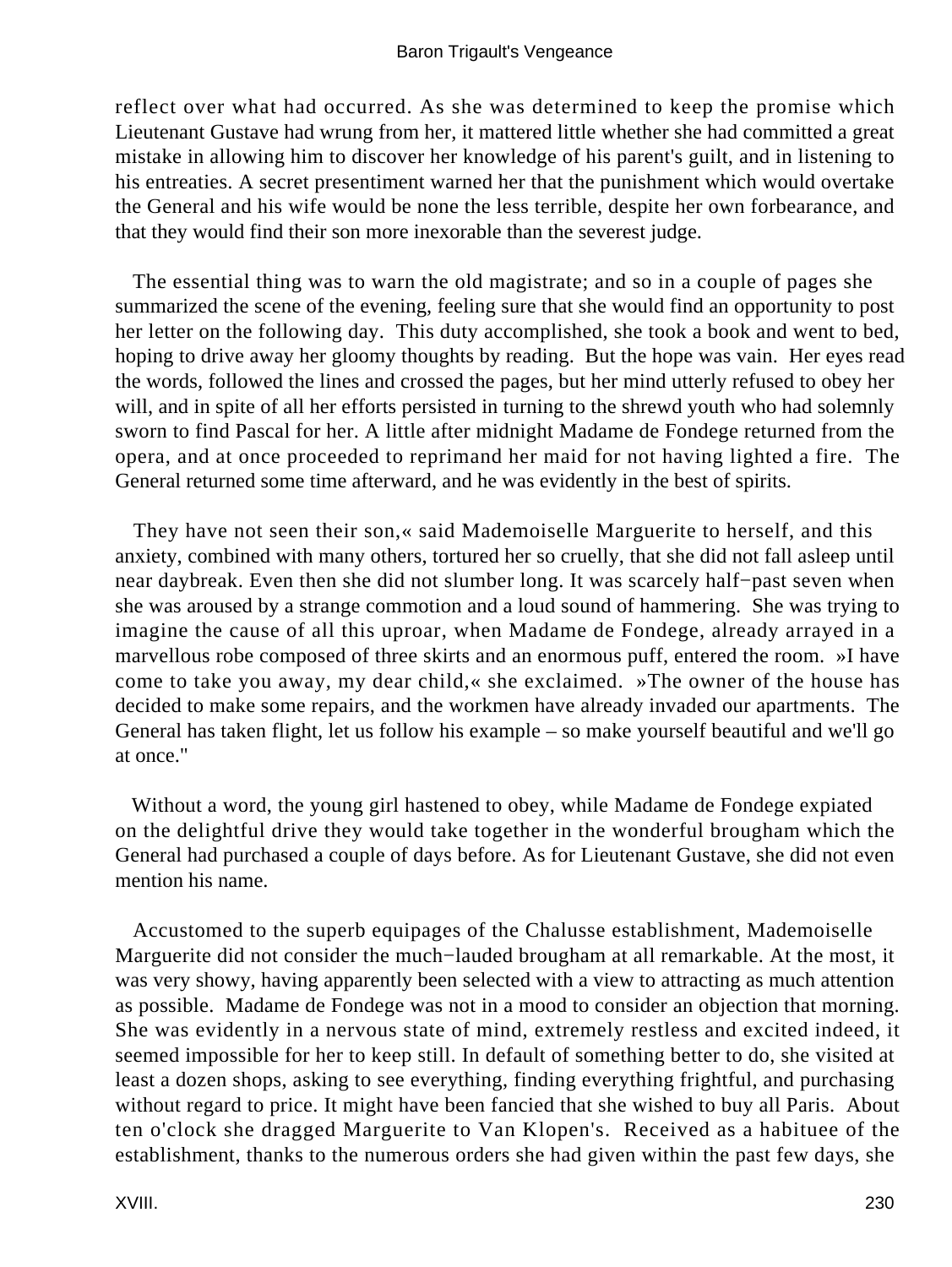was even allowed to enter the mysterious saloon in which the illustrious ruler of Fashion served such of his clients as had a predilection for absinthe or madeira. On leaving the place, and before entering the carriage again, Madame de Fondege turned to Marguerite and inquired: «Where shall we go now? I have given the servants an 'outing' on account of the workmen, and we cannot breakfast at home. Why can't we go to a restaurant, we two? Many of the most distinguished ladies are in the habit of doing so. You will see how people will look at us! I am sure it will amuse you immensely.»

«Ah! madame, you forget that it is not a fortnight since the count's death!»

 Madame de Fondege was about to make an impatient reply, but she mastered the impulse, and in a tone of hypocritical compassion, exclaimed: «Poor child! poor, dear child! that's true. I had forgotten. Well, such being the case, we'll go and ask Baroness Trigault to give us our breakfast. You will see a lovely woman.» And addressing the coachman she instructed him to drive to the Trigault mansion in the Rue de la Ville l'Eveque.

 When Madame de Fondege's brougham drew up before the door, the baron was standing in the courtyard with a cigar between his teeth, examining a pair of horses which had been sent him on approbation. He did not like his wife's friend, and he usually avoided her. But precisely because he was acquainted with the General's crime and Pascal's plans, he thought it politic to seem amiable. So, on recognizing Madame de Fondege through the carriage window, he hastened forward with outstretched hand to assist her in alighting. «Did you come to take breakfast with us?» he asked. «That would be a most delightful  $- \rightarrow \infty$ 

 The remainder of the sentence died unuttered upon his lips. His face became crimson, and the cigar he was holding slipped from his fingers. He had just perceived Mademoiselle Marguerite, and his consternation was so apparent that Madame de Fondege could not fail to remark it; however, she attributed it to the girl's remarkable beauty. «This is Mademoiselle de Chalusse, my dear baron,» said she, «the daughter of the noble and esteemed friend whom we so bitterly lament.»

 Ah! it was not necessary to tell the baron who this young girl was; he knew it only too well. He was not overcome for long; a thought of vengeance speedily flashed through his mind. It seemed to him that Providence itself offered him the means of putting an end to an intolerable situation. Regaining his self−control by a powerful effort, he preceded Madame de Fondege through the magnificent apartments of the mansion, lightly saying: «My wife is in her boudoir. She will be delighted to see you. But first of all, I have a good secret to confide to you. So let me take this young lady to the baroness, and you and I can join them in a moment!» Thereupon, without waiting for any rejoinder, he took Marguerite's arm and led her toward the end of the hall. Then opening a door, he exclaimed in a mocking voice: «Madame Trigault, allow me to present to you the daughter of the Count de Chalusse.» And adding in a whisper: «This is your mother, young girl,» he pushed the astonished Marguerite into the room, closed the door, and returned to Madame de Fondege.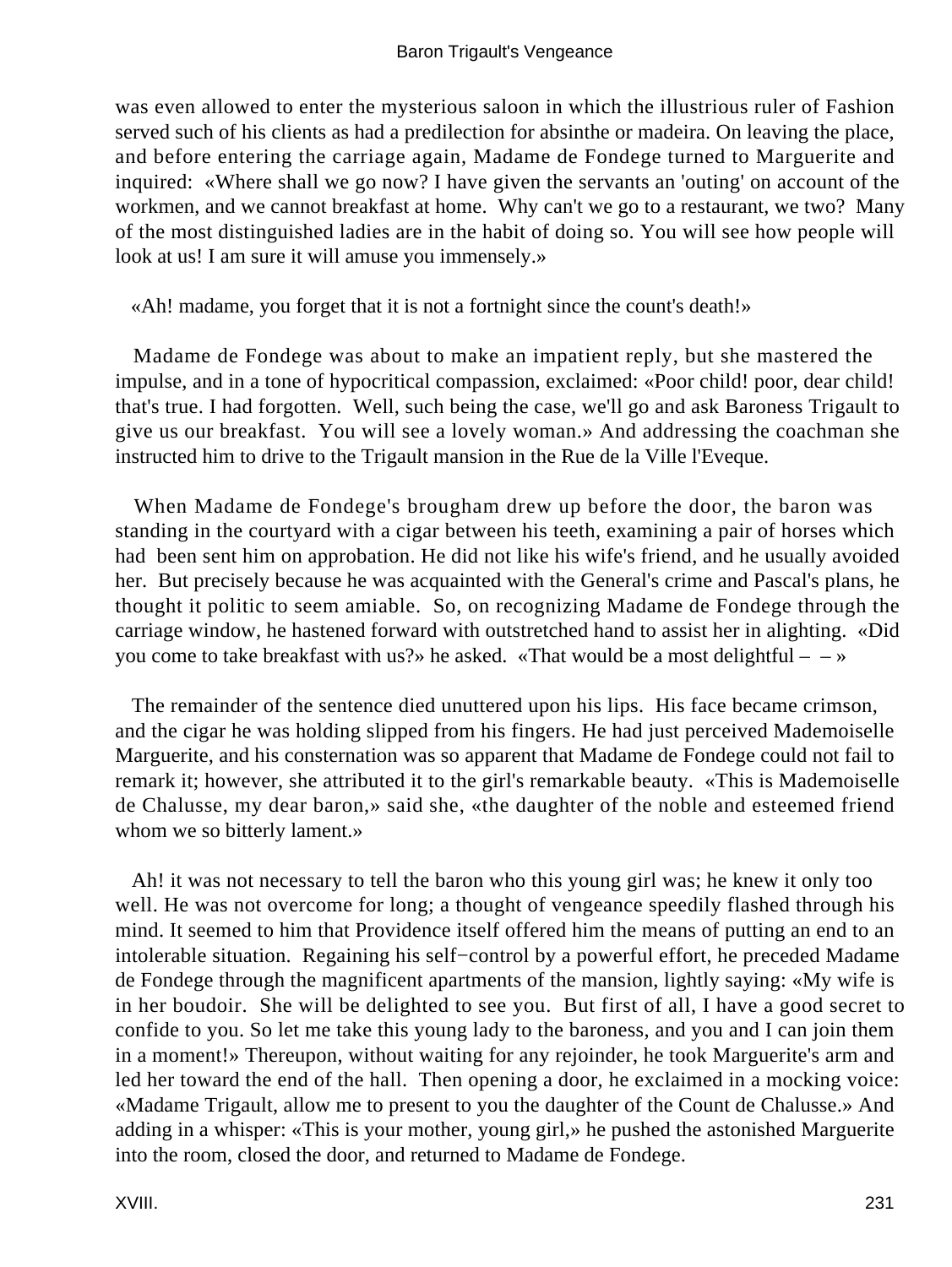Paler than her white muslin wrapper, the Baroness Trigault sprang from her chair. This was the woman who, while her husband was braving death to win fortune for her, had been dazzled by the Count de Chalusse's wealth, and who, later in life, when she was the richest of the rich, had sunk into the very depths of degradation – had stooped, indeed, to a Coralth! The baroness had once been marvellously beautiful, and even now, many murmurs of admiration greeted her when she dashed through the Champs Elysees in her magnificent equipage, attired in one of those eccentric costumes which she alone dared to wear. She was a type of the wife created by the customs of fashionable society; the woman who feels elated when her name appears in the newspapers and in the chronicles of Parisian «high life»; who has no thought of her deserted fireside, but is ever tormented by a terrible thirst for bustle and excitement; whose head is empty, and whose heart is dry – the woman who only exists for the world; and who is devoured by unappeasable covetousness, and who, at times, envies an actress's liberty, and the notoriety of the leaders of the demi− monde; the woman who is always in quest of fresh excitement, and fails to find it; the woman who is blase, and prematurely old in mind and body, and who yet still clings despairingly to her fleeting youth.

 Inaccessible to any emotion but vanity, the baroness had never shed a tear over her husband's sufferings. She was sure of her absolute power over him. What did the rest matter? She even gloried in her knowledge that she could make this man – who loved her in spite of everything – at one moment furious with rage or wild with grief, and then an instant afterward plunge him into the rapture of a senseless ecstasy by a word, a smile, or a caress. For such was her power, and she often exercised it mercilessly. Even after the frightful scene that Pascal had witnessed, she had made another appeal to the baron, and he had been weak enough to give her the thirty thousand francs which M. de Coralth needed to purchase his wife's silence.

 However, this time the baroness trembled. Her usual shrewdness had not deserted her, and she perfectly understood all that Marguerite's presence in that house portended. Since her husband brought this young girl – her daughter – to her he must know everything, and have taken some fatal resolution. Had she, indeed, exhausted the patience which she had fancied inexhaustible? She was not ignorant of the fact that her husband had disposed of his immense fortune in a way that would enable him to say and prove that he was insolvent whenever occasion required; and if he found courage to apply for a legal separation, what could she hope to obtain from the courts? A bare living, almost nothing. In such a case, how could she exist? She would be compelled to spend her last years in the same poverty that had made her youth so wretched. She saw herself – ah! what a frightful misfortune – turfed out of her princely home, and reduced to furnished apartments rented for five hundred francs a year!

 Mademoiselle Marguerite was no less startled and horror−stricken than Madame Trigault, and she stood rooted to the spot, exactly where the baron had left her. Silent and motionless, they confronted each other for a moment which seemed a century to both of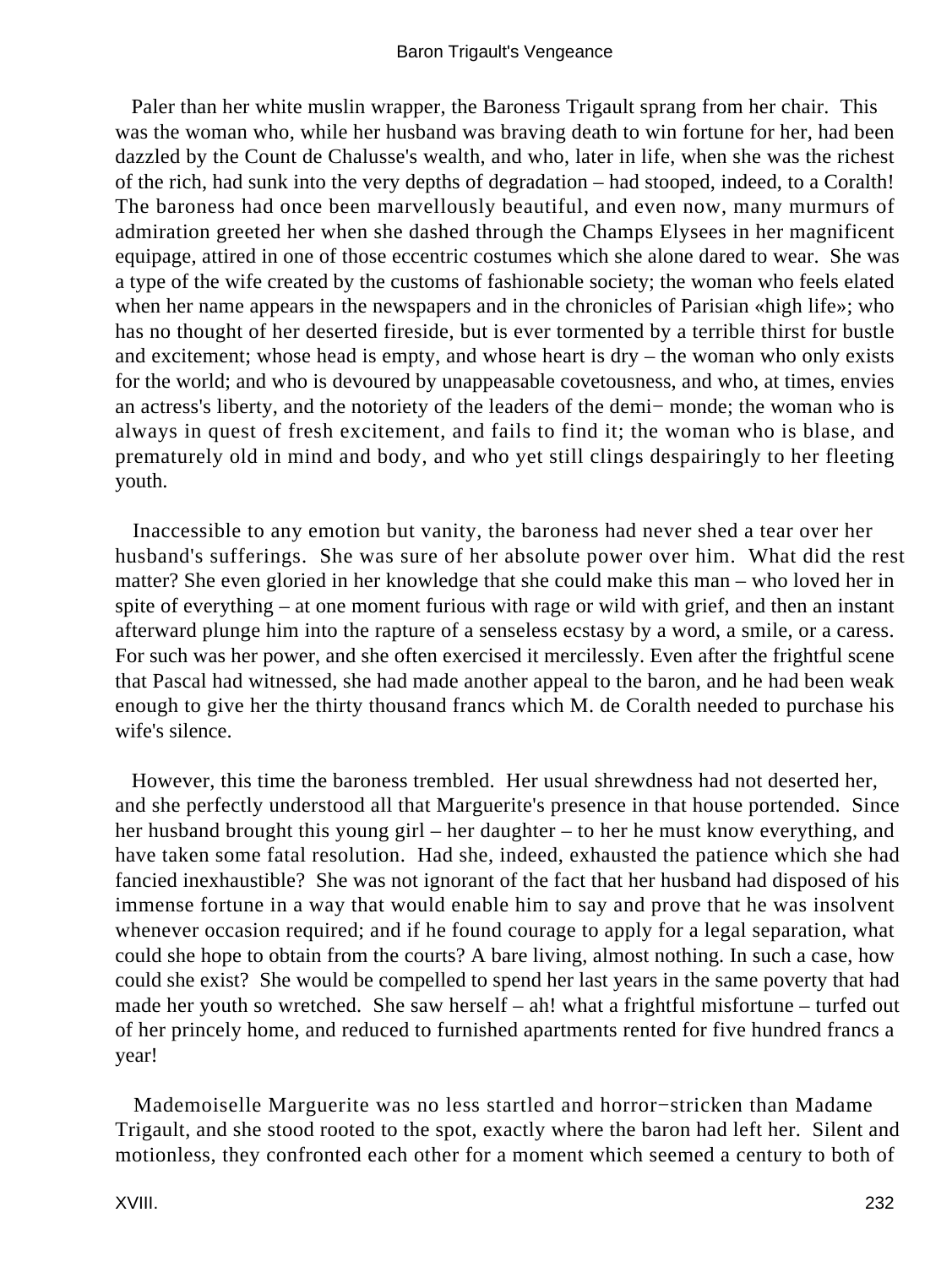them. The resemblance – which had astonished Pascal could not fail to strike them, for it was still more noticeable now that they stood face to face. But anything was preferable to this torturing suspense, and so, summoning all her courage, the baroness broke the silence by saying: «You are the daughter of the Count de Chalusse?»

«I think so, but I have no proofs of it.»

«And – your mother?»

«I don't know her; madame, and I have no desire to know her.»

Disconcerted by this brief but implacable reply, Madame Trigault hung her head.

 «What could I have to say to my mother?» continued Marguerite. «That I hate her? My courage would fail me to do so. And yet, how can I think without bitterness of the woman who, after abandoning me herself, endeavored to deprive me of my father's love and protection? I could have forgiven anything but that. Ah! I have not always been so patient and resigned! The laws of our country do not forbid illigitimate children to search for their parents, and more than once I have said to myself that I would discover my mother, and have my revenge.»

«But you have no means of discovering her?»

 «In this you are greatly mistaken, madame. After the Count de Chalusse's death, a package of letters, a glove and some withered flowers were found in one of the drawers of his escritoire.»

 The baroness started back as if a yawning chasm had suddenly opened at her feet. «My letters!» she exclaimed. «Ah! wretched woman that I am, he kept them. It is all over! I am lost, for of course, they have been read?»

«The ribbon securing them together has never been untied.»

«Is that true? Don t deceive me! Where are they, then – where are they?»

«Under the protection of the seals affixed by the justice of the peace.»

 Madame Trigault tottered, as if she were about to fall. «Then it is only a reprieve,» she moaned, «and I am none the less ruined. Those cursed letters will necessarily be read, and all will be discovered. They will see –  $\rightarrow$  The thought of what they would see endowed her with the energy of despair, and clutching hold of Marguerite's wrists: «Listen!» said she, approaching so near that her hot breath scorched the girl's cheeks, «no one must be allowed to see those letters! – it must not be! I will tell you what they contain. I hated my husband; I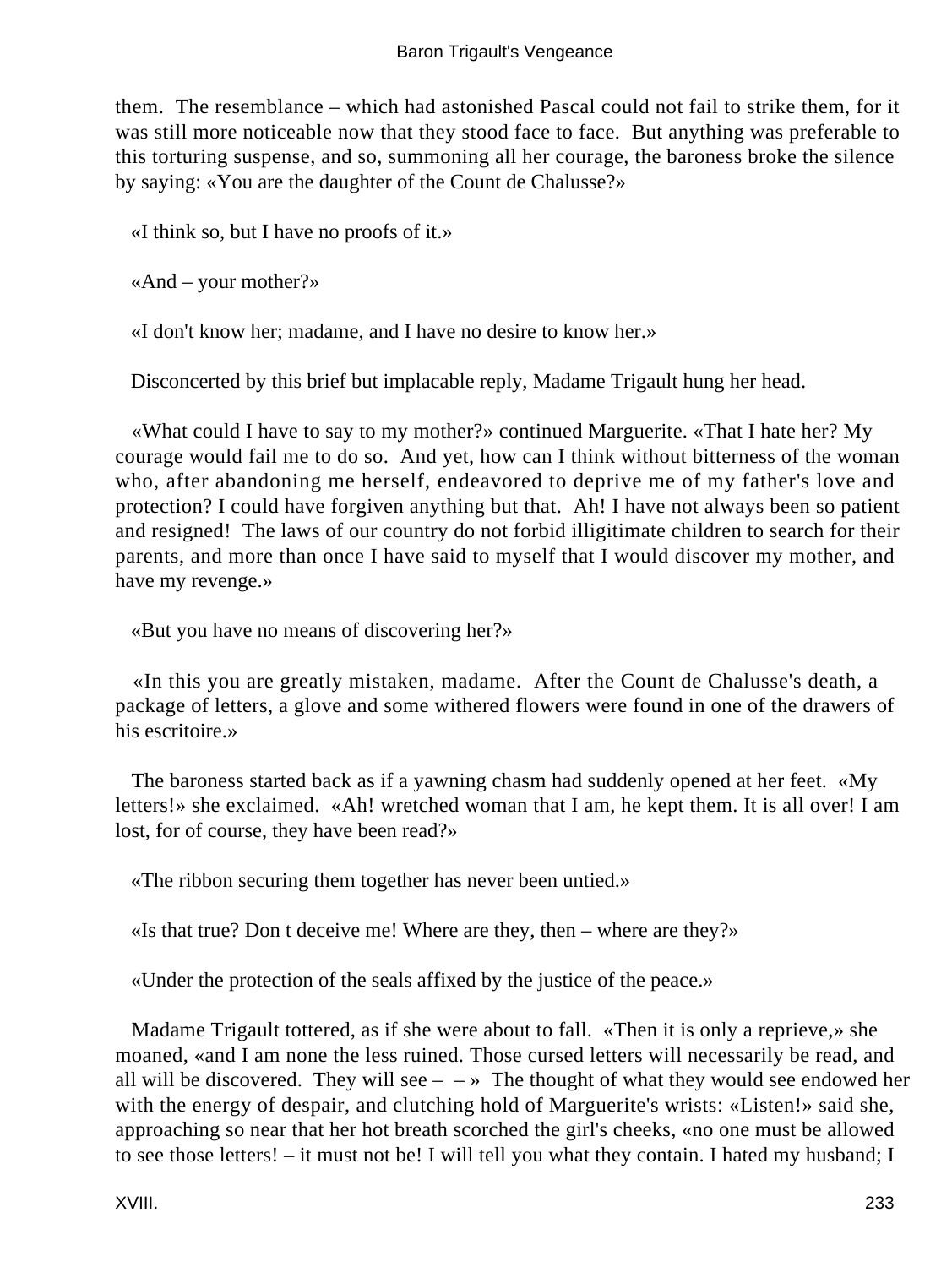loved the Count de Chalusse madly, and he had sworn that he would marry me if ever I became a widow. Do you understand now? The name of the poison I obtained – how I proposed to administer it, and what its effects would be – all this is plainly written in my own handwriting and signed – yes, signed – with my own name. The plot failed, but it was none the less real, positive, palpable – and those letters are a proof of it. But they shall never be read – no – not if I am obliged to set fire to the Hotel de Chalusse with my own hand.»

 Now the count's constant terror, the fear with which this woman had inspired him, were explained. He was an accomplice – he also had written no doubt, and she had preserved his letters as he had preserved hers. Crime had bound them indissolubly together.

 Horrified beyond expression, Marguerite freed herself from Madame Trigault's grasp. «I swear to you, madame, that everything any human being can do to save your letters shall be done by me,» she exclaimed.

«And have you any hope of success?»

«Yes,» replied the girl, remembering her friend, the magistrate.

 Moved by a far more powerful emotion than any she had ever known before, the baroness uttered an exclamation of joy. «Ah! how good you are!» she exclaimed – «how generous! how noble! You take your revenge in giving me back life, honor, everything – for you are my daughter; do you not know it? Did they not tell you, before bringing you here, that I was the hated and unnatural mother who abandoned you?»

 She advanced with tearful eyes and outstretched arms, but Marguerite sternly waved her back. «Spare yourself, madame, and spare me, the humiliation of an unnecessary explanation.»

 «Marguerite! Good God! you repulse me. After all you have promised to do for me, will you not forgive me?»

 «I will try to forget, madame,» replied the girl and she was already stepping toward the door when the baroness threw herself at her feet, crying, in a heart−rending tone: «Have pity, Marguerite, I am your mother. One has no right to deny one's own mother.»

 But the young girl passed on. «My mother is dead, madame; I do not know you!» And she left the room without even turning her head, without even glancing at the baroness, who had fallen upon the floor in a deep swoon.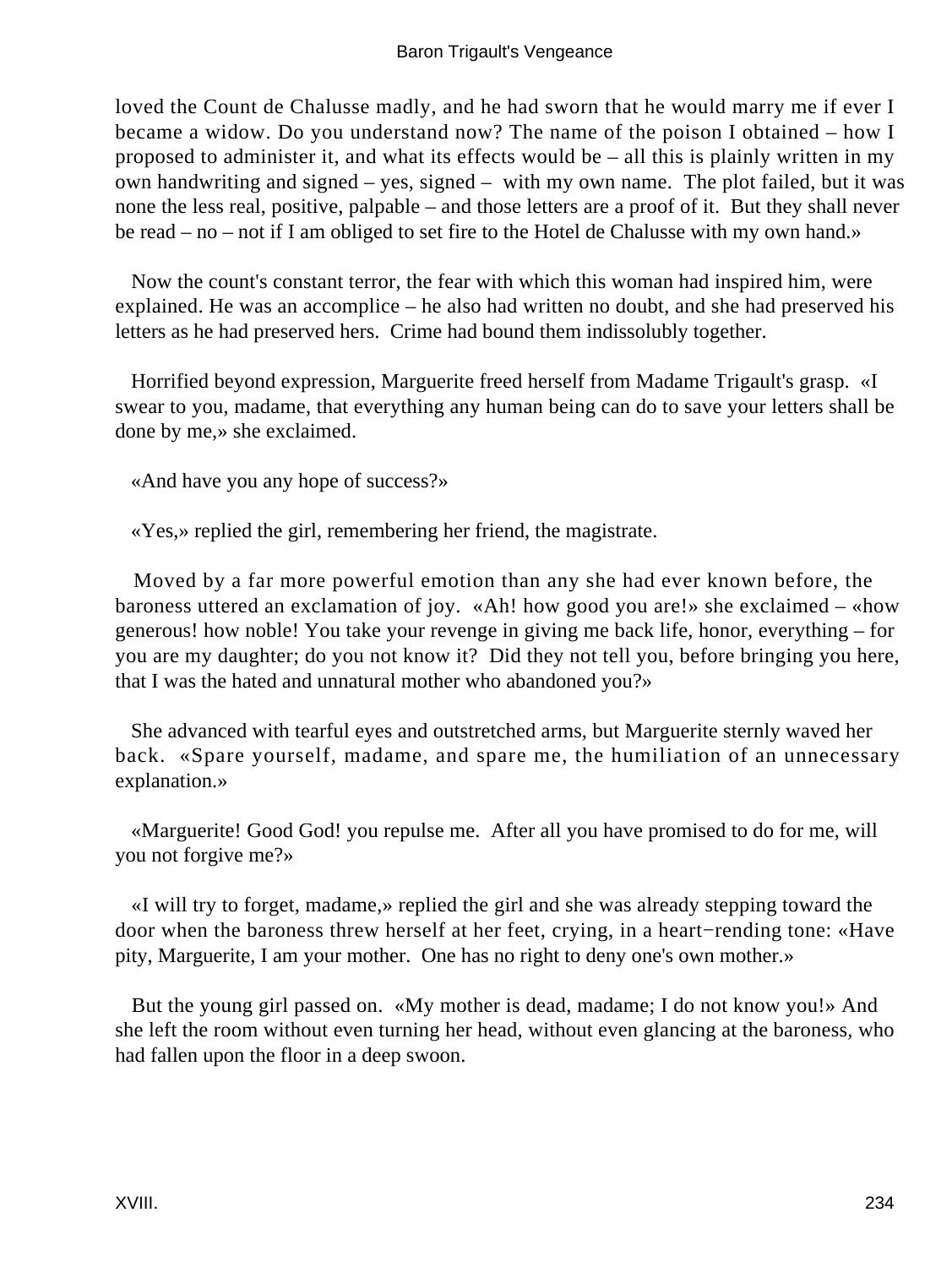# **[XIX](#page-256-0)**

*Baron Trigault still held Madame de Fondege a prisoner in the hall. What did he say to* her in justification of the expedient he had improvised? His own agitation was so great that he scarcely knew, and it mattered but little after all, for the good lady did not even pretend to listen to his apologies. Although by no means overshrewd, she suspected some great mystery, some bit of scandal, perhaps, and her eyes never once wandered from the door leading to the boudoir. At last this door opened and Mademoiselle Marguerite reappeared. «Great heavens!» exclaimed Madame de Fondege; «what has happened to my poor child?»

 For the unfortunate girl advanced with an automatic tread, her eyes fixed on vacancy, and her hands outstretched, as if feeling her way. It indeed seemed to her as if the floor swayed to and fro under her feet, as if the walls tottered, as if the ceiling were about to fall and crush her.

Madame de Fondege sprang forward. «What is the matter, my dearest?»

 Alas! the poor girl was utterly overcome. «It is but a trifle,» she faltered. But her eyes closed, her hands clutched wildly for some support, and she would have fallen to the ground if the baron had not caught her in his arms and carried her to a sofa. «Help!» cried Madame de Fondege, «help, she is dying! – a physician!»

 But there was no need of a physician. One of the maids came with some fresh water and a bottle of smelling salts, and Marguerite soon recovered sufficiently to sit up, and cast a frightened glance around her, while she mechanically passed her hand again and again over her cold forehead. «Do you feel better my darling?» inquired Madame de Fondege at last.

«Yes.»

 «Ah! you gave me a terrible fright; see how I tremble.» But the worthy lady's fright was as nothing in comparison with the curiosity that tortured her. It was so powerful, indeed, that she could not control it. «What has happened?» she asked.

«Nothing, madame, nothing.»

«But –  $-\infty$ 

 «I am subject to such attacks. I was very cold, and the heat of the room made me feel faint.»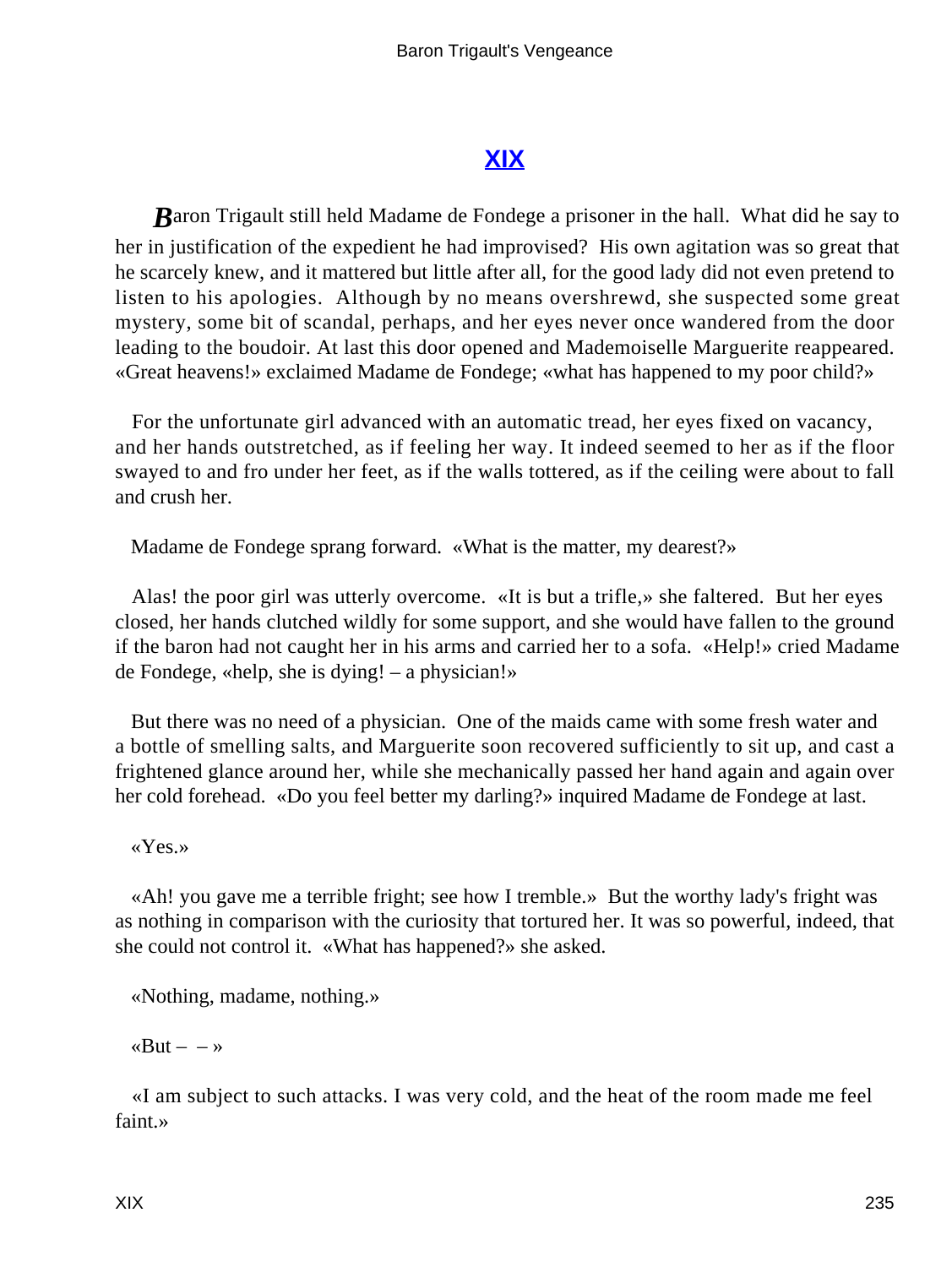Although she could only speak with the greatest difficulty, the baron realized by her tone that she would never reveal what had taken place, and his attitude and relief knew no bounds. «Don't tire the poor child,» he said to Madame de Fondege. «The best thing you can do would be to take her home and put her to bed.»

 I agree with you; but unfortunately, I have sent away my brougham with orders not to return for me until one o'clock."

 «Is that the only difficulty? If so, you shall have a carriage at once, my dear madame.» So saying, the baron made a sign to one of the servants, and the man started on his mission at once.

 Madame de Fondege was silent but furious. «He is actually putting me out of doors,» she thought. «This is a little too much! And why doesn't the baroness make her appearance – she must certainly have heard my voice? What does it all mean? However, I'm sure Marguerite will tell me when we are alone.»

 But Madame de Fondege was wrong, for she vainly plied the girl with questions all the way from the Rue de la Ville l'Eveque to the Rue Pigalle. She could only obtain this unvarying and obstinate reply: «Nothing has happened. What do you suppose could have happened?»

 Never in her whole life had Madame de Fondege been so incensed. «The blockhead!» she mentally exclaimed. «Who ever saw such obstinacy! Hateful creature! – I could beat her!»

 She did not beat her, but on reaching the house she eagerly asked: «Do you feel strong enough to go up stairs alone?»

«Yes, madame.»

 «Then I will leave you. You know Van Klopen expects me again at one o'clock precisely; and I have not breakfasted yet. Remember that my servants are at your disposal, and don't hesitate to call them. You are at home, recollect.»

 It was not without considerable difficulty – not without being compelled to stop and rest several times on her way up stairs – that Mademoiselle Marguerite succeeded in reaching the apartments of the Fondege family. «Where is madame?» inquired the servant who opened the door.

«She is still out.»

«Will she return to dinner?»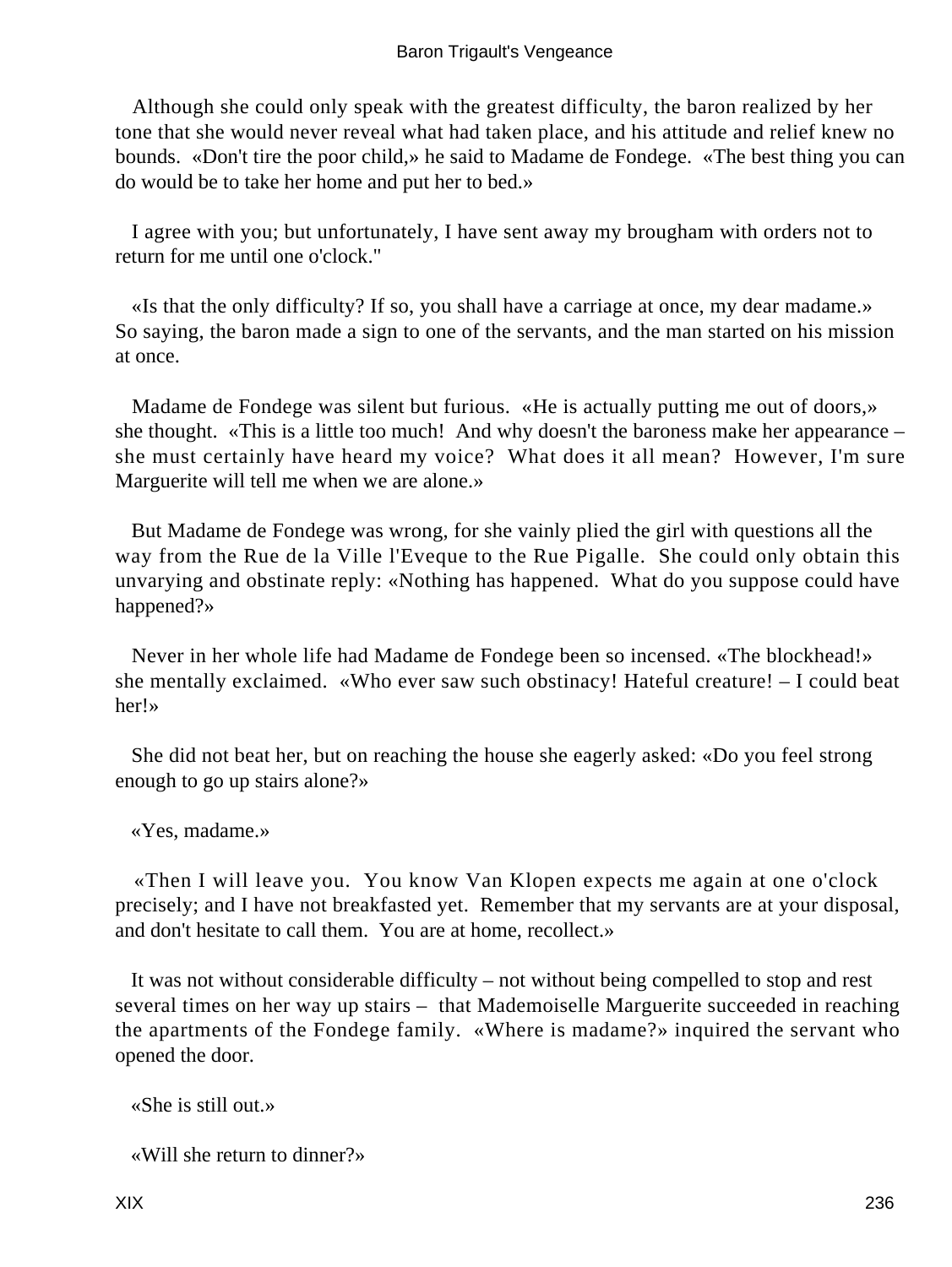«I don't know.»

 «M. Gustave has been here three times already; he was very angry when he found that there was no one at home – he went on terribly. Besides, the workmen have turned everything topsy−turvy.»

 However, Marguerite had already reached her own room, and thrown herself on the bed. She was suffering terribly. Her brave spirit still retained its energy; but the flesh had succumbed. Every vein and artery throbbed with violence, and while a chill seemed to come to her heart, her head burned as if it had been on fire. «My Lord,» she thought, «am I going to fall ill at the last moment, just when I have most need of all my strength?»

 She tried to sleep, but was unable to do so. How could she free herself from the thought that haunted her? Her mother! To think that such a woman was her mother! Was it not enough to make her die of sorrow and shame? And yet this woman must be saved – the proofs of her crime must be annihilated with her letters. Marguerite asked herself whether the old magistrate would have it in his power to help her in this respect. Perhaps not, and then what could she do? She asked herself if she had not been too cruel, too severe. Guilty or not, the baroness was still her mother. Had she the right to be pitiless, when by stretching out her hand she might, perhaps, have rescued the wretched woman from her terrible life.

 Thus thinking, the young girl sat alone and forgotten in her little room. The hours went by, and daylight had begun to wane, when suddenly a shrill whistle resounded in the street, under her windows. «Pi−ouit.» It came upon her like an electric shock, and with a bound she sprang to her feet. For this cry was the signal that had been agreed upon between herself and the young man who had so abruptly offered to help her on the occasion of her visit to M. Fortunat's office. Was she mistaken? No – for on listening she heard the cry resound a second time, even more shrill and prolonged than before.

 This was no time for hesitation, and so she went down−stairs at once. Hope sent new blood coursing through her veins and endowed her with invincible energy. On reaching the street−door, she paused and looked around her. At a short distance off she perceived a young fellow clad in a blouse, who was apparently engaged in examining the goods displayed in a shop window. Despite his position, he hurriedly exclaimed: «Follow me at a little; distance in the rear until I stop.»

 Marguerite, obeyed him in breathless suspense. The young fellow was our friend Victor Chupin, now somewhat the worse for his encounter with Vantrasson that same morning. His face was considerably disfigured, and one of his eyes was black and swollen; nevertheless he was in a state of ecstatic happiness. Happy, and yet anxious; for, as he preceded Mademoiselle Marguerite, he said to himself: «How shall I tell her that I have succeeded? There must be no folly. If I tell her the news suddenly, she will most likely faint, so I must break the news gently.»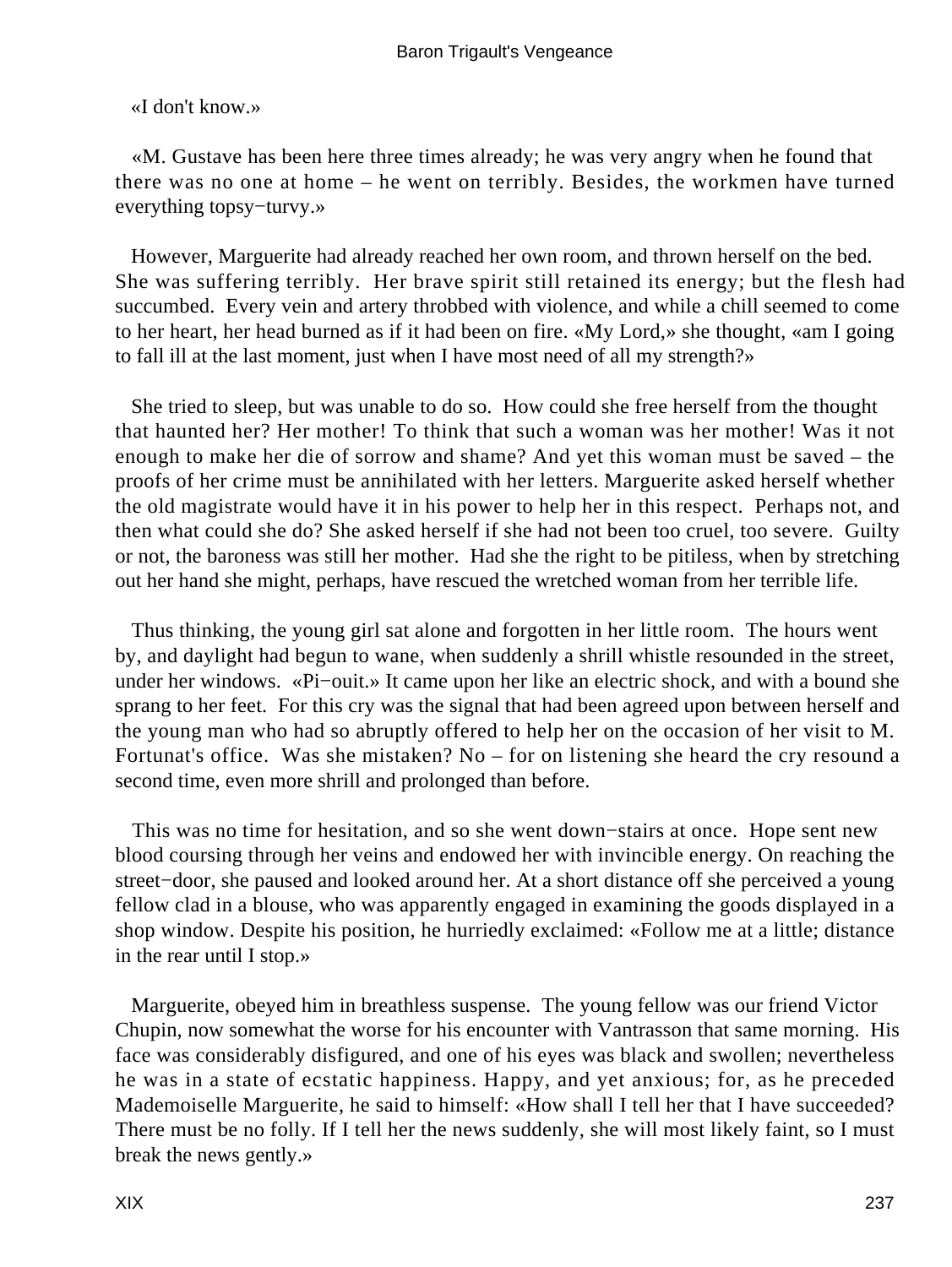On reaching the Rue Boursault, he turned the corner, and paused, waiting for Mademoiselle Marguerite to join him. «What is the news?» she anxiously asked.

«Everything is progressing finely – slowly, but finely.»

«You know something, monsieur! Speak! Don't you see how anxious I am?»

 He did see it only too well; and his embarrassment increased to such a pitch that he began to scratch his head furiously. At last he decided on a plan. «First of all, mademoiselle, brace yourself against the wall, and now stand firm. Yes, like that. Now, are you all right? Well, I have found M. Ferailleur!»

 Chupin's precaution was a wise one, for Marguerite tottered. Such a success, so quickly gained, was indeed astounding. «Is it possible?» she murmured.

 «So possible that I have a letter for you from M. Ferailleur in my pocket mademoiselle. Here it is – I am to wait for an answer.»

 She took the note he handed her, broke the seal with trembling hand, and read as follows:

 "We are approaching the end, my dearest. One step more and we shall triumph. But I must see you to−day at any risk. Leave the house this evening at eight o'clock. My mother will be waiting for you in a cab, at the corner of the Rue Pigalle and the Rue Boursault. Come, and let no fear of arousing suspicions of the Fondeges deter you. They are henceforth powerless to injure you. **PASCAL**

 «I will go!» replied Marguerite at once, careless of the obstacles that might impede the fulfilment of her promise. For it was quite possible that serious difficulties might arise. Madame Leon, who had been invisible since the morning, might suddenly reappear, or the General and his wife might return to dinner. And what could Marguerite answer if they asked her where she wanted to go alone, and at such an hour of the evening? And if they attempted to prevent her from keeping her appointment, how could she resist? All these were weighty questions and yet she did not hesitate. Pascal had spoken, that sufficed, and she was determined to obey him implicitly, cost what it might. If he advised such a step, it was because he deemed it best and necessary; and she willingly submitted to the instructions of the man in whom she felt such unbounded confidence.

 Having told Chupin that she might be relied upon for the evening, she was retracing her way home, when suddenly the thought occurred to her that she ought not to neglect this opportunity to place a decisive weapon in Pascal's hands. She was close to the Rue Notre Dame de Lorette and so without more ado she hurried to the establishment of Carjat the photographer. He was fortunately disengaged, and she at once obtained from him a proof of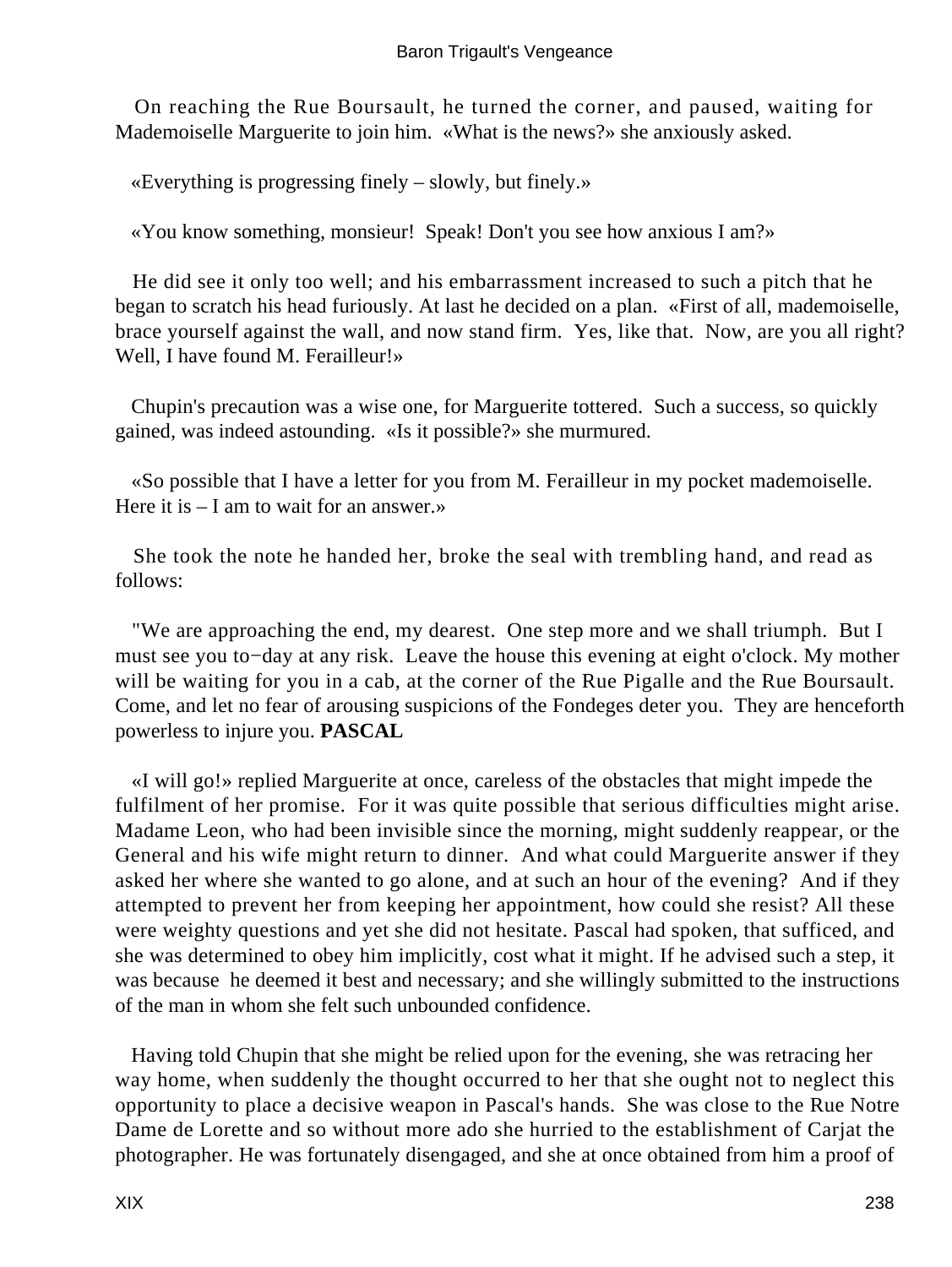the compromising letter written by the Marquis de Valorsay to Madame Leon. She placed it carefully in her pocket, thanked the photographer, and then hurried back to the Rue Pigalle to wait for the hour appointed in Pascal's letter. Fortunately none of her unpleasant apprehensions were realized. The dinner−hour came and passed, and still the house remained deserted. The workmen had gone off and the laughter and chatter of the servants in the kitchen were the only sounds that broke the stillness. Faint for want of food – for she had taken no nourishment during the day – Marguerite had considerable difficulty in obtaining something to eat from the servants. At last, however, they gave her some soup and cold meat, served on a corner of the bare table in the dining− room. It was half−past seven when she finished this frugal meal. She waited a moment, and then fearing she might keep Madame Ferailleur waiting, she went down into the street.

 A cab was waiting at the corner of the Rue Boursault, as indicated. Its windows were lowered, and in the shade one could discern the face and white hair of an elderly lady. Glancing behind her to assure herself that she had not been followed, Marguerite eagerly approached the vehicle, whereupon a kindly voice exclaimed: «Jump in quickly, mademoiselle »

 Marguerite obeyed, and the door was scarcely closed behind her before the driver had urged his horse into a gallop. He had evidently received his instructions in advance, as well as the promise of a magnificent gratuity.

 Sitting side by side on the back seat, the old lady and the young girl remained silent, but this did not prevent them from casting stealthy glances at each other, and striving to distinguish one another's features whenever the vehicle passed in front of some brilliantly lighted shop. They had never met before, and their anxiety to become acquainted was intense, for they each felt that the other would exert a decisive influence upon her life. All of Madame Ferailleur's friends would undoubtedly have been surprised at the step she had taken, and yet it was quite in accordance with her character. As long as she had entertained any hope of preventing this marriage she had not hesitated to express and even exaggerate her objections and repugnance. But her point of view was entirely changed when conquered by the strength of her son's passion, she at last yielded a reluctant consent. The young girl who was destined to be her daughter−in−law at once became sacred in her eyes; and it seemed to her an act of duty to watch over Marguerite, and shield her reputation. Having considered the subject, she had decided that it was not proper for her son's betrothed to run about the streets alone in the evening. Might it not compromise her honor? and later on might it not furnish venomous Madame de Fondege with an opportunity to exercise her slanderous tongue? Thus the puritanical old lady had come to fetch Marguerite, so that whenever occasion required she might be able to say: «I was there!»

 As for Marguerite, after the trials of the day, she yielded without reserve to the feeling of rest and happiness that now filled her heart. Again and again had Pascal spoken of his mother's prejudices and the inflexibility of her principles. But he had also spoken of her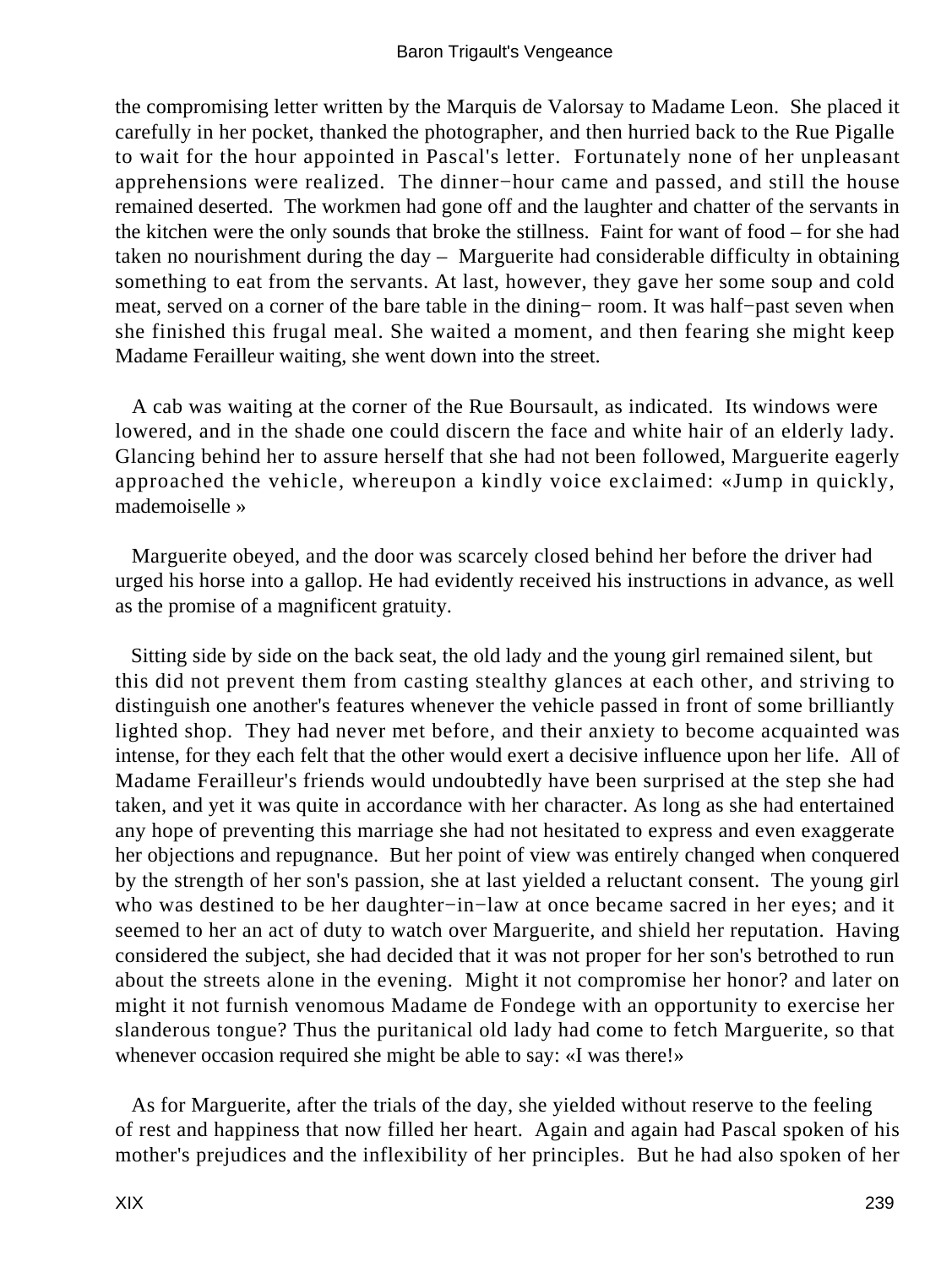dauntless energy, the nobility of her nature, and of her love and devotion to him. With Marguerite, moreover, one consideration – one which she would scarcely have admitted, perhaps – outweighed all others: Madame Ferailleur was Pascal's mother. For that reason alone, if for no other, she was prepared to worship her. How fervently she blessed this noble woman, who, a widow. and ruined in fortune by an unprincipled scoundrel, had bravely toiled to educate her son, making him the man whom Marguerite had freely chosen from among all others. She would have knelt before this grand but simple−hearted mother had she dared; she would have kissed her hands. And a poignant regret came to her heart when she remembered her own mother, Baroness Trigault, and compared her with this matchless woman.

 Meanwhile the cab had passed the outer boulevards, and was now whirling along the Route d'Asnieres, as fast as the horse could drag it. «We are almost there,» remarked Madame Ferailleur, speaking for the first time.

 Marguerite's response was inaudible, she was so overcome with emotion. The driver had just turned the corner of the Route de la Revolte; and it was not long before he checked his panting horse. «Look, mademoiselle,» said Madame Ferailleur again, «this is our home.»

 Upon the threshold, bareheaded, and breathless with impatience and hope, stood a man who was counting the seconds with the violent throbbings of his heart. He did not wait for the cab to stop, but springing to the door, he opened it; and then, catching Marguerite in his arms, he carried her into the house with a cry of joy. She had not even time to look around her, ere he had placed her in an arm−chair, and fallen on his knees before her. «At last I see you again, my beloved Marguerite,» he exclaimed. «You are mine – nothing shall part us again!»

 They sobbed in each other's arms. They could bear adversity unmoved; but their composure deserted them in this excess of happiness; and standing in the door−way, Madame Ferailleur felt the tears come to her eyes as she stood watching them.

 «How can I tell you all that I have suffered!» said Pascal, whose voice was hoarse with feeling. «The papers have told you all the details, I suppose. How I was accused of cheating at cards; how the vile epithet 'thief' was cast in my face; how they tried to search me; how my most intimate friends deserted me; how I was virtually expelled from the Palais de Justice. All this is terrible, is it not? Ah, well! it is nothing in comparison with the intense, unendurable anguish I experienced in thinking that you believed the infamous calumny which disgraced me.»

 Marguerite rose to her feet. «You thought that!» she exclaimed. «You believed that I doubted you? I! Like you, I have been accused of robbery myself. Do you believe me guilty?»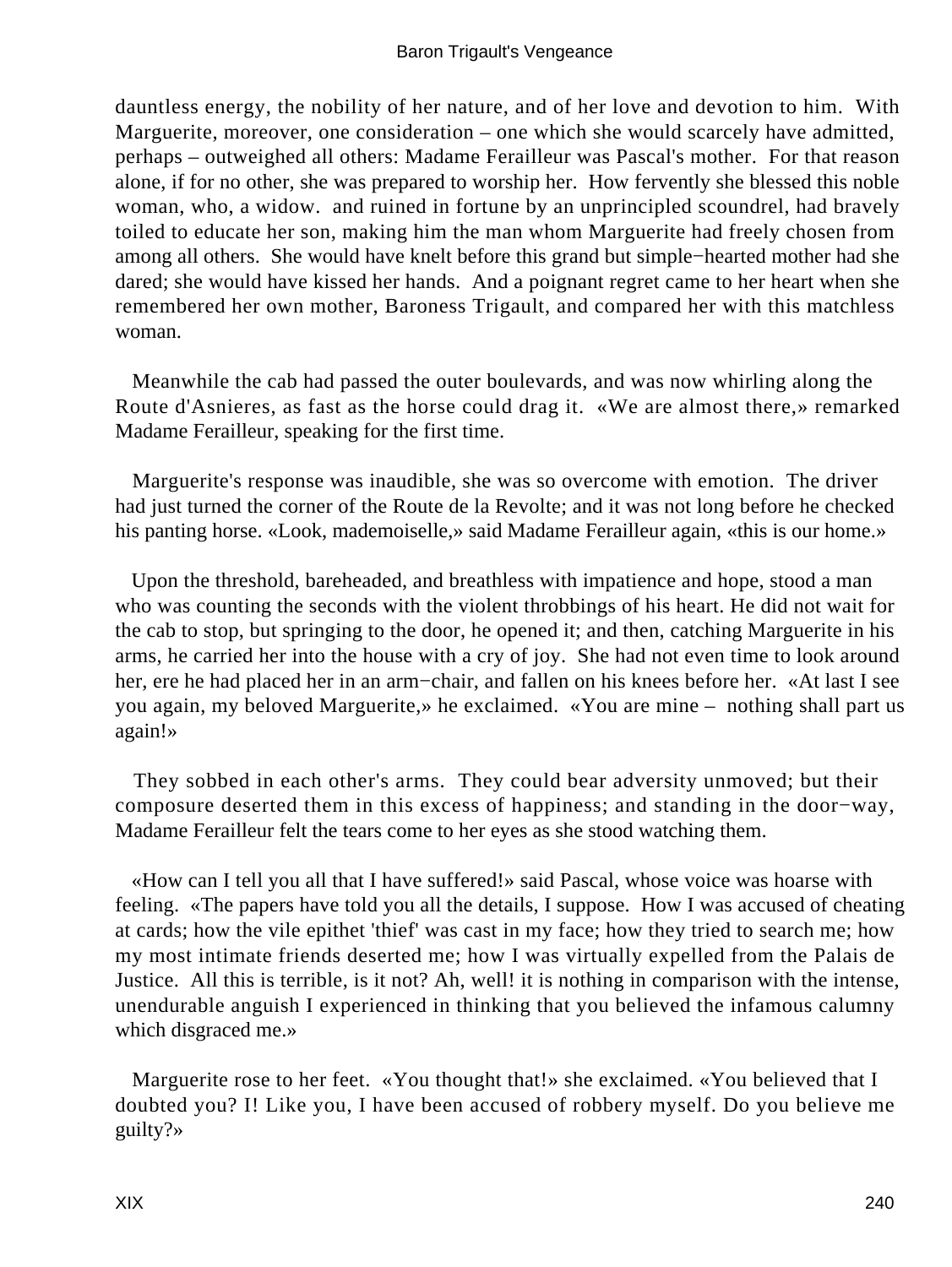«Good God! I suspect you!»

«Then why  $- - \infty$ 

 «I was mad, Marguerite, my only love, I was mad! But who would not have lost his senses under such circumstances? It was the very day after this atrocious conspiracy. I had seen Madame Leon, and had trusted her with a letter for you in which I entreated you to grant me five minutes' Conversation.»

«Alas! I never received it.»

 «I know that now; but then I was deceived. I went to the little garden gate to await your coming, but it was Madame Leon who appeared. She brought me a note written in pencil and signed with your name, bidding me an eternal farewell. And, fool that I was, I did not see that the note was a forgery!»

 Mademoiselle Marguerite was amazed. The veil was now torn aside, and the truth revealed to her. Now she remembered Madame Leon's embarrassment when she met her returning from the garden on the night following the count's death. «Ah, well! Pascal,» she said, «do you know what I was doing at almost the same moment? Alarmed at having received no news from you, I hastened to the Rue d'Ulm, where I learned that you had sold your furniture and started for America. Any other woman might have believed herself deserted under such circumstances, but not I. I felt sure that you had not fled in ignominious fashion. I was convinced that you had only concealed yourself for a time in order to strike your enemies more surely.»

«Do not shame me, Marguerite. It is true that of us two I showed myself the weaker.»

 Lost in the rapture of the present moment, they had forgotten the past and the future, the agony they had endured, the dangers that still threatened them, and even the existence of their enemies.

 But Madame Ferailleur was watching. She pointed to the clock, and earnestly exclaimed: «Time is passing, my son. Each moment that is wasted endangers our success. Should any suspicion bring Madame Vantrasson here, all would be lost.»

 «She cannot come upon us unawares, my dear mother. Chupin has promised not to lose sight of her. If she stirs from her shop, he will hasten here and throw a stone against the shutters to warn us.»

But even this did not satisfy Madame Ferailleur.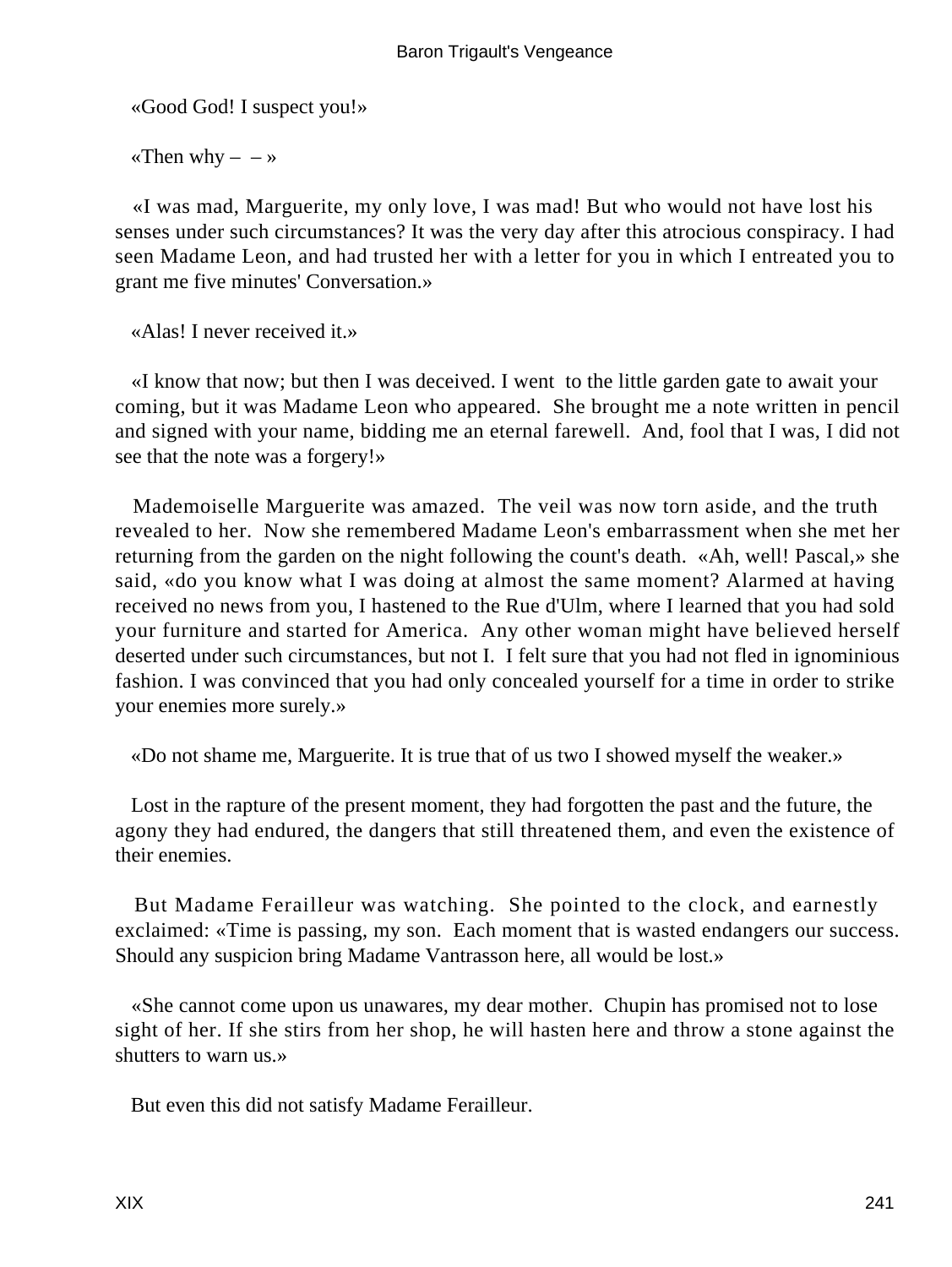«You forget, Pascal.» she insisted, «that Mademoiselle Marguerite must be at home again by ten o'clock, if she consents to the ordeal you feel obliged to impose upon her.»

 This was the voice of duty recalling Pascal to the stern realities of life. He slowly rose, conquered his emotion, and, after reflecting for a moment, said: «First of all, Marguerite, I owe you the truth and an exact statement of our situation. Circumstances have compelled me to act without consulting you. Have I done right or wrong? You shall judge.» And without stopping to listen to the girl's protestations, he rapidly explained how he had managed to win M. de Valorsay's confidence, discover his plans, and become his trusted accomplice. «This scoundrel's plan is very simple,» he continued. «He is determined to marry you. Why? Because, though you are not aware of it, you are rich, and the sole heiress to the fortune of the Count de Chalusse, your father. This surprises you, does it not? Very well! listen to me. Deceived by the Marquis de Valorsay, the Count de Chalusse had promised him your hand. These arrangements were nearly completed, though you had not been informed of them. In fact, everything had been decided. At the outset, however, a grave difficulty had presented itself. The marquis wished your father to acknowledge you before your marriage, but this he refused to do. 'It would expose me to the most frightful dangers,' he declared. 'However, I will recognize Marguerite as my daughter in my will, and, at the same time, leave all my property to her.' But the marquis would not listen to this proposal. 'I don't doubt your good intentions, my dear count,' said he,' but suppose this will should be contested, your property might pass into other hands.' This difficulty put a stop to the proceedings for some time. The marquis asked for guarantees; the other refused to give them – until, at last, M. de Chalusse discovered an expedient which would satisfy both parties. He confided to M. de Valorsay's keeping a will in which he recognized you as his daughter, and bequeathed you his entire fortune. This document, the validity of which is unquestionable, has been carefully preserved by the marquis. He has not spoken of its existence; and he would destroy it rather than restore it to you at present. But as soon as you became his wife, he intended to produce it and thus obtain possession of the count's millions.»

 «Ah! the old justice of the peace was not mistaken,» murmured Mademoiselle Marguerite.

 Pascal did not hear her. All his faculties were absorbed in the attempt he was making to give a clear and concise explanation, for he had much to say, and it was growing late. «As for the enormous sum you have been accused of taking,» he continued, «I know what has become of it; it is in the hands of M. de Fondege.»

«I know that, Pascal – I'm sure of it; but the proof, the proof!»

«The proof exists, and, like the will, it is in the hands of the Marquis de Valorsay.»

«Is it possible! Great Heavens! You are sure you are not deceived?»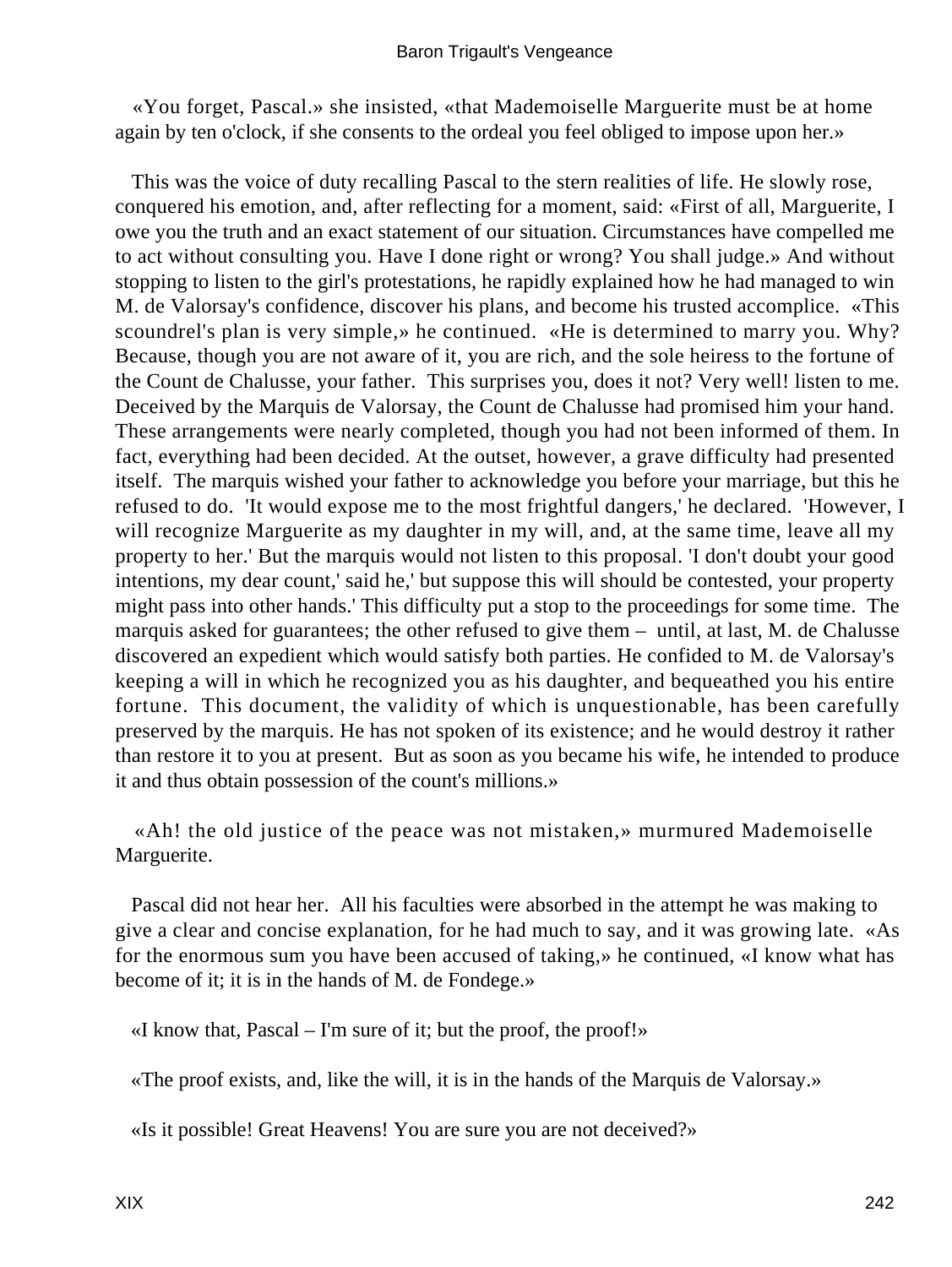"I have seen the proof, and it is overpowering, irrefutable! I have touched it – I have held it in my hands. And it explains everything which may have seemed strange and incomprehensible to you. The letter which M. de Chalusse received on the day of his death was written by his sister. She asked in it for her share of the family estate, threatening him with a terrible scandal if he refused to comply with her request. Had the count decided to brave this scandal rather than yield? We have good reason to suppose so. However, this much is certain: he had a terrible hatred, not so much for his sister, perhaps, as for the man who had seduced her, and afterward married her, actuated by avaricious motives alone. He had sworn thousands of times that neither husband nor wife should ever have a penny of the large fortune which really belonged to them. Believing that a lawsuit was now inevitable, and wishing to conceal his wealth, he was greatly embarrassed by the large amount of money he had on hand. What should he do with it? Where could he hide it? He finally decided to intrust it to the keeping of M. de Fondege, who was known as an eccentric man, but whose honesty seemed to be above suspicion. So, when he left home, on the afternoon of his illness, he took the package of bank−notes and bonds, which you had noticed in the escritoire that morning, away with him. We shall never know what passed between your father and the General – we can only surmise. But what I do know, and what I shall be able to prove, is that M. de Fondege accepted the trust, and that he gave an acknowledgment of it in the form of a letter, which read as follows:

 "'MY **DEAR COUNT DE CHALUSSE** – I hereby acknowledge the receipt, on Thursday, October 15, 186−, of the sum of two millions, two hundred and fifty thousand francs, which I shall deposit, in my name, at the Bank of France, subject to the orders of Mademoiselle Marguerite, your daughter, on the day she presents this letter. And believe, my dear count, in the absolute devotion of your old comrade,

## *«GENERAL DE FONDEGE.'»*

 Mademoiselle Marguerite was thunderstruck. «Who can have furnished you with these particulars?» she inquired.

 «The Marquis de Valorsay, my dearest; and I will explain how he was enabled to do so. M. de Fondege wrote the address of his 'old comrade' on this letter, which was folded and sealed, but not enclosed in an envelope. M. de Chalusse proposed to post it himself, so that the official stamp might authenticate its date. But on reflection, he became uneasy. He felt that this tiny, perishable scrap of paper would be the only proof of the deposit which he had confided to M. de Fondege's honor. This scrap might be lost, burned, or stolen. Then what would happen? He had so often seen trustees betray the confidence of which they had seemed worthy. So M. de Chalusse racked his brains to discover a means of protection from an improbable but possible misfortune. He found it. Passing a stationer's shop, he went in, purchased one of those letter−presses which merchants use in their correspondence, and, under pretext of trying it, took a copy of M. de Fondege's letter. Having done this, he placed the copy in an envelope addressed to the Marquis de Valorsay, and, with his heart relieved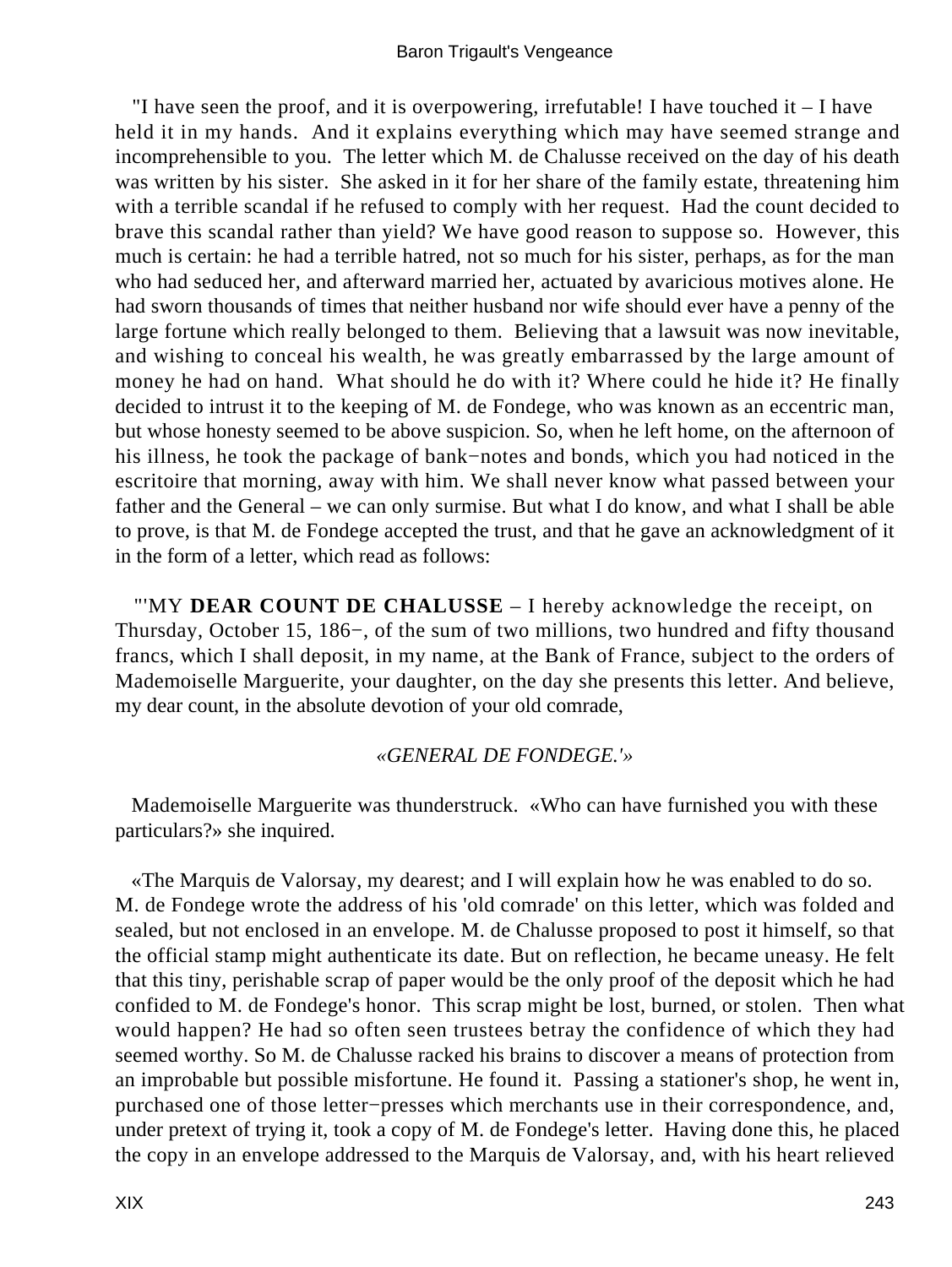of all anxiety, posted it at the same time as the original letter. A few moments later he got into the cab in which he was stricken down with apoplexy.»

 Extraordinary as Pascal's explanations must have seemed to her, Marguerite did not doubt their accuracy in the least. «Then it is the copy of this letter which you saw in the possession of the Marquis de Valorsay?»

«Yes.»

«And the original?»

 «M. de Fondege alone can tell what has become of that. It is evident that he has somehow succeeded in obtaining possession of it. Would he have dared to squander money as he has done if he had not been convinced that there was no proof of his guilt in existence? Perhaps on hearing of the count's sudden death he bribed the concierge at the Hotel de Chalusse to watch for this letter and return it to him. But on this subject I have only conjectures to offer. If they wish you to marry their son, it is probably because it seems too hard that you should be left in abject poverty while they are enjoying the fortune they have stolen from you. The vilest scoundrels have their scruples. Besides, a marriage with their son would protect them against any possible mischance in the future.»

 He was silent for a moment, and then more slowly resumed: «You see, Marguerite, we have clear, palpable, and irrefutable proofs of **YOUR** innocence; but in my efforts to clear my own name of disgrace, I have been far less fortunate. I have tried in vain to collect material proofs of the conspiracy against me. It is only by proving the guilt of the Marquis de Valorsay and the Viscount de Coralth that I can establish my innocence, and so far I am powerless to do so.»

 Mademoiselle Marguerite's face brightened with supreme joy. «Then I can serve you, in my turn, my only love,» she exclaimed. «Ah! blessed be God who inspired me, and who thus rewards me for an hour of courage. My poor father's plan also occurred to me, Pascal. Was it not strange? The material proof of your innocence which you have sought for in vain, is in my possession, written and signed by the Marquis de Valorsay. Like M. de Fondege, he believes that the letter which proves his guilt is annihilated. He burned it himself, and yet it exists.» So saying, she drew from her bosom one of the copies which she had received from Carjat the photographer, and handed it to Pascal, adding, «Look!»

 Pascal eagerly perused the marvellous facsimile of the letter which the marquis had written to Madame Leon. «Ah! this is the scoundrel's death warrant.» he exclaimed, exultantly. And approaching Madame Ferailleur, who still stood leaning against the door, silent and motionless: «Look, mother,» he repeated, «look!»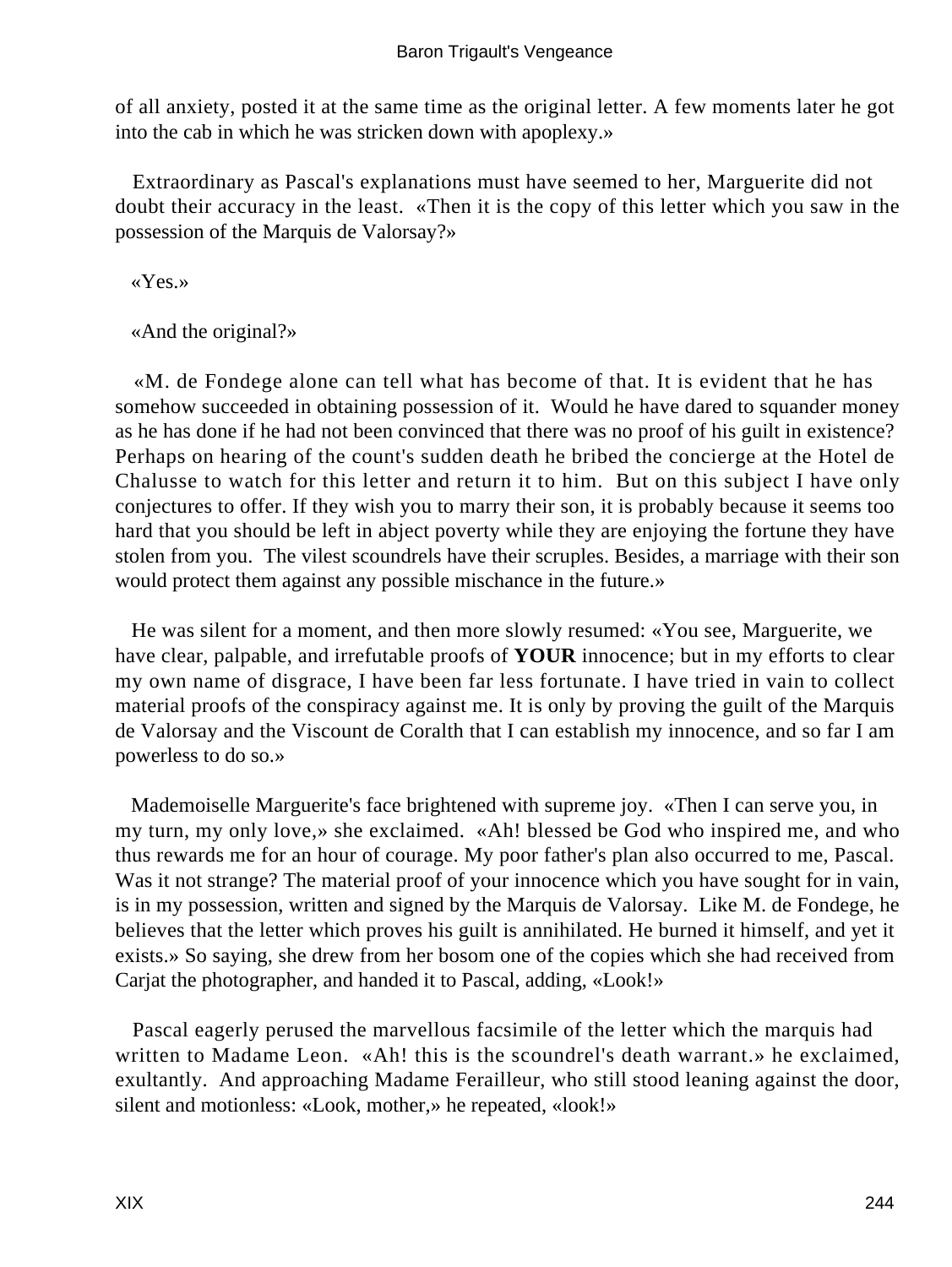And he pointed to this paragraph which was so convincing and so explicit, that the most exacting jury would have asked for no further evidence. «I have formed a plan which will completely efface all remembrance of that cursed P. F., in case any one could condescend to think of him, after the disgrace we fastened upon him the other evening at the house of Madame  $d'A - - \cdot \cdot$ 

 «Nor is this all,» resumed Mademoiselle Marguerite. «There are other letters which will prove that this plot was the marquis's work and which give the name of his accomplice, Coralth. And these letters are in the possession of a man of dubious integrity, who was once the marquis's ally, but who has now become his enemy. He is known as Isidore Fortunat, and lives in the Place de la Bourse.»

 Marguerite felt that Madame Ferailleur's keen glance was riveted upon her. She intuitively divined what was passing in the mind of the puritanical old lady, and realized that her whole future, and the happiness of her entire wedded life, depended upon her conduct at that moment. So, desirous of making a full confession, she hastily exclaimed: «My conduct may have seemed strange in a young girl, Pascal. A timid, inexperienced girl, who had been carefully kept from all knowledge of life and evil, would have been crushed by such a burden of disgrace, and could only have wept and prayed. I did weep and pray; but I also struggled and fought. In the hour of peril I found myself endowed with some of the courage and energy which distinguished the poor women of the people among whom I formerly earned my bread. The teachings and miseries of the past were not lost to me!» And as simply as if she were telling the most natural thing in the world, she described the struggle she had undertaken against the world, strong in her faith in Pascal and in his love.

 «Ah, you are a noble and courageous girl!» exclaimed Madame Ferailleur. «You are worthy of my son, and you will proudly guard our honest name!»

 For some little time already the obstinate old lady had been struggling against the sympathetic emotion that filled her heart, and big tears were coursing down her wrinkled cheeks.

 Unable to restrain herself any longer, she now threw both arms around Marguerite's neck, and drew her toward her in a long embrace, murmuring: «Marguerite, my daughter! Ah! how unjust my prejudices were!»

 It might be thought that Pascal was transported with joy on hearing this, but no: the lines of care on his forehead deepened, as he said: «Happiness is so near! Why must a final test, another humiliation, separate us from it?»

 But Marguerite now felt strong enough to meet even martyrdom with a smile. «Speak, Pascal!» said she, «don't you see that it is almost ten o'clock?»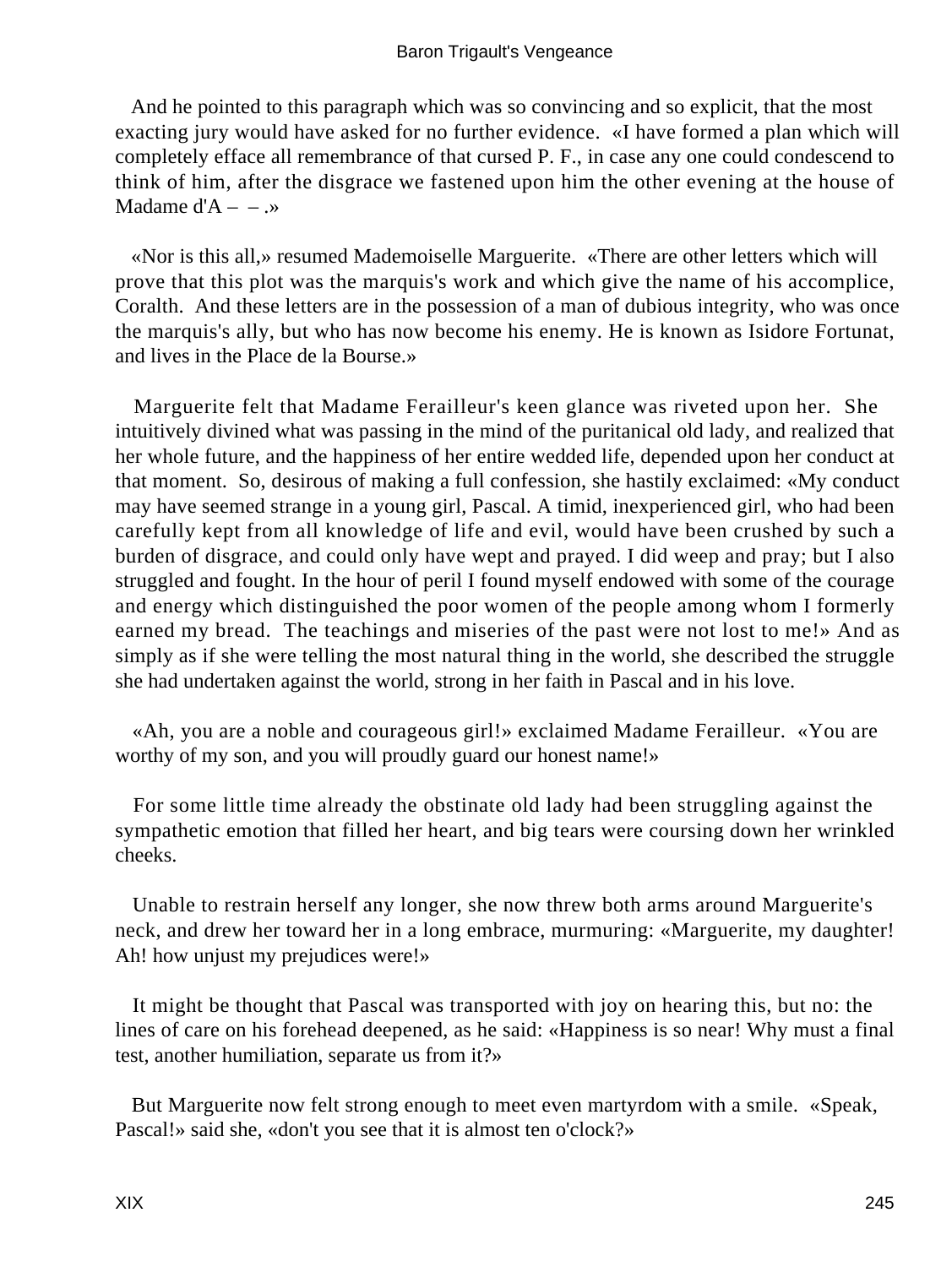He hesitated; there was grief in his eyes and his breath came quick and hard, as he resumed: «For your sake and mine, we must conquer, at any price. This is the only reason that can justify the horrible expedient I have to suggest. M. de Valorsay, as you know, has boasted of his power to overcome your resistance, and he really believes that he possesses this power. Why I have not killed him again and again when he has been at my mercy, I can scarcely understand. The only thing that gave me power to restrain myself was my desire for as sure, as terrible, and as public a revenge as the humiliation he inflicted on me. His plan for your ruin is such as only a scoundrel like himself could conceive. With the assistance of his vile tool, Coralth, he has formed a league, offensive and defensive, with the son of the Count de Chalusse's sister, who is the only acknowledged heir at this moment – a young man destitute of heart and intelligence, and inordinately vain, but neither better nor worse than many others who figure respectably in society. His name is Wilkie Gordon. The marquis has acquired great influence over him, and has persuaded him that it is his duty to denounce you to the authorities. He has, in short, accused you of defrauding the heirs of the Chalusse estate of two millions of francs and also of poisoning the count.»

 The girl shrugged her shoulders disdainfully. «As for the robbery, we have an answer to that,» she answered, «and as regards the poisoning – really the accusation is too absurd!»

 But Pascal still looked gloomy. «The matter is more serious than you suppose,» he replied. «They have found a physician – a vile, cowardly scoundrel – who for a certain sum has consented to appear in support of the accusation.»

## «Dr. Jodon, I presume!»

 «Yes; and this is not all. The count's escritoire contains the vial of medicine of which he drank a portion on the day of his death. Well, to−morrow night, Madame Leon will open the garden gate of the Hotel de Chalusse and admit a rascal who will abstract the vial.»

 Marguerite shuddered. Now she understood the fiendish cunning of the plot. «It might ruin me!» she murmured.

 Pascal nodded affirmatively. «M. de Valorsay wishes you to consider yourself as irretrievably lost, and then he intends to offer to save you on condition that you consent to marry him. I should say, however, that M. Wilkie is ignorant of the atrocious projects he is abetting. They are known only to the marquis and M. de Coralth; and it is I who, under the name of Maumejan, act as their adviser. It was to me that the marquis sent M. Wilkie for assistance in drawing up this accusation. I myself wrote out the denunciation, which was as terrible and as formidable as our bitterest enemy could possibly desire, combining, as it did, with perfidious art, the reports of the valets and the suspicions of the physician, and establishing the connection between the robbery and the murder. It finished by demanding a thorough investigation. And M. Wilkie copied and signed this document, and carried it to the prosecution office himself.»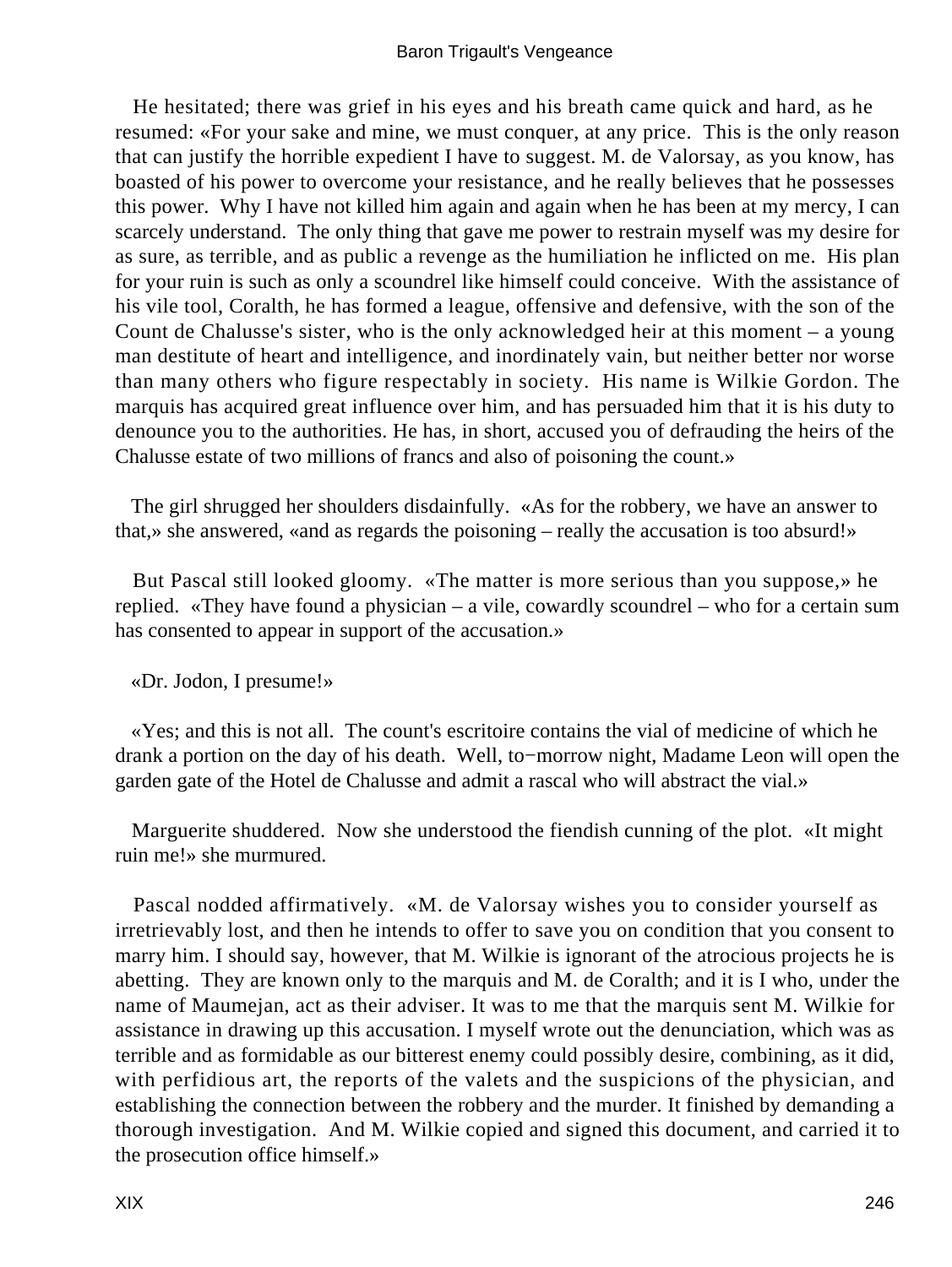Mademoiselle Marguerite sank half−fainting into an arm−chair. «You have done this!» she faltered.

«It was necessary, my daughter,» whispered Madame Ferailleur.

 «Yes, it was necessary, absolutely necessary,» repeated Pascal, «as you will see. Justice, which is a human institution, and limited in its powers, cannot fathom motives, read thoughts, or interfere with plans, however abominable they may be, or however near realization. Before it can interfere, the law must have material, tangible proof, convincing to the senses. Until you are arrested, the crimes committed by M. de Valorsay, and those associated with him, do not come within the reach of human justice; but as soon as you are in prison, I can hasten to our friend the justice of the peace, and we shall go at once to the investigating magistrate and explain everything. Now, when your innocence and the guilt of your accusers have been established, what do you fancy the authorities will do? They will wait until your enemies declare themselves, in order to capture them all at once, and prevent the escape of a single one. To−morrow night some clever detectives will watch the Hotel de Chalusse, and just as Madame Leon and the wretch with her think themselves sure of success, they will be caught in the very act and arrested. When they are examined by a magistrate, who is conversant with the whole affair, can they deny their guilt? No; certainly not. Acting upon their confession, the authorities will force an entrance into Valorsay's house, where they will find your father's will and the receipt given by M. de Fondege – in a word, all the proofs of their guilt. And while this search is going on, all your enemies, reassured by your arrest, will be at a grand soiree given by Baron Trigault. I shall be there as well.»

 Mademoiselle Marguerite had mastered her momentary weakness. She rose to her feet, and in a firm voice exclaimed: «You have acted rightly.»

 «Ah! there was no other way. And yet I wished to see you, to learn if this course were too repugnant to you.»

She interrupted him with a gesture. «When shall I be arrested?» she asked, quietly.

«This evening or to−morrow.» was his answer.

 «Very well! I have only one request to make. The Fondeges have a son who has no hand in the affair, but who will be more severely punished than his parents, if we do not spare them. Could you not  $- - \infty$ 

«I can do nothing, Marguerite. I am powerless now.»

 Everything was soon arranged. Marguerite raised her forehead to Pascal for his parting kiss, and went away accompanied by Madame Ferailleur, who escorted her to the corner of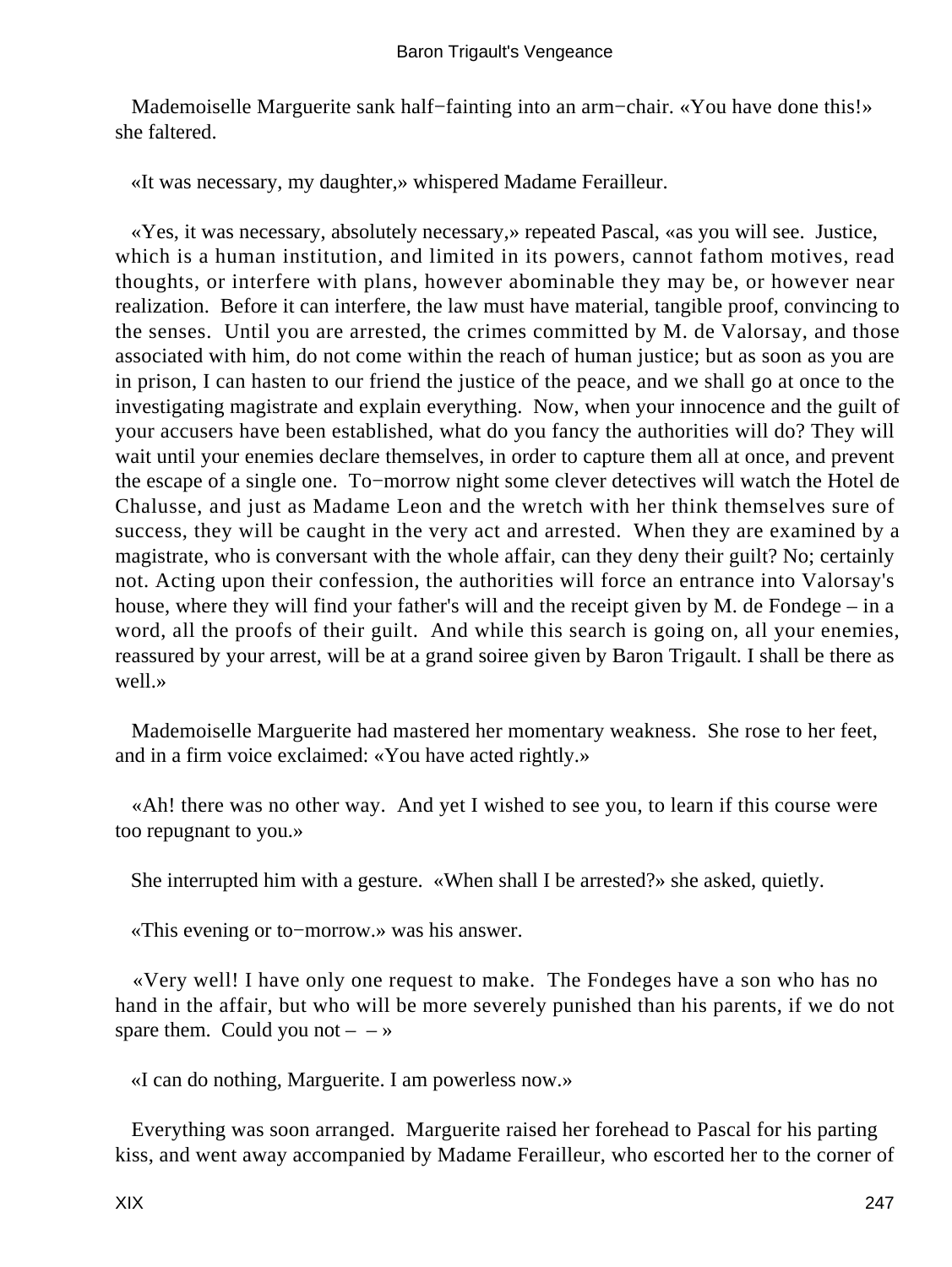the Rue Boursault. The General and his wife had returned home in advance of Marguerite. She found them sitting in the drawing−room, with distorted faces and teeth chattering with fear. With them was a bearded man who, as soon as she appeared, exclaimed:

 «You are Mademoiselle Marguerite, are you not? I arrest you in the name of the law. There is my warrant.» And without more ado he led her away.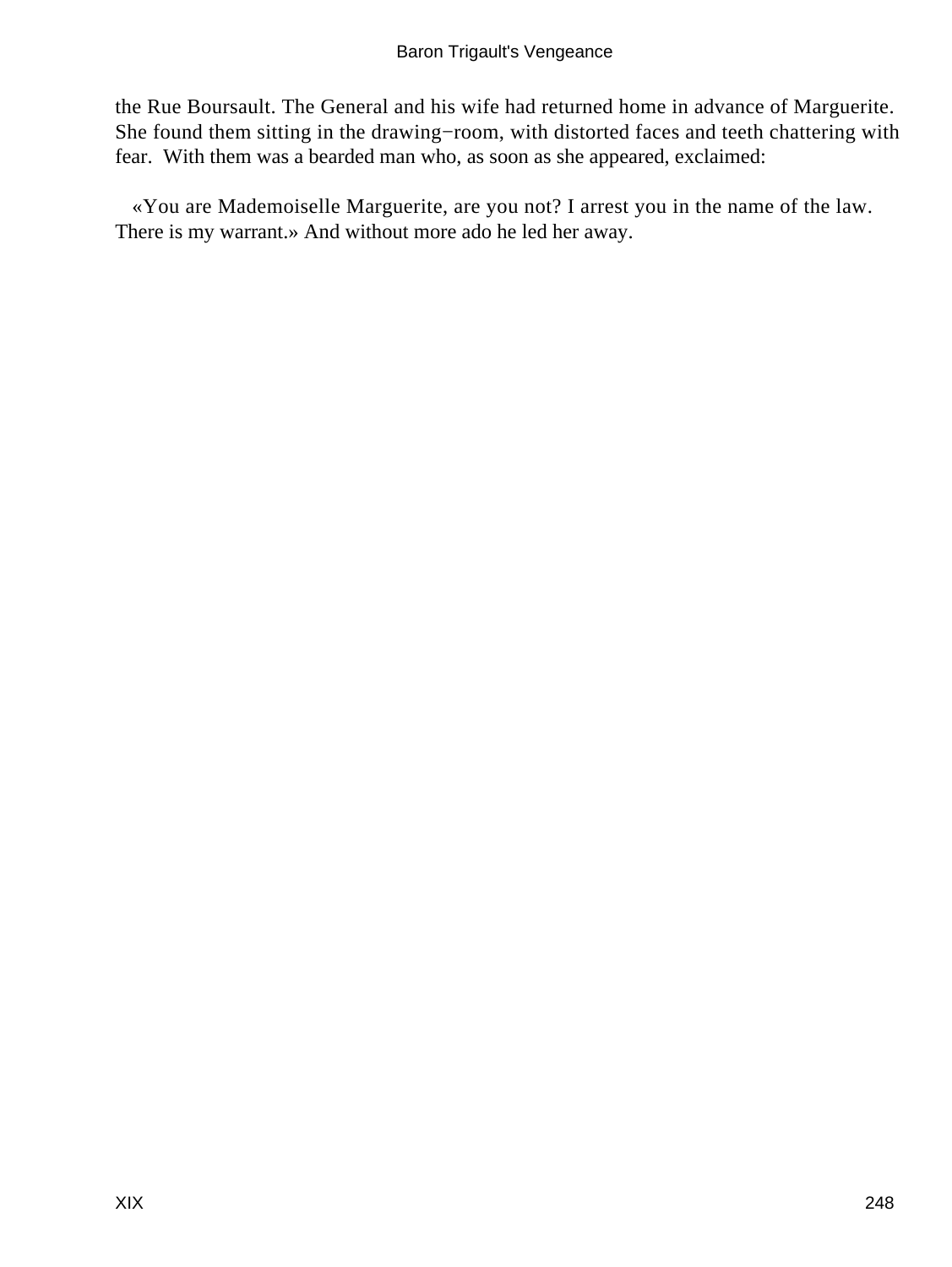## **[XX.](#page-256-0)**

*M*oney, which nowadays has taken the place of the good fairies of former times, had gratified M. Wilkie's every longing in a single night. Without any period of transition, dreamlike as it were, he had passed from what he called «straitened circumstances» to the splendid enjoyment of a princely fortune. Madame d'Argeles's renunciation had been so correctly drawn up, that as soon as he presented his claims and displayed his credentials he was placed in possession of the Chalusse estate. It is true that a few trifling difficulties presented themselves. For instance, the old justice of the peace who had affixed the seals refused to remove them from certain articles of furniture, especially from the late count's escritoire, without an order from the court, and several days were needed to obtain this. But what did that matter to M. Wilkie? The house, with its splendid reception−rooms, pictures, statuary and gardens, was at his disposal, and he installed himself therein at once. Twenty horses neighed and stamped in his stables; there were at least a dozen carriages in the coach−house. He devoted his attention exclusively to the horses and vehicles; but acting upon the advice of Casimir, who had become his valet and oracle, he retained all the former servants of the house, from Bourigeau the concierge down to the humblest scullery maid. Still, he gave them to understand that this was only a temporary arrangement. A man like himself, living in this progressive age, could scarcely be expected to content himself with what had satisfied the Count de Chalusse. «For I have my plans,» he remarked to Casimir, «but let Paris wait awhile.»

 He repudiated his former friends. Costard and Serpillon, pretended viscounts though they were, were quite beneath the notice of a Gordon−Chalusse, as M. Wilkie styled himself on his visiting cards. However, he purchased their share of Pompier de Nanterre, feeling convinced that this remarkable steeplechaser had a brilliant future before him. He did not trouble himself to any great extent about his mother. Like every one else, he knew that she had disappeared, but nothing further. On the other hand, the thought of his father, the terrible chevalier d'industrie, hung over his joy like a pall; and each time the great entrance bell announced a visitor, he trembled, turned pale, and muttered: «Perhaps it's he!»

 Tortured by this fear, he clung closely to the Marquis de Valorsay as if he felt that this distinguished friend was a powerful support. Besides, people of rank and distinction naturally exercised a powerful attraction over him, and he fancied he grew several inches taller when, in some public place, in the street, or a restaurant, he was able to call out, «I say, Valorsay, my good friend,» or, «Upon my word! my dear marquis!»

 M. de Valorsay received these effusions graciously enough, although, in point of fact, he was terribly bored by the platitudes of his new acquaintance. He intended to send him to Coventry later on, but just now M. Wilkie was too useful to be ignored. So he had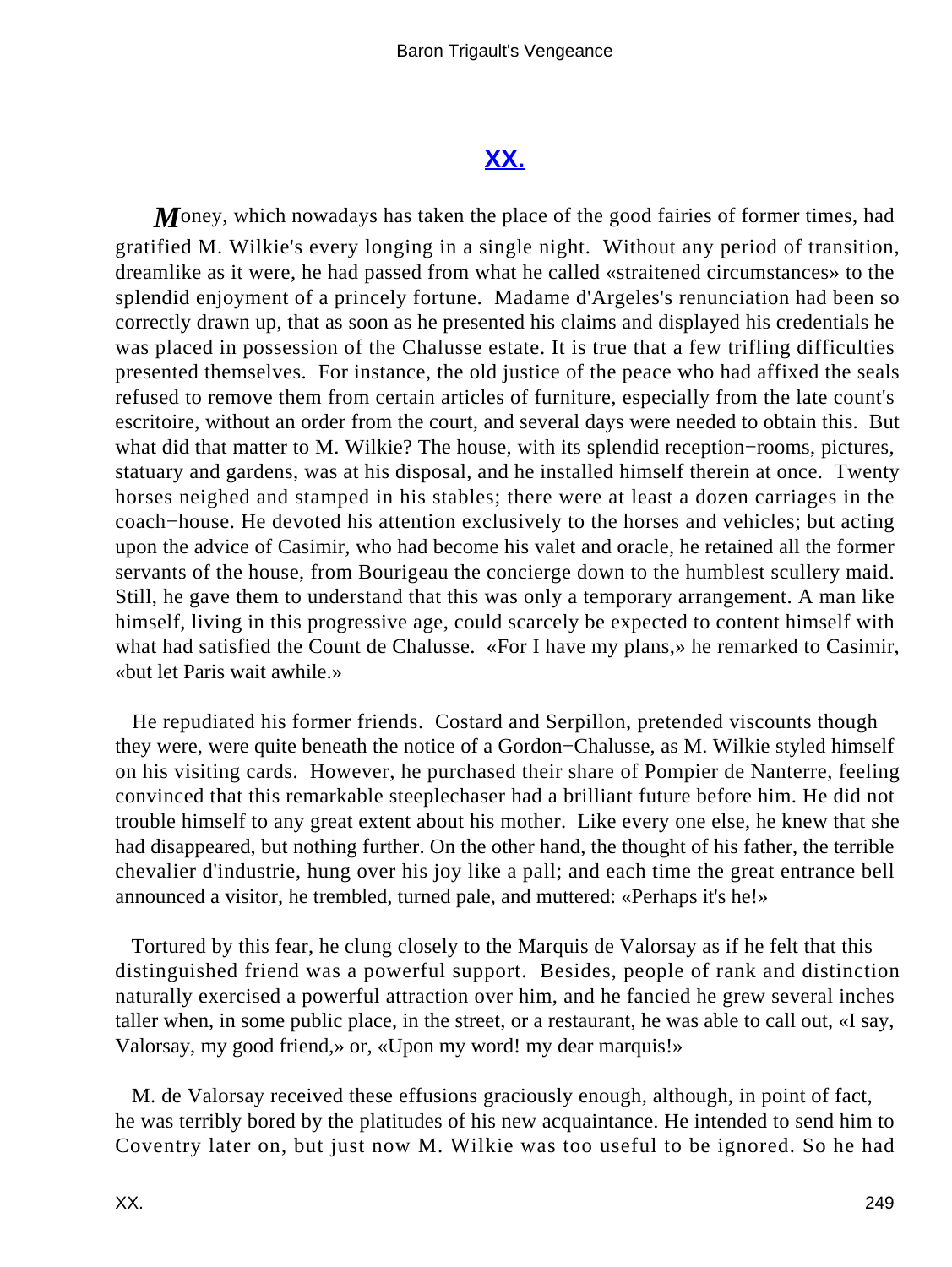introduced him to his club, and was seen with him everywhere – in the Bois, at the restaurants, and the theatres. At times, some of his friends inquired: «Who is that queer little fellow?» with a touch of irony in their tone, but when the marquis carelessly answered: «A poor devil who has just come into possession of a property worth twenty millions!» they became serious, and requested the pleasure and honor of an introduction to this fortunate young man.

 So M. de Valorsay had invited Gordon−Chalusse to accompany him to Baron Trigault's approaching fete. It was to be an entertainment for gentlemen only, a monster card−party; but every one knew the wealthy baron, and no doubt with a view of stimulating curiosity he had declared, and the Figaro had repeated, that he had a great surprise in store for his guests. Oh! such a surprise! They could have no idea what it was! This fete was to take place on the second day after Mademoiselle Marguerite's arrest; and on the appointed evening, between nine and ten o'clock, M. de Valorsay and his friend Coralth sat together in the former's smoking−room waiting for Wilkie to call for them, as had been agreed upon. They were both in the best of spirits. The viscount's apprehensions had been entirely dispelled; and the marquis had quite forgotten the twinges of pain in his injured limb. «Marguerite will only leave prison to marry me,» said M. de Valorsay, triumphantly; and he added: «What a willing tool this Wilkie is! A single word sufficed to make him give all his servants leave of absence. The Hotel de Chalusse will be deserted, and Madame Leon and Vantrasson can operate at their leisure.»

 It was ten o'clock when M. Wilkie made his appearance. «Come, my good friends!» said he, «my carriage is below.»

 They started off at once, and five minutes later they were ushered into the presence of Baron Trigault, who received M. Wilkie as if he had never seen him before. There was quite a crowd already. At least three or four hundred people had assembled in the Baron's reception−rooms, and among them were several former habitues of Madame d'Argeles's house; one could also espy M. de Fondege ferociously twirling his mustaches as usual, together with Kami− Bey, who was conspicuous by reason of his portly form and eternal red fez. However, among these men, all noticeable for their studied elegance of attire and manner, and all of them known to M. de Valorsay, there moved numerous others of very different appearance. Their waistcoats were less open, and their clothes did not fit them as perfectly; on the other hand, there was something else than a look of idiotic self−complacency on their faces. «Who can these people be?» whispered the marquis to M. de Coralth. «They look like lawyers or magistrates.» But although he said this he did not really believe it, and it was without the slightest feeling of anxiety that he strolled from group to group, shaking hands with his friends and introducing M. Wilkie.

 A strange rumor was in circulation among the guests. Many of them declared – where could they have heard such a thing? – that in consequence of a quarrel with her husband, Madame Trigault had left Paris the evening before. They even went so far as to repeat her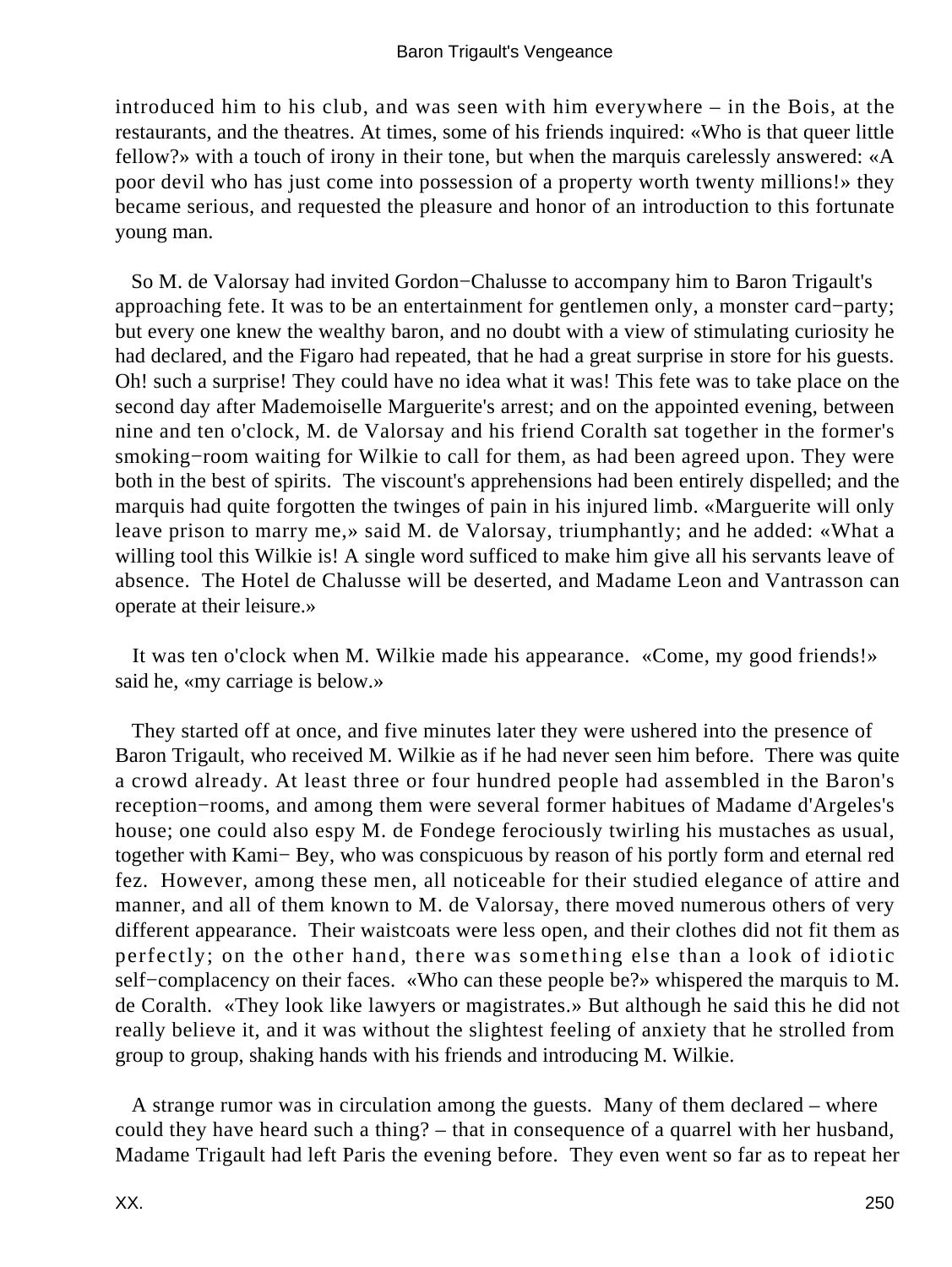### Baron Trigault's Vengeance

parting words to the Baron: «You will never see me again,» she had said. «You are amply avenged. Farewell!» However, the best informed among the guests, the folks who were thoroughly acquainted with all the scandals of the day, declared the story false, and said that if the baroness had really fled, handsome Viscount de Coralth would not appear so calm and smiling.

 The report WAS true, however. But M. de Coralth did not trouble himself much about the baroness now. Had he not got in his pocket M. Wilkie's signature insuring him upward of half a million? Standing near one of the windows in the main reception−room, between the Marquis de Valorsay and M. Wilkie, the brilliant viscount was gayly chatting with them, when a footman, in a voice loud enough to interrupt all conversation, suddenly announced: «M. Maumejan!»

 It seemed such a perfectly natural thing to M. de Valorsay that Maumejan, as one of the baron's business agents, should be received at his house, that he was not in the least disturbed. But M. de Coralth, having heard the name, wished to see the man who had aided and advised the marquius so effectually. He abruptly turned, and as he did so the words he would have spoken died upon his lips. He became livid, his eyes seemed to start from their sockets, and it was with difficulty that he ejaculated: «He!»

«Who?» inquired the astonished marquis.

«Look!»

 M. de Valorsay did so, and to his utter amazement he perceived a numerous party in the rear of the man announced under the name of Maumejan. First came Mademoiselle Marguerite, leaning on the arm of the white−haired magistrate, and then Madame Ferailleur; next M. Isidore Fortunat, and finally Chupin – Victor Chupin, resplendent in a handsome, bran−new, black dress−suit.

 The marquis could no longer fail to understand the truth. He realized who Maumejan really was, and the audacious comedy he had been duped by. He was so frightfully agitated that five or six persons sprang forward exclaiming: «What is the matter, marquis? Are you ill?» But he made no reply. He felt that he was caught in a trap, and he glanced wildly around him seeking for some loophole of escape.

 However, the word of command had evidently been given. Suddenly all the guests scattered about the various drawing−rooms poured into the main hall, and the doors were closed. Then, with a solemnity of manner which no one had ever seen him display before, Baron Trigault took the so−called Maumejan by the hand and led him into the centre of the apartment opposite the lofty chimney−piece. «Gentlemen,» he began, in a commanding tone, «this is M. Pascal Ferailleur, the honorable man who was falsely accused of cheating at cards at Madame d'Argeles's house. You owe him a hearing.»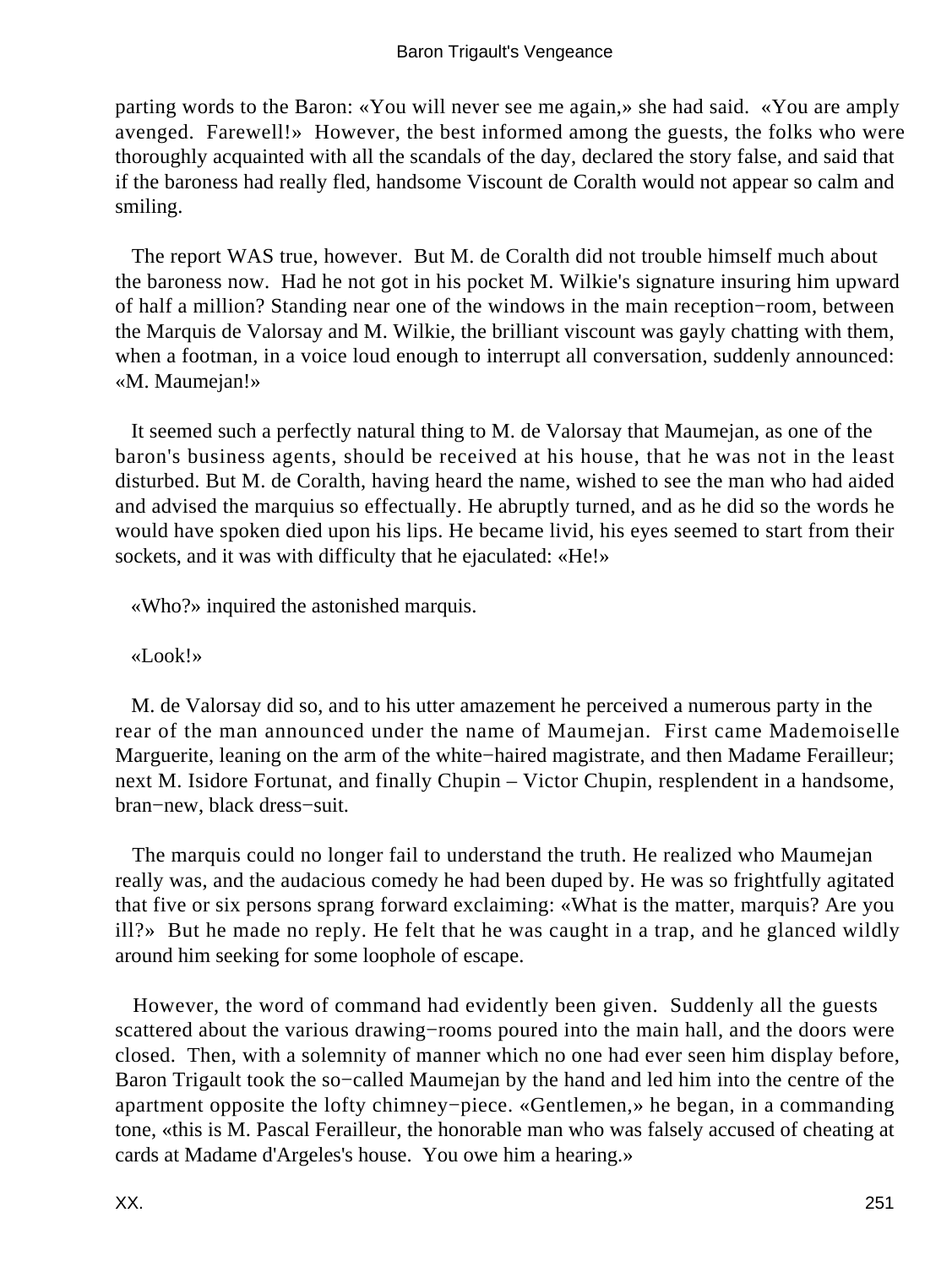Pascal was greatly agitated. The strangeness of the situation, the certainty of speedy and startling rehabilitation, perhaps the joy of vengeance, the silence, which was so profound that he could hear his own panting breath, and the many eyes riveted upon him, all combined to unnerve him. But only for a moment. He swiftly conquered his weakness, and surveying his audience with flashing eyes, he explained, in a clear and ringing voice, the shameful conspiracy to obtain possession of the count's millions, and the abominable machinations by which Mademoiselle Marguerite and himself had been victimized. Then when he had finished his explanations he added, in a still more commanding voice, «Now look; you can read the culprits' guilt on their faces. One is the scoundrel known to you as the Viscount de Coralth, but Paul Violaine is his true name. He was formerly an accomplice of the notorious Mascarot; he is a cowardly villain, for he is married, and leaves his wife and children to die of starvation!» The Viscount de Coralth fairly bellowed with rage. But Pascal did not heed him. «The other criminal is the Marquis de Valorsay,» he added, in the same ringing tone. There was, moreover, a third culprit who would have inspired mingled pity and disgust if any one had noticed him shrinking into a corner, terrified and muttering: «It wasn't my fault, my wife compelled me to do it!» This was General de Fondege.

 Pascal did not mention his name. But it was not absolutely necessary he should do so, and besides, he remembered Marguerite's entreaty respecting the son.

 However, while the young lawyer was speaking, the marquis had summoned all his energy and assurance to his aid. Desperate as his plight might be, he would not surrender. «This is an infamous conspiracy,» he exclaimed. «Baron, you shall atone for this. The man's an impostor! – he lies! – all that he says is false!»

«Yes, it is false!» echoed M. de Coralth.

 But a clamor arose, drowning these protestations, and the most opprobrious epithets could be heard on every side.

«How will you prove your assertion?» cried M. de Valorsay.

 «Don't try that dodge on us!» shouted Chupin. «Vantrasson and mother Leon have confessed everything.»

 «Who defrauded us all with Domingo?» cried several people; and, loud above all the others, Kami−Bey bawled out: «To say nothing of the fact that the sale of your racing stud was a complete swindle!»

 Meanwhile, Pascal's former friends and associates, his brother advocates and the magistrates who had listened to his first efforts at the bar, crowded round him, pressing his hands, embracing him almost to suffocation, censuring themselves for having suspected him, the very soul of honor, and pleading in self−justification the degenerate age in which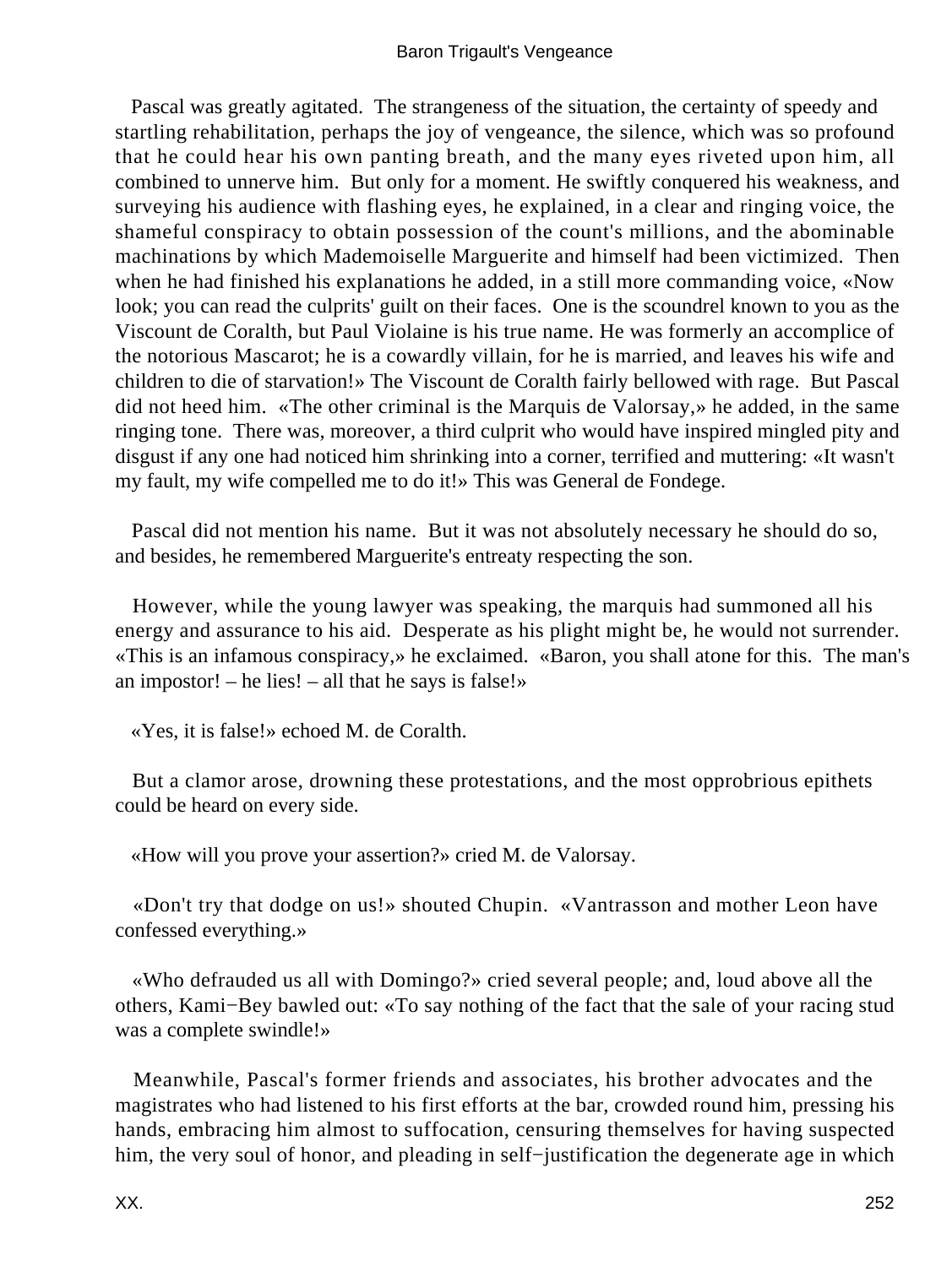we live – an age in which we daily see those whom we had considered immaculate suddenly yield to temptation. And a murmur of respectful admiration rose from the throng when the excitement had subsided a little, and the guests had an opportunity to observe Mademoiselle Marguerite, whose eyes sparkled more brightly than ever through her happy tears; and whose beauty acquired an almost sublime expression from her deep emotion.

 The wretched Valorsay felt that all was over – that he was irretrievably lost. Seized by a blind fury like that which impels a hunted animal to turn and face the hounds that pursue him, and bid them defiance, he confronted the throng with his face distorted with passion, his eyes bloodshot, and foam upon his lips; he was absolutely frightful in his cynicism, hatred, and scorn. «Ah! well, yes!» he exclaimed – «yes, all that you have just heard is true. I was sinking, and I tried to save myself as best I could. Beggars cannot be choosers; I staked my all upon a single die. If I had won, you would have been at my feet; but I have lost and you spurn me. Cowards! hypocrites! that you are, insult me if you like, but tell me how many among you all are sufficiently pure and upright to have a right to despise me! Are there a hundred among you? are there even fifty?»

 A tempest of hisses momentarily drowned his voice, but as soon as the uproar had ceased, he resumed, sneeringly: «Ah! the truth wounds you, my dear friends. Pray, don't pretend to be so distressingly virtuous! I was ruined – that is the long and short of it. But what man of you is not embarrassed? Who among you finds his income sufficient? Which one of you is not encroaching upon his capital? And when you have come to your last louis, you will do what I have done, or something worse. Do not deny it, for not one among you has a more uncompromising conscience, more moral firmness, or more generous aspirations than I once possessed. You are pursuing what I pursued. You desire what I desired – a life of luxury, brief if it must be, but happy – a life of gayety, wild excitement, and dissipation. You, too, have a passion for pleasure and gambling, race−horses, and notorious women, a table always bountifully spread, glasses ever overflowing with wine, all the delights of luxury, and everything that gratifies your vanity! But an abyss of shame awaits you at the end of it all. I am in it now. I await you there, for there you will surely, necessarily, inevitably come. Ah, ha! you will not then think my downfall so very strange. Let me pass! make way! if you please.»

 He advanced with his head haughtily erect, and would actually have made his escape if a frightened servant had not at that moment appeared crying: «Monsieur – Monsieur le Baron! a commissary of police is downstairs. He is coming up. He has a warrant!»

 The marquis's frenzied assurance deserted him. He turned even paler than he already was if that were possible, and reeled like an ox but partially stunned by the butcher's hammer. Suddenly a desperate resolution could be read in his eyes, the resolution of the condemned criminal, who, knowing that he cannot escape the scaffold, ascends it with a firm step.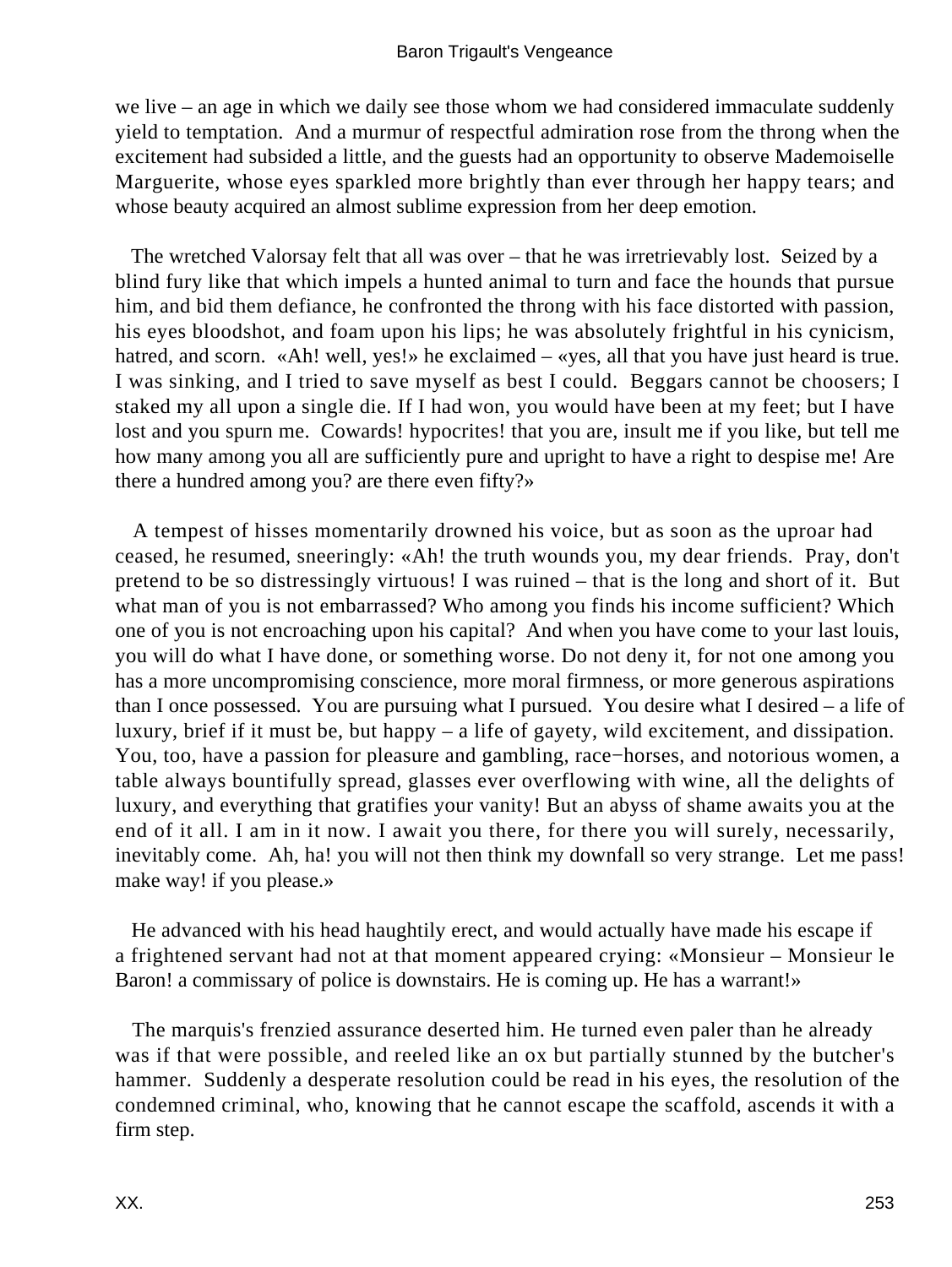He hastily approached Baron Trigault, and asked in a husky voice: «Will you allow me to be arrested in your house, baron? me – a Valorsay!»

 It might have been supposed that the baron had expected this reproach, for without a word he led the marquis and M. de Coralth to a little room at the end of the hall, pushed them inside, and closed the door again.

 It was time he did so, for the commissary of police was already upon the threshold. «Which of you gentlemen is the Marquis de Valorsay?» he asked. «Which of you is Paul Violaine, alias the Viscount de  $- - \infty$ 

 The sharp report of firearms suddenly interrupted him. Every one at once rushed to the little room, where the wretched men had been conducted. There extended, face upward, on the floor, lay the Marquis de Valorsay, with his brains oozing from his fractured skull, and his right hand still clutching a revolver. He was dead. «And the other!» cried the throng; «the other!»

 The open window, and a curtain rudely torn from its fastenings and secured to the balustrade, told how M. de Coralth had made his escape. It was not till later that people learned what precautions the baron had taken. On the table in that room he had laid two revolvers, and two packages containing ten thousand francs each. The viscount had not hesitated.

\* **\* \* \* \***

 Pascal Ferailleur and Mademoiselle Marguerite de Chalusse were married at the church of Saint Etienne du Mont, only a few steps from the Rue d'Ulm. Those who knew the mystery connected with the bride's parentage were greatly astonished when they saw Baron Trigault act as a witness on this occasion, in company with the venerable justice of the peace. But such was the fact, nevertheless. Treated more and more outrageously by his daughter and her husband, separated from his wife, who had nearly lost her reason, although her letters were saved, the baron has nowadays found affection and a home with Pascal and his wife. He plays cards but seldom now – only an occasional game of piquet with Madame Ferailleur, and he amuses himself by making her start when she is too long in discarding, by ejaculating, in a stentorian voice: «We are wasting precious time!» Sometimes they go out together, to the great astonishment of such as chance to meet the puritanical old lady leaning on the baron's arm. She often goes to visit and console the widow Gordon, formerly known as Lia d'Argeles, who now keeps an establishment near Montrouge, where she provides poor, betrayed and forsaken girls with a home and employment. She has yet to receive any token of remembrance from her son. As for her husband, she supposes he is dead or incarcerated in some prison.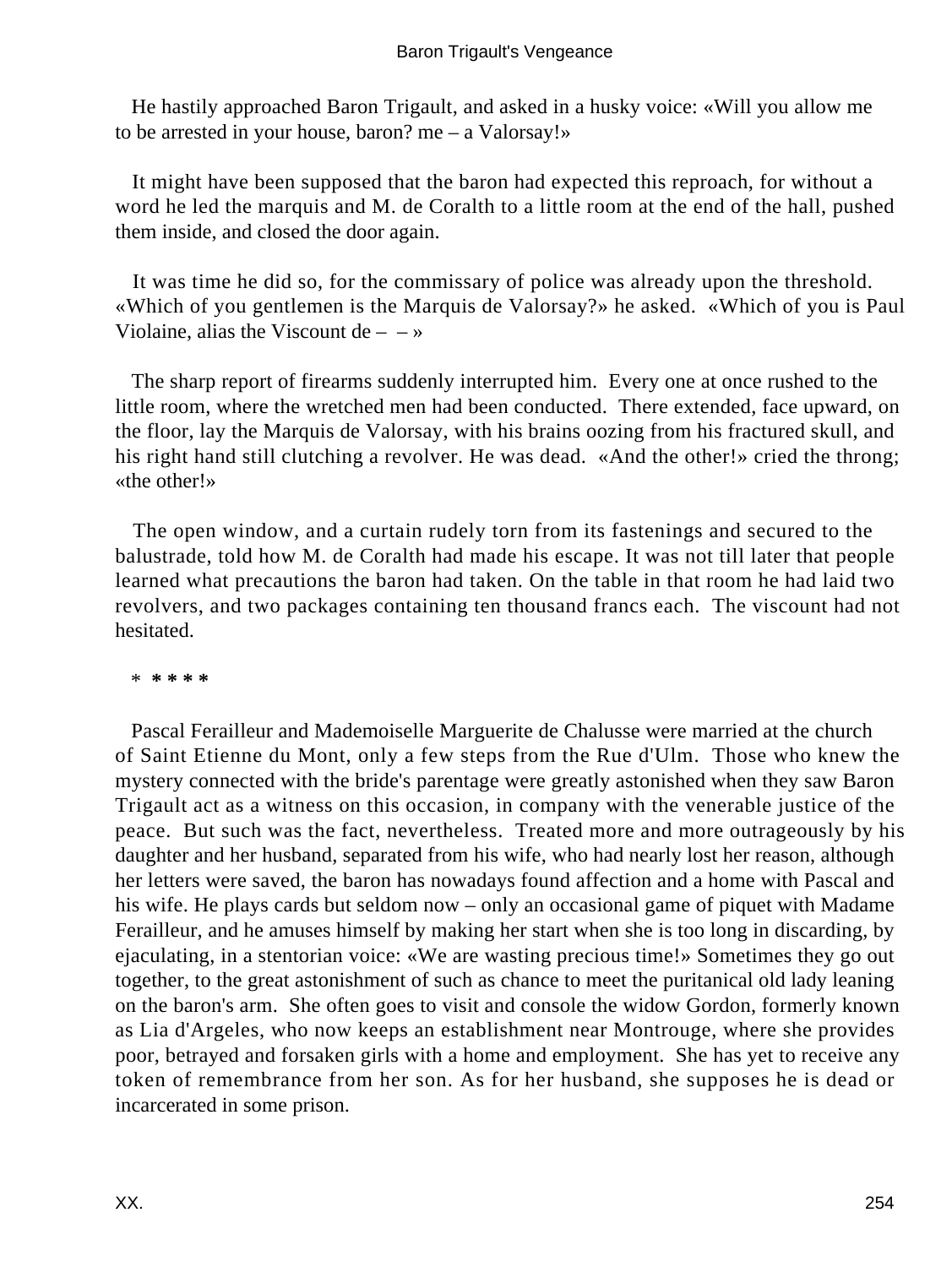### Baron Trigault's Vengeance

 It is to Madame Gordon that the Fondeges are often indebted for bread. Obliged to disgorge their plunder, and left with no resources save the fifty francs a month allowed them by their son, who has been promoted to the rank of captain, their poverty is necessarily extreme. Oh! those Fondeges! M. Fortunat only speaks of them with horror. But he is loud in his praises of Madame Marguerite, who repaid him the forty thousand francs he had advanced to M. de Valorsay. He speaks in the highest terms of Chupin also; but in this, he is scarcely sincere, for Victor, who has been set up in business by Pascal, told him very plainly that he was determined not to put his hand to any more dirty work, and that expression, «dirty work,» rankles in M. Fortunat's heart.

 Chupin's resolution did not, however, prevent him from attending the trial of Vantrasson and Madame Leon – the former of whom was sentenced to hard labor for life, and the latter to ten years' imprisonment. Nothing is known concerning M. de Coralth; but his wife has disappeared, to the great disappointment of M. Mouchon. As a dentist, Dr. Jodon is successful. As for M. Wilkie, you can learn anything you wish to know concerning him in the newspapers, for his sayings, doings, and movements, are constantly being chronicled. The reporters exhaust all the resources of their vocabulary in describing his horses, carriages, and stables, and the gorgeous liveries of his servants. His changes of residence are always mentioned; his brilliant sayings are quoted. He is a social success; he is admired, fondled, and flattered. He makes a great stir in the fashionable world – in fact, he reigns over it like a king. After all, assurance is the winning card in the game of life!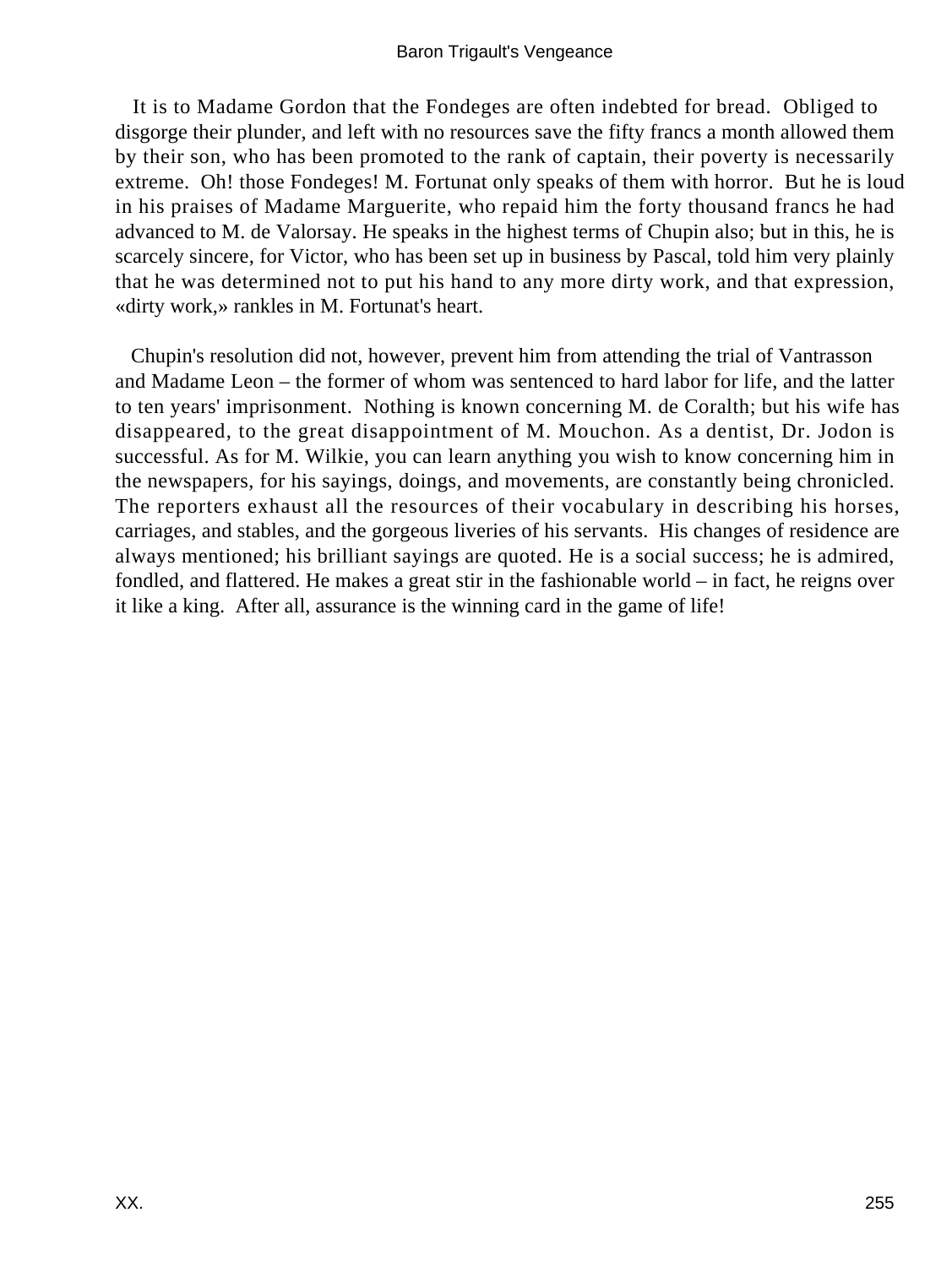# **Table Of Content**

| $\bf{I}$                   |  |
|----------------------------|--|
| <u>П.</u>                  |  |
| <u>Щ.</u>                  |  |
| <u>IV.</u>                 |  |
| $\underline{\mathbf{V}}$ . |  |
| <u>VI.</u>                 |  |
| <u>VII.</u>                |  |
| <u>VIII.</u>               |  |
| IX                         |  |
| <u>X.</u>                  |  |
| <u>XI.</u>                 |  |
| <u>XII.</u>                |  |
| <u>XIII.</u>               |  |
| XIV.                       |  |
| XV.                        |  |
| XVI.                       |  |
| <u>XVII.</u>               |  |
| <u>XVIII.</u>              |  |
| <b>XIX</b>                 |  |
| XX.                        |  |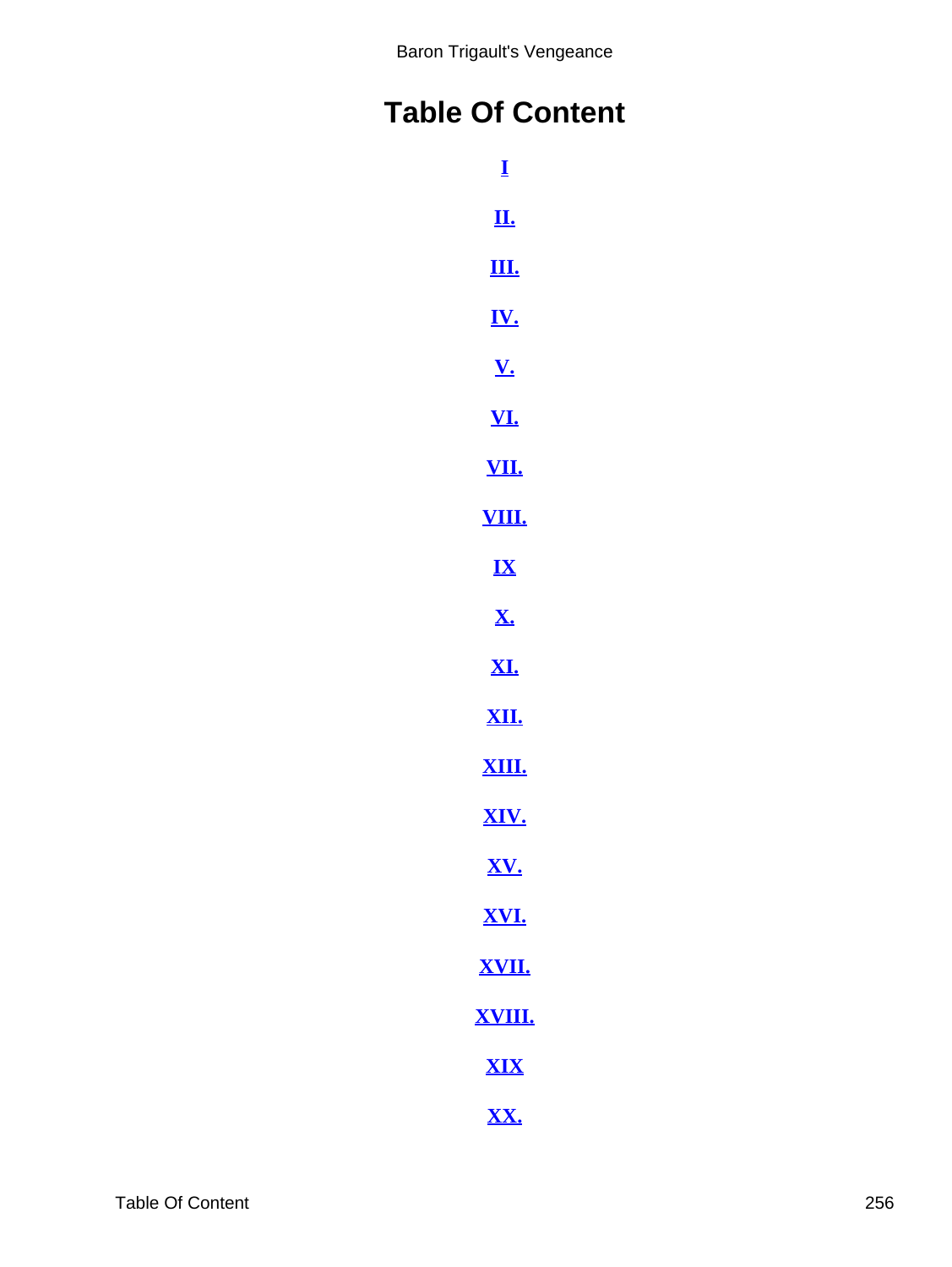## **You are reading a Phoenix Edition:**

It was converted from clean and standard xhtml/xml files. It uses metatags to identify content, and other data. The available resources specific to each ebook format were used to give the reader a pleasant reading experience.

More detais available at Phoenix−Library.org website.

Any suggestion that helps us to improve these editions are welcome.

**The Phoenix−Library Team**